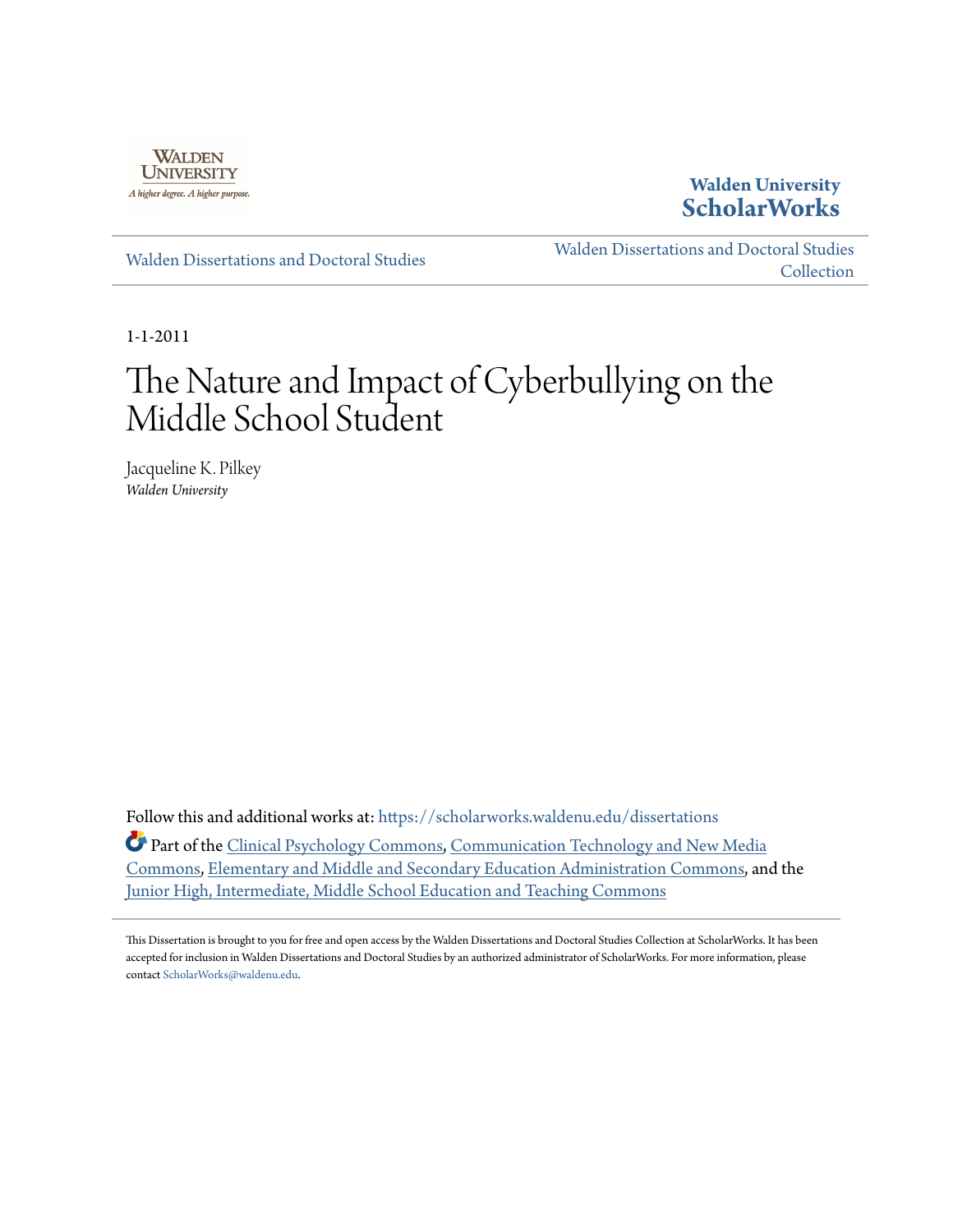# Walden University

#### COLLEGE OF EDUCATION

This is to certify that the doctoral study by

Jacqueline Pilkey

has been found to be complete and satisfactory in all respects, and that any and all revisions required by the review committee have been made.

Review Committee Dr. Laura Lynn, Committee Chairperson, Education Faculty Dr. Frank Besag, Committee Member, Education Faculty Dr. Robert McClure, University Reviewer, Education Faculty

Chief Academic Officer

David Clinefelter, Ph.D.

Walden University 2011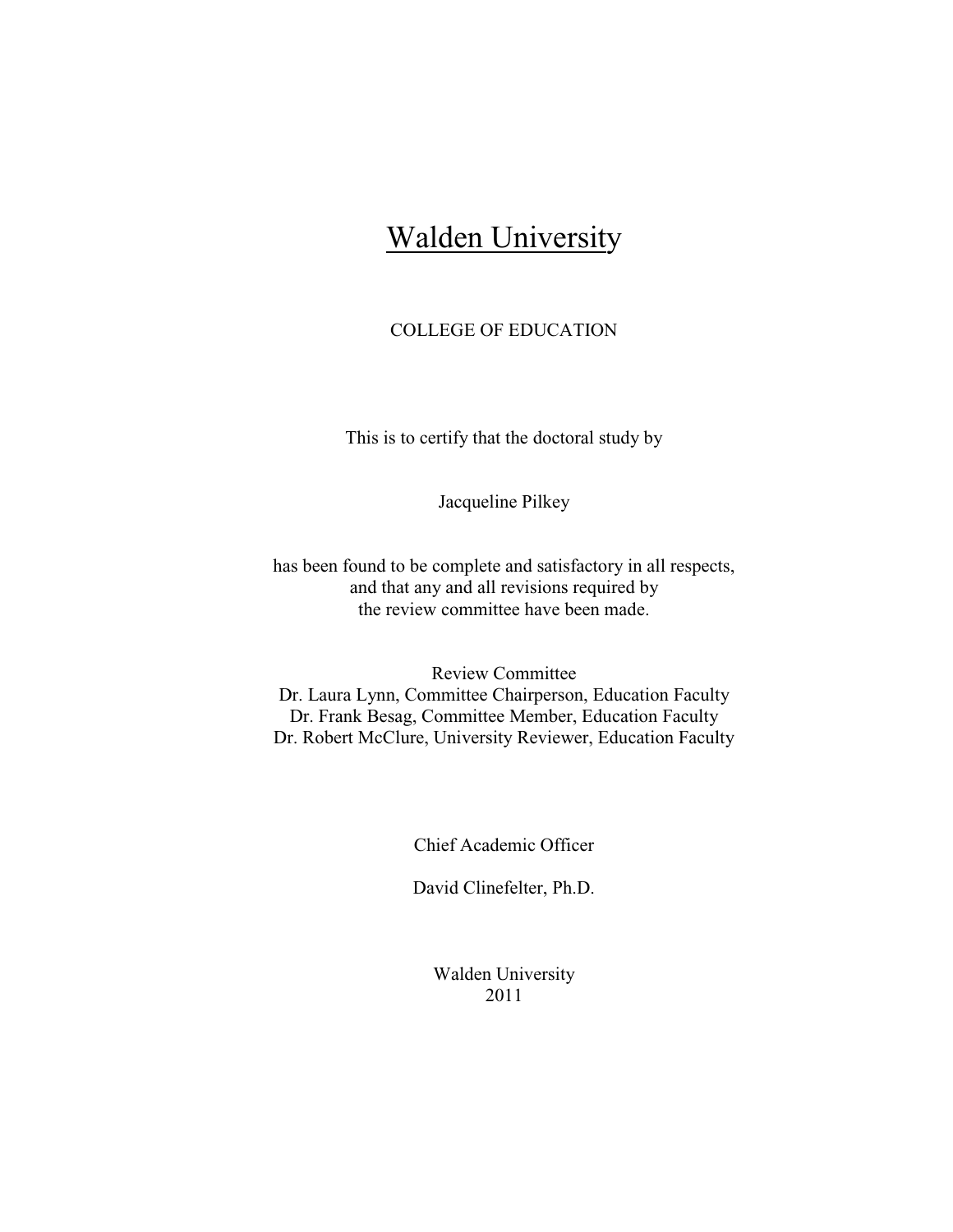### Abstract

The Nature and Impact of Cyberbullying on the Middle School Student

by

Jacqueline K. Pilkey

M.Ed., University of Mary Hardin-Baylor, 1997

B.S.Ed., University of Mary Hardin-Baylor, 1991

Doctoral Study Submitted in Partial Fulfillment

of the Requirements for the Degree of

Doctor of Education

Administrator Leadership for Teaching and Learning

Walden University

August 2011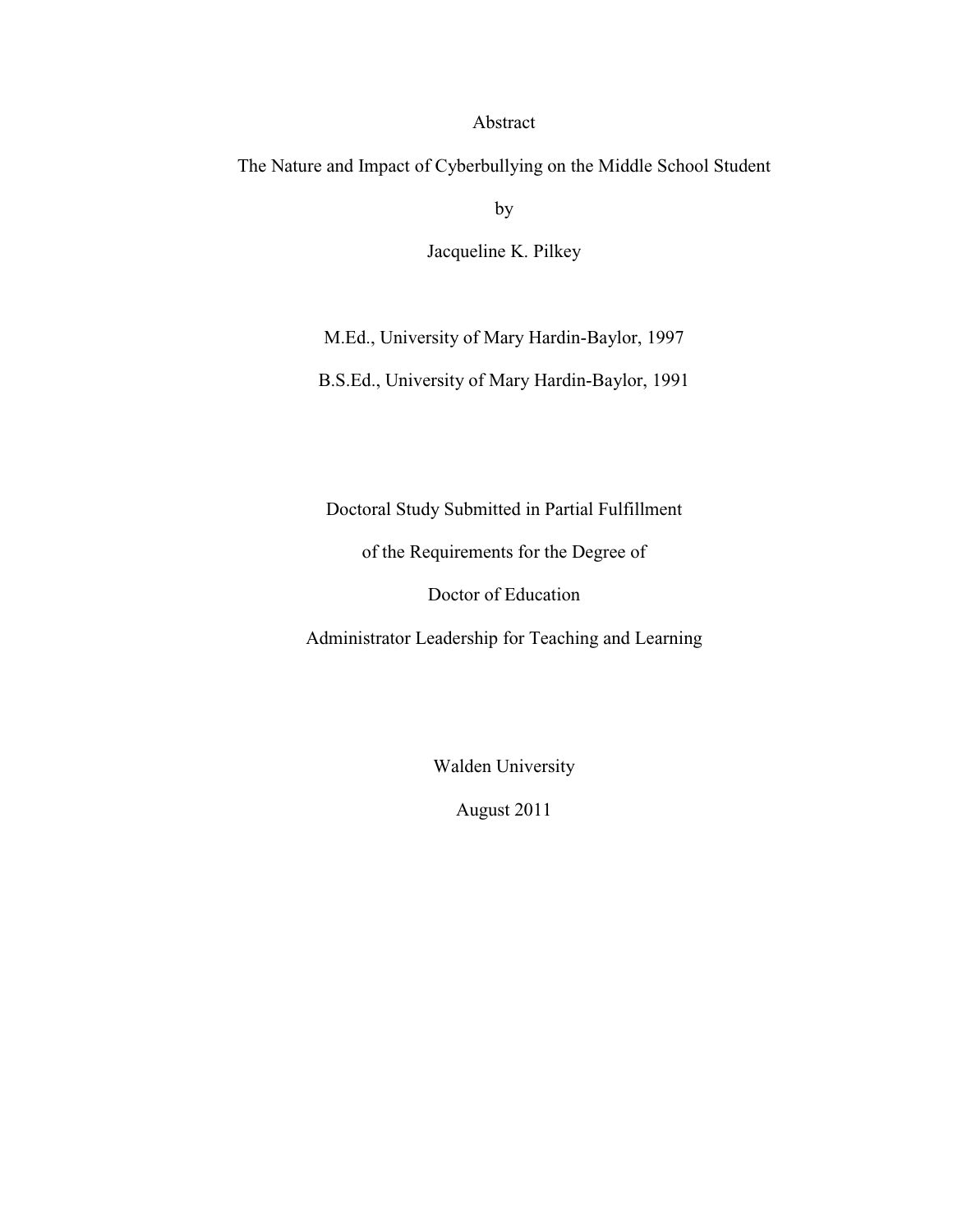#### Abstract

Cyberbullying is harassment through the Internet or other technologies. Forty-two percent of youth nationally have experienced cyberbullying and 53% admitted to being the cyberbully. A lack of understanding by adults of cyberbullying logistics and impact causes cyberbullying to remain a serious issue that has not yet been appropriately addressed within schools. A sequential, mixed methods study was implemented to investigate the prevalence of cyberbullying in one middle school and to determine the nature and impact of the experience in order to inform site-based interventions. Bandura's social learning theory, Bronfenbrenner's ecological framework, and Agnew's strain theory provided this investigation's theoretical foundation. Two separate webbased data collection tools were administered sequentially. Descriptive survey data showed that 37.8% of students had experienced cyberbullying, 56% observed cyberbullying, and that eighth grade students experienced a higher incident rate of cyberbullying (42.1%). Inductive coding of qualitative data from the questionnaire conducted with eighth graders contributed to the identification of emergent themes related to the psychological and educational impact. Specifically, these themes included symptoms of anger, depression, thoughts of violence, and interference with learning. Overall key findings from this study showed that cyberbullying is prevalent at this site and cyberbullying experiences have had a debilitating impact on psychological functioning, environmental comfort, and educational engagement. This study informs social change by providing information to tailor school-based solutions that can effectively decrease incidence of cyberbullying among students within this educational community.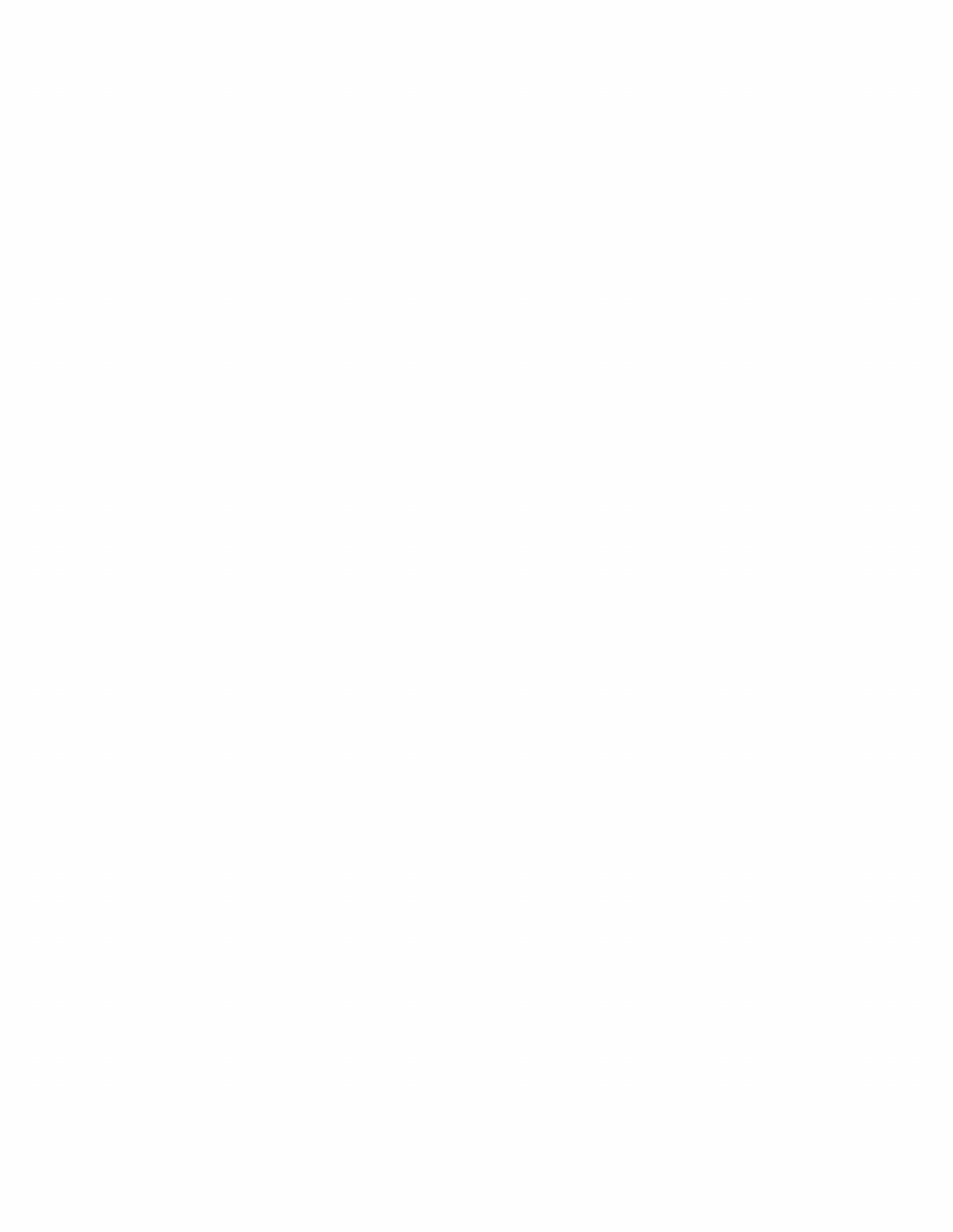The Nature and Impact of Cyberbullying on the Middle School Student

by

Jacqueline K. Pilkey

M.Ed., University of Mary Hardin-Baylor, 1997

B.S.Ed., University of Mary Hardin-Baylor, 1991

Doctoral Study Submitted in Partial Fulfillment

of the Requirements for the Degree of

Doctor of Education

Administrator Leadership for Teaching and Learning

Walden University

August 2011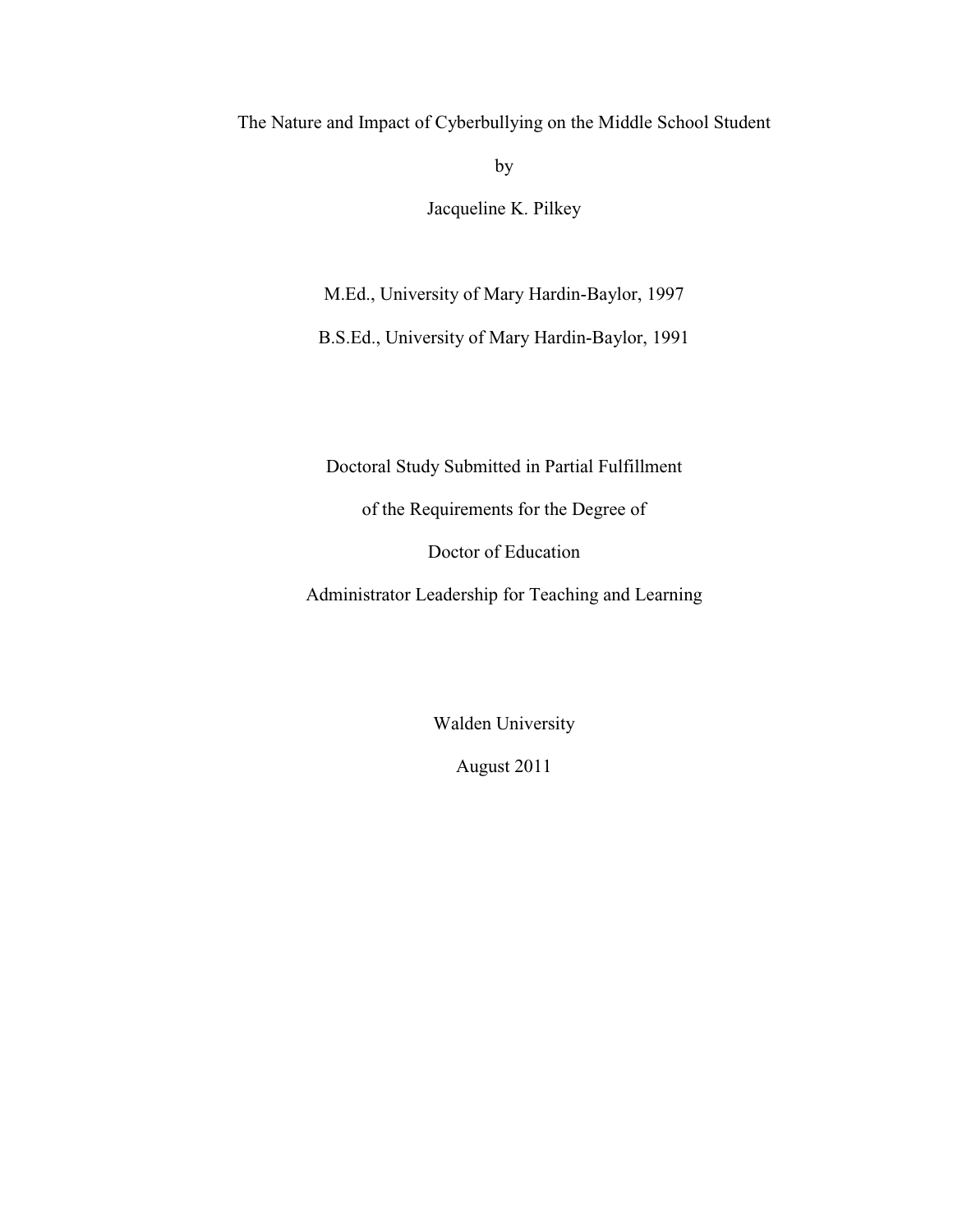UMI Number: 3458135

All rights reserved

INFORMATION TO ALL USERS The quality of this reproduction is dependent on the quality of the copy submitted.

In the unlikely event that the author did not send a complete manuscript and there are missing pages, these will be noted. Also, if material had to be removed, a note will indicate the deletion.



UMI 3458135

Copyright 2011 by ProQuest LLC.

All rights reserved. This edition of the work is protected against unauthorized copying under Title 17, United States Code.



ProQuest LLC. 789 East Eisenhower Parkway P.O. Box 1346 Ann Arbor, MI 48106 - 1346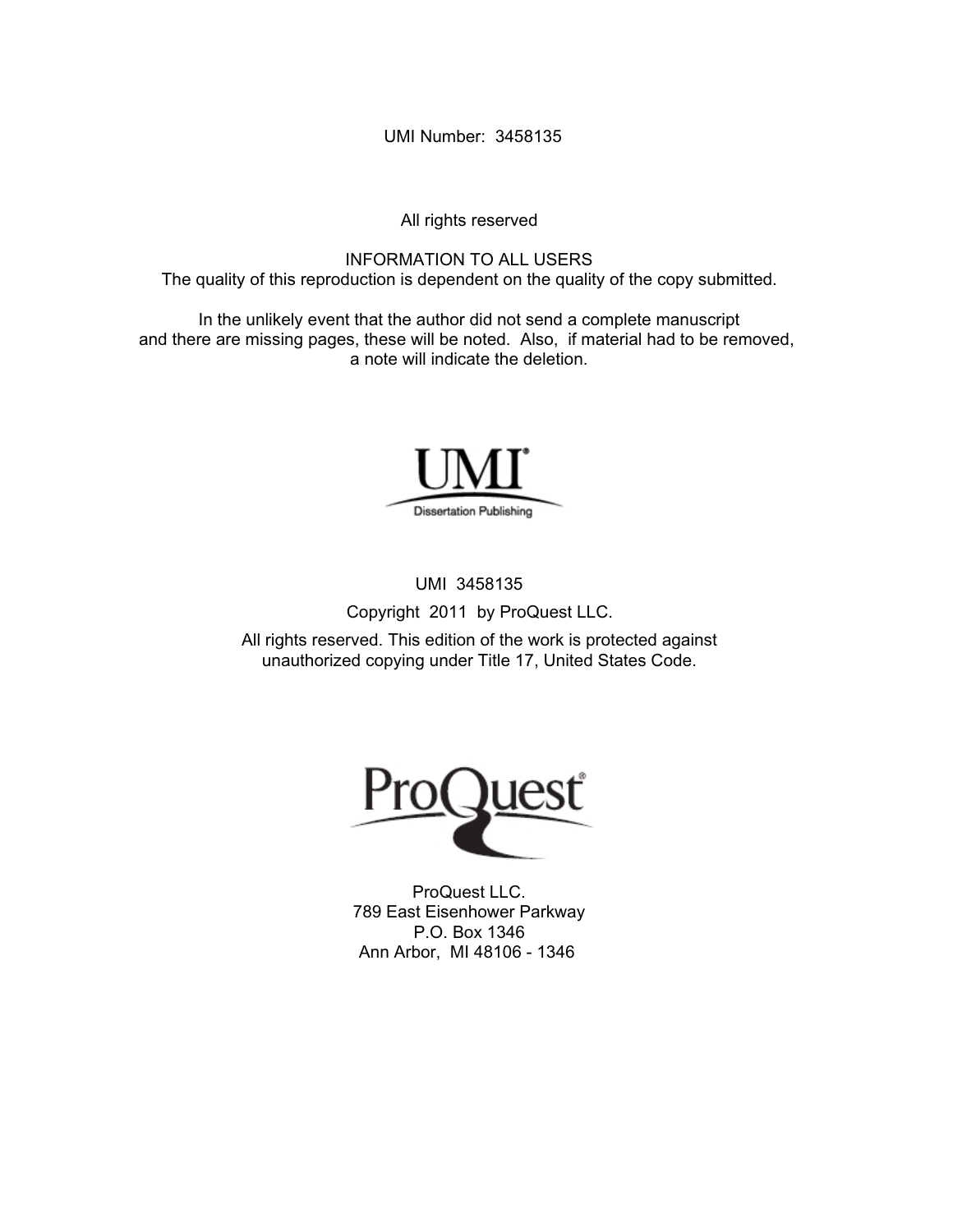#### Acknowledgments

I would like to thank all Walden Staff that has worked with me over the years. To all of my professors and to the staff at the Walden Writing Center, I want to thank each of you for answering all my questions and providing guidance. Specifically I give my thanks to my Committee Chair, Dr. Laura Knight Lynn, for her never-ending support of me and the cause I believe in with all my heart and soul. She encouraged me from the beginning and had faith in me and in my work. For that I will be forever grateful. I would also like to thank my committee member Dr. Frank Besag for his support in my pursuit of completing my doctoral study.

I would also like to thank my son, David, and my parents for encouraging and supporting me throughout this journey. They were my rock and foundation. They made sacrifices that made life easier for me throughout this time in my life, and I will be forever grateful.

A special thank you to two of my classmates: Clatties Dawkins and Julie Brown. The two of you helped me in ways that you will never truly understand. We were strangers for a day and friends for a lifetime.

Last, but certainly not least, I want to thank the students that participated in this study. Many of you opened yourselves up with the hopes of someone finally listening to you and hearing the message that your voice is meaningful and that the solution to cyberbullying can only start with you.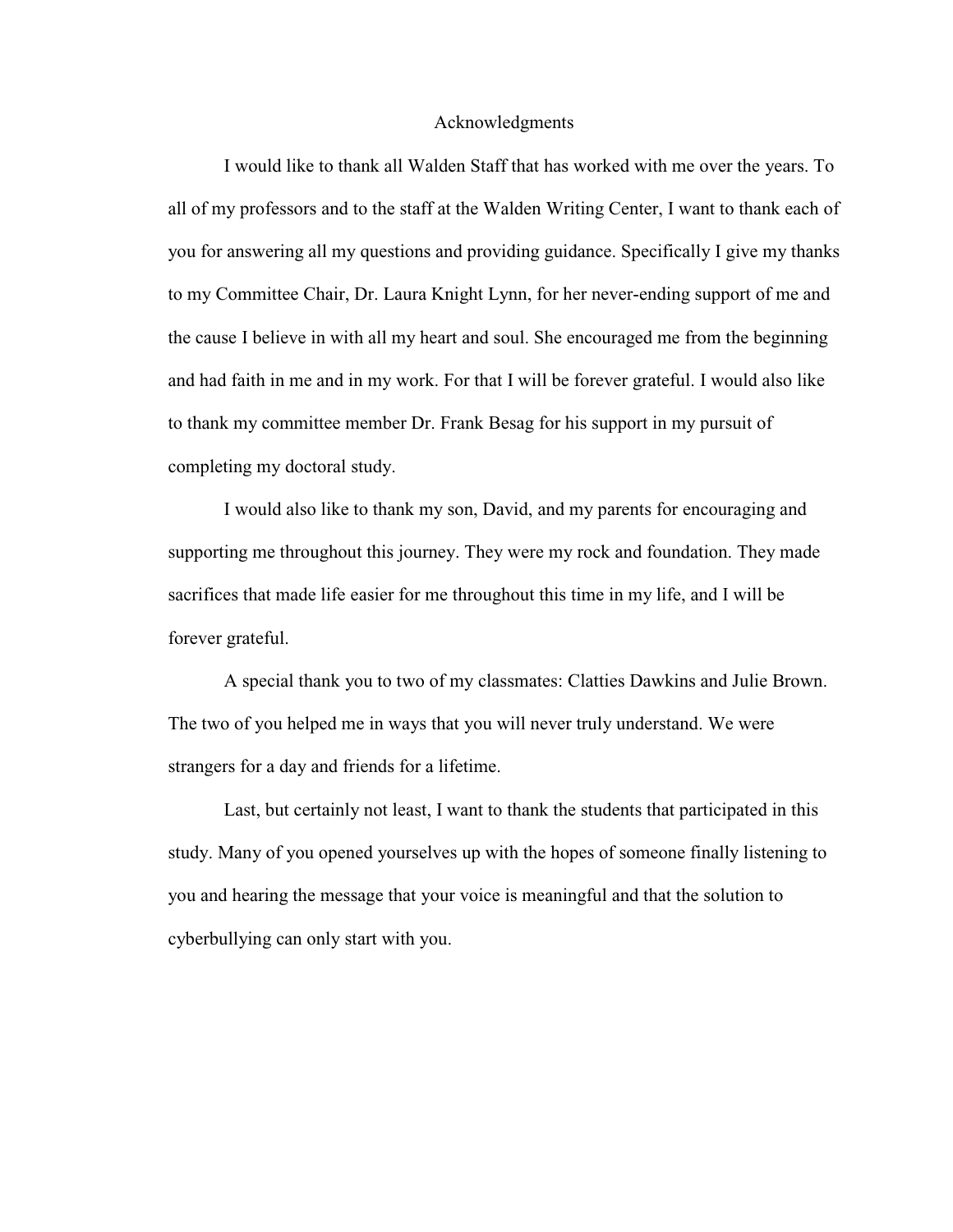## Table of Contents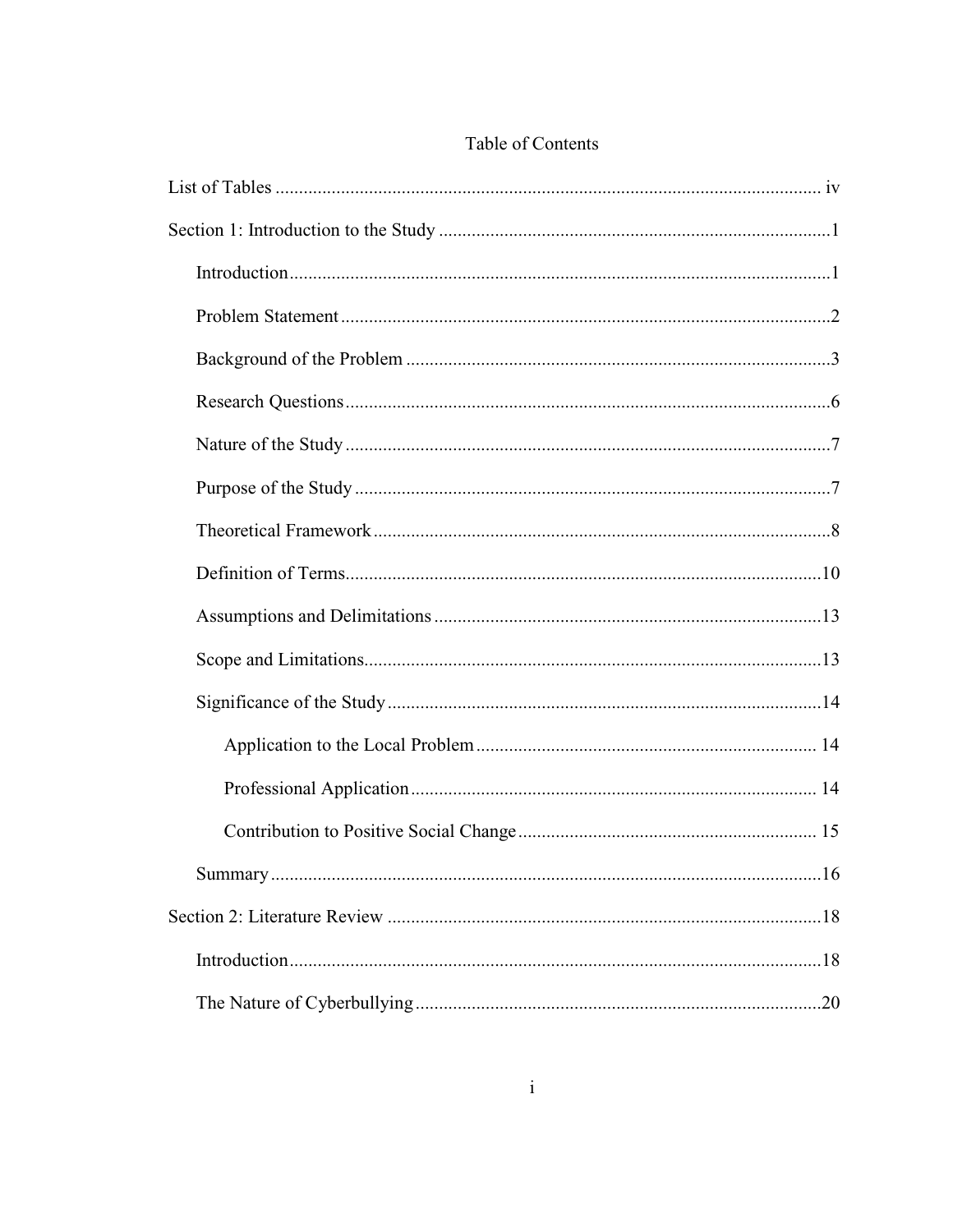| Similarities and Differences Between Traditional Bullying and       |     |
|---------------------------------------------------------------------|-----|
|                                                                     |     |
|                                                                     |     |
|                                                                     |     |
|                                                                     |     |
|                                                                     |     |
|                                                                     |     |
| Understanding the Differing Perspectives towards Technology and the |     |
|                                                                     |     |
|                                                                     |     |
|                                                                     |     |
|                                                                     |     |
|                                                                     |     |
|                                                                     |     |
|                                                                     |     |
|                                                                     |     |
|                                                                     | .39 |
|                                                                     |     |
|                                                                     |     |
|                                                                     |     |
|                                                                     |     |
|                                                                     |     |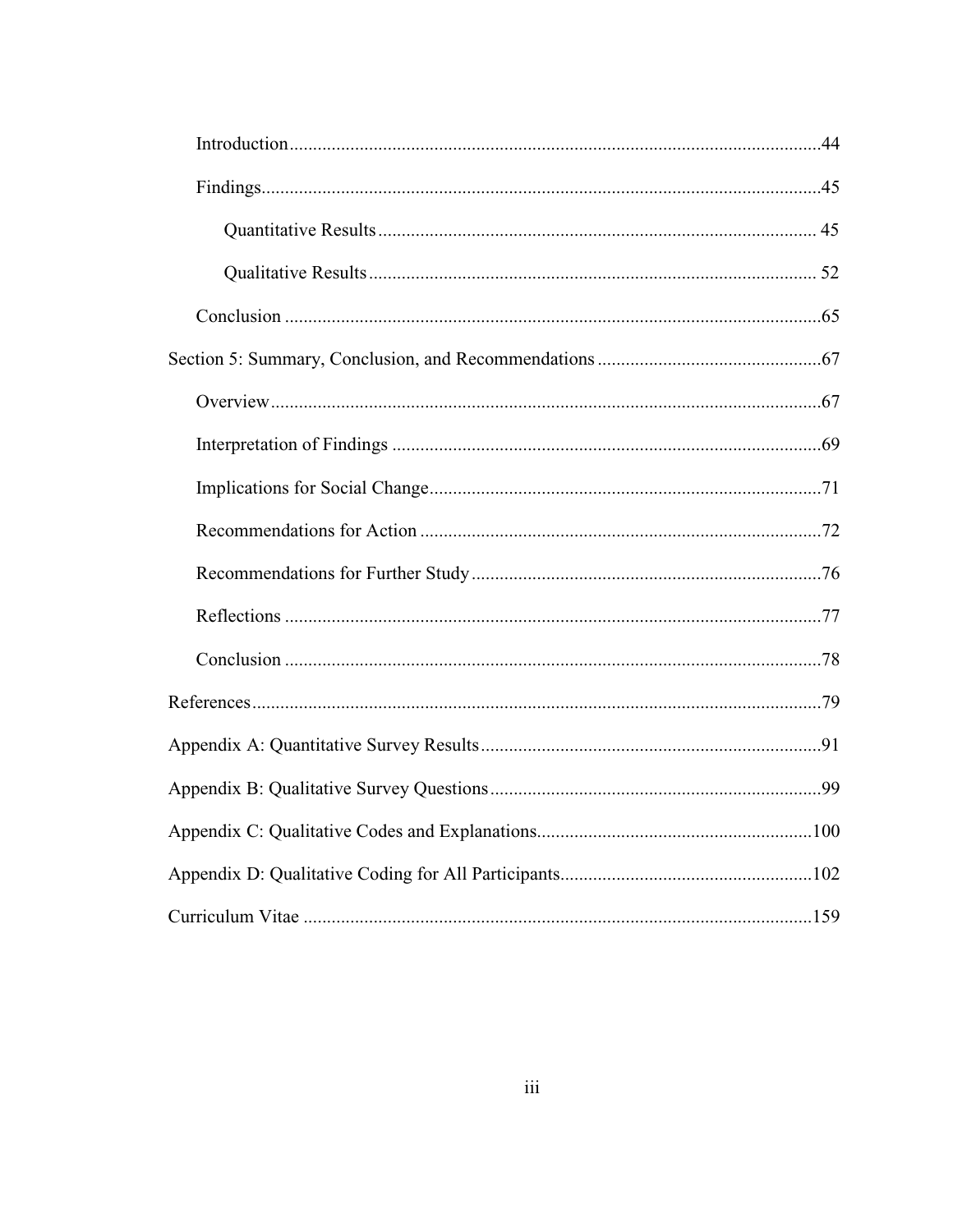# List of Tables

| Table 3. Chi Square for Prevalence of Cyberbullying by Grade for Students Who |  |
|-------------------------------------------------------------------------------|--|
|                                                                               |  |
|                                                                               |  |
| Table 5. Survey Question2: Emotions felt by victims of cyberbullying 57       |  |
|                                                                               |  |
|                                                                               |  |
|                                                                               |  |
|                                                                               |  |
| Table 10. Survey Question 7: What would you say about cyberbullying? 64       |  |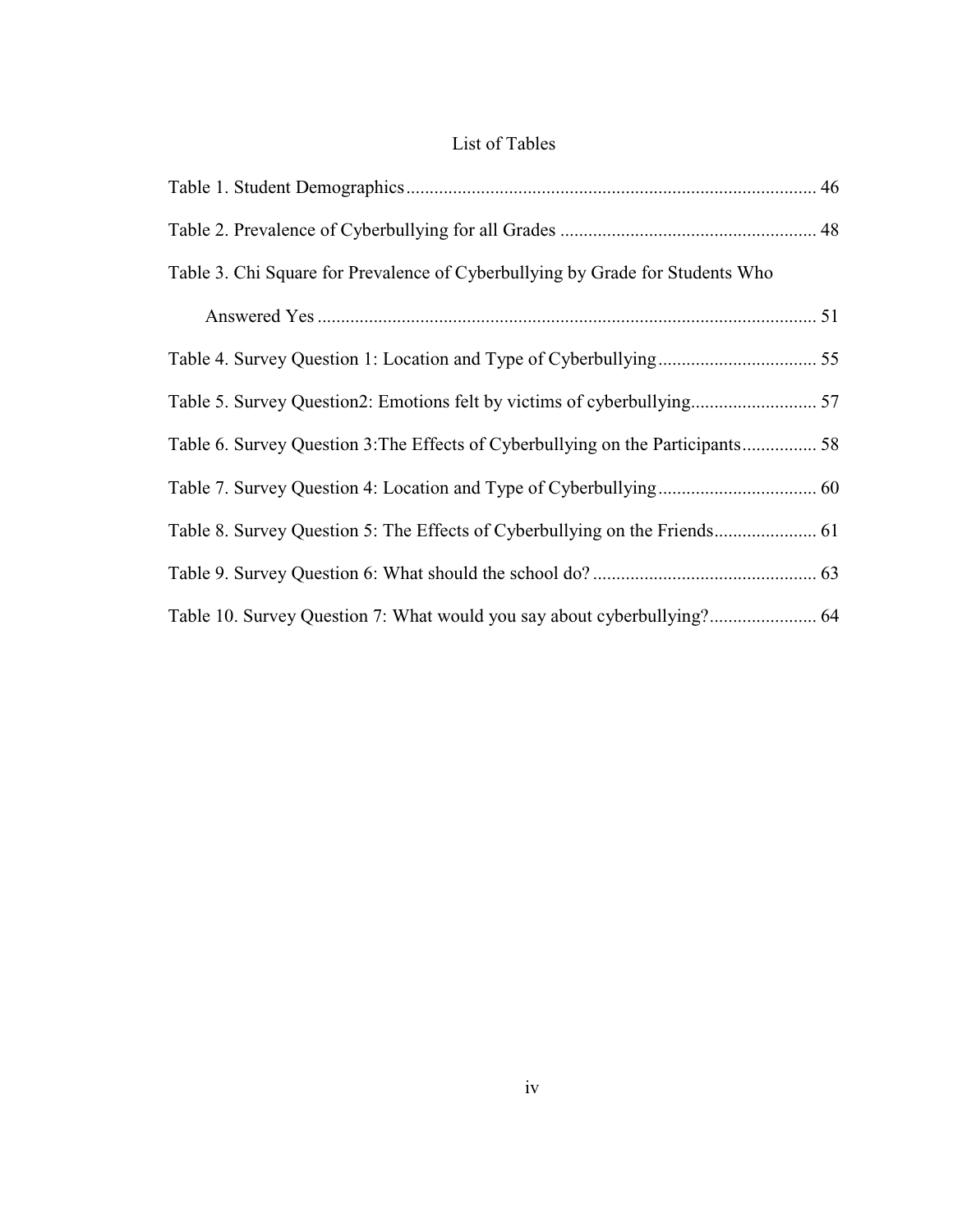#### Section 1: Introduction to the Study

#### **Introduction**

The growth, availability, and ever changing role of the Internet, the increased availability and use of mobile electronic devices, and the lack of policies to regulate and protect the public from those who would abuse technology have created a venue for a new type of bully to emerge in the schools (David-Ferndon & Hertz, 2007). This new type of bully, the *cyberbully*, is technologically savvy and is able to strike at any time (Campbell, 2005).

The availability and use of technology by the young people within schools is on the rise and so is the ability to become cyberbullies (Patchin & Hinduja, 2006). Cyberbullying is "the sending or posting harmful material or engaging in other forms of social aggression using the Internet or other digital technologies" (Willard, 2007a, p. 1). Cyberbullying can take place anytime an electronic device is in use, regardless of time or location, and can have devastating effects (Strom & Strom, 2005a; Willard, 2006, 2007). Harris and Petrie (2003) asserted that "The effects of bullying are far-reaching and include lowered self-esteem, increased absenteeism, depression, inhibited academic performance, and impaired social relationships" (p. x). While school administrations are trying to keep up with the growth in available technology and the negative behaviors produced by the technology, the cyberbullying problem continues to grow and to spread (Juvonen & Gross, 2008). This, in turn, is increasing several problems including disciplinary and behavioral problems within the schools and increasing the level of violence in and around the schools (Smith et al., 2008).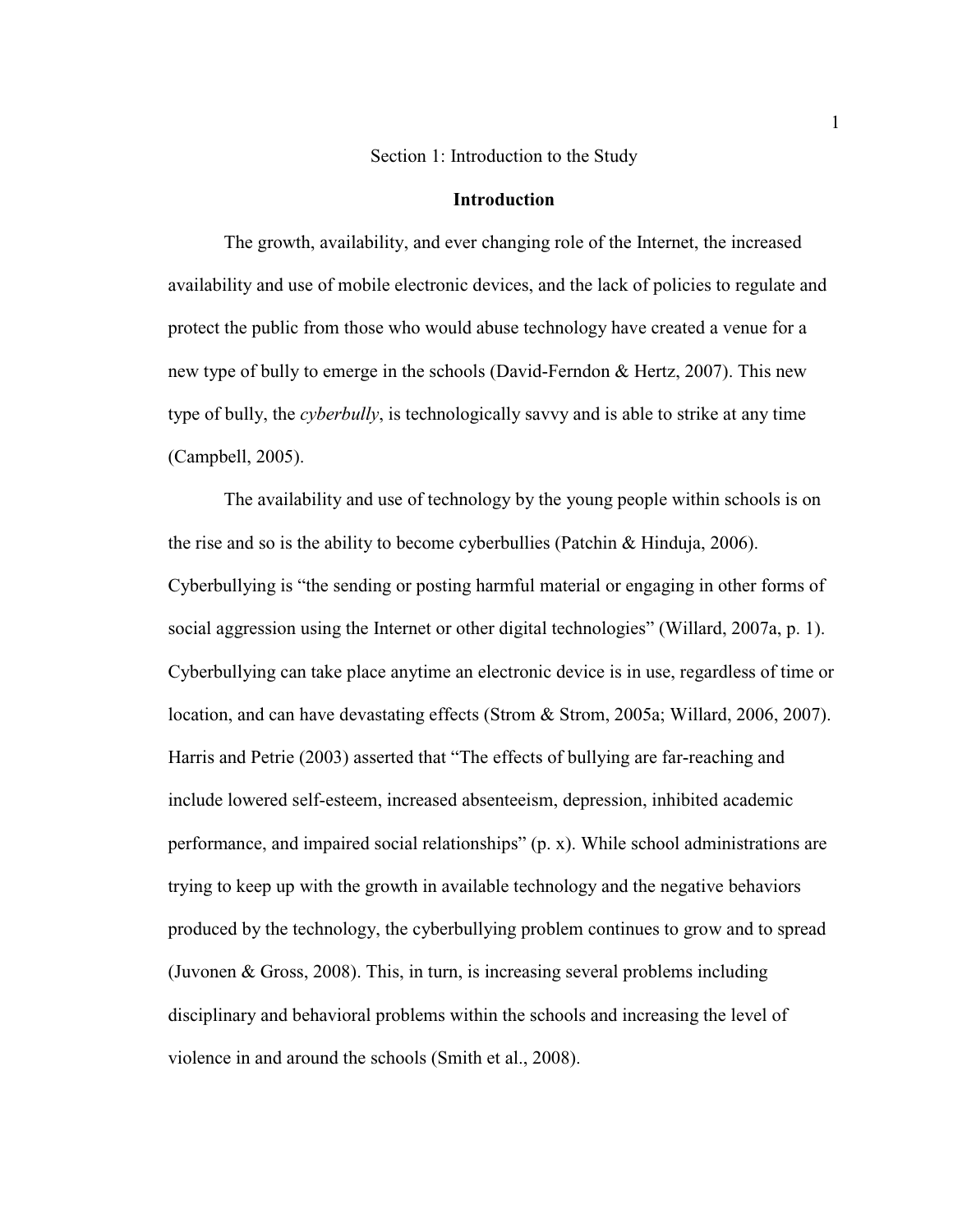In order to examine ways to reduce the violence brought forward by increasing levels of disciplinary and behavioral problems within the school, I attempted to increase the level of understanding of the stakeholders regarding cyberbullying and the issues surrounding cyberbullying. It is through the increased levels of understanding that could lead to the development and implementation of both an effective anticyberbullying policy and reporting system within the local school district and school based programs that will protect children from the physical or psychological impact from cyberbullying. It is through the implementation of the anticyberbullying policy and reporting system and the school based programs that society will take the ever important first step toward maintaining the protection of children in schools as well as in the local community.

#### **Problem Statement**

The psychological damage caused by the words of a bully can stay with people for a lifetime (Garbarino & deLara, 2002). With the Internet, bullies can transmit their harmful words and deeds electronically at any time and at any place they have access to the Internet. Bullying without borders has created the cyberbullies (Blair, 2003; Brady & Conn, 2006). This cyberbully could be the child that is normally described as sweet, meek, shy, male or female, and can have any type of background and is not limited to the bully stereotypes (Willard, 2007a). Cyberbullies have the capability of reaching out to an unlimited amount of victims (Kowalski, Limber, & Agatston, 2008). In order to address the issues related to cyberbullying, the research problem addressed in this study is the need for additional empirical data that will lead to an understanding of the multifaceted nature of this phenomenon which include three major areas: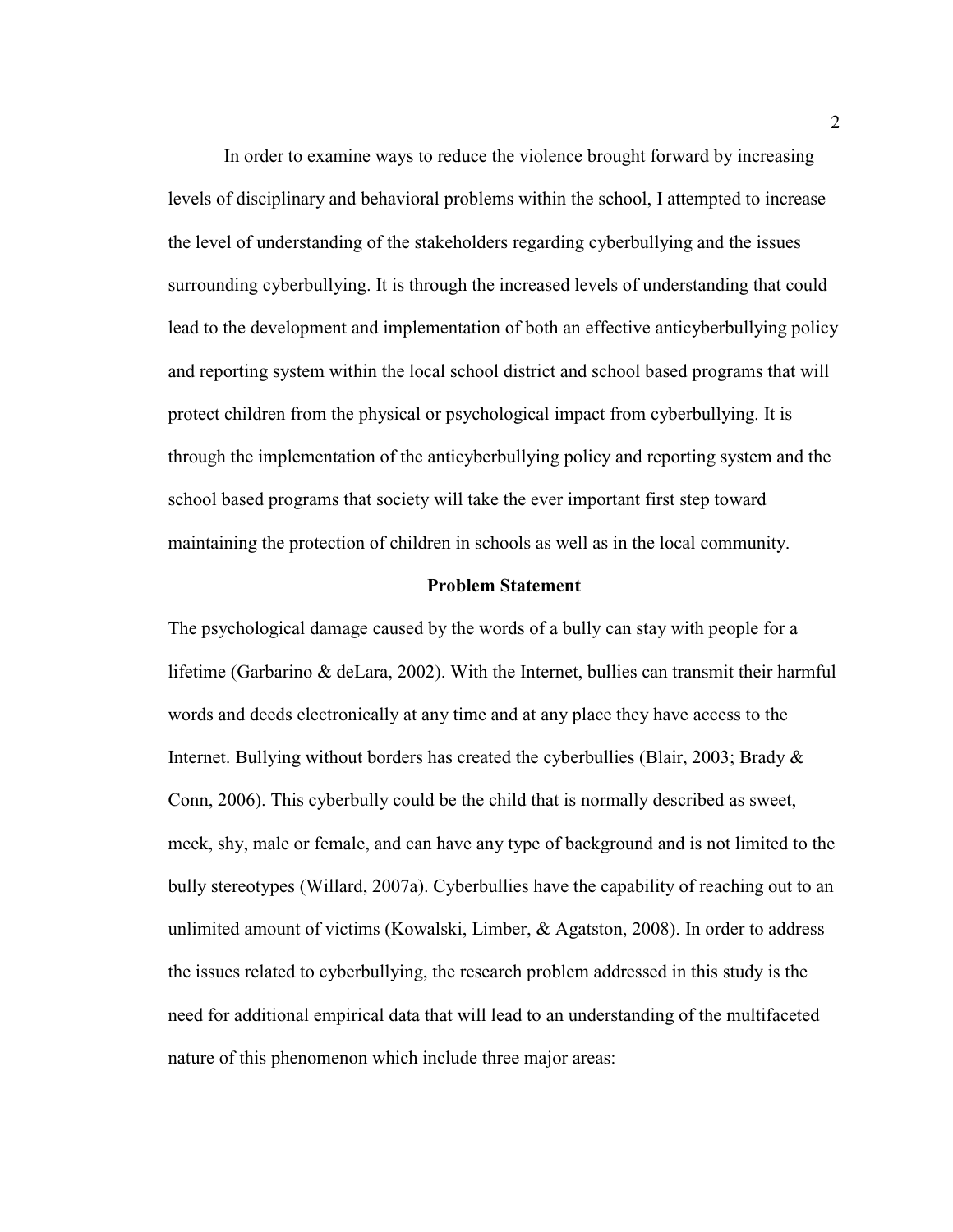- 1. Lack of awareness of the nature and impact of cyberbullying by those charged to teach, guide, and protect the children.
- 2. The availability of increasingly sophisticated technology to children of all ages without adequate supervision and guidance.
- 3. Reactive and emotional responses to cyberbullying cases versus proactive, data driven approaches to stop or limit cyberbullying

#### **Background of the Problem**

I focused on the nature and impact of cyberbullying in a Central Texas middle school. While many people may believe that cyberbullying is just another form of bullying, the two types of bullying are different from each other and must be treated as two separate problems (Brown, Jackson, & Cassidy, 2006). To compound this problem, many adults in the schools and the surrounding communities do not understand what cyberbullying is or the possible ramifications if it is not addressed properly (Shariff, 2009).

In addition to this lack of understanding of the problem, there is a lack of understanding of how the Internet is an integral part of the lives of students across the nation. While the Internet has changed the lives of adults in the U.S., this is not the case for the children of today (Palfrey & Gasser, 2008). The Internet did not change their lives; they have never experienced life without it (Kowalski et al., 2008). Children born after 1980 are considered to be digital natives (Palfrey & Gasser, 2008). The digital native has had access to networked digital technologies from the very beginning, and they know how to use them (Palfrey & Gasser, 2008). The rest of the population is considered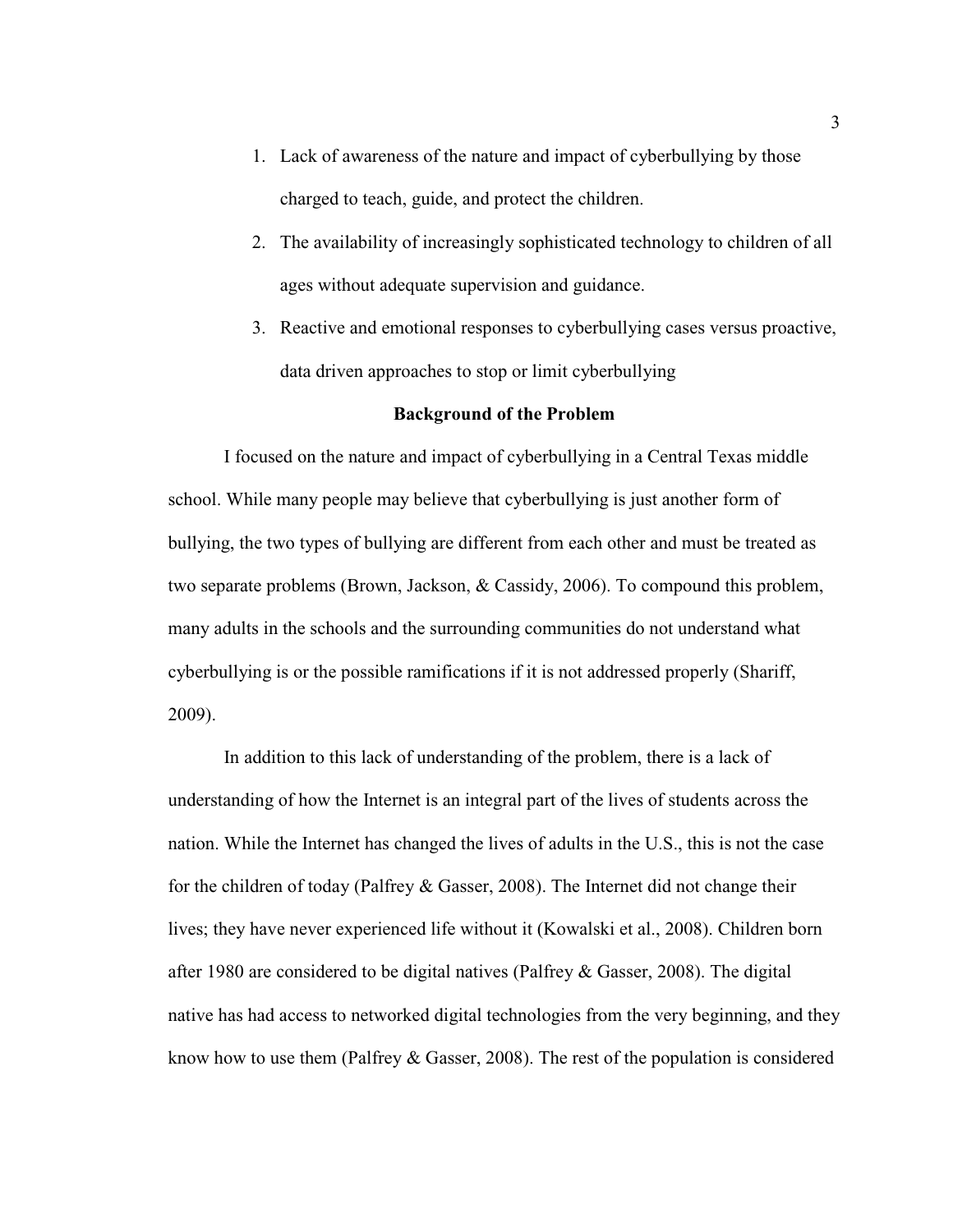to be the digital immigrants (Palfrey & Gasser, 2008). The digital immigrant, according to Palfrey and Gasser, is "a person who adopted the Internet and other digital tools effectively" (p. 346). It is this distinction that creates additional difficulties for the older generations that are charged with producing laws and guidelines to protect society (Palfrey & Gasser, 2008)

The need to address cyberbullying must be done at various levels. The problem is a new phenomenon to society, and actual data regarding cyberbullying is lacking (Willard, 2007a). After high profile cyberbullying cases involving Megan Meier and the social networking site MySpace, the local citizenry demanded laws to be passed and implemented to ensure another tragedy is avoided (McQuade III, Colt, & Meyer, 2009). The local outrage from this case stemmed from the fact that a local mom created a fictitious boy on MySpace with the intention of gathering information from Megan regarding her own daughter. However, the situation also involved messages sent to Megan that triggered her decision to end her life through suicide. While legislation is needed to address the changing online behaviors of adults and children, local school districts and the surrounding communities need to specifically address cyberbullying within their student code of conduct guidelines (Shariff, 2009). Due to the common feeling that the authorities should not step in to determine what could or could not happen in the home, cyberbullying guidelines often do not exist (Shariff, 2009).

For example, one of the local student codes of conduct in Central Texas does not address cyberbullying, and the reporting process for cyberbullying is nonexistent. When a cyberbullying event takes place within the district, the situation, if addressed, is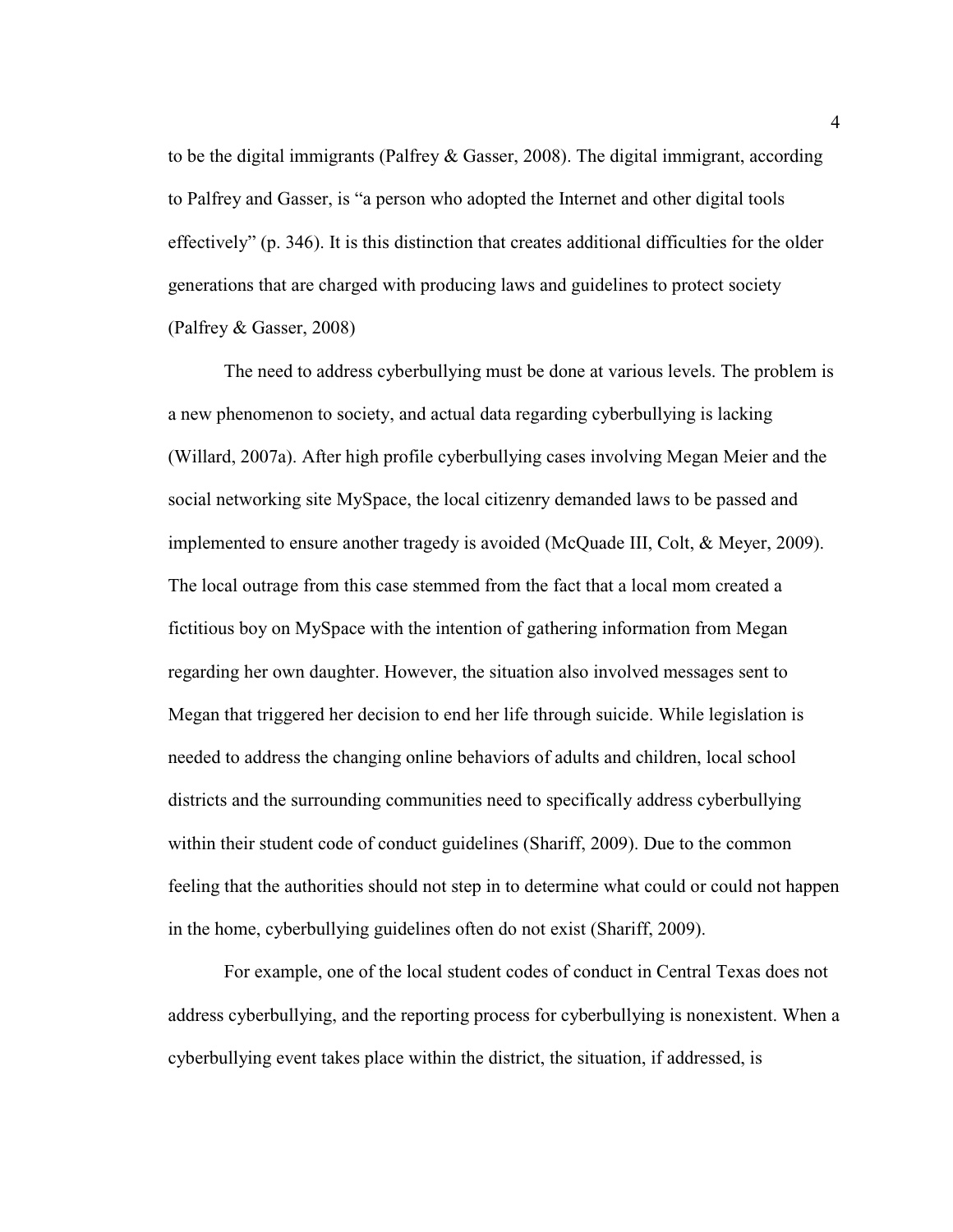documented as a disruption, a fight, or possibly an assault. These actions are addressed and dealt with according to the student code of conduct, but the cyberbullying event that was responsible for the disciplinary problems is not documented within the system. This means the system is paying attention to the results of cyberbullying without taking care of the actual problem.

The cyberbullying problem must be specifically addressed and documented in order to draw attention to the issue. Once awareness of this issue is more commonplace, anticyberbullying policies and programs should be implemented and disciplinary problems associated with cyberbullying will decrease (Chibbaro, 2007). It is through the lack of an anticyberbullying policy in the student code of conduct, the lack of awareness of the adults regarding cyberbullying, and the issues surrounding cyberbullying, that has created a situation where cyberbullies are able to continue bullying their targets without detection and thus avoid consequences of their behavior.

Despite concerns expressed by children, staff, and parents, many school districts are unwilling to develop the anticyberbullying guidelines without legal support from the courts (Agatston, Kowalski, & Limber, 2007). For example, although there are 45 states that have included laws against electronic bullying in various forms within their state laws, many local school districts are waiting on the  $5<sup>th</sup>$  Circuit of Appeals Court to rule on cases involving cyberbullying before they develop and implement an anticyberbullying policy (Beale & Hall, 2007). Yet while the administrations are waiting for the courts to decide, a system to record cyberbullying events is nonexistent. Further, without proper documentation, the extent of the problem is largely unknown to various levels of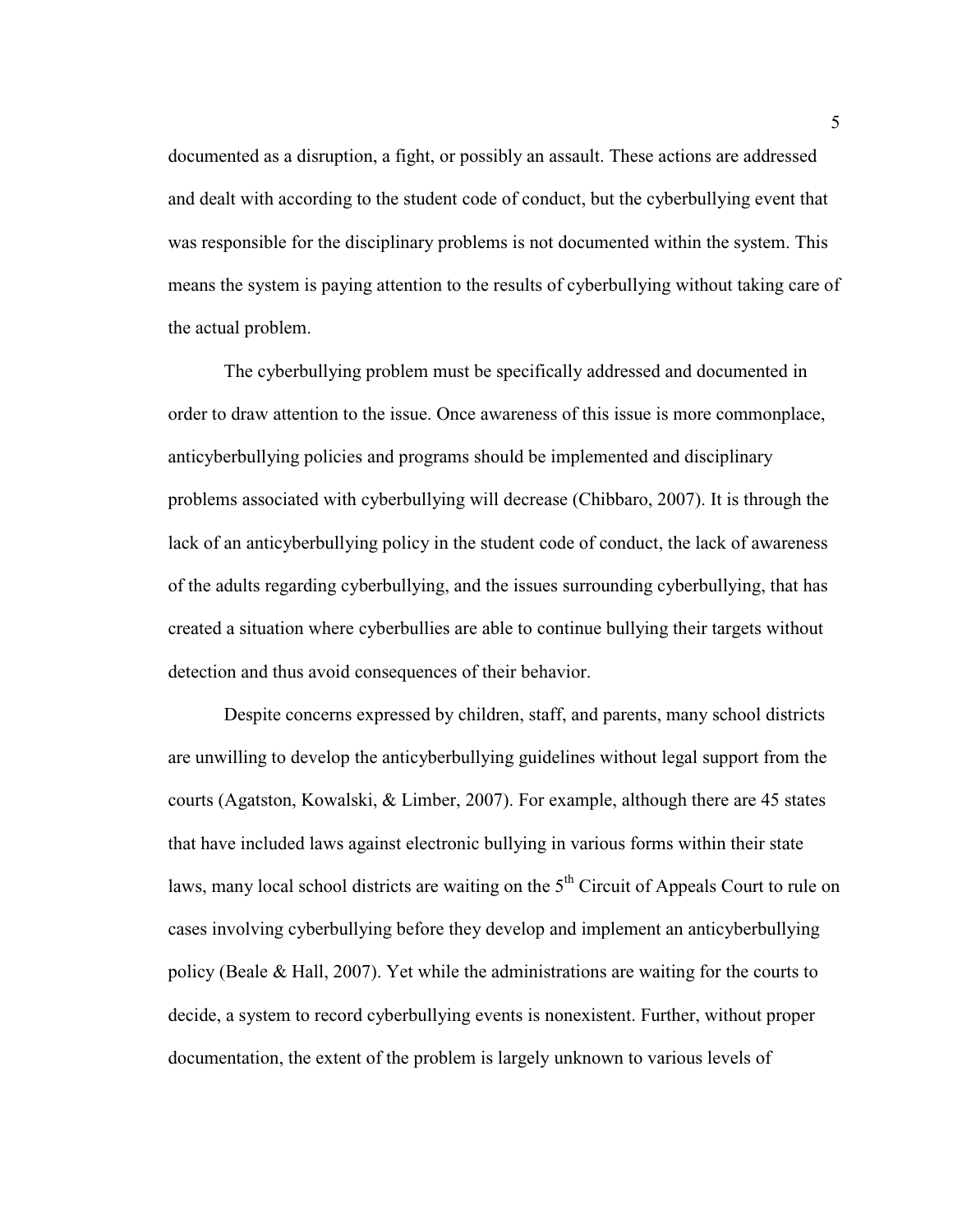stakeholders including school board, parents, community members, and campus-based personnel.

The lack of attention to proper documentation has another side effect. When events are not documented properly, the children start to believe that no action will be taken and that no one will listen to them or believe their stories. This can lead them to feelings of anxiety and depression and possibly to devastating tragedies (Kaltiala-Heino, Rimpela, Marttunen, Rimpela, & Rantanen, 1999). These incidents have contributed to tragic endings of suicide or murder (High et al., 2007). Because of these tragedies, over the last several years, cyberbullying and traditional bullying incidents have gained worldwide attention. While the majority of traditional bullying or cyberbullying events do not lead up to the loss of life, it does happen. These events create major difficulties for the students that have had to endure the torment. It is this torment and the reactions from the torment that have created a society-wide problem with wide-reaching impacts. Action is required, or the impact on society will have lasting negative effects on everyone within the community.

#### *Research Questions*

The following research questions were addressed in this study:

1. How prevalent is cyberbullying within a middle school setting?

2. For those touched by cyberbullying in the middle school setting, what has been the nature and impact of the experience?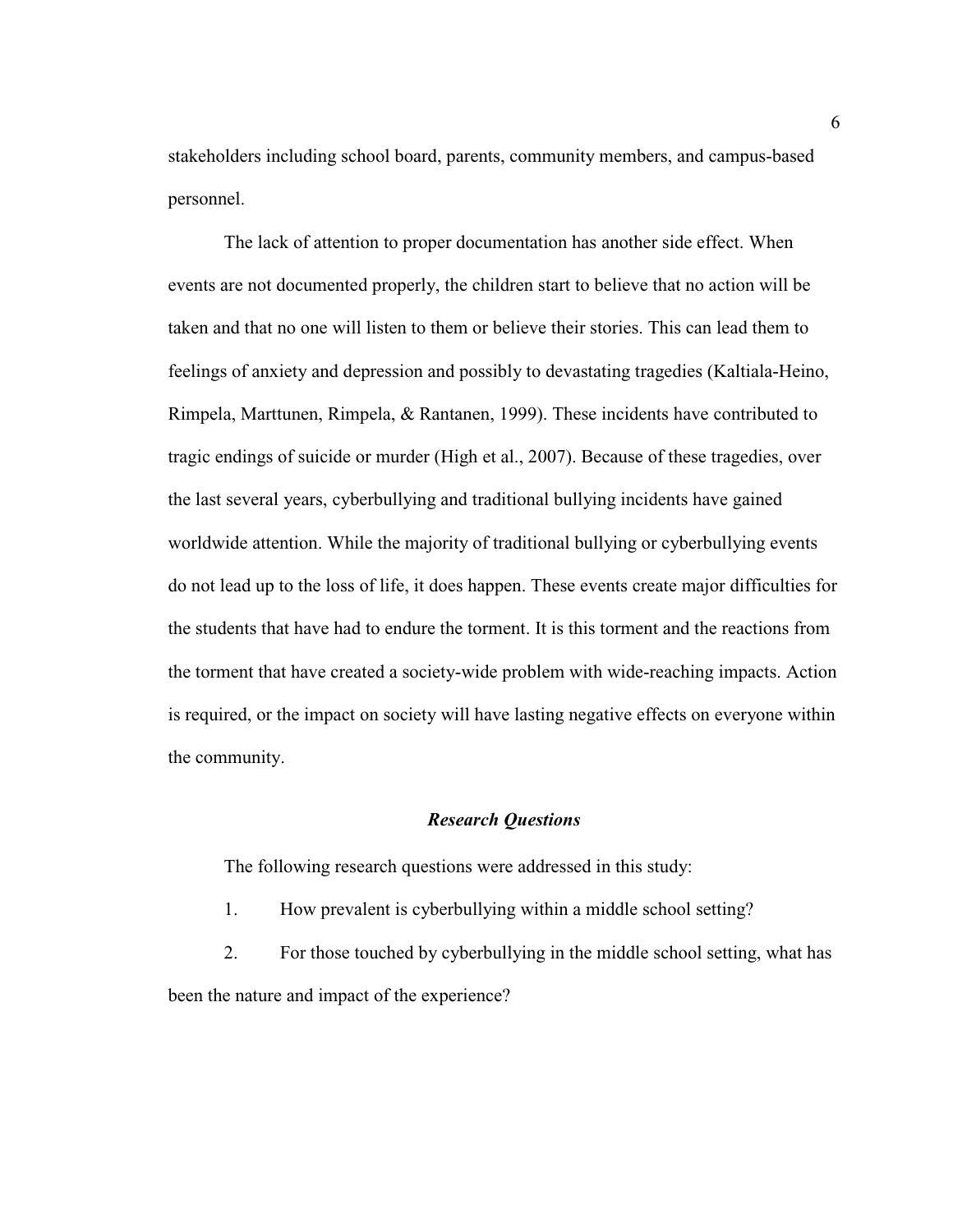#### *Nature of the Study*

I employed a mixed method, sequential transformative strategy (Tashakkori & Teddlie, 1998) and focused on answering the question of what is the nature and impact of cyberbullying on the middle school child. This strategy was chosen so that the "researcher may be able to give voice to diverse perspectives, to better advocate for participants, or to better understand a phenomenon or process" (Creswell, 2003, p. 216). The first phase of this study was completed through a web-based survey containing thirty-three closed ended questions. The survey was administered to all the participants within the school with the intent of answering the first research question regarding the prevalence of cyberbullying in the middle school setting. The data from this survey were statistically analyzed using SPSS to determine which specific grade level within the school has the highest incident rate of cyberbullying. Through these data, the eighth grade level was identified as the participants for the second survey. The second phase of the data collection was completed through a web-based survey containing seven open ended questions with the focus of answering the second research question relating to the nature and impact of the cyberbullying experience on the middle school child. Combined, the web-based surveys provided quantitative data showing the extent cyberbullying takes place the data and qualitative data illustrating the nature and impact cyberbullying has had on the middle school child.

#### **Purpose of the Study**

The purpose of this study was to investigate the phenomenon of cyberbullying in the middle school setting in order to educate the entire stakeholder community (students,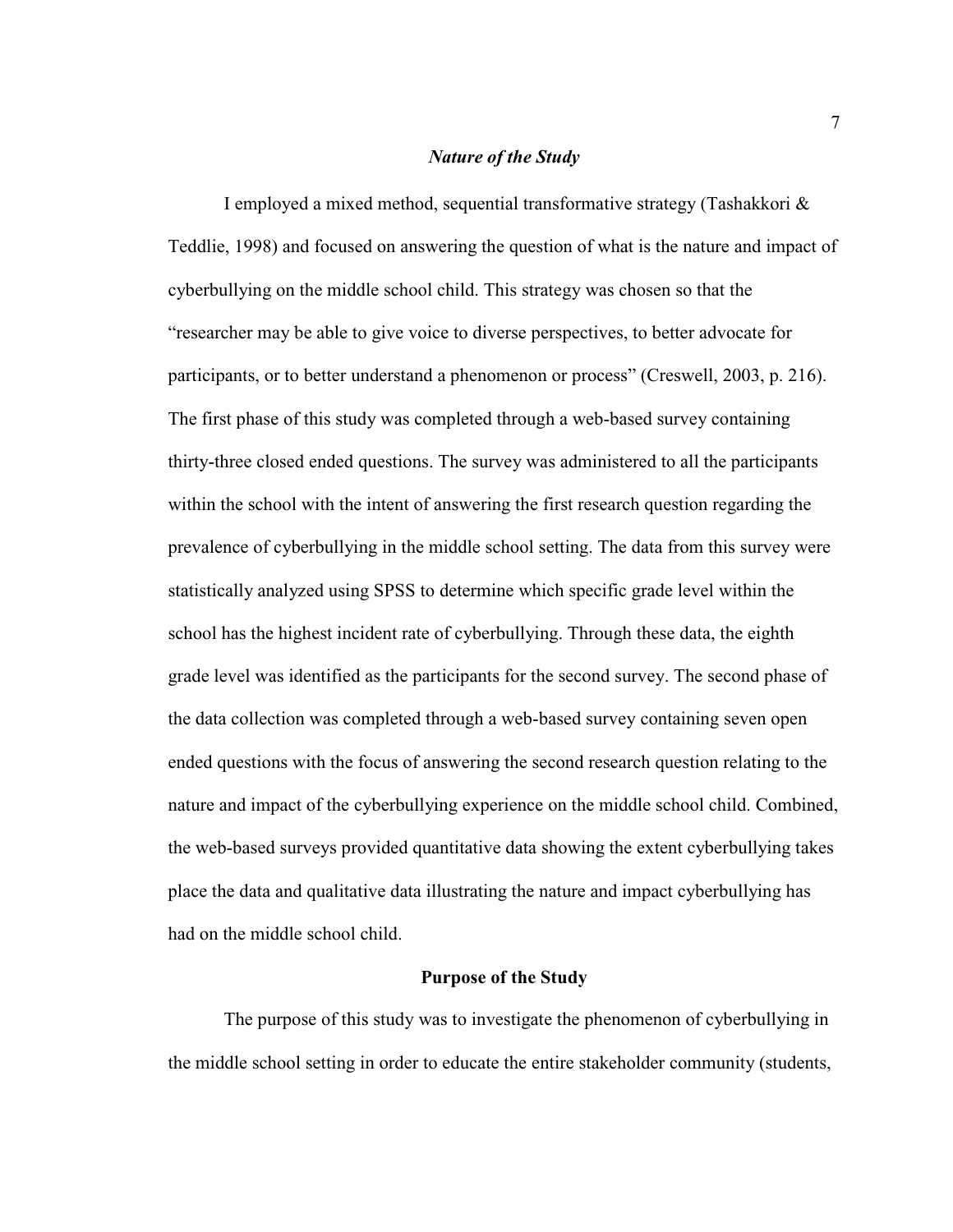parents, campus level personnel, and district level personnel) regarding the nature and impact cyberbullying has on the middle school child. Specifically, this study answered the research questions regarding the prevalence of cyberbullying and the nature and impact of cyberbullying on the middle school child. Results of this study will help in raising the awareness and understanding of the issues surrounding cyberbullying and thereby increasing the likelihood of the development and implementation of an effective anticyberbullying policy and reporting system and school based programs within the local school district that will protect our children from the physical and/or psychological impact from bullying. Findings will also provide a voice for the children that have been victims of cyberbullying and will provide information on the impact of cyberbullying on them and their families.

#### **Theoretical Framework**

 I investigated the problem of cyberbullying and the issues surrounding it within a particular middle school setting. While cyberbullying may be viewed as just another type of bullying, I explored how cyberbullying is different in a variety of ways, and the study focused on the issues that complicate the issue of cyberbullying and the possible approaches to minimizing the effects of cyberbullying. This study was guided by three theories: Bandura's (1977) social learning theory, Bronfenbrenner's (1979) ecologicalcontextual model, and Agnew's (1992) general strain theory.

Bandura's (1977) theory of social learning which was later renamed theory of cognitive learning (Bandura,1989), stated that much of human behavior is learned through observations and modeling. He also stated "Because of the bidirectionality of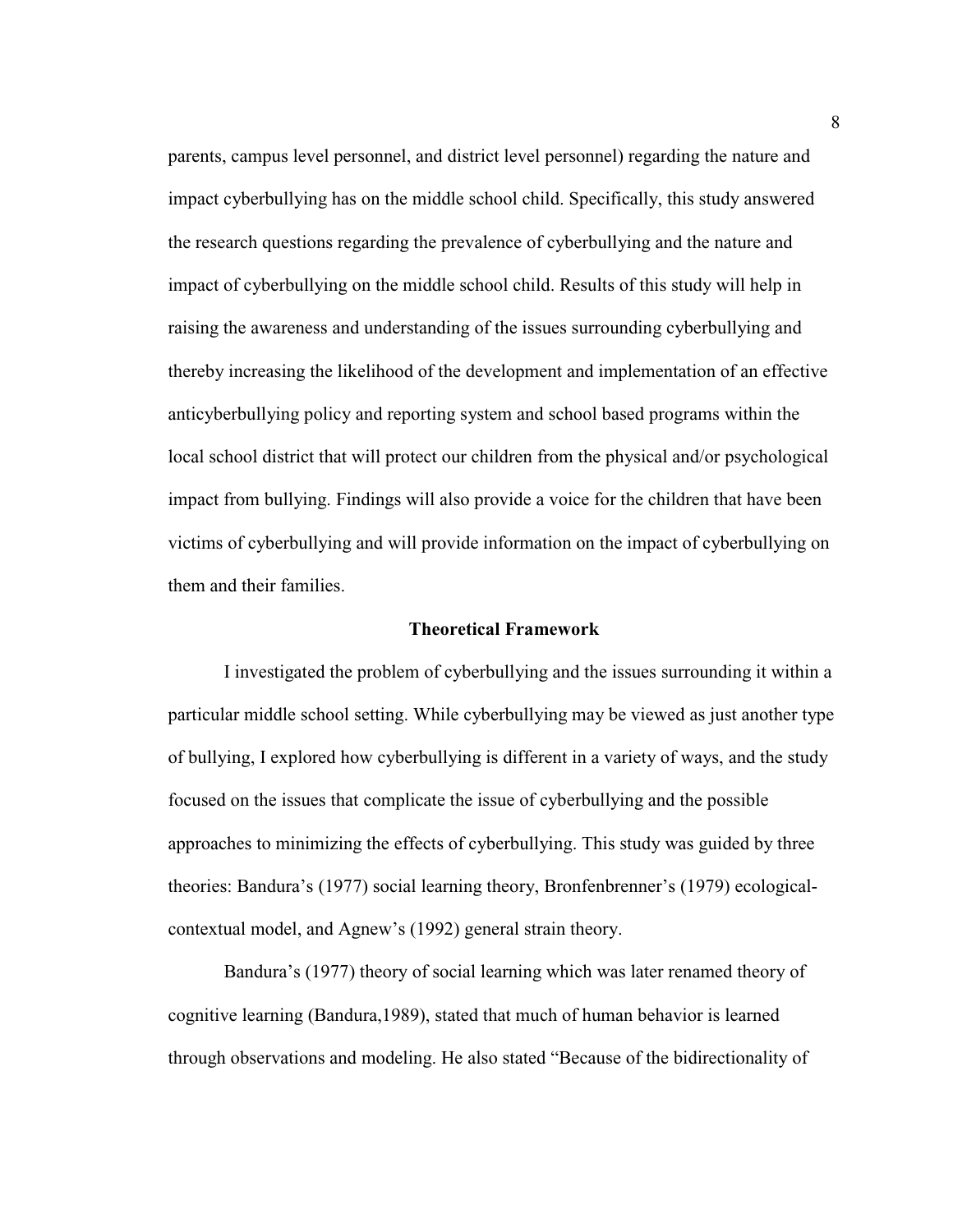influence between behavior and environmental circumstances, people are both products and producers of their environment" (Bandura, 1989, p. 4). Evidence of this is seen when children observe bullying types of behavior and then carry out bullying events. It is also seen when children observe other acts of varying degrees of civility and then demonstrate their mastery by carrying out the same type of behavior against others.

While Bandura (1977) and Bronfenbrenner's (1979) theories are related, Bronfenbrenner's (1979) ecological-contextual model theorized that individuals develop and interact within different levels of their environment and each of those levels has a direct impact on their individual development. Those levels include the microsystem, the mesosystem, the exosystem, and the macrosystem. The microsystem "includes the immediate environments with which children and you interact regularly" (p.6) for a child includes environment the child lives in or attends school. The mesosystem describes how the different microsystems work to help the child. The exosystem includes people or places that have an impact on the child even if the child does not interact directly with them. The last level is the macrosystem. The macrosystem includes things granted to the child by virtue of the government. The macrosystem has a great deal of influence on the child even though the child does not interact directly with the contributors to the system. When the ecological perspective is applied to the act of bullying, a child bullies not only because of their personal characteristics but because of their actions and interactions with others such as their peers, teachers, other adults, and community factors (Geffner, Loring, & Young, 2001). This model is demonstrated on a daily basis within the schools when outside factors influence children and they react aggressively towards others.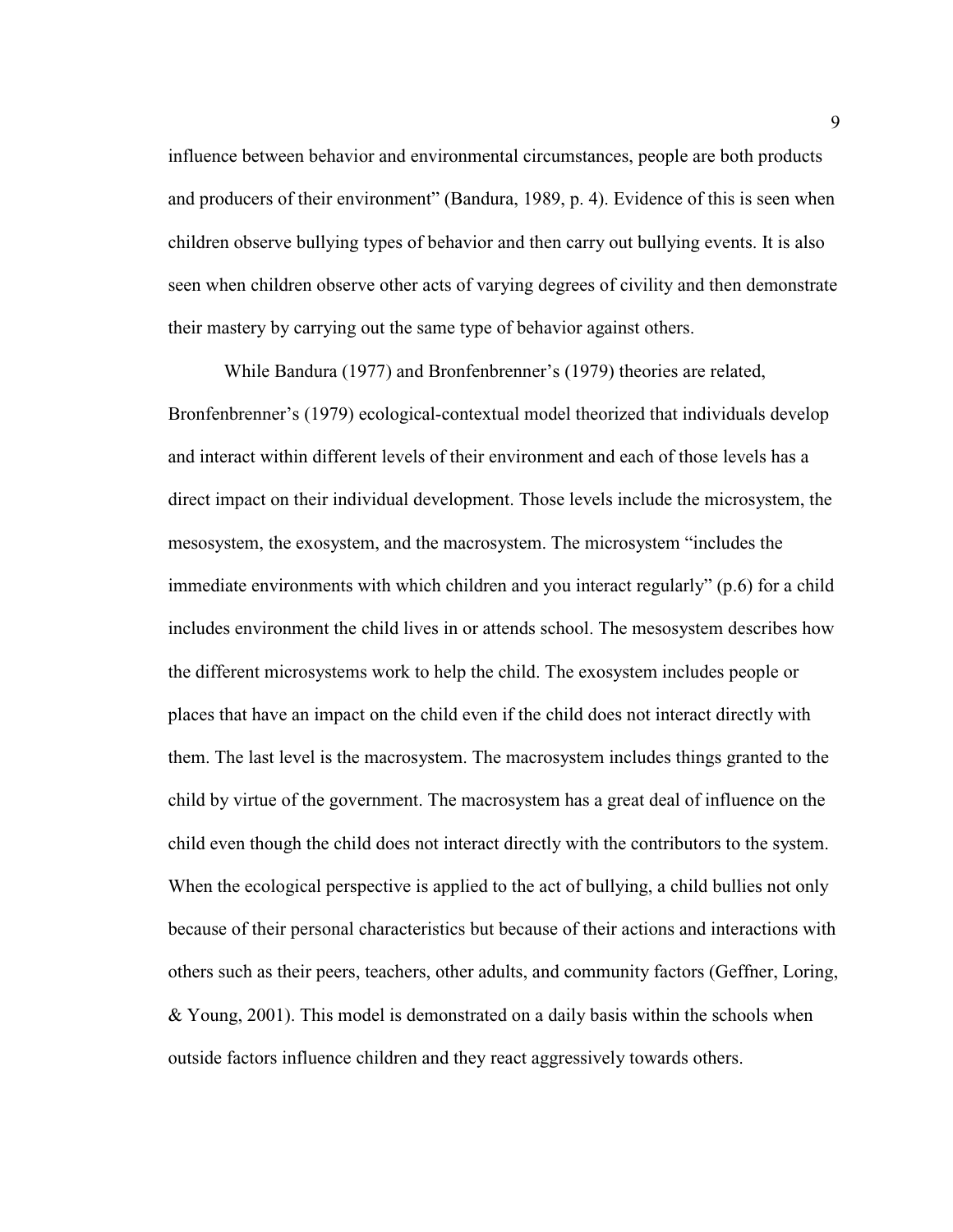Agnew's (1992) stated that social and other stressors affect children, therefore provoking anger and possibly delinquent activity. Agnew further stated that social and personal resources will mitigate the impact of the stressors on the child. This theory is evidenced if and when children are pushed to the brink by bullies and cyberbullies and lash out at them. Some children have been taught to turn the other cheek and others will find different ways to retaliate against the bully/cyberbully. It is this type of behavior that can lead to high levels of school violence.

These theories provided the framework for this study which is that that children are influenced by every level of stakeholders within society. The influence starts at home, spreads to the neighborhoods and the schools, and out into society. Through observation, stress, reinforcement, and mitigating circumstances, the children of today have learned behaviors that are detrimental to themselves and to others.

#### **Definition of Terms**

*Acceptable Use Policy (AUP)*: An AUP is a written agreement between the students, parents, and schools regarding the appropriate or acceptable use of the Internet and the possible consequences for violating the agreement (Willard, 2007a). Contracts signed by only the student can be voided (Ford, 2009).

*Bully*: To "intentionally harmful, aggressive behavior of a more powerful person or group of people directed repeatedly toward a less powerful person, usually without provocation" (Harris & Petrie, 2003, p. 2). Bullies feel a need to dominate others and show little or no empathy towards their victims.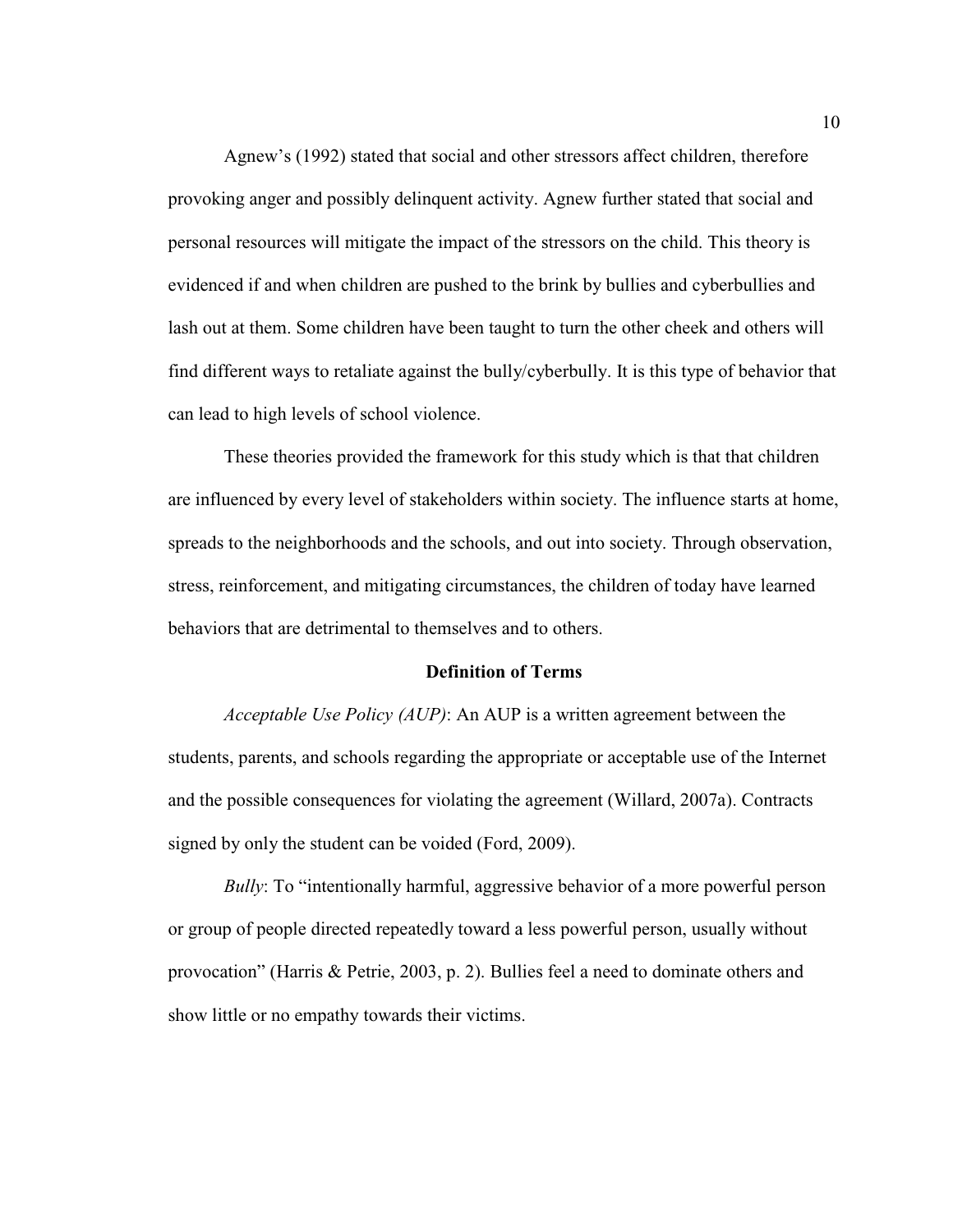*Bullycide*: A term used to describe or label a suicide committed by people who had been bullied (High, et al., 2007).

*Bully victim*: An individual that has been victimized by a bully and has bullied others (Bolton & Graeve, 2005).

*Bullying*: "Repeated acts of aggression or harm by individuals who have more power than their victims" (Bolton & Graeve, 2005, p. 9). Power can be any advantage in strength, confidence, status, or aggressiveness.

*Chat:* "An online conversation typically carried out by people who use nicknames instead of their real names. A person can continually read messages from others in the chat room and then type and send a message reply" (Hinduja & Patchin, 2009, p. 185).

*Cyberbullicide.* Suicide related to a cyberbullying experience (Hinduja & Patchin, 2009).

*Cyberbullying*: "The sending or posting harmful material or engaging in other forms of social aggression using the Internet or other digital technologies" (Willard, 2007a, p. 1). Cyberbullying is also considered to be "harassment involving the use of digital media such as e-mail, text messaging, websites, chat rooms, instant messaging, or pages to intentionally harm others (Palfrey & Gasser, 2008, p. 345)

*Cyberspace:* "the electronic 'universe' created by computer networks in which individuals interact" (Hinduja & Patchin, 2009, p. 185).

*Denigration:* Messages posted online or sent to others that are harmful, false, or cruel (Willard, 2007a).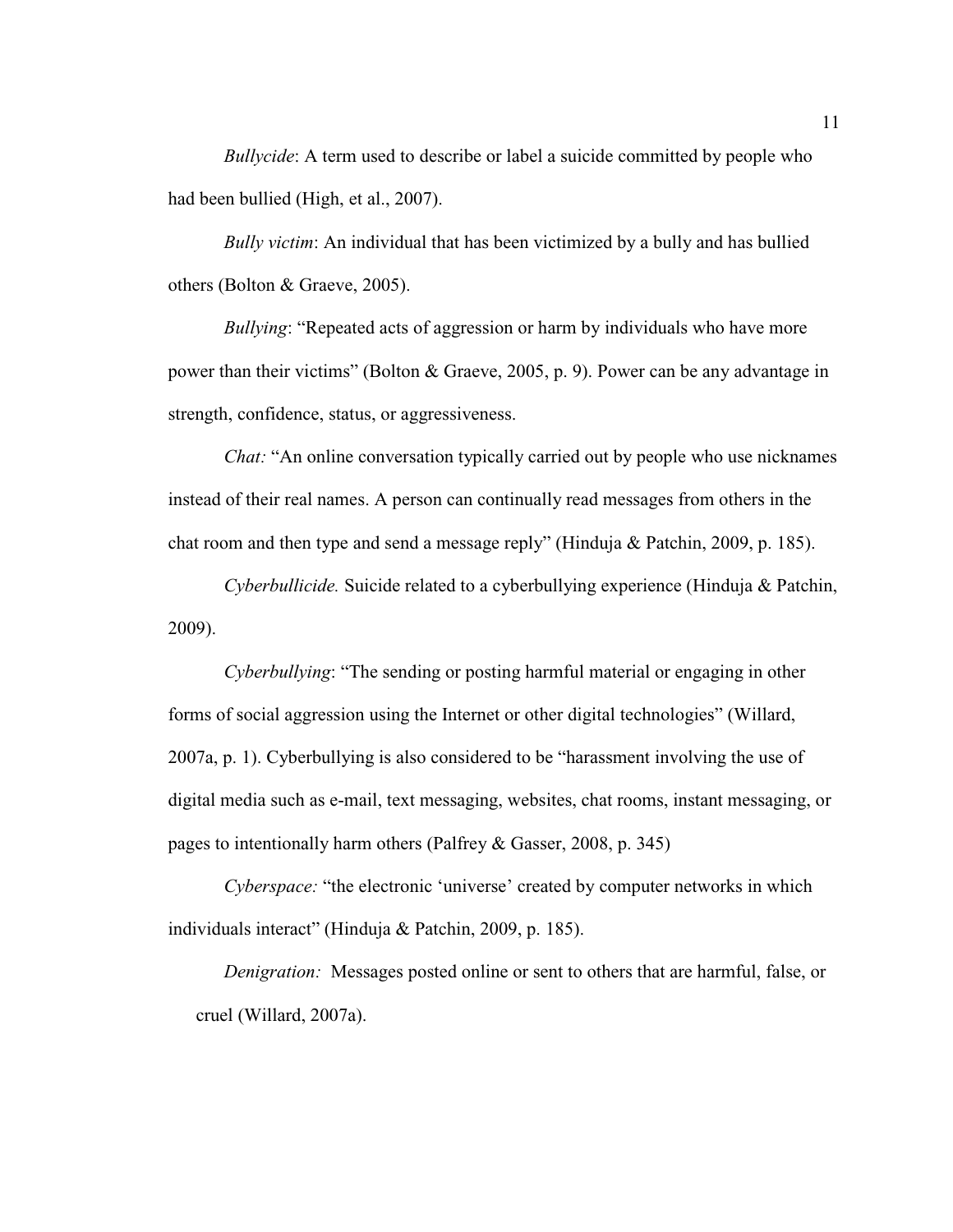*Digital Immigrant:* A person who has not grown up with digital technology, such as computer, cell phones, and the Internet, but has adopted it later (Hinduja & Patchin, 2009, p. 186; Palfrey & Gasser, 2008).

*Digital Native*: "A person who has grown up with digital technology, such as computers, cell phones, and the Internet" (Hinduja & Patchin, 2009, p. 186). The digital native was born after 1980 (Palfrey & Gasser, 2008).

*Electronic communication*: Any communication completed electronically. Electronic communication can be identified as either synchronous (real time) or asynchronous and as public or private (Willard, 2007a).

*Exclusion:* Not allowed to be a part of the in group (Willard, 2007a).

*Flaming:* Short, but heated online arguments that take place between two or more people (Willard, 2007a).

*Harassment:* Repeated, ongoing sending of offensive messages to an individual person (Willard, 2007a).

*Impersonation:* When someone pretends to be someone else and posts material that makes that person look bad (Willard, 2007a).

*Instant messaging (IM)*: An IM is a synchronous communication method that is used to allow users to communicate instantaneously with other users (Willard, 2007a).

*Mobile technology*: Cell phones, laptops, and Internet communication devices that allow unlimited access to information from anywhere (Palfrey & Gasser, 2008).

*MySpace*: "A popular social network site that as of July 2007 boasted more than 200 million users" (Palfrey & Gasser, 2008).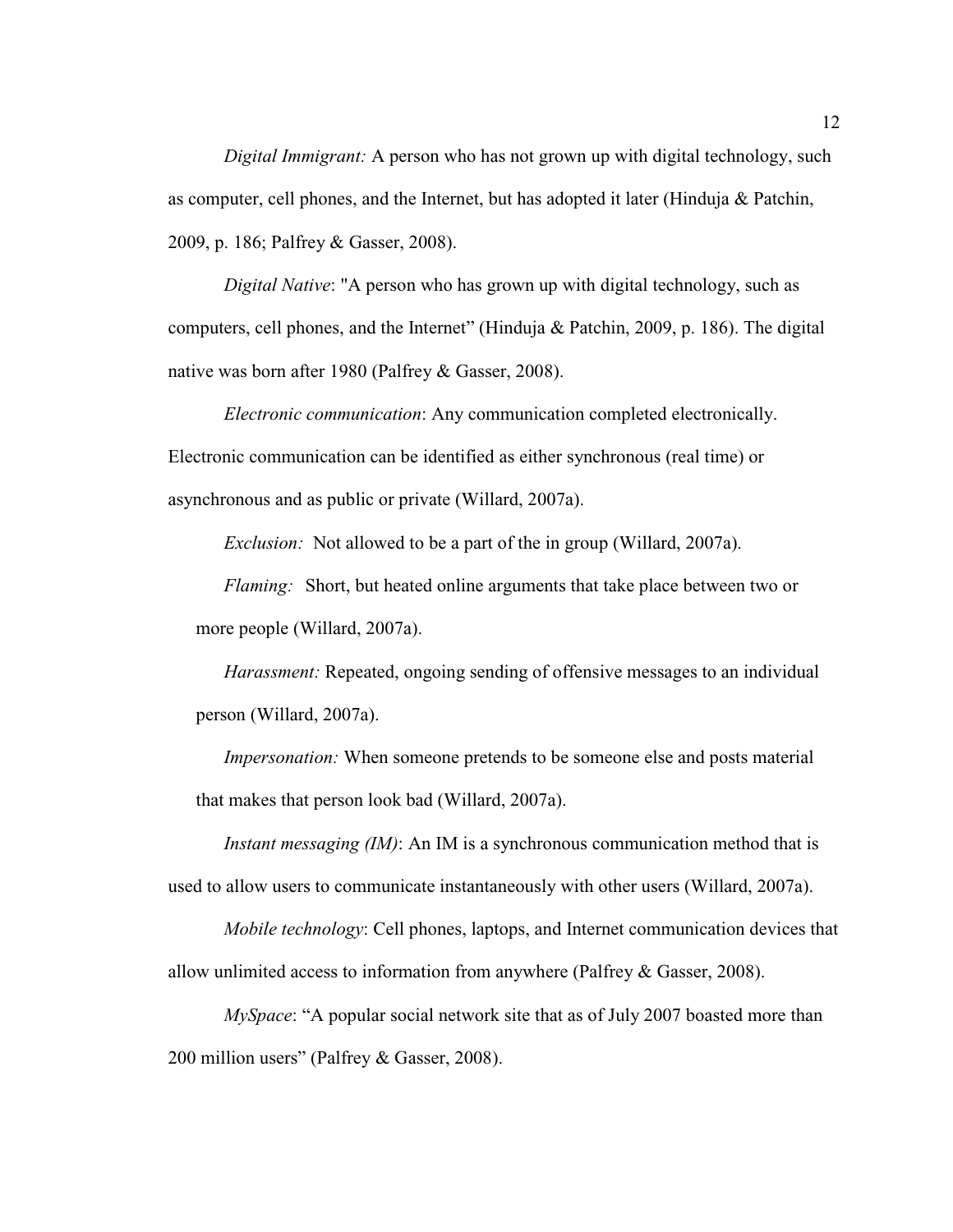*Offender*: "The one who instigates online social cruelty. Also known as the aggressor" (Hinduja & Patchin, 2009, p. 187).

*Outing and Trickery:* The posting, sending, or forwarding personal information or images on public sites without permission (Willard, 2007a).

*Stakeholders:* Stakeholders include parents, children, school staff, district personnel, community members, and everyone else with a connection to the issue at hand (Bolton & Graeve, 2005).

*Victim:* A victim is someone who is chronically and repeatedly bullied (Willard, 2007a).

#### **Assumptions and Delimitations**

 This study was conducted with the assumption that students would provide honest answers to each of the surveys. It was also assumed that the participants were a true representative sample of the target population of middle school students.

 Multiple delimitations are present in this study. First of all, the study is limited to middle school age students in grades six through eight. An additional delimitation for this study is that the study will be conducted in only one middle school within a district that has 10 other middle schools.

#### **Scope and Limitations**

This study explored the issue of cyberbullying and the issues surrounding it within a particular middle school setting with the participants ranging from 11 years old to 15 years of age. The issues included the different perceptions of the use of the Internet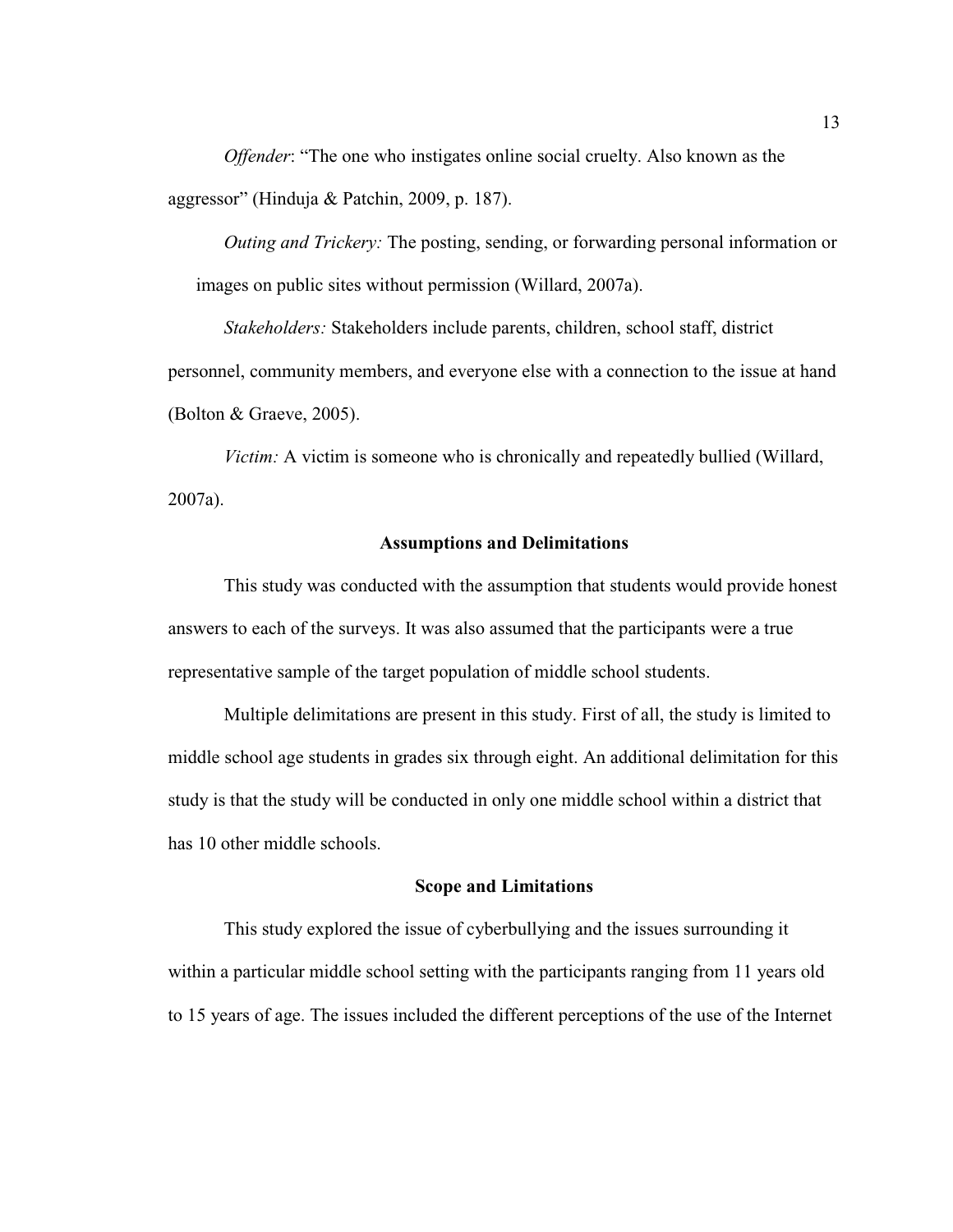in everyday lives, the different roles played by the victim and the bully, and how many people believe that cyberbullying is just another form of bullying.

The limitations of the study could include the lack of participation of the students within the school and lack of honesty in the responses from the participants.

#### **Significance of the Study**

#### **Application to the Local Problem**

Part of the underlying problem with cyberbullying is the lack of data. The lack of its inclusion in the student code of conduct has led to cyberbullying events not being recorded as cyberbullying but as disruption, insubordination, or other serious offenses. Without proper documentation, the different levels of governing bodies have been left to react to publicized cyberbullying events instead of creating guidelines based on actual research and data collection. While several studies are available, the local districts do not view the populations studied as comparable to their own. While many school districts see the need for a policy against cyberbullying, they are reluctant to act due to the threat of lawsuits. This is one reason why the districts are waiting for the appeal courts to rule on cases of cyberbullying before implementing their own policies against it.

#### **Professional Application**

The review of literature conducted to date has failed to demonstrate the need to provide children with protection against those that would use technology to inflict harm. Researchers have also failed to show how to break the cycle of violence. Based on these failures, further studies must be conducted regarding the effects of cyberbullying with an emphasis on how to break the cycle and decrease the amount of violence within the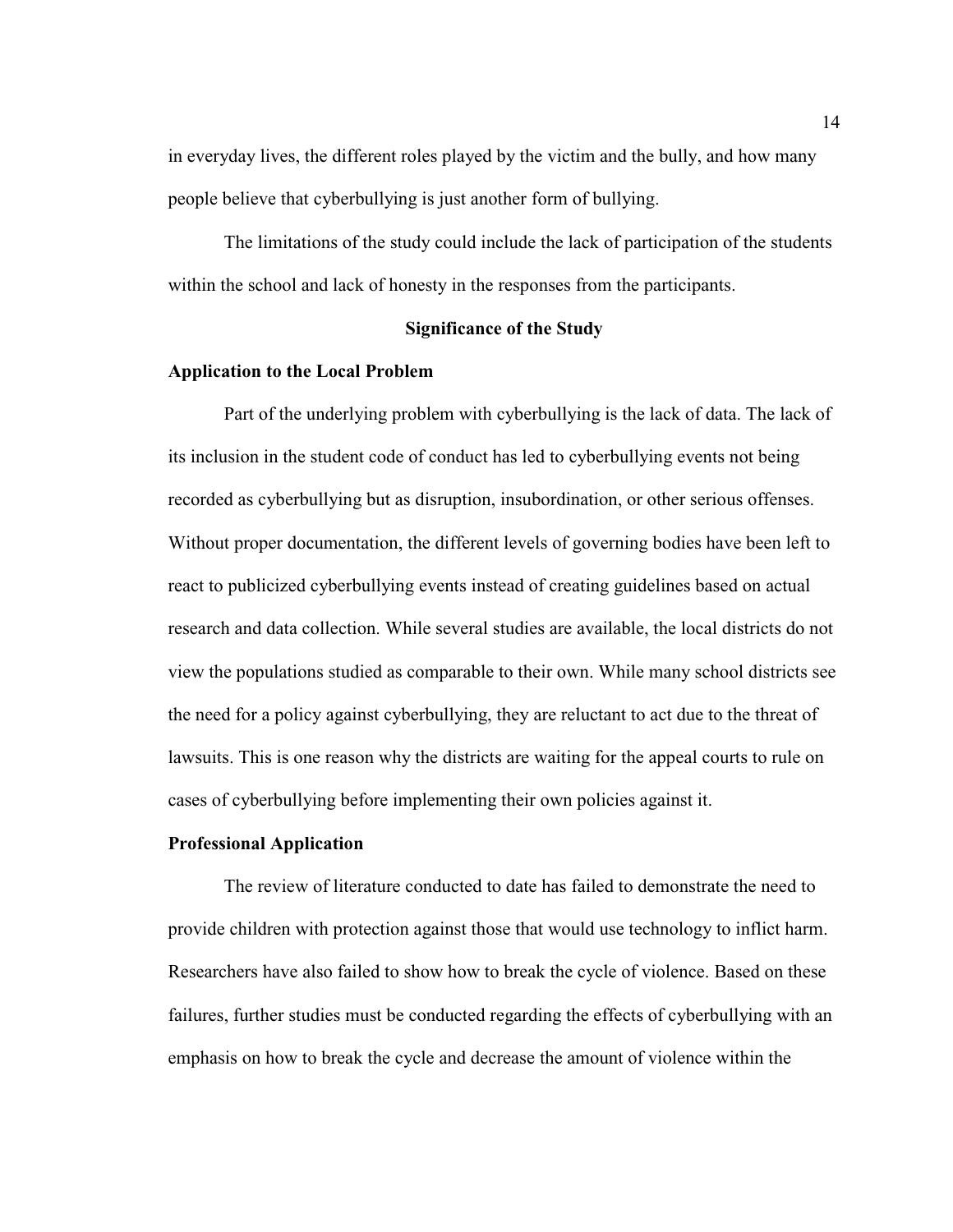schools. The cycle of bullying must be stopped in order to decrease the amount of school violence and the number of innocent children that are dying.

In an effort to achieve these goals, this area must be researched and presented to the stakeholders within the communities so they can come together and take action to protect children from cyberbullies. It is through this awareness of cyberbullying and how it is increasing the level of psychological and physical harm felt by the children at the middle school level, that stakeholders can come together and implement a plan to achieve these goals (Olweus, 1993).

#### **Contribution to Positive Social Change**

This study could directly impact social change at national, local, and individual levels. On the national level, this study has provided needed qualitative and quantitative data on cyberbullying in order to inform further research and improve practice. Findings and recommendations from this study will be submitted to peer reviewed journals, presented at national conferences, and shared with appropriate local and national government agencies.

Within the local school district, findings were shared and presented to administrators, teachers, and parents and will be used to inform specific practices and policies within the district. If these policies are effective, there will be less disciplinary issues and disruptions within the school, providing a better class environment for all students at that setting.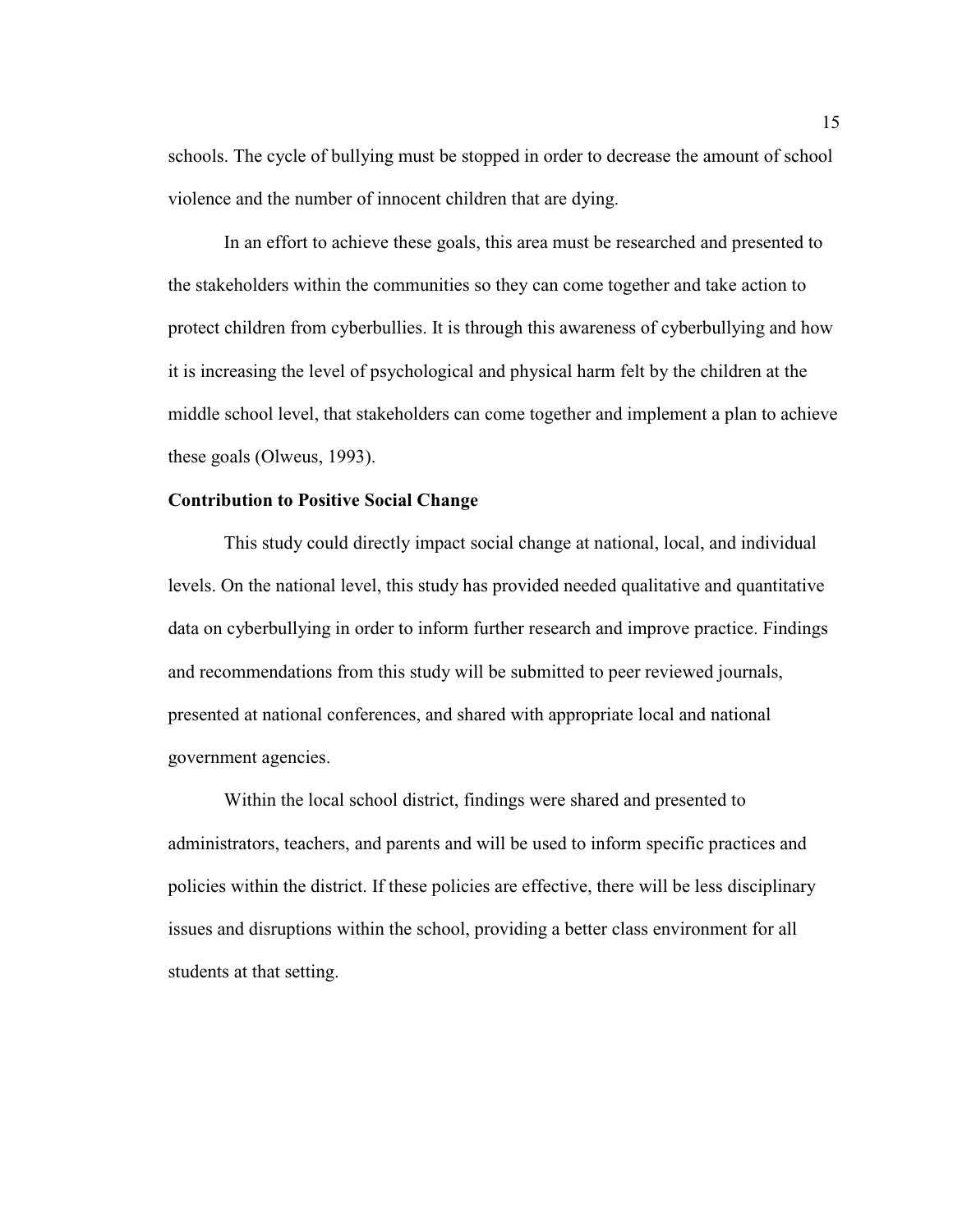On the individual level, if increased awareness and improved practice leads to one child saved from the humiliation, anxiety, depression, and fear associated with cyberbullying that will be a profound impact. .

#### **Summary**

Cyberbullying is a devastating type of bullying that haunts children relentlessly. Until the level of awareness is raised and the stakeholders truly understand what is going on in the privacy of their homes, within the walls of the schools, and in the community, the war against the children will only intensify. This research study was designed to raise the level of awareness of all the stakeholders involved. The stakeholders in communities around the country must be willing to come together and learn how to make cyberbullying stop. The war within the schools and homes must be addressed by all stakeholders. Upon the completion of the study, cyberbullying was addressed in all areas: the home, the school, and the community. It is through the shared responsibility of addressing cyberbullying that will decrease the torment felt by the children throughout the community and nation.

Sections one and two of this study introduced the cyberbullying problem and reviewed the literature related to the cyberbullying problem. In the next section I will examine the nature and impact cyberbullying as well as the specific issues that surround cyberbullying. In addition, the strain theory will be considered as a potential explanation for particular behaviors found when examining the cyberbullying phenomenon. Specific cyberbullying cases will be presented for review to emphasis the need for shared responsibility in addressing cyberbullying within communities. Sections four and five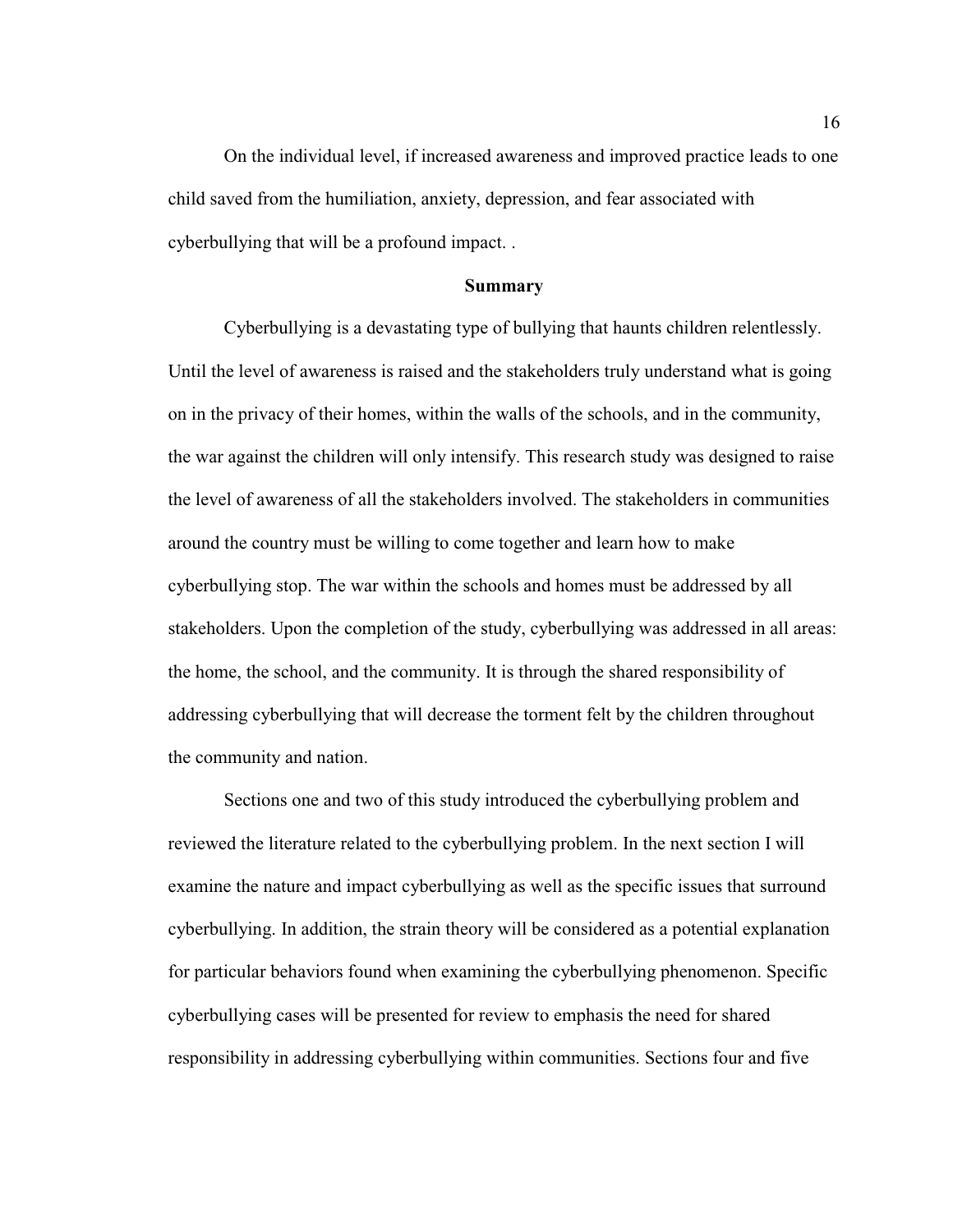will provide the data analysis, interpretation of the data, recommendations for future research, and the actions recommended based on the data collected during the study.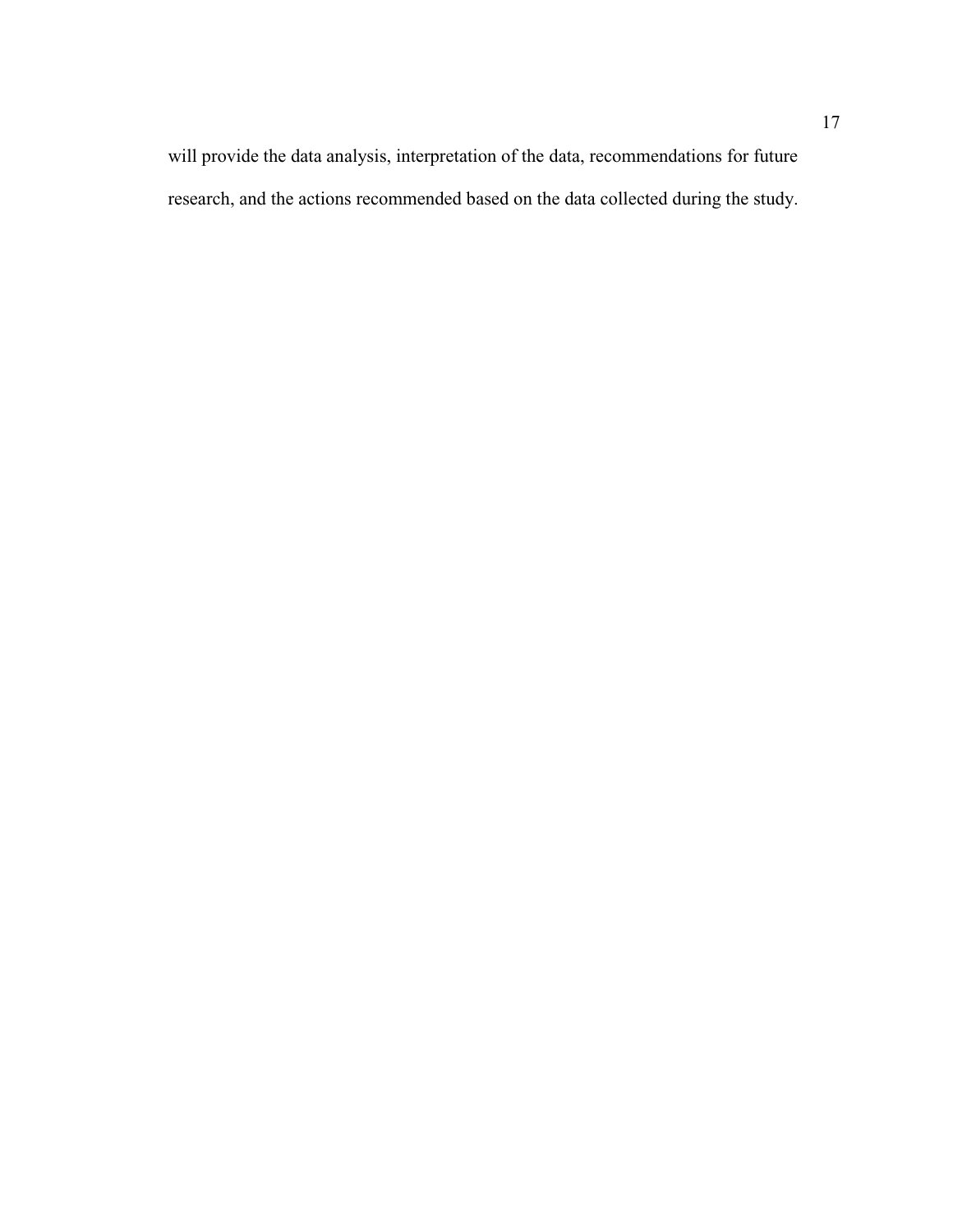#### Section 2: Literature Review

#### **Introduction**

I searched three databases for the literature: EBSCO, ProQuest, and SAGE databases along with Google Scholar, online bookstores, and online searches. Key words used successfully during the review included *bully, electronic bully, cyberbully, online bully, Internet harassment, school violence, relational aggression, cyber-harassment, overt aggression, peer harassment* and *cyberspace bully.* The information found during these searches was reviewed and the documents that were relevant to the study were cataloged and filed both electronically and through the use of a traditional filing system.

Two hundred and fifty-two references were reviewed and analyzed to determine relevance to the topic. The references included journal articles, books, websites, conference papers, doctoral dissertations, government reports, and personal communication with researchers and authors. During the course of researching and reviewing current literature on cyberbullying, common themes emerged. The first theme that surfaced throughout this literature review was the need to look at cyberbullying within the school setting. Many of the conclusions from previous researchers showed the need to study cyberbullying and the effects of it on the children. It is from these conclusions that this study found life (Hinduja & Patchin, 2007; Kowalski & Limber, 2007, Wade & Beran, 2011). The second theme was that many of the articles, books, and websites were grounded in the work conducted by a first few researchers and authors on cyberbullying and then expanded to include particular studies conducted by the author. This fact impacted the number of sources used within this study. However, the sources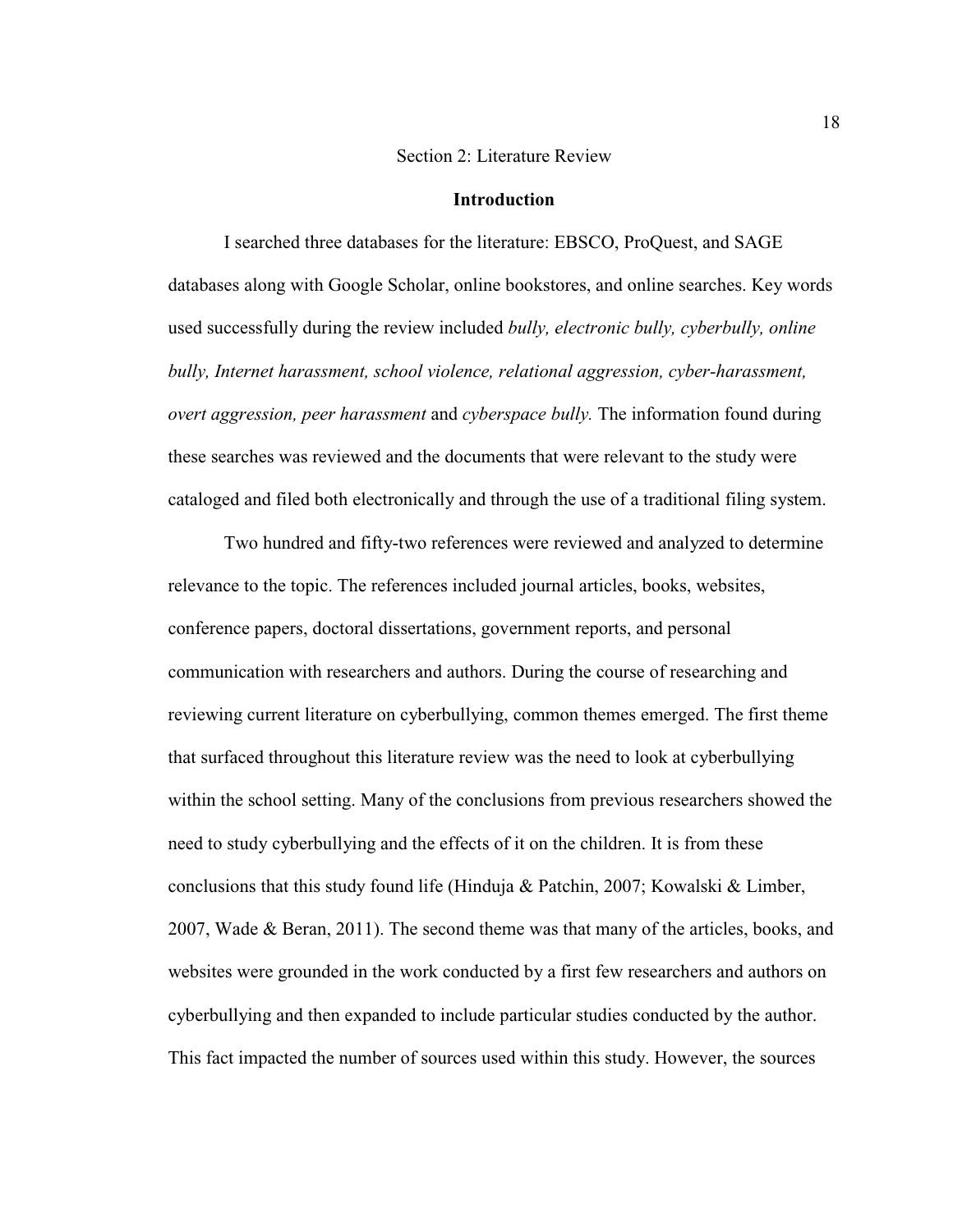used provided the background and focus for this study. The focus of this study is to raise the awareness regarding the issues surrounding cyberbullying, the importance of viewing and addressing these issues with a digitalized mindset, and focus on the impact cyberbullying has had on the middle school child.

Cyberbullying is viewed by many as just a variation of bullying and some respond to it using the phrase "kids will be kids" (Arnette & Walsleben, 1998, p. 3). Through this literature review, it will be shown that while there are similarities between bullying and cyberbullying, there are many more differences to be found (Smith, 2009). It will also be shown that while the Internet and cell phones are two of the mediums of cyberbullying, they plays a vital part of the lives of the children and cannot be turned off in order to avoid cyberbullying (Bond, 2010).

Children are veterans of the traditional bullying cycle that takes place within schools around the world. Bullying is defined as "intentionally harmful, aggressive behavior of a more powerful person or group of people directed repeatedly toward a less powerful person, usually without provocation" (Harris & Petrie, 2003, p. 2). While different laws have been passed and antibullying programs have been implemented, bullying is still a problem within the schools (Shariff, 2008).

 Bullying can be physical, verbal, relational, or indirect (Slonje & Smith, 2008). According to Harris and Petrie (Harris & Petrie, 2003), direct bullying can include taunting and teasing, calling names, criticizing others unfairly, threatening or obscene gestures, hitting, stealing or hiding someone's belongings, or staring at them in a mean way. Indirect bullying can be when someone influences others to perform the direct form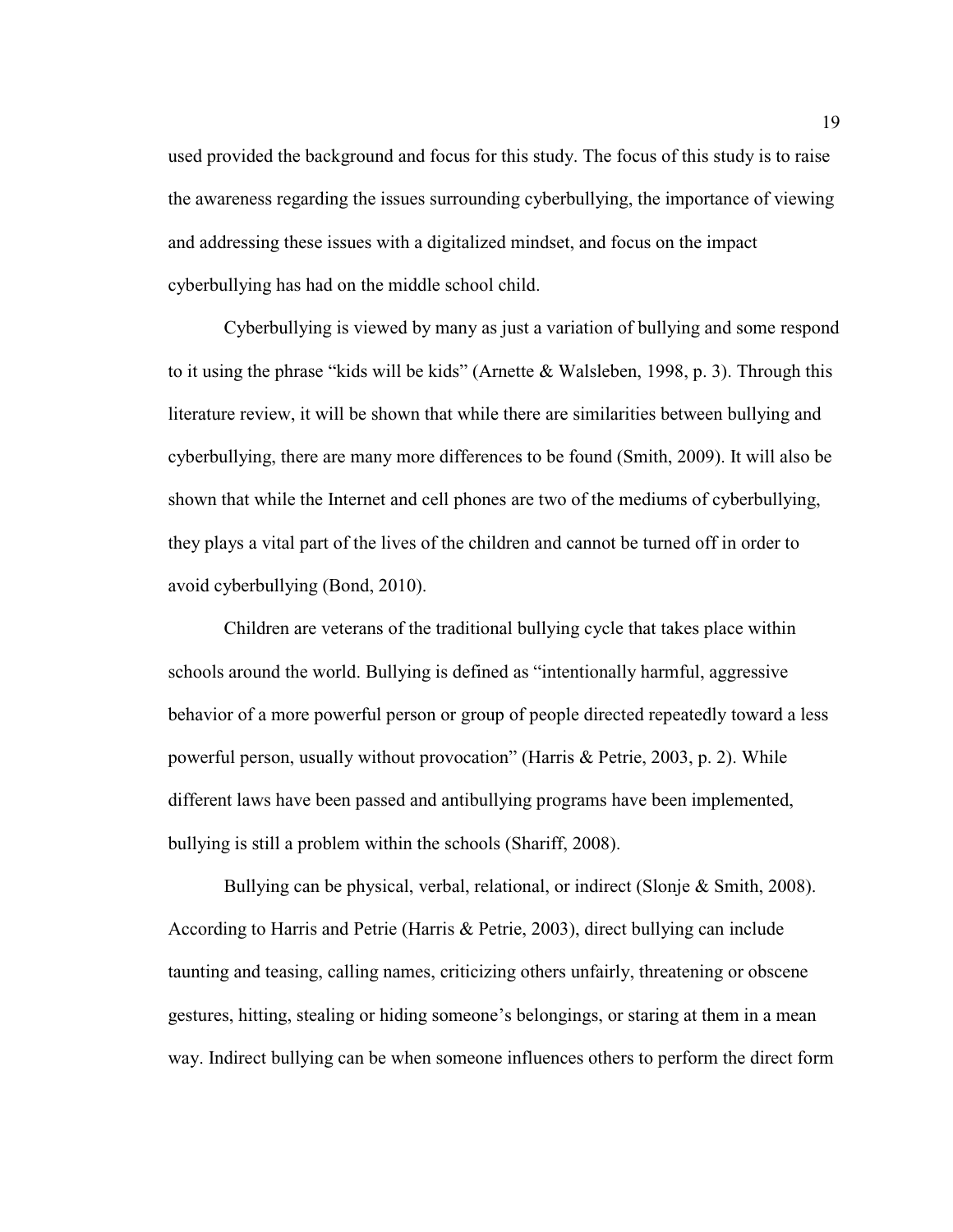of bullying or when they spread rumors about others, make anonymous phone calls, ignore others, or excluding others on purpose. However, the type of bullying seen on a regular basis is the name calling and teasing (Harris & Petrie, 2003).

As increased levels of usage of technology become readily available, new problems have entered into the school environment. Not only are the traditional bullies found on school campuses, a new type of bully has emerged that has threatened the social and emotional development of children (Raskauskas  $&$  Stoltz, 2007). This new bully is called the cyberbully. Cyberbullying, or electronic bullying, is defined as "bullying through e-mail, IM, in a chat room, on a web site, or through digital messages or images sent to a cellular phone" (Kowalski et al., 2008, p. 1). It is this new type of bullying that has moved bullying from a local problem to a world-wide problem (Li, 2007).

#### **The Nature of Cyberbullying**

Cyberbullying uses contemporary technology. This type of bullying "involves the use of information and communication technologies to support deliberate, repeated, and hostile behavior by an individual or group, that is intended to harm others" (Belsey, 2004). The availability and use of technology by the young people within schools is on the rise, and so is their ability to become a cyberbully (Patchin & Hinduja, 2007). Cyberbullying can take place around the clock and anywhere technology is available and can have devastating effects (Strom & Strom, 2005a). Cyberbullies are able to extend these effects to the school day since the comments will be discussed among their peers at school the next day (Auerbach, 2009). Cyberbullying can occur more often than traditional methods of bullying with effects felt for days, weeks, or further.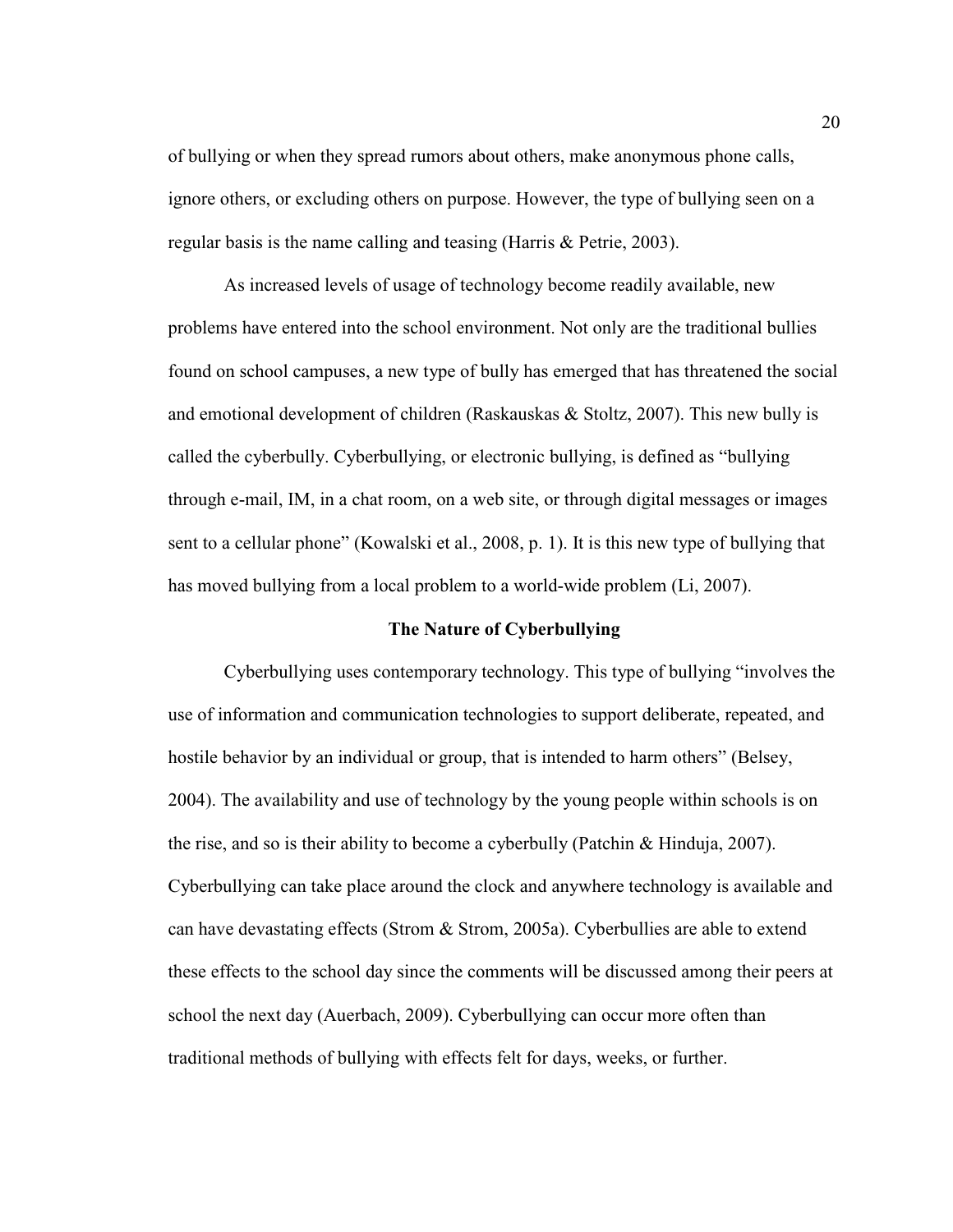#### **Similarities and Differences Between Traditional Bullying and Cyberbullying**

Bullying, in any form, is widespread and poses serious safety issues within schools (McGuinness, 2007). Research has been conducted extensively on traditional bullying, but is in its preliminary stages for cyberbullying (Beran & Li, 2005, Dooley, Pyzalski, & Cross, 2009, Hinduja & Patchin, 2008). It was through this research that the similarities and differences came to light.

#### **Similarities**

The traditional bully and the cyberbully are similar in several ways. First of all, both have a bully, a victim, and bystanders (Vandebosch & Cleemput, 2009). Secondly, both have the intent to hurt or agitate someone else (Ybarra & Mitchell, 2004). The type of hurt or pain may be different; however, the intent is the same. Another similarity is that there is an imbalance of power (Dooley, Pyzalski, & Cross, 2009, Ybarra & Mitchell, 2004). At least one of the participants in the event has less power than the other. The occurrences of bullying are usually repeated over time. While this is not always the case, it is more the case than the exception (Visionaries-Net, 2006). In both bullying and in cyberbullying, the victim is less able to defend themselves from the attack (Visionaries-Net, 2006). The similarities between traditional bullying and cyberbullying may seem limited; however, it is these similarities that are often cited by others when they attempt to justify the lack of inclusion of cyberbullying into antibullying legislation or policy (Wolak, Mitchell, & Finkelhor, 2007).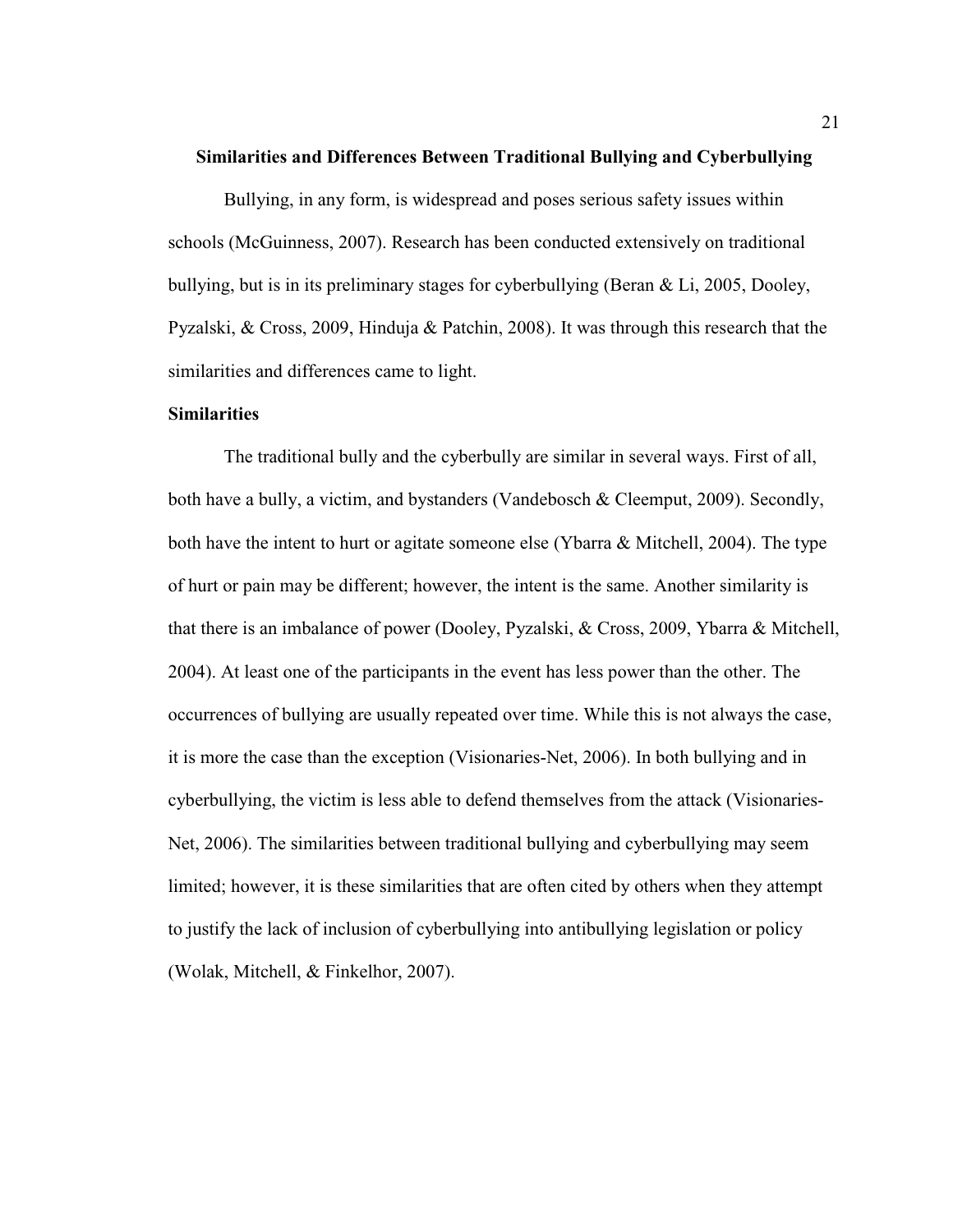#### **Differences**

Traditional bullying and cyberbullying share several basic elements; however, it is the differences between them that make cyberbullying an increasingly dangerous phenomenon. The cyberbully, unlike the traditional bully, can remain unknown to the victim while committing the act of cyberbullying (Erb, 2006). The cyberbully could be acting on behalf of someone else or give a false name to the victim (Strom & Strom, 2004). Either way, the true identity of the cyberbully may never be known to the victim unless the cyberbully chooses to give that information. Unlike the traditional bully, the cyberbully can be physically weaker than their victim (Strom & Strom, 2005b). Another difference between the two is that messages intended to harm an individual can be spread to a large audience with great speed (Erb, 2006). And, traditional bullies are known for having difficulties in school with behavior and relationships with others while a cyberbully may excel at school and in relationships (Li, 2008). Since most cyberbullying takes place outside of school and the method used is not via school owned property, there is not a clear legal issue other than the effects of cyberbullying can disrupt the learning environment and decrease a students' performance in school (Erb, 2006). Most adults are oblivious to cyberbullying (Erb, 2006). It is the lack of awareness of cyberbullying that has created the need to both recognize and address cyberbullying.

#### **Issues Specific to Cyberbullying**

 The traditional school yard bully was limited in many different ways. First of all, everyone knew who the bully was and where they would target the intended victim (Willard, 2007a). Secondly, the victim was relatively safe when they went home (Slonje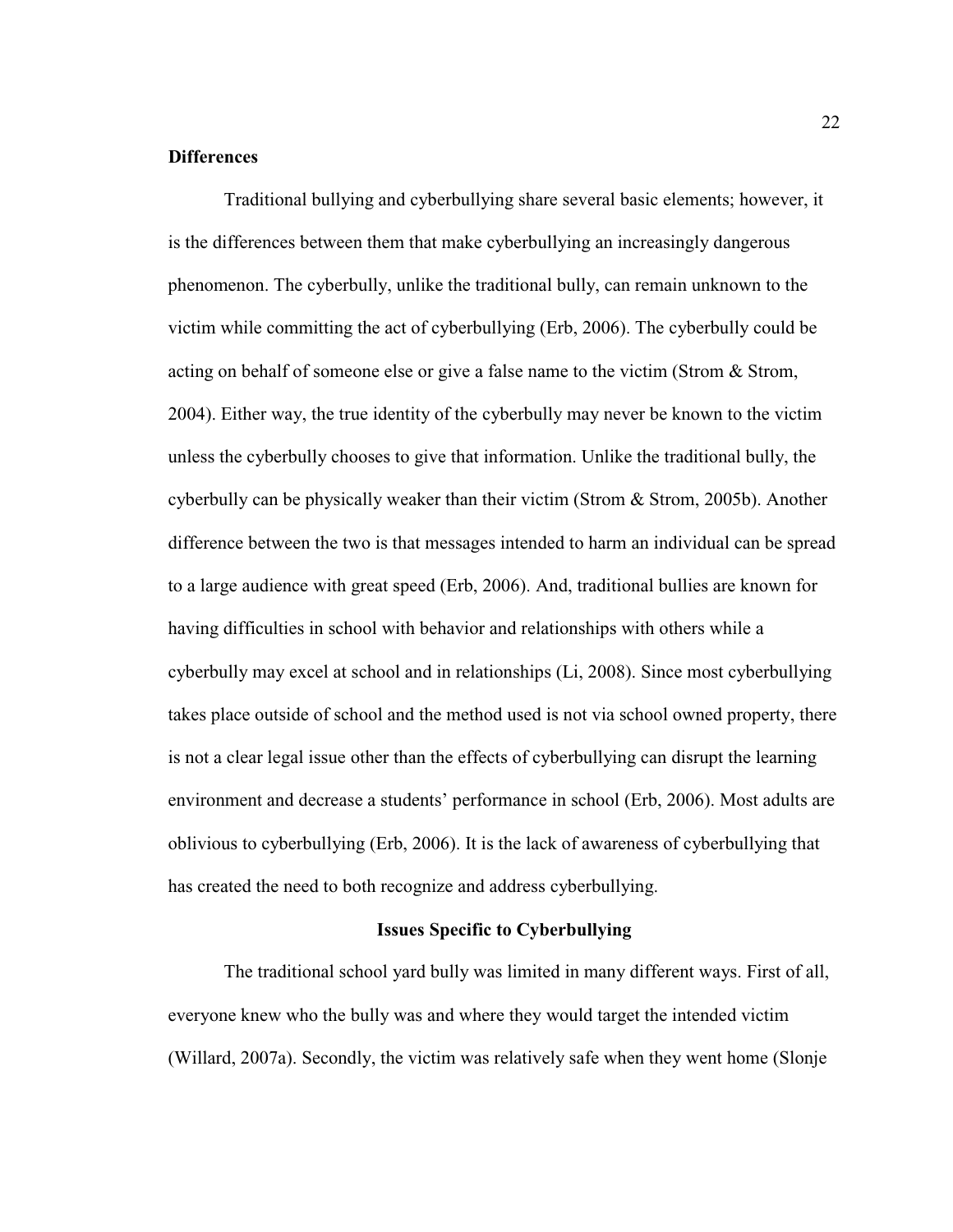& Smith, 2008). The cyberbully does not have the same limitations. Cyberbullying can take place at any time an individual has access to technology, has identified a target, and has the desire to inflict harm (Willard, 2007a).

#### **Cyberbullying logistics**

The first issue that is specific to cyberbullying is the actual logistics of cyberbullying. The location and time of the event is no longer confined to the schoolyard, it can happen 24/7 without any opportunity to end the victimization (Willard, 2007a). The cell phone or computer can be turned off; however, once it is turned back on the victimization starts all over again (Kowalski et al., 2008). This is the one feature of cyberbullying that intensifies the impact of the harm inflicted, especially since it is not a onetime incident but one that is replayed over and over again (Huesmann, 2007).

#### **Anonymity and Pseudonymity**

Anonymity is not exclusive to cyberbullying (Heirman & Walrave, 2008). However, cyberbullies have the ability to stay, to some degree, completely anonymous to their audiences and victim(s) (Slonje & Smith, 2008). According to a study of Spanish adolescents, in approximately 20-30% of cyberbullying incidents, the victim is unaware of the aggressor's identity (Ortega, Elipe, Mora-Merchán, Calmaestra, & Vega, 2009). Their identities are left intact through the use of pseudonyms or screen names (Hinduja  $\&$ Patchin, 2009). It is through this anonymity that the maliciousness of some individuals is aimed at unsuspecting victim. While the cyberbully is not completely anonymous and can be identified, the victims of cyberbullying are often reluctant to come forward with the information so the bully can be identified and stopped (Hinduja & Patchin, 2009). The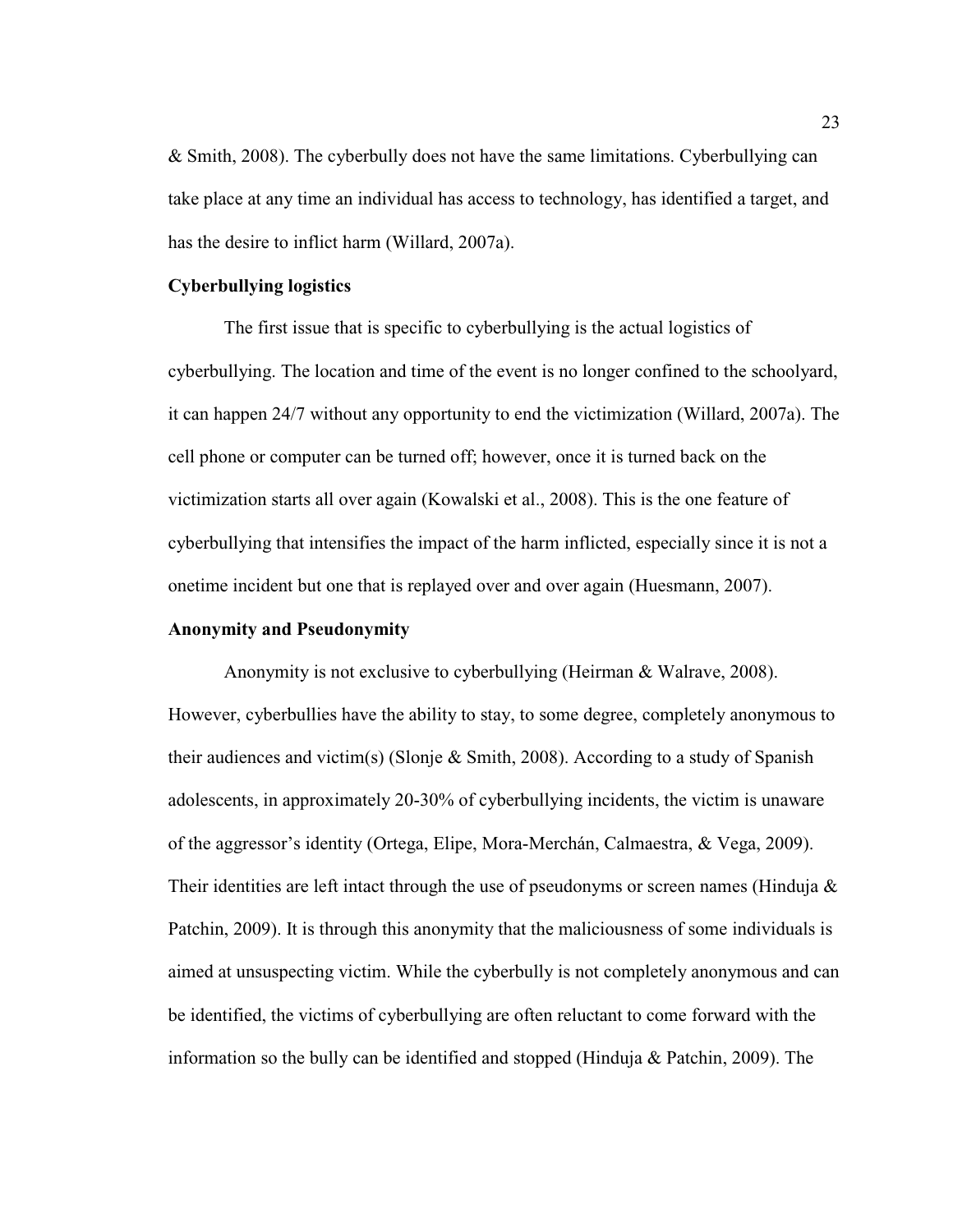cyberbully uses the perceived anonymity of the Internet to commit the deed and the reluctance of the victim to come forward further advances the ability of the cyberbully to continue the havoc on their victims (Willard, 2004).

#### **Mediums Used to Cyberbully**

Cyberbullies have a different set of tools that can be used to target their victims. All that is needed is an electronic device that has the capability of sending data (McQuade III et al., 2009). If the cyberbully has access to the Internet, then they have unlimited sources and methods that can be used to pursue the next victim of cyberbullying. Cyberbullies that are intent to cause harm and that are armed with all three tools can and will cause harm to their victims (McQuade III et al., 2009). Technology, or the abuse of technology, makes bullying so much easier to do and to inflict harm (Hinduja & Patchin, 2009).

Common mediums used by cyberbullies to torment their victims include a variety of electronic communication. The mobile phone is a powerful computer that fits in the palm of the hand with the capability of sending electronic text messages, taking and sending photos, recording events, and connecting to social networking sites (Hinduja & Patchin, 2009). A cyberbully does not need to be stationary to inflict harm on another; all is needed is a few minutes and the intent to do harm either intentionally or unintentionally (Hinduja & Patchin, 2009). Offenses such as fights and assaults are recorded on mobile phones and sent around the world. These recording are referred to as "happy-slapping" (Katzer, Fetchenhauer, & Belschak, 2009). The cyberbully can use email, online chat rooms, discussion boards, blogs, social networking site, instant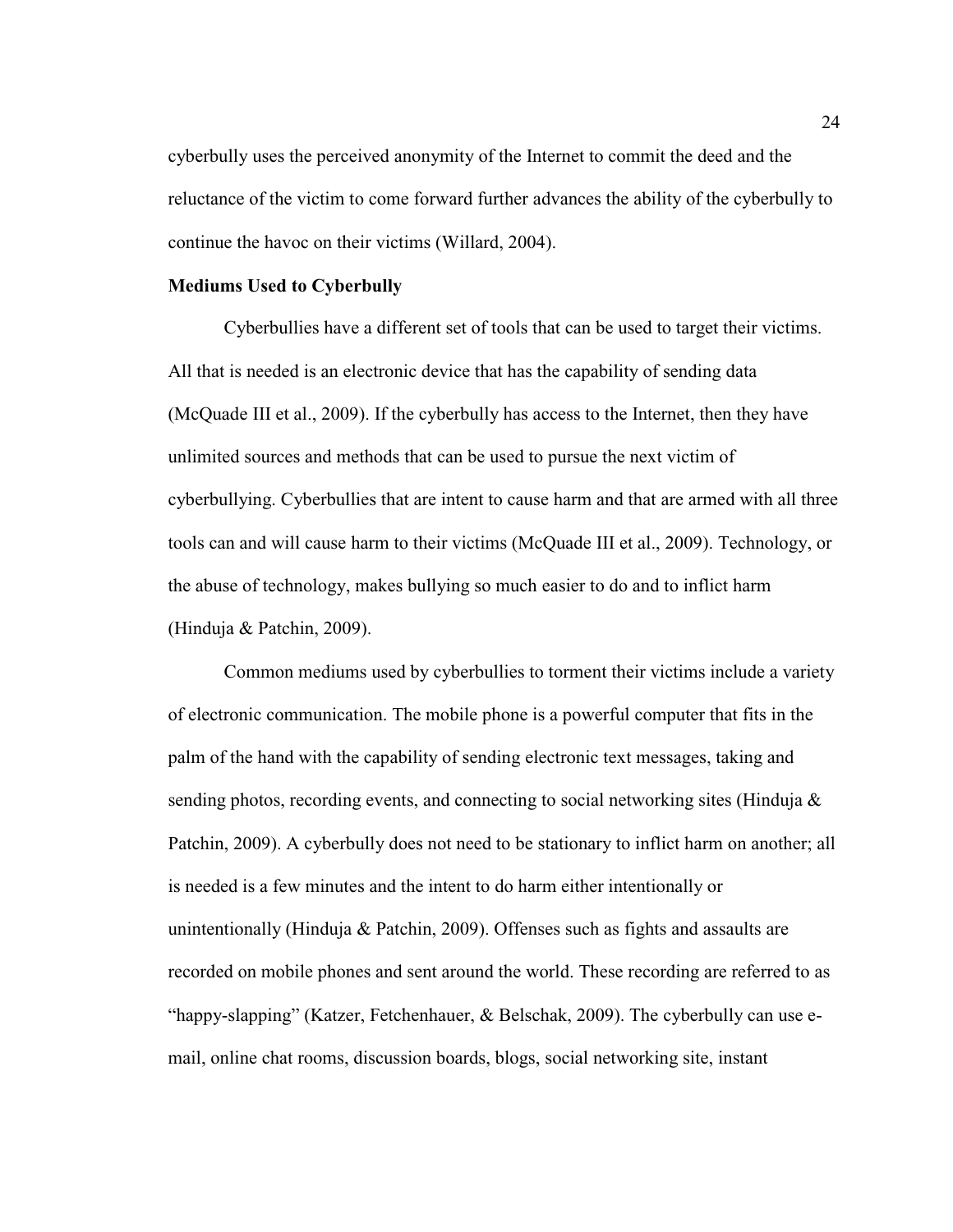messaging, text messaging, online games, peer-to-peer networking, and online matchmaking sites (Willard, 2007a). The number and variety of methods that can be used for cyberbullying is growing day by day. Different types of cyberbullies use different methods. However, the results, no matter the method used, can be devastating to the victim and cause long-term harm (Willard, 2007a).

# **Common Types of Cyberbullies**

Cyberbullying is a different type of bullying. Another difference between traditional bullying and cyberbullying is found in the different types of cyberbullies. There are four types of cyberbullies (Aftab, 2009, Ringrose, 2006):

- The vengeful angel. This cyberbully believes that they are protecting themselves or others. This type of cyberbully does not often believe that they are a cyberbully.
- The power-hungry or revenge of the nerds. This type of cyberbully is often the victim of a traditional bully. They use their technological skills to gain power over others and act tough online. The power-hungry cyberbully wants to show that they have the power to make others do what they want.
- The mean girl. This cyberbully is usually done as a group. They cyberbully as a form of entertainment with no regard to the feelings of the victim or the consequences of their actions. This type of cyberbully can start out as a friend of the victim or it could be someone that has never met the victim. The mean girl phenomenon is not new, yet it does represent the complexity of the different types of relationships between girls.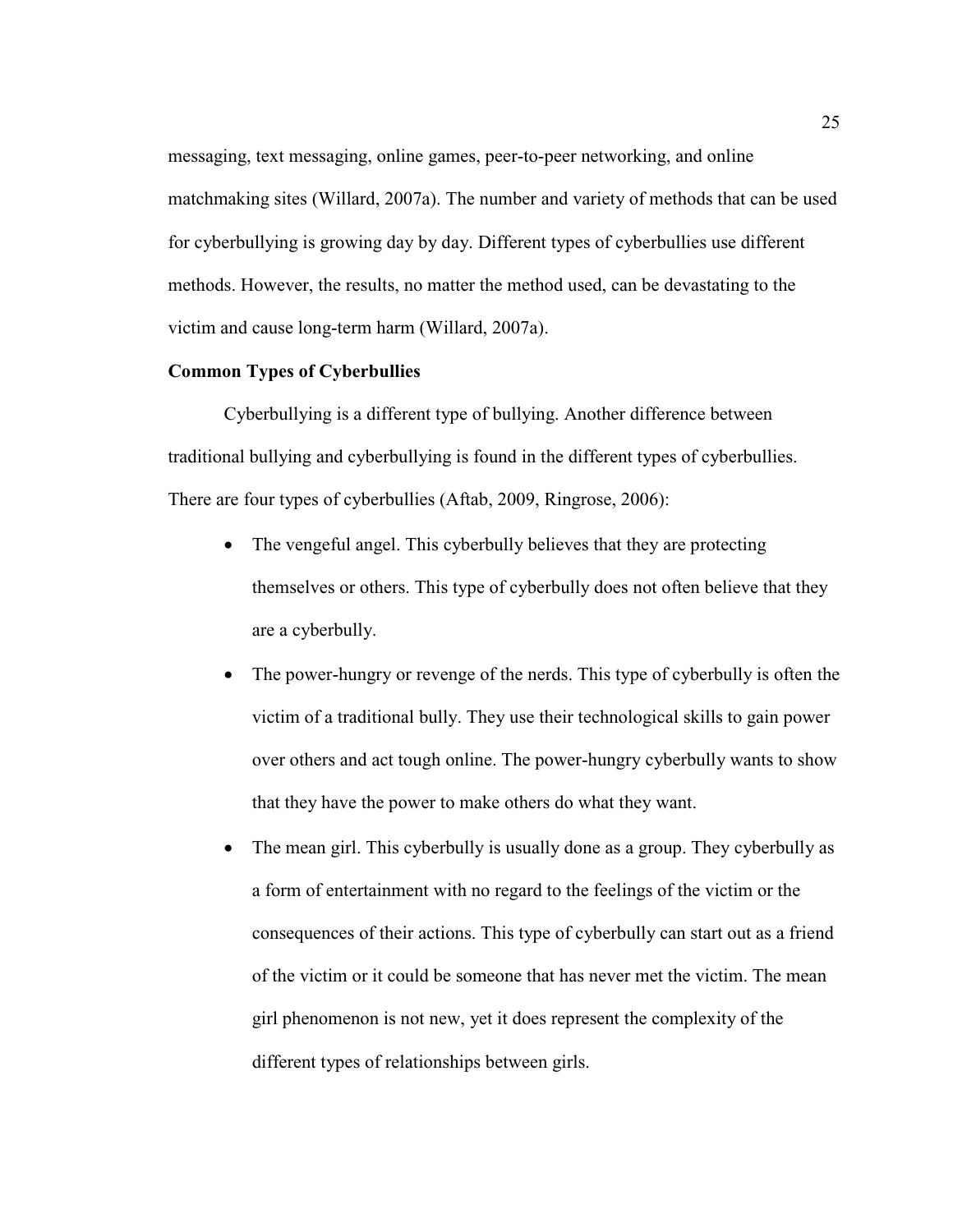• The inadvertent cyberbully. These cyberbullies respond to others online without thinking. They respond in anger or frustration. Some of them do it because they can do it.

Each type of cyberbully has a different motive and form of cyberbullying. However, no matter what type of cyberbully is at work, the victim is tormented and must be stopped.

# **Common Forms of Cyberbullying**

Cyberbullies use a variety of methods to attack their victims. The use of any of the types or methods of cyberbullying can lead students to feeling angry, hurt, embarrassed, or even scared (National Crime Prevention Council, 2006). According to the research conducted by Willard (2006), the director of the Center for Safe and Responsible Internet Use, the most common forms of cyberbullying include:

- Flaming or arguments between two or more people.
- Harassment, to include offensive messages sent repeatedly to an individual.
- Denigration or cruel speech about a person that is designed to break up friendships or ruin the reputation of the victim.
- Impersonation, or the intentional act of pretending to be someone and posts material that causes harm to the victim in any way.
- Outing and tricking, which is "publicly posting, sending, or forwarding personal communications or images, especially communications or images that contain intimate personal information or are potentially embarrassing" (Willard, 2007a, p. 9) or when a target is "tricked into thinking that a communication or sending of images is private, when the cyberbully intends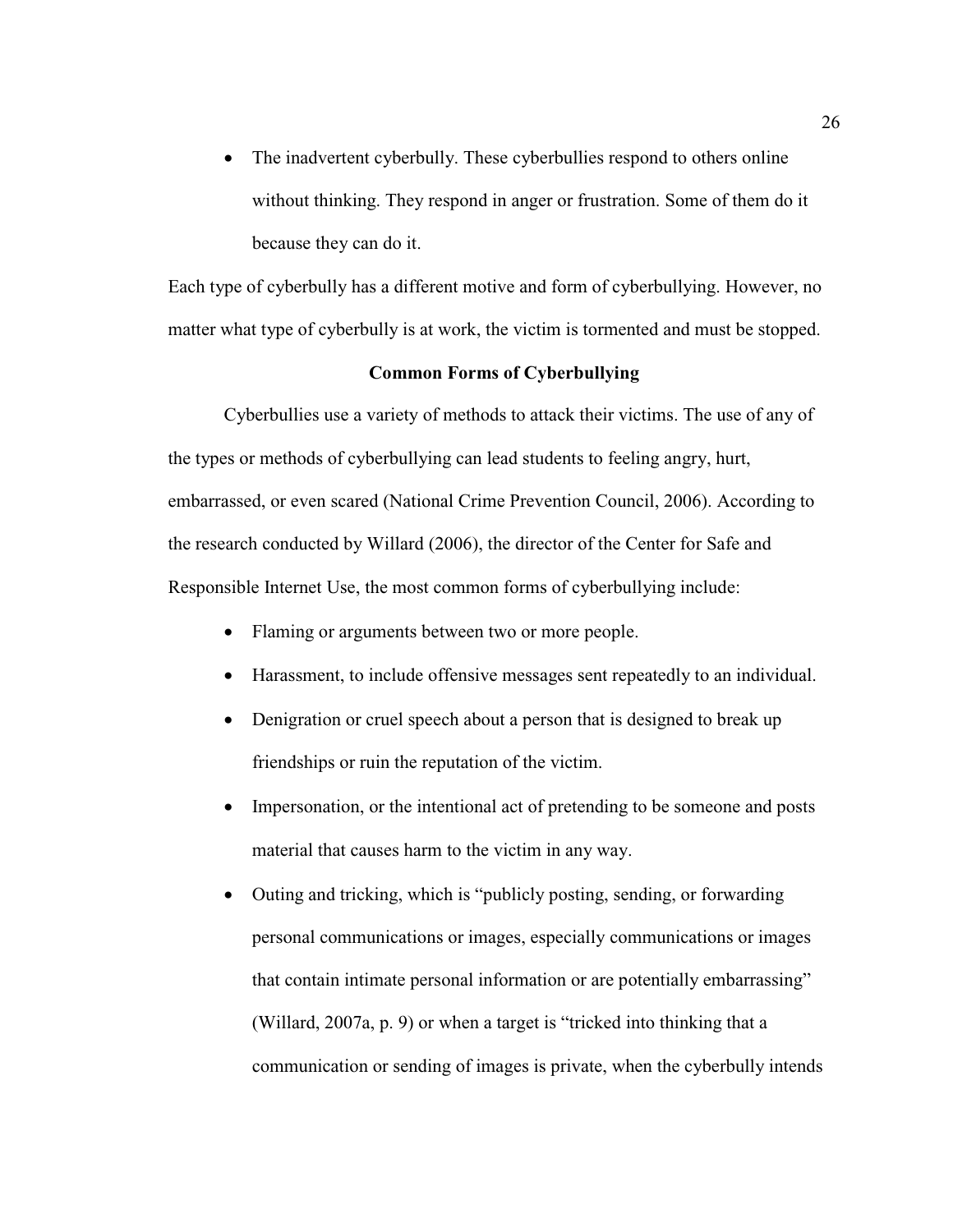to trick the target into communicating or disclosing something embarrassing that will then be disseminated to others or used as a threat" (p.9).

- Exclusion of a person from certain groups.
- Cyberstalking, or online stalking of an individual.

Regardless of the type of cyberbullying it is important to note that people that have been cyberbullied are likely to become a cyberbully (Beran & Li, 2007, Williams & Guerra, 2007).

# **Prevalence of Cyberbullying**

Bullying has evolved along with technology. "With the advancement of technology-based communications, including email, instant messaging, text messaging, chat rooms, conventional Web sites, and social networking Web sites, bullying is moving beyond the confines of the classrooms and cafeterias" (Brady & Conn, 2006, p. 8). Researchers around the world have been collecting data in an effort to shed light on the problem of cyberbullying and to illustrate the extent it takes place (Willard, 2007a). Specific cyberbullying data have not been collected at the local and state level (Personal communication, 2009). The lack of data is part of the problem in the area; it has contributed to a lack of understanding of the problem and of the repercussions of not addressing the problem of cyberbullying.

The first Youth Internet Safety Survey (YISS-1) was conducted by the Crimes Against Children Research Center in the Fall of 1999 and Spring of 2000 in order to determine the extent the youth of the U.S. were being victimized via the Internet (Wolak et al., 2006). This survey included participants between the ages of 10 and 17 years and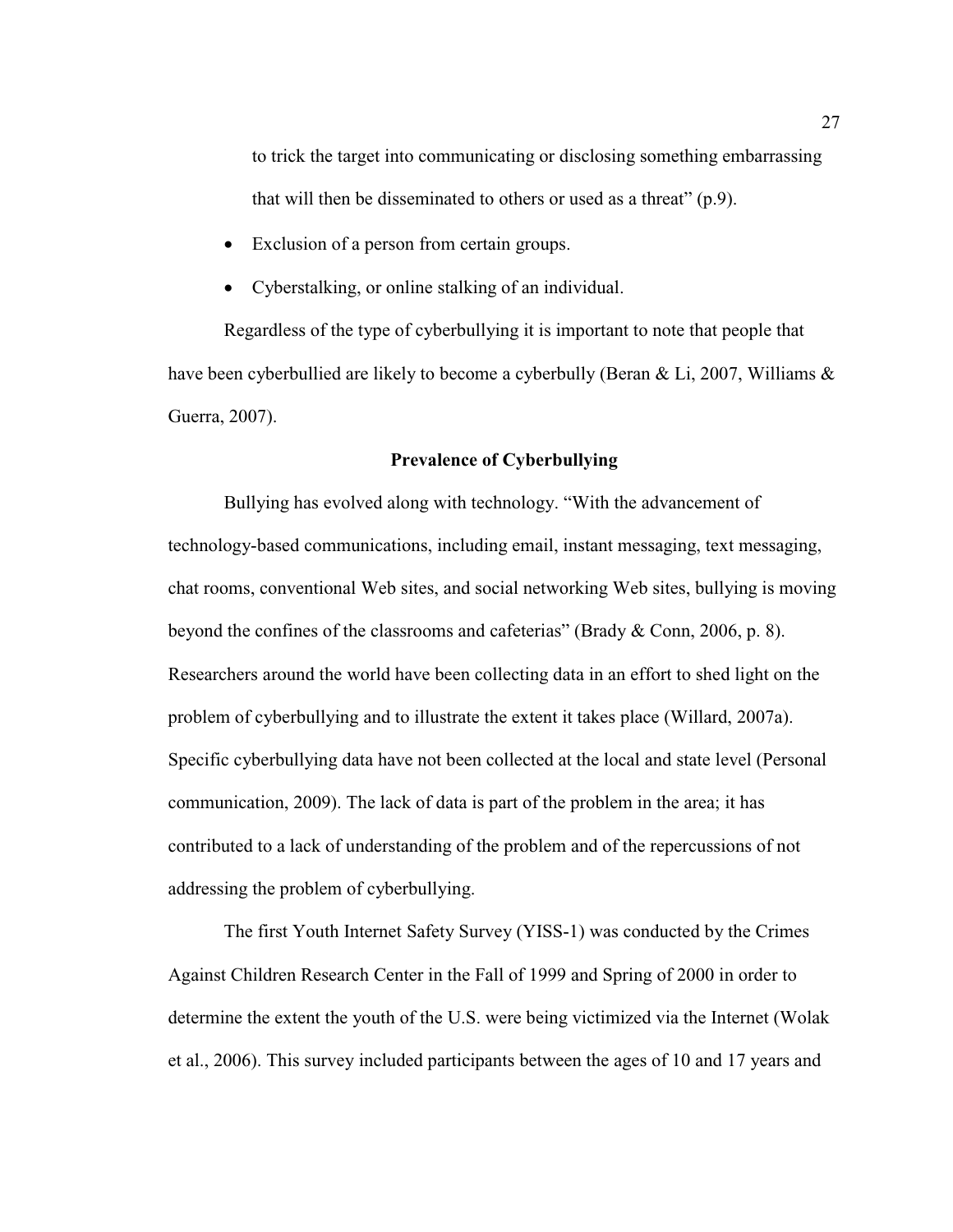included participants from various ethnic backgrounds. This survey found that 6% of young Americans were harassed while surfing the Internet (p. 1). In 2005, the second Youth Internet Safety Survey (YISS-2) was conducted to "reassess the extent to which youth Internet users were encountering problems" (Wolak et al., 2006, p. xi) as well as to "explore new areas of interest, review emerging technologies and ascertain the effect those technologies have on the issue" (p. xi). This survey also included participants between the ages of 10 and 17 years with various ethnic backgrounds. The YISS-2 found that 9% of the youth surveyed were being harassed while surfing the Internet. This growth, over a 5 year period represented a 50% growth in Internet harassment by the youth of America.

In a 2004 study, 42% of 1500 students reported being bullied while online and 53% admitted to saying something mean or hurtful to someone else online (iSAFE-America, 2005). The home is no longer a safe haven for the children. Cyberbullying allows the bully access to their victims both at home and at school with cyberbullying disrupting the safe learning environment (Brady & Conn, 2006).

The National Crime Prevention Council (NCPC, 2006) commissioned a study with Harris Interactive Inc. to "explore the issue of cyberbullying among middle school and high school-aged students in the United States" (p. 2). The survey found that 43% of the 824 youths ages 13–17 years have experienced cyberbullying in one form or another. Eleven percent of the teens reported the incident to their parents or authority figures (National Crime Prevention Council, 2006, p. 5). The survey stated, "Data were weighted to reflect a nationally representative online sample based on the following known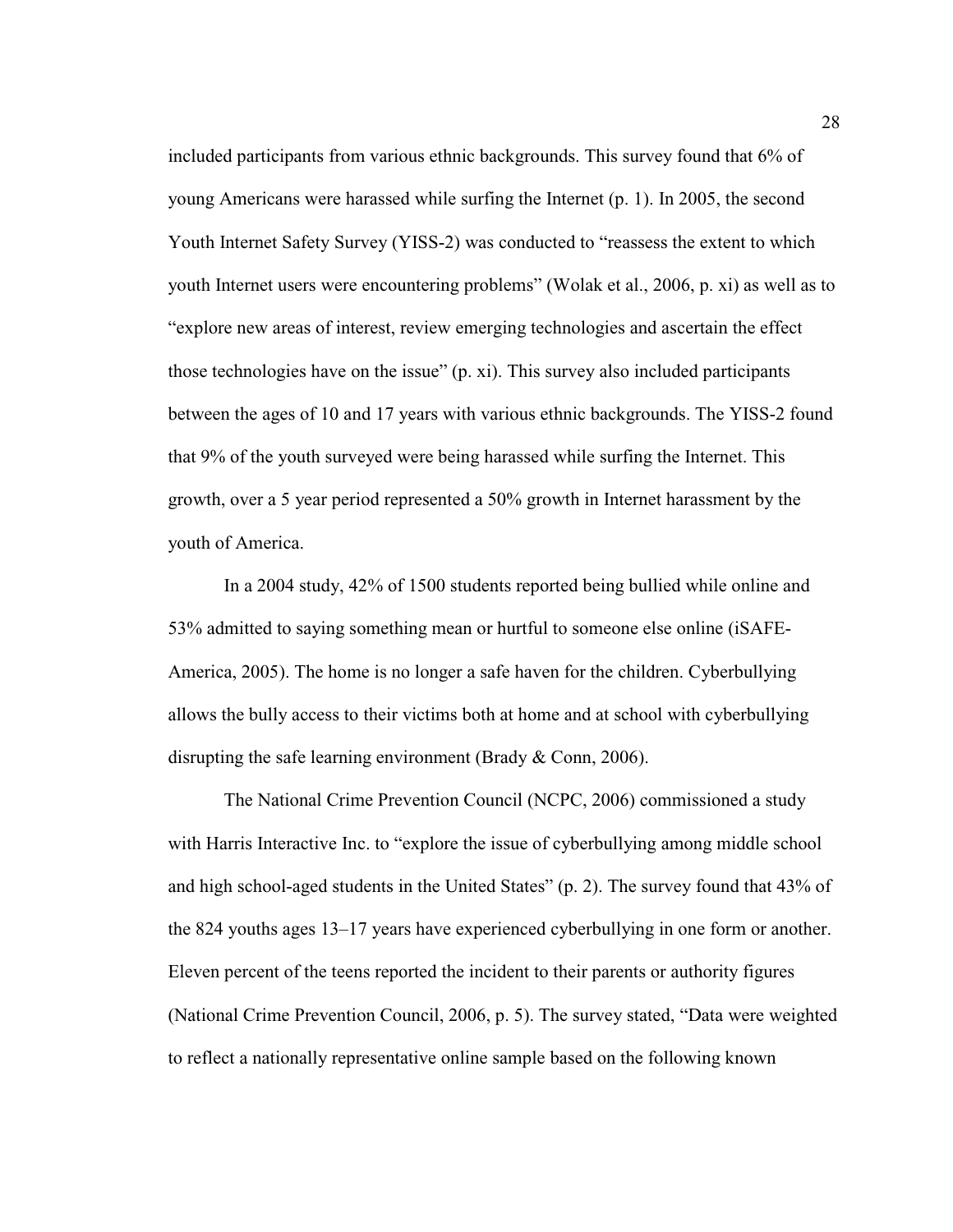demographic parameters: gender, age, race/ethnicity, parents' education, region, Internet use, and urbanicity of school" (National Crime Prevention Council, 2006, p. 4). However, the survey did not provide a breakdown on the ethnicities of its participants.

Patchin and Hinduja (2006) conducted an Internet based survey of cyberbullying with a total of 571 participants with 384 younger than 18 years of age. The survey found that 11% of the under 18 participants committed cyberbullying, 29% were the targets of cyberbullying and 47% had observed cyberbullying while online (p.160). Patchin and Hinduja concluded that approximately 30% of the participants had been victims of cyberbullying.

In 2007, 148 middle and high school students participated in a study that found that students view cyberbullying "as a problem, but one rarely discussed at school, and that students do not see the school district personnel as helpful resources when dealing with cyberbullying" (Agatston et al., 2007, p. 59). The study also found that while students were experiencing cyberbullying outside the school day, there was some impact at school (p. 59). The authors concluded that cyberbullying should be addressed through a combination of policies geared towards students and their parents.

The sparse data regarding cyberbullying that are available at the local level are anecdotal and not recorded in the system as cyberbullying. The data typically only become known when an administrator is investigating an issue at school and determines that the source of the problem originated online. While the cyberbullying was viewed as a problem, the problem documented could be a traditional bullying problem, a campus disruption, a fight, or even an assault. The true nature of the problem is not recorded, and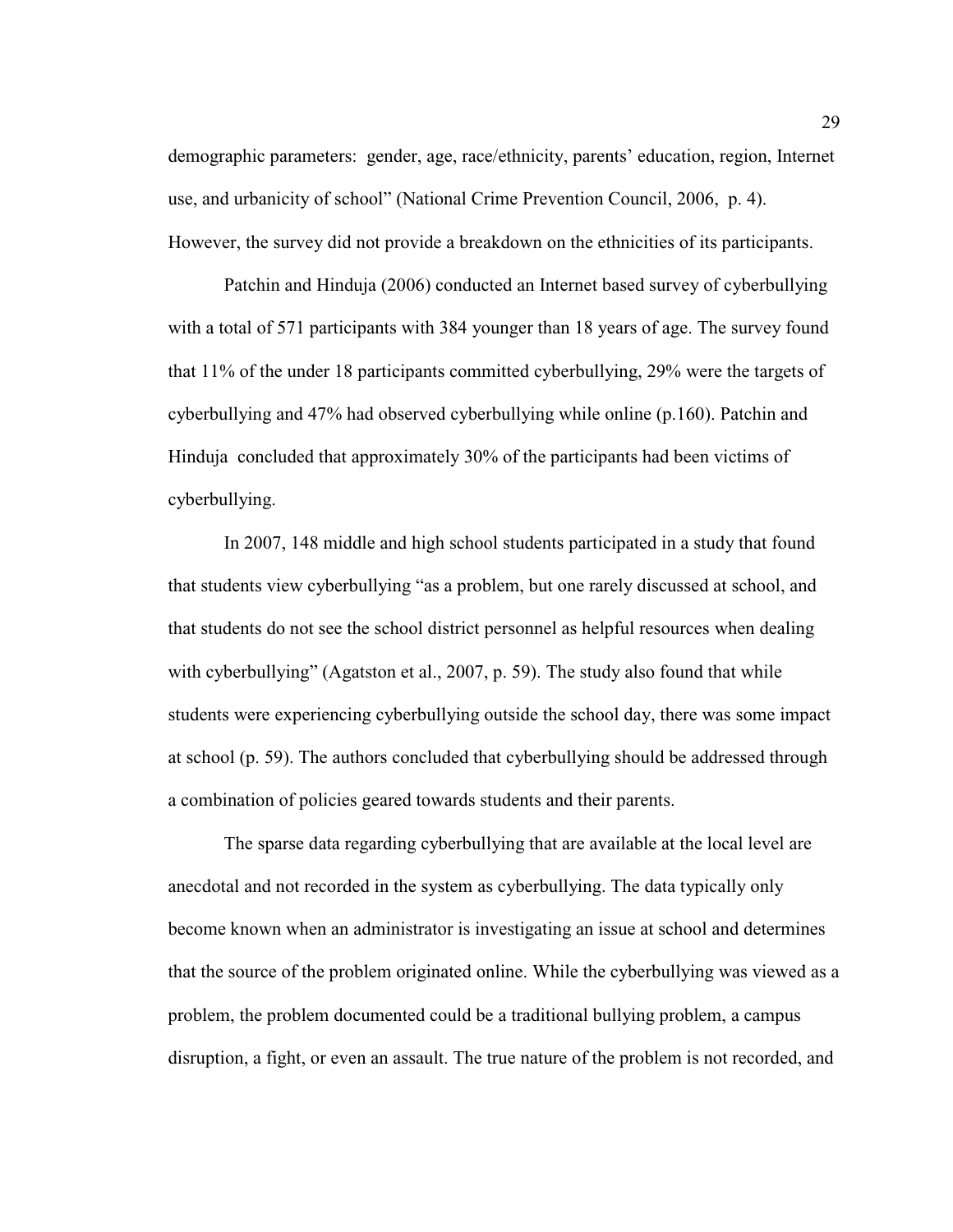the lack of awareness in the schools and in the communities is perpetuated (Bolton  $\&$ Graeve, 2005).

While data are lacking, communication between children is not. Communication between children used to be confined to word of mouth or with the writing and passing of notes (Hinduja & Patchin, 2009). The advancements in technology-based communications have changed the mode of communication from word of mouth to keystrokes that can reach around the world and beyond the classrooms and cafeterias (Brady  $& Conn, 2006$ ). Children that are targets of cyberbullies have no safe haven from the torment and the effects of this can be tragic (High et al., 2007).

The surveys demonstrated that cyberbullying is taking place in the U.S. The next step was to document how the problem was being viewed by the children involved. In 2007, 148 middle and high school students participated in a study that found that students view cyberbullying as a problem and school officials were not considered helpful when dealing with cyberbullying (Agatston et al., 2007, p. 59). Agatston's study stated that while students were experiencing cyberbullying outside the school day, there was some negative impact at school (p. 59). The authors concluded that cyberbullying should be addressed through a combination of policies geared towards students and their parents.

This and other such calls for comprehensive policies including cyberbullying are not found in the majority of the schools in the U.S. The policies regarding bullying have been limited to traditional bullying. Historically, traditional bullying has been viewed as a sort of child's play with adults responding to it using the phrase "kids will be kids" (Arnette & Walsleben, 1998, p. 3). The web site for U.S. Department of Education (2007)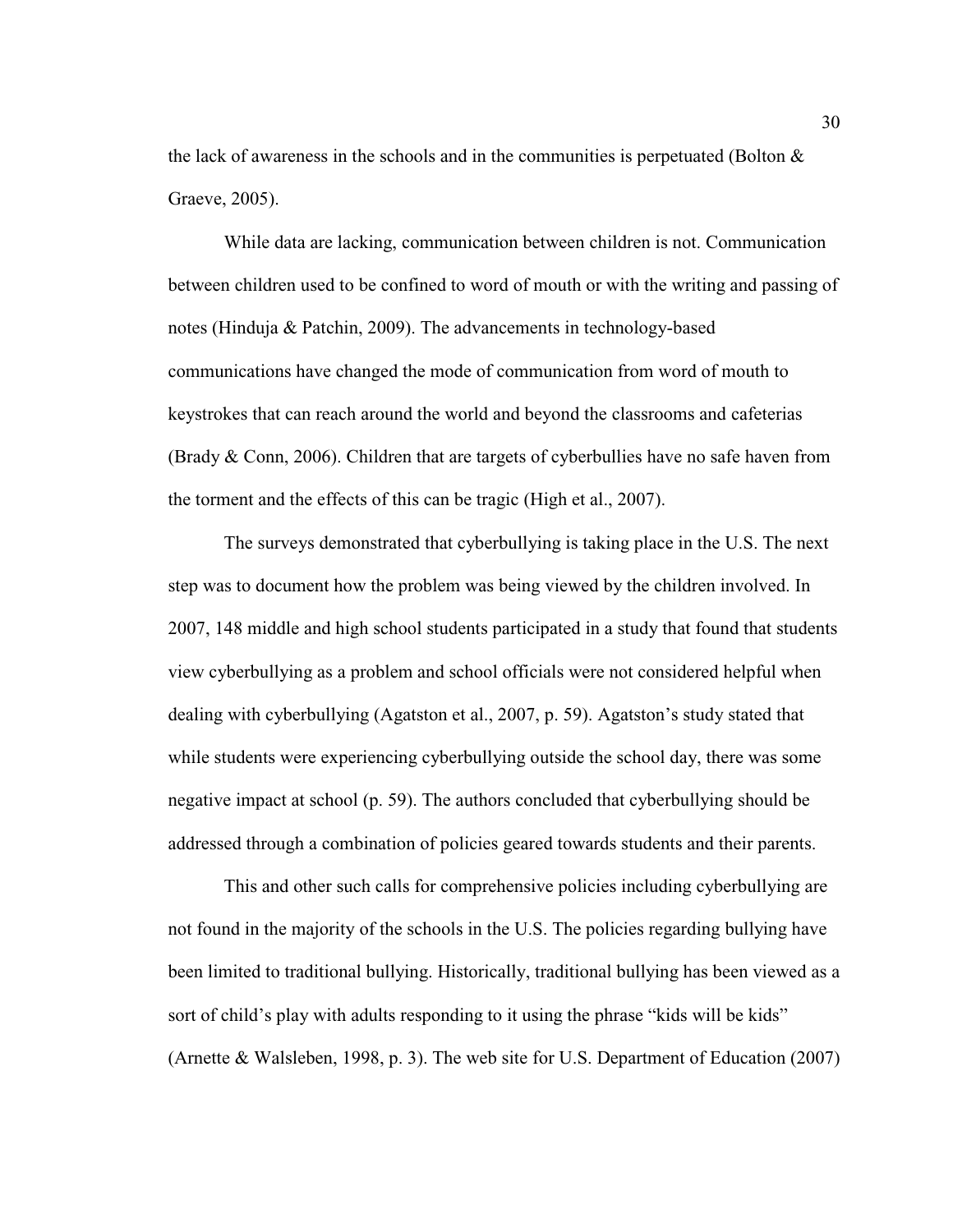contained the assertion that all stakeholders, included staff, parents, students and the community must work together to reduce and prevent bullying of any type.

Research has indicated schools, parents, and community must come together to help control the issue of bullying within schools. Bullying is a serious matter that that until it is addressed by the schools will but the safe school environment at risk and reduce student learning (Mayer, Ybarra, & Fogliatti, 2001). Bullying in any form will only continue if the stakeholders do not come together and answer the question of what they can do to make it stop.

# **Understanding the Differing Perspectives towards Technology and the Internet**

In the schools and around the world there are people with different perspectives towards technology and the Internet. It is these differing perspectives that can explain why certain people react the way they do to technology based problems. Based on age and experience, people are identified as one of the following: digital natives, digital settlers, or the digital immigrants (Palfrey & Gasser, 2008). These perspectives were formed based on a person's age and experience with technology and the Internet and must be understood before meaningful conversations can be held regarding technology and the Internet (Palfrey & Gasser, 2008).

The digital natives are the young ones that have lived with advanced technology and the Internet from birth. They were born after 1990 and everything they do is somehow linked to technology (Palfrey & Gasser, 2008). The Internet is not an add-on to their lives; it is an integral part of their lives (Palfrey & Gasser, 2008).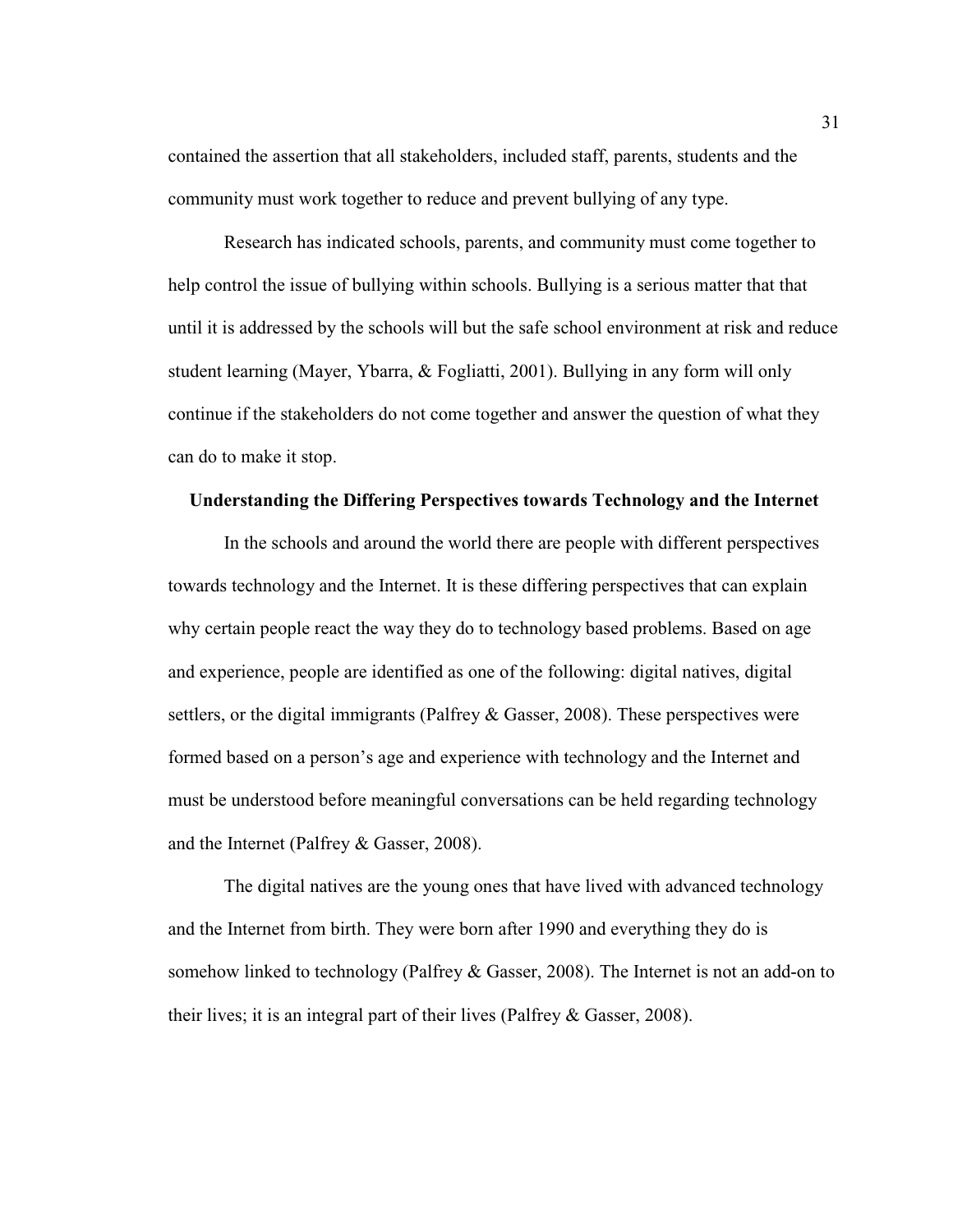The digital settlers are the people that embraced advanced technology from the very beginning. Another phrase to describe this group is the Atari generation (Bennahum, 1998). They grew up in an analog world and then started using technology as soon as it was available (Palfrey & Gasser, 2008). They started with the Atari and the Commodore computer and moved to bigger and better computers as they became available. They have difficulty remembering what life was without the technology and, for many, have become sophisticated and savvy with their ability to maneuver in and around technology (Palfrey & Gasser, 2008).

The digital immigrants are the people that use technology just to get by or to meet a requirement from work. They took their time to learn e-mail and to use social networking sites (Palfrey & Gasser, 2008). Many of them long for the good old days of hand written letters but realize that society has become digitalized and they will have to learn how to function in order to survive (Palfrey & Gasser, 2008).

To complicate things for the digital setters and natives, many of the digital immigrants believe that if technology is causing a problem then the solution is to turn it off (McQuade III et al., 2009). They do not understand that technology has been fully integrated into the lives of others. They went through most of their lives without advanced technology and many are happy to stay that way. They also do not understand that turning technology off for some people is not an option and can cause additional problems for everyone involved.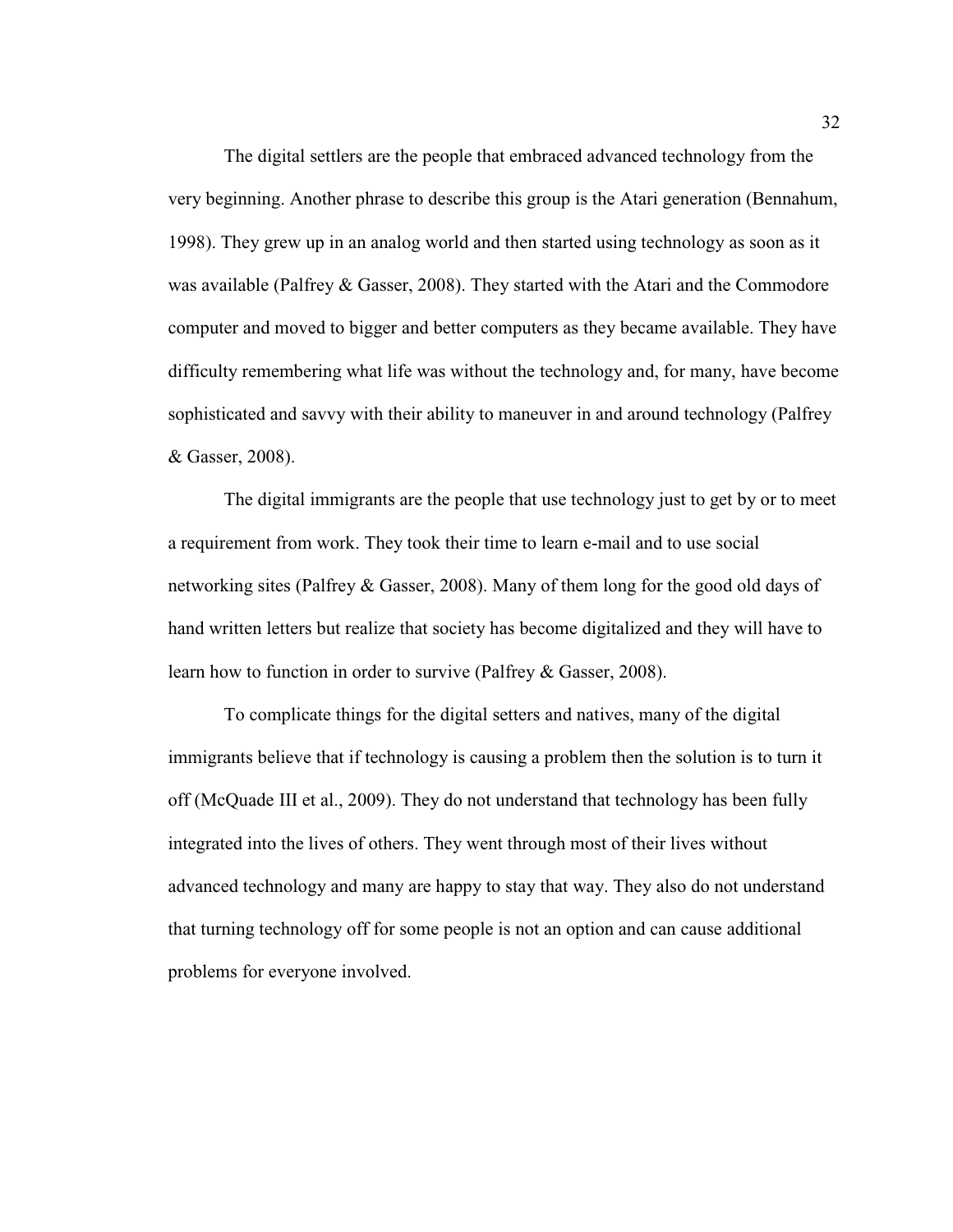#### **The Impact of Cyberbullying**

 Over three-fourths of adolescents own their own cell phone or have access to a computer with Internet access (David-Ferndon & Hertz, 2007). The increase in availability to technology and the natural desire to communicate with others has provided the means for the cyberbully to find and torture their next victim (Li, 2005). The increases in technology use and electronic aggression have contributed to the negative impact felt when a child is a victim of cyberbullying (David-Ferndon & Hertz, 2007). The victims of cyberbullying often suffer emotionally when excluded socially from peers and may suffer from depression, anxiety, embarrassment, unhappiness, increased aggression, fear, public humiliation, low self-esteem, problems concentrating, school failure, and school avoidance (Feinberg & Robey, 2008; Spears, Slee, Owens, & Johnson, 2009) with victims of cyberbullying 2.5 times more likely to show symptoms of depression (Mitchell, Ybarra, & Finkelhor, 2007). If the situation is not rectified, the victim will start to exhibit behavioral changes leading to additional emotional distress and delinquency (Hinduja & Patchin, 2007) or physical ailments (Nishina, Juvonen, & Witkow, 2005). If a victim is unable to cope with the stress of the cyberbullying along with the regular stress adolescents feel in regular everyday life, then the victim may believe that they must go to extremes to stop the torment. The victims may resort to cyberbullicide or may change roles and become the bully out for revenge (Hinduja  $\&$ Patchin, 2009). Failure to act against cyberbullying will lead to increased amounts of victims and an increase of violence in and around the schools (High et al., 2007).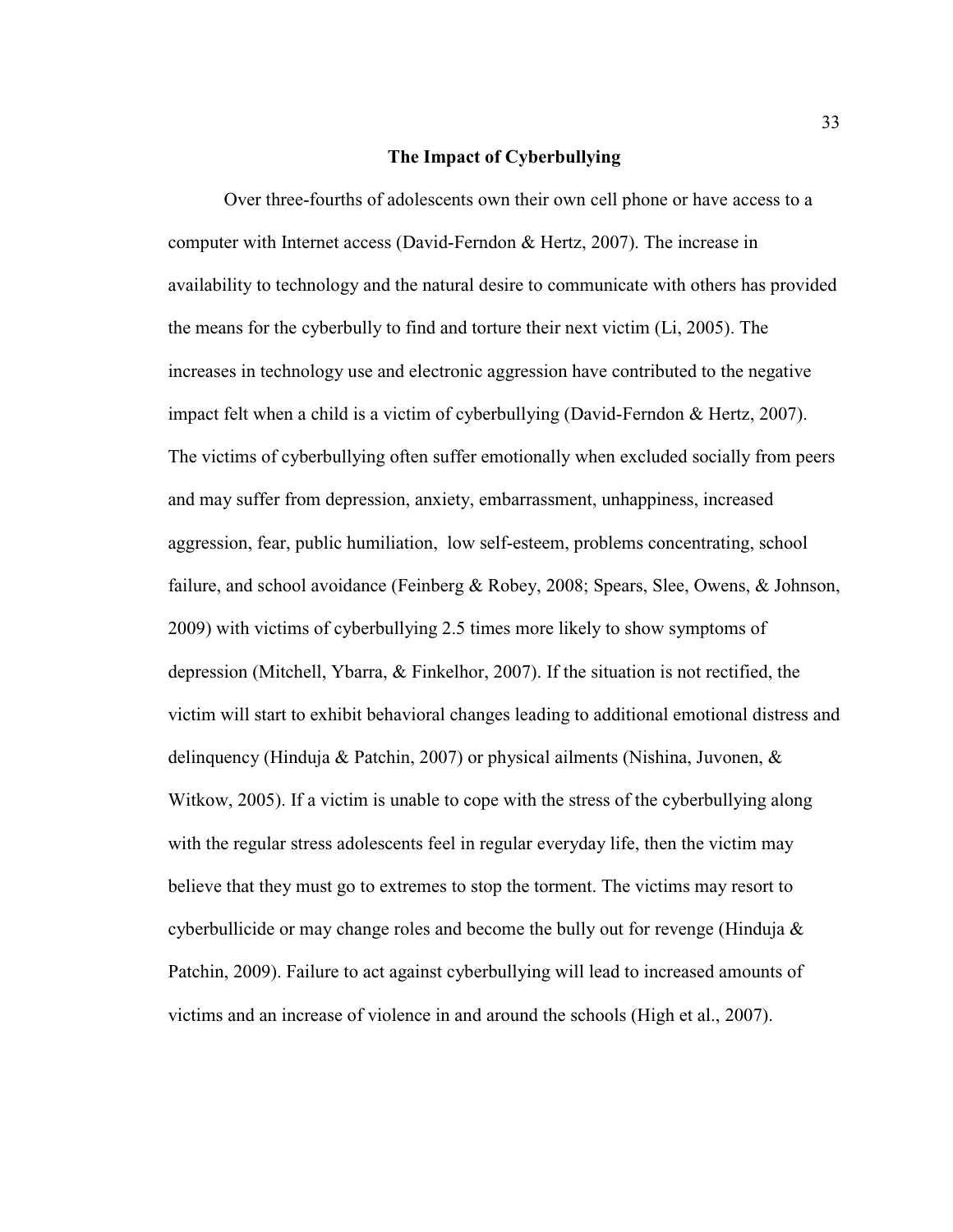## **Cyberbullying and the Strain Theory**

 Cyberbullying behavior must be viewed as a source of stress or strain in order to understand the potential negative effects of cyberbullying (Hinduja & Patchin, 2007). The general strain theory is one approach that recognizes how stressors can negatively impact a person (Agnew, 1992). Cyberbullying victimization can be viewed as a strain inducing situation which may cause an adolescent to exhibit delinquency against other people or intentionally harming oneself (Hay, Meldrum, & Mann, 2010). A frustrated adolescent of continuous victimization could possible attempt to resolve the strain through act of cyberbullicide or, more commonly, through a role reversal to seek revenge on the aggressor (Hinduja & Patchin, 2007).

# **Specific Cyberbullying Cases**

 While technology has not introduced new psychological threats to children, the nature of technology has made it harder to protect them (Huesmann, 2007). This is especially true in the cases of Billy Wolfe, Jeffrey Johnston, and Megan Meier. The media throughout the world has publicized the details of their cases and have shown the world and the educational community that cyberbullying must be addressed and the children must be protected (McQuade III, et al., 2009).

#### **Billy Wolfe**

Billy Wolfe attended high school in Fayetteville, Arkansas. In the spring of 2008 he was a sophomore. Billy, beginning at the age of 12, was the victim of bullying. The bullying escalated after a cell phone video was posted online showing Billy being beaten. During his freshman year a web page was created called *Every One That Hates Billy*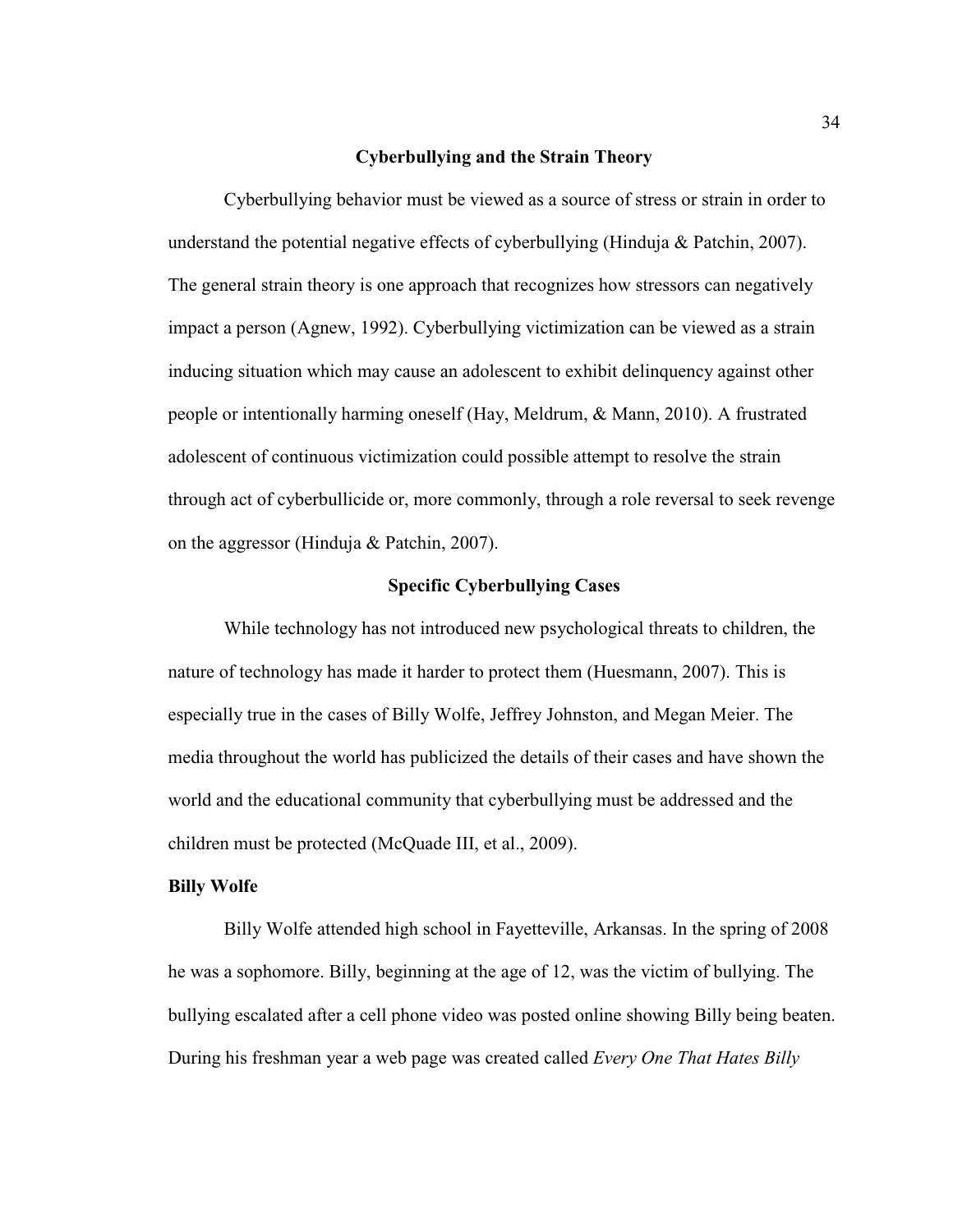*Wolfe*. It contained a picture of Billy's face placed on the likeness of Peter Pan. Messages containing profanity were posted indicating that Billy was a homosexual. In junior high school Billy was hit so hard by another boy that he briefly lost consciousness. Billy's family has filed lawsuits against the school district which allege that they did not do enough to protect Billy from the bullies in the school (McQuade III, et al., 2009, Willard, 2007b)).

## **Jeffrey Johnston**

Jeffrey loved life and the friendships that were developed over the years. Not too long before his death, Jeffrey experienced the age old experience of falling for the beautiful girl and then dumped for no known reason. However, what bothered Jeffrey was the fact that the girl did not break up with him; she just stopped talking to him. And then, others started to shun him as well. The lifelong friends were nonexistent and Jeffrey was devastated. Soon after the isolation was imposed on him, Jeffrey started receiving phone calls. Many were hang ups and others were from a boy known as *The Evil One*. This bully documented every act committed against Jeffrey and posted them on a web site. Although many of the students at school read this web site, it was not reported to authorities until a full 2 years after Jeffrey committed suicide on June 29, 2005 (Johnston, 2007).

## **Megan Meier**

Megan Meier lived in Dardenne Prairie, Missouri, until the 13 year old girl committed suicide. Megan committed suicide after an experience she had on the social networking site MySpace. Megan believed that the person on the other end was a boy and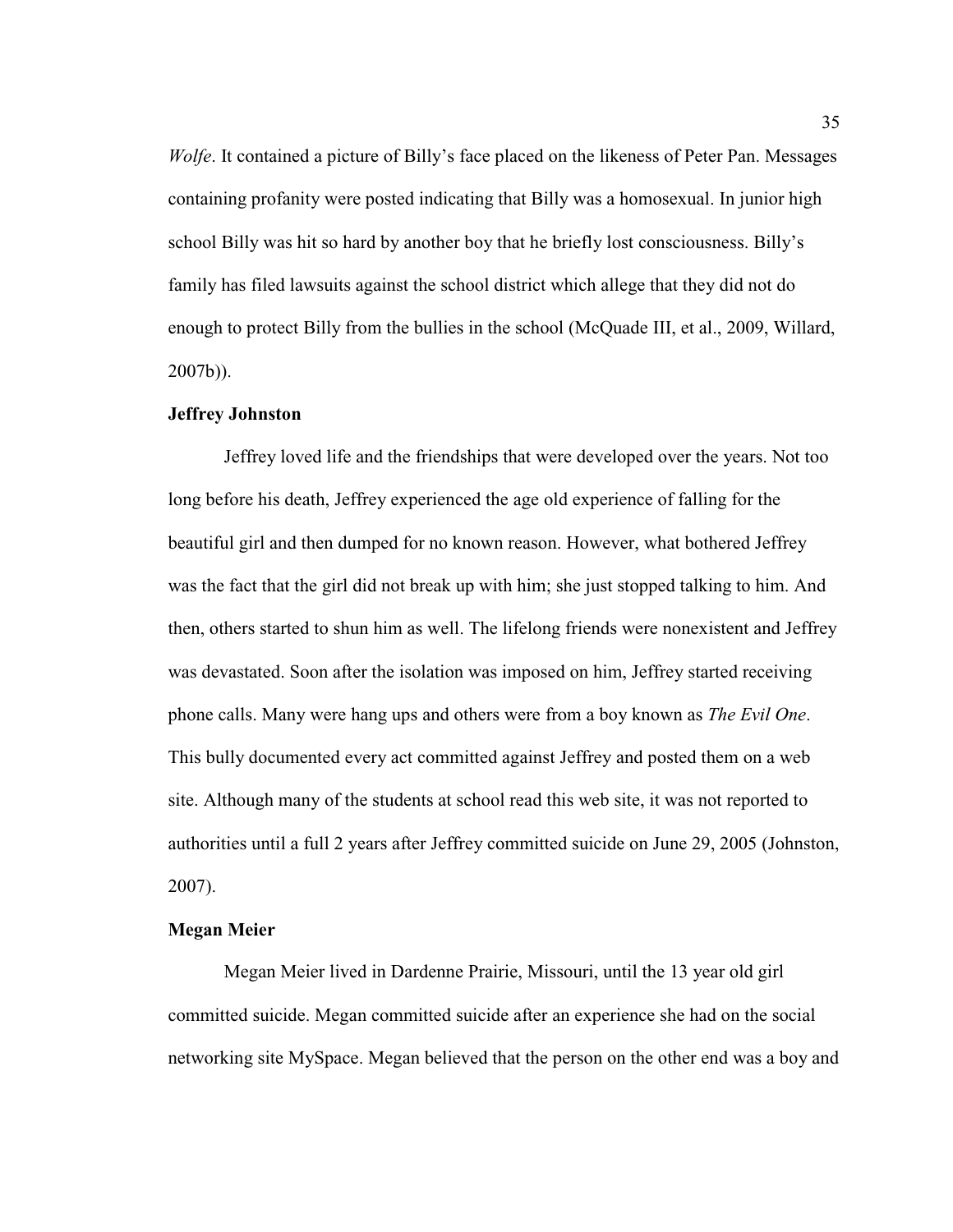he became her friend. However, after about a month, Megan was told that he hated her. She also endured other online insults from girls from school. Megan, who was suffering from depression, hung herself in her bedroom with a belt. A few weeks into the investigation of her death, the media revealed that the boy that befriended Megan and then turned on her was actually an adult that lived down the road. Megan's case is the foundation of the Megan Meier Cyberbullying Prevention Act, which is the first proposed national cyberbullying crime legislation within the United States (McQuade III et al., 2009).

#### **Summary**

 Cyberbullying is considered relatively new to society. Everyday use of the Internet began in the 1990s and has been increasing as new and innovative technologies are introduced to society. With this in mind, society must come to realize that steps must be taken to learn about cyberbullying and then to take action against it in order to protect our future leaders: our children. The possible harm to the children includes emotional and behavioral issues and, in the recent past, has led to cyberbullicide and other violent events. Technology is increasing, violence in the schools is increasing, and, in order to address these issues, the involvement of every stakeholder must also increase. The stakeholders must come together to address cyberbullying and to protect the children. This study has increased the awareness of the stakeholders and helped them understand why we must work together to stop cyberbullying and to protect the children.

 In the next section I will explore and detail the reasoning for selecting a mixed methods design for this study. I will also detail the types of data collected along with the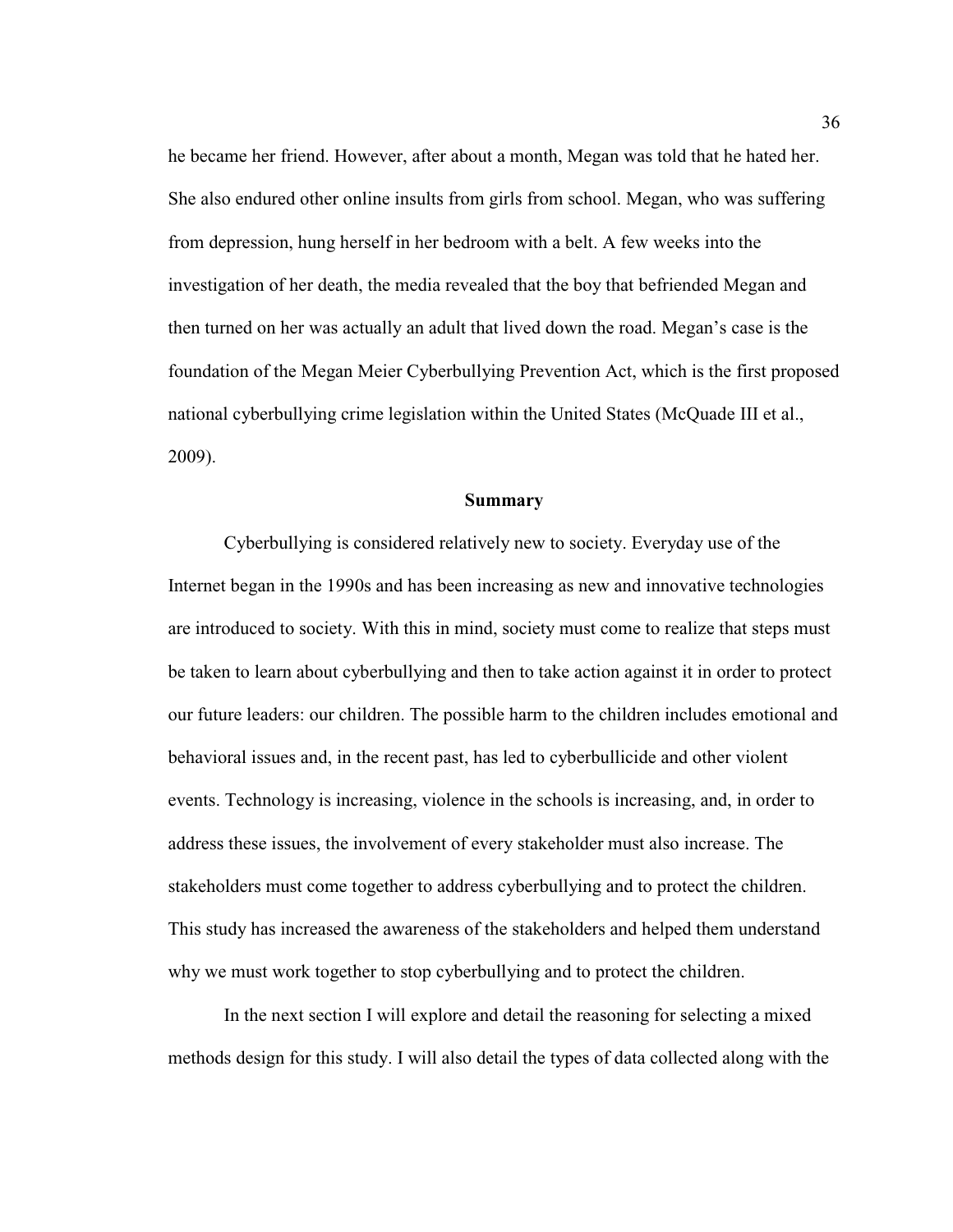methods of data analysis for the quantitative and qualitative data collected within the study. Determining the nature and impact of cyberbullying on the middle school child will be data-driven. Sections four and five will provide the data analysis, interpretation of the data, recommendations for future research, and recommended actions based on the data collected during the study.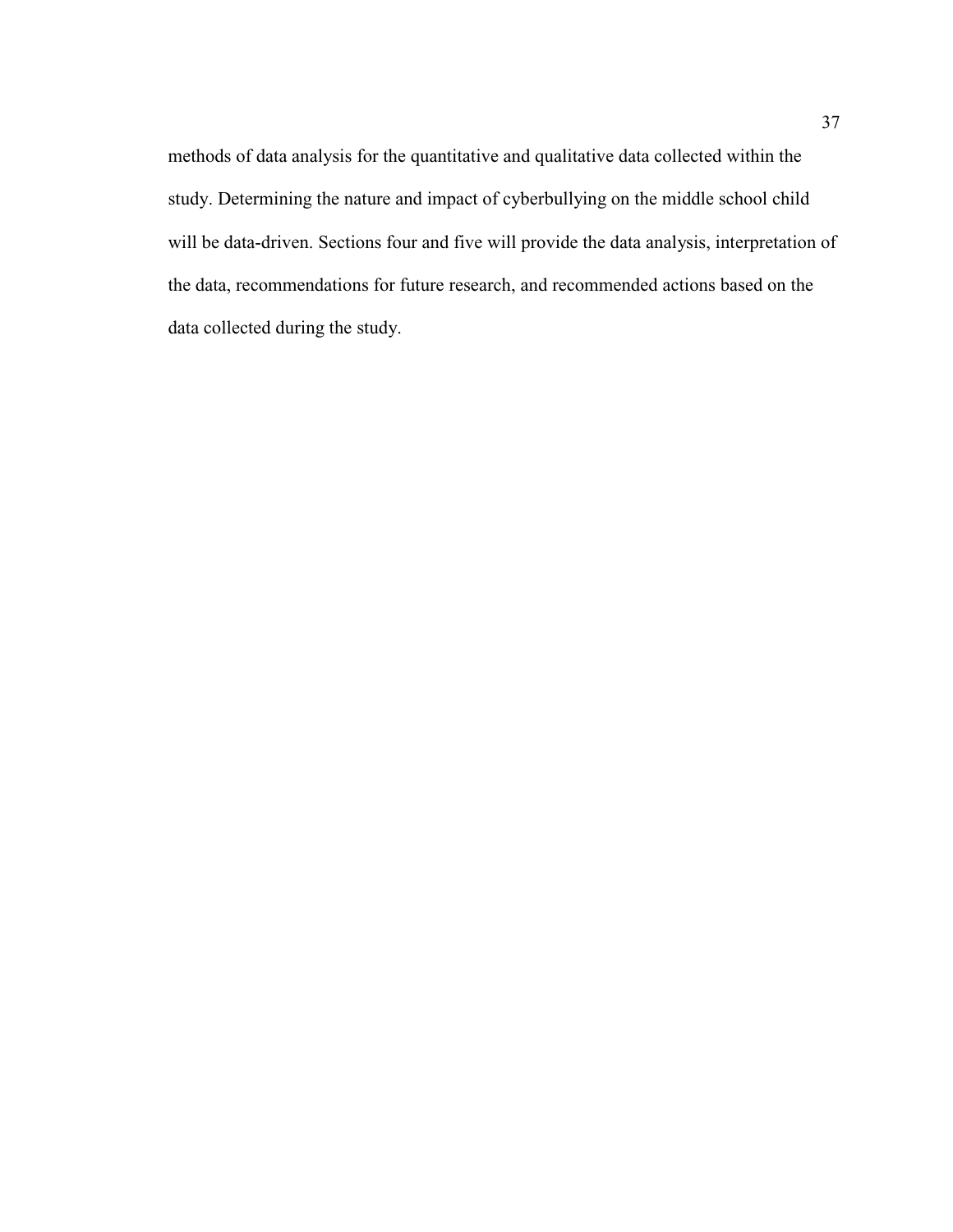## Section 3: Methodology

# **Introduction**

The purpose of this mixed method, sequential, transformative study was to investigate the phenomenon of cyberbullying in the middle school setting, educate the stakeholder community regarding the nature and impact of cyberbullying on the middle school child, and to inform school policy. Two surveys were administered with the first survey collecting quantitative data and the second collecting qualitative data. The quantitative data were analyzed to determine the nature of cyberbullying in the middle school setting, and the qualitative data was used to illustrate the impact of cyberbullying on the middle school child. This study was mixed in all aspects including approaches to data collection and approaches to data analysis. At the conclusion of this study, the data may be used by the local school district to help develop and implement school policy.

This study focused on answering the following research questions:

1. How prevalent is cyberbullying within a middle school setting?

2. For those touched by cyberbullying in the middle school setting, what has been the nature and impact of the experience?

#### **Research Design and Approach**

A mixed methods sequential transformative study design was chosen for this study due to the complexity of the cyberbullying problem and the need to raise awareness of the problem (Tashakkori & Teddlie, 1998). A cyberbullying study could be conducted using one method or the other; however, a mixed methods approach provided a more thorough analysis of the problem and provided both the statistics showing the nature and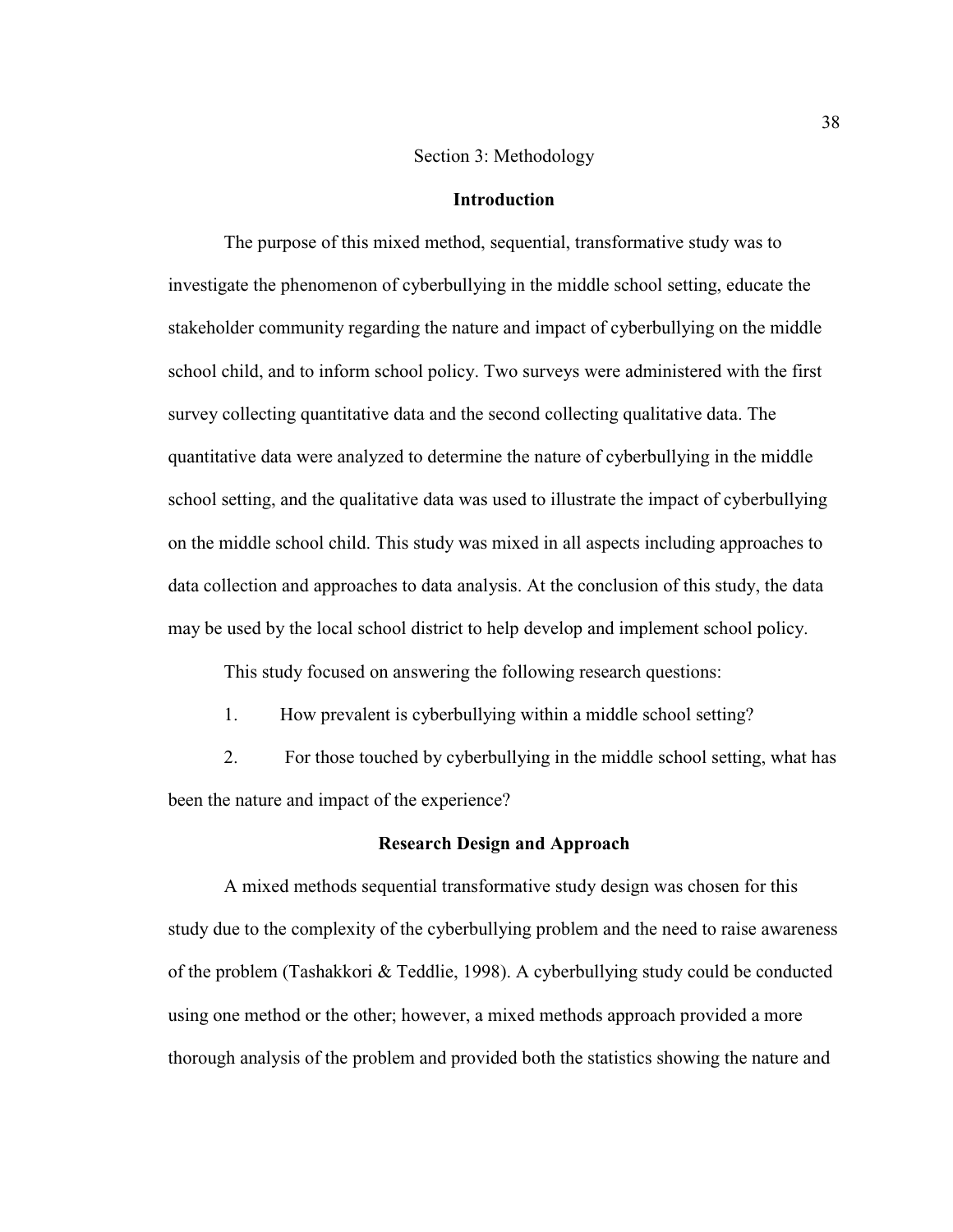the detailed, descriptive writing regarding how cyberbullying impacts the middle school child. Collecting and analyzing quantitative and qualitative data within this study provided a complete picture for the stakeholder community of the phenomenon of cyberbullying and illustrated the need for action in the area of development and implementation of an effective school policy against cyberbullying.

# **Setting and Sample**

The population being studied included students enrolled in middle school, grades six through eight, within the local school district. These students were selected based on Hummell's (2007), who showed that cyberbullying is found at the highest rate in the middle schools (Hummell, 2007). All students enrolled were invited to participate in the first part of the study. Of the 530 students enrolled, 98% of the total student body completed the first part of the study based on their roles as a bully, a victim, or as a bystander, which represented the three major roles within the bullying event. The second part of the study was the second survey. Based on the data analysis of the quantitative data, the second survey was administered to the students in the eighth grade since they showed the highest level of incidents involved cyberbullying.

 I have been employed within the school district for 20 years and have been an administrator at the site of the research for the past four years. The relationships built between me and the families with children attending the school have served to increase interest in participation in the study. These relationships were crucial for maintaining the trust of the students and enabled them to answer the survey and interview questions with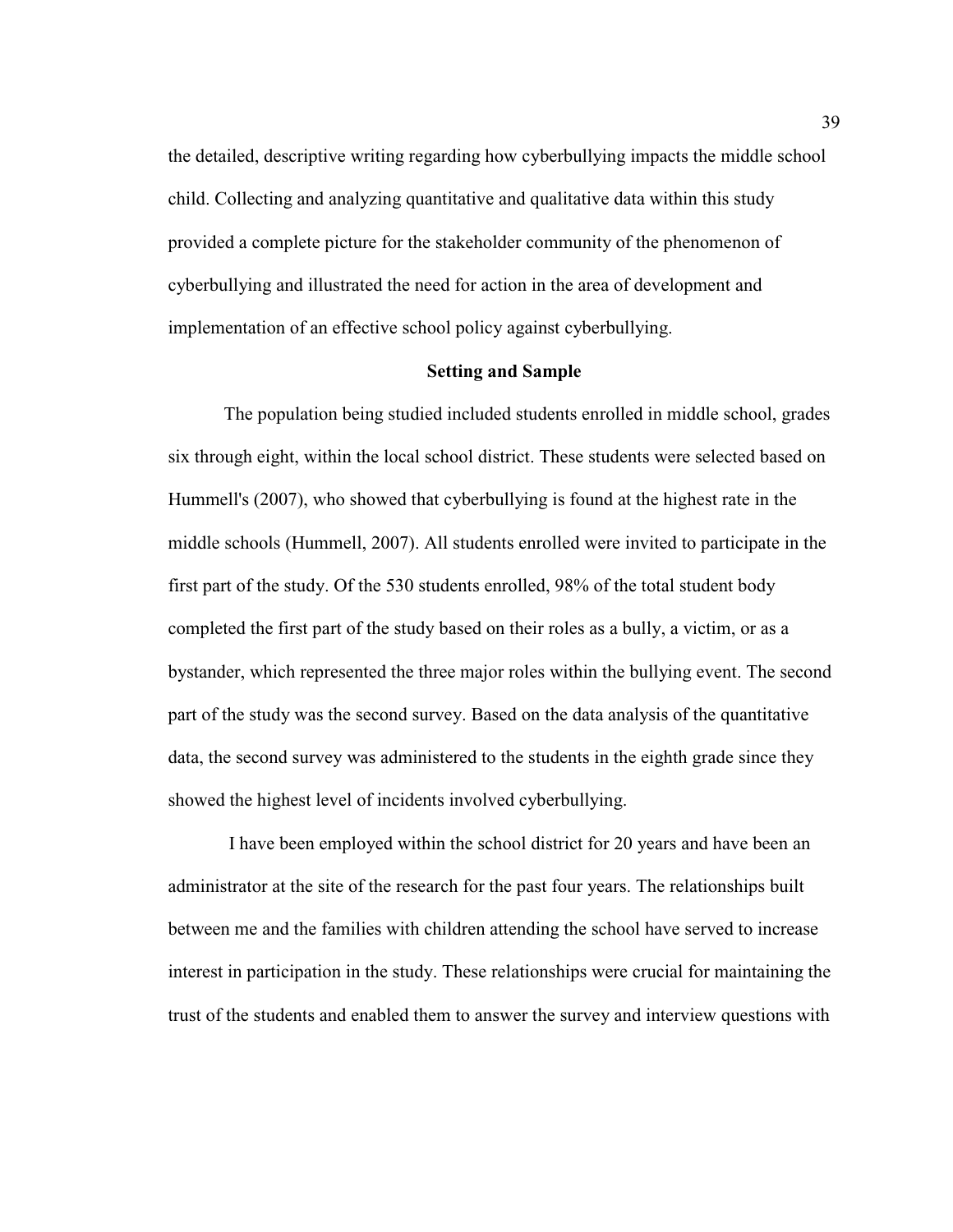honesty. While this is true, the voluntary nature of this study was emphasized throughout the study.

## **Context and Strategies**

Data were collected via web-based surveys. Specifically, two different surveys were used during this study. The first survey was quantitative in nature and was developed by the Texas School Safety Center at Texas State University (2009). I modified it, with permission, based on the information received from participants involved in the pilot study conducted in June 2009 involving 129 students. This modification included using, with permission, questions provided by Willard (2007).The purpose of the instrument was to collect data regarding cyberbullying within Texas school districts.

While the instrument had been used previously, it had not been used for documented research. Information will be shared with the Texas School Safety Center regarding construct validity after the full study has been completed. The data collected from this survey have provided information showing the nature of cyberbullying within a particular middle school setting.

The second survey was qualitative in nature. I created this survey based upon information gained from Willard and Olweus's (DATE) research. The questions are open ended and designed to determine the impact of cyberbullying on the middle school child. This survey, prior to it being used within this study, was used in a pilot study involving 47 participants. The combination of qualitative and quantitative data was necessary to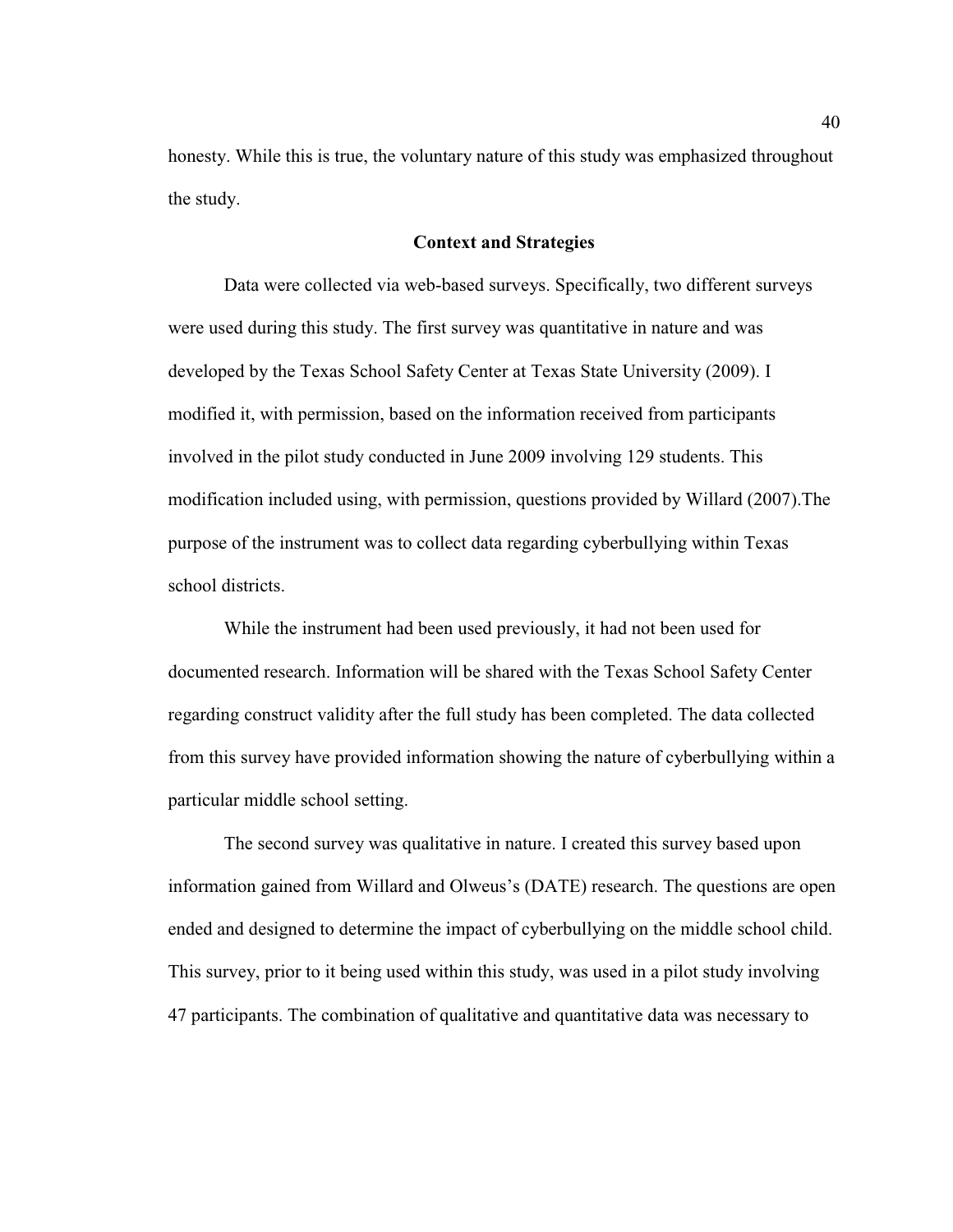fully illustrate the nature and impact cyberbullying has had on the middle school child. The two types of data were integrated during the interpretation phase of the study.

The surveys were administered via the SurveyGizmo Web site (2009), which is widely known for its ability to collect large amounts of data within a small window of time. The use of this Web site will ensure a quick turnaround for data collection. The surveys (see Appendices  $A \& B$ ) included questions regarding the participants' personal demographics and their personal knowledge of cyberbullying and sections asking the participants to write about personal experiences with cyberbullying and how the experiences had an effect on them. Raw data from the completed surveys is available in the appendices (See Appendices  $A \& B$ ).

#### **Data Analysis and Validation**

 The purpose of this study was to investigate the phenomenon of cyberbullying in the middle school setting, educate the stakeholder community regarding the nature and impact of cyberbullying on the middle school child, and to inform school policy. In order to accomplish this purpose, a quantitative survey was administered via the SurveyGizmo website. Next, the data were imported into the statistical program SPSS and analyzed to determine, based on descriptive statistics, the full extent cyberbullying was present at the middle school level. In addition, the descriptive statistics determined the students in the eighth grade level would progress within the study and participate in the second survey. The second survey was a qualitative interview that was used to inform the first research questions and illustrate the impact cyberbullying has had on the middle school child. This data were analyzed inductively using open and axial coding so as to best understand the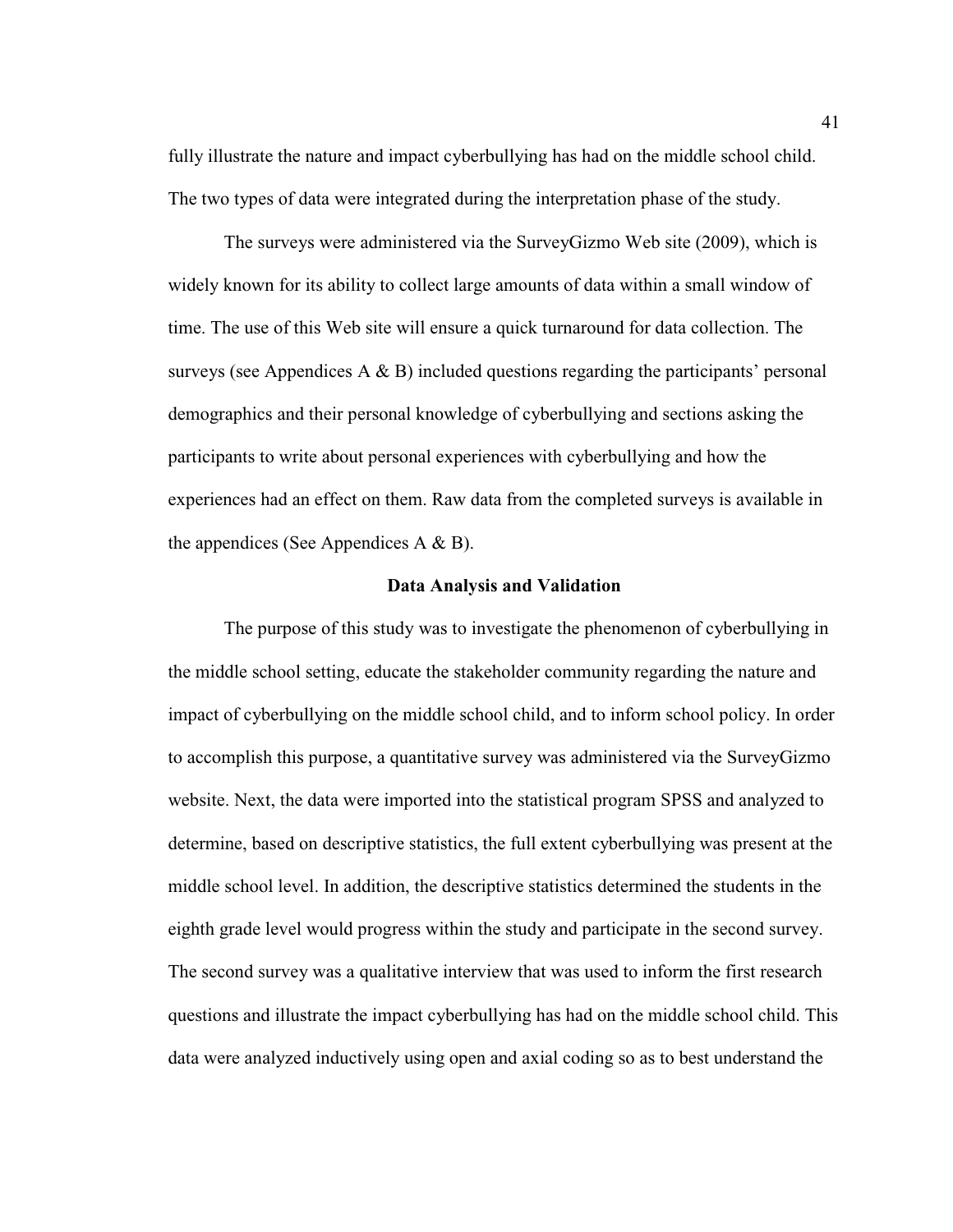experience of cyberbullying from these students without prior assumptions. The coding process was guided by the recommendations of Corbin and Strauss (2007) and was analyzed using the computer software program NVivo9 by QSR International.

During the open coding phase, data were reviewed line by line and emerging codes was documented, revised and collapsed. Codes were reorganized to determine subcategories and relationships. From these related codes, key themes were determined and used to inform findings for the second research question. The combination of the two types of data will be used to educate the stakeholder community and to inform school policy. While this study was sequential in nature (quantitative first, then qualitative), data was considered holistically following analysis in relation to the research questions in order provide a firm picture of cyberbullying among students in this context.

#### **Measures for Ethical Protection of Participants**

The web-based survey was designed to be completed by the children without the researcher being present. In an effort to preserve the relationship between the researcher and the children, the survey was completed through the language arts classes. On the day scheduled to administer the questionnaire, the teachers escorted each class to the computer lab during a predetermined time within the normal school day. Classes were taken to the various computer labs on campus by their teachers during their regularly scheduled class time during the school week. Participants were given detailed instructions on accessing the web site, which directed them to the questionnaire. I secured school permission to conduct the study and they served as a partner and stakeholder and assisted in the coordination of the data collection activities described above.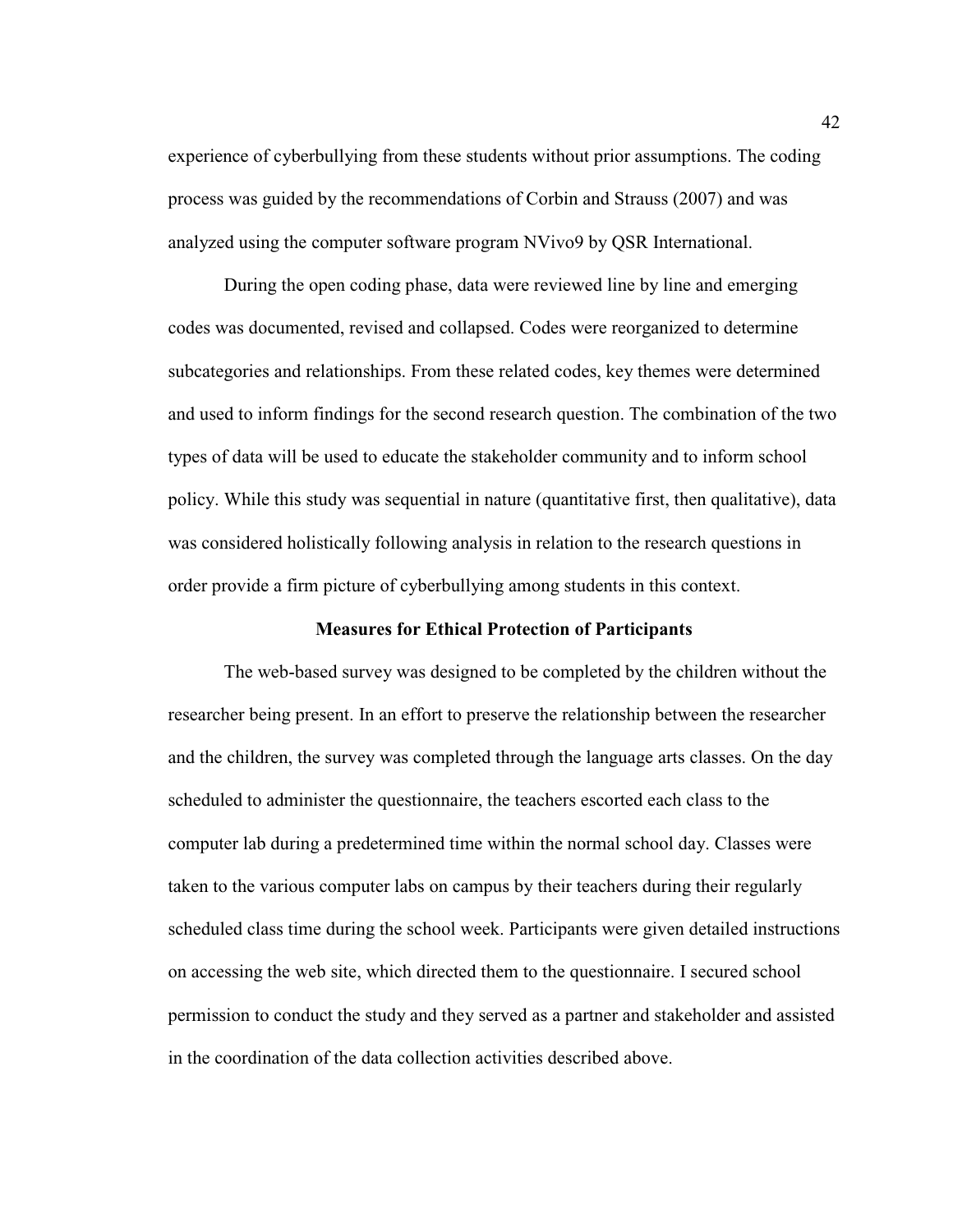# **Conclusion**

This mixed methods study was carefully designed to illustrate the nature of cyberbullying taking place in the middle school setting and the impact of cyberbullying on the middle school child. Current researchers suggested that further investigation into cyberbullying is warranted (Brady & Conn, 2006; Chibbaro, 2007; Hinduja & Patchin, 2007). The goal of this study was to provide the needed descriptions and documentation to not only the school district but to the communities within and around the school district in order to quicken the pace of the establishment of anticyberbullying legislation and programs that are needed to protect our children and allow them to focus on the true mission of schools: to learn. Section 4 will focus on the results of the data analysis

In the next section, survey data will be analyzed and presented to determine the nature and impact of cyberbullying on the middle school child.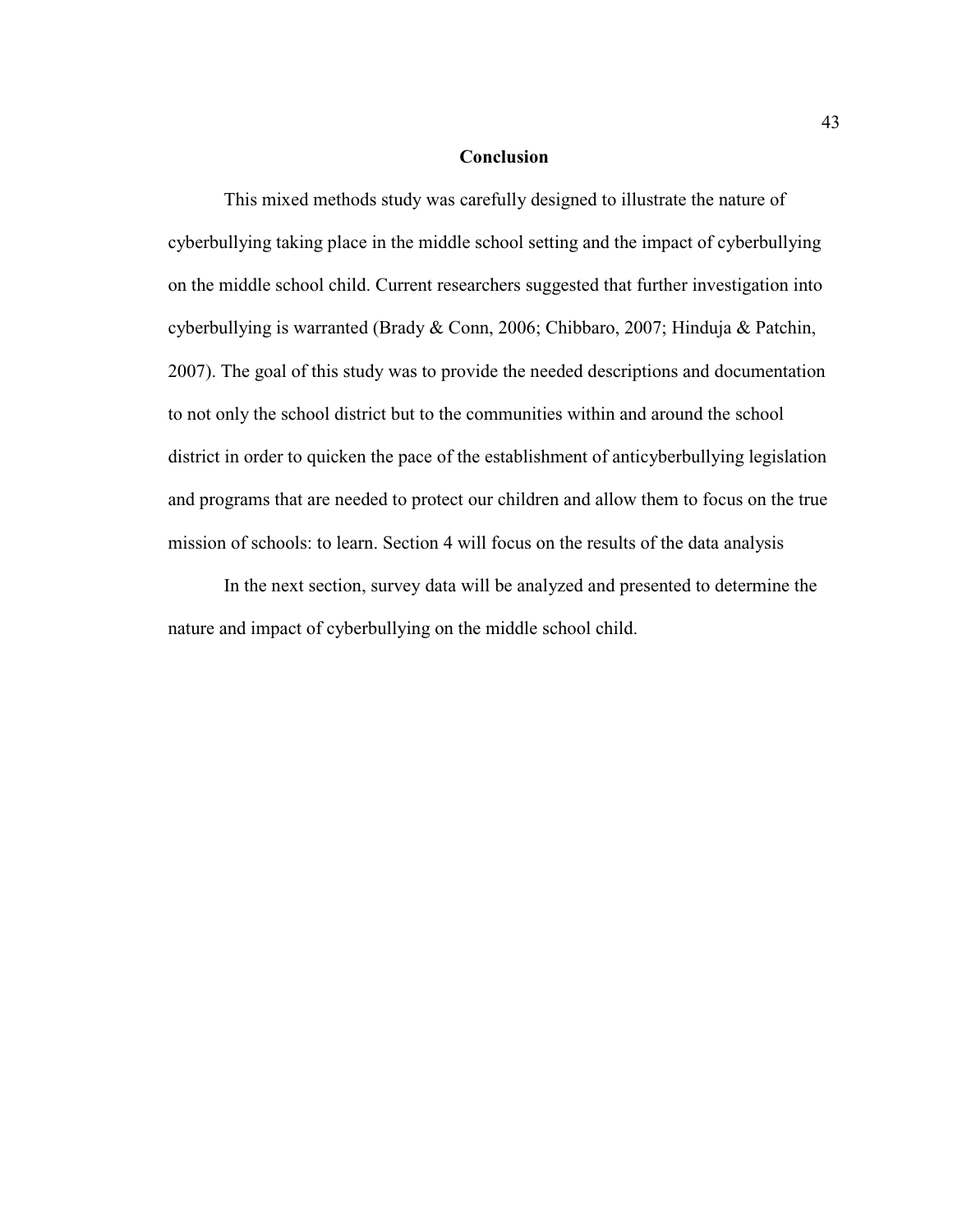# Section 4: Results

# **Introduction**

 In this mixed methods study I utilized a sequential transformative mixed methods study design to collect data concerning the nature and impact of cyberbullying on the middle school child in a Texas middle school. The middle school participating in this study will use the study data collected from its students to drive the decision-making progress. This study was aligned with the goals and mission of the middle school and the school administration allowed data collection and the use of the data collected to complete this study. Two separate web-based surveys were administered to address the following research questions:

1. How prevalent is cyberbullying within a middle school setting?

2. For those touched by cyberbullying in the middle school setting, what has been the nature and impact of the experience?

The first survey was quantitative in nature and focused on answering the first question and the second survey was designed to answer the second research question. Both the quantitative and qualitative findings of this study will be presented in this section.

A sequential transformative strategy was used to allow the data collection and for analysis to be performed within a theoretical perspective, which would in turn provide a voice to the participants and allow others to see and hear the nature and impact of cyberbullying on the middle school child. Quantitative data retrieved from the first phase of the study were analyzed using SPSS software. After the second survey was administered, the qualitative data were coded and analyzed for common themes using the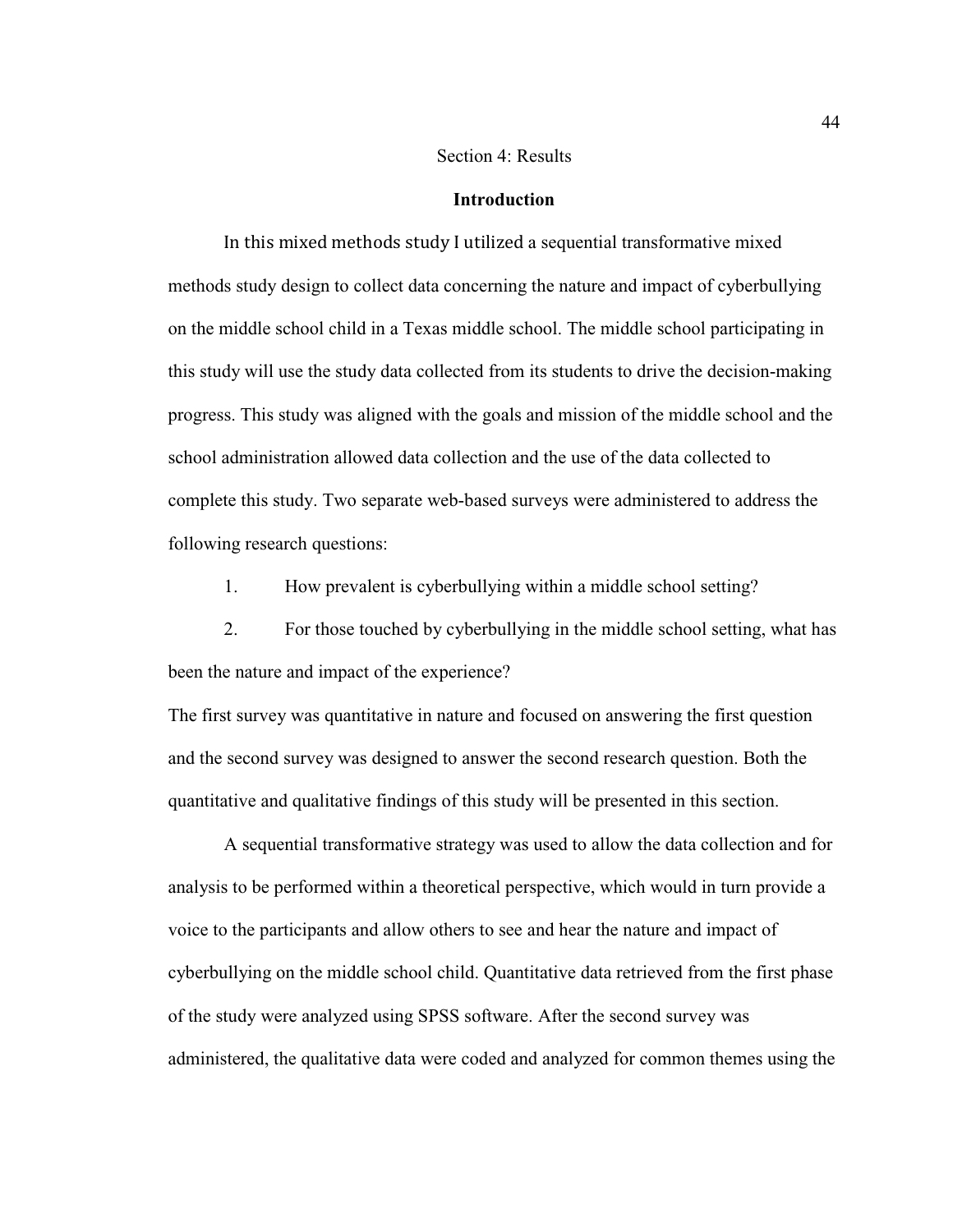NVIVO9 software. All electronic data were saved to a password protected flash drive and printed documents were secured in a locked filing cabinet. In this section I will detail the data collection process, describe how the data were analyzed, and present a summary of the findings.

### **Findings**

# **Quantitative Results**

In September 2010, 517 students representing 97% of the total campus population completed a campus wide cyberbullying survey via SurveyGizmo containing 33 closed ended questions. Each class, prior to data collection, received a detailed description of the study and the students were assured that the study was completely anonymous and voluntary. The students entered the computer labs and proceeded to the designated web address to complete the survey. The questions were divided into sections: demographics, Internet access capabilities, social networking sites, prevalence of cyberbullying (sending and/or receiving), knowledge of cyberbullying, and what would you do scenarios (see Appendix A). The surveys took approximately 20 minutes to complete and then each class of students exited the computer lab and returned to their designated classrooms.

A summary of the student characteristics are presented in Table 1. The students ranged in age 11 to 15 years with most students between age 11 and 13 years. The largest grade in the study was grade 6 (38.2%) followed by grade 7 (35.9%) and grade 8  $(26.0\%)$ . Finally, there were slightly more boys  $(52.1\%)$  than girls  $(47.9\%)$ .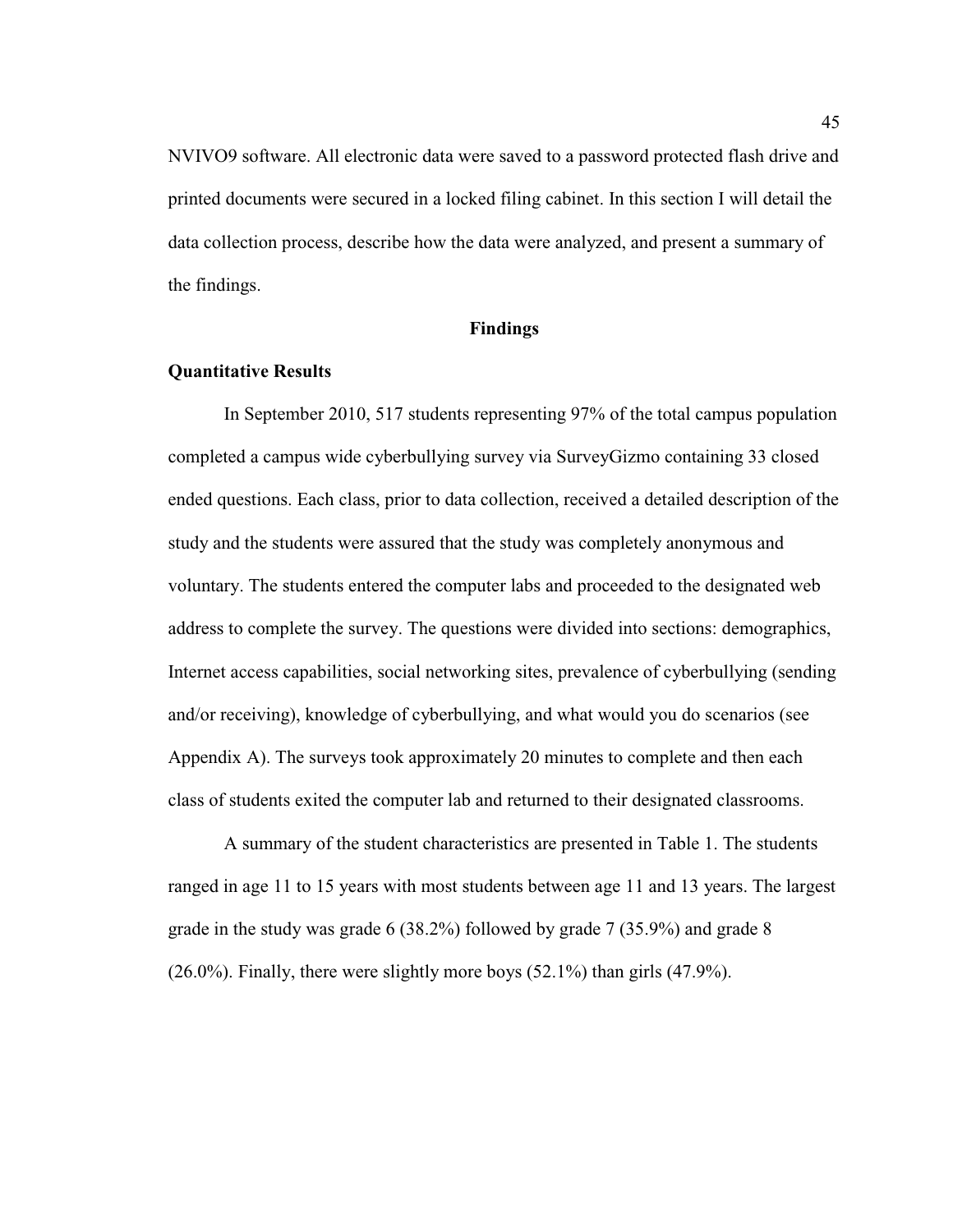# Table 1

| Characteristic               | $\boldsymbol{n}$ | $\frac{0}{6}$ |  |  |  |
|------------------------------|------------------|---------------|--|--|--|
| Grade (sixth through eighth) |                  |               |  |  |  |
| Sixth                        | 197              | 38.2          |  |  |  |
| Seventh                      | 185              | 35.9          |  |  |  |
| Eighth                       | 134              | 26.0          |  |  |  |
| Total                        | 516              | 100.0         |  |  |  |
| Age (years)                  |                  |               |  |  |  |
| $11\,$                       | 157              | 30.4          |  |  |  |
| 12                           | 178              | 34.4          |  |  |  |
| 13                           | 139              | 26.9          |  |  |  |
| 14                           | 39               | 7.5           |  |  |  |
| 15                           | $\overline{4}$   | $.8\,$        |  |  |  |
| Total                        | 517              | 100.0         |  |  |  |
| Gender                       |                  |               |  |  |  |
| Male                         | 269              | 52.1          |  |  |  |
| Female                       | 247              | 47.9          |  |  |  |
| Total                        | 516              | $100.0\,$     |  |  |  |

# *Student Demographics*

This survey was designed to determine the prevalence of cyberbullying in the middle school setting and to address the research question: How prevalent is cyberbullying within a middle school setting? The results for this research question for all grades are presented in Table 2. The analysis revealed that the most common form of cyberbullying for the students was having received mean or nasty messages from someone; 37.8% of students indicated they had this experience. The next most common experience was having been in an online fight with someone; 32.4% of students had this experienced. Only 6.5% of students had ever pretended to be someone else to send or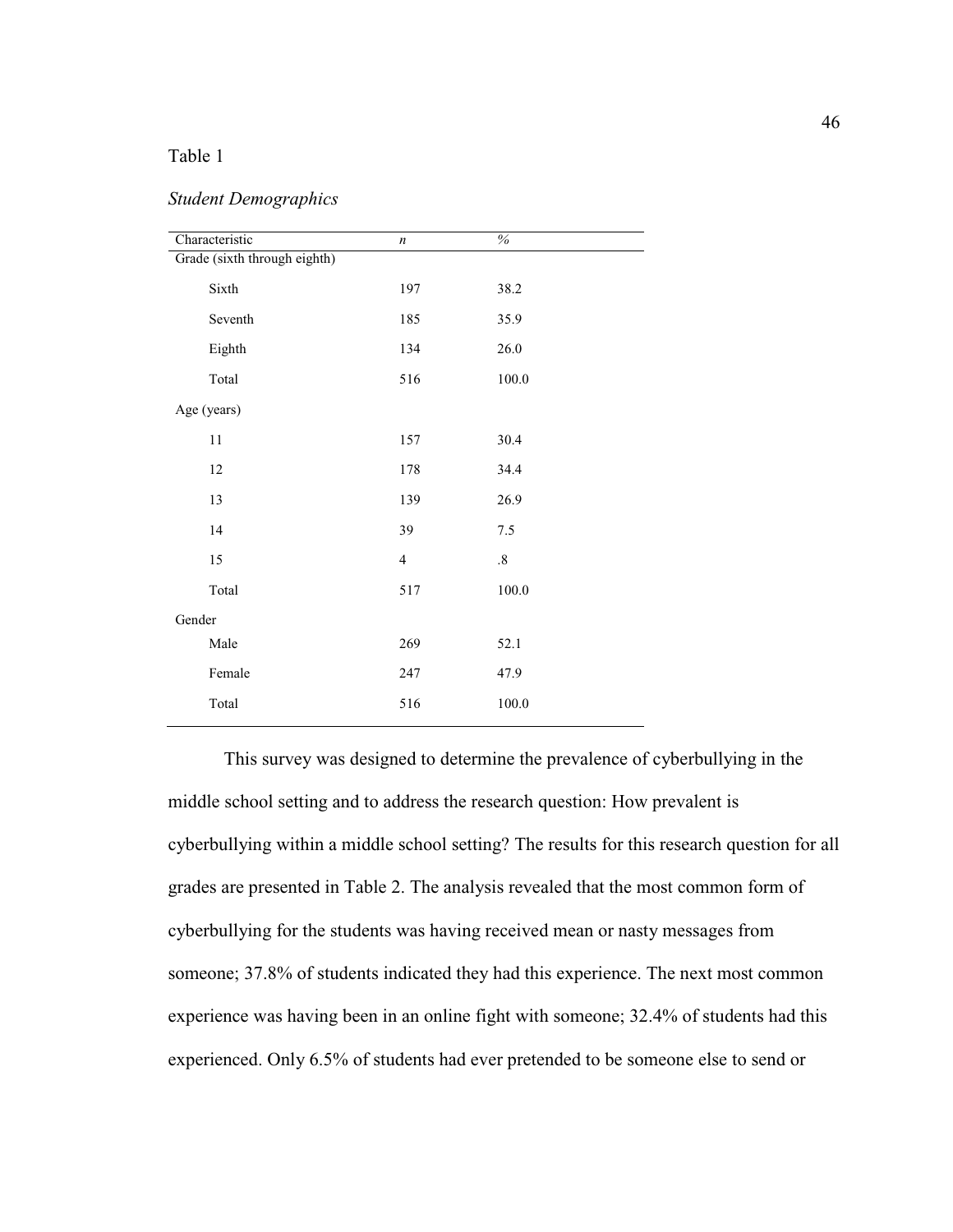post material online to damage that person's reputation or friendships. These data have shown that cyberbullying is a phenomenon that is affecting the students at the middle school level. The next area to analyze is to what extent is it affecting these students.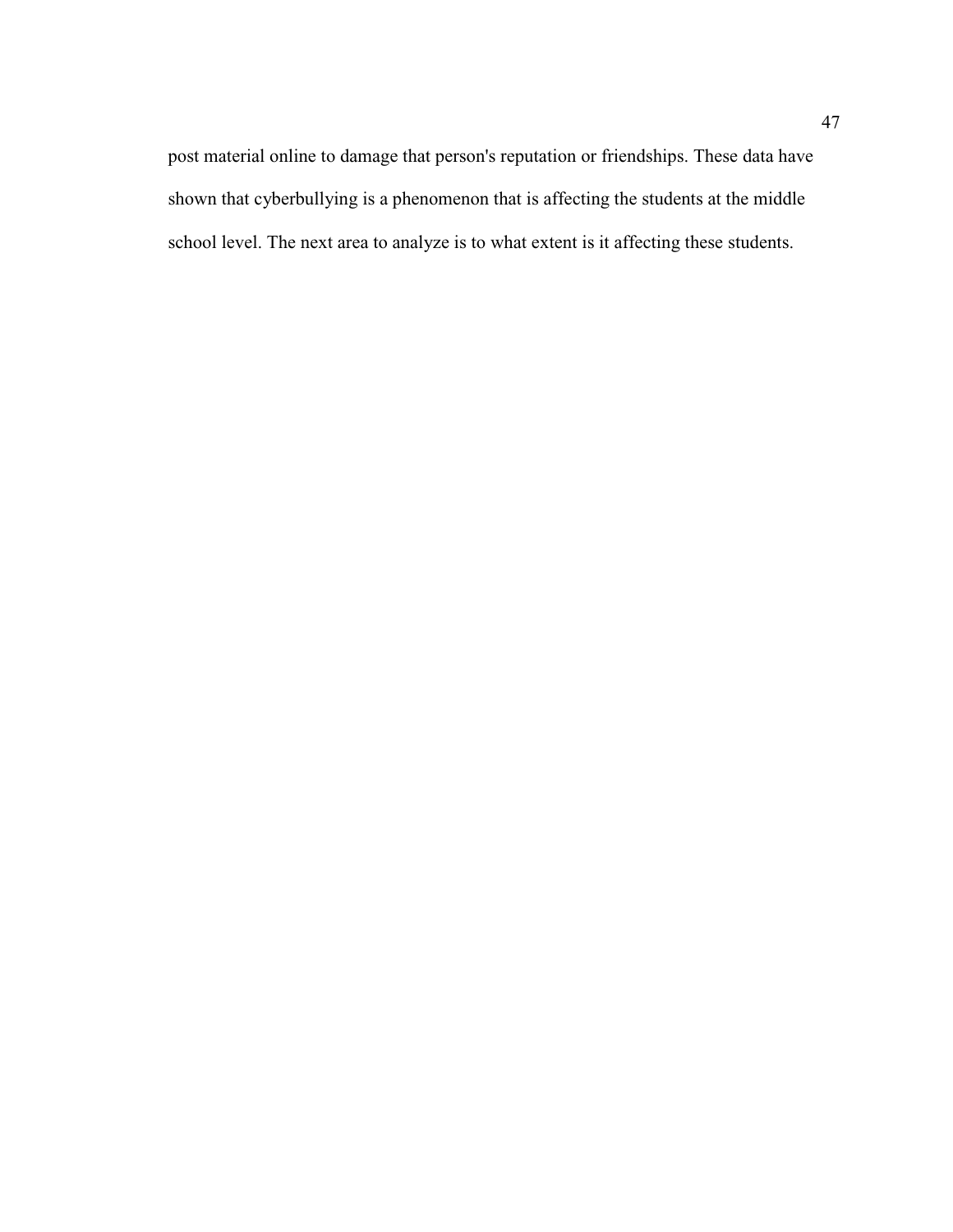# Table 2

# *Prevalence of Cyberbullying for all Grades*

| In the past year, have you:                                                                                        | $\boldsymbol{n}$ | $\%$  |
|--------------------------------------------------------------------------------------------------------------------|------------------|-------|
| Been in an online fight with someone?                                                                              |                  |       |
| Yes                                                                                                                | 168              | 32.4  |
| No                                                                                                                 | 351              | 67.6  |
| Total                                                                                                              | 519              | 100.0 |
| Sent mean or nasty messages to someone on the phone or computer?                                                   |                  |       |
| Yes                                                                                                                | 138              | 26.6  |
| N <sub>0</sub>                                                                                                     | 380              | 73.4  |
| Total                                                                                                              | 518              | 100.0 |
| Put down someone else while online by sending or posting mean gossip, rumors, or other things?                     |                  |       |
| Yes                                                                                                                | 76               | 14.6  |
| No                                                                                                                 | 444              | 85.4  |
| Total                                                                                                              | 520              | 100.0 |
| Ever pretended to be someone else to send or post material online to damage that person's reputation               |                  |       |
| or friendships?                                                                                                    |                  |       |
| Yes                                                                                                                | 34               | 6.5   |
| No                                                                                                                 | 486              | 93.5  |
| Total                                                                                                              | 520              | 100.0 |
| Shared someone's personal secrets or images online without their permission?                                       |                  |       |
| Yes                                                                                                                | 45               | 8.7   |
| N <sub>0</sub>                                                                                                     | 475              | 91.3  |
| Total                                                                                                              | 520              | 100.0 |
| Helped exclude or keep someone out of your online group?                                                           |                  |       |
| Yes                                                                                                                | 112              | 21.5  |
| No                                                                                                                 | 408              | 78.5  |
| Total                                                                                                              | 520              | 100.0 |
| RECEIVED mean or nasty messages from someone?                                                                      |                  |       |
| Yes                                                                                                                | 196              | 37.8  |
| No                                                                                                                 | 322              | 62.2  |
| Total                                                                                                              | 518              | 100.0 |
| Have you been put down by someone online who has sent or posted mean gossip, rumors, or other<br>things about you? |                  |       |
| Yes                                                                                                                | 124              | 23.9  |
| No                                                                                                                 | 394              | 76.1  |
| Total                                                                                                              | 518              | 100.0 |
| Has someone pretended to be you and sent or posted materials online that damaged your reputation or                |                  |       |
| your friendships with others?                                                                                      |                  |       |
| Yes                                                                                                                | 80               | 15.4  |
| N <sub>o</sub>                                                                                                     | 438              | 84.6  |
| Total                                                                                                              | 518              | 100.0 |
| Has someone shared your personal secrets or images online without your permission?                                 |                  |       |
| Yes                                                                                                                | 93               | 17.9  |
| No                                                                                                                 | 426              | 82.1  |
| Total                                                                                                              | 519              | 100.0 |
| Have you been excluded or kept out of an online group by people who are being mean to you?                         |                  |       |
| Yes                                                                                                                | 79               | 15.3  |
|                                                                                                                    | 439              |       |
| N <sub>0</sub>                                                                                                     |                  | 84.7  |
| Total                                                                                                              | 518              | 100.0 |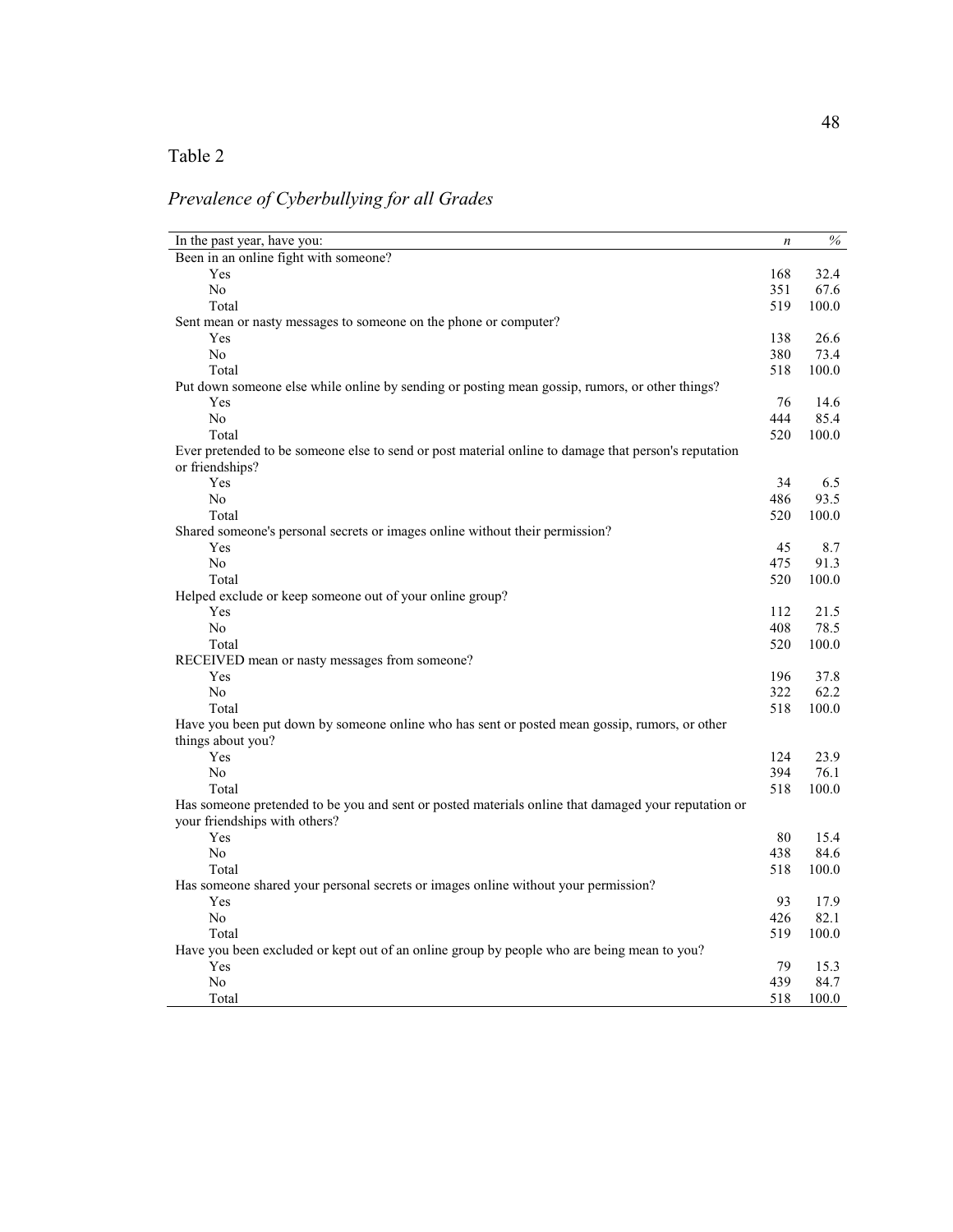Next, the data were analyzed to determine which grade level experienced the highest level of exposure to cyberbullying (see Table 3). Based on descriptive statistics, it was determined that exposure to cyberbullying was most prevalent among seventh and eighth grade students.

In comparison to seventh and sixth graders, a greater percentage of eighth graders had been in an online fight (36.9%); sent mean or nasty messages to someone (38.7%); and put down someone else while online (42.1%). As seen in Table 3, in comparison to sixth and eighth graders, a greater percentage of seventh graders had pretended to be someone else to send or post material online to damage that person's reputation or friendships (44.1%), shared someone's personal secrets or images online without their permission (40%); and helped to exclude or keep someone out of an online group (35.5%). Furthermore, a greater percentage of seventh graders had received mean or nasty messages from someone (34.9%); had experienced someone pretending to be them and posting damaging materials online (36.3%); and had experienced someone sharing their personal secrets or images online without permission (35.5%).

 Chi square analysis was used to determine if the distribution varied significantly across grade. There were several significant chi squares (see Table 3). The results of the chi square test were significant for "Have you been in an online fight with someone?"(*X 2*  $(2) = 16.81, p = 00$ , indicating that the obtained frequencies by grade level differed from what was expected.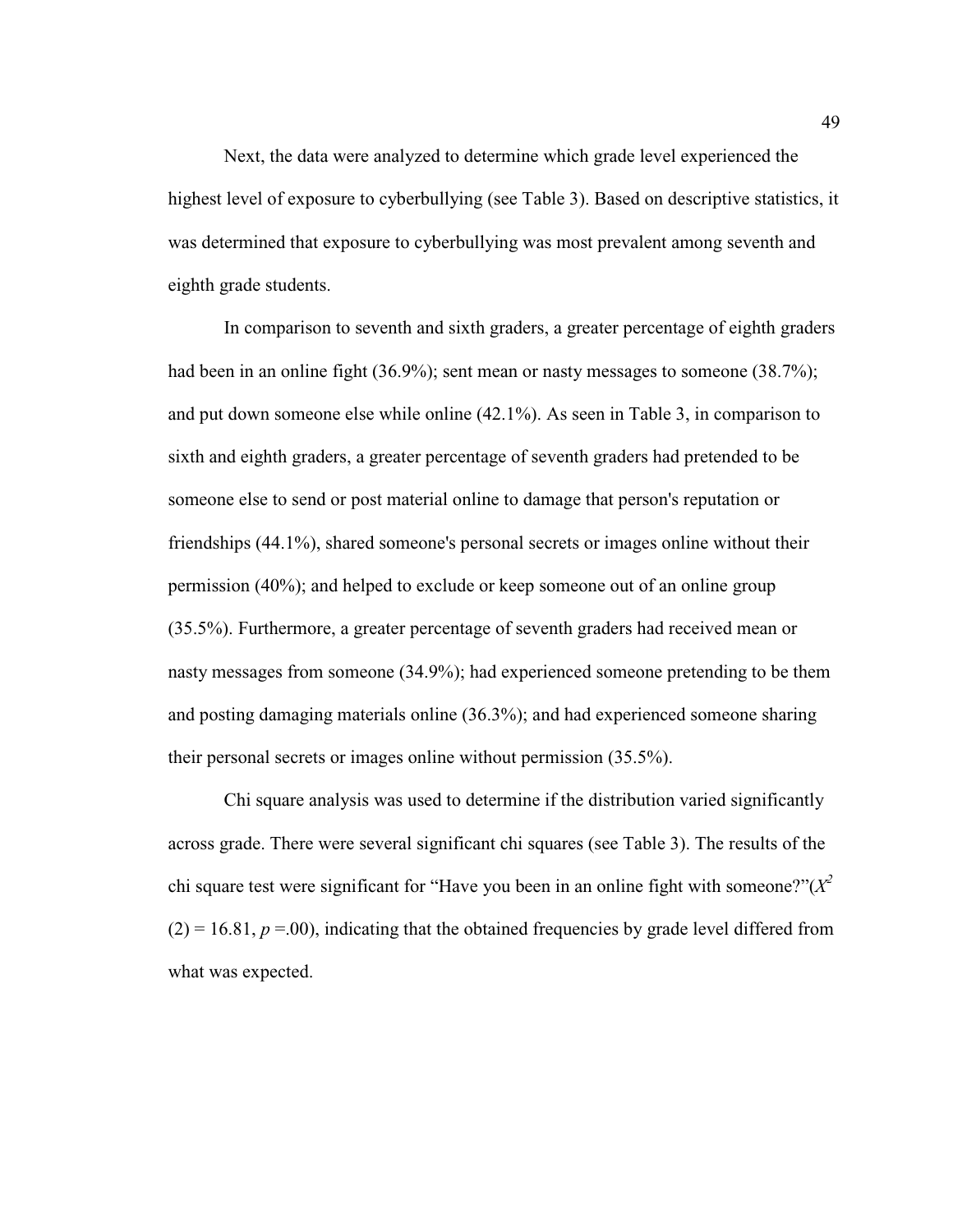The chi square test was significant for "Have you sent mean or nasty messages to someone on the phone or computer?" $(X^2(2) = 19.16, p = .00)$ , indicating that the obtained frequencies by grade level differed from what was expected.

 The results of the chi square test were significant for "Have you put down someone else while online by sending or posting mean gossip, rumors, or other things?" $(X^2 (2) = 12.67, p = .00)$ , indicating that the obtained frequencies by grade level differed from what was expected. Similarly, the chi square test was significant for "Have you ever pretended to be someone else to send or post material online to damage that person's reputation or friendships?" $(X^2(2) = 6.82, p = .03)$ , indicating that the obtained frequencies by grade level differed from what was expected.

 The results of the chi square test were significant for "Have you received mean or nasty messages from someone??" $(X^2(2) = 10.32, p = .00)$ , indicating that the obtained frequencies by grade level differed from what was expected. There was also a significant chi square for "Have you been put down by someone online who has sent or posted mean gossip, rumors, or other things about you?" $(X^2 (2) = 6.08, p = .04)$ , indicating that the obtained frequencies by grade level differed from what was expected. Finally, the chi square test was significant for "Have you been excluded or kept out of an online group by people who are being mean to you?" $(X^2(2) = 6.47, p = .03)$ , indicating that the obtained frequencies by grade level differed from what was expected. No other chi squares were significant.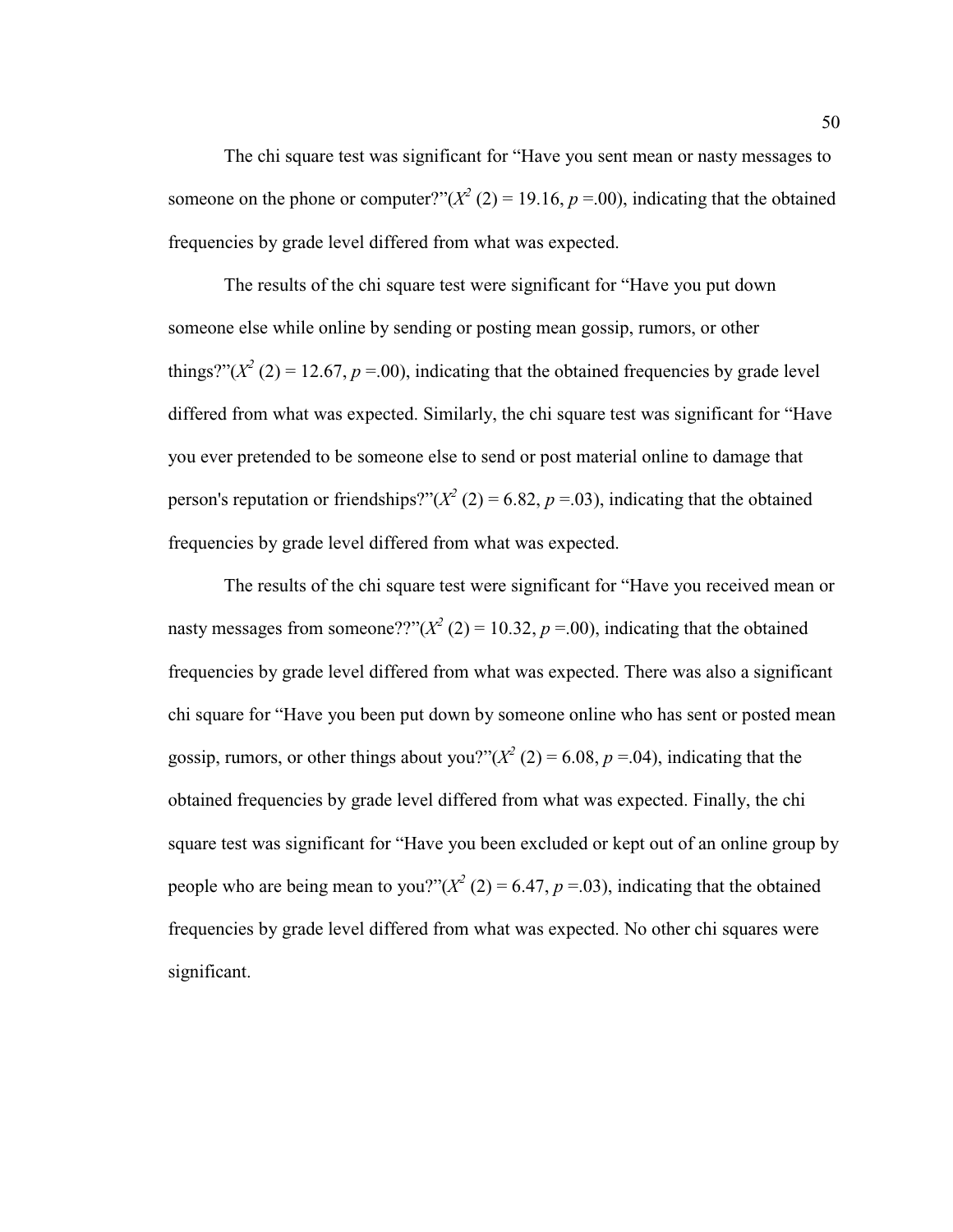# Table 3

| Chi Square for Prevalence of Cyberbullying by Grade for Students Who Answered Yes |  |
|-----------------------------------------------------------------------------------|--|
|-----------------------------------------------------------------------------------|--|

|                                                                                                                                        | Grade<br>$\frac{0}{0}$ (n) |                 |                 |          |       |                  |
|----------------------------------------------------------------------------------------------------------------------------------------|----------------------------|-----------------|-----------------|----------|-------|------------------|
| In the past year                                                                                                                       | 6th                        | 7 <sup>th</sup> | 8 <sup>th</sup> | Total    | $X^2$ | $\boldsymbol{p}$ |
| Have you been in an online fight<br>with someone?                                                                                      | 29.2 (49)                  | 33.9(57)        | 36.9(62)        | 100(168) | 16.81 | .00              |
| Have you sent mean or nasty<br>messages to someone on the phone<br>or computer?                                                        | 25.5(35)                   | 35.8(49)        | 38.7(53)        | 100(137) | 19.16 | .00              |
| Have you put down someone else<br>while online by sending or posting<br>mean gossip, rumors, or other<br>things?                       | 26.3(20)                   | 31.6(24)        | 42.1(32)        | 100(76)  | 12.67 | .00              |
| Have you ever pretended to be<br>someone else to send or post<br>material online to damage that<br>person's reputation or friendships? | 17.6(6)                    | 44.1 (15)       | 38.2(13)        | 100(34)  | 6.82  | .03              |
| Have you shared someone's<br>personal secrets or images online<br>without their permission?                                            | 24.4 (11)                  | 40.0(18)        | 35.6(16)        | 100(45)  | 4.41  | .11              |
| Have you helped to exclude or keep<br>someone out of your online group?                                                                | 30.9(34)                   | 35.5(39)        | 33.6 (37)       | 100(110) | 5.10  | .07              |
| Have you ever received online<br>messages that made you very afraid<br>for your safety?                                                | 37.8 (37)                  | 32.9(27)        | 29.3(24)        | 100(82)  | .64   | .72              |
| Have you received mean or nasty<br>messages from someone?                                                                              | 31.8(62)                   | 34.9 (68)       | 33.3(65)        | 100(195) | 10.32 | .00              |
| Have you been put down by<br>someone online who has sent or<br>posted mean gossip, rumors, or<br>other things about you?               | 35.8(44)                   | 30.1(37)        | 34.1(42)        | 100(123) | 6.08  | .04              |
| Have you been excluded or kept out 38.5 (30)<br>of an online group by people who<br>are being mean to you?                             |                            | 25.6(20)        | 35.9(28)        | 100(78)  | 6.47  | .03              |

At the conclusion of the quantitative data collection and analysis, each class was revisited and the data were shared. The descriptive statistics showed that two grade levels, seventh and eighth grade, have the larger levels of exposure to cyberbullying.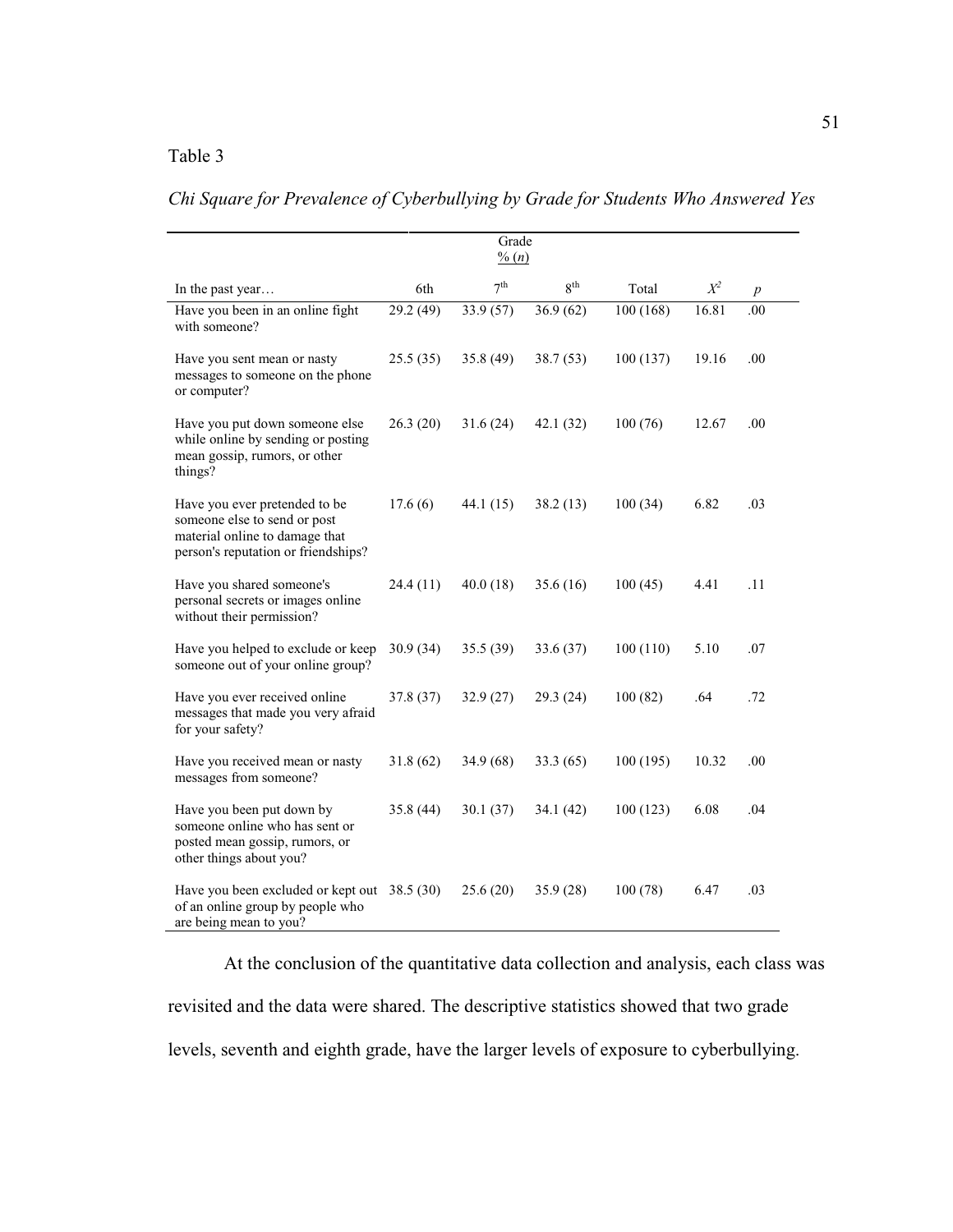However, the data also showed that the eighth grade class had a larger proportion of their students that were either victims of cyberbullying or were the bully themselves. Based on this information, the eighth grade classes received a second briefing regarding the next phase of the study, which to their delight, included open ended questions and the opportunity to voice their opinions and experiences without fear of repercussions.

# **Qualitative Results**

The entire eighth grade class was invited to participate in the second web-based survey which included seven open-ended questions. Seventy-nine out of 145 eighth grade students completed the survey or portions of the survey. The students completed the webbased survey in approximately 20 minutes without an adult watching or monitoring what they were typing. This ensured that the students had the opportunity to say whatever they wanted without fear of consequences.

The qualitative survey was designed to answer the second research question: For those touched by cyberbullying in the middle school setting, what has been the nature and impact of the experience? Based on this research question, the survey included two questions about specific cyberbullying experiences, one question about how the cyberbullying event made them feel, two questions about the effects of cyberbullying on their lives and two questions about what they feel should be done and said to stop cyberbullying. The data collected from these questions were then coded and it was determined that several themes were prominent (see Appendix C).

In two of the questions, the participants were asked about specific cyberbullying events in which they were the victim or about someone they knew was a victim of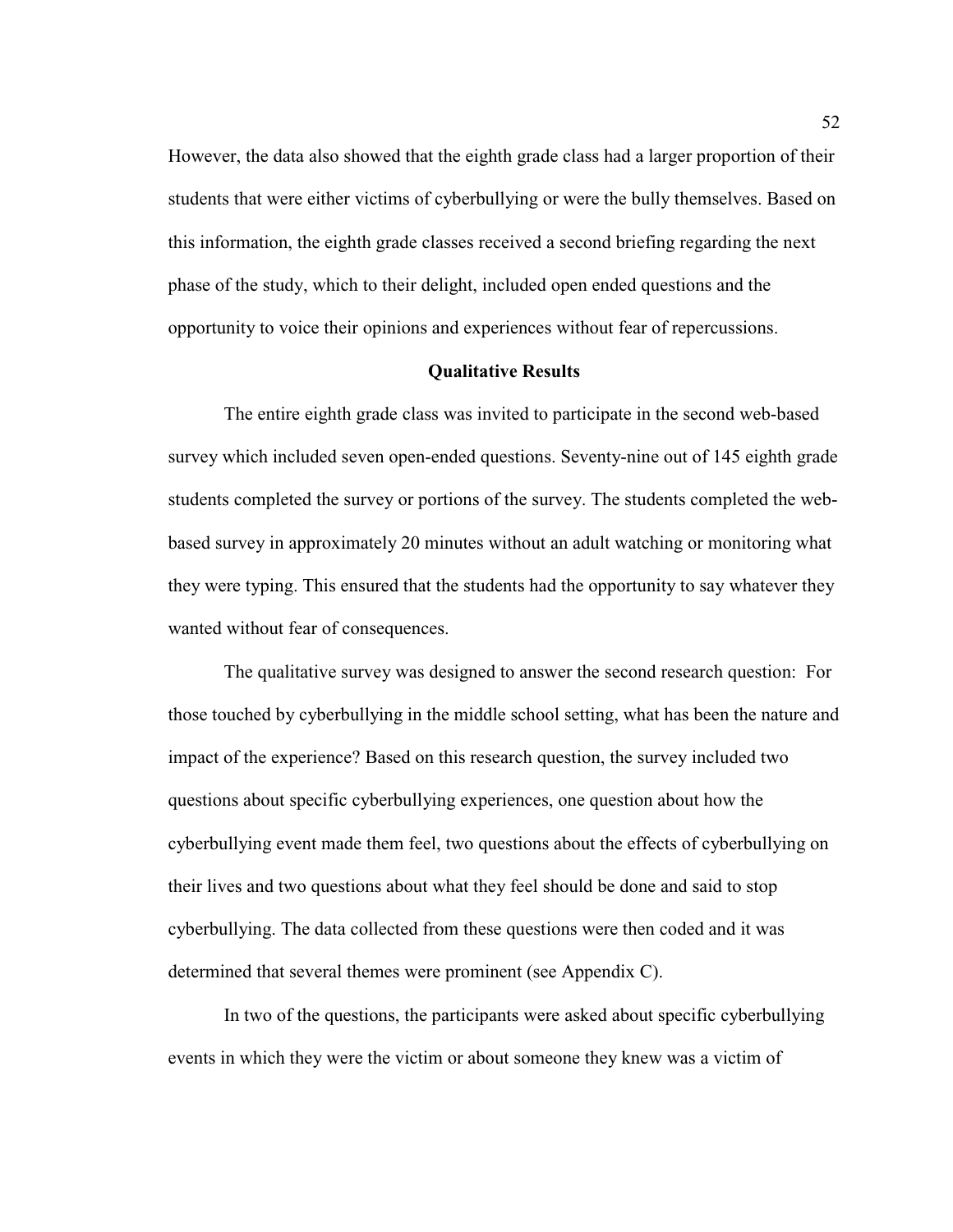cyberbullying. Within these questions several themes emerged in regards to the location and type of cyberbullying experiences. The location of the cyberbullying incident for both the participant and someone else they knew is overwhelming through social networking sites. Furthermore, cyberbullying via the cell phones and the type of cyberbullying received by the participant and someone else they knew was primarily flaming. Participant statements were used to illustrate the themes found regarding location of cyberbullying events and the type of cyberbullying employed (see Appendix C).

# **Thematic Analysis of Individuals' Personal Cyberbullying Experiences**

 Survey question one asked participants to describe a situation in which they were the ones being cyberbullied. This question was asked in an effort to find out the nature of the cyberbullying experience as felt by the individual participants. There were two primary themes throughout the question: location and type. Participants, while describing their experience with cyberbullying, described the actual situation along with where it took place (see Appendix C). While the participants noted several different locations that cyberbullying took place and various types of cyberbullying encountered, one location and one type of cyberbullying were more prevalent. The most common location for cyberbullying, as found in question one, was within the online social networking sites and the most common type of cyberbullying was "flaming" or short, heated arguments (see Table 4). For example, the following statement from one of the participants, student 19, showed that she experienced cyberbullying within an online social networking site and that she experienced flaming: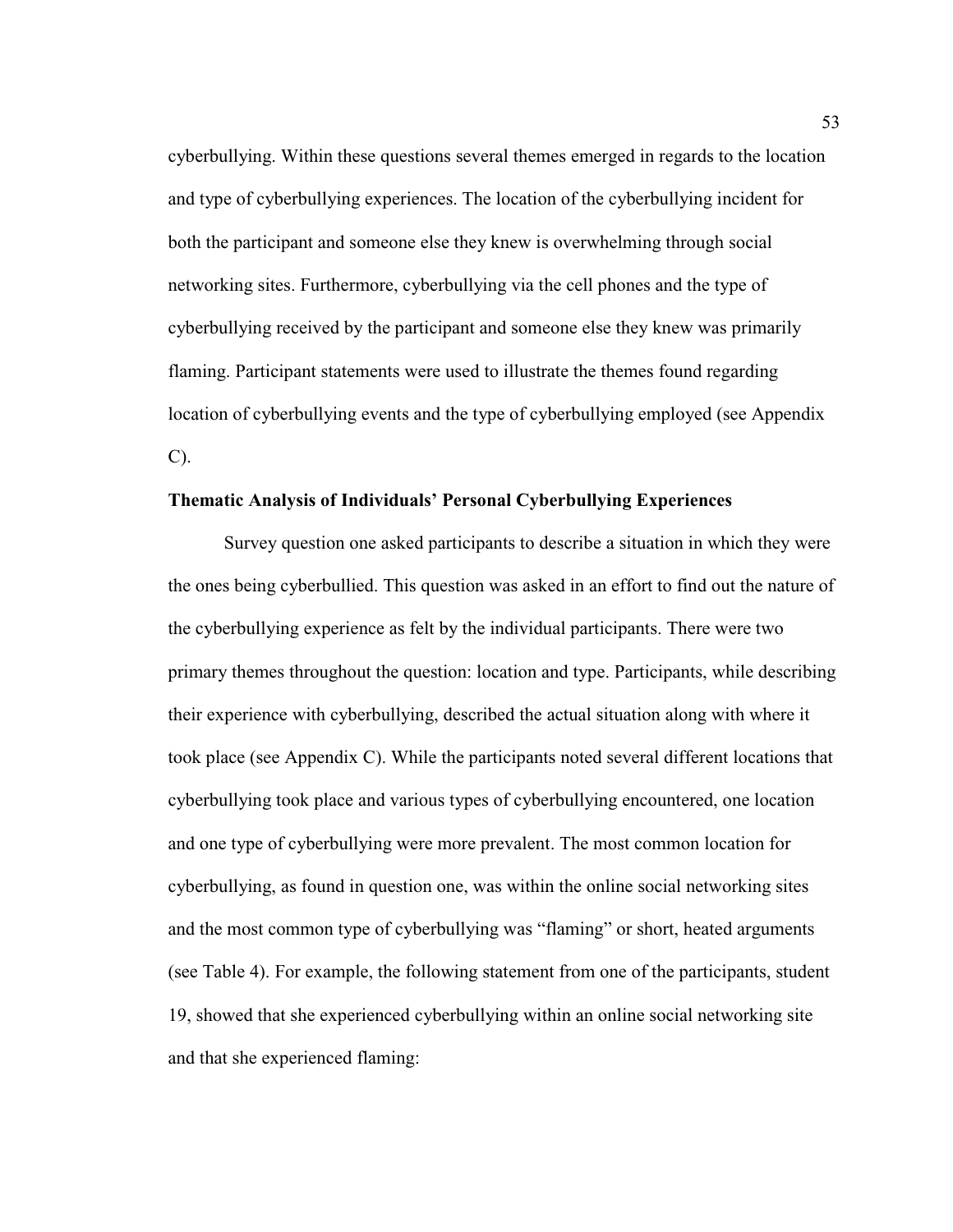Once when I was on MySpace I was minding my own business and this chick messaged me and said that she wanted to fight me and I was wondering why because we used to be the best of friends and she said because I was fake and that I always made her feel like crap. I said that I wasn't going to fight her and she kept messaging me saying that no matter what we were going to fight. I never wanted to fight her. She wouldn't leave me alone and kept calling me bad names and saying that I'm stupid and face and a wannabe and I know I never did none of that so I didn't get mad but then she told my girlfriend of two month that that I didn't want to fight but she better leave me alone and she kept talking mess and getting me mad so when the time came we fought and we were not friends for a while til the third week of school and I said that all the drama wasn't necessary and that I wanted to be friends again and she agreed and we are friends again but her friend won't leave me along on MySpace!

Another participant, student 7, in her statement shows that she experienced cyberbullying in the same manner. She stated:

During seventh grade a girl and I had some issues leading to us arguing/fighting a bit. I told her I would never forgive her for some of the things she had said to me and to this day I still don't. Well over the summer she messaged me over Facebook saying she was sorry. In honesty I told her I wasn't sorry and that I don't forgive her at all. I told her how I almost hit her in gym last year while in a big argument between her and I and how my friends held me back. She then answered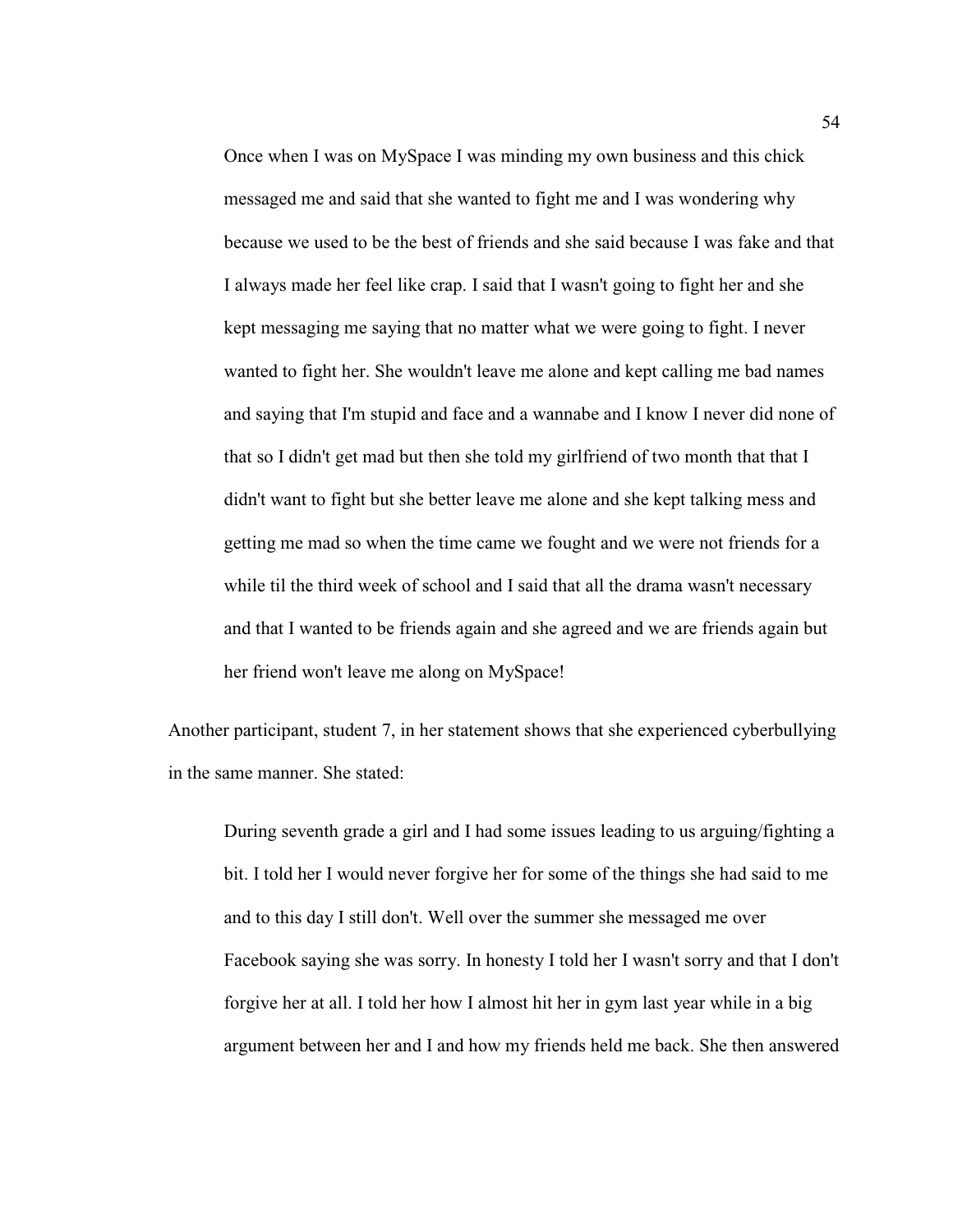cussing me out and told me that I wouldn't be able to touch a hair on her she would beat me down. In other words saying she would win. Her and I went on fighting like this and I soon found out it wasn't only her, but her and her cousin. This went on for about a month, her and arguing back and forth and finally I got fed up and told her I was done fighting, I'm not forgiving her and I'm not going to be her friend and I was sorry for even fighting back with her.

# Table 4

| Characteristic                        | N   | $\%$  |
|---------------------------------------|-----|-------|
| Location                              |     |       |
| Cell phone                            | 14  | 33.3  |
| Chatroom or Forum                     | 1   | 2.4   |
| <b>Online Gaming</b>                  | 4   | 9.5   |
| <b>Online Social Networking Sites</b> | 23  | 54.8  |
| Total                                 | 42  | 100.0 |
| Type                                  |     |       |
| Cyberthreats                          | 5   | 11.1  |
| Denigration                           | 6   | 13.3  |
| Flaming                               | 29  | 64.4  |
| Harassment                            | 2   | 4.4   |
| Outing and Trickery                   | 3   | 6.7   |
| Total                                 | 45  | 100.0 |
| Gender                                |     |       |
| male                                  | 269 | 52.1  |
| female                                | 247 | 47.9  |
| Total                                 | 516 | 100.0 |

*Survey Question 1: Location and Type of Cyberbullying*

 Survey question two asked the participant to describe how they felt when they were being cyberbullied. The question is tied directly to determining the impact of cyberbullying on the middle school child. The emotions ranged from being angry and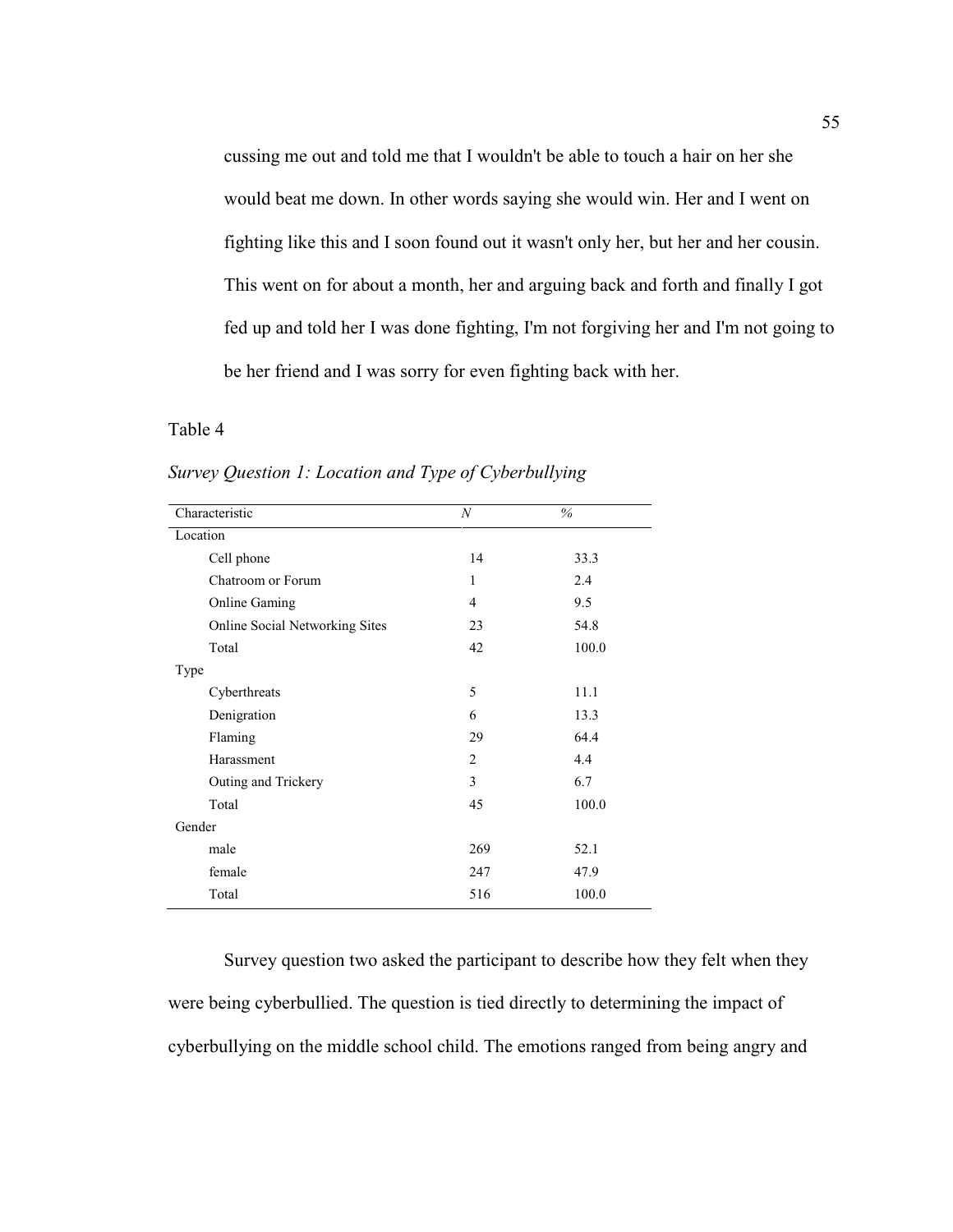frustrated to having no feelings about it (See Table 5). The most common feeling described by the participants was the feeling of being angry or frustrated with the feeling of depression coming in second among the six feelings expressed throughout the study (See Appendix C).

Student 10 described how they felt with this statement:

Well when it first started I was frustrated because I hadn't done anything but people said I was and it made me lose 1.My pride, 2. My friends, 3. Part of my mom, and 4. My trust in others which made me not want to go have fun like to the movies, park, a walk, parties, school. It got so bad I just wanted to not talk to anyone, not even my dad, mom or lil brother. Everyone was calling me a hoe and a slut for something I didn't do but of course they don't believe that.

Another participant, student 13, stated:

It made me feel like I couldn't do anything about it kind of like I had no power I knew that no matter what I did these people were still going to talk about me. it didn't want make me cry as much as it made me really angry cuz it's not something that happens every day but it's happened to me a couple of times and sometimes I really hate it cuz it is soooooo annoying I felt like if you had something to say about me what do you have to do it online for and what's the point of you trying to start something with me it started a lot of drama for me and my friends cuz its like I could lose my best friend cuz she thinks that betraying her secrets like that when I'm not.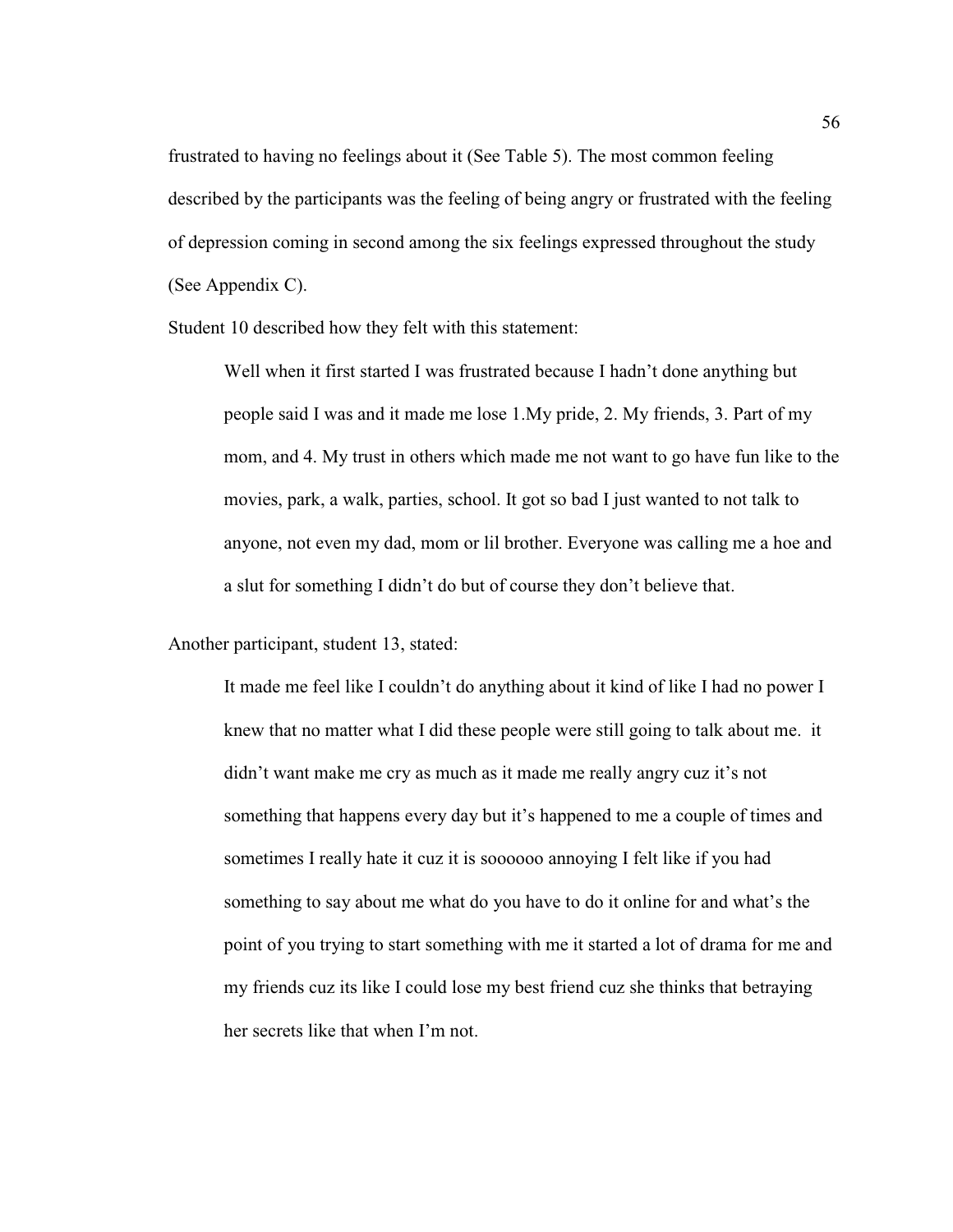# Table 5

| Characteristic               |                                      | N   | $\%$  |  |
|------------------------------|--------------------------------------|-----|-------|--|
| Feeling felt by participants |                                      |     |       |  |
| Angry/Frustrated             |                                      | 19  | 40.4  |  |
|                              | Depressed/Suicidal/Helpless/Isolated | 10  | 21.3  |  |
| Felt Sorry for Them          |                                      | 1   | 2.1   |  |
| No Feelings                  |                                      | 5   | 10.6  |  |
| Sad/Bad                      |                                      | 9   | 19.1  |  |
| Scared                       |                                      | 3   | 6.4   |  |
| Total                        |                                      | 516 | 100.0 |  |
|                              |                                      |     |       |  |

*Survey Question2: Emotions felt by victims of cyberbullying*

Survey question three asked the participants to describe how the cyberbullying event had an effect on their lives. The data from this question helped to provide answers on the impact of cyberbullying on their lives. The impact on their lives ranged from having no effect to safety concerns to having dramatic interpersonal problems (See Table 6). One participant, student 10, stated:

Well when this had all happened my grades all dropped in school because 1. I never showed up ... 2. The drama pulled my mind away from concentration and 3. I felt very unsafe ... my friend lost their trust in me and I lost my trust in everyone, my mom began not to let me go anywhere , do anything , or even believe a word I said ... the only person i felt was on my side was my dad ... to bad he's never around.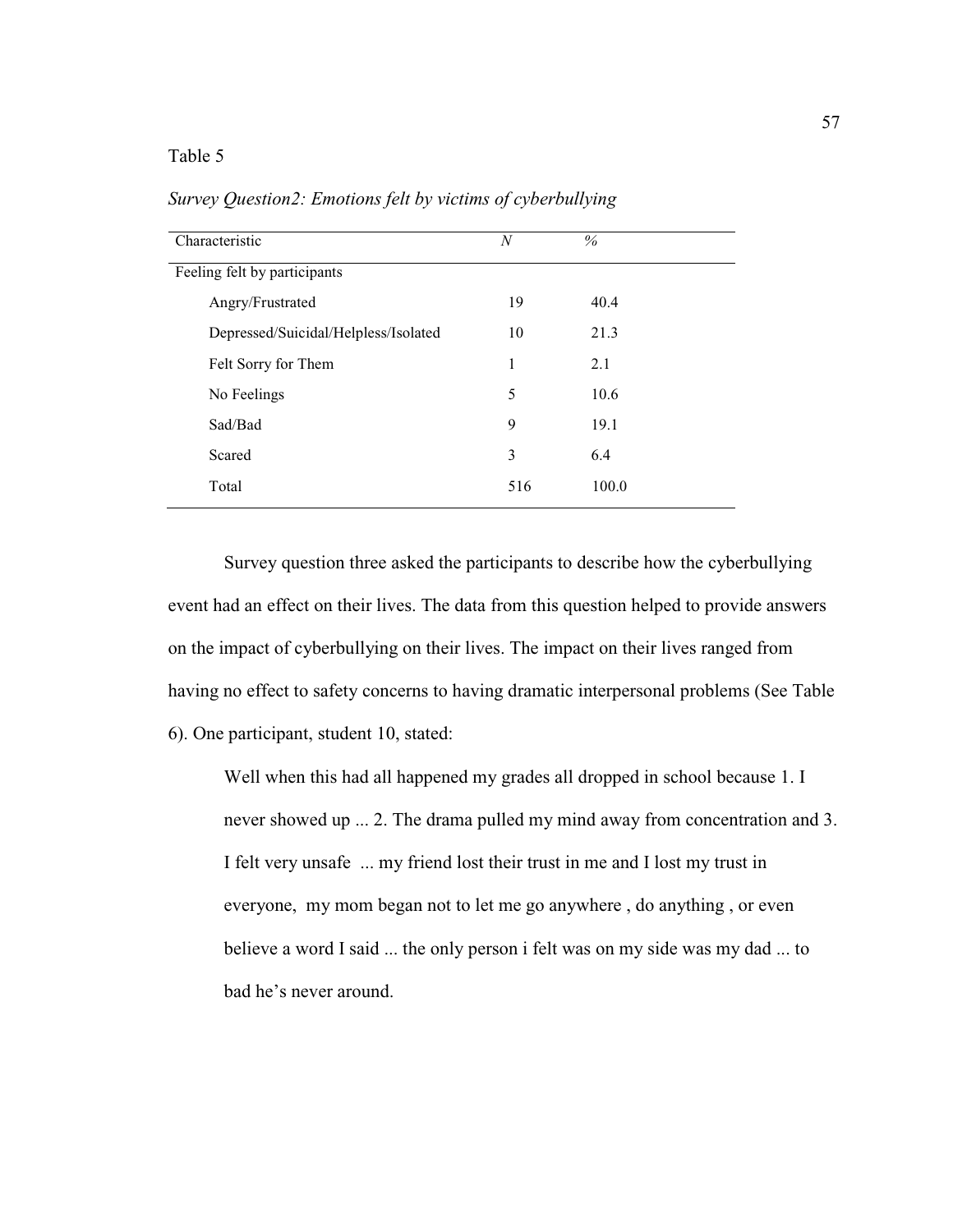Student 15 stated:

It Broke My Friendship With Some Of My Friends. And That Hurt Me The Most. My Family Was Constantly Worried About Me. I Wouldn't Eat, I Couldn't Sleep. I Was So Sore. I Wanted To Hurt Myself More Just To Get The Pain Out. My Grades Fell Bad. A's To D's. Sometimes I Would Hide It The Bathroom Just To Ignore It. But, I Couldn't. I Needed School.

And another participant, student 32, stated:

I had trouble in school, making new friends, it also made it hard in my relationship with my family because I wouldn't talk to anybody and they thought i was going into a depression and that I would end up hurting myself.

Table 6

*Survey Question 3: The Effects of Cyberbullying on the Participants*

| Characteristic         | $\boldsymbol{N}$ | $\%$  |
|------------------------|------------------|-------|
| Interpersonal problems | 22               | 42.3  |
| No Effect              | 6                | 11.5  |
| Perspective change     | 1                | 1.9   |
| <b>Safety Concerns</b> | 13               | 25.0  |
| School Problems        | 10               | 19.2  |
| Total                  | 52               | 100.0 |
|                        |                  |       |

 Survey question four asked the participants to describe a cyberbullying event that involved someone they knew. Based on experience while working with children this age, it was determined that some of the participants would feel more comfortable if they could describe a cyberbullying event if given the opportunity to say that it happened to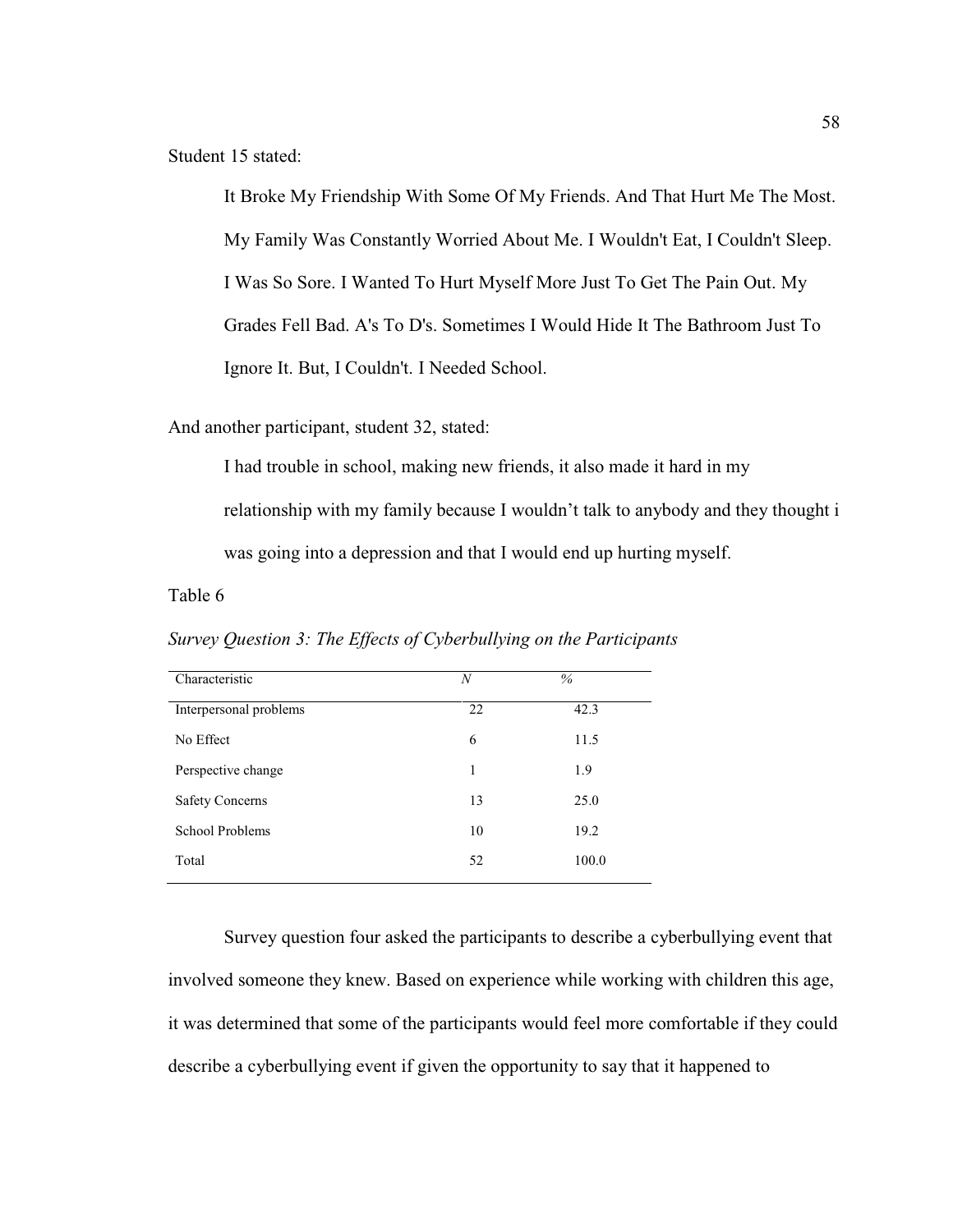someone else. The data retrieved from this question provided additional incite to the different cyberbullying events that the participants either experienced for themselves or did not want to admit to or it describes an event that involved someone they knew in one form or another. As in question 1, location and type of cyberbullying were focused on with each area having several subgroups (See Table 7). Several participants had information that was coded in multiple areas due to the nature of the data. Student 35 stated:

My friend, her name was XXXXXX, She was 15. She and this dude were dating. When they broke up the dude started spreading bad pics of her online and threw FWDS on Cells. Girls and boys got her email and started hacking all her stuff and leaving bad comments and sending bad msgs to ppl pretending to be her. She lost all of her friends, except me I will always be her friend, I was her best friend. But then it started getting worse, Girls left notes on her bedroom window calling her bad things and saying things that she did that she knows she would never have done. She got nasty phone calls and txt msgs. Even online on her MySpace account everyone was sending her bad msges and calling her bad names. At school I could see how bad she was hurting no matter how well she was hiding her pain from everyone else. The pain in her eyes was terrible. Then one day these three or four girls sent her 17 msgs calling her things like "whore" or "slut" and many other bad things like that. That night she told her mom, she showed her mom all the msges she was getting and her mom started yelling at her and saying how disappointed she was in her daughter for the replies she sent back to the girls.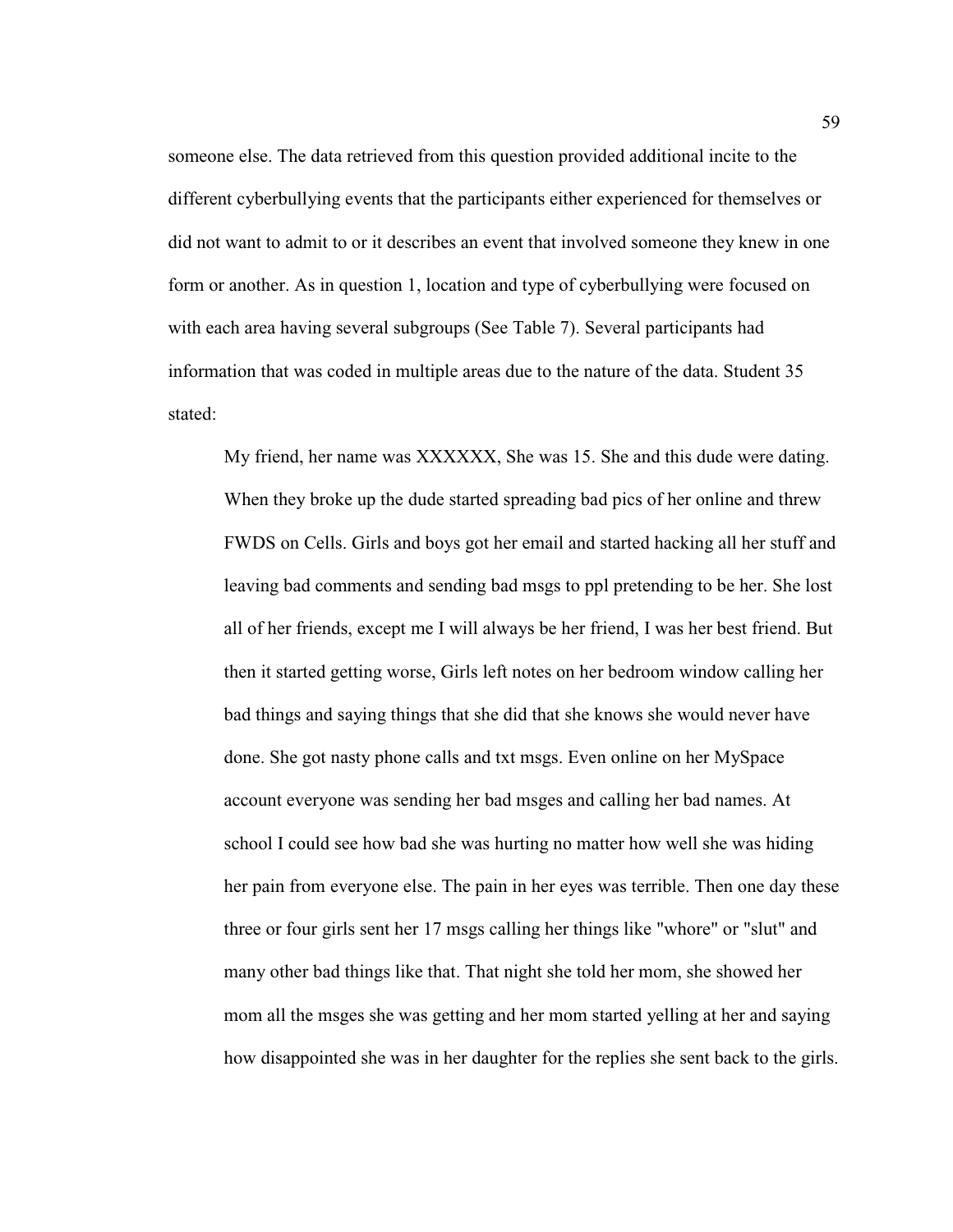She was saying nothing to comfort her own daughter. XXXXXX ran back up to her room and hung herself in her closet. Her mom went to go check on her, when she got to the room she screamed. Her dad ran up the stairs and cut the belt off her neck and begged her not to die on him. She went to the hospital and died that night. All this just because of one boy, the drama he started caused her enough pain to take her life away. She will never get it back, it was a mistake she made and it wasn't the right choice. I miss her a lot but in my heart she is still on earth and I'm still her best friend even if she's not here in the flesh, I still talk to her, and she talks back.

Table 7

| $\boldsymbol{N}$ | $\frac{0}{0}$ |
|------------------|---------------|
|                  |               |
| 7                | 18.4          |
| 1                | 2.6           |
| $\mathbf{1}$     | 2.6           |
| 3                | 7.9           |
| 26               | 68.4          |
| 38               | 100.0         |
|                  |               |
| 12               | 28.6          |
| 20               | 47.6          |
| 7                | 16.7          |
| $\mathbf{1}$     | 2.3           |
| $\overline{2}$   | 4.8           |
| 42               | 100.0         |
|                  |               |

*Survey Question 4: Location and Type of Cyberbullying*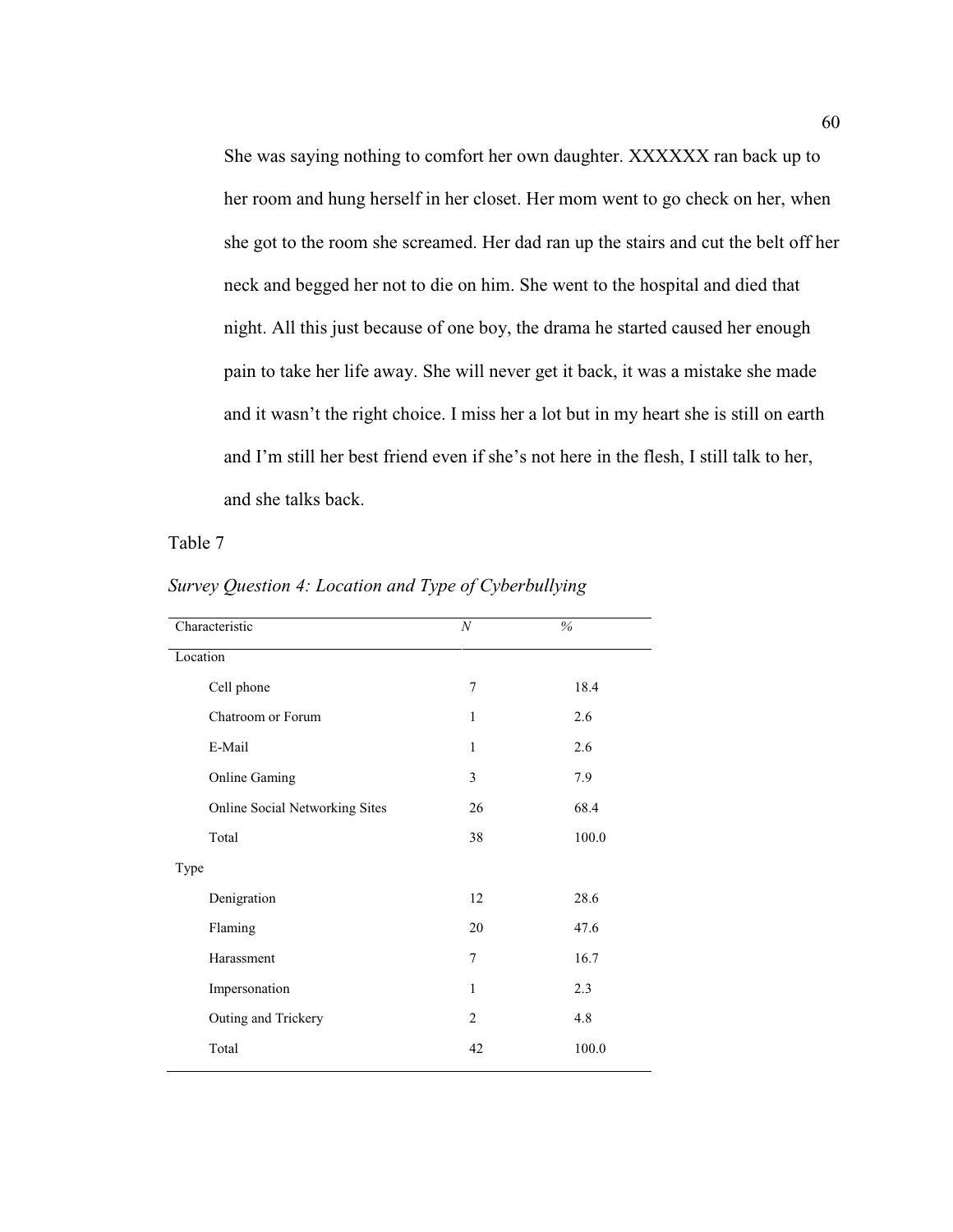Survey question five asked the participants to describe how the cyberbullying event described in question four had an effect on their friend. The effects described by the participants ranged from no effects on their friends to mental health effects to emotional effects (see Table 8). The details provided within this data demonstrate that while an incident may be directed at someone else the effects of it are not lost on others and they are not the only ones affected.

One participant, student 4, stated:

Well she was depressed forever and she dropped out of school because she couldn't stand being alone at school and she also got sent to anger management because she would always throw stuff and break unnecessary stuff.

Another participant, student 6, stated:

They were always angry and wanted to fight the people that wouldn't leave her along or that kept asking if she sent the messages. She was depressed whenever she went home and it really bothered her family.

### Table 8

Characteristic *N* % Academic Effects 8 11.0 Emotional Effects 32 43.8 Lost Friends 9 12.3 Mental Health Effects 17 23.3 No Effect 2008 7 9.5

*Survey Question 5: The Effects of Cyberbullying on the Friends*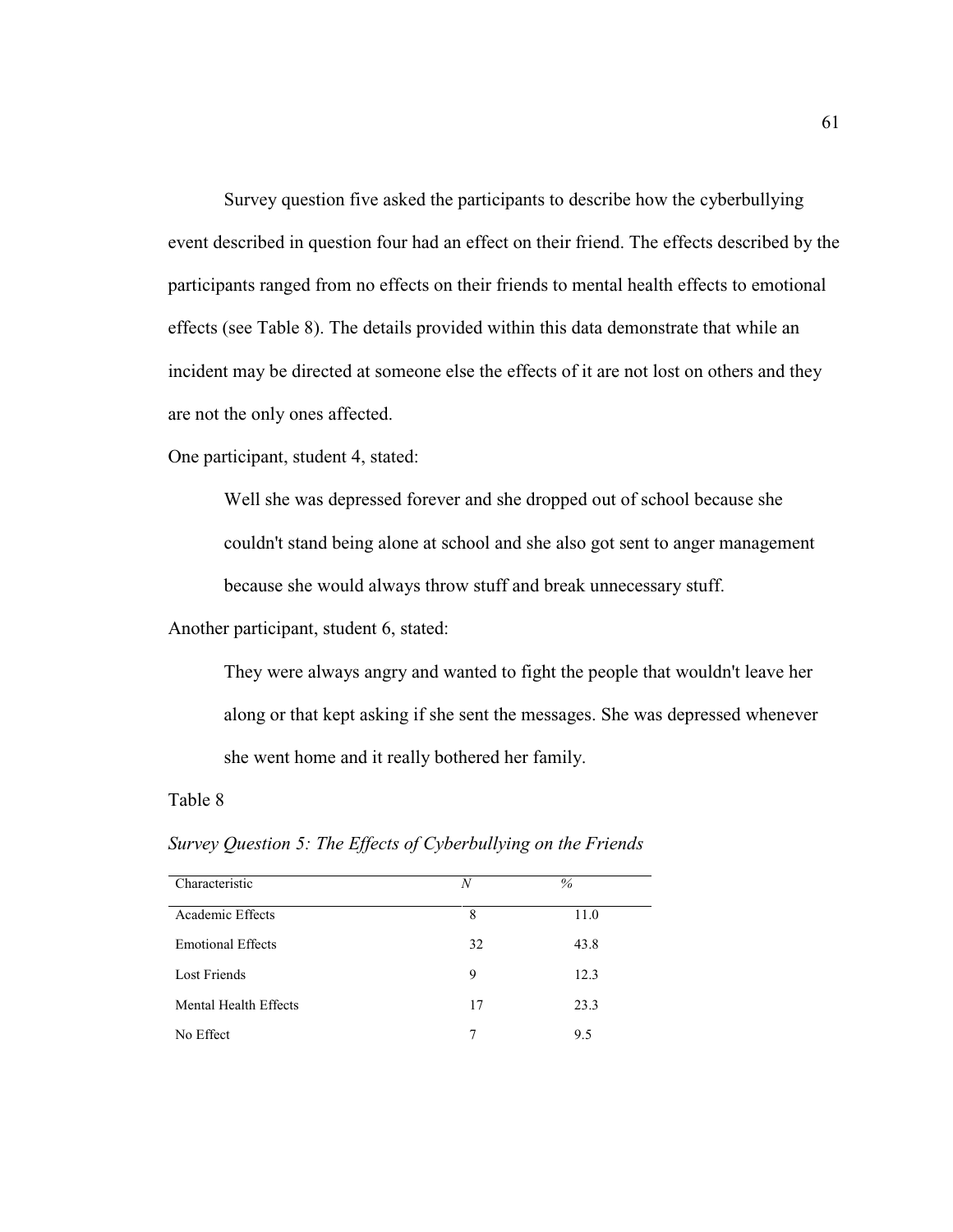Survey question six asked the participants what steps should be taken by the school to help reduce cyberbullying. The data from this question, while not directly illustrating the type of cyberbullying being felt or any specifics about a cyberbullying event, do illustrate how the people that are dealing with cyberbullying everyday believe that the adults in their world should react to this phenomenon (see Table 9). Almost half of the participants that answered this question believe communication between them and the adults in their lives should improve (49%).

One participant, student 15, stated:

Adults listen. Cyberbullying is a big problem nowadays. You guys need to understand. Telling you can either help us or break us. We need help. We want it. People are killing their selves because of rumors. Our cell phones blow up we don't want to eat. Grades go down and people lose loved ones. There needs to be a step up. !!

Student 32 stated:

Adults should ask us kids more about what happens to us and how we fell about cyberbullying. They always think just because they are our parents and they live with us they know what we're going through and they act like they know all about us and what all happens to us when they don't. I think adults would be better at stopping things like kids doing drugs and cyberbullying if they just asked us kids about the stuff.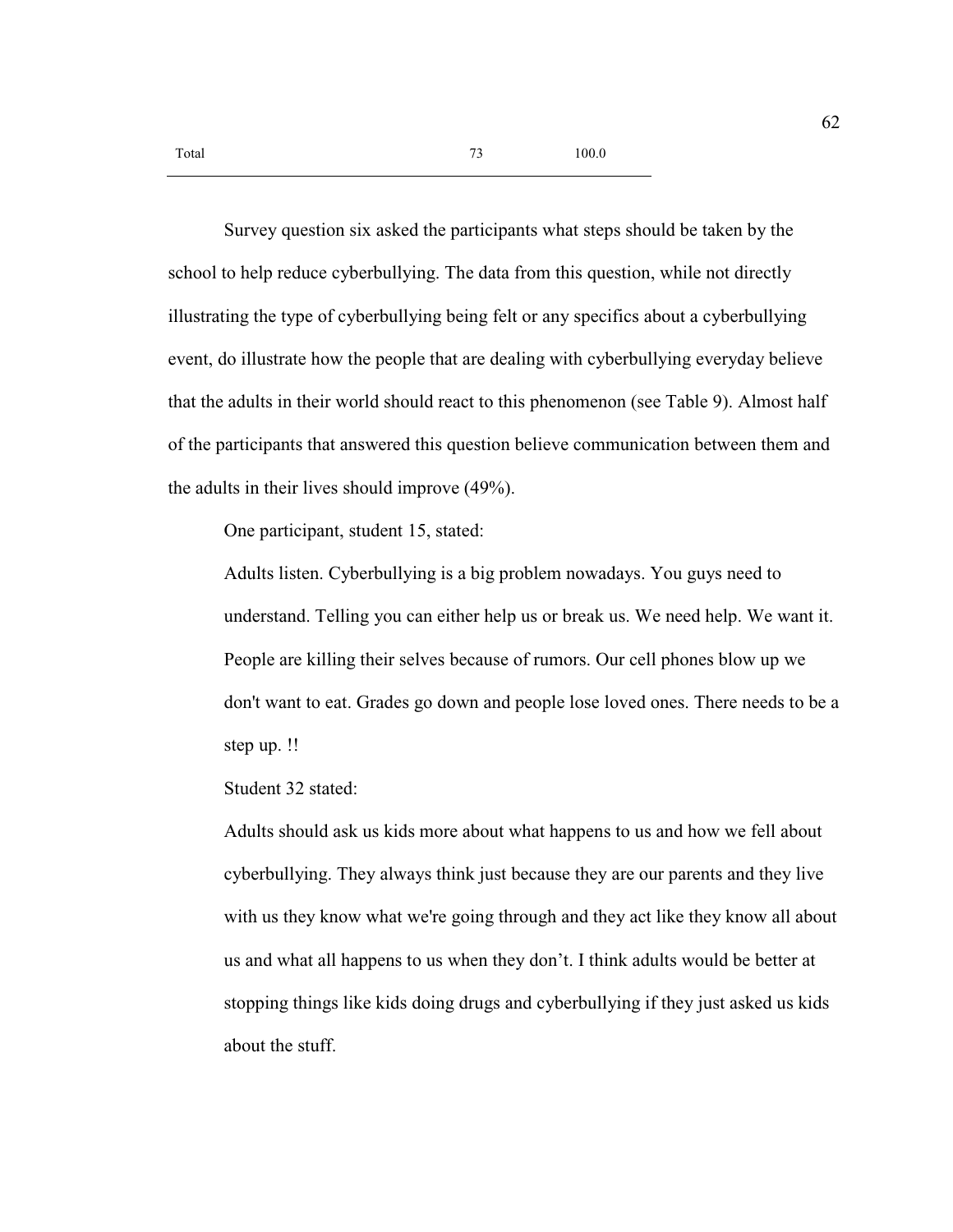Throughout the data the participants mention the need for adults to listen to them and do someone with the information. One of the participants, student 58, shared their frustration, "Stop yelling at us just listen we need you more then you think so just imagine what it's like to be me, (us) put you're self in our shoes it's not easy." They want our help but they also want to be heard before we take action.

## Table 9

*Survey Question 6: What should the school do?* 

| Characteristic             | N  | $\%$  |
|----------------------------|----|-------|
| Improve Communication      | 36 | 49.3  |
| No Action                  | 15 | 20.5  |
| <b>Restrictive Actions</b> | 7  | 9.6   |
| School Sponsored Reactions | 15 | 20.5  |
| Total                      | 73 | 100.0 |

 Survey question seven asked the participants to write what they would say to someone about cyberbullying and how it makes people feel. There were quite a few participants of the study that did not share specific cyberbullying information until they answered this question. Their information was just as strong as the information given by participants that answered every question of the survey. The themes found within this question were varied with almost a third of the participants indicating that cyberbullying leads to depression (see Table 10). Over one-fifth of the participants simply stated that cyberbullying is wrong and that they should just leave people alone. As student 70 stated, "We are more alike than we are different."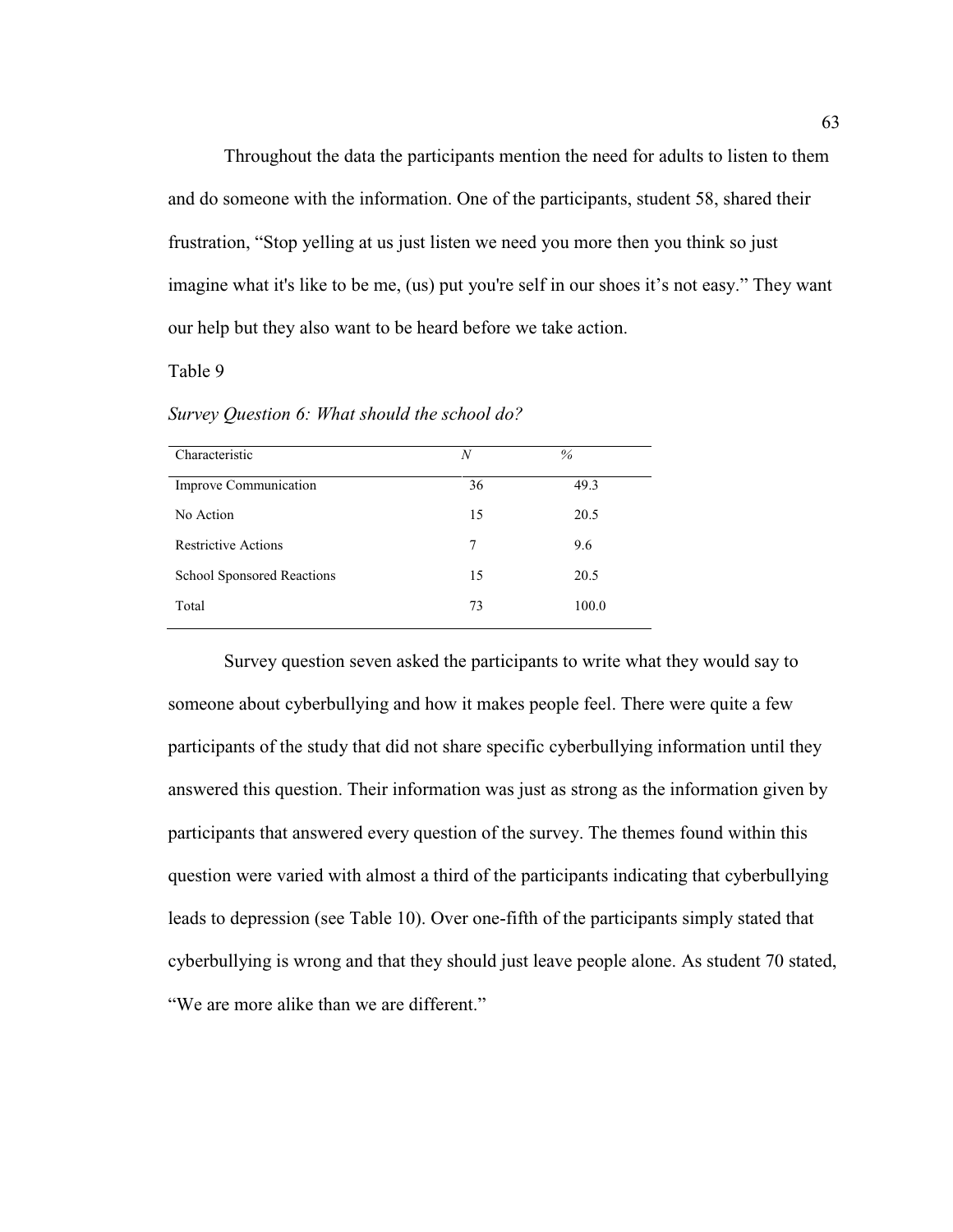# Table 10

| Characteristic                              | $\boldsymbol{N}$ | $\%$  |
|---------------------------------------------|------------------|-------|
| Ignore it                                   | 3                | 3.2   |
| It is wrong, leave people alone             | 21               | 22.1  |
| Leads to alcohol and/or drug use            | 1                | 1.0   |
| Leads to depression                         | 30               | 31.6  |
| Leads to suicide or violence towards others | 15               | 15.8  |
| Make it stop                                | 19               | 20.0  |
| Report it                                   | 5                | 5.3   |
| We are more alike than we are different     | 1                | 1.0   |
| Total                                       | 95               | 100.0 |

*Survey Question 7: What would you say about cyberbullying?* 

One participant, student 5, stated:

I would tell them don't bully anyone because if the person they bully is sensitive then that person might end up depressed and it will haunt them for a long time and they would probably kill themselves and people are going to blame you for making them do that to themselves and you are going to be haunted by that as long as you are alive

Student 8 stated:

I would tell them that they should really stop; you don't know what's going on in that person's life and being insulted so easily could really hurt them. You see kids almost every day on the news who committed suicide because on MySpace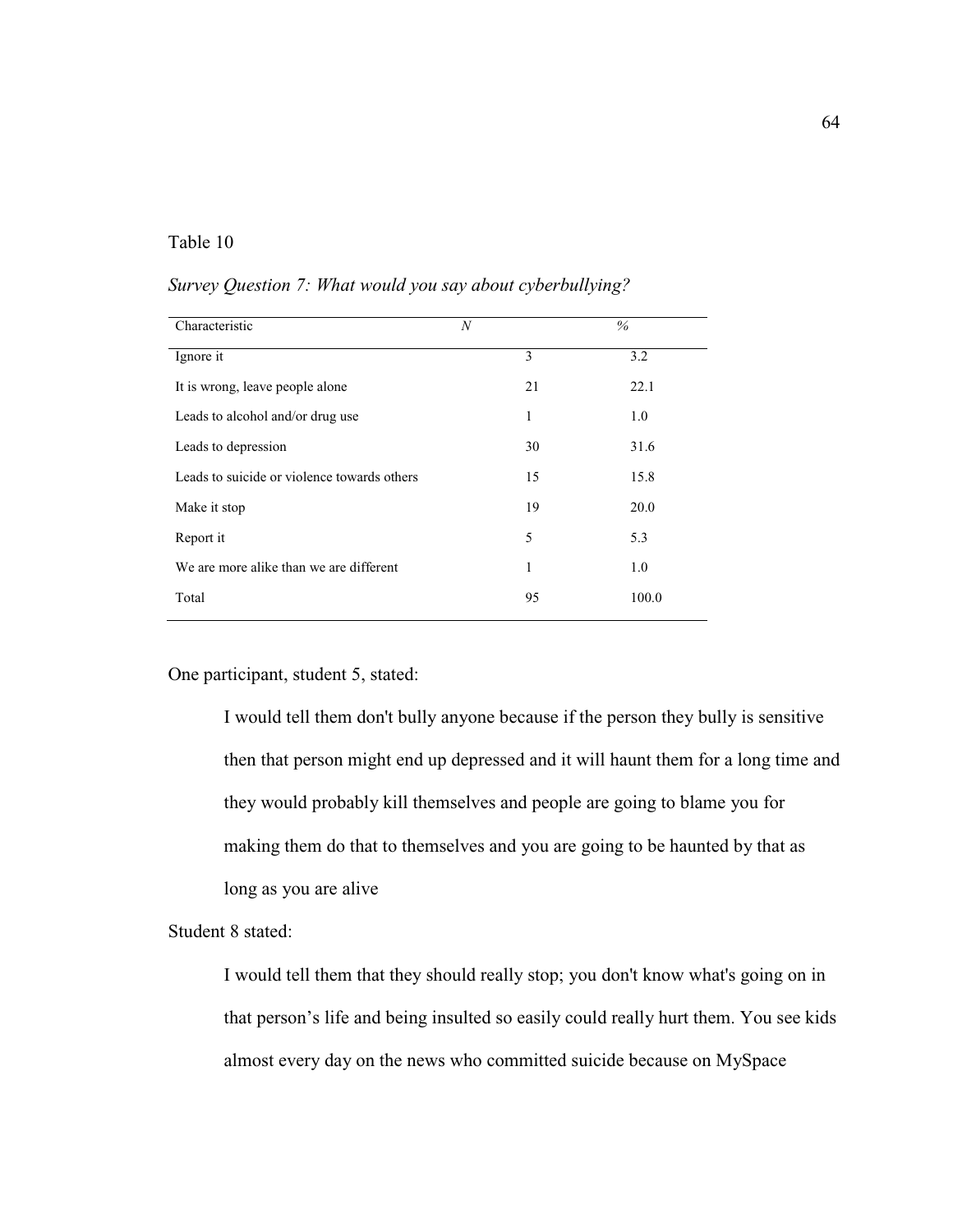someone was called something that deeply affected them. Wouldn't you feel just terrible if it was your fault someone died?

And another participant, student 15, stated:

It breaks people. It destroys them. They kill themselves and lose life. They feel unloved and hurt. They can't eat and their grades go down!

# **Conclusion**

Key findings of this survey indicate that the prevalence of cyberbullying has increased from 6% as shown in the YISS-1 survey (Wolak et al., 2006) conducted in 1999-2000 to this study in 2010 indicating almost 57% of the participants have been exposed to cyberbullying as either the victim or the perpetrator. In addition, the quantitative data analysis showed that 55.7% of the participants believed that others were being cyberbullied, 63.4% of the participants believe that cyberbullying takes place on school computers, and 61.6% via cell phones (see Appendix A). These finding address and answer the first research question of "How prevalent is cyberbullying within a middle school setting?"

 The impact of cyberbullying on children is an area researcher believes must be explored in order to gain the information required to help understand the ever-changing dynamics of this type of behavior (Pronk & Zimmer-Gembeck, 2010). This information was obtained in this study while analyzing the qualitative data designed to answer the second research question, "For those touched by cyberbullying in the middle school setting, what has been the nature and impact of the experience?" The participants, through their narratives described their experiences and those of others so that the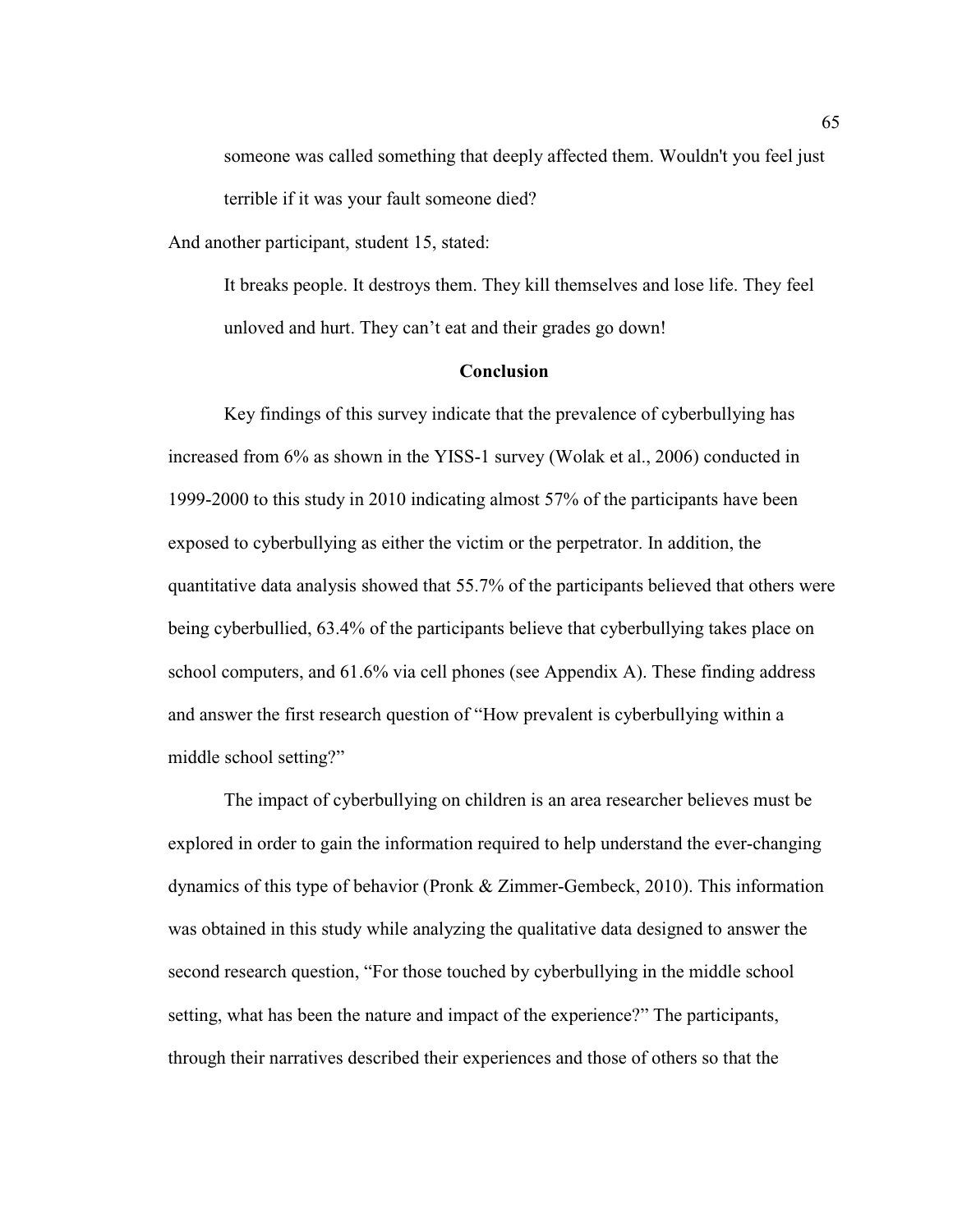stakeholder can try to understand the difficulties that they are going through and that they want our help. One participant, student 32, summed it up with this statement:

Adults should ask us kids more about what happens to us and how we fell about cyberbullying. They always think just because there our parents and they live with us they know what we're going through and they act like they know all about us and what all happens to us when they don't. I think adults would be better at stopping things like kids doing drugs and cyberbullying if they just asked us kids about the stuff.

The data from this survey also indicates that the participants are experiencing severe physical and psychological effects as indicated in their personal narratives (see Appendix B).

In the next section the recommendations for further research will be presented along with recommendations on how the stakeholders should proceed in order to combat the phenomenon of cyberbullying. Data from questions six and seven will be incorporated into this section as the participants have ideas of what will work with them and their friends.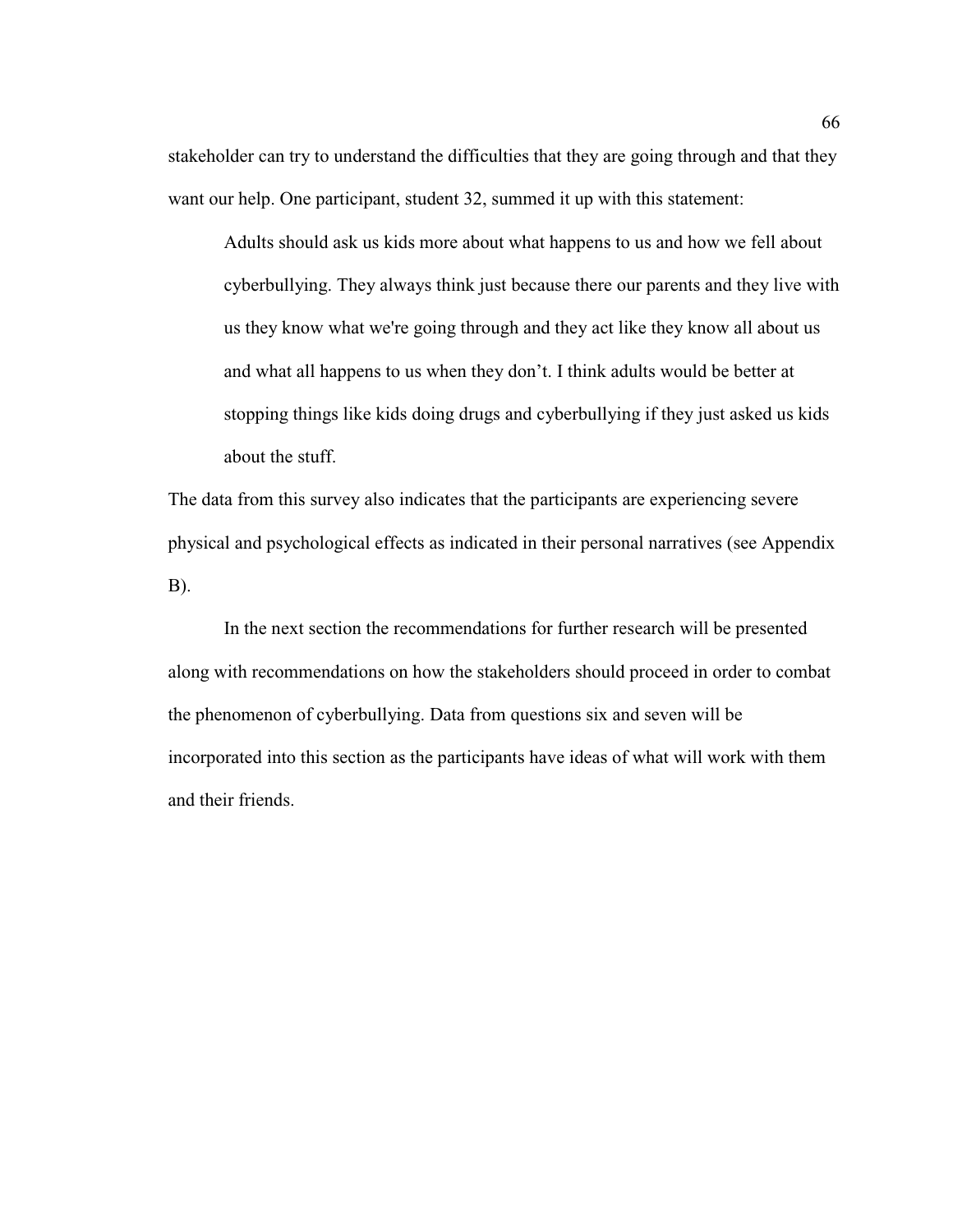Section 5: Summary, Conclusion, and Recommendations

### **Overview**

 The purpose of this sequential transformative mixed methods study was to investigate the phenomenon of cyberbullying in the middle school setting in order to educate the entire stakeholder community regarding the nature and impact of cyberbullying on the middle school child. Two web-based surveys were administered to the participants with the goal of answering the two research questions:

1. How prevalent is cyberbullying within a middle school setting?

2. For those touched by cyberbullying in the middle school setting, what has been the nature and impact of the experience?

 The school had 530 students enrolled in sixth, seventh, and eighth grades with 521 sixth, seventh, and eighth grade students participating in the first web-based survey and 79 eighth grade students participating in the second survey. The participants were from a school serving primarily military related children in Texas. Participants were taken to the computer labs by their language arts teachers during their designated class period.

 The school hosting this study is known for conducting surveys throughout the school year and making campus decisions based on this data. Due to the nature of this campus, the consent process involved approaching the building principal and submitting the request to conduct the survey. After answering several questions in regards to the survey and how the data would be used, approval was given to conduct the study.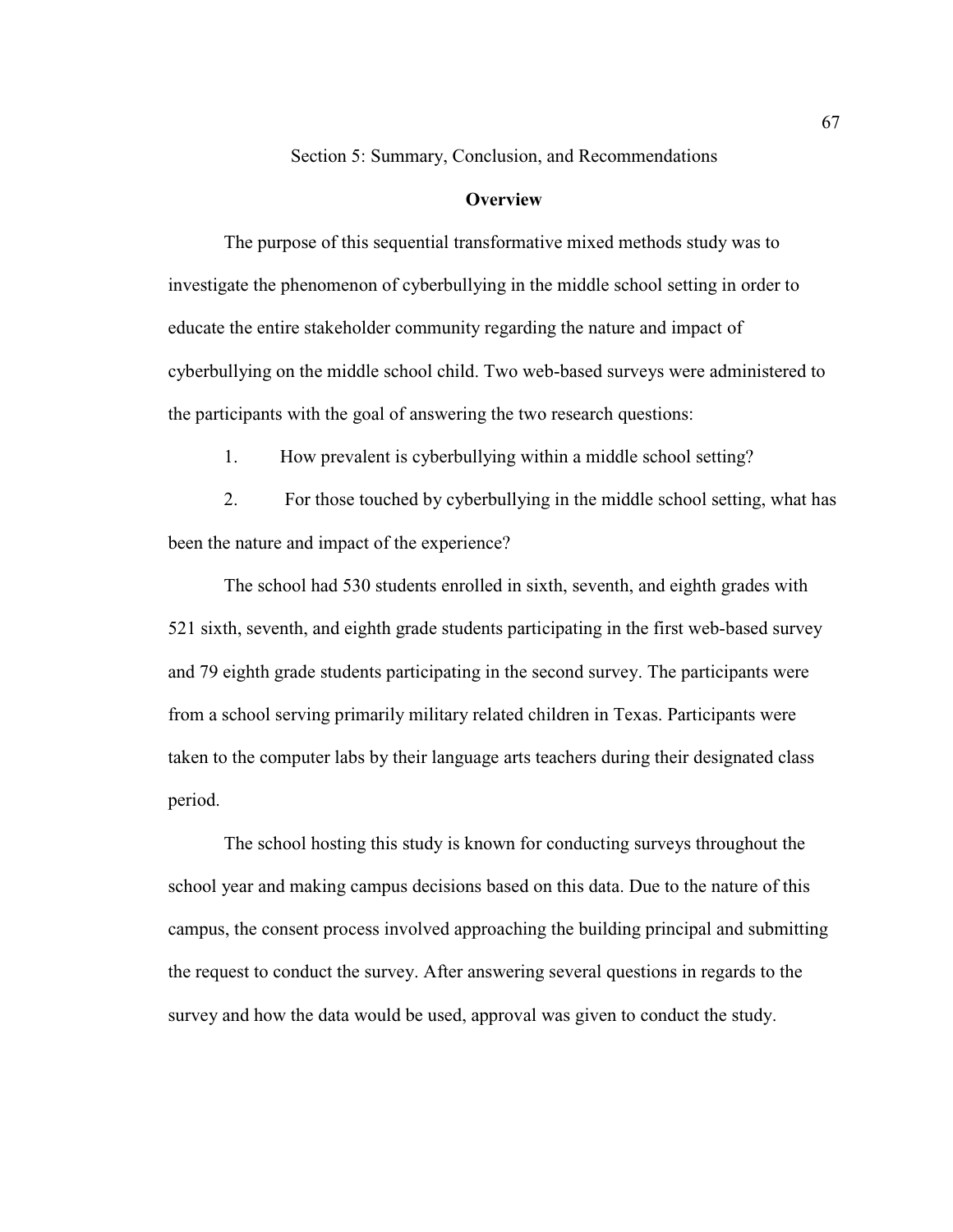The cyberbullying study was conducted in the fall of 2010. A quantitative survey was utilized from the Texas School Safety Center at Texas State University (2009) provided the foundation of the survey. After conducting the pilot study the questions, the answers were revised based on input received from the participants. Questions from Willard's (2007a) book were also incorporated into the survey with her permission. This survey was administered to the entire school population using the website SurveyGizmo. The participants accessed the website in one of the two computer labs on campus. Participation in the survey was completely voluntary and contained 33 questions (See Appendix A). The participants were encouraged to answer each question honestly as the survey was being conducted anonymously.

The data findings support the concept that middle school students are experiencing cyberbullying at an alarming rate (see Appendix A). Through the detailed personal descriptions of the cyberbullying events they had experienced firsthand or had knowledge of, it was determined that the participants were suffering from psychological effects that are not the norm for traditional bullying (see Appendix D). The data provided by the participants detailed the type of cyberbullying experienced, the impact felt by them, their friends, and their families. It also provided information on how the participants felt that the adults should address cyberbullying in the future (see Appendix D).

 After the data collection for the first survey was completed, the data were imported into SPSS and analysis began. As stated in section 4, descriptive statistics were used to determine that while both the seventh and eighth grade classes had a high level of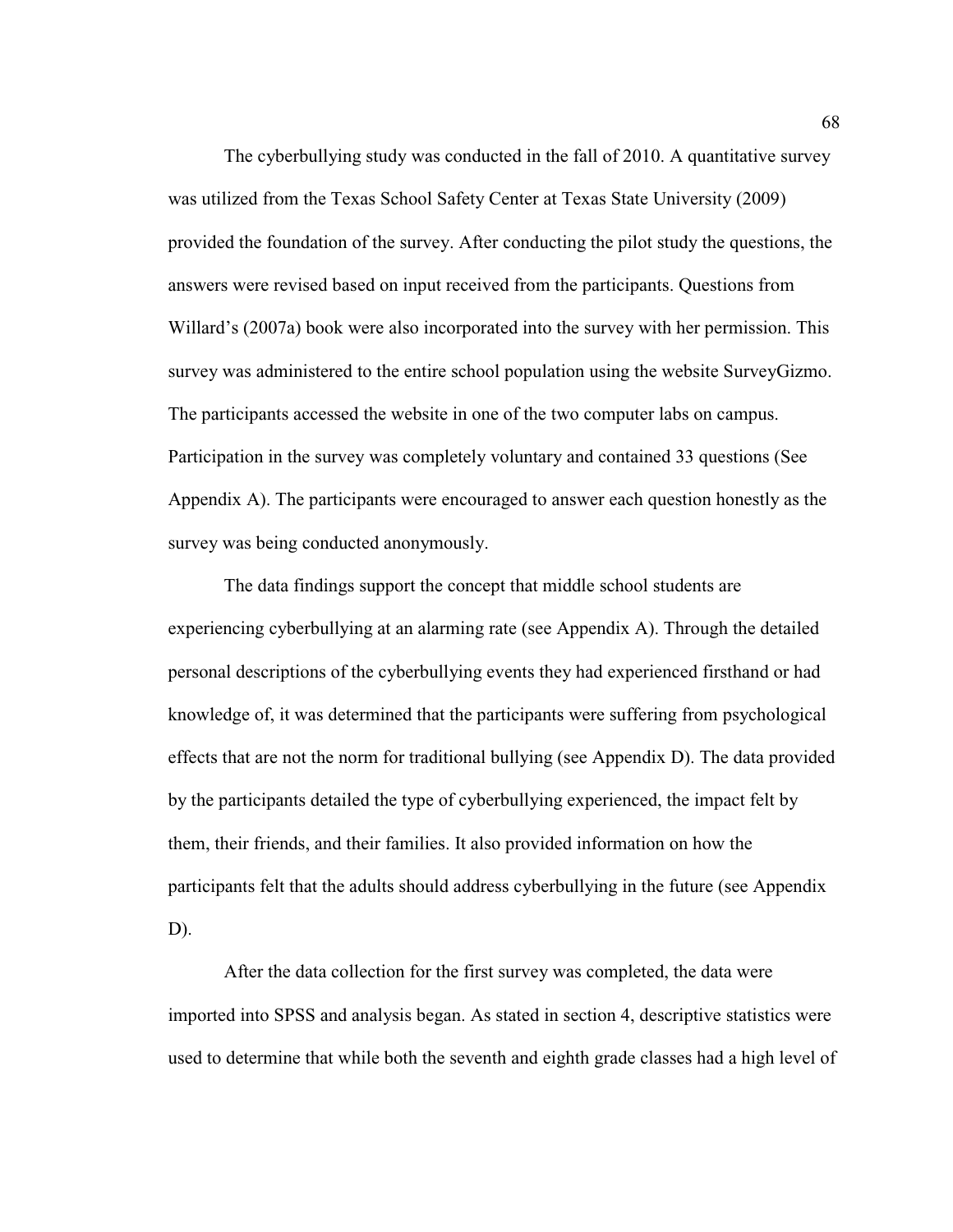cyberbullying experienced, the eighth grade class had a higher rate within the majority of the questions. The eighth grade class then proceeded to take the second survey (See Appendix B). The second survey, also conducted via SurveyGizmo, contained seven open-ended questions designed to determine the nature and impact of cyberbullying on the middle school child. The data from this survey were imported into NVIVO9 and were analyzed. It was determined that there were reoccurring themes throughout the data (See Appendix C). The data collection process lasted four days.

# **Interpretation of Findings**

 Quantitative data analysis was used to interpret the data presented from the first survey (See Appendix A). After receiving consent from the doctoral committee, the URR, and the IRB, the first survey was administered to the school population. This survey was designed to gather data to address the first research question regarding the prevalence of cyberbullying in the middle school setting. The questions in this survey were divided into the following categories: participant demographics, use and availability of the Internet, parental involvement, online activities/behaviors, and knowledge of cyberbullying events.

The analysis showed, as stated in section 4 of this study that the top three forms of cyberbullying experienced by the middle school child included: receiving mean or nasty messages from someone (37.8%), being in an online fight with someone (32.4%), and being put down by someone online who has sent or posted mean gossip, rumors, or other things (23.9%) (see Appendix A). In addition, 55.8% of the student population believed that others were being cyberbullied in one form or another. These findings, when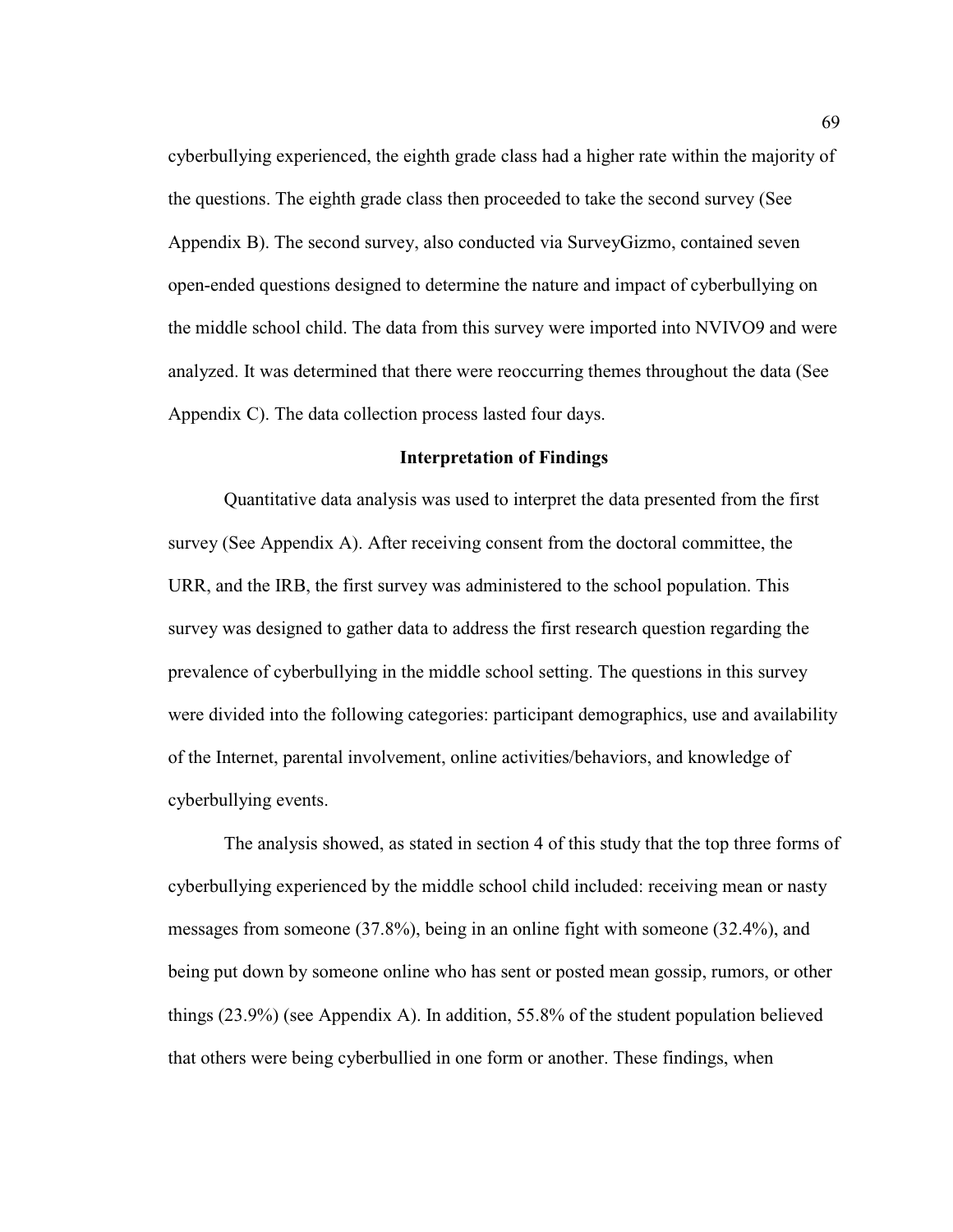presented to the authorities, should demonstrate the need for anticyberbullying policies and for their swift implementation into the schools. However, based on personal knowledge of the educational system, the statistics provided by this study, without additional information, would not be sufficient to further the process of policy development. It is due to this knowledge that a second survey was administered.

The second survey was administered to the eighth grade class at the school. These students, based on the analysis of the data provided from the first survey, had experienced a greater amount of cyberbullying than the other grade levels. The survey was designed to provide an opportunity for the participants to describe the cyberbullying events they had experienced, events that their friends had experienced, the effects felt, the impact the event had in their lives, and what the participant felt should be done by the adults in the community to help reduce this phenomenon (See Appendix B). The data collected from this survey was coded and themes emerged based on their answers to each question (See Appendix C). Seventy-nine students out of the eighth grade population answered one or more of the questions on this survey.

The findings of this survey support Cassidy et al. who stated "that students want to dialogue about cyberbullying and want to be part of the solution" (p. 398). The participants, through their narratives, made it clear that help is needed in order to combat this phenomenon. This desire for help further supports the theoretical framework of this study which is the idea that children are influenced by every level of stakeholders in society (Agatston et al., 2007; Beale & Hall, 2007; Shariff, 2009; Willard, 2007a). This theory was based on the fact that this influence starts at home, spreads to the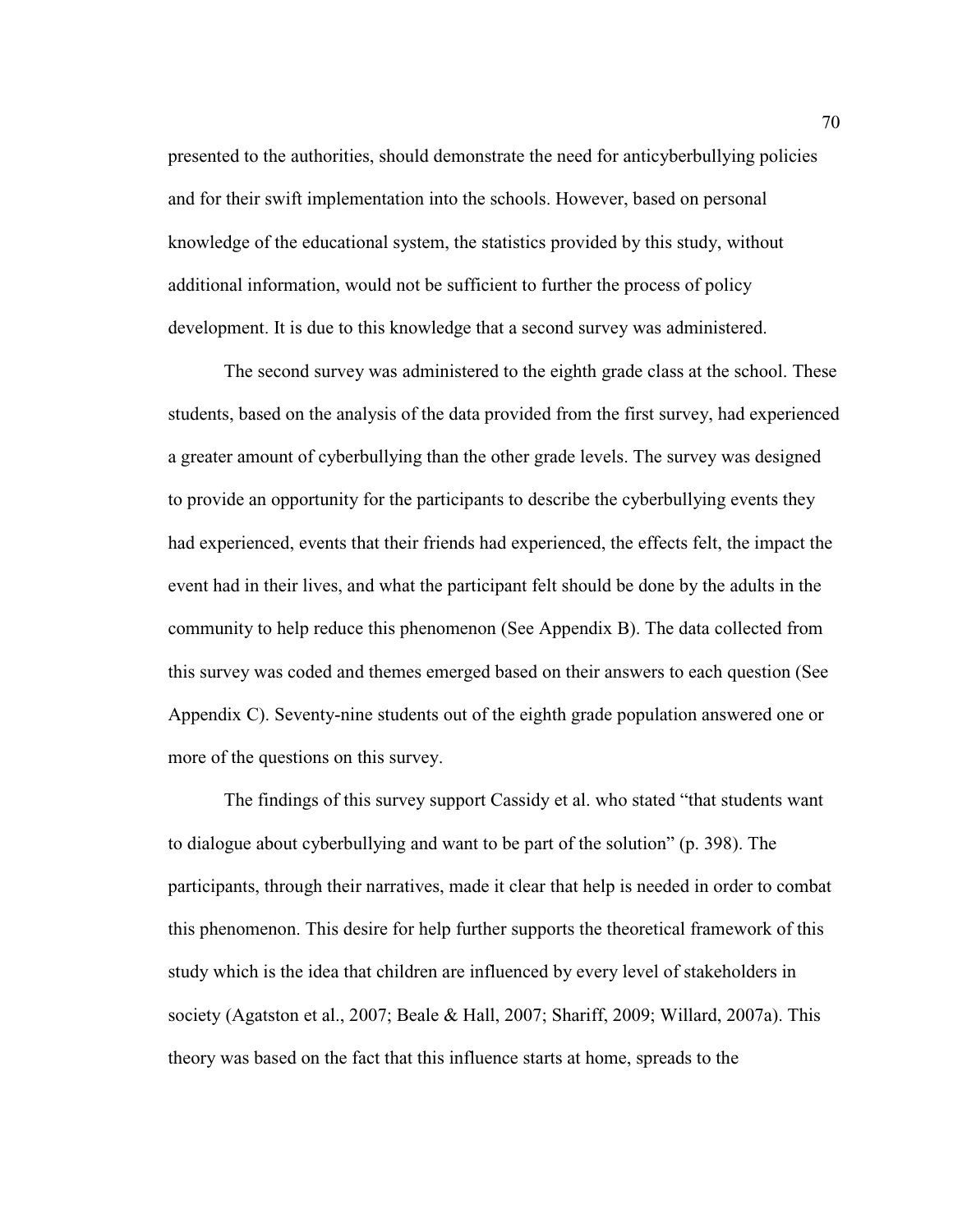neighborhoods and the schools, and out into society. It is through observation, stress, reinforcement, and mitigating circumstances, that the children of today have learned behaviors that are detrimental to themselves and to others (Bronfenbrenner, 1979). Without working together, the cyberbullying phenomenon will continue to be an issue causing havoc on our children and our society (Cassidy et al., 2009).

The findings of this study, when presented to the stakeholders of the school, will increase the awareness of cyberbullying, how it is increasing the level of psychological and physical harm felt by the children at the middle school level, so that it will be possible to come together and implement a plan to achieve these goals (Olweus, 1993). The solution to this problem must include the input of all the stakeholders, including the children. If there is a failure to include the children in the development of any program, then there is a risk for alienating them and the detriment of the program.

## **Implications for Social Change**

This study could provide for a substantial impact for social change on many different levels. Just as Bronfenbrenner's (1979) ecological model illustrates that the different areas of society are related to each other, this study illustrates that the social change felt at the individual level will have an impact on the local and national level as well. Likewise, any positive social change on the national or local level will be dependent on the level of social change felt on the individual level. On the national level, this study has provided needed quantitative and qualitative data on cyberbullying that can be used to further research and improve practice. Additionally, further research and improved practice could have a positive impact on the local and individual level.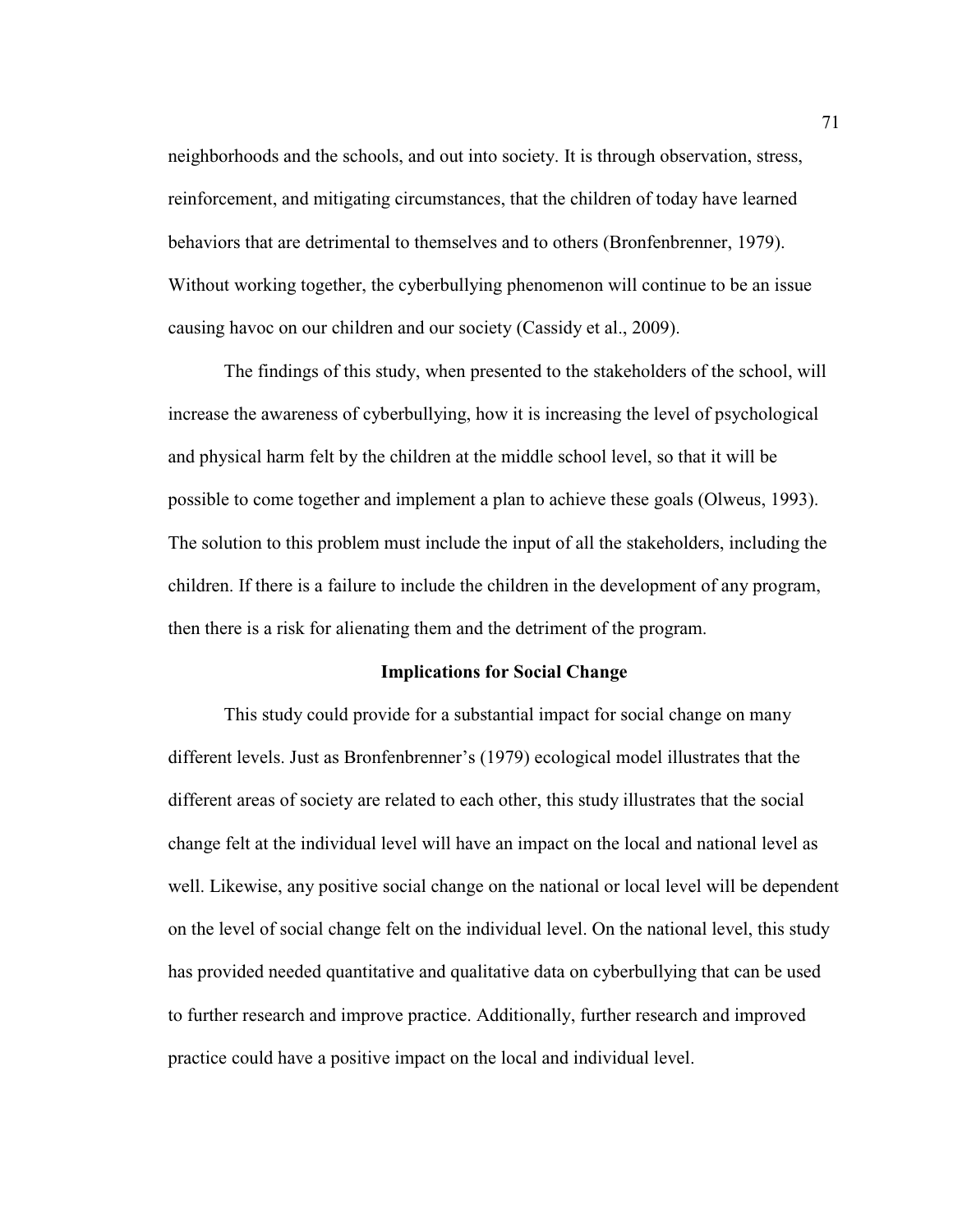On the local level, findings will be shared and presented to students, administrators, teachers, and parents. Through a higher level of awareness, they will be able to come together to develop and implement specific practices and policies within the district. If these policies are effective, there will be less disciplinary issues and disruptions on campus, providing a better class environment for all students.

On the individual level, students will be able to see and feel that the adults surrounding them are listening to them and are willing and able to help them through a cyberbullying event. The cyberbullying phenomenon must be addressed at all levels with students believing that there must be a higher level of collaboration and communication between them and the adults (Cassidy et al., 2009). It will be through education and increased awareness of how the phenomenon of cyberbullying can and does have an impact on their lives or the lives of their friends that students could be spared the humiliation, anxiety, depression, and fear associated with cyberbullying. Saving one child these feelings will be a profound impact on the child, the school, the district, and the community.

#### **Recommendations for Action**

This campaign needs to be visible to every stakeholder. Students, parents, campus and district staff, and officials from all levels of government should pay attention to this study as it is a product of the children. An awareness building cyberbullying campaign with real life statistics and narratives from children in the community could make a positive impact on how and when an anticyberbullying policy is developed, implemented, and tracked. This campaign will highlight the fact that over half of the children that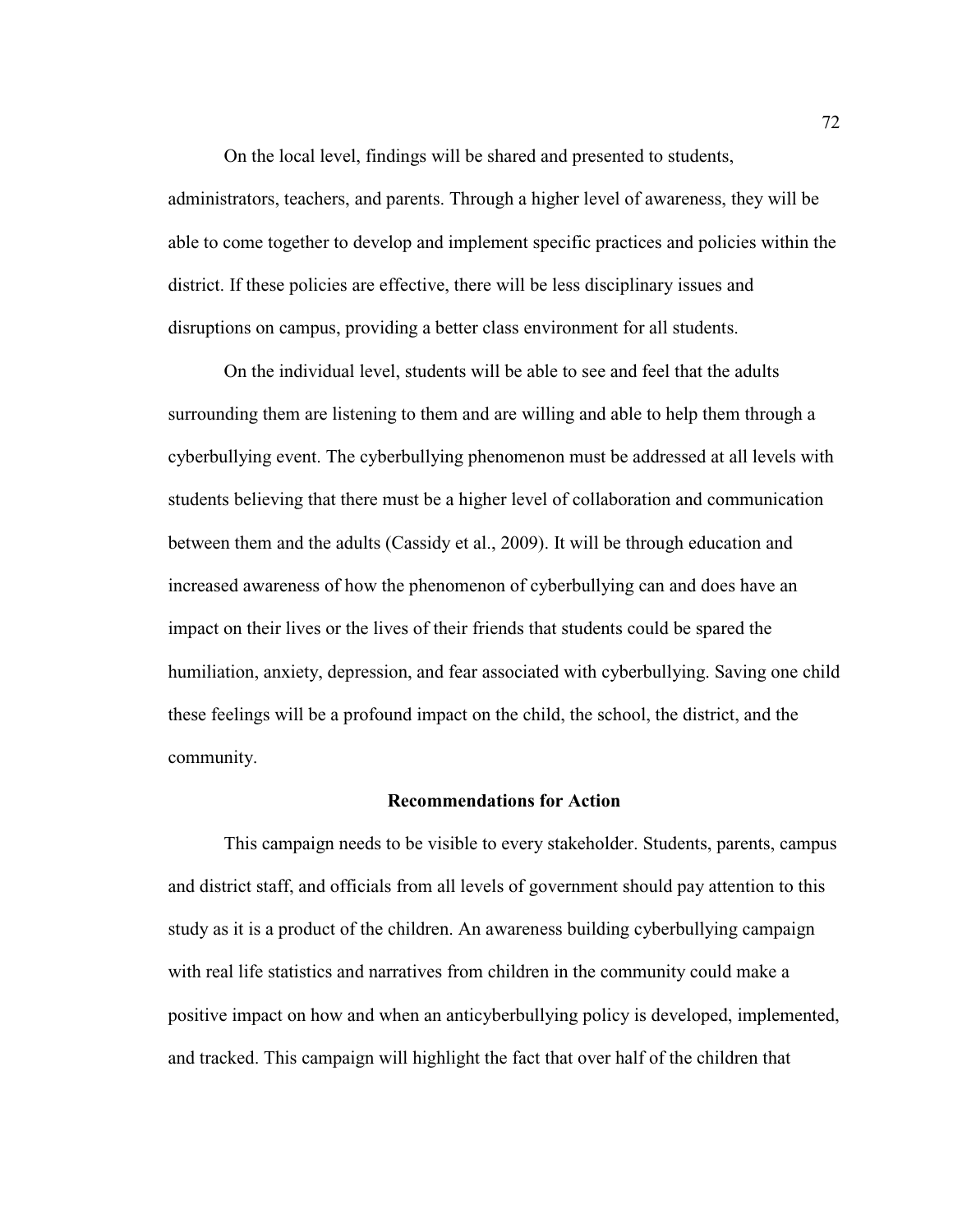participated in this study believe that people around them are being cyberbullied and that it hurts more than we thought (see Appendices A  $\&$  D). Failure to take action could result in a fatal tragedy such as the one with Megan Meier or the others (High et al., 2007).

The need to research cyberbullying within the school setting was revealed in the literature review. It was this need, along with the cyberbullying events that students have had to endure, that led me to complete this study. By using a mixed method sequential, transformative approach, I was able to produce the statistics that policy makers require and the student narratives expressing how cyberbullying has made an impact in their lives. The results of this study showed that not only is the prevalence of cyberbullying on the increase, but the impact of it can, and in some situations, does, lead to violence being committed against others or towards oneself.

 For this study to have the greatest level of impact, several different groups of stakeholders will have to be willing to open their minds to research coming out of the classroom instead of from outside agencies. The first group that will be approached with the findings of this study will be the participants themselves. True change will not be possible without them. The data presented will be theirs and not something brought in from the outside. They will be the first step in the process of making sure the leaders of our community take heed of the data and take the appropriate steps to develop and implement policies that will protect them from the cyberbullies and allow them to focus their attention on their education. The second group that will be approached will be the staff of the school where the study was conducted. Many of the staff has been aware of the cyberbullying situations that have taken place but are unaware of the implications for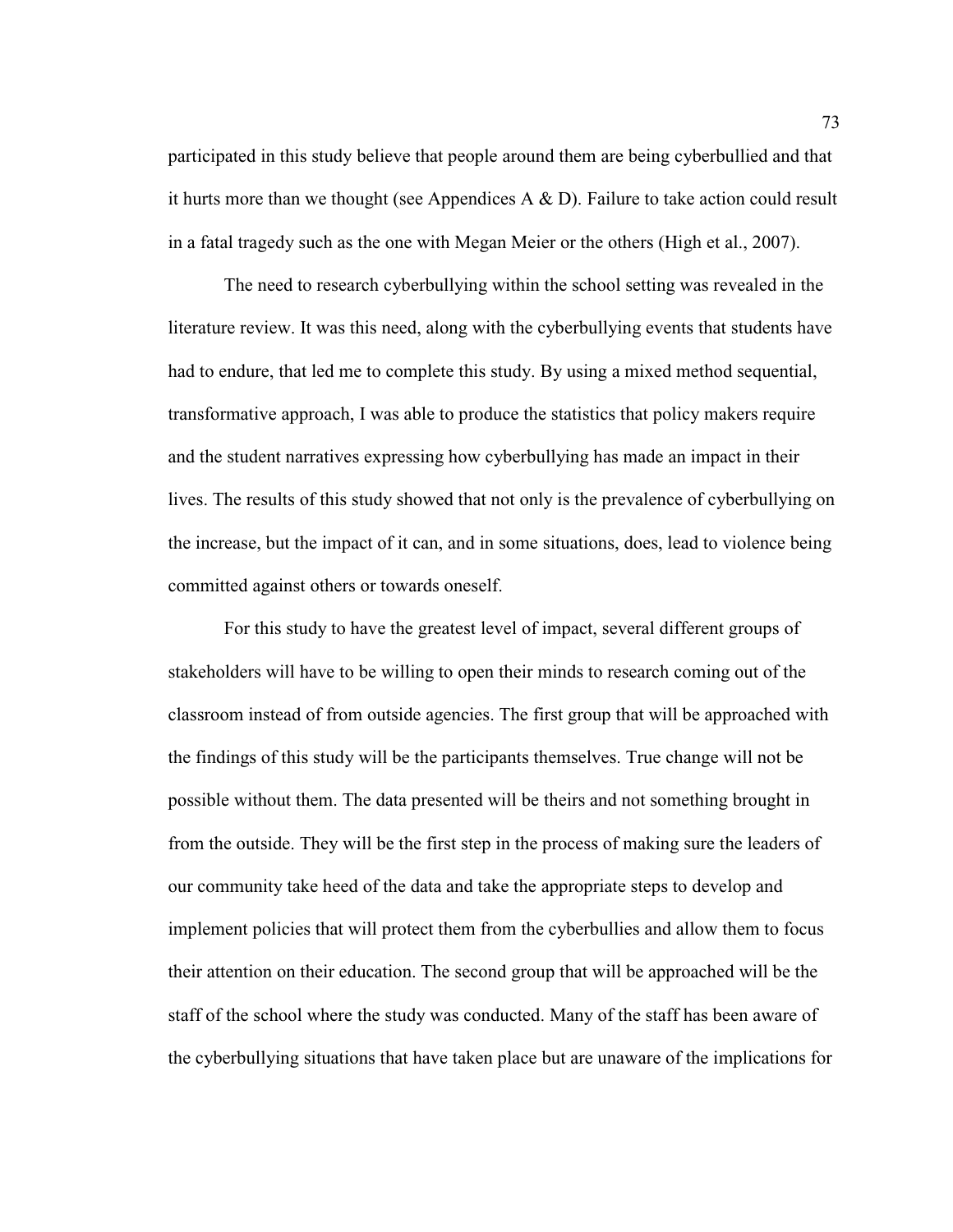their students emotionally, physically, and academically. The data from this study will make them more aware of the phenomenon of cyberbullying and, hopefully, be more open to being part of the solution instead of the being part of the problem. The third group that will be approached will be the local school district leadership to include the superintendent and the school board. This is the group that will be able to make a direct impact on these students by increasing their level of understanding of the cyberbullying situation and addressing it through the development and implementation of an anticyberbullying policy within their student code of conduct. If all three groups are approached with the findings of this data and they are willing to accept the implications of the findings, then they will be able to work together to develop and implement interventions that will deter the cyberbully and help the students focus on their education versus a cyberbullying incident involving them or a friend.

Findings and recommendations from this study will be published in peer reviewed journals, presented at national conferences, and shared with appropriate local and national government agencies. The presentations to students and personnel at the campus and district level will be conducted with the goal of providing the necessary data that will increase their awareness of the nature and impact of cyberbullying and convince them that there is an urgent need to develop and implement an anticyberbullying policy. Presentations will also be provided to the students and their parents to fulfill the promise made during the data collection process to share with them the findings of the study. The presentations will be conducted with the primary focus of raising the awareness of the stakeholders and to highlight the need for the policy to be developed without delay.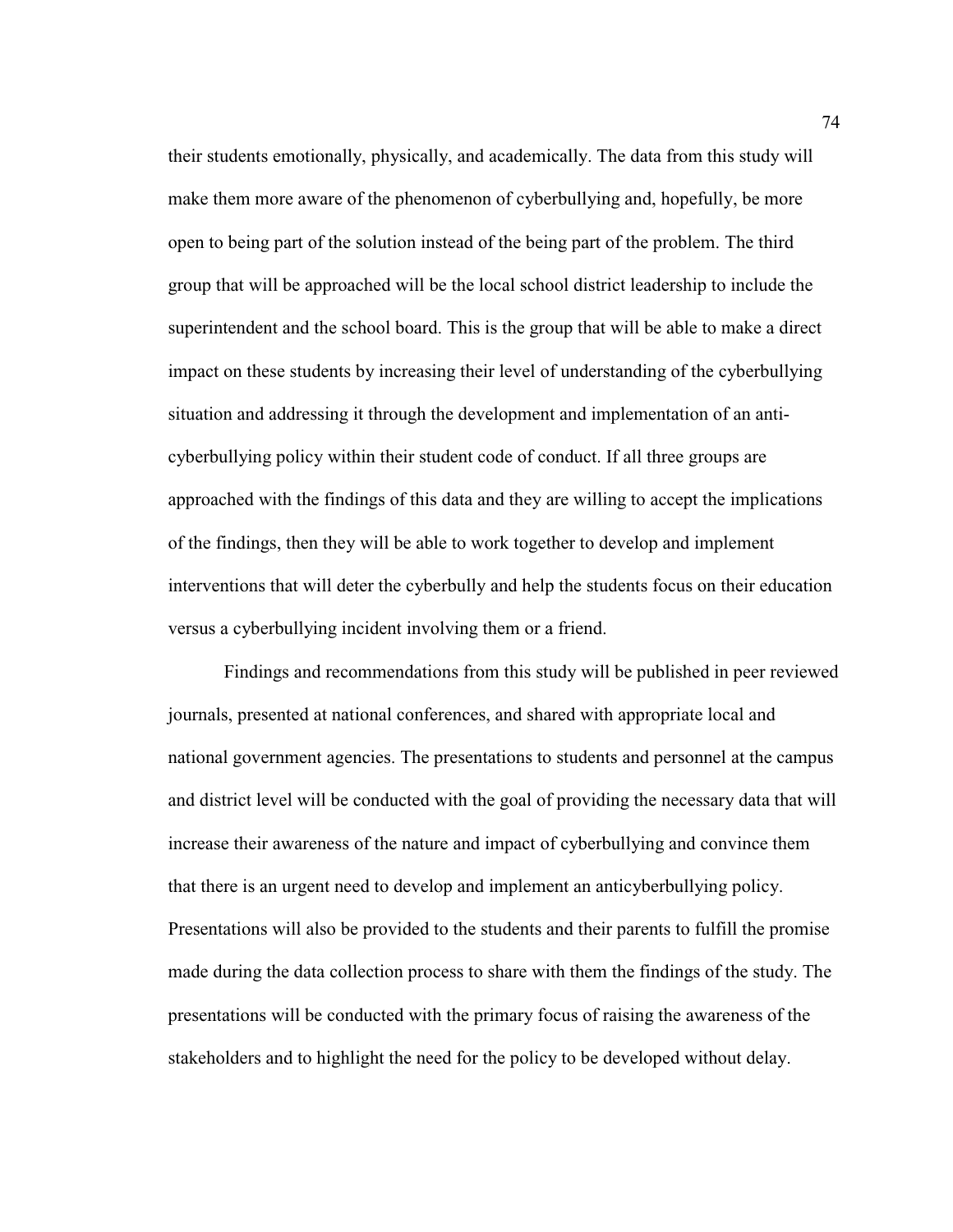The methods to be used to approach the different groups will be slightly different for each group. The participants of the study will have the findings presented to them in raw form with percentages and the opportunity to discuss the findings. This discussion will provide additional information on how to proceed with any type of school wide interventions that target cyberbullying. The discussion will also provide the participants the opportunity to see and understand that their voices are important and needed in order to help the adults understand the true implications of cyberbullying on them and on the community. The school staff will be provided an overview of the statistics with an emphasis on the impact felt by the participants as shown in their narratives within the qualitative study. These narratives will bring home the true impact of this problem and will demonstrate to them that this must be addressed in order for the students to be able to focus on their education instead of the problems surrounding cyberbullying (Worthen, 2007). And, finally, the school district leadership will be presented with an in-depth look at both the quantitative and qualitative data. Through the presentation of the data, they will be able to see that cyberbullying is not going away. It is increasing as the days go by and the impact felt by the students is getting worse and worse and the strain of this impact is being felt emotionally and academically (Wallace, Patchin, & May, 2005). They will also be able to see that with this knowledge, it will be their duty to intervene and provide the policies needed to safeguard the students from the ever-present cyberbully.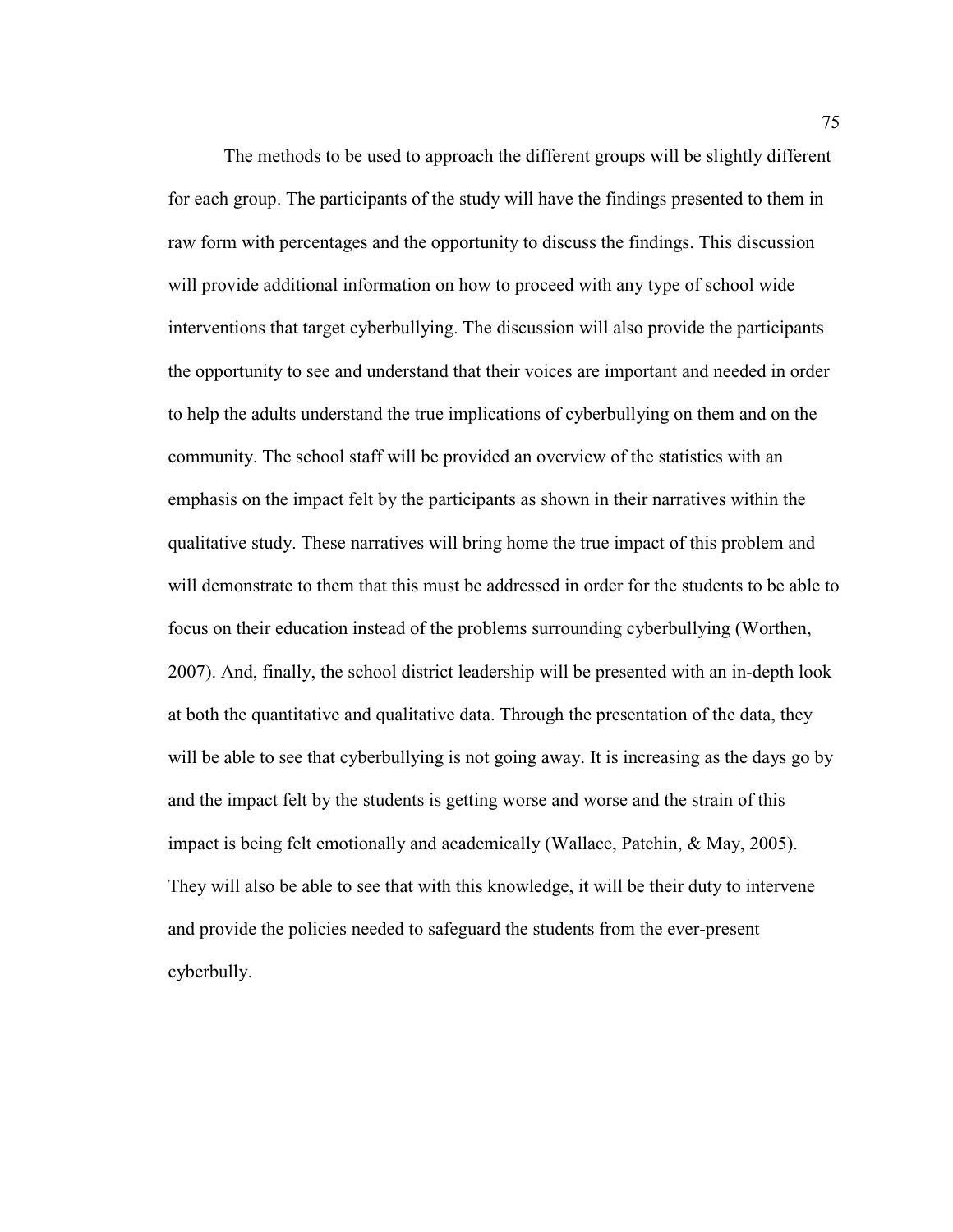#### **Recommendations for Further Study**

 The data from this study will help the research site if they choose to use the data and implement needed interventions that will help their students regain their focus on their education versus the problems associated with cyberbullying. The data will also help other campuses. While different schools will present different data, it is through their own specific data that appropriate interventions could be implemented in an effort to target cyberbullying. The interventions needed at one school may be completed different than what is needed at the next one.

I believe that the next step for cyberbullying research is to move into the area of application versus research study. Data collection should be collected at a site prior to implementing any interventions or programs. A particular program might be effective with a particular group but totally ineffective with another. My recommendation is for a long-term study to be conducted in conjunction with the implementation of an anticyberbullying program. This would enable the site to refine their approach and tailor it to fit the needs of their particular population.

 It is also my recommendation that further research be conducted to determine if students have difficulty identifying themselves as a victim or perpetrator of cyberbullying. Throughout my time as an educator I have found students that know that a particular incident is wrong but have been unable, for one reason or another, to even consider the thought that they are either the victim of cyberbullying or possibly the bully themselves (Dehue, Bolman, & Vollink, 2008). It is due to this belief that I feel that the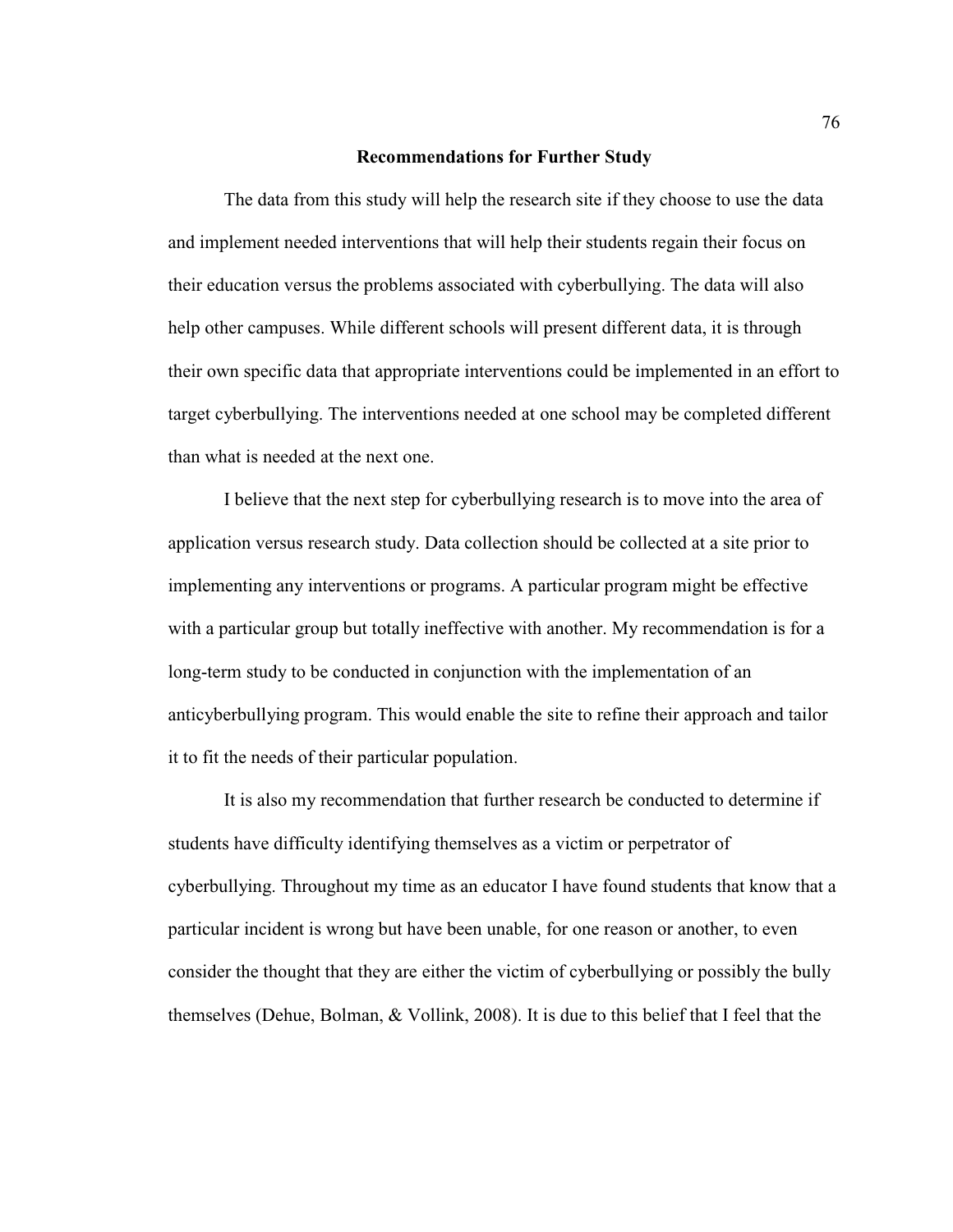cyberbully will continue to torment their victims and dodge any consequences that may come to their way.

# **Reflections**

At the completion of the data analysis stage of this study I realized that the impact of cyberbullying was worse than I originally thought. While I work with these children every day, I found that my knowledge of these events was limited. The increase in awareness that I experienced was significant, and I can only hope that the level of awareness of the others will only increase once the awareness campaign begins. I knew there was a problem. I knew that the children were being hurt emotionally and sometimes physically; however, even I did not know the true extent of this problem.

The one thing that I found to be true throughout the study was that the participants wanted to share their experiences with me. They believed that by sharing their information, something good would come out of the experience. Several stopped me after the data collection phase and told me that they would be willing to speak openly about their situations if I thought it would help in the long run. I knew then that all I had to do to find out what is going on in their lives was to ask them. I am glad I did.

This study offered me the opportunity to become part of the solution instead of being part of the problem. From the moment I was confronted with my first child in despair over cyberbullying until I started working on this study, I was part of the system that was not listening and that was not taking action against this type of bully. This study will provide the information needed by the authorities so that they can make that same transition by becoming an instrument of change and, hopefully, part of the solution.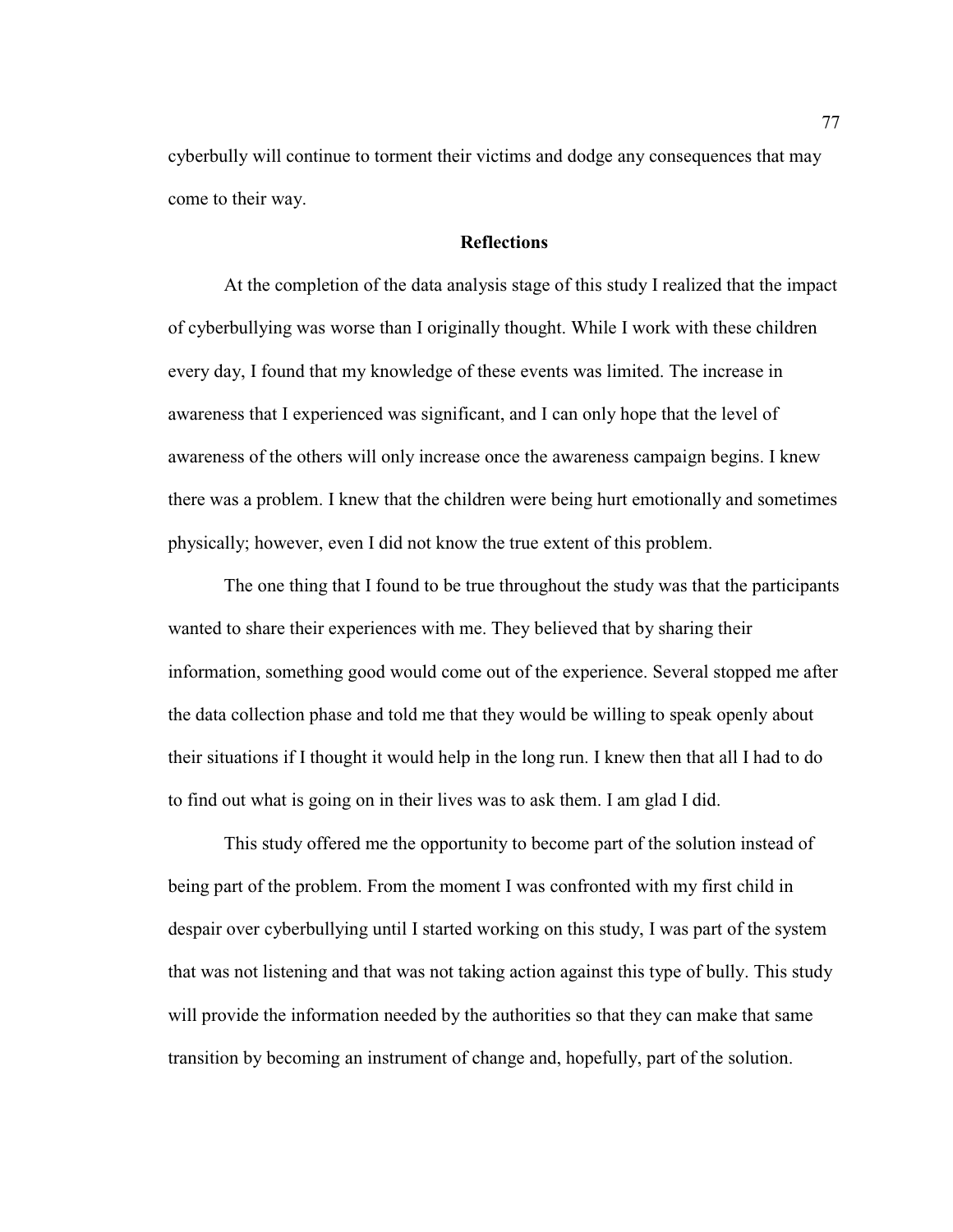# **Conclusion**

 Cyberbullying is a problem that knows no boundaries and the victims are faced with reliving their pain over and over again unless stakeholders come together to develop and implement an effective anticyberbullying policy within the schools. Students rely on educators, school administrators, and parents to teach them and to protect themselves. Unless I want to fail at this mission, then I must listen to their cries for help and provide them with what they deserve: a safe environment in which they can learn and become productive members of society. The solution to the cyberbullying problem involves all members of society coming together and working together to keep the children safe. Failure is not an option. Lack of action is not an option. The only viable option is to listen and hear them when they tell their story.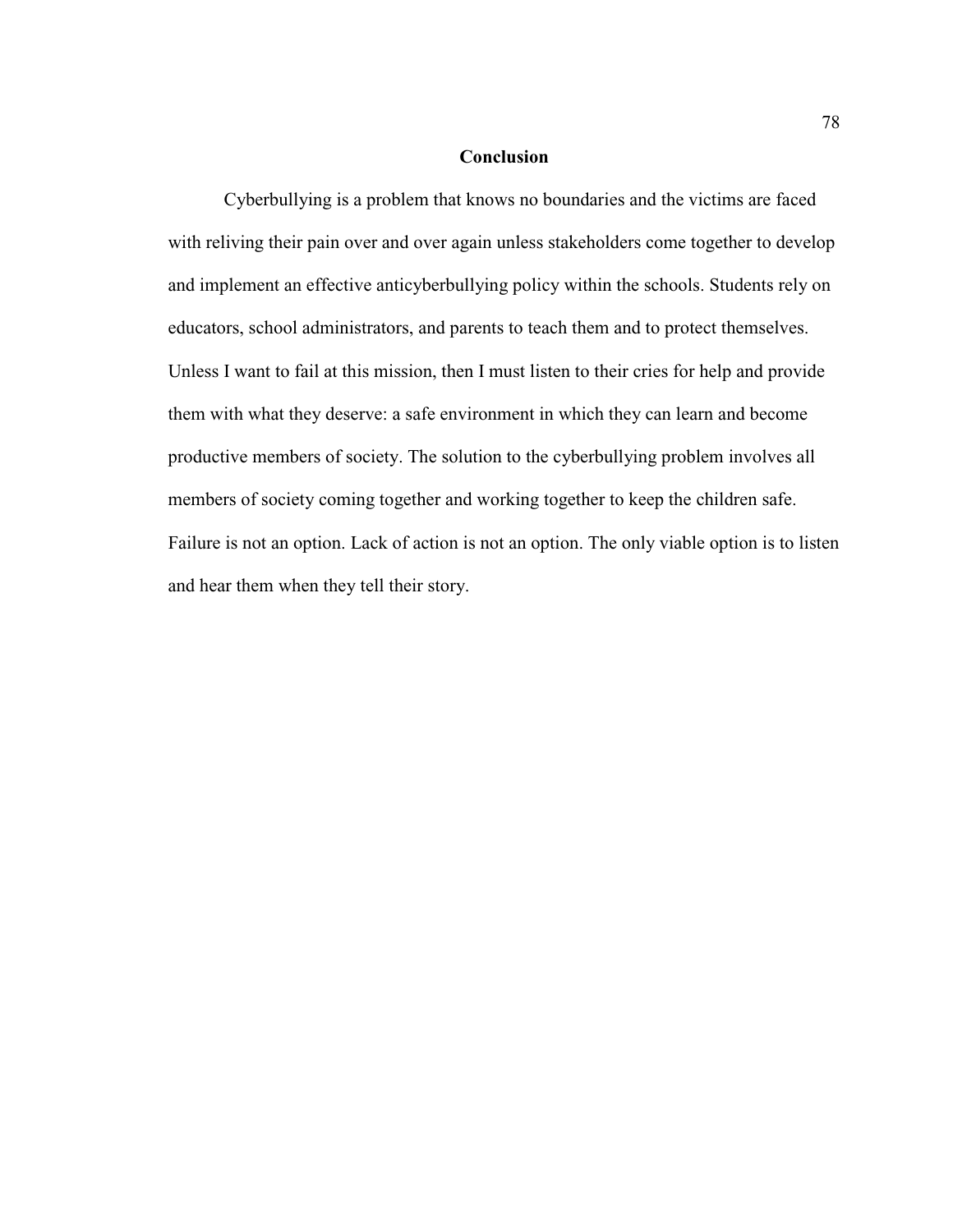#### References

Aftab, P. (2009). Stop cyberbullying: What methods work with the different kinds of cyberbullies? Retrieved November 22, 2009, from http://www.stopcyberbullying.org/parents/howdoyouhandleacyberbully.html

Agatston, P. W., Kowalski, R., & Limber, S. (2007). Students' perspectives on cyberbullying. *Journal of Adolescent Health, 41*, S59 - S60. doi: 10.1016/j.jadohealth.2007.09.003

- Agnew, R. (1992). Foundation for a general strain theory of crime and delinquency. *Criminology, 30*(1), 47-87. doi: 10.1111/j.1745-9125.1992.tb01093.x
- Arnette, J. L., & Walsleben, M. C. (1998). *Combating fear and restoring safety in schools*. Department of Justice: Office of Juvenile Justice. Retreived from http://eric.ed.gov.
- Auerbach, S. (2009). Screening out cyberbullies: Remedies for victims on the Internet playground. *Cardozo Law Review, 30*(4), 1641-1675.

Bandura, A. (1977). *Social learning theory*. Englewood Cliffs, NJ: Prentice Hall.

- Bandura, A. (1989). Social cognitive theory. In R. Vasta (Ed.), *Annals of child development. Vol. 6. Six theories of child development* (pp. 1-60). Greenwich, CT: JAI Press.
- Beale, A. V., & Hall, K. R. (2007). Cyberbullying: What school administrators (and parents) can do. *Clearing House, 81*, 8-12. doi: 10.3200/TCHS.81.1.8-12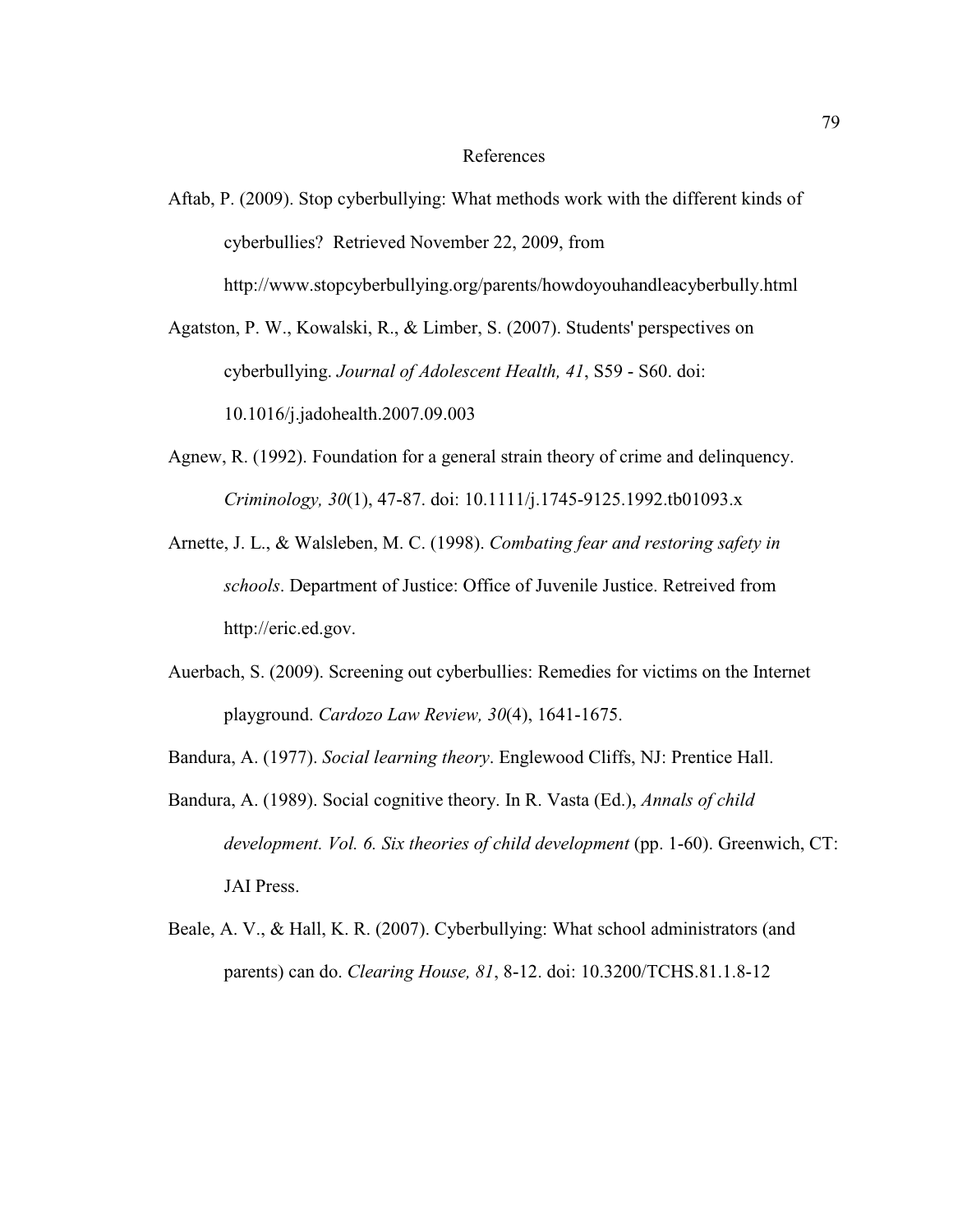Belsey, B. (2004). Cyberbullying: An emerging threat to the "Always On" generation Retrieved July 14, 2007, from

http://www.jasperplace.ca/pdf/Cyberbullying Article by Bill Belsey.pdf

- Bennahum, D. S. (1998). *Extra life: Coming of age in cyberspace*. New York, NY: Basic Books.
- Beran, T., & Li, Q. (2005). Cyber-harassment: A study of a new method for an old behavior. *J. Educational Computing Research, 32*(3), 265-277. Retrieved from: http://people.ucalgary.ca/~qinli/publications.html
- Beran, T., & Li, Q. (2007). The relationship between cyberbullying and school bullying. *Journal of Student Wellbeing, 1*(2), 15-33. Retreived from www.ojs.unisa.edu.au.
- Blair, J. (2003). New breed of bullies torment their peers on the Internet. *Education Week, 22*(21), 6-6. Retreived from http://www.edweek.org.
- Bolton, J., & Graeve, S. (Eds.). (2005). *No room for bullies: From the classroom to cyberspace*. Boys Town, NE: Father Flanagan's Boys' Home.
- Bond, E. (2010). Managing mobile relationships: Children's perceptions of the impact of the mobile phone on relationships in their everyday lives. *Childhood, 17*(4), 514- 529. doi: 10.1177/0907568210364421.
- Brady, K. P., & Conn, K. (2006). Bullying without borders: The rise of cyberbullying in America's schools. *School Business Affairs, 72*(9), 8-10.
- Bronfenbrenner, U. (1979). *The ecology of human development: Experiments by nature and design*. Cambridge, MA: Harvard University Press.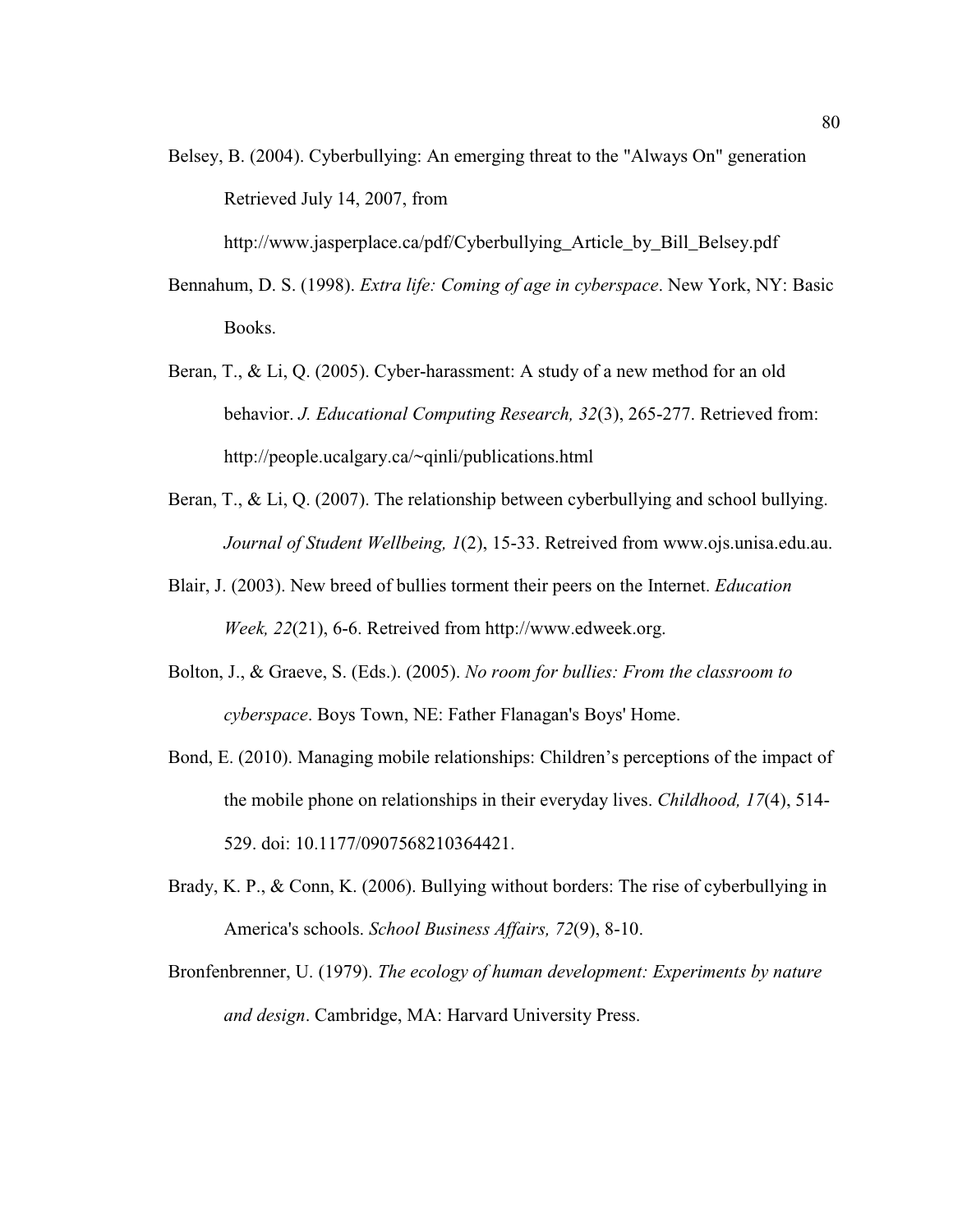- Brown, K., Jackson, M., & Cassidy, W. (2006). Cyber-bullying: Developing policy to direct responses that are equitable and effective in addressing this special form of bullying. *Canadian Journal of Educational Administration and Policy* (57).
- Campbell, M. A. (2005). Cyber bullying: An old problem in a new guise? *Australian Journal of Guidance & Counselling, 15*(1), 68-76. Retreived from http://eprints.qut.edu.au/1925/.
- Cassidy, W., Jackson, M., & Brown, K. N. (2009). Sticks and stones can break my bones, but how can pixels hurt me?: Students' experiences with cyber-bullying. *School Psychology International, 30*(4), 383-402. doi: 10.1177/0143034309106948
- Chibbaro, J. S. (2007). School counselors and the cyberbully: Interventions and implications. *Professional School Counseling, 11*(1), 65-67. Retreived from http://www.schoolcounselor.org.
- Creswell, J. W. (2003). *Research design: Qualitative, quantitative, and mixed methods approaches* (2nd ed.). Thousand Oaks, CA: SAGE.
- David-Ferndon, C., & Hertz, M. F. (2007). Electronic media, violence, and adolescents: An emerging public health problem. *Journal of Adolescent Health, 41*(6), S1-S5. doi: 10.1016/j.jadohealth.2007.08.020
- Dehue, F., Bolman, C., & Vollink, T. (2008). Cyberbullying: Youngsters' Experiences and Parental Perception. *CyberPsychology & Behavior, 11*, 217-223. doi: 10.1089/cpb.2007.0008.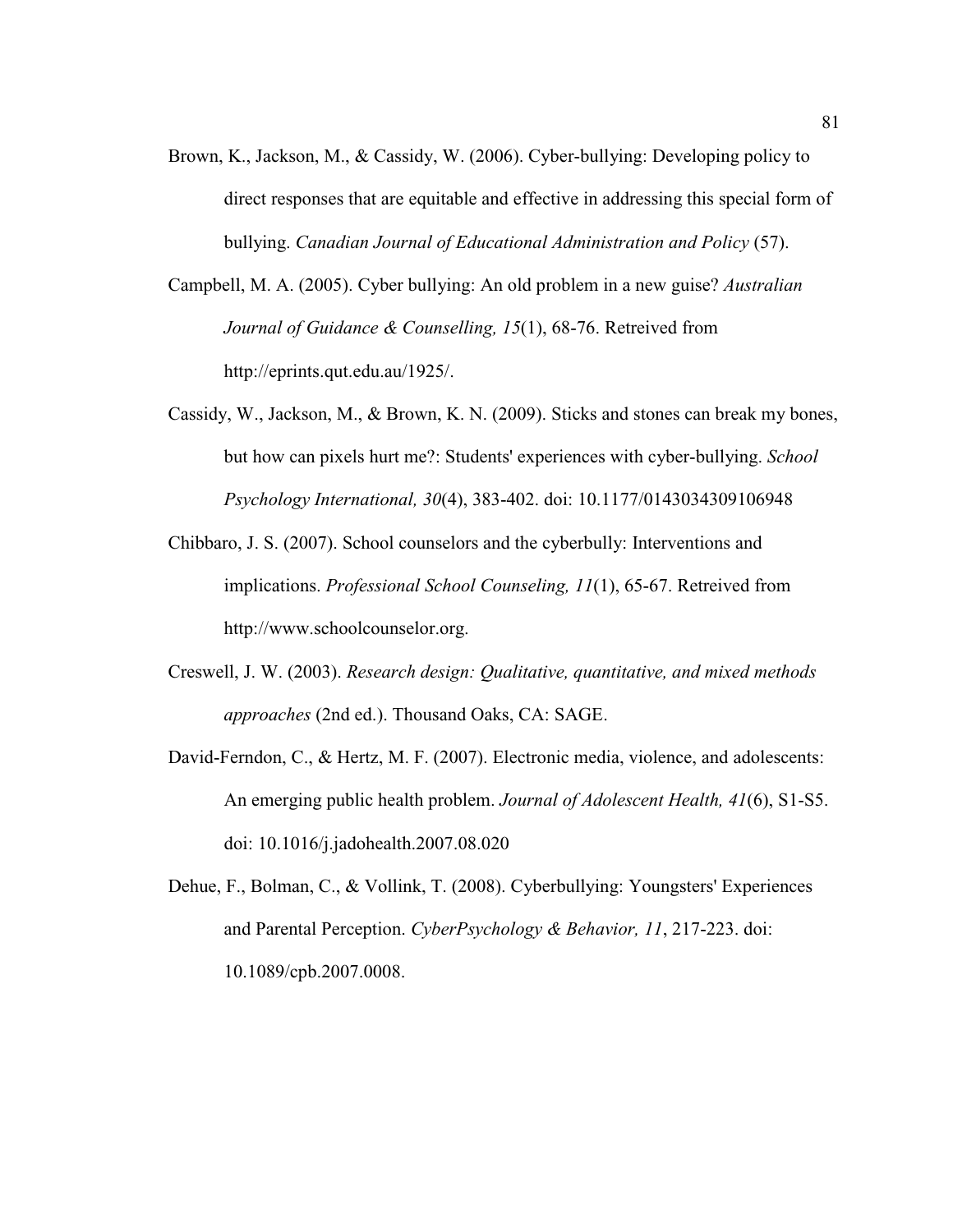- Dooley, J., Pyzalski, J., & Cross, D. (2009). Cyberbullying versus face-to-face bullying: A theoretical and conceptual review. *Journal of Psychology 217*(4), 182-188. doi: 10.1027/0044-3409.217.4.182.
- Erb, T. (2006). Cyberbullying: A growing threat to young adolescent well-being. *Middle School Journal*, 2-22. Retrieved from www.nmsa.org**.**
- Feinberg, T., & Robey, N. (2008). Cyberbullying. *Principal Leadership* (9), 10-14. Retreived from www.nassp.com.
- Ford, A. (2009). School liability: Holding middle schools liable for cyber-bullying despite their implementation of internet usage contracts. *Journal of Law & Education, 38*(3), 535-543. Retreived from http://www.law.louisville.edu.
- Garbarino, J., & deLara, E. (2002). *And words can hurt forever*. New York: Free Press.
- Geffner, R. A., Loring, M., & Young, C. (Eds.). (2001). *Bullying behavior: Current issues, research, and interventions*. Binghamton, NY: The Haworth Press.
- Harris, S., & Petrie, G. F. (2003). *Bullying: The bullies, the victims, the bystanders*. Lanham: ScarecrowEducation.
- Hay, C., Meldrum, R., & Mann, K. (2010). Traditional bullying, cyber bullying, and deviance: A general strain theory approach. *Journal of Contemporary Criminal Justice, 26*(2), 130-147. doi: 10.1177/1043986209359557.
- Heirman, W., & Walrave, M. (2008). Assessing concerns and issues about the mediation of technology in cyberbullying. *Cyberpsychology, 2*(2), 1-11. Retreived from http://www.cyberpsychology.eu.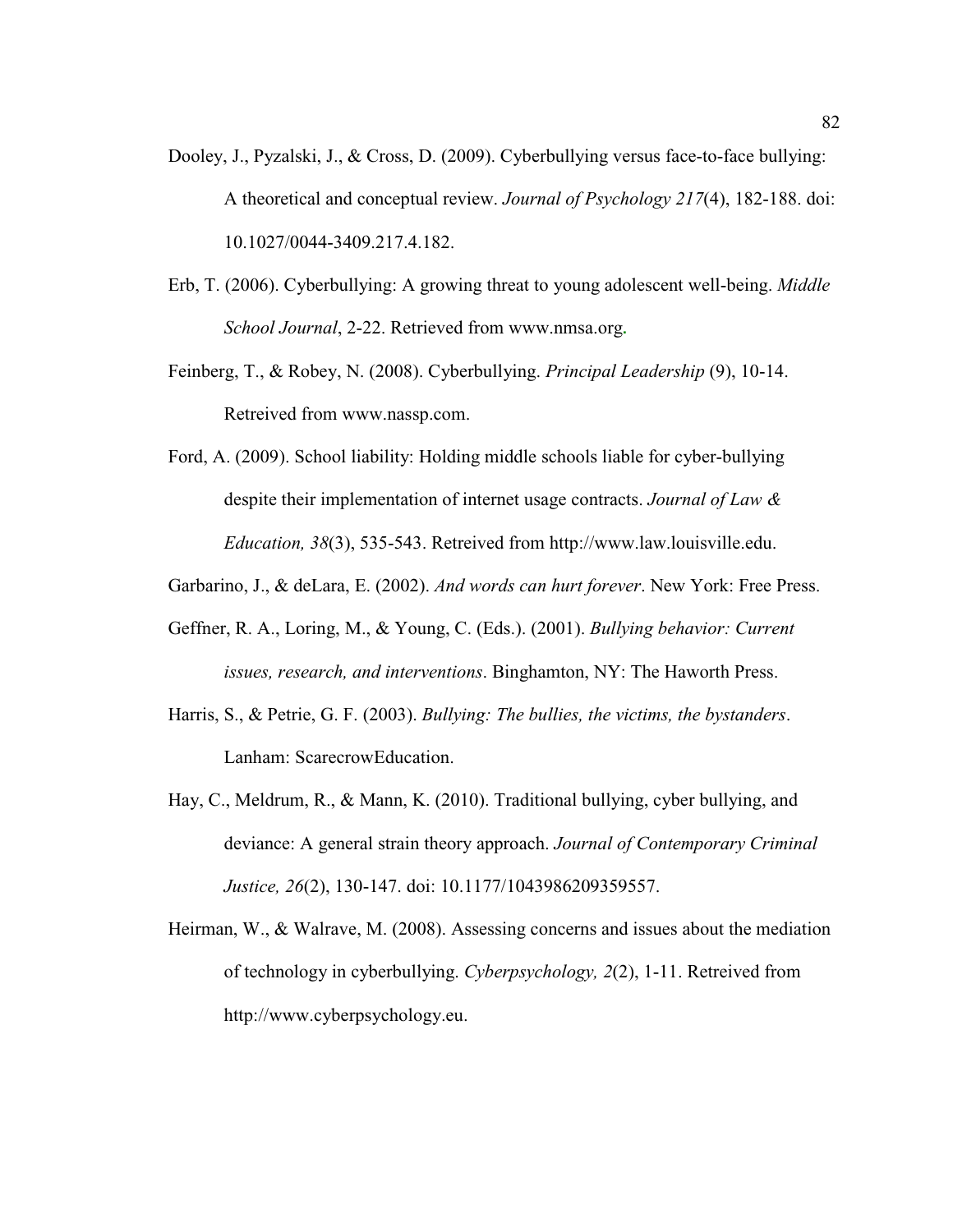- High, B., Calco, M., Clinton, C., Epling, T., Johnston, D., Mitchell, C. S., Sides, R. (2007). *Bullycide in America: Moms speak out about the bullying/suicide connection*. Bethesda, Maryland: JBS Publishing, Inc.
- Hinduja, S., & Patchin, J. W. (2007). Offline consequences of online victimization: School violence and delinquency. *Journal of School Violence, 6*(3), 89-112. doi: 10.1300/J202v06n03\_06
- Hinduja, S., & Patchin, J.W. (2008). Cyberbullying: an exploratory analysis of factors related to offending and victimization. *Deviant Behavior, 29*, 129-156. doi: 10.1080/01639620701457816
- Hinduja, S., & Patchin, J. W. (2009). *Bullying beyond the schoolyard: Preventing and responding to cyberbullying*. Thousand Oaks, CA: Corwin Press.
- Huesmann, L. R. (2007). The impact of electronic media violence: Scientific theory and research. *Journal of Adolescent Health, 41*(6), S6 - S13. doi:

10.1016/j.jadohealth.2007.09.005

Hummell, L. J. (2007). Cyber-bullying: What it is and how to prevent it. *Delta Kappa Gamma Bulletin, 73*(3), 26-27. Retreived from www.publication.dkg.org.

iSAFE-America. (2005). Beware of the cyberbully, Retreived from http://www.isafe.org

Johnston, D. (2007). Computers and the media: Jeffrey's story - sixth out of seven, number one son, right-hand man In B. High (Ed.), *Bullycide in America: Moms speak out about the bullying/suicide connection*. Bethesda, Maryland: JBS Publishing.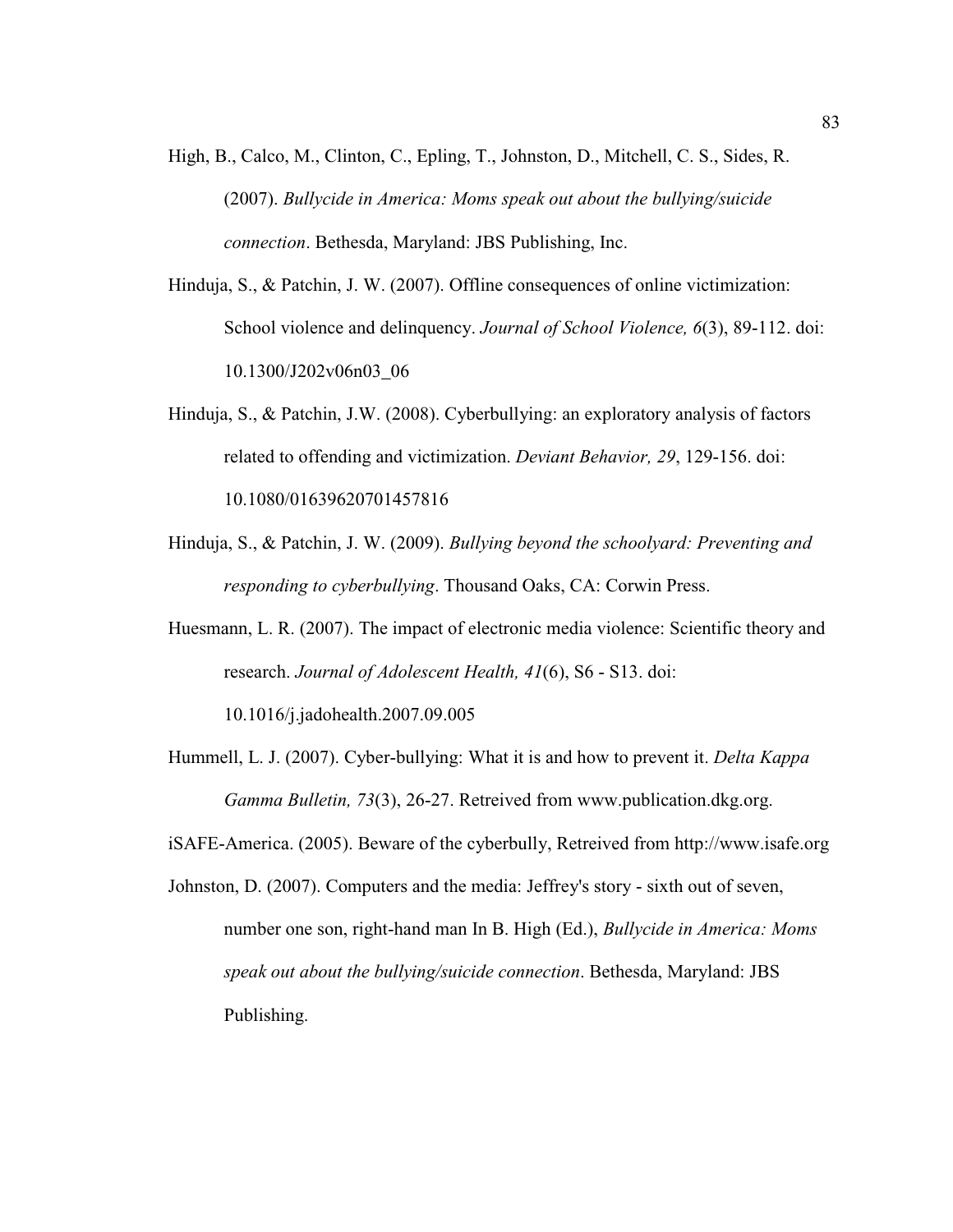- Juvonen, J., & Gross, E. F. (2008). Extending the school grounds? Bullying experiences in cyberspace. *Journal of School Health, 78*, 496-505. doi: 10.1111/j.1746- 1561.2008.00335.x.
- Kaltiala-Heino, R., Rimpela, M., Marttunen, M., Rimpela, A., & Rantanen, P. (1999). Bullying, depression, and suicidal ideation in Finnish adolescents: school survey. *BMJ, 319*(7206), 348-351. Retreived from www.bmj.com.
- Katzer, C., Fetchenhauer, D., & Belschak, F. (2009). Cyberbullying: Who are the victims?: A comparison of victimization in internet chatrooms and victimization in school. *Journal of Media Psychology: Theories, Methods, and Applications, 21*(1), 25-36. doi: 10.1027/1864-1105.21.1.25
- Kowalski, R., & Limber, S. (2007). Electronic bullying among middle school students. *Journal of Adolescent Health, 41*(6), S22 - S30. doi: 10.1016/j.jadohealth.2007.08.017
- Kowalski, R., Limber, S., & Agatston, P. W. (2008). *Cyber bullying*. Oxford: Blackwell

Publishing.

- Li, Q. (2007). New bottle but old wine: A research of cyberbullying in schools. *Computers in Human Behavior, 23*(4), 1777-1791. doi: dx.doi.org/10.1016/j.chb.2005.10.005.
- Li, Q. (2008). A cross-cultural comparison of adolescents' experience related to cyberbullying. *Educational Research 50*(3), 223-234. doi: 10.1080/00131880802309333.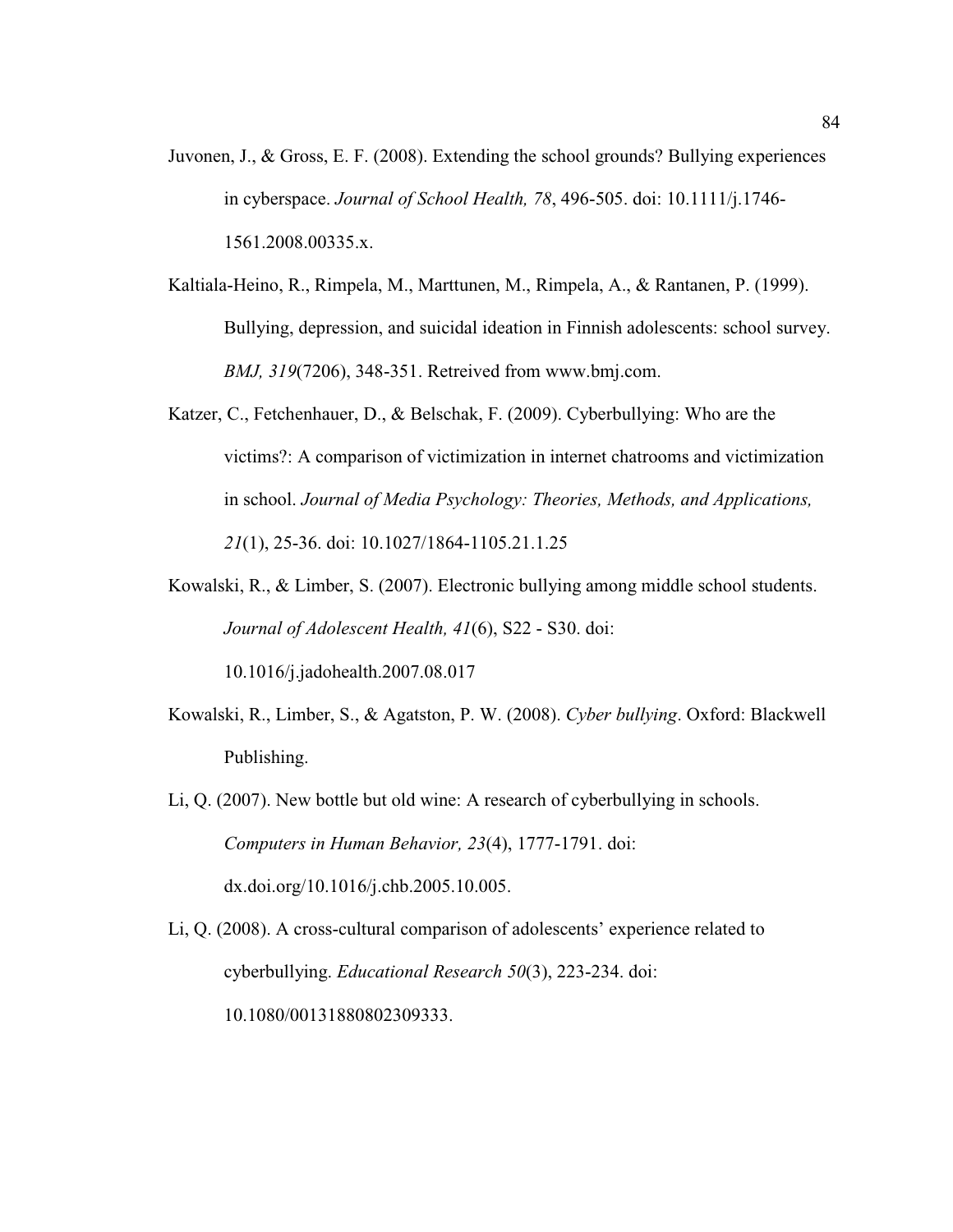- Mayer, G. R., Ybarra, W. J., & Fogliatti, H. (2001). Addressing bullying in schools. Los Angeles: Safe Schools Center.
- McGuinness, T. (2007). Dispelling the myths of bullying. *Journal of Psychosocial Nursing & Mental Health Services, 45*(10), 19-22. Retreived from www.slackjournals.com/jpn.
- McQuade III, S. C., Colt, J. P., & Meyer, N. B. B. (2009). *Cyber Bullying: Protecting kids & adults from online bullies*. Westport, CT: Praeger Publishers.
- Mitchell, K.J., Ybarra, M., & Finkelhor, D. (2007). The relative importance of online victimization in understanding depression, delinquency, and substance use. *Child Maltreatment, 12*, 314-324. doi: 10.1177/1077559507305996.
- National Crime Prevention Council. (2006). Teens and cyberbullying: Executive summary of a report on research. Arlington, VA: Harris Interactive.
- Nishina, A., Juvonen, J., & Witkow, M. (2005). Sticks and stones may break my bones, but names will make me feel sick: The psychosocial, somatic, and scholastic consequences of peer harassment. *Journal of Clinical Child and Adolescent Psychology, 34*(1), 37-48. doi: 10.1207/s15374424jccp3401\_4
- Olweus, D. (1993). *Bullying at School: what we know and what we can do*. Oxford: Blackwell Publishing.
- Ortega, R., Elipe, P., Mora-Merchán, J. A., Calmaestra, J., & Vega, E. (2009). The emotional impact on victims of traditional bullying and cyberbullying: A study of Spanish adolescents. *Zeitschrift für Psychologie/Journal of Psychology, 217*(4), 197-204. doi: 10.1027/0044-3409.217.4.197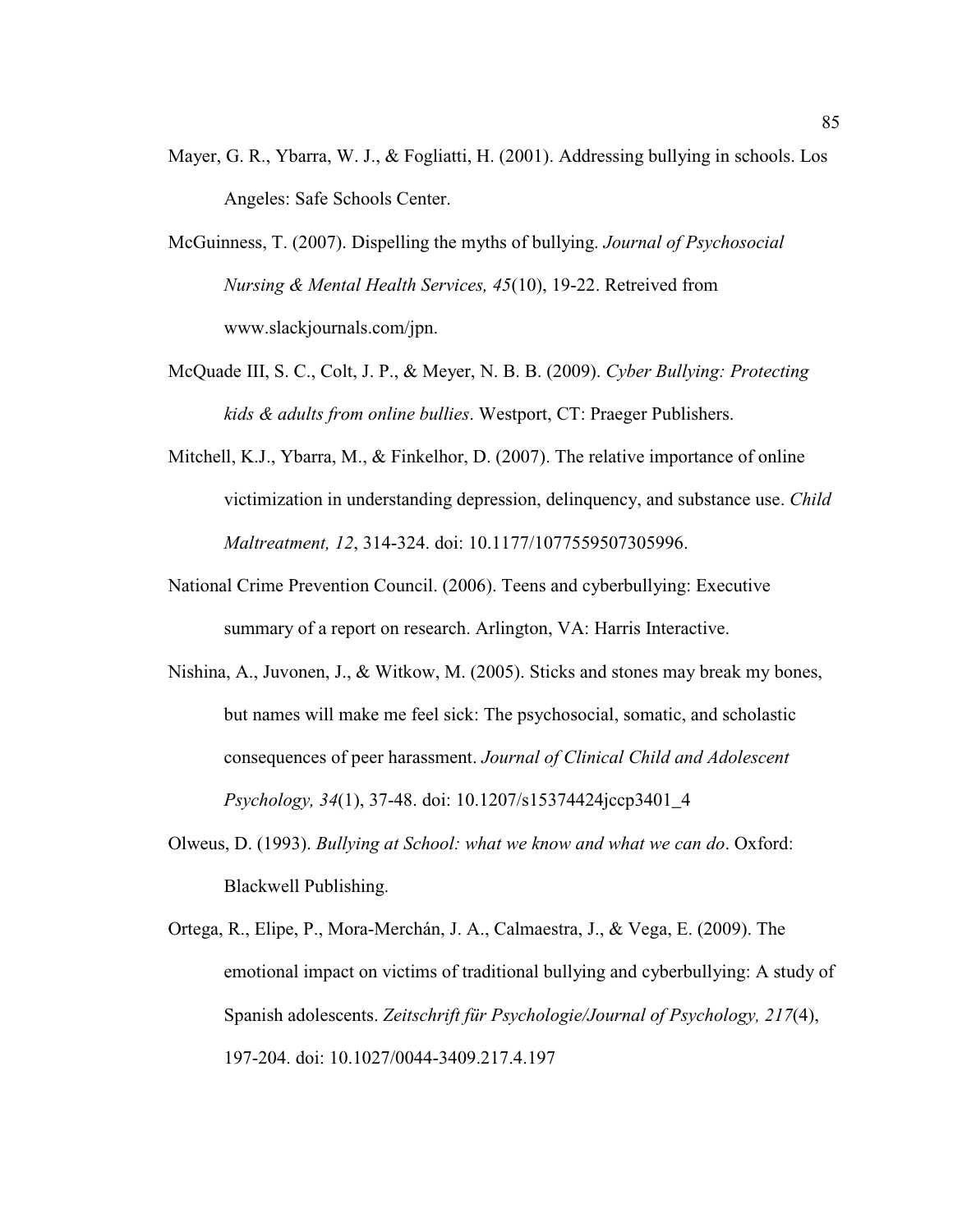- Palfrey, J., & Gasser, U. (2008). *Born digital: Understanding the first generation of digital natives*. New York, NY: Basic Books.
- Patchin, J. W., & Hinduja, S. (2006). Bullies move beyond the schoolyard: A preliminary look at cyberbullying. *Youth Violence and Juvenile Justice, 4*(2), 148-169. doi: 10.1177/1541204006286288
- Patchin, J. W., & Hinduja, S. (2007). One of three teens and six preteens victims of cyber bullying. *New Social Worker, 14*(3), 30-30. Retreived from www.socialworker.com.
- Pronk, R.E., & Zimmer-Gembeck, M.J. (2010). It's "mean," but what does it mean to adolescents? Relational aggression described by victims, aggressors, and their peers. *Journal of Adolescent Research 25*(2), 175-204. doi: 10.1177/0743558409350504.
- Raskauskas, J., & Stoltz, A. D. (2007). Involvement in traditional and electronic bullying among adolescents. *Developmental Psychology, 43*(3), 564-575. doi: 10.1037/0012-1649.43.3.564.
- Ringrose, J. (2006). A new universal mean girl: Examining the discursive construction and social regulation of a new feminine pathology. *Feminism Psychology, 16*(4), 405-424. doi: 10.1177/0959353506068747
- Shariff, S. (2008). *Cyber-bullying: Issues and solutions for the school, the classroom and the home*. New York, NY: Routledge.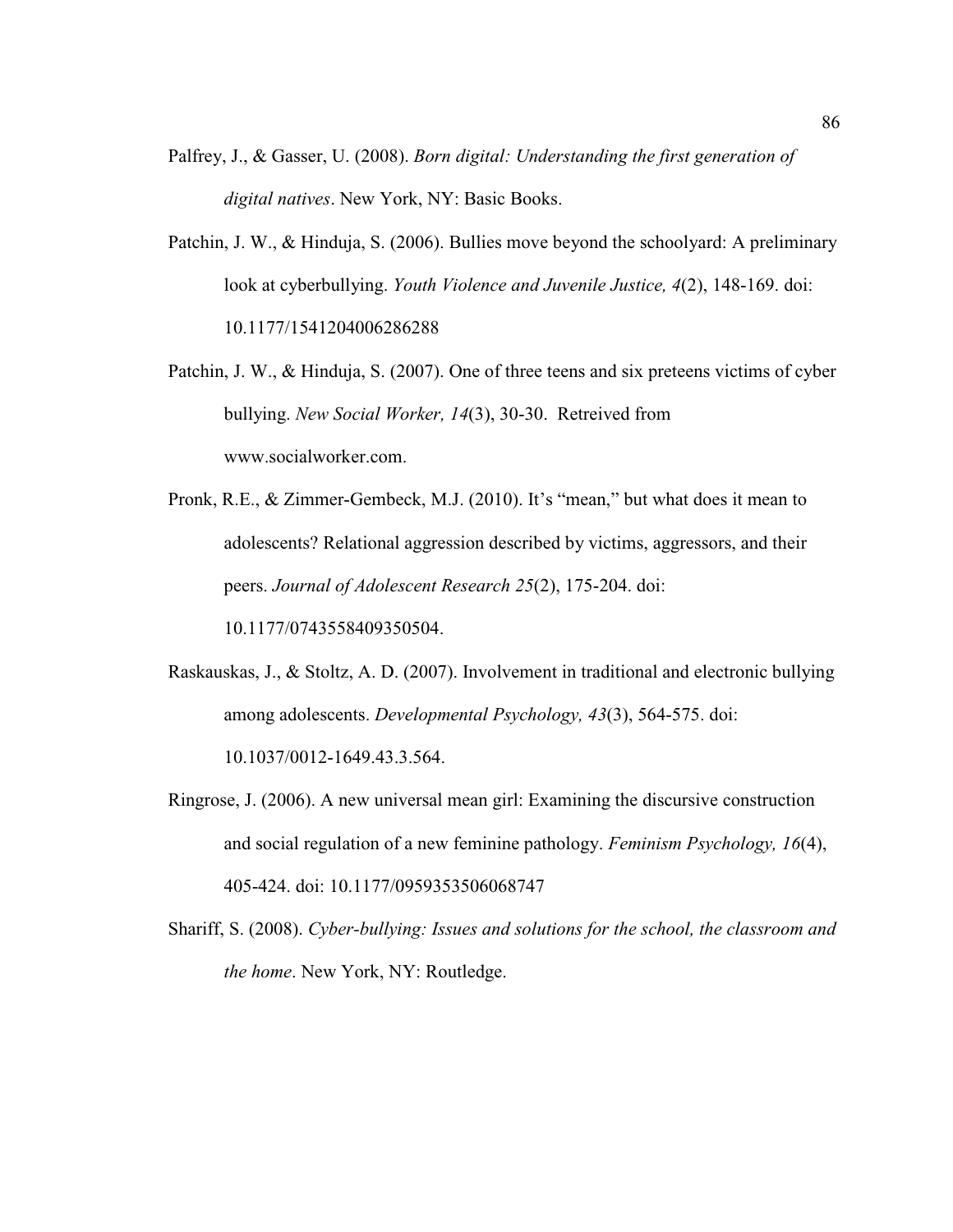- Shariff, S. (2009). *Confronting cyber-bullying: What schools need to know to control misconduct and avoid legal consequences*. New York, NY: Cambridge University Press.
- Slonje, R., & Smith, P. K. (2008). Cyberbullying: Another main type of bullying? *Scandinavian Journal of Psychology, 49*, 147-154. doi: 10.1111/j.1467- 9450.2007.00611.x
- Smith, P. K. (2009). Cyberbullying: Abusive relationships in cyberspace. *Zeitschrift für Psychologie/Journal of Psychology, 217*(4), 180-181. doi: 10.1027/0044- 3409.217.4.180
- Smith, P. K., Mahdavi, J., Carvalho, M., Fisher, S., Russell, S., & Tippett, N. (2008). Cyberbullying: its nature and impact in secondary school pupils. *The Journal of Child Psychology and Psychiatry, 49*(4), pp 376-385. doi: 10.111/j.1469- 7610.2007.01846.x
- Spears, B., Slee, P., Owens, L., & Johnson, B. (2009). Behind the scenes and screens: Insights into the human dimension of covert and cyberbullying. *Zeitschrift für Psychologie/Journal of Psychology, 217*(4), 189-196. doi: 10.1027/0044- 3409.217.4.189
- Strom, P., & Strom, R. (2004). Bullied by a mouse, from http://www.childresearch.net/RESOURCE/RESEARCH/2004/MEMBER35.HTM
- Strom, P., & Strom, R. (2005a). Cyberbullying by adolescents: A preliminary assessment. *The Educational Forum, 70*, 21-32. doi: 10.1080/00131720508984869.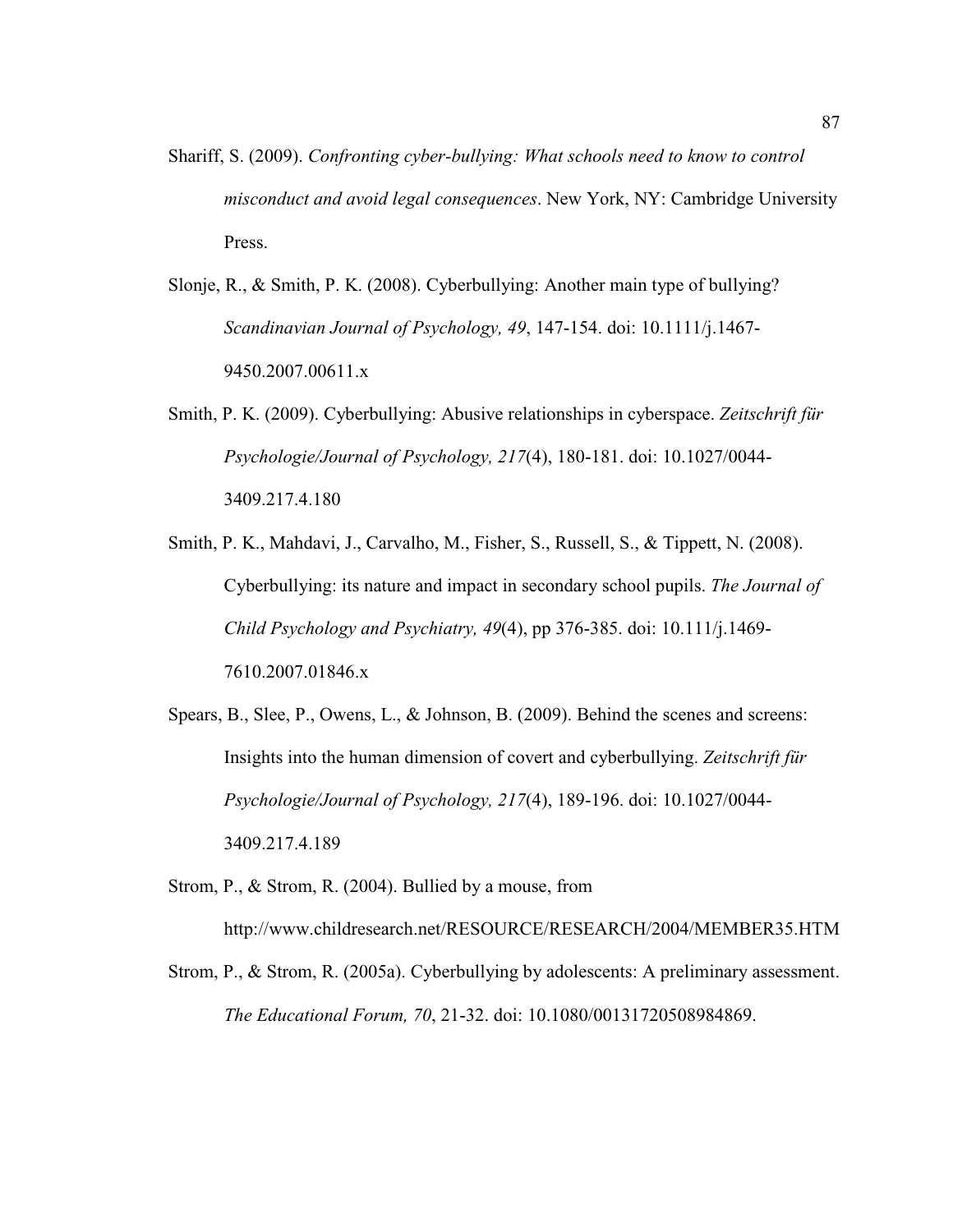- Strom, P., & Strom, R. (2005b). When teens turn cyberbullies. *Education Digest, 71*(4), 35-41. Retreived from http://eric.ed.gov.
- SurveyGizmo. (2009), from http://www.surveygizmo.com
- Tashakkori, A., & Teddlie, C. (1998). *Mixed methodology: Combining qualitative and quantitative approaches* (Vol. 46). Thousand Oaks, CA: SAGE Publications, Inc.
- Texas School Safety Center. (2009). Student cyberbullying needs assessment survey Retrieved December 27, 2009, from

http://www.txssc.txstate.edu/media/K12/downloads/iNetSafety/Cyberbullying\_St udent\_Survey.pdf

- Vandebosch, H., & Cleemput, K. V. (2009). Cyberbullying among youngsters; profiles of bullies and victims. *New Media & Society, 11*(8), 1349-1371. doi: 10.1177/1461444809341263.
- Visionaries-Net. (2006). *New forms of school bullying and violence: Cyberbullying, happy slapping and other new trends*. Paper presented at the New Forms of School Bullying and Violence International Online Conference. April 24 - May 19, 2006. Retrieved from www.bullying-in-school.info.
- Wade, A., & Beran, T. (2011). Cyberbullying: The new era of bullying. *Canadian Journal of School Psychology, 26*(1), 44-61. doi: 10.1177/0829573510396318.
- Wallace, L. H., Patchin, J. W., & May, J. D. (2005). Reactions of Victimized Youth: Strain as an Explanation of School Delinquency. *Western Criminology Review, 6*(1), 104-116. Retrieved from http://academic.research.microsoft.com.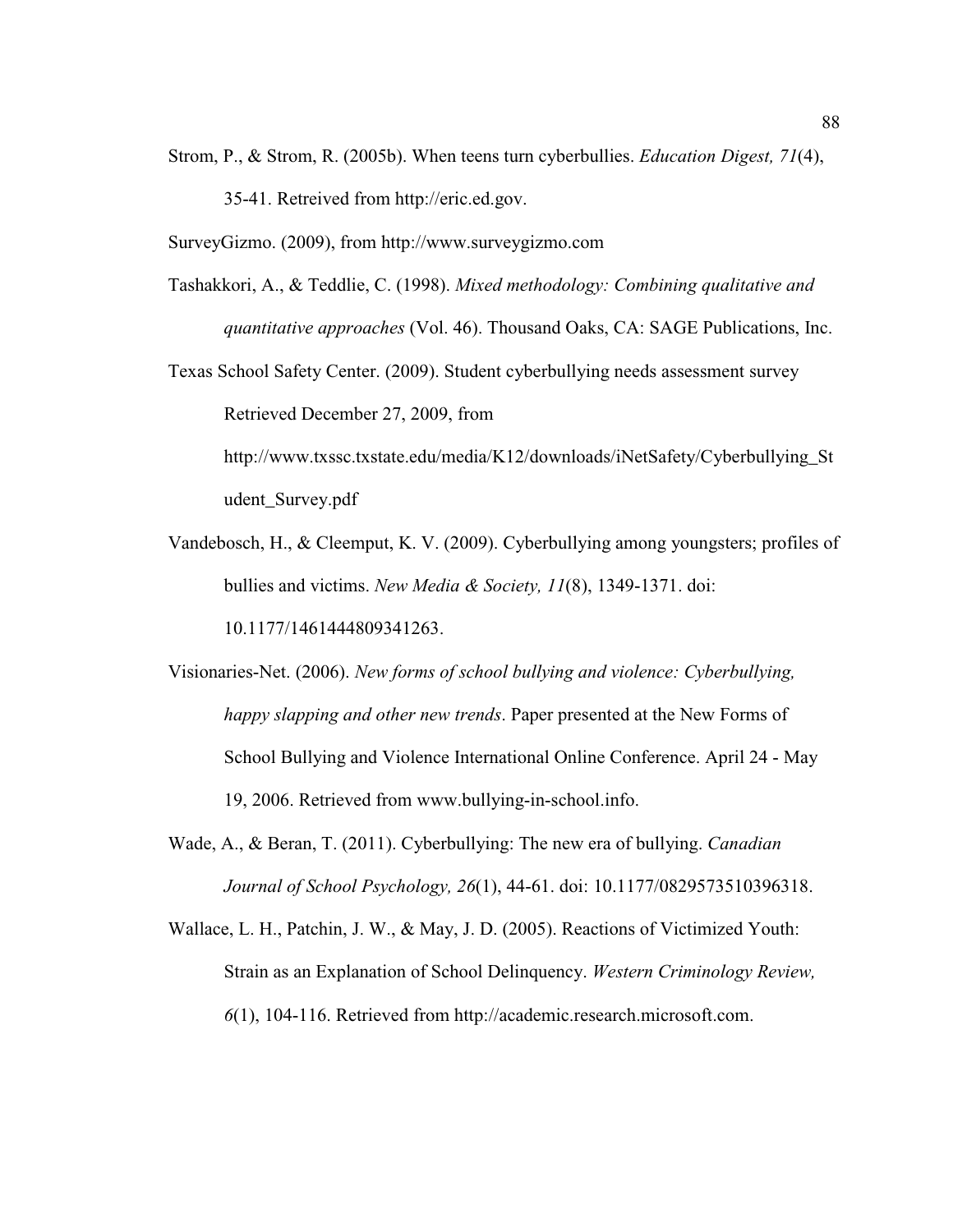- Willard, N. E. (2004). I can't see you -- You can't see me: How the use of information and communication technologies can impact responsible behavior. Retrieved from http://csriu.org
- Willard, N. E. (2006). Flame retardant. *School Library Journal, 52*(4), 54-56. Retrieved from http://eric.ed.gov.
- Willard, N. E. (2007a). *Cyberbullying and cyberthreats: Responding to the challenge of online social aggression, threats, and distress* (Second ed.). Champaign, IL: Research Press.
- Willard, N. E. (2007b). The authority and responsibility of school officials in responding to cyberbullying. *Journal of Adolescent Health, 41*, S64-S65. doi: 10.1016/j.jadohealth.2007.08.013.
- Williams, K.R., & Guerra, N.G. (2007). Prevalence and predictors of internet bullying. *Journal of Adolescent Health, 41*, S14-S21. doi:

10.1016/j.jadohealth.2007.08.018.

Wolak, J., Mitchell, K., & Finkelhor, D. (2006). Online victimization of youth: Five years later. Durham, New Hampshire: Crimes Against Children Research Center, University of New Hampshire.

Wolak, J., Mitchell, K., & Finkelhor, D. (2007). Does online harassment constitute bullying? An exploration of online harassment by known peers and online-only contacts. *Journal of Adolescent Health, 41*(6), S51 - S58. doi: 10.10016/j.jadohealth.2007.08.019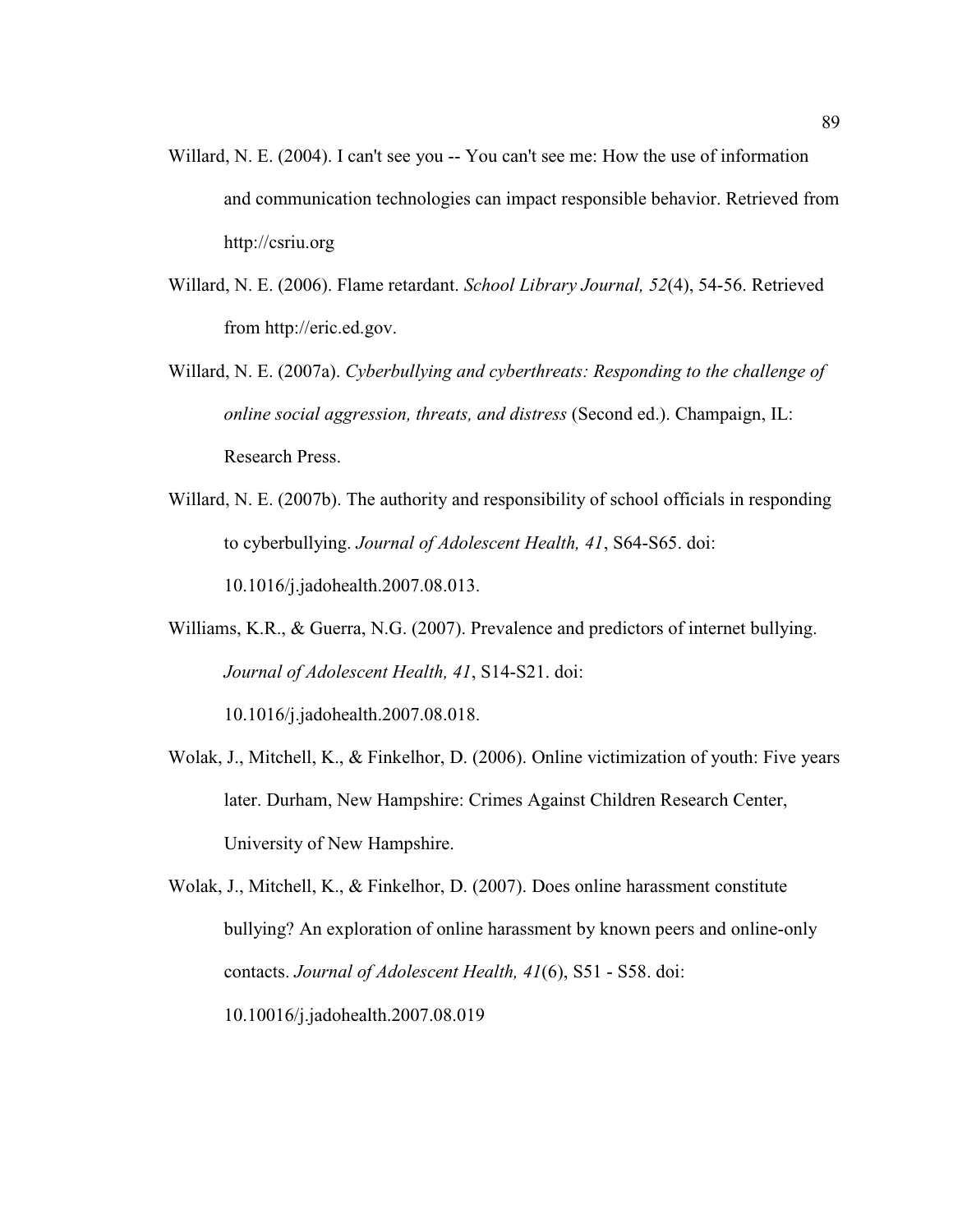- Worthen, M. R. (2007). Education policy implications from the expert panel on electronic media and youth violence. *Journal of Adolescent Health, 41*(6), S61 - S63. doi: 10.1016/j.jadohealth.2007.09.009
- Ybarra, M., & Mitchell, K. J. (2004). Online aggressor/targets, aggressors, and targets: a comparison of associated youth characteristics. *Journal of Child Psychology & Psychiatry, 45*(7), 1308-1316. doi: 10.1111/j.1469-7610.2004.00328.x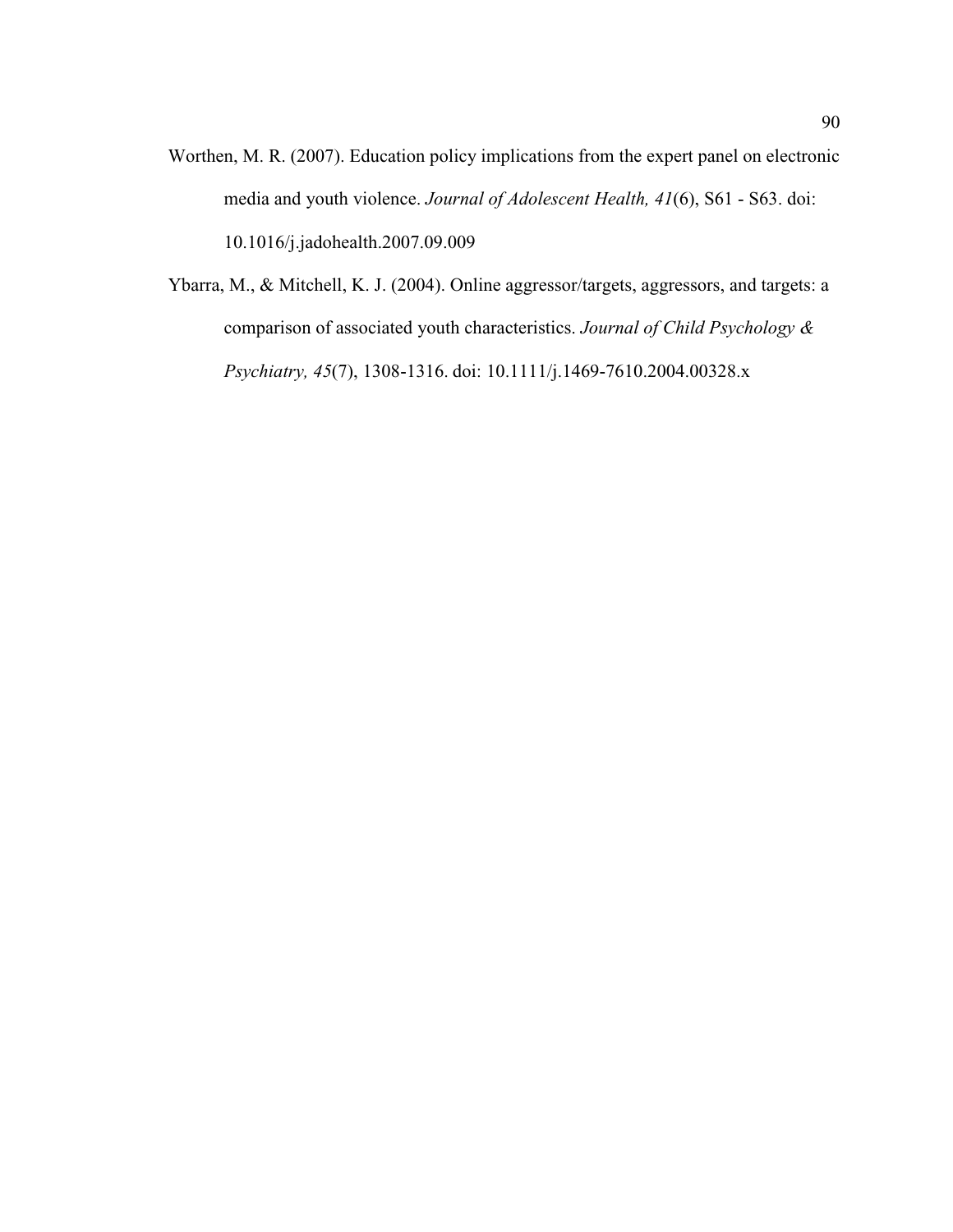# Appendix A: Quantitative Survey Results

Thank you for agreeing to complete this survey on cyberbullying. The data collected from this survey will be used to help reduce cyberbullying and to provide input in development of anti-cyberbullying policies. This survey is completely voluntary. Please note that this survey is anonymous. There will be no consequences for any answers provided. Please answer each of the questions accurately and to the best of your knowledge. Thank you for your participation.

## Survey Questions

| Grade & Gender               |       | n   |
|------------------------------|-------|-----|
| $6th$ grade male             | 20.5% | 106 |
| $6th$ grade female           | 17.6% | 91  |
| $7th$ grade male             | 18.8% | 97  |
| $7th$ grade female           | 17.1% | 88  |
| 8 <sup>th</sup> grade male   | 12.8% | 66  |
| 8 <sup>th</sup> grade female | 13.2% | 68  |

1. What grade and gender are you?

## 2. How old are you?

| Age          |          | n   |
|--------------|----------|-----|
| 11 years old | $30.4\%$ | 157 |
| 12 years old | 34.4%    | 178 |
| 13 years old | 26.9%    | 139 |
| 14 years old | 7.5%     | 39  |
| 15 years old | $0.8\%$  |     |
| 16 years old | $0.0\%$  |     |

3. Where do you surf the Internet (Please check all that apply)?

| Location                                     |       | n   |
|----------------------------------------------|-------|-----|
| On my cell phone                             | 25.9% | 134 |
| On someone else's cell phone                 | 12.5% | 65  |
| On the computer/laptop at home               | 89.8% | 465 |
| On a computer/laptop at someone else's house | 27.8% | 144 |
| I don't surf the Internet                    | 6.0%  |     |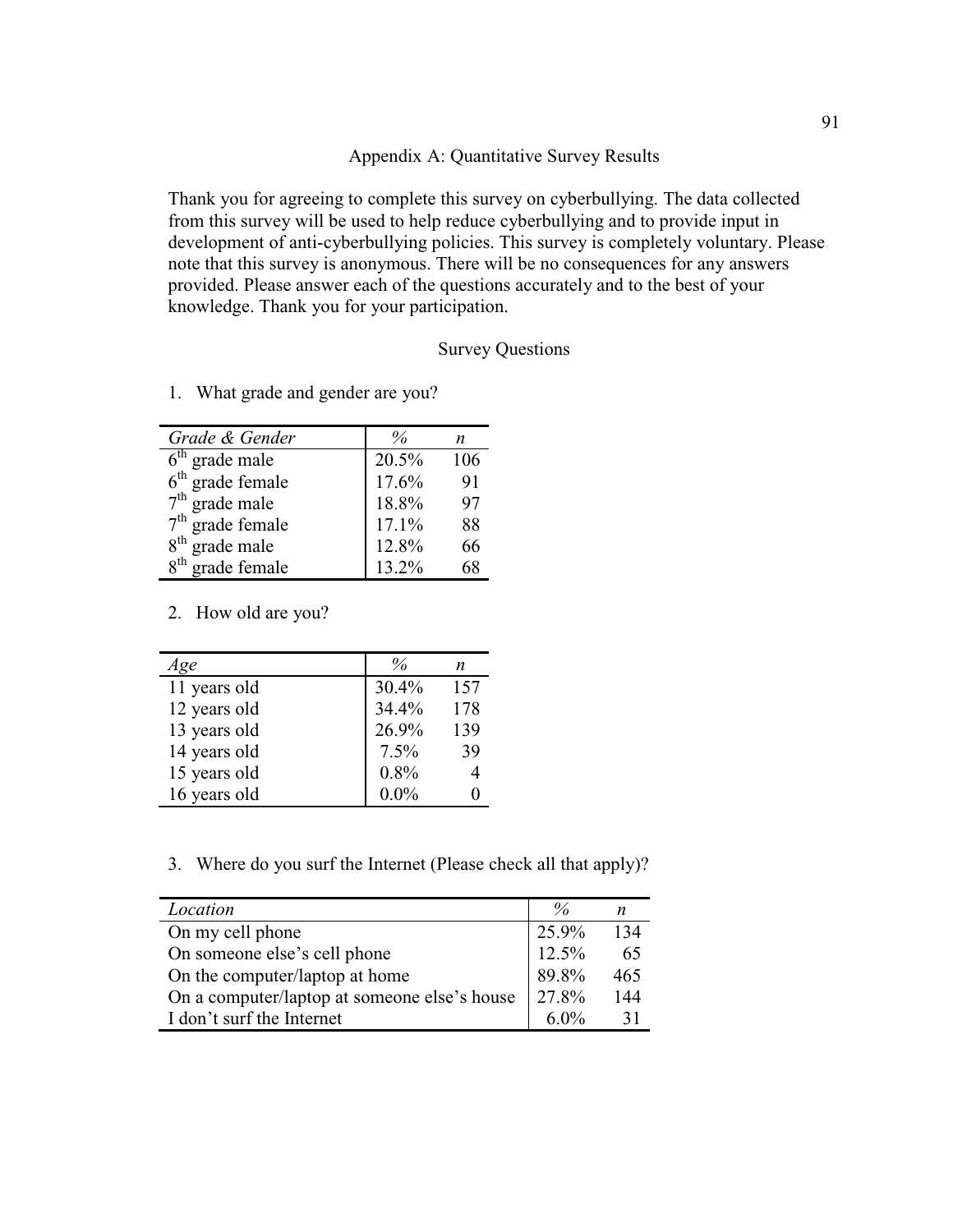4. Do you have a cell phone with Internet capabilities?

|                           | $\frac{0}{6}$ |      |
|---------------------------|---------------|------|
| Yes                       | 45.2% 234     |      |
| N <sub>0</sub>            | 29.5%         | -153 |
| I don't have a cell phone | 125.3%        | 131  |

5. Approximately how many hours are you online on a typical day during the week?

|               |           | n   |
|---------------|-----------|-----|
| None          | $10.1\%$  | 52  |
| $1 - 2$ hours | 52.4% 271 |     |
| $3 - 4$ hours | $17.0\%$  | 88  |
| $4+$ hours    | $20.5\%$  | 106 |

6. What are your favorite online activities? (Please check all that apply.)

|                                                 | $\%$     | n   |
|-------------------------------------------------|----------|-----|
| Communicating with school friends               | 53.2%    | 274 |
| Meeting new people in online social communities | 15.5%    | 80  |
| Surfing to look for stuff or learn new things   | 36.1%    | 186 |
| Playing online games                            | 79.4%    | 409 |
| Shopping                                        | 19.6%    | 101 |
| Homework                                        | 33.0%    | 170 |
| Designing Web sites or profiles                 | 16.5%    | 85  |
| Other                                           | $42.1\%$ | 217 |

7. Do you use a cell phone to call, text, or instant message with other students while at school?

|     | $\%$  | n   |
|-----|-------|-----|
| Yes | 29.1% | 150 |
| Nο  | 70.9% | 366 |

8. Have your parents/guardians talked with you about how you should treat others online?

|     | $\%$ | n   |
|-----|------|-----|
| Yes | 62%  | 320 |
| No  | 38%  | 196 |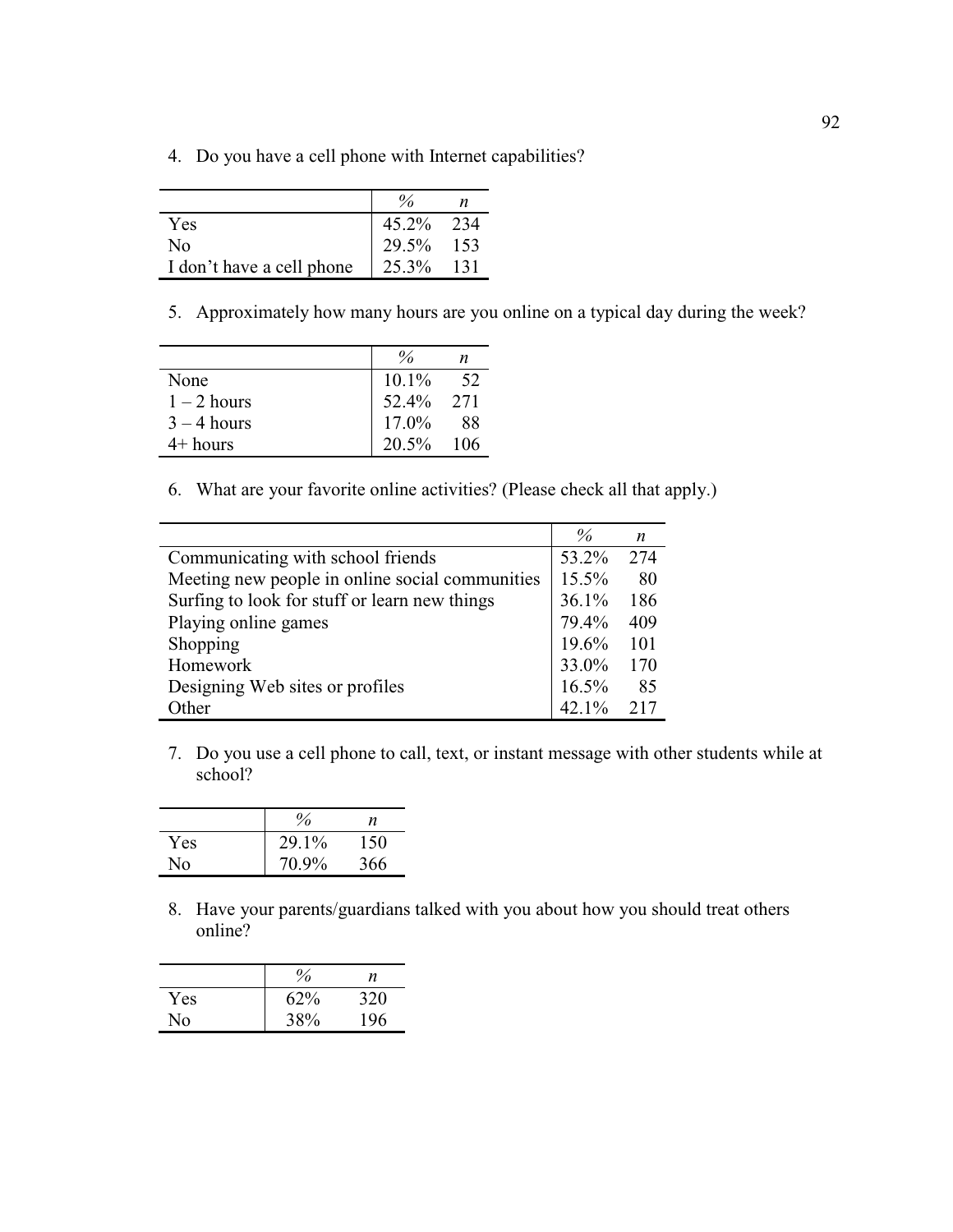9. How often do your parents/guardians look at what you are doing online?

|           |       | n   |
|-----------|-------|-----|
| Alot      | 18.1% | Ý٩  |
| Sometimes | 58.1% | 298 |
| Never     | 23.8% | 122 |

10. If you have a profile on a social networking site like MySpace, Xanga, Facebook, or Twitter, how often do your parents/guardians look at your profile?

|                        | $\frac{0}{6}$ | n   |
|------------------------|---------------|-----|
| A lot                  | $12.5\%$      | 65  |
| Sometimes              | 35.3%         | 183 |
| Never                  | 23.0%         | 119 |
| I don't have a profile | 29.2%         | 151 |

11. How often do you discuss what you are doing online with your parents/guardians?

|           |          | n   |
|-----------|----------|-----|
| A lot     | 12.8%    | 66  |
| Sometimes | $46.5\%$ | 239 |
| Never     | $40.7\%$ | 209 |

12. In the last year, have you been in an online fight?

|                      |          | n   |
|----------------------|----------|-----|
| Yes, 1 to 4 times    | 24.3%    | 126 |
| Yes, 5 or more times | $8.1\%$  |     |
| N٥                   | $67.6\%$ | 351 |

13. In the last year, have you sent mean or nasty messages to someone on the phone or computer?

| Yes, 1 to 4 times    | 18.1%   | 94  |
|----------------------|---------|-----|
| Yes, 5 or more times | $8.5\%$ | 44  |
| N٥                   | 73.4%   | 380 |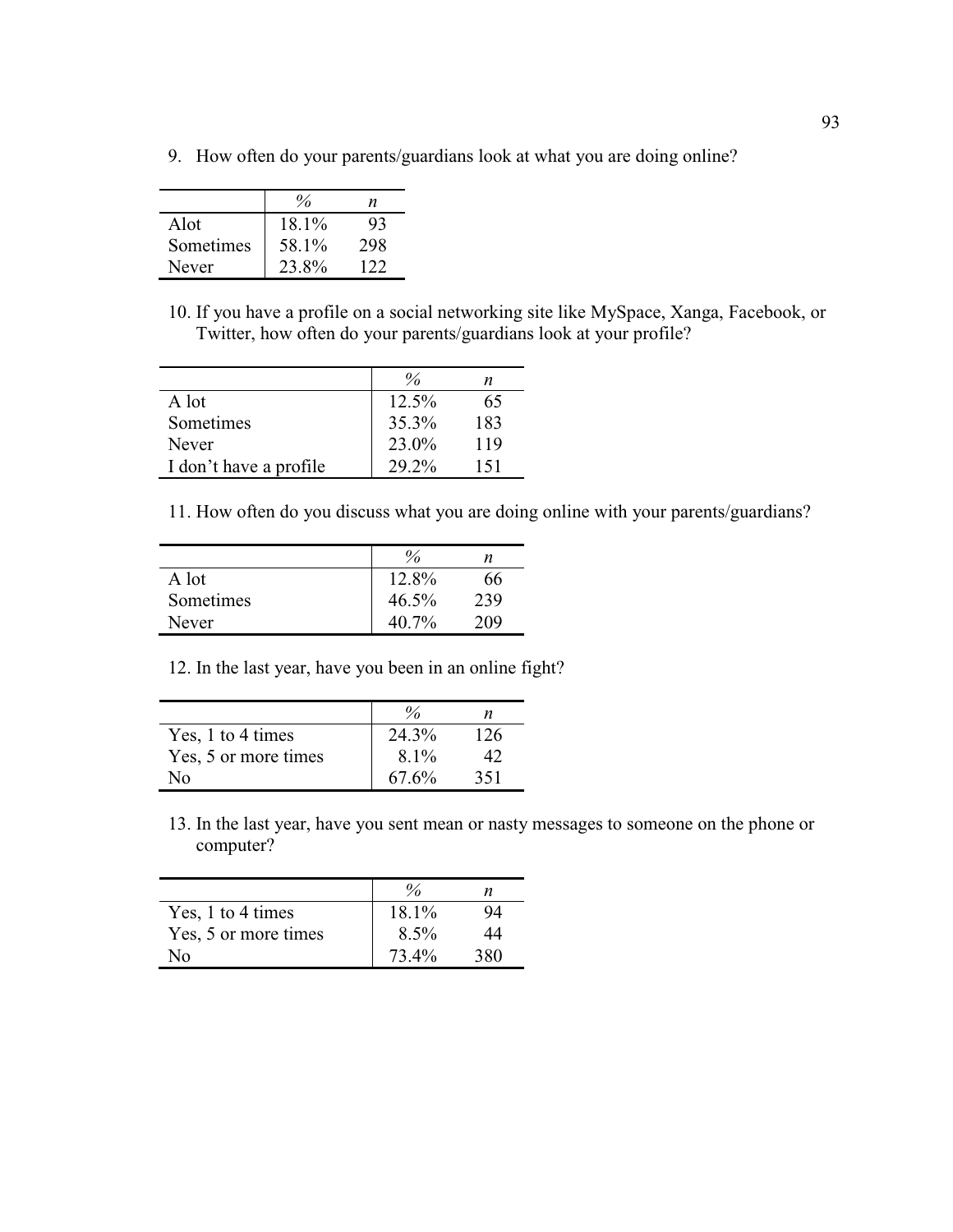14. In the last year have you put down someone else online by sending or posting mean gossip, rumors, or other things?

|                      | $\%$     | n   |
|----------------------|----------|-----|
| Yes, 1 to 4 times    | $10.8\%$ | 56  |
| Yes, 5 or more times | 3.8%     | 20  |
| N٥                   | 85.4%    | 444 |

15. In the last year, have you ever pretended to be someone else to send or post material online to damage that person's reputation or friendships with others?

|                      |         | n   |
|----------------------|---------|-----|
| Yes, 1 to 4 times    | $4.2\%$ |     |
| Yes, 5 or more times | $2.3\%$ | 12  |
| N٥                   | 93.5%   | 486 |

16. In the last year, have you shared someone's personal secrets or images online without that person's permission?

| Yes, 1 to 4 times    | $6.5\%$ |  |
|----------------------|---------|--|
| Yes, 5 or more times | $2.1\%$ |  |
| √օ                   | 91.4%   |  |

17. In the last year, have you helped exclude or keep someone out of your online group?

| Yes, 1 to 4 times    | 16.7% |     |
|----------------------|-------|-----|
| Yes, 5 or more times | 4.8%  | 25  |
| √օ                   | 78.5% | 108 |

18. In the last year, have you ever received online messages that made you very afraid for your safety?

|                      |          | n  |
|----------------------|----------|----|
| Yes, 1 to 4 times    | $11.9\%$ |    |
| Yes, 5 or more times | $3.8\%$  | 20 |
| √∩                   | $84.2\%$ |    |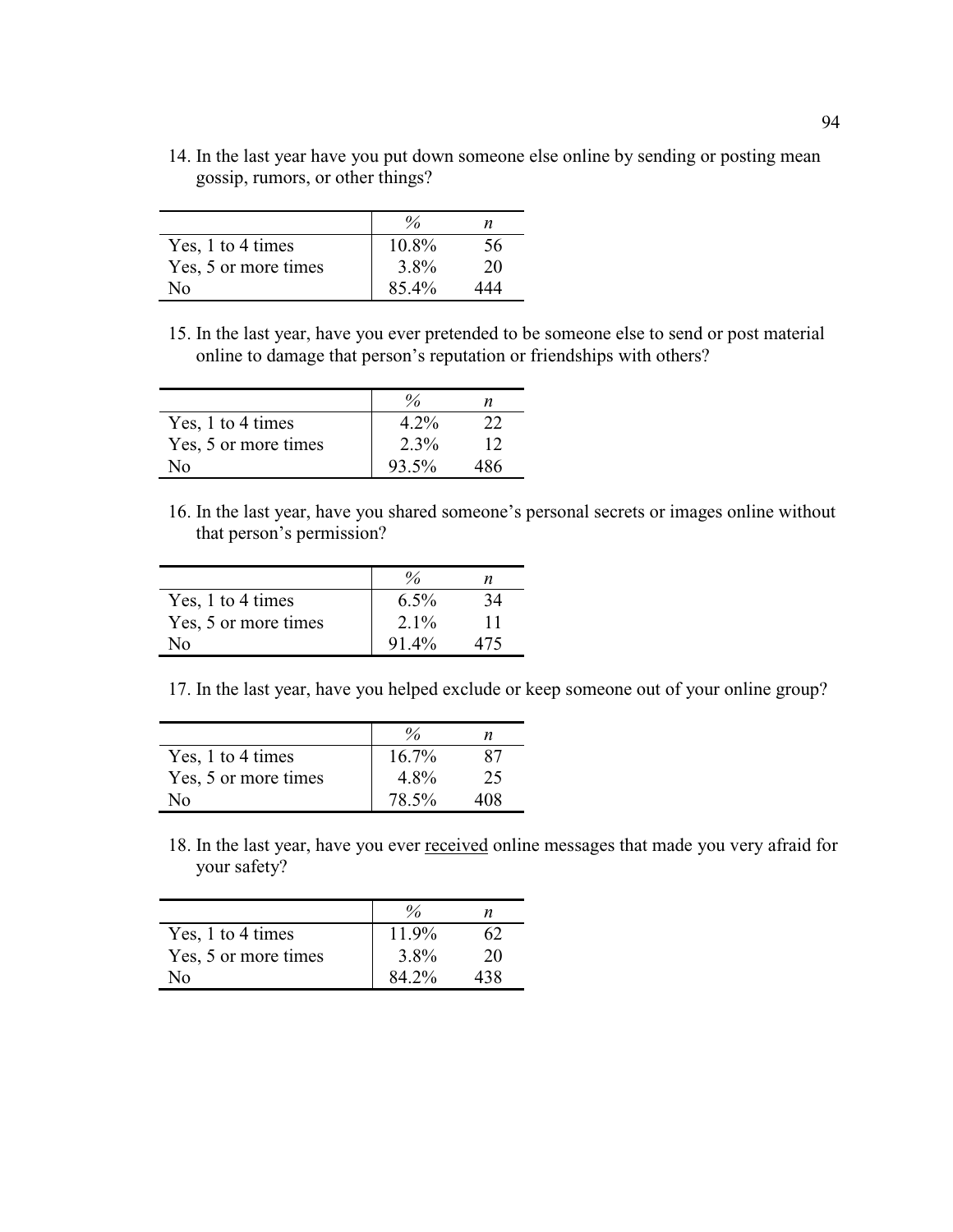19. In the last year, have you received mean or nasty messages from someone?

|                      |          | n   |
|----------------------|----------|-----|
| Yes, 1 to 4 times    | 26.3%    | 136 |
| Yes, 5 or more times | $11.5\%$ | 60  |
| N٥                   | $62.2\%$ |     |

20. In the last year, have you been put down by someone online who has sent or posted mean gossip, rumors, or other things about you?

|                      |     | n  |
|----------------------|-----|----|
| Yes, 1 to 4 times    | 18% | 93 |
| Yes, 5 or more times | 6%  | 31 |
| N٥                   | 76% |    |

21. In the last year, has someone pretended to be you and sent or posted material online that damaged your reputation or friendships with others?

| Yes, 1 to 4 times    | $12.7\%$ | 56  |
|----------------------|----------|-----|
| Yes, 5 or more times | $2.7\%$  | 14  |
| Nο                   | 84.6%    | 438 |

22. In the last year, has someone shared your personal secrets or images online without your permission?

| Yes, 1 to 4 times    | $14.1\%$ | 73 |
|----------------------|----------|----|
| Yes, 5 or more times | $3.9\%$  | 20 |
| ง∩                   | $82.1\%$ | 26 |

23. In the last year, have you been excluded or kept out of an online group by people who are being mean to you?

| Yes, 1 to 4 times    | $12.4\%$     | 64 |
|----------------------|--------------|----|
| Yes, 5 or more times | $2.9\%$      | 15 |
| ง∩                   | <u>{4 7%</u> |    |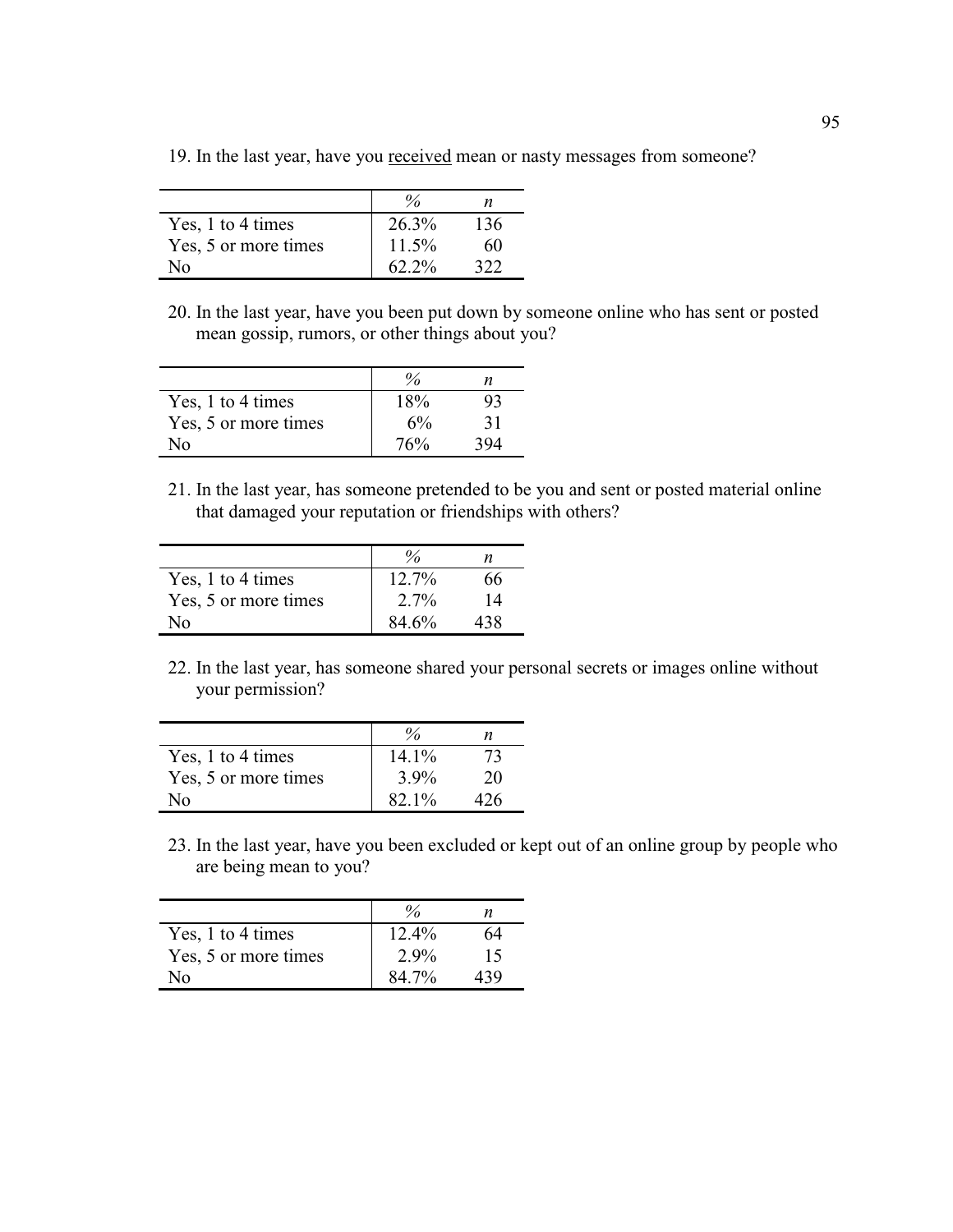|            | $\frac{0}{6}$ | n   |
|------------|---------------|-----|
| A lot      | 29.3%         | 152 |
| Sometimes  | 26.4%         | 137 |
| Never      | $6.4\%$       | 33  |
| Don't know | 37.8%         | 196 |

24. How often do you think other students at your school are cyberbullied?

25. Do you know of material posted online that puts down or talks bad about a school staff member?

|     | $\%$  | n   |
|-----|-------|-----|
| Yes | 32.4% | 168 |
| No  | 67.6% | 351 |

26. Do you know of any students who posted material online that threatened or suggested violence?

|     | $\%$  | n   |
|-----|-------|-----|
| Yes | 37.7% | !96 |
| No  | 62.3% | :24 |

27. Do you know of any students who posted material online that threatened or suggested suicide?

|     | $\%$ |     |
|-----|------|-----|
| Yes | 20%  | 104 |
| No  | 80%  | 415 |

28. How often do you think cyberbullying takes place when students are using school computers?

|            | $\frac{0}{6}$ | n   |
|------------|---------------|-----|
| A lot      | $11.2\%$      | 57  |
| Sometimes  | 26.3%         | 134 |
| Never      | 25.9%         | 132 |
| Don't know | $36.7\%$      | 187 |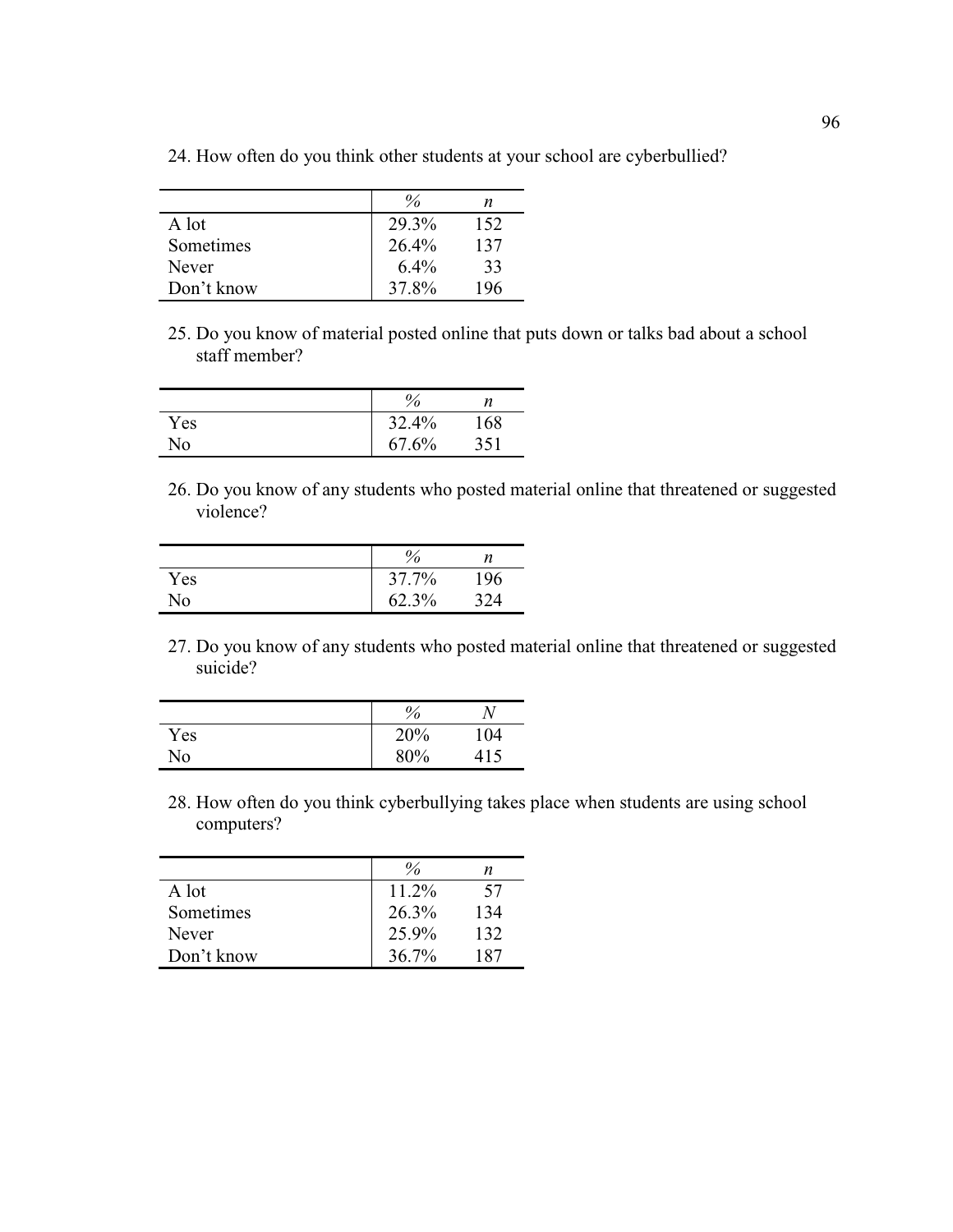|            | $\frac{0}{0}$ | n   |
|------------|---------------|-----|
| A lot      | 24.3%         | 124 |
| Sometimes  | 37.3%         | 190 |
| Never      | $10.2\%$      | 52  |
| Don't know | 28.2%         | 44  |

29. How often do you think cyberbullying occurs through cell phones used at school?

30. How often do students bypass the district's Internet filter to get to sites that have been blocked by the filter?

|            | $\frac{0}{6}$ | n   |
|------------|---------------|-----|
| A lot      | 18.7%         | 95  |
| Sometimes  | 25.3%         | 129 |
| Never      | $11.4\%$      | 58  |
| Don't know | 44.6%         | 227 |

31. If you saw that someone was being cyberbullied online

|                                                                | Yes           |     | N <sub>o</sub> |             | Maybe         |             |
|----------------------------------------------------------------|---------------|-----|----------------|-------------|---------------|-------------|
|                                                                | $\frac{0}{0}$ | n   | $\frac{0}{0}$  | $\mathbf n$ | $\frac{0}{0}$ | $\mathbf n$ |
| Would you join in by posting similar<br>material?              | $4.3\%$       | 22  | 85.0%          | 435         | $10.7\%$      | 55          |
| Would you side with the cyberbully?                            | $1.6\%$       | 8   | 85.1%          | 434         | 13.3%         | 68          |
| Would you read the material, but not<br>add to it?             | 50.7%         | 260 | 26.9%          | 138         | 22.4%         | 115         |
| Would you leave the online site?                               | 43.2%         | 221 | 34.1%          | 174         | 22.7%         | 116         |
| Would you complain to others, but not<br>to the cyberbully?    | 18.5%         | 95  | $60.2\%$       | 309         | 21.2%         | 109         |
| Would you try to quietly help the<br>victim?                   | 56.0%         | 285 | 23.4%          | 119         | 20.6%         | 105         |
| Would you tell the cyberbully to stop?                         | 61.0%         | 313 | 15.6%          | 80          | 23.4%         | 120         |
| Would you side with the victim?                                | 51.2%         | 261 | 17.8%          | 91          | 31.0%         | 158         |
| Would you report the cyberbullying to<br>someone who can help? | 58.4%         | 299 | 17.4%          | 89          | 24.2%         | 124         |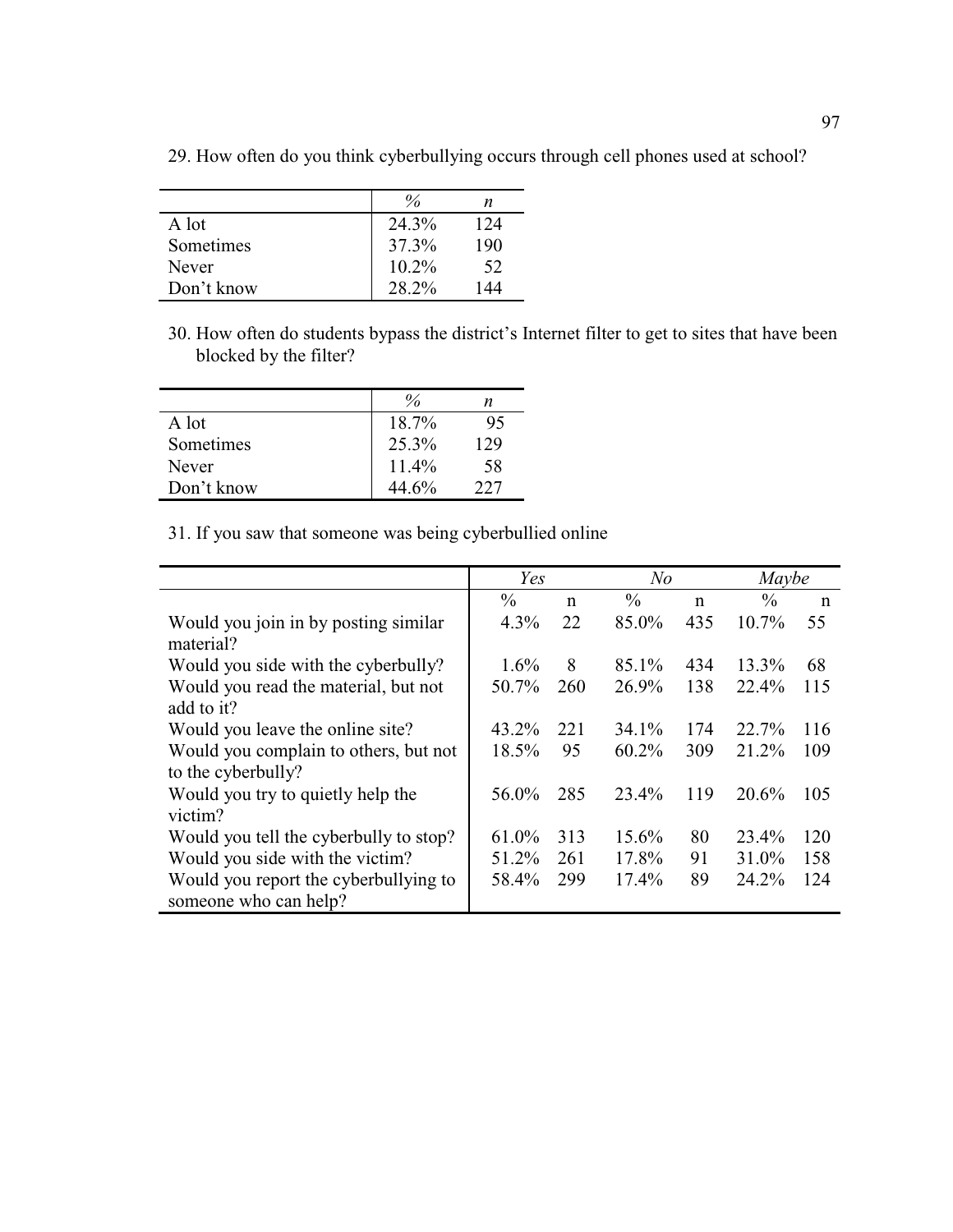|                                          | Yes           |     | No            |     |               | Not Sure |  |
|------------------------------------------|---------------|-----|---------------|-----|---------------|----------|--|
|                                          | $\frac{0}{0}$ | n   | $\frac{0}{0}$ | n   | $\frac{0}{0}$ |          |  |
| Would you tell a school staff<br>member? | 54.8%         | 281 | $189\%$       | 97  | $26.3\%$      | 135      |  |
| Would you tell your parents?             | 68.0%         | 350 | $14.8\%$      | 76  | $17.3\%$      | 89       |  |
| Would you tell the police?               | 31.3%         | 160 | $31.5\%$      | 161 | 37 2%         | 190      |  |

32. If you or someone you knew was being cyberbullied at school or at home…

33. Have you ever reported cyberbullying activities to…?

|                            | Yes           |             | $N_{O}$                                   |  |
|----------------------------|---------------|-------------|-------------------------------------------|--|
|                            | $\frac{0}{0}$ | $\mathbf n$ | $\frac{0}{0}$                             |  |
| a school administrator?    |               |             | 17.1% 85 82.9% 411                        |  |
| a teacher or staff member? |               |             |                                           |  |
| a police officer?          |               |             | 21.5% 107 78.5% 390<br>14.3% 71 85.7% 425 |  |
| your parents?              |               |             | 43.0% 213 57.0% 282                       |  |

Questions in this survey were taken from the cyberbullying survey provided by the Texas School Safety Center (TSSC) and from Nancy Willard's book, *Cyberbullying and cyberthreats: Responding to the challenge of online social aggression, threats, and distress.* Permission granted by TSSC and Nancy Willard to use and modify questions for this study.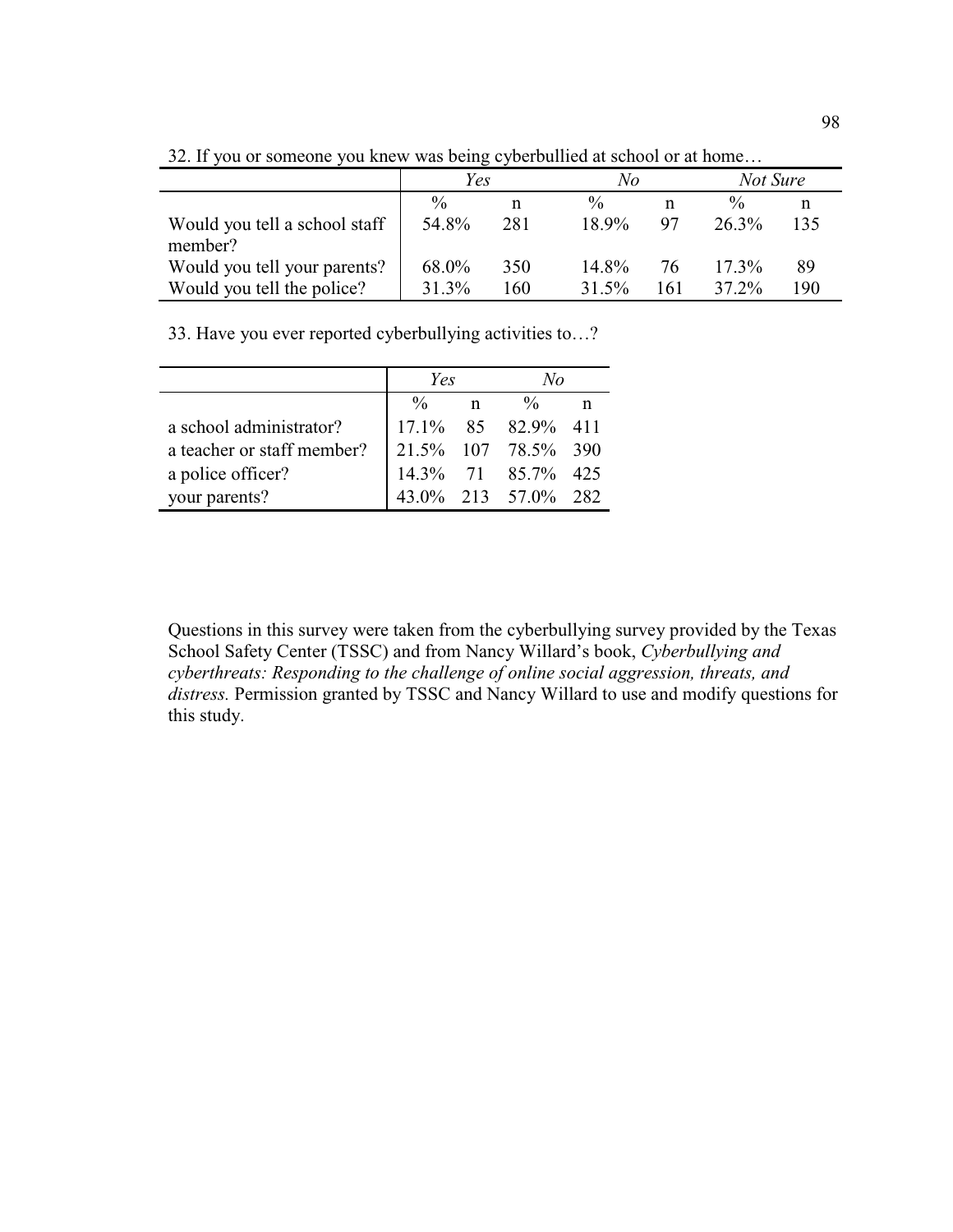Appendix B: Qualitative Survey Questions

- **1.** Describe a situation in which you were the one being cyberbullied.
- 2. Please describe how you felt when you were being cyberbullied.
- 3. Describe how the cyberbullying situation had an effect in your life.
- 4. Please describe the cyberbullying situation that involved someone you knew.
- 5. How did the cyberbullying incident affect them in their everyday life?
- 6. What steps should be taken by the school to help reduce cyberbullying at the school.
- 7. If you could tell anyone you wanted about cyberbullying and how it makes people feel, what would you tell them?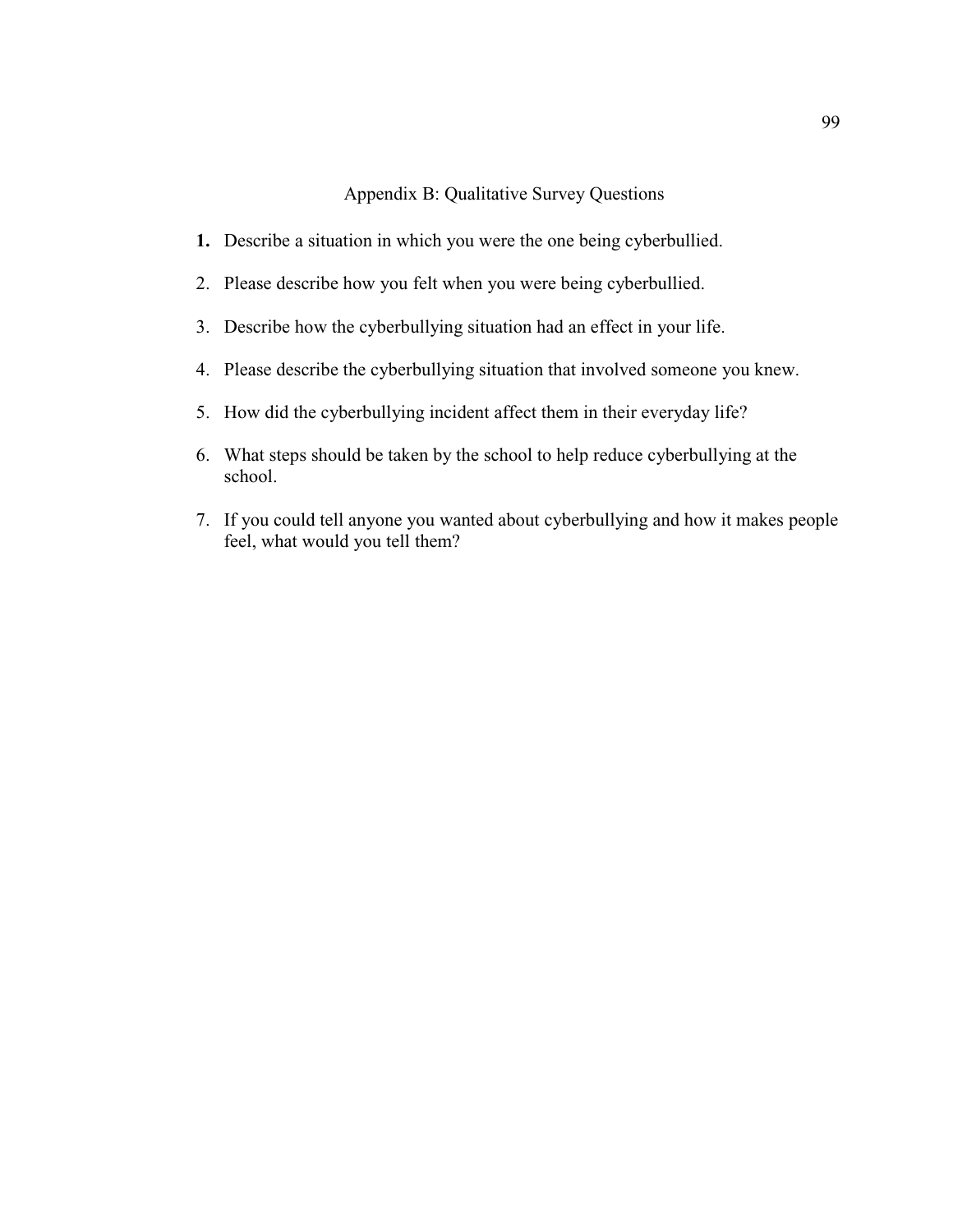## Appendix C: Qualitative Codes and Explanations

| Location                                                            |                                                                                         |
|---------------------------------------------------------------------|-----------------------------------------------------------------------------------------|
| Cell Phone                                                          | Students harassed via text messages on the cell phone.                                  |
| <b>Chatroom</b> or Forums                                           | Students harassed in chatrooms or forums                                                |
| E-Mail                                                              | Students harassed via e-mail                                                            |
| <b>Online Gaming</b>                                                | Students harassed while playing online games (XBOX, etc)                                |
| <b>Online Social Networking Sites</b>                               | Students harassed on Facebook, MySpace, YouTube, etc                                    |
| <b>Type of Cyberbullying</b>                                        |                                                                                         |
| Cyberthreats                                                        | Direct or indirect threats towards someones safety.                                     |
|                                                                     | Short, heated online arguments that take place between two or                           |
| Flaming                                                             | more people                                                                             |
|                                                                     | Repeated, ongoing sending of offensive messages to an                                   |
| Harassment                                                          | individual person<br>Messages posted online or sent to others that is harmful, false,   |
| Denigration                                                         | or cruel                                                                                |
|                                                                     | The use of personal information or images on public sites                               |
| Outing & Trickery                                                   | without permission                                                                      |
| Question 2: Describe how you felt when you were being cyberbullied. |                                                                                         |
| <b>Angry Frustrated</b>                                             | Feelings of anger and frustration                                                       |
| Depressed Suicidal Helpless Isolated                                | Feelings of depression, suicide, helplessness, and isolation                            |
| Felt sorry for them                                                 | Feeling sorry for the person trying to cyberbully                                       |
| No Feelings                                                         | No feelings expressed or felt about the situation                                       |
| Sad Bad                                                             | Feelings of being sad or feeling bad about the situation                                |
| Scared                                                              | Feeling scared about the situation                                                      |
|                                                                     | Question 3: Describe how the cyberbullying situation had an effect in your life.        |
| <b>Interpersonal Problems</b>                                       | Changed relationship, isolation, lost friends                                           |
| No Effect                                                           | No effect expressed or felt about the situation                                         |
| Perspective Change                                                  | Understanding how it feels to be on the receiving end                                   |
| <b>Safety Concerns</b>                                              | Feeling unsafe, increased levels of violence, wanting to hurt self                      |
| <b>School Problems</b>                                              | Difficulties in school, grades dropping, lack of focus, truancy                         |
|                                                                     | Question 4: Please describe the cyberbullying situation that involved someone you knew. |
| Location                                                            |                                                                                         |
| Cell Phone                                                          | Friend harassed via text messages on the cell phone.                                    |
| <b>Chatroom</b> or Forums                                           | Friend harassed in chatrooms or forums                                                  |
| E-Mail                                                              | Friend harassed via e-mail                                                              |
| <b>Online Gaming</b>                                                | Friend harassed while playing online games (XBOX, etc)                                  |
| <b>Online Social Networking Sites</b>                               | Friend harassed on Facebook, MySpace, YouTube, etc                                      |
| <b>Type of Cyberbullying</b>                                        |                                                                                         |
|                                                                     | Short, heated online arguments that take place between two or                           |
| Flaming                                                             | more people                                                                             |
|                                                                     | Repeated, ongoing sending of offensive messages to an                                   |
| Harassment                                                          | individual person                                                                       |
| Denigration                                                         | Messages posted online or sent to others that is harmful, false,<br>or cruel            |
|                                                                     |                                                                                         |

**Question 1: Describe a situation in which you were the one being cyberbullied.**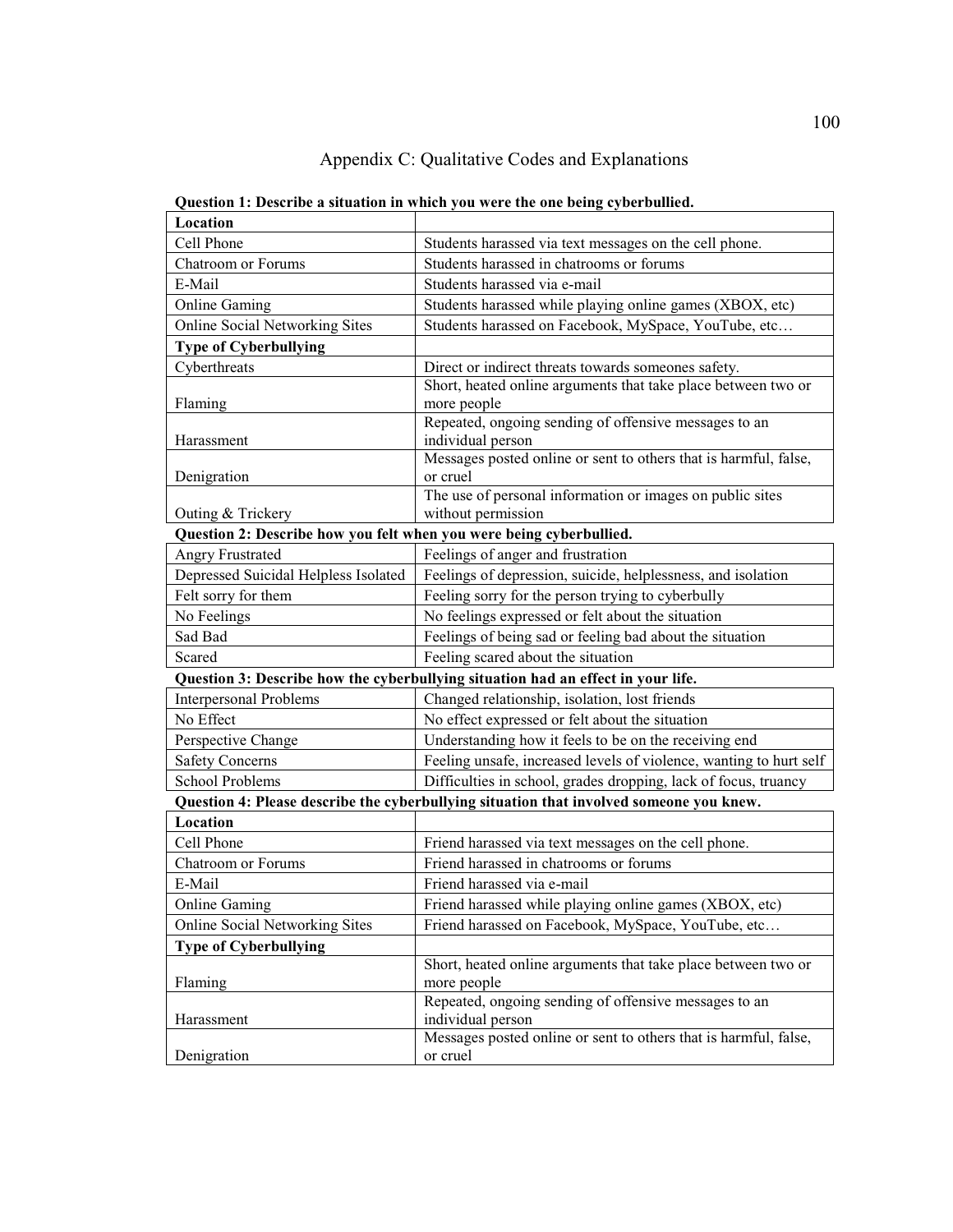|                   | Pretends to be someone else $\&$ post items that makes that |
|-------------------|-------------------------------------------------------------|
| Impersonation     | person look bad                                             |
|                   | The use of personal information or images on public sites   |
| Outing & Trickery | without permission                                          |

## **Question 5: How did the cyberbullying incident affect them in their everyday life?**

| Academic Effects                           | Dropped out of school, grades dropped                                                            |
|--------------------------------------------|--------------------------------------------------------------------------------------------------|
| <b>Emotional Effects</b>                   | Feelings of anger, sadness, being scared, and loneliness                                         |
| Lost Friends                               | Friendships ending because of the situation or the aftermath                                     |
| Mental Health Effects                      | Depression, suicide/thoughts of suicide                                                          |
| No Effects                                 | No effects expressed or felt about the situation                                                 |
|                                            | Question 6: What steps should be taken by the school to help reduce cyberbullying at the school? |
| Improve Communication                      | Activities that promote communication, talk/listen to the kids                                   |
| <b>Restrictive Actions</b>                 | Ban cell phones, more restrictions on online activities                                          |
| No Action                                  | No action should be taken by adults                                                              |
|                                            | Anonymous reporting system, disciplinary actions, police                                         |
| <b>School Sponsored Reactions</b>          | enforcement                                                                                      |
|                                            |                                                                                                  |
|                                            | Question 7: If you could tell anyone you wanted about cyberbullying and how it makes people      |
| feel, what would you tell them?            |                                                                                                  |
| Ignore it                                  | Just ignore the cyberbully                                                                       |
| It is wrong leave people alone             | Cyberbullying is wrong, leave other alone!                                                       |
| Leads to alcohol and or drug abuse         | Cyberbullying can lead to alcohol or drug abuse                                                  |
| Leads to depression                        | Cyberbullying can lead to depression                                                             |
| Leads to suicide or violence               | Cyberbullying can lead to suicide or violence towards others                                     |
| Make it stop                               | Please help us stop cyberbullying                                                                |
| Report it                                  | Report the cyberbullying.                                                                        |
| We are more alike than we are<br>different | We are more alike than we are different                                                          |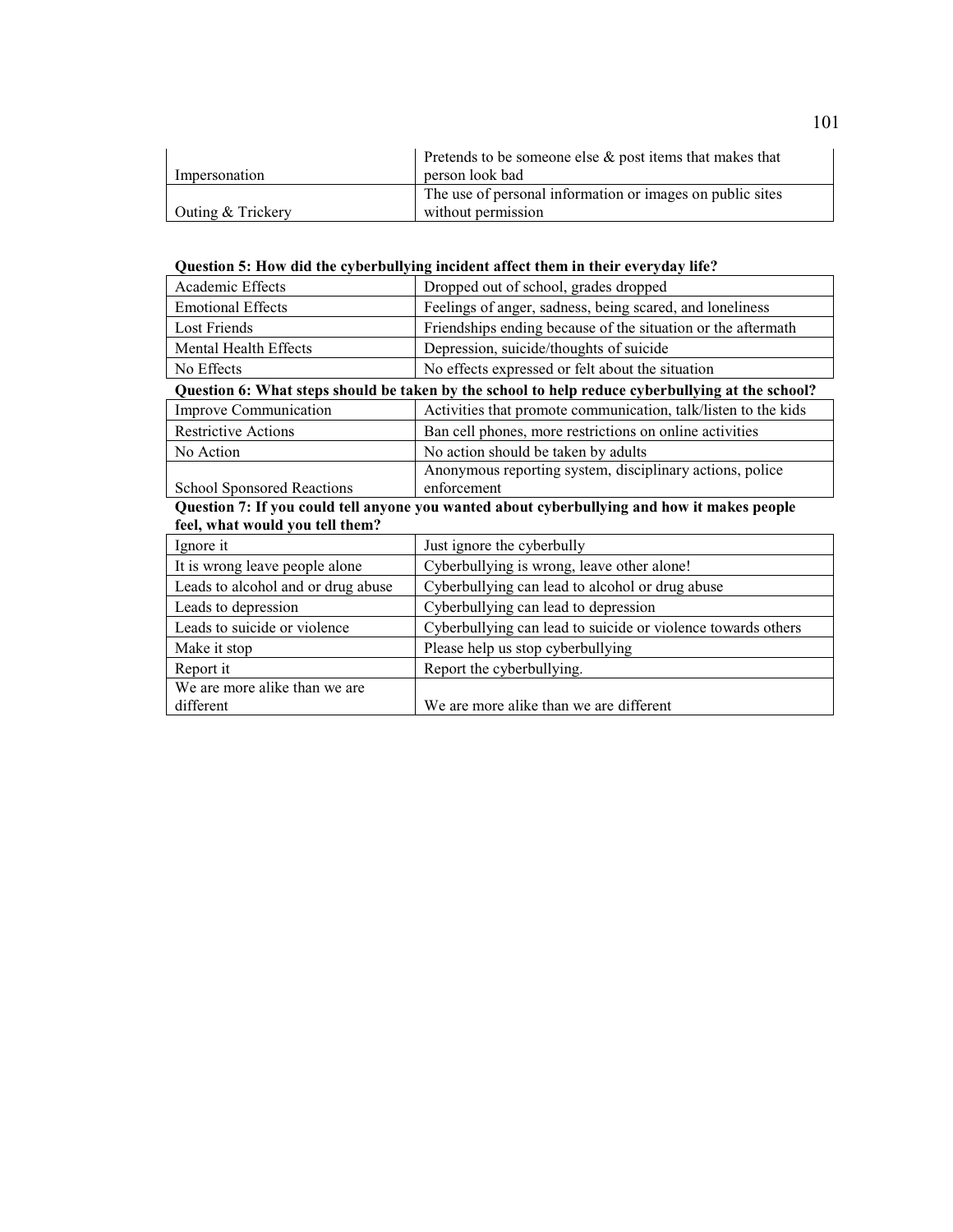## Appendix D: Qualitative Coding for All Participants

| <b>Node</b>                                 | <b>Exemplar Quotes</b>                                                                                                                                                                                                                                                                                                                                                                                                                                                                                                                                                                                                                                                                                                                                                                                                                                                                                                                                                                                                       |
|---------------------------------------------|------------------------------------------------------------------------------------------------------------------------------------------------------------------------------------------------------------------------------------------------------------------------------------------------------------------------------------------------------------------------------------------------------------------------------------------------------------------------------------------------------------------------------------------------------------------------------------------------------------------------------------------------------------------------------------------------------------------------------------------------------------------------------------------------------------------------------------------------------------------------------------------------------------------------------------------------------------------------------------------------------------------------------|
| Location                                    |                                                                                                                                                                                                                                                                                                                                                                                                                                                                                                                                                                                                                                                                                                                                                                                                                                                                                                                                                                                                                              |
| Chatroom or<br>Forums                       | S1: In was on the internet, and a girl (or boy, it didn't say the gender) posted<br>something on a forum.                                                                                                                                                                                                                                                                                                                                                                                                                                                                                                                                                                                                                                                                                                                                                                                                                                                                                                                    |
| Online Social<br>Networking<br><b>Sites</b> | S3: On YouTube some fat nerd sitting down on his computer didn't like my comment<br>on a video. So he (like any other internet nerd) decided to curse me off. Some racial<br>statements were handed. So me (like the internet nerd) did same to him.                                                                                                                                                                                                                                                                                                                                                                                                                                                                                                                                                                                                                                                                                                                                                                         |
|                                             | S4: It all started with this girl. She was all hay girl and was like what's up. Then she<br>was like what in the world are you doing talken about how me and that boy hooked<br>up behind the movie theater after he got back with his girl that is so stupid and<br>childish of you. i was like whatever so I went home and she IM'd me on MySpace<br>and was like you are a liar and I was like how she was like you said me and that boy<br>hooked up. I was like I had never said that. She was like that's what my friend told<br>me. I was like really? Your friend told me she saw you and that boy and that she took<br>a picture of the two of you and she even sent it to me. She was like well now his girl<br>wants to fight me and if I get beat up I'm coming after you and I will black mail you<br>to the whole school if you don't go and tell the two of them that it's not true.                                                                                                                          |
|                                             | S7: During seventh grade a girl and I had some issues leading to us arguing/fighting<br>a bit. I told her I would never forgive her for some of the things she had said to me<br>and to this day I still don't. Well over the summer she messaged me over Facebook<br>saying she was sorry. In honesty I told her I wasn't sorry and that I don't forgive her<br>at all. I told her how I almost hit her in gym last year while in a big argument<br>between her and I and how my friends held me back. She then answered cussing me<br>out and told me that I wouldn't be able to touch a hair on her she would beat me<br>down. In other words saying she would win. Her and I went on fighting like this and<br>I soon found out it wasn't only her, but her and her cousin. This went on for about a<br>month, her and arguing back and forth and finally I got fed up and told her I was<br>done fighting, I'm not forgiving her and I'm not going to be her friend and I was sorry<br>for even fighting back with her. |
|                                             | S8: There was one time where I guess I was being cyber bullied over a website I<br>usually go to. It is like myspace, but instead of pictures and stuff you make your own<br>person and username. Anyways, I was in a chat room with a few of my friends and<br>someone came up to me and tried act better then us (Even though we knew she<br>wasn't) by cussing and insulting us. I don't care about being cyber bullied<br>anymore, because the people who do it I know are just those who think they can do<br>what they want. I got over cyberbullying a long time ago. Usually in these situations<br>I stick up for my friends and I told the girl to go away. She got mad at her failed<br>attempt to make us mad and just left the chat room.                                                                                                                                                                                                                                                                       |
|                                             | S10: Well it all started when i had dumped my jerk-butt boyfriend J  after that he<br>had tryed to turn all my friends against me or pay people to beat me up then one day i<br>was on the computer and D got on and she said and i quote "You need to shut you                                                                                                                                                                                                                                                                                                                                                                                                                                                                                                                                                                                                                                                                                                                                                              |

**Question 1: Describe a situation in which you were the one being cyberbullied.**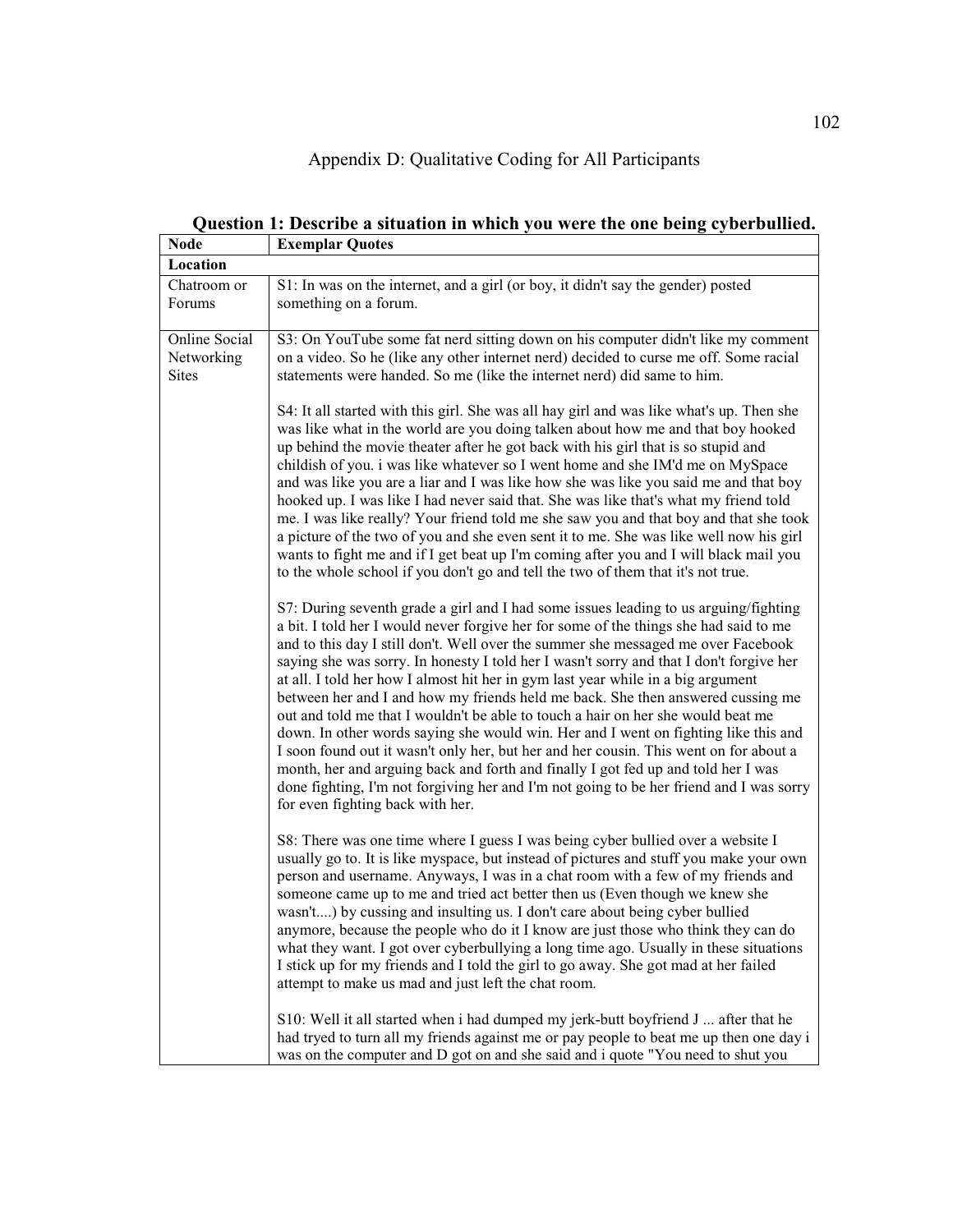\*\*\*\*in mouth" and i said "What did i do ?" she sent back saying i had told everyone in school that i had spread a rumor that e was only datin his new girlfriend C to make me jelous but i never said that M did ... so then i kept on tellin her no i did and she said you come to school on Monday and see how many people believe you then i got upset started cryin and went in my room told my mom then my mom went to chat with her on facebook and she said she was paid 20 buck to kick my \*\*\* after school on Monday ... even though i didnt do ANYTHING ... but now i feel as if im losing my friends ... and i hate that cause i already lose friends constantly because of the army .

S10: and then there was another time when i was on facebook and i had added my friends 22 year old brother and he tried to get me to have cyber sex with him ... but i didnt and he got very upset and told his little sister abunch of rumors about me that were not true

S10: and then there was a time when a girl had got on my profile ad said that i was flirtin with her boyfriend that ... i have no idea who dat is ... come to find out she aint got a boyfriend ... she was just tryin to break me and my boyfriend up

S15: One time I was on MySpace as I always am after school. During that day I already had problems and didn't want to go to school. People were calling me face, saying I was ugly and that I was fat. The next day it carried on. I got to the point I didn't even want to come to school. When you tell teachers they start more problems because you told. Teachers don't fully understand when you are being bullied how it can mentally and physically hurt you. You feel as if your whole life is falling apart. I didn't want to eat, I couldn't sleep with all the text message I was getting. I started failing and if I could I just wanted to drop out just because of a silly text. But, at the time, I felt alone, hurt, unloved, uneasy. I wasn't myself. No one at all should ever bring someone down to the point where it affects them physically.

S19: Once when I was on MySpace I was minding my own business and this chick messenged me and said that she wanted to fight me and I was wondering why because we used to be the best of friends and she said because I was fake and that I alwayss made her feel like crap. I said that I wasn't going to fight her and she kept messenging me saying that no matter what we was going to fight. I never wanted to fight her. She wouldn't leave me alone and kept calling me bad names and saying that I'm stupid and face and a wannabe and I know I never did none of that so I didn't get mad but then she told my girlfriend of two monthat that I didn't want to fight but she better leave me along and she kept talking mess and getting me mad so when the time came we fought and we were not friends for a while til the third week of school and I said that all the drama wasn't necessary and that I wanted to be friends again and she agreed and we are friends again but her friend won't leave me alone on MySpace!

S37:Me and my friend in Hawaii had got into a fight and she decided she wanted to take it to far, so she actually posted stuff on my face-book and myspace that was really hurtful. Sure i was mean back but i wasn't being as bad as she was so i walked up to her and tried apologizing because i felt bad that i was being mean to her even though she's the one that started the whole thing i am not the type of person that can stay mad at a friend forever. So a week later she comes up to me and apologizes and deletes all the mean comments and we just move on and now were closer than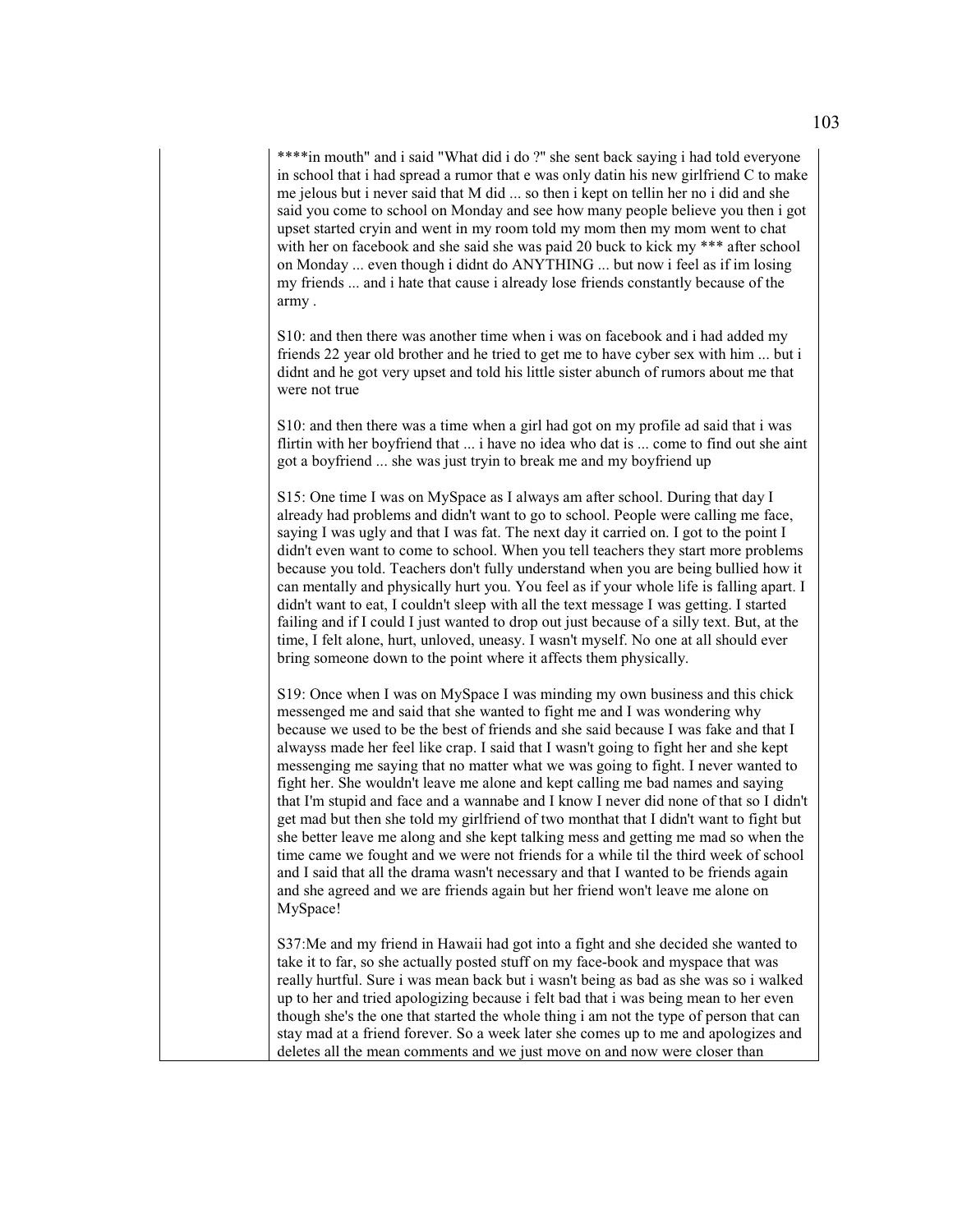friends were like sister's.

S38: On MySpace the person would try to make me mad by calling me names or saying she/he is going to do something to me or say stuff about me

S39: ok lets go.... last year me n my sis were tlkn to this guy on myspace n we acted like we were a guy she liked but we were'nt. So he found out n of course my sis was stupid enugh to tell him our address and our number so he came to our house n we ddnt answer n he called and threatend me n my sis of chocking us n i ansewered the door n he was only like 14 so i showed him whos boss n then i was in the yard fighting him and of cource we kinda had the same strength but i was fast and wasnt goin to let him touch us

S40: on myspace a kid threatened to cut my fingerss off and that he wus goin 2 jump me

S42: My friend and I were on facebook and she commented on my friends picture saying that I wasn't the cool one and I got mad about that because I wasn't even saying anything to her but then when she said that about me it sparked one of my nerves. So then I commented saying like wtf?! And she was like haha yea I don't give a fxxx about your bxxxx ass and just wait till I see you at school you ugly mother fxxxer. She was saying all this stuff to me so obviously that is gonna get me more mad so I commented back then we were just saying all this rude stuff to each other and yes those words were cuss words. It was just getting us both more heated! So she commented again saying just wait for school to come and I'll show you what I'm gonna do so I waited and she didn't do anything. Then we were still talking bad to each other and then one day it came to it and we fought because of a whole bunch of stupid stuff. I didn't regret what I did cause her day will come when she gets her butt whooped and she ain't gonna like it. All of this was started cause of some stupid stuff on facebook. Just that little comment got me mad so I commented back and we were just going back and foth at it saying bad things and stuff that I shouldn't be saying. So then we were fighting on facebook for about an hour or two then finally went home and that's when all of it stopped. Then at school the next day she wanted to talk her mess behind my back so I said to her to talk her mess to my face and not behind my back because as long as she throws the first hit then I ain't tripping. So days went by and she didn't do anything. But then one day came and we couldn't take it anymore so she came up behind me and pushed me to the ground. She tried to punch me so my friend pushed her off of me then I got up and swung at her and hit her a couple time in her face and that's when cars rolled up and told us to break it up. I was so pissed off so I just left then a cop came up to me and questioned me and her.Then the next day at school she wanted to tell everyone that I got my ass beat but really it wasn't a fair fight! I didn't let it bother me because I know one day she's gonna say the wrong thing to me and I'm gonna go off and she's gonna regret saying the things that she said to me.

S46: Okay, so my friend had some drama with a girl at school. later on, on a friday after school my friend came over to chill with me. we got on myspace and face book and when i got on facebook i had a new picture comment, so i looked at it and it was about my friend. my friend saw the comment and got mad, so she commented back, and they were going off on each other through facebook. then all of a sudden the girl bring's her friend's into it. so i get mad, and told her that wasn't fair, then she start's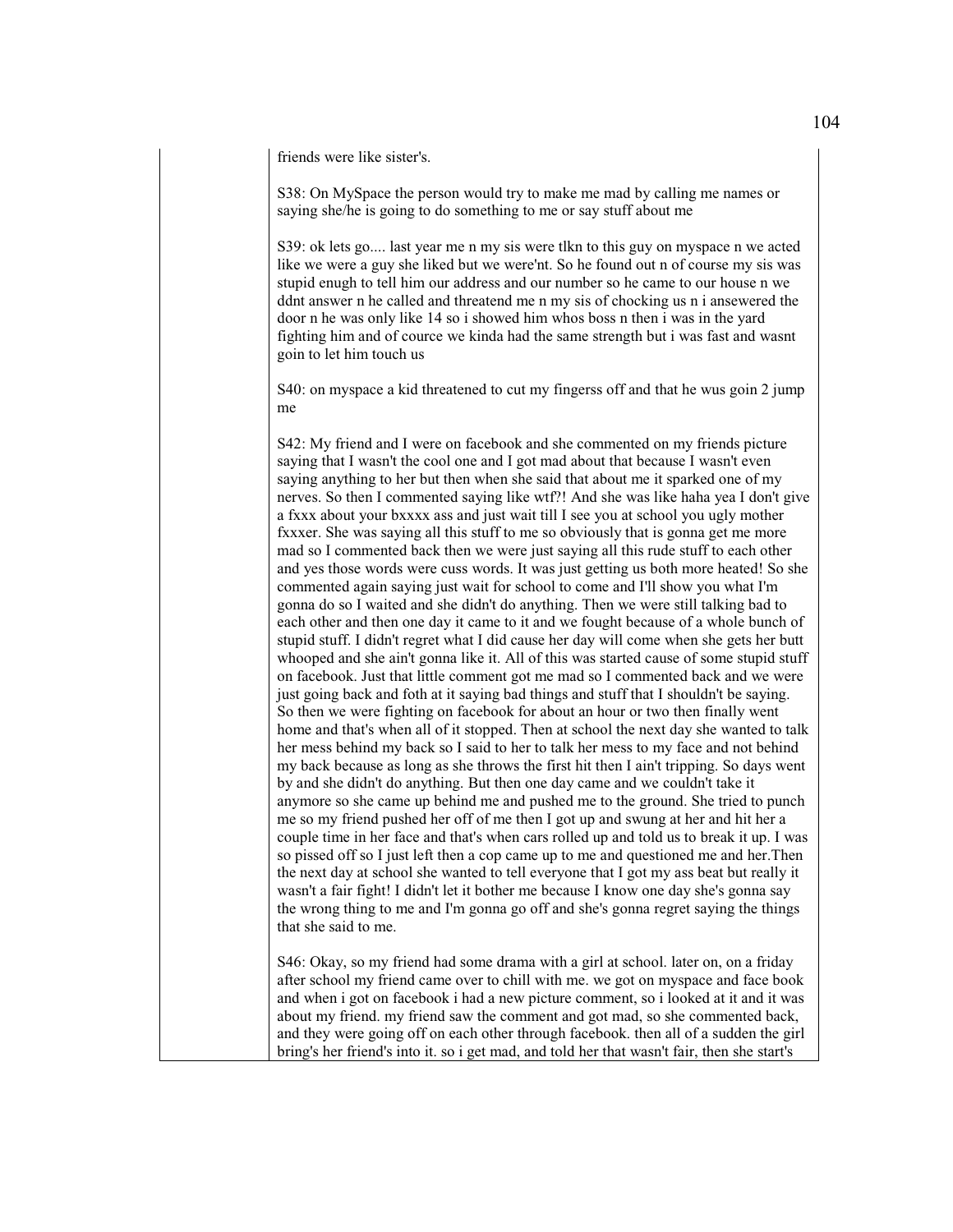goin off on me, andd i was like what the ? so we were going at it for about 30 minutes to an hour. then the next week at school she was startin more drama, but my friend had ALOT of patience . through out the week she was still talkin her stuff, and then friday came and she messed with my friend physically. they got into it, and later on that day i got o myspace/ facebook and tha girl was still talkin, so me and her got into it on myspace, i was so mad, after two week's of glaring at, and talkin bout each other we finally settled this drama, and now we all kewl again ! (:

S49: Well some stupid people were like all over me trying to fight me for no reason just because people were starting rumors about me and my friends. That's not what people are supposed to do especially if those people say that they are your friends. Then I go and look online and they updated their account and said that they are gonna fight me the next day! Ya! I know, not cool! But then I go to school and they are all over me harrassing me.

S60: cyber bullying is a very least of what was happening, i play myspace and on there is apps, a game i play is kingdoms of camelot. while i was playing i noticed a chat window up for players of the game as i looked over the graphics and proxy plan of this addition, i read over what some of the people were saying and noticed that it was VERY inapropriate , any ways, i was friends with these two young girls who were being told all this stuff, jumped in and the firing started after me, yes this continued for some time and that gay xxx mother xxxxxx who was doing all this was xxxxxxxxxxxxx, see i still evcen remember the online name. now this is no reason for upset but it is out there. xxxx xxxx xxxx, this name is secret but some who no not no it so just say xxxx thanks for listening and please exscuse my launguage, sincerly xxxx

S62: The only time that I was bullied was when I was at my old school and this bxxxx said on myspace that i was a sxxx and that i was pregnant when she was the xxxxxxx xxxx.

S64: one time this dude was cyber bullying this kid on face book he was all like you fat xxx and kept calling his mom a xxxxx and was talking alot of mess and just going on and on and he was calling his dad dat was dead a xxxxx

S72: There was this one time where there was this girl i knew from school and i was on facebook den we wur on IM and she asked me out and i sead no.she when and she sead dat she wuz gunna kil herself and stuf lik that.so was so mad at me she told her cuz and he wrote me sayin hes gunna beat the \*\*\*\* out of me and \*\*\*\* me up n jump me and stuf lik dat.he sead he was gunna find me and beat me up in front of her on video.but he didnt do it lol

S73: I was on myspace one time and a girl started to fight with me. how i solved it was by punching her in the face the next day.

S74: Well , onee dayy i wass likee on facebook & mehh & thiss girll weree arqueinqq . & likee we weree tawkinn smackk to eachotherr & likee she was tellinn mehh i was gonee see herr handsz ( Like in a fiqhtt ] & i was likee iqhtt thenn well we will see so thee nexx dyy i was likee ok i didntt see yurr handsz so now yu gone see minee , thenn we faughtt .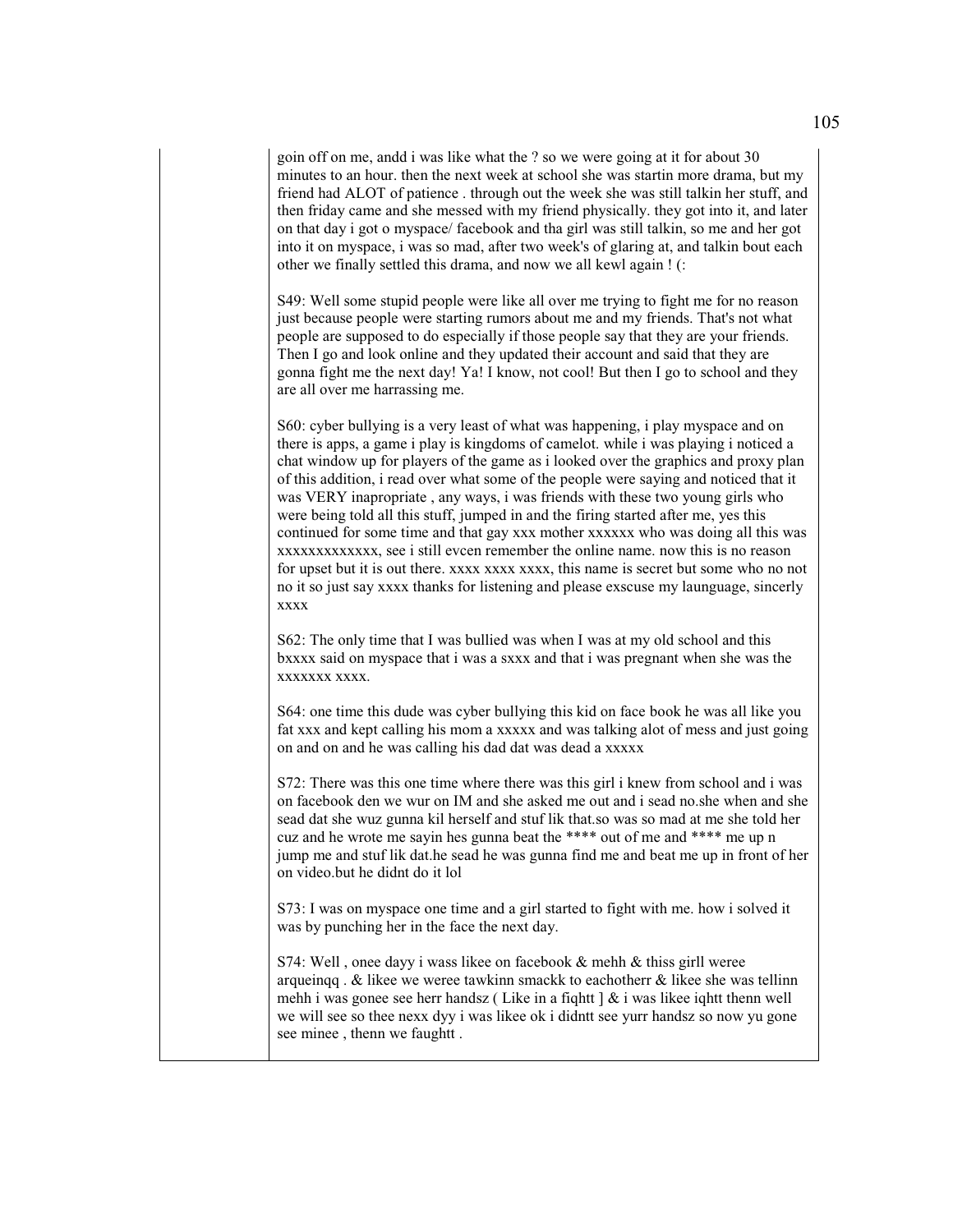|            | S75: on myspace 2 ppl $\omega$ a time were sending me mean messages threating me<br>about that i took her man n the other girl a was asking me why dnt i like her she was<br>annoying me tring 2 force me 2 like her n she sed that she heard his from som1 n<br>never told me who                                                                                                                                                                                                                                                                                                                                                                                                                                                                                                                                                                                                                                                                                                                                                                                                                                                                                                                               |
|------------|------------------------------------------------------------------------------------------------------------------------------------------------------------------------------------------------------------------------------------------------------------------------------------------------------------------------------------------------------------------------------------------------------------------------------------------------------------------------------------------------------------------------------------------------------------------------------------------------------------------------------------------------------------------------------------------------------------------------------------------------------------------------------------------------------------------------------------------------------------------------------------------------------------------------------------------------------------------------------------------------------------------------------------------------------------------------------------------------------------------------------------------------------------------------------------------------------------------|
| Cell Phone | S06: Well this girl decised it would make her day to just text me and call me a<br>xxxxx. She was mad at me for some reason and wouldn't stop texting me. She was<br>being real stupid and was talking about telling my mom I was a horrible child but I<br>knew she wouldn't do anything.                                                                                                                                                                                                                                                                                                                                                                                                                                                                                                                                                                                                                                                                                                                                                                                                                                                                                                                       |
|            | S23: I remember this one guy in alaska was bullying me on my phone and i just<br>fought back and it was not cool with me cause he just fought and fought so i just said<br>to him you better stop before i call the cops and so he did and that was the last time<br>ever heard from him. that was the only time i have ever been cyberbullyed in my<br>whole life. i told my dad about it and he said what the number so i gave him the<br>number and he said to him to not call my son ever again or i will call the cops on you<br>and then hung up the phone.                                                                                                                                                                                                                                                                                                                                                                                                                                                                                                                                                                                                                                                |
|            | S26: Oh well I wasn't the one being bullied it was about half and half. I was being<br>bullied and I was bullying the person back. This was through a cell phone of course<br>drama as usual. Relationship wise and dealing with gays such as girls going out.<br>These girls went out for about three weeks and this girl had her friends and the other<br>girl had hers. The two girls talked but no like they were best friends. That's when<br>drama started. The girls best friend said the other girl was talking shit about her but<br>the other girl wasn't so it went on and on. That girl told the other girl why the hell<br>you talking about her? This girl didn't do shit to you but be nice. It was a rumor that<br>other girl was like why the hell would I talk about this girl if I barely know her.<br>That's petty shit I mean come on now that's stupid it's not making any sense. That girl<br>wasn't understand it went back and forth till that girl just said you no what just fxxx it<br>because I hate dealing with drama and its getting out of hand so lets just forget about<br>it and move on and never bring it up again so I guess that's where it was handled and<br>its over. |
|            | S28: There was this person at the school sent me a text message that told me to shut<br>up and i also said shut up but she has been talking behind my back and i don't like it<br>when she won't leave me alone. She won't stop irritating me and im just going to<br>ignoring her as much as i can hopefuly it gets taking care of cause i don't want it to<br>spread any worse than it is.                                                                                                                                                                                                                                                                                                                                                                                                                                                                                                                                                                                                                                                                                                                                                                                                                     |
|            | S29: One time I was texting an old friend and I was like hey girl what's up? And they<br>were like don't talk to me and I was like why? They were like because you are two<br>faced and I was like how am I two faced I'm pretty much your best bud and she just<br>ignored me after that.                                                                                                                                                                                                                                                                                                                                                                                                                                                                                                                                                                                                                                                                                                                                                                                                                                                                                                                       |
|            | S32: when i was 11 my exfriend sent me a text message that said she was gonna hurt<br>me and my family<br>S34: One time when I was sick my friend called me and was talking about my other<br>friend and I thought she was kind-of annoying so I told her that. Well, turns out they<br>tricked me and the other girl was on the other line and heard everything I said. Then<br>they went around e-mailing all my friends. Then i got a bunch of emails saying I was<br>a bad person and they would no longer let me hang out with them. Sooner or later all                                                                                                                                                                                                                                                                                                                                                                                                                                                                                                                                                                                                                                                    |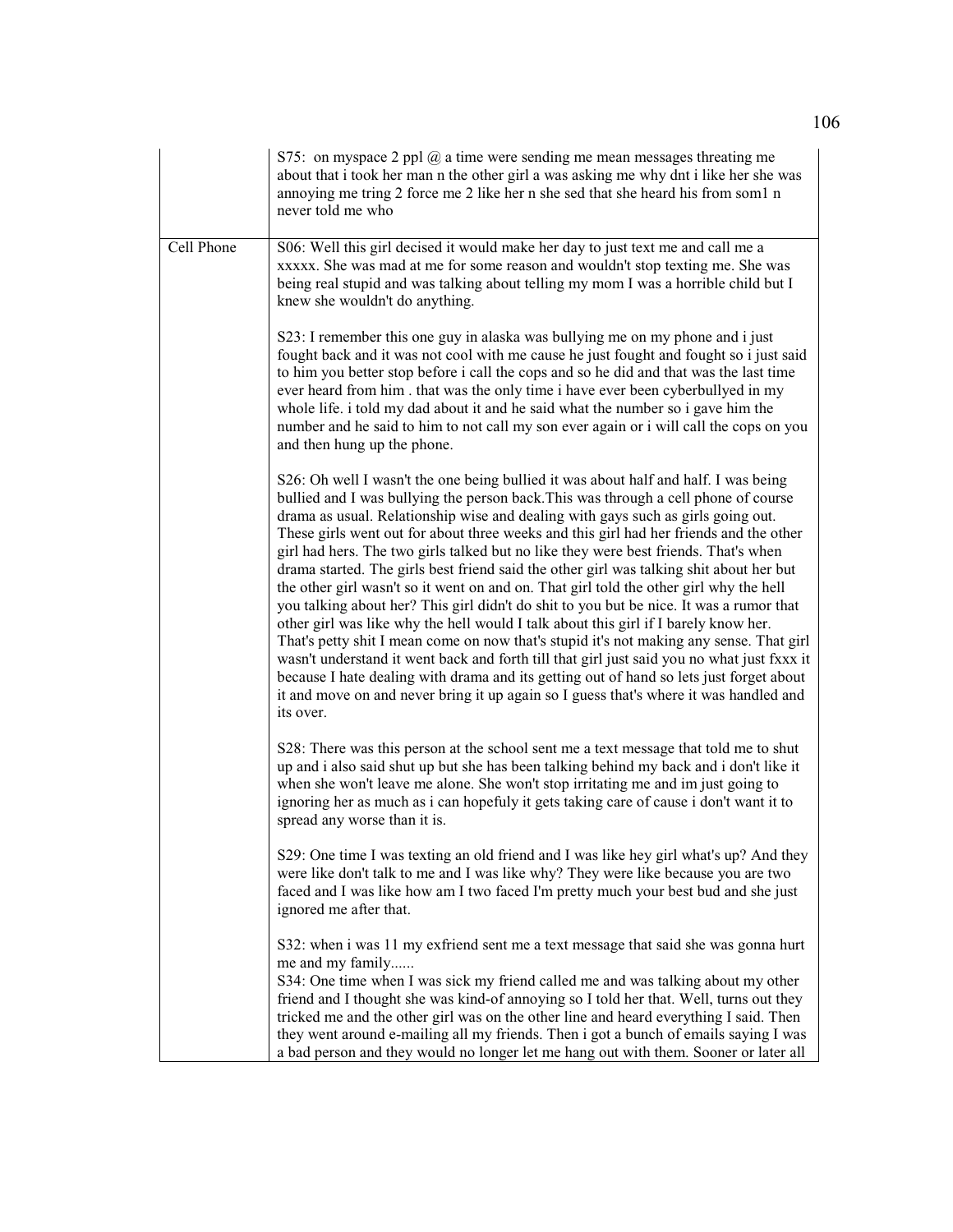|                  | my friends were turned against me.                                                                                                                                                                                                                                                                                                                                                                                                                                                                                                                                                                                                                                                                                                                                                                                                                                                                                                                                                                                    |
|------------------|-----------------------------------------------------------------------------------------------------------------------------------------------------------------------------------------------------------------------------------------------------------------------------------------------------------------------------------------------------------------------------------------------------------------------------------------------------------------------------------------------------------------------------------------------------------------------------------------------------------------------------------------------------------------------------------------------------------------------------------------------------------------------------------------------------------------------------------------------------------------------------------------------------------------------------------------------------------------------------------------------------------------------|
|                  | S43: This was through a text message. I received a text saying "you were the one<br>who was talking all this trash on facebook huh?" I replied "what are you talking<br>about? Who are you?" Then they replied, "I'm the one you were saying was a bxxxx,<br>axx, all those other things on facebook" then I said "No I wasn't I don't even know<br>who you are, what your talking about! Plus I wasn't even on facebook today. Then it<br>replied "yes you were *****, I was there and we had this whole conversation about<br>how you was gonna fight me and shit. Then I asked how they go my number and<br>who is this? They replied my friend and you know who I am. Then I told my mom<br>and she was like its probably one of your friends messing with you or something.<br>Then I tried to call the nuymber but it was forwarded to voicemail. Then I got<br>pictures of guns, and knifes. Text messages saying I'm gonna kill you, you better<br>watch your back, I know where you live and all this stuff. |
|                  | S61: One time I was texting they I got a text from a person it said fxxx this person<br>and they are a piece of sxxx never talk to them. I texted back fxxx you I will not talk<br>to you no more. Then he texted back shut the fxxx up bxxxx. I told him if he sent me<br>another text I will call the police.                                                                                                                                                                                                                                                                                                                                                                                                                                                                                                                                                                                                                                                                                                       |
|                  | S63: by cell this kid text text and said he wanted to kill me cuz i was switching<br>colors                                                                                                                                                                                                                                                                                                                                                                                                                                                                                                                                                                                                                                                                                                                                                                                                                                                                                                                           |
|                  | S67: ive only bn in a sit. like 1 time so it wasnt dat bd but anyways it was on a<br>cell phone my friend ryan txt me an was lik "sup" i was like "nm" an thn all da<br>sudden i gt a messge sayin, "wat da fxxx u doin txtin my bf. stay away frm him hes<br>mine an if us gts a prob. wid it thn us gt a prob. wth me!!!!!!!" i said "im only friends"<br>wid him soo wats it matta?" she rplyed and said "it mattas cuz u a sknkky ho dat<br>needs 2 keep her leggs closed!" i said " ive neva eva had sex in my ilife so dnt u b<br>tellin me 2 keep mine closed i dnt evn lik hm lik dat were JUST FRIENDS!!!!!" 18ter<br>she replyed well it dnt matta if u wnna make dis a fight or nt cuz im comin 2 ur<br>house an were gnna fight!!!!!!!!" i tld her 2 leave me alone bt she wdnt so my mum<br>pressed charges                                                                                                                                                                                              |
|                  | S68: Well, I guess i am not really open with stuff that happened to me but like I dont<br>know how you would call it but like it has to to with a sexual situation, yes it was<br>done with a cell phone and yah, i was basically blacked mail and stuff and it could<br>have led to rape in my point of view. but luckily i told an adult and teh whole thing<br>was tooken care of.                                                                                                                                                                                                                                                                                                                                                                                                                                                                                                                                                                                                                                 |
|                  | S78: two years ago i was on a cell phone and my old frind sad i was a fxxxxxx hxx it<br>stuck with me all of my life nomater how mouch i wanted to foget i could not                                                                                                                                                                                                                                                                                                                                                                                                                                                                                                                                                                                                                                                                                                                                                                                                                                                  |
|                  | S79: well i wasnt really cyberbullyin more of a cyberfight but over the cell phone me<br>and another person shared some angry words                                                                                                                                                                                                                                                                                                                                                                                                                                                                                                                                                                                                                                                                                                                                                                                                                                                                                   |
| Online<br>Gaming | S33: When i was playin MW2 they said a lot of stuff that i cant mention in this                                                                                                                                                                                                                                                                                                                                                                                                                                                                                                                                                                                                                                                                                                                                                                                                                                                                                                                                       |
|                  | S44: I have been cyberbullied through xbox people cuss and think they are cool so<br>they think they can do anything they want                                                                                                                                                                                                                                                                                                                                                                                                                                                                                                                                                                                                                                                                                                                                                                                                                                                                                        |
|                  | S50: Okay all right, So I'm at my house, and I was playing tap tap revenge 3 online                                                                                                                                                                                                                                                                                                                                                                                                                                                                                                                                                                                                                                                                                                                                                                                                                                                                                                                                   |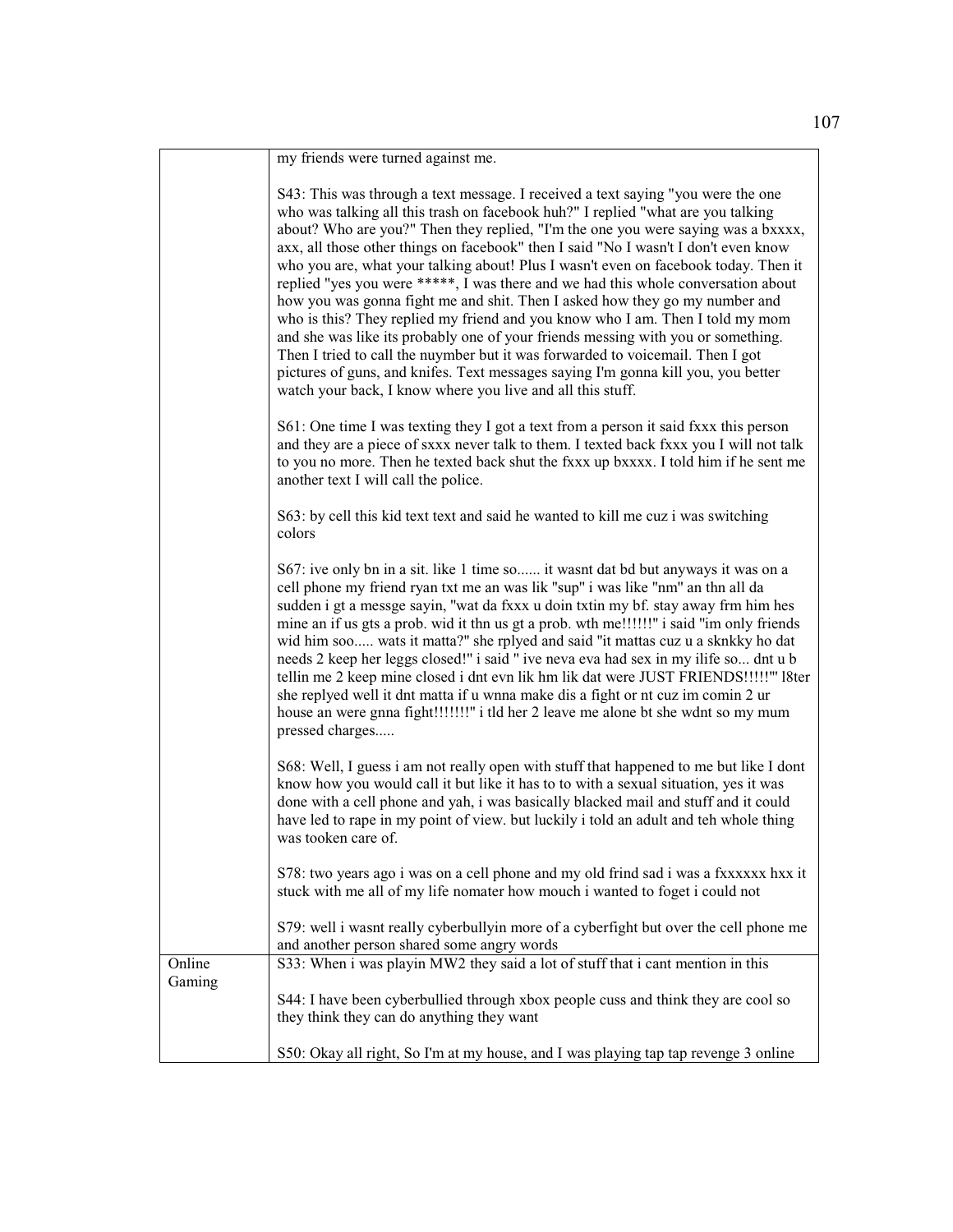|                              | on my ipod touch. I had just gotten finished with playing the game. Of coarse I won:)<br>and this guy gets mad at me and says things i havent even heard of before, one<br>because it was in spanish, two because I dont speak spanish. So what I did is I look it<br>up on google and I find out that he was cursing in spanish at me: (So I say this guy.<br>"lave mi solo" which means leave me alone in espanol according to google.:(                                                                                                                                                                                                                                                                                                                                                                                                                                                                                                                                                                                                                                                                                                                                                                                                                                                                                                                                                                                                                                                                                                                                                                                                                                                                                                                                                                                                                                                                                  |
|------------------------------|-----------------------------------------------------------------------------------------------------------------------------------------------------------------------------------------------------------------------------------------------------------------------------------------------------------------------------------------------------------------------------------------------------------------------------------------------------------------------------------------------------------------------------------------------------------------------------------------------------------------------------------------------------------------------------------------------------------------------------------------------------------------------------------------------------------------------------------------------------------------------------------------------------------------------------------------------------------------------------------------------------------------------------------------------------------------------------------------------------------------------------------------------------------------------------------------------------------------------------------------------------------------------------------------------------------------------------------------------------------------------------------------------------------------------------------------------------------------------------------------------------------------------------------------------------------------------------------------------------------------------------------------------------------------------------------------------------------------------------------------------------------------------------------------------------------------------------------------------------------------------------------------------------------------------------|
|                              | S76: One time i was being cyberbullied on my xbox360 and this is what they<br>exacting said[I'ma Freeze you *@#\$ing xbox if you don't give me you account and<br>i'ma hack your account and pay over \$10000 Dollar in your real account! So what's<br>going to be, get @#\$% or Give me your account.] I left fast and didn't play my xbox<br>for a whole day.                                                                                                                                                                                                                                                                                                                                                                                                                                                                                                                                                                                                                                                                                                                                                                                                                                                                                                                                                                                                                                                                                                                                                                                                                                                                                                                                                                                                                                                                                                                                                            |
| <b>Type of Cyberbullying</b> |                                                                                                                                                                                                                                                                                                                                                                                                                                                                                                                                                                                                                                                                                                                                                                                                                                                                                                                                                                                                                                                                                                                                                                                                                                                                                                                                                                                                                                                                                                                                                                                                                                                                                                                                                                                                                                                                                                                             |
| Cyberthreats                 | S43: This was through a text message. I received a text saying "you were the one<br>who was talking all this trash on facebook huh?" I replied "what are you talking<br>about? Who are you?" Then they replied, "I'm the one you were saying was a bxxxx,<br>ass, all those other things on facebook" then I said "No I wasn't I don't even know<br>who you are, what your talking about! Plus I wasn't even on facebook today. Then it<br>replied "yes you were *****, I was there and we had this whole conversation about<br>how you was gonna fight me and shit. Then I asked how they go my number and<br>who is this? They replied my friend and you know who I am. Then I told my mom<br>and she was like its probably one of your friends messing with you or something.<br>Then I tried to call the nuymber but it was forwarded to voicemail. Then I got<br>pictures of guns, and knifes. Text messages saying I'm gonna kill you, you better<br>watch your back, I know where you live and all this stuff.<br>S49: Well some stupid people were like all over me trying to fight me for no reason<br>just because people were starting rumors about me and my friends. That's not what<br>people are supposed to do especially if those people say that they are your friends.<br>Then I go and look online and they updated their account and said that they are<br>gonna fight me the next day! Ya! I know, not cool! But then I go to school and they<br>are all over me harrassing me.<br>S63: by cell this kid text text and said he wanted to kill me cuz i was switching<br>colors<br>S65: the man said he knew who i was and that he was going o kill me Heres the<br>message he sent Look Boy i n know who you are and where you live<br>S76: One time i was being cyberbullied on my xbox360 and this is what they<br>exacting said[I'ma Freeze you *@#\$ing xbox if you don't give me you account and |
|                              | i'ma hack your account and pay over \$10000 Dollar in your real account! So what's<br>going to be, get @#\$% or Give me your account.] I left fast and didn't play my xbox<br>for a whole day.                                                                                                                                                                                                                                                                                                                                                                                                                                                                                                                                                                                                                                                                                                                                                                                                                                                                                                                                                                                                                                                                                                                                                                                                                                                                                                                                                                                                                                                                                                                                                                                                                                                                                                                              |
| Flaming                      | S01 In was on the internet, and a girl (or boy, it didn't say the gender) posted<br>something on a forum. I was starting a play for a story, and he/she was like, "Well, I<br>wanna see some REAL stuff, not just fxxxing writing." I told him/her that I really<br>didn't care about her opinion, and that he/she should leave. And then some person<br>who helps run the site was like, "Well, I could get you kicked off if you make my                                                                                                                                                                                                                                                                                                                                                                                                                                                                                                                                                                                                                                                                                                                                                                                                                                                                                                                                                                                                                                                                                                                                                                                                                                                                                                                                                                                                                                                                                  |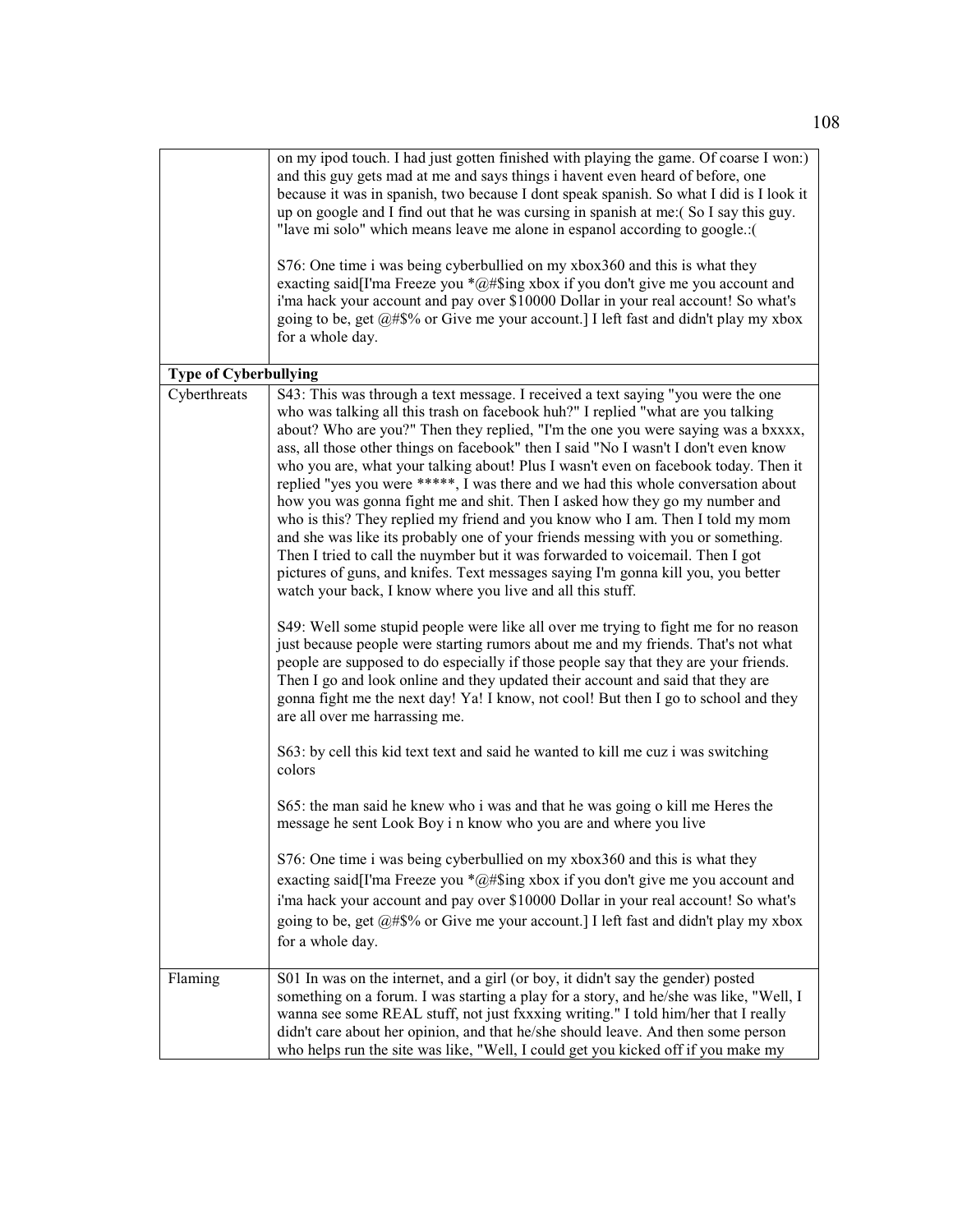| buddy mad." (It was something like that, I just can't remember the exact words). So I<br>left and was like, "The heck? They know nothing about me."                                                                                                                                                                                                                                                                                                                                                                                                                                                                                                                                                                                                                                                                                                                                                                                                                                                                          |
|------------------------------------------------------------------------------------------------------------------------------------------------------------------------------------------------------------------------------------------------------------------------------------------------------------------------------------------------------------------------------------------------------------------------------------------------------------------------------------------------------------------------------------------------------------------------------------------------------------------------------------------------------------------------------------------------------------------------------------------------------------------------------------------------------------------------------------------------------------------------------------------------------------------------------------------------------------------------------------------------------------------------------|
| S03 On YouTube some fat nerd sitting down on his computer didn't like my<br>comment on a video. So he (like any other internet nerd) decided to curse me off.<br>Some racial statements were handed. So me (like the internet nerd) did same to him.                                                                                                                                                                                                                                                                                                                                                                                                                                                                                                                                                                                                                                                                                                                                                                         |
| S04 It all started with this girl. She was all hay girl and was like what's up. Then she<br>was like what in the world are you doing talken about how me and that boy hooked<br>up behind the movie theater after he got back with his girl that is so stupid and<br>childish of you. i was like whatever so I went home and she IM'd me on MySpace<br>and was like you are a liar and I was like how she was like you said me and that boy<br>hooked up. I was like I had never said that. She was like that's what my friend told<br>me. I was like really? Your friend told me she saw you and that boy and that she took<br>a picture of the two of you and she even sent it to me. She was like well now his girl<br>wants to fight me and if I get beat up I'm coming after you and I will black mail you<br>to the whole school if you don't go and tell the two of them that it's not true.                                                                                                                          |
| S06 Well this girl decised it would make her day to just text me and call me a bxxxx.<br>She was mad at me for some reason and wouldn't stop texting me. She was being real<br>stupid and was talking about telling my mom I was a horrible child but I knew she<br>wouldn't do anything.                                                                                                                                                                                                                                                                                                                                                                                                                                                                                                                                                                                                                                                                                                                                    |
| S07 During seventh grade a girl and I had some issues leading to us arguing/fighting<br>a bit. I told her I would never forgive her for some of the things she had said to me<br>and to this day I still don't. Well over the summer she messaged me over Facebook<br>saying she was sorry. In honesty I told her I wasn't sorry and that I don't forgive her<br>at all. I told her how I almost hit her in gym last year while in a big argument<br>between her and I and how my friends held me back. She then answered cussing me<br>out and told me that I wouldn't be able to touch a hair on her she would beat me<br>down. In other words saying she would win. Her and I went on fighting like this and<br>I soon found out it wasn't only her, but her and her cousin. This went on for about a<br>month, her and arguing back and forth and finally I got fed up and told her I was<br>done fighting, I'm not forgiving her and I'm not going to be her friend and I was sorry<br>for even fighting back with her. |
| S08: There was one time where I guess I was being cyber bullied over a website I<br>usually go to. It is like myspace, but instead of pictures and stuff you make your own<br>person and username. Anyways, I was in a chat room with a few of my friends and<br>someone came up to me and tried act better then us (Even though we knew she<br>wasn't) by cussing and insulting us. I don't care about being cyber bullied<br>anymore, because the people who do it I know are just those who think they can do<br>what they want. I got over cyberbullying a long time ago. Usually in these situations<br>I stick up for my friends and I told the girl to go away. She got mad at her failed<br>attempt to make us mad and just left the chat room.                                                                                                                                                                                                                                                                      |
| S14: This one time like a couple of months ago, my ex boyfriend was mad at me and<br>like I wanted to talk to him online and he's like "I told you to gtfo of my life already<br>$=$  " and I'm like "I'll leave your life when I'm ready I still care about you and you<br>need to tell your girl friend that your cheating on her" and he responded "Just shut up<br>okay?! Leave me alone I'm not cheating on her" and I said "Oh really now?? How                                                                                                                                                                                                                                                                                                                                                                                                                                                                                                                                                                        |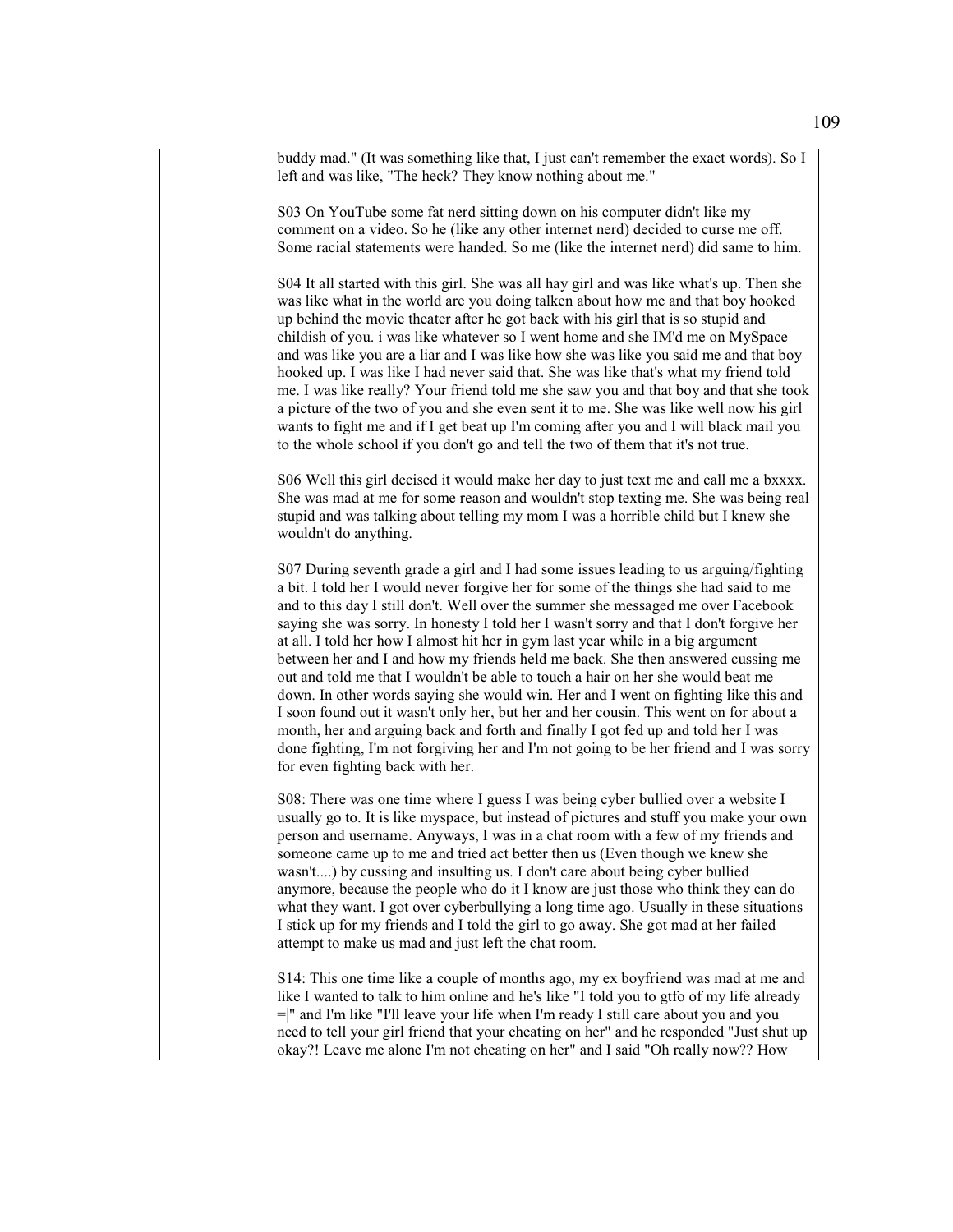come you went out with this girl for 6 months but you went out with me and 5 other girls when you were going out with me??" and he's like "go die in a hole" and I said "Maybe I will, when I'm old" and he's like "Then why don't you die already geez. I know where you live I can come to your house and shoot you right through the head" and I'm like "I live on base so I'm perfectly fine :P" and so on and so forth. Oh by the way he doesn't go to this school. He's 16.

S19: Once when I was on MySpace I was minding my own business and this chick messenged me and said that she wanted to fight me and I was wondering why because we used to be the best of friends and she said because I was fake and that I alwayss made her feel like crap. I said that I wasn't going to fight her and she kept messenging me saying that no matter what we was going to fight. I never wanted to fight her. She wouldn't leave me alone and kept calling me bad names and saying that I'm stupid and face and a wannabe and I know I never did none of that so I didn't get mad but then she told my girlfriend of two monthat that I didn't want to fight but she better leave me along and she kept talking mess and getting me mad so when the time came we fought and we were not friends for a while til the third week of school and I said that all the drama wasn't necessary and that I wanted to be friends again and she agreed and we are friends again but her friend won't leave me along on MySpace!

S21: This person hacked one of my friends online accounts and he started to cuss me out and call me names.

S22: I have been a victim of cyber bullying and i have also been one of the people who cyber bully other people to but it only happened one time. Me and my friend were talking on facebook and then all of a sudden her friend decides to get on and start cussing me out like there's no tomorrow so i did the same thing thing she was doing to me i started to cuss her out right back and so she got mad at me and then the friend i was originally talking to got on and started cussing me out so i got mad so i was cussing her out too so we got in this big old fight. We fought for so long that night we didn't stop fighting until 12 o'clock at night but then she made a threat to me so i made a threat right back but we said some things we shouldn't have said that and trust me we regret everything we said, well the friend was talking to at first but the other one who started to cuss me out first her and I lost our friendship. Me and and the friend that became friends again are best friends still to this very day, And i wouldn't do anything to make our friendship end.

S23: I remember this one guy in alaska was bullying me on my phone and i just fought back and it was not cool with me cause he just fought and fought so i just said to him you better stop before i call the cops and so he did and that was the last time ever heard from him . that was the only time i have ever been cyberbullyed in my whole life. i told my dad about it and he said what the number so i gave him the number and he said to him to not call my son ever again or i will call the cops on you and then hung up the phone.

S26: Oh well I wasn't the one being bullied it was about half and half. I was being bullied and I was bullying the person back.This was through a cell phone of course drama as usual. Relationship wise and dealing with gays such as girls going out. These girls went out for about three weeks and this girl had her friends and the other girl had hers. The two girls talked but no like they were best friends. That's when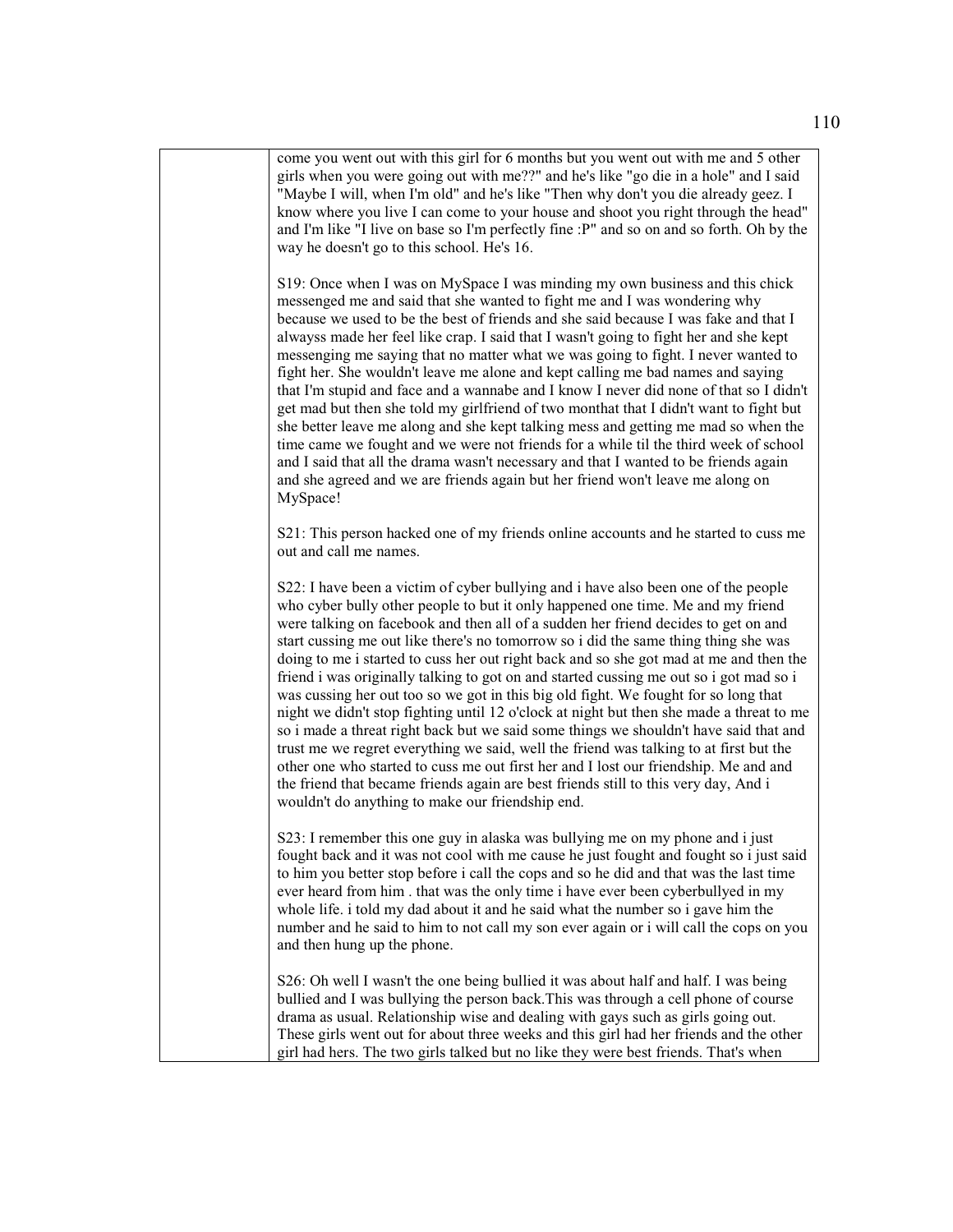| drama started. The girls best friend said the other girl was talking shit about her but<br>the other girl wasn't so it went on and on. That girl told the other girl why the hell<br>you talking about her? This girl didn't do shit to you but be nice. It was a rumor that<br>other girl was like why the hell would I talk about this girl if I barely know her.<br>That's petty shit I mean come on now that's stupid it's not making any sense. That girl<br>wasn't understand it went back and forth till that girl just said you no what just fxxx it<br>because I hate dealing with drama and its getting out of hand so lets just forget about<br>it and move on and never bring it up again so I guess that's where it was handled and<br>its over.                                                                                                                                                                                                                                                                                                                                                                                                                                                                                                                                                                                                                                                                                                                                                                                                                                                                                                                                                                                                                                                                                                                 |
|-------------------------------------------------------------------------------------------------------------------------------------------------------------------------------------------------------------------------------------------------------------------------------------------------------------------------------------------------------------------------------------------------------------------------------------------------------------------------------------------------------------------------------------------------------------------------------------------------------------------------------------------------------------------------------------------------------------------------------------------------------------------------------------------------------------------------------------------------------------------------------------------------------------------------------------------------------------------------------------------------------------------------------------------------------------------------------------------------------------------------------------------------------------------------------------------------------------------------------------------------------------------------------------------------------------------------------------------------------------------------------------------------------------------------------------------------------------------------------------------------------------------------------------------------------------------------------------------------------------------------------------------------------------------------------------------------------------------------------------------------------------------------------------------------------------------------------------------------------------------------------|
| S28: There was this person at the school sent me a text message that told me to shut<br>up and i also said shut up but she has been talking behind my back and i don't like it<br>when she won't leave me alone. She won't stop irritating me and im just going to<br>ignoring her as much as i can hopefuly it gets taking care of cause i don't want it to<br>spread any worse than it is.                                                                                                                                                                                                                                                                                                                                                                                                                                                                                                                                                                                                                                                                                                                                                                                                                                                                                                                                                                                                                                                                                                                                                                                                                                                                                                                                                                                                                                                                                  |
| S29: One time I was texting an old friend and I was like hey girl what's up? And they<br>were like don't talk to me and I was like why? They were like because you are two<br>faced and I was like how am I two faced I'm pretty much your best bud and she just<br>ignored me after that.                                                                                                                                                                                                                                                                                                                                                                                                                                                                                                                                                                                                                                                                                                                                                                                                                                                                                                                                                                                                                                                                                                                                                                                                                                                                                                                                                                                                                                                                                                                                                                                    |
| S32: when i was 11 my exfriend sent me a text message that said she was gonna hurt<br>me and my family                                                                                                                                                                                                                                                                                                                                                                                                                                                                                                                                                                                                                                                                                                                                                                                                                                                                                                                                                                                                                                                                                                                                                                                                                                                                                                                                                                                                                                                                                                                                                                                                                                                                                                                                                                        |
| S38: On MySpace the person would try to make me mad by calling me names or<br>saying she/he is going to do something to me or say stuff about me                                                                                                                                                                                                                                                                                                                                                                                                                                                                                                                                                                                                                                                                                                                                                                                                                                                                                                                                                                                                                                                                                                                                                                                                                                                                                                                                                                                                                                                                                                                                                                                                                                                                                                                              |
| S40: on myspace a kid threatened to cut my fingerss off and that he wus goin 2 jump<br>me                                                                                                                                                                                                                                                                                                                                                                                                                                                                                                                                                                                                                                                                                                                                                                                                                                                                                                                                                                                                                                                                                                                                                                                                                                                                                                                                                                                                                                                                                                                                                                                                                                                                                                                                                                                     |
| S42: My friend and I were on facebook and she commented on my friends picture<br>saying that I wasn't the cool one and I got mad about that because I wasn't even<br>saying anything to her but then when she said that about me it sparked one of my<br>nerves. So then I commented saying like wtf?! And she was like haha yea I don't give<br>a fxxx about your bxxxx axx and just wait till I see you at school you ugly mother<br>fxxxxx. She was saying all this stuff to me so obviously that is gonna get me more<br>mad so I commented back then we were just saying all this rude stuff to each other<br>and yes those words were cuss words. It was just getting us both more heated! So she<br>commented again saying just wait for school to come and I'll show you what I'm<br>gonna do so I waited and she didn't do anything. Then we were still talking bad to<br>each other and then one day it came to it and we fought because of a whole bunch of<br>stupid stuff. I didn't regret what I did cause her day will come when she gets her butt<br>whooped and she ain't gonna like it. All of this was started cause of some stupid stuff<br>on facebook. Just that little comment got me mad so I commented back and we were<br>just going back and foth at it saying bad things and stuff that I shouldn't be saying.<br>So then we were fighting on facebook for about an hour or two then finally went<br>home and that's when all of it stopped. Then at school the next day she wanted to talk<br>her mess behind my back so I said to her to talk her mess to my face and not behind<br>my back because as long as she throws the first hit then I ain't tripping. So days went<br>by and she didn't do anything. But then one day came and we couldn't take it<br>anymore so she came up behind me and pushed me to the ground. She tried to punch |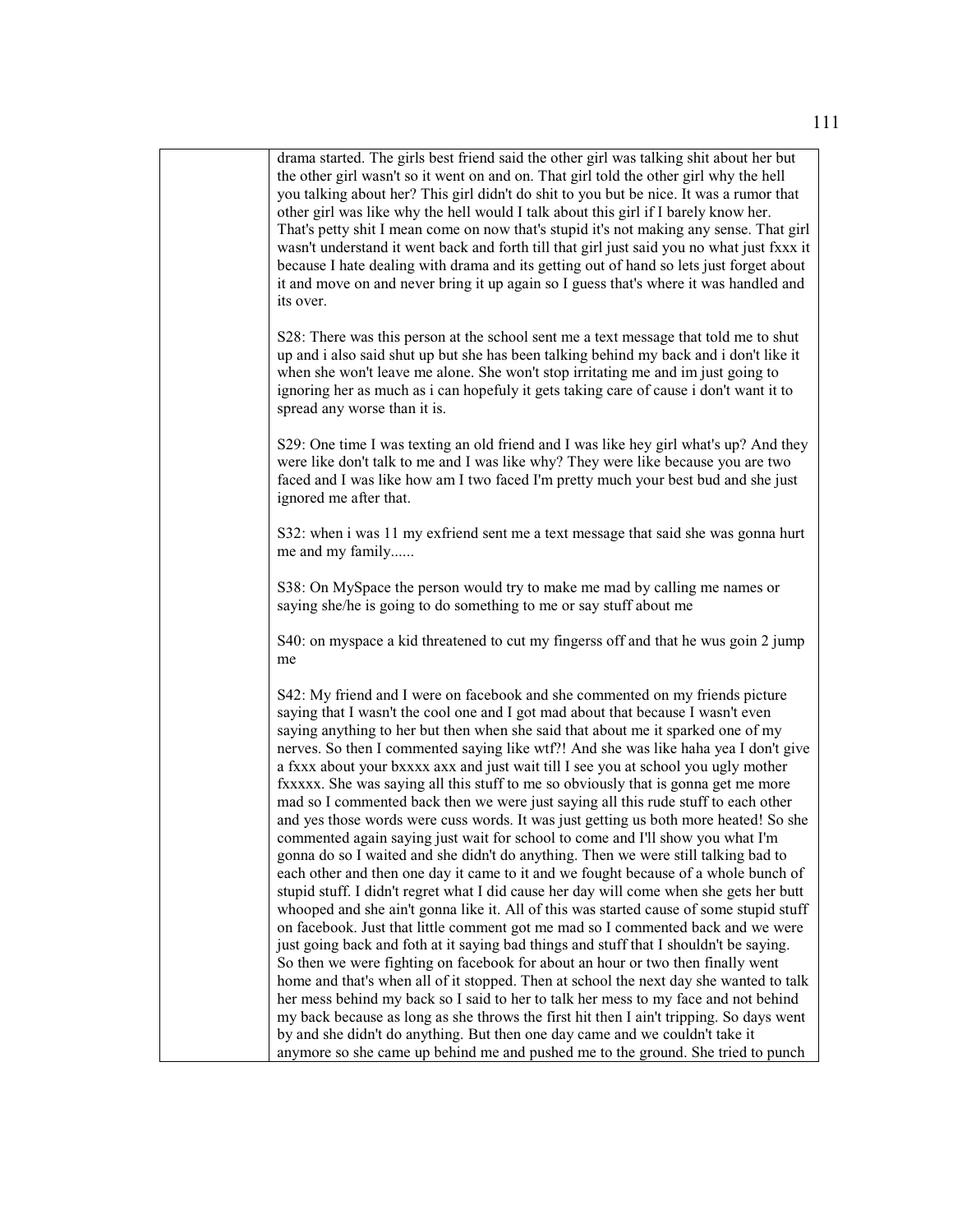| me so my friend pushed her off of me then I got up and swung at her and hit her a<br>couple time in her face and that's when cars rolled up and told us to break it up. I was<br>so pissed off so I just left then a cop came up to me and questioned me and her. Then<br>the next day at school she wanted to tell everyone that I got my axx beat but really it<br>wasn't a fair fight! I didn't let it bother me because I know one day she's gonna say<br>the wrong thing to me and I'm gonna go off and she's gonna regret saying the things<br>that she said to me.                                                                                                                                                                                                                                                                                                                                 |
|-----------------------------------------------------------------------------------------------------------------------------------------------------------------------------------------------------------------------------------------------------------------------------------------------------------------------------------------------------------------------------------------------------------------------------------------------------------------------------------------------------------------------------------------------------------------------------------------------------------------------------------------------------------------------------------------------------------------------------------------------------------------------------------------------------------------------------------------------------------------------------------------------------------|
| S50: Okay all right, So I'm at my house, and I was playing tap tap revenge 3 online<br>on my ipod touch. I had just gotten finished with playing the game. Of coarse I won:)<br>and this guy gets mad at me and says things i havent even heard of before, one<br>because it was in spanish, two because I dont speak spanish. So what I did is I look it<br>up on google and I find out that he was cursing in spanish at me: (So I say this guy.<br>"lave mi solo" which means leave me alone in espanol according to google.:(                                                                                                                                                                                                                                                                                                                                                                         |
| S60: cyber bullying is a very least of what was happening, i play myspace and on<br>there is apps, a game i play is kingdoms of camelot. while i was playing i noticed a<br>chat window up for players of the game as i looked over the graphics and proxy plan<br>of this addition, i read over what some of the people were saying and noticed that it<br>was VERY inapropriate, any ways, i was friends with these two young girls who<br>were being told all this stuff, jumped in and the firing started after me, yes this<br>continued for some time and that gxx axx mother fxxxxx who was doing all this was<br>xxxxxxxxxxx, see i still evcen remember the online name. now this is no reason for<br>upset but it is out there. Xxxx xxxx xxxx, this name is secret but some who no not no<br>it so just say xxxx thanks for listening and please exscuse my launguage, sincerly<br><b>XXXX</b> |
| S61: One time I was texting they I got a text from a person it said fxxx this person<br>and they are a piece of sxxx never talk to them. I texted back fxxx you I will not talk<br>to you no more. Then he texted back shut the fxxx up bxxxx. I told him if he sent me<br>another text I will call the police.                                                                                                                                                                                                                                                                                                                                                                                                                                                                                                                                                                                           |
| S64: one time this dude was cyber bullying this kid on face book he was all like you<br>fat ass and kept calling his mom a bxxxx and was talking alot of mess and just going<br>on and on and he was calling his dad dat was dead a pxxxx                                                                                                                                                                                                                                                                                                                                                                                                                                                                                                                                                                                                                                                                 |
| S71: It was last month when this one person started this rumor bout me and i told her<br>to stop so i wrote her a message and her friend found out bout it and she was telling<br>me to leave her the f*** alone and to stop telling people that she spread the rumor<br>bout me and then i ask her friend that to leave me and her alone cuz it only dilled<br>with me and her and she was like im the boss of you and i had to listen to her and she<br>was the boss of me                                                                                                                                                                                                                                                                                                                                                                                                                              |
| S72: There was this one time where there was this girl i knew from school and i was<br>on facebook den we wur on IM and she asked me out and i sead no.she when and she<br>sead dat she wuz gunna kil herself and stuf lik that.so was so mad at me she told her<br>cuz and he wrote me sayin hes gunna beat the **** out of me and **** me up n<br>jump me and stuf lik dat.he sead he was gunna find me and beat me up in front of her<br>on video.but he didnt do it lol                                                                                                                                                                                                                                                                                                                                                                                                                               |
| S73: i was on myspace one time and a girl started to fight with me. how i solved it                                                                                                                                                                                                                                                                                                                                                                                                                                                                                                                                                                                                                                                                                                                                                                                                                       |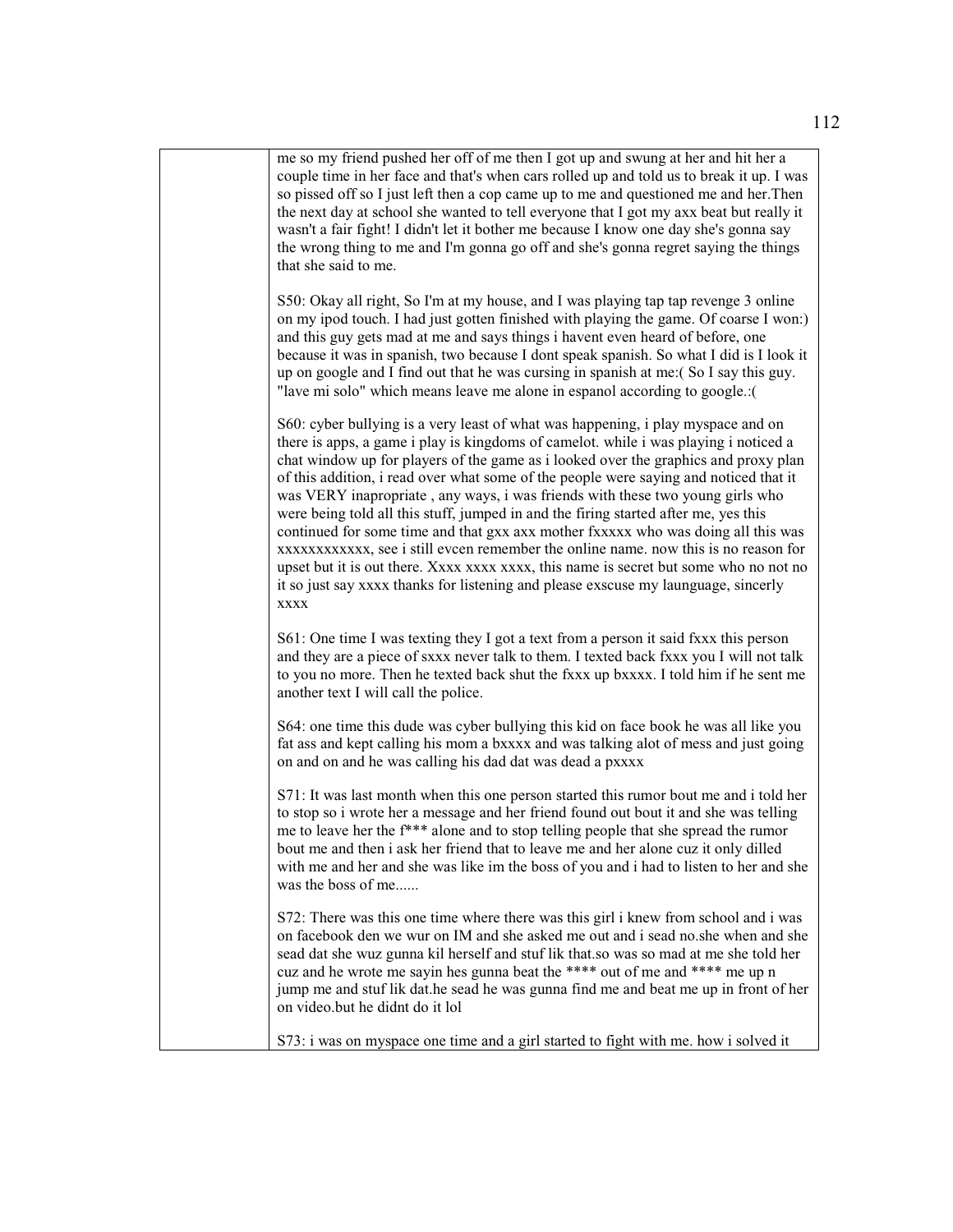|             | was by punching her in the face the next day.                                                                                                                                                                                                                                                                                                                                                                                                                                                                                                                                                                                                                                                                                                                                                                                                                                                                                                                              |
|-------------|----------------------------------------------------------------------------------------------------------------------------------------------------------------------------------------------------------------------------------------------------------------------------------------------------------------------------------------------------------------------------------------------------------------------------------------------------------------------------------------------------------------------------------------------------------------------------------------------------------------------------------------------------------------------------------------------------------------------------------------------------------------------------------------------------------------------------------------------------------------------------------------------------------------------------------------------------------------------------|
|             | S74: Well, onee dayy i wass likee on facebook & mehh & thiss girll weree<br>arqueinqq. $\&$ likee we weree tawkinn smackk to eachotherr $\&$ likee she was tellinn<br>mehh i was gonee see herr handsz (Like in a fiqhtt $\alpha$ i was like iqhtt then well<br>we will see so thee nexx dyy i was likee ok i didntt see yurr handsz so now yu gone<br>see minee, thenn we faughtt.                                                                                                                                                                                                                                                                                                                                                                                                                                                                                                                                                                                        |
|             | S75: on myspace 2 ppl $@$ a time were sending me mean messages threating me about<br>that i took her man n the other girl angila was asking me why dnt i like her she was<br>annoying me tring 2 force me 2 like her n she sed that she heard his from som1 n<br>never told me who                                                                                                                                                                                                                                                                                                                                                                                                                                                                                                                                                                                                                                                                                         |
|             | S78: two years ago i was on a cell phone and my old frind sad i was a fxxxxxx hxx it<br>stuck with me all of my life nomater how mouch i wanted to foget i could not                                                                                                                                                                                                                                                                                                                                                                                                                                                                                                                                                                                                                                                                                                                                                                                                       |
|             | S79: well i wasnt really cyberbullyin more of a cyberfight but over the cell phone me<br>and another person shared some angry words                                                                                                                                                                                                                                                                                                                                                                                                                                                                                                                                                                                                                                                                                                                                                                                                                                        |
| Harassment  | S10: Well it all started when i had dumped my jerk-butt boyfriend J  after that he<br>had tryed to turn all my friends against me or pay people to beat me up then one day i<br>was on the computer and D got on and shaid and i quote "You need to shut you<br>****in mouth" and i said "What did i do?" she sent back saying i had told everyone<br>in school that i had spread a rumor that J was only datin his new girlfriend C to make<br>me jelous but i never said that M did  so then i kept on tellin her no i did and she<br>said you come to school on Monday and see how many people believe you then i got<br>upset started cryin and went in my room told my mom then my mom went to chat<br>with her on facebook and she said she was paid 20 buck to kick my *** after school<br>on Monday  even though i didnt do ANYTHING  but now i feel as if im losing<br>my friends  and i hate that cause i already lose friends constantly because of the<br>army |
|             | S67: ive only bn in a sit. like 1 time so it wasnt dat bd but anyways it was on a<br>cell phone my friend ryan txt me an was lik "sup" i was like "nm" an thn all da<br>sudden i gt a messge sayin, "wat da fxxx u doin txtin my bf. stay away frm him hes<br>mine an if us gts a prob. wid it thn us gt a prob. wth me!!!!!!!" i said "im only friends<br>wid him soo wats it matta?" she rplyed and said "it mattas cuz u a sknkky ho dat<br>needs 2 keep her leggs closed!" i said " ive neva eva had sex in my ilife so dnt u b<br>tellin me 2 keep mine closed i dnt evn lik hm lik dat were JUST FRIENDS!!!!!" 18ter<br>she replyed well it dnt matta if u wnna make dis a fight or nt cuz im comin 2 ur<br>house an were gnna fight!!!!!!!!" i tld her 2 leave me alone bt she wdnt so my mum<br>pressed charges                                                                                                                                                    |
| Denigration | S10: and then there was another time when i was on facebook and i had added my<br>friends 22 year old brother and he tried to get me to have cyber sex with him  but i<br>didnt and he got very upset and told his little sister abunch of rumors about me that<br>were not true                                                                                                                                                                                                                                                                                                                                                                                                                                                                                                                                                                                                                                                                                           |
|             | S10: and then there was a time when a girl had got on my profile ad said that i was<br>flirtin with her boyfriend that  i have no idea who dat is  come to find out she aint<br>got a boyfriend  she was just tryin to break me and my boyfriend up                                                                                                                                                                                                                                                                                                                                                                                                                                                                                                                                                                                                                                                                                                                        |
|             | S15: One time I was on MySpace as I always am after school. During that day I                                                                                                                                                                                                                                                                                                                                                                                                                                                                                                                                                                                                                                                                                                                                                                                                                                                                                              |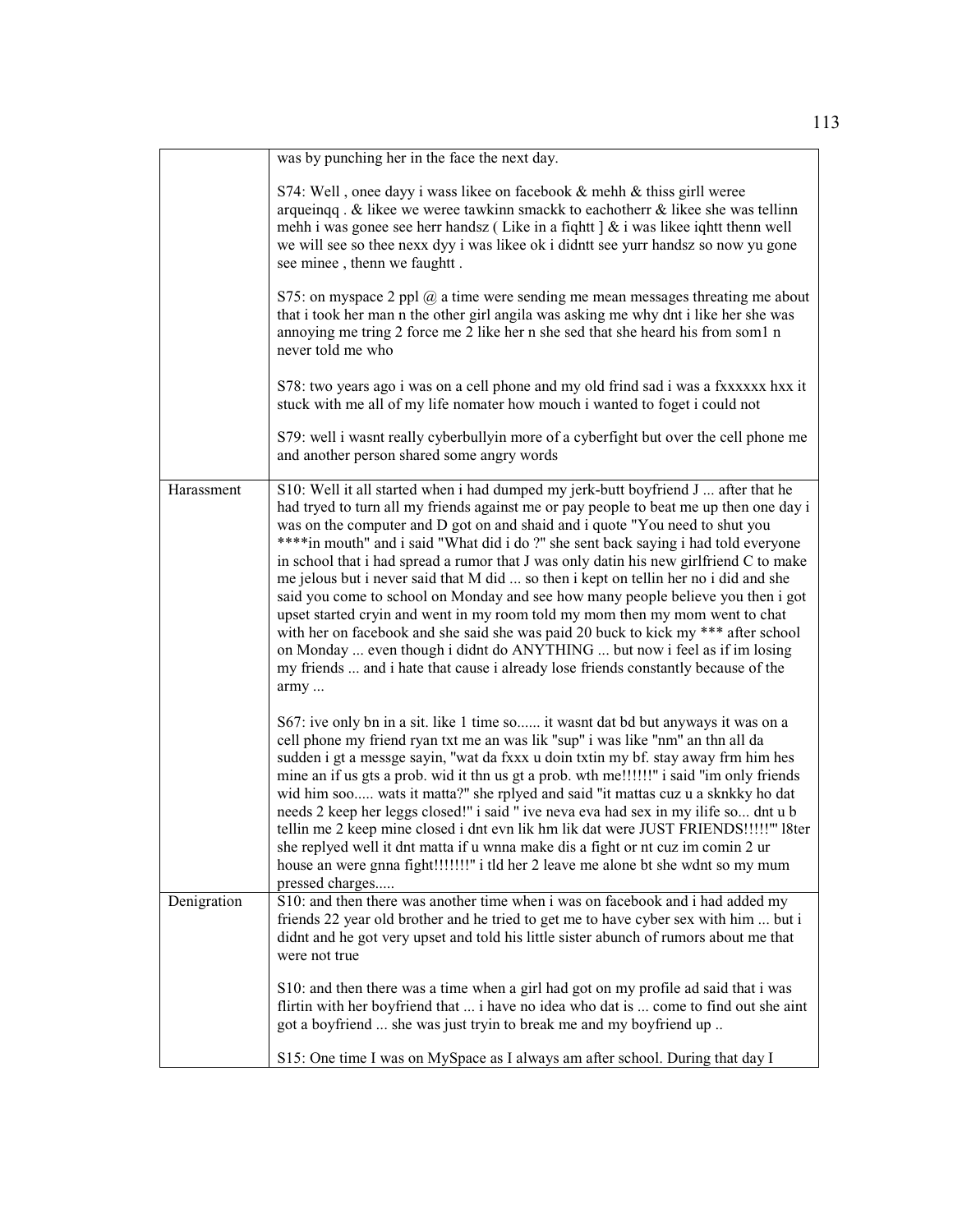|                        | already had problems and didn't want to go to school. People were calling me face,<br>saying I was ugly and that I was fat. The next day it carried on. I got to the point I<br>didn't even want to come to school. When you tell teachers they start more problems<br>because you told. Teachers don't fully understand when you are being bullied how it<br>can mentally and physically hurt you. You feel as if your whole life is falling apart. I<br>didn't want to eat, I couldn't sleep with all the text message I was getting. I started<br>failing and if I could I just wanted to drop out just because of a silly text. But, at the<br>time, I felt alone, hurt, unloved, uneasy. I wasn't myself. No one at all should ever<br>bring someone down to the point where it affects them physically.                                                                                                                                                                                                                                                                                                                                                       |
|------------------------|---------------------------------------------------------------------------------------------------------------------------------------------------------------------------------------------------------------------------------------------------------------------------------------------------------------------------------------------------------------------------------------------------------------------------------------------------------------------------------------------------------------------------------------------------------------------------------------------------------------------------------------------------------------------------------------------------------------------------------------------------------------------------------------------------------------------------------------------------------------------------------------------------------------------------------------------------------------------------------------------------------------------------------------------------------------------------------------------------------------------------------------------------------------------|
|                        | S37: Me and my friend in Hawaii had got into a fight and she decided she wanted to<br>take it to far, so she actually posted stuff on my face-book and myspace that was<br>really hurtful. Sure i was mean back but i wasn't being as bad as she was so i walked<br>up to her and tried apologizing because i felt bad that i was being mean to her even<br>though she's the one that started the whole thing i am not the type of person that can<br>stay mad at a friend forever. So a week later she comes up to me and apologizes and<br>deletes all the mean comments and we just move on and now were closer than<br>friends were like sister's.                                                                                                                                                                                                                                                                                                                                                                                                                                                                                                              |
|                        | S46: okay, so my friend had some drama with a girl at school. later on, on a friday<br>after school my friend came over to chill with me. we got on myspace and face book<br>and when i got on facebook i had a new picture comment, so i looked at it and it was<br>about my friend. my friend saw the comment and got mad, so she commented back,<br>and they were going off on each other through facebook. then all of a sudden the girl<br>bring's her friend's into it. so i get mad, and told her that wasn't fair, then she start's<br>goin off on me, andd i was like what the ? so we were going at it for about 30<br>minutes to an hour. then the next week at school she was startin more drama, but my<br>friend had ALOT of patience . through out the week she was still talkin her stuff, and<br>then friday came and she messed with my friend physically. they got into it, and later<br>on that day i got o myspace/ facebook and tha girl was still talkin, so me and her got<br>into it on myspace, i was so mad, after two week's of glaring at, and talkin bout each<br>other we finally settled this drama, and now we all kewl again ! (: |
|                        | S62: The only time that I was bullied was when I was at my old school and this<br>bxxxx said on myspace that i was a sxxx and that i was pregnant when she was the<br>fxxxing sxxx.                                                                                                                                                                                                                                                                                                                                                                                                                                                                                                                                                                                                                                                                                                                                                                                                                                                                                                                                                                                 |
| Outing $&$<br>Trickery | S13: I've had nasty things said about me online to other be and my friends would just<br>go back and tell me what they were saying like they would say that I would tell them<br>something like who my bestfriend liked even if I don't even talk to that person. It's<br>kind of like they would be trying to start some stuff with me because I might not<br>even like that person. I don't really go online alot because I don't really care for that<br>stuff anymore but it doesn't matter what I still end up getting talked about and it is<br>really annoying.                                                                                                                                                                                                                                                                                                                                                                                                                                                                                                                                                                                              |
|                        | S34: One time when I was sick my friend called me and was talking about my other<br>friend and I thought she was kind-of annoying so I told her that. Well, turns out they<br>tricked me and the other girl was on the other line and heard everything I said. Then<br>they went around e-mailing all my friends. Then i got a bunch of emails saying I was<br>a bad person and they would no longer let me hang out with them. Sooner or later all<br>my friends were turned against me.                                                                                                                                                                                                                                                                                                                                                                                                                                                                                                                                                                                                                                                                           |
|                        | S39: ok lets go last year me n my sis were tlkn to this guy on myspace n we acted                                                                                                                                                                                                                                                                                                                                                                                                                                                                                                                                                                                                                                                                                                                                                                                                                                                                                                                                                                                                                                                                                   |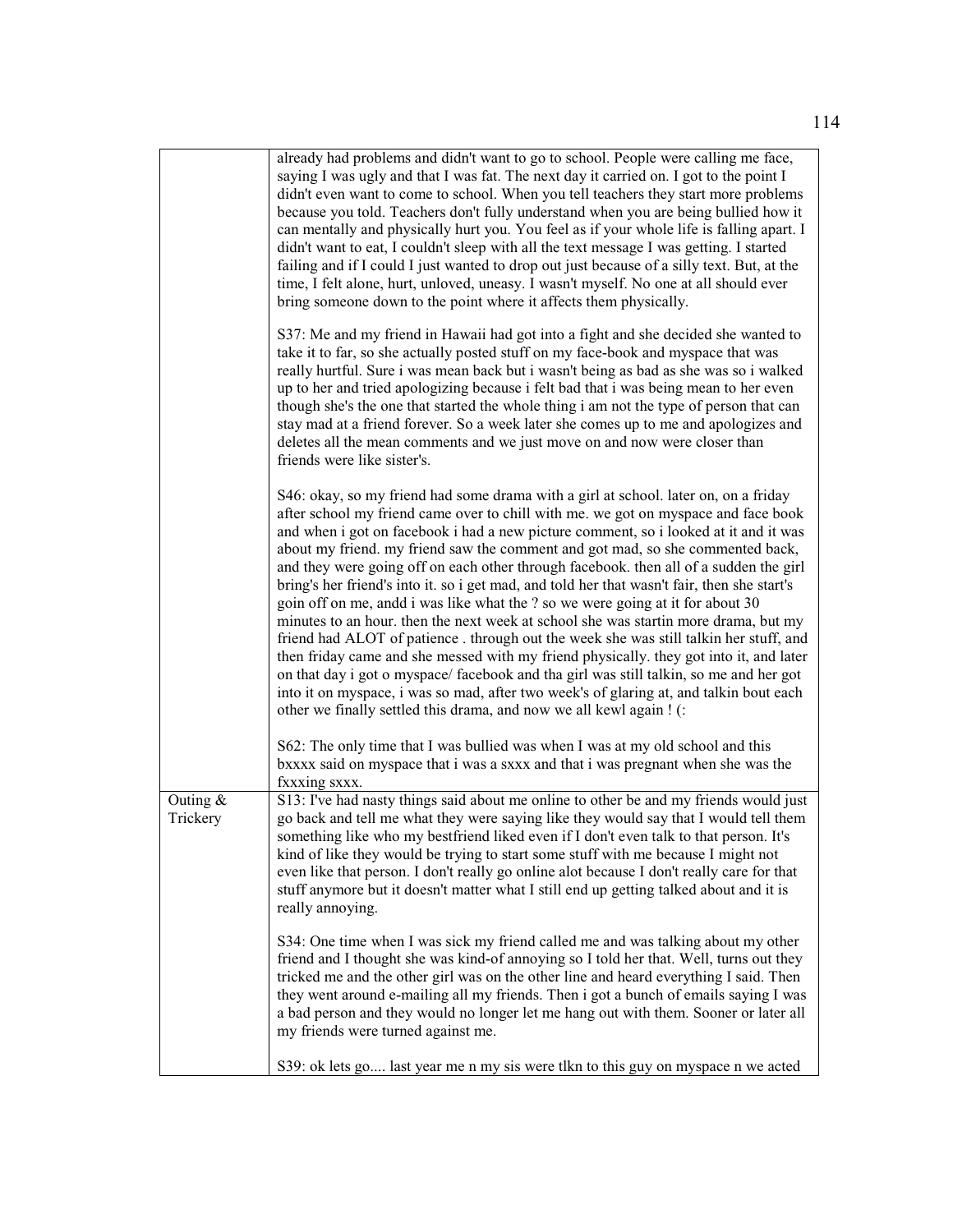| like we were a guy she liked but we were'nt. So he found out n of course my sis was |
|-------------------------------------------------------------------------------------|
| stupid enugh to tell him our address and our number so he came to our house n we    |
| ddnt answer n he called and threatend me n my sis of chocking us n i ansewered the  |
| door n he was only like 14 so i showed him whos boss n then i was in the yard       |
| fighting him and of cource we kind ahad the same strength but i was fast and wasnt  |
| goin to let him touch us                                                            |
|                                                                                     |

| <b>Node</b>             | <b>Exemplar Quotes</b>                                                                                                                                                                                                                                                                                                                                                                                                                                                                                                                                                                                                                                                                                     |
|-------------------------|------------------------------------------------------------------------------------------------------------------------------------------------------------------------------------------------------------------------------------------------------------------------------------------------------------------------------------------------------------------------------------------------------------------------------------------------------------------------------------------------------------------------------------------------------------------------------------------------------------------------------------------------------------------------------------------------------------|
| <b>Angry Frustrated</b> | S1: I felt really mad, and I wanted to rant for DAYS. I mean, just because<br>you have a higher rank than me doesn't mean you can just push me around<br>since I told your freaking idiot of a friend to leave. I RUN THIS. Not her.                                                                                                                                                                                                                                                                                                                                                                                                                                                                       |
|                         | S6: I was upset that that girl called me a bxxxx for something I didn't do<br>to her and I was annoyed and angry she wouldn't stop texting me no<br>matter how many times I ignored her.                                                                                                                                                                                                                                                                                                                                                                                                                                                                                                                   |
|                         | S7: I made me feel infuriated. I didn't want to talk to anyone about it or<br>anything close to talk it out with her.                                                                                                                                                                                                                                                                                                                                                                                                                                                                                                                                                                                      |
|                         | S10: Well when it first started i was frustrated  cause i hadnt done<br>anything  but people said i were  and it made me lose 1. My pride 2.<br>My friends 3. Part of my mom  and 4. My trust in others  witch made<br>me not wanna go have fun like to the movies, park, a walk, partys, school<br>it got so bad i just wanted to not talk to anyone not even my dad, mom<br>or lil brother  everyone was calling me a hxx and a sxxx for something i<br>didnt do  but of course they dont believe that  :/                                                                                                                                                                                               |
|                         | S13: It made me feel like i couldnt do anything about it kinda like i had no<br>power i knew that no matter what i did theese people were still going to<br>talk about me. iut didnt want make me cry as much as it made me realy<br>angry cuz its not something that happens eveeryday but its happened to<br>me a couple of times and sometimes i realy hate it cuz it is soooooo<br>anoying i felt like if you had something to say abot me wht do you have to<br>do it online for and whats the point of you trin to start something wit me it<br>started alot of drama for me and my freinds cuz its like i culd loose my<br>bestfrnd cuz she thinks that betraying her secrets like that when im not |
|                         | S21: It made me mad so I started doing the same to them.                                                                                                                                                                                                                                                                                                                                                                                                                                                                                                                                                                                                                                                   |
|                         | S22: It made me mad because i didn't do anything to them but they just<br>started to cuss me out so if someone says something to me that they<br>shouldn't have said it will take a long time for me to forgive you                                                                                                                                                                                                                                                                                                                                                                                                                                                                                        |
|                         | S23: I felt annoyed and angry at him so i just told him about it and he<br>handled it                                                                                                                                                                                                                                                                                                                                                                                                                                                                                                                                                                                                                      |
|                         | S25: It makes me mad when some one does something like that. Why<br>would someone do that? I do not think its fun. I think its dumb. I do care<br>what people think.                                                                                                                                                                                                                                                                                                                                                                                                                                                                                                                                       |

**Question 2: Describe how you felt when you were being cyberbullied.**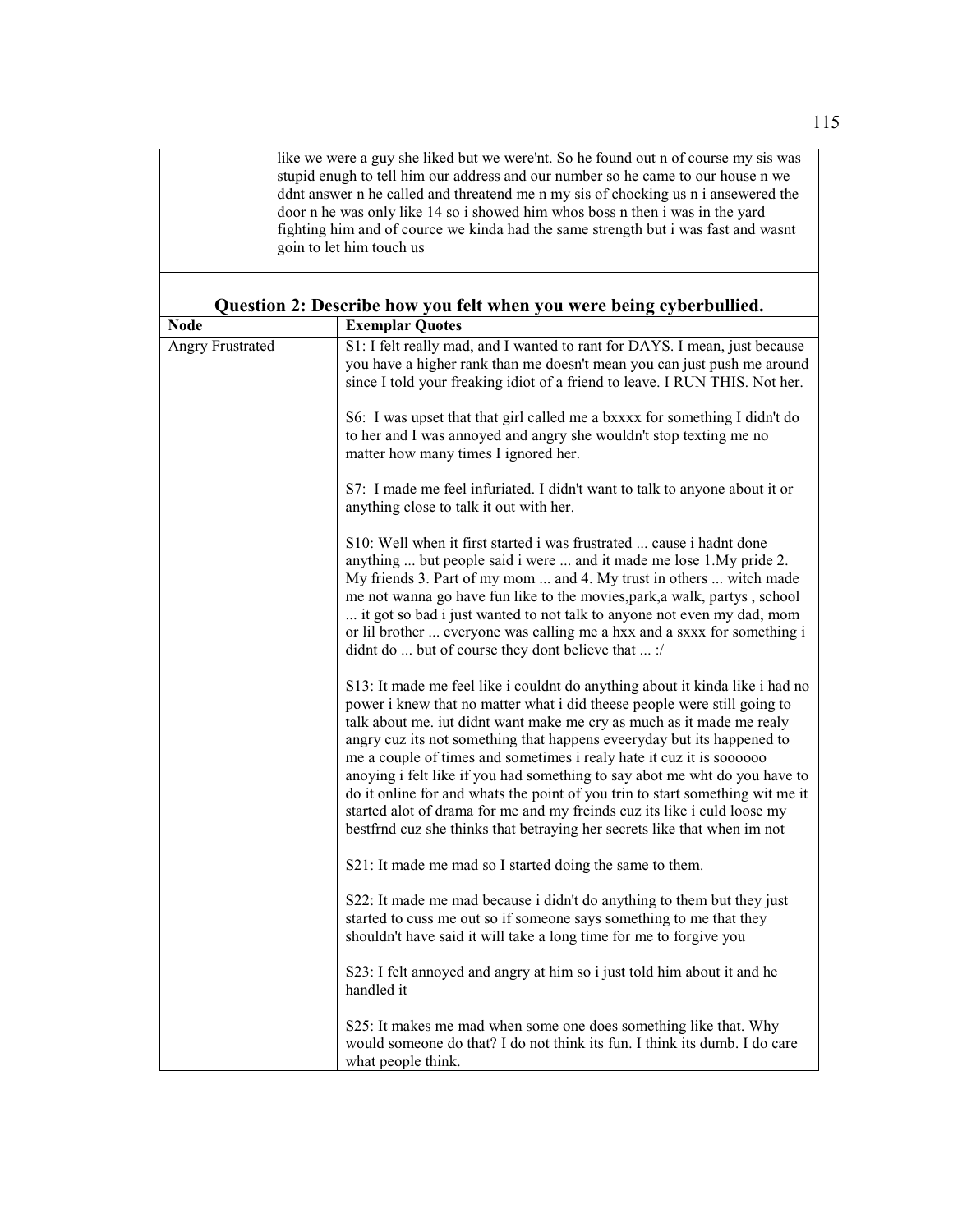|         | S26: It felt retarded and stupid like this person only wanted attention to<br>something that didn't make any sense. That they just wanted to talk shit to<br>get other people involved which is stupid to me because if it ain't that<br>serious then don't worry about going to this other person talking some<br>nonsense and be the bigger person. So to me I didn't care and thought it<br>was really retarded but was pissed off to where I wanted to fight.                                                               |
|---------|---------------------------------------------------------------------------------------------------------------------------------------------------------------------------------------------------------------------------------------------------------------------------------------------------------------------------------------------------------------------------------------------------------------------------------------------------------------------------------------------------------------------------------|
|         | S29: I felt like, well my stomach tightened and I just go like so mad and I<br>wanted to say something bad about that person but I didn't.                                                                                                                                                                                                                                                                                                                                                                                      |
|         | S37: I was pretty hurt. I felt like a knife just went threw my heart because<br>she told some secrets that i did not want to be told at all. so i was hurt,<br>sad, mad, depressed, and embarrased                                                                                                                                                                                                                                                                                                                              |
|         | S46: I wasn't real sad or scared or nothin like that, but i was really mad,<br>and i had alot of anger built up in me.                                                                                                                                                                                                                                                                                                                                                                                                          |
|         | S50: I: (felt like I was less of a person because I dont like being cursed at<br>or disrespected at all:(                                                                                                                                                                                                                                                                                                                                                                                                                       |
|         | S60; i was mad as all hell, there was no reason for it, but after sometime<br>and a bible study time, i realized it didnt matter, it was worth it.                                                                                                                                                                                                                                                                                                                                                                              |
|         | S64: I felt like killing someone and then i was punchin holes in the wall<br>and it was crazy                                                                                                                                                                                                                                                                                                                                                                                                                                   |
|         | S74: Ihtt didntt makee mehh feel anyway i was juss really heated & was<br>ready to fightt herr right there.                                                                                                                                                                                                                                                                                                                                                                                                                     |
|         | S75: it made me feel angry because i can have my own opion n not like<br>sum1 n she didnt like me bac so i didnt get y i could not lik her as a<br>person n her horrible attitude it made me want 2 fite her but she did not<br>walk home so that was not possible it definetly made me annoyed and at<br>dat tim alot ppl started hating me n not likin me becausse of sum rumors<br>that were goin around so it made me cry alot n i didnt want to ever cum<br>bac to dis skool so i got scared n skipped skool a coupl times |
|         | S76: Made me Worried about my account and my parents so we won't be<br>robbed by a hacker. Made me frustrated, angry and worried so much.                                                                                                                                                                                                                                                                                                                                                                                       |
| Sad Bad | S4: it made me feel bad because I didn't want to lose my bestie over some<br>stupid rumor that was kinda true but it wasn't from me.                                                                                                                                                                                                                                                                                                                                                                                            |
|         | S28: I felt upset and I cried a few times.                                                                                                                                                                                                                                                                                                                                                                                                                                                                                      |
|         | S32: when i was cyberbullied i felt really bad i also felt sad because my<br>friend was the person doing iti was scared at the stuff she said because<br>we had just go into a big fight                                                                                                                                                                                                                                                                                                                                        |
|         | S34: I felt hurt. I felt like I didn't have any real friends and that they didn't                                                                                                                                                                                                                                                                                                                                                                                                                                               |

 $\overline{1}$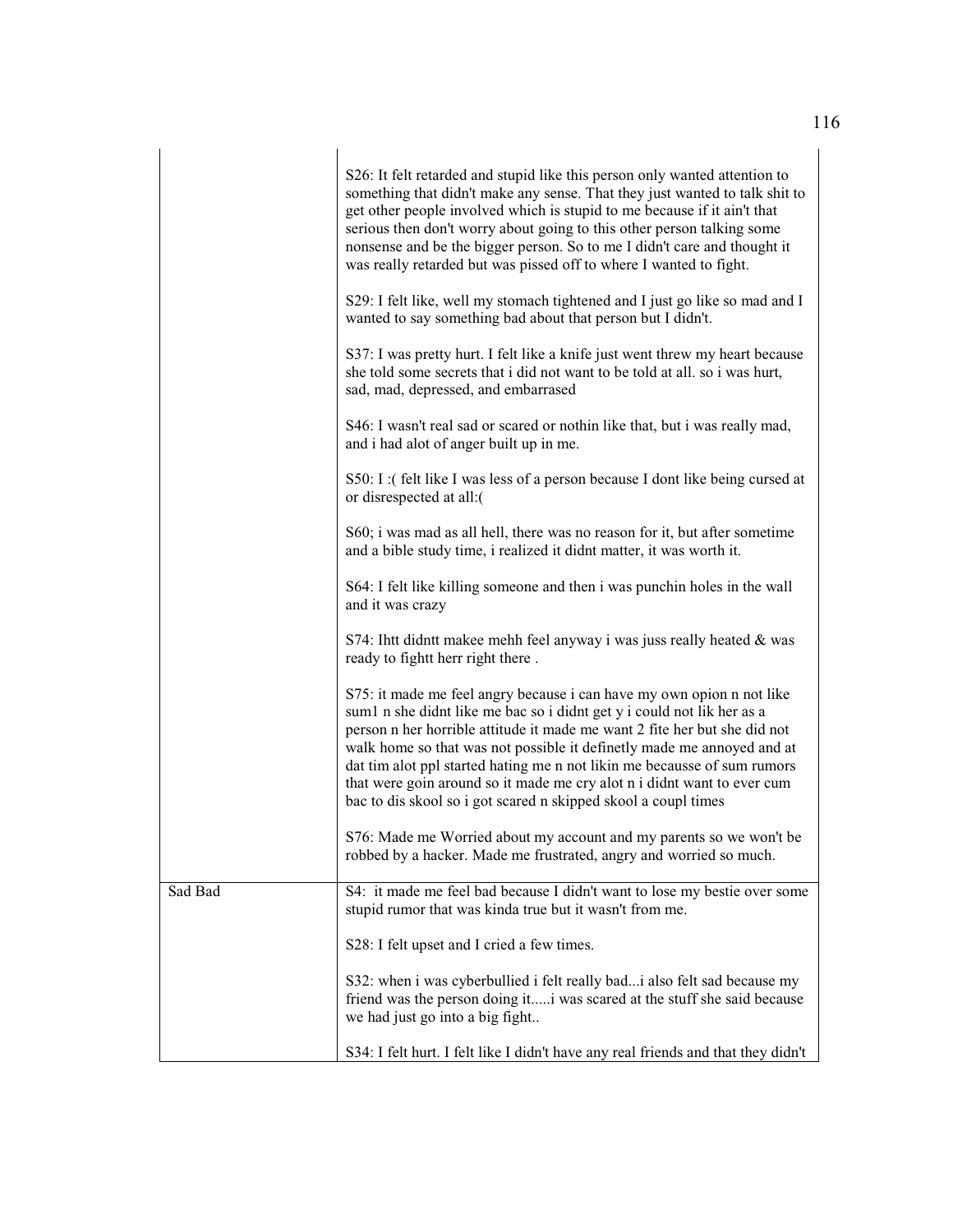|                                         | like me. It was just so hurtful and I didn't want to be their friend anymore.<br>I was thinking "Why in the world would someone do that???"                                                                                                                                                                                                                                                    |
|-----------------------------------------|------------------------------------------------------------------------------------------------------------------------------------------------------------------------------------------------------------------------------------------------------------------------------------------------------------------------------------------------------------------------------------------------|
|                                         | S37: I was pretty hurt. I felt like a knife just went threw my heart because<br>she told some secrets that i did not want to be told at all. so i was hurt,<br>sad, mad, depressed, and embarrased                                                                                                                                                                                             |
|                                         | S65: It made me feel bad                                                                                                                                                                                                                                                                                                                                                                       |
|                                         | S71: it hurts to no that someone wants you dead and that im ugly and then<br>we have to hide how we feel bout it only if they could feel the pain i am<br>going through                                                                                                                                                                                                                        |
|                                         | S73: i sorta felt hurt because that one girl was my best friend.                                                                                                                                                                                                                                                                                                                               |
|                                         | S78: i felt really bad                                                                                                                                                                                                                                                                                                                                                                         |
| Depressed Suicidal<br>Helpless Isolated | S14: Idk, I didn't feel anything. But when he started yelling at me and<br>threatening me and all this crap. I started crying and I wanted to kill<br>myself. But my friends snapped me out of it. So I'm all good [=                                                                                                                                                                          |
|                                         | S15; I felt alone. I felt hurt and used. My heart felt as if it was ripped out<br>of me as if my blood wasn't flowing. My whole body hurt. My eyes, from<br>all my tears. My throat from all my cryuing. My head, from all the<br>reading. I literally was broken. I couldn't move. I couldn't eat. I hated<br>showing up to each and every class. I never once though I was going to<br>stop. |
|                                         | S19: I felt like all my friends were getting mad at me because of a rumor<br>that wasn't true. I never wanted to lose some of the best friends I've ever<br>had! I felt like I was being torn apart slowly by all the people that cared<br>for me.                                                                                                                                             |
|                                         | S37: I was pretty hurt. I felt like a knife just went threw my heart because<br>she told some secrets that i did not want to be told at all. so i was hurt,<br>sad, mad, depressed, and embarrased                                                                                                                                                                                             |
|                                         | S40: depression was a big problem                                                                                                                                                                                                                                                                                                                                                              |
|                                         | S44: It made me feel shut out because I have not been cyberbullied before<br>so it hurt me                                                                                                                                                                                                                                                                                                     |
|                                         | S49: Well, it didn't feel good! I felt like everyone was against me.                                                                                                                                                                                                                                                                                                                           |
|                                         | S63: it made me fell like a pice of heart was missing                                                                                                                                                                                                                                                                                                                                          |
|                                         | S67: I felt lik i was bin punshed 4 sumthin i dnt do. y did she try an fight<br>me wen i tld her we were jst frnds. y wld she continue afta i thratened 2<br>prss charges it made me fl lik i hadf no control ova wat wld happen                                                                                                                                                               |
|                                         | S68: I felt really unsafe and i wish people could just stop it because its not                                                                                                                                                                                                                                                                                                                 |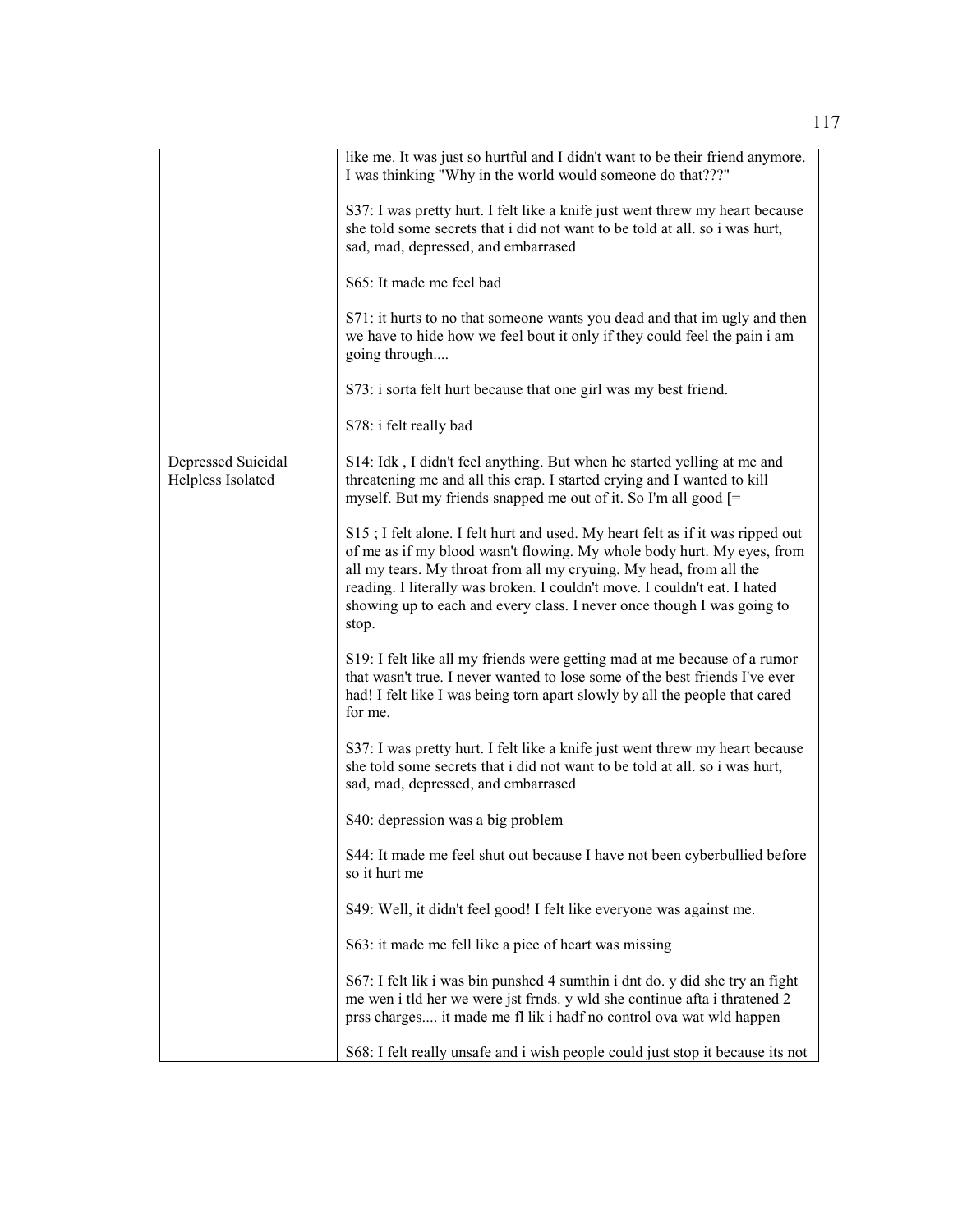|                     | very smart to just do that to someone. I wish they made cyberbullying a<br>LAW!.                                                                                                                                                                                                                                                                                                   |
|---------------------|------------------------------------------------------------------------------------------------------------------------------------------------------------------------------------------------------------------------------------------------------------------------------------------------------------------------------------------------------------------------------------|
| Felt sorry for them | S61: I felt bad for this person. I told them to calm down and don't worry I<br>will still be their friend.                                                                                                                                                                                                                                                                         |
| No Feelings         | S08: Actually, I didn't really feel anything. Like I said, I got over being<br>cyber bullied a while ago because it used to happen to me so much. I<br>didn't exactly care for the fact she was calling me names and stuff, she<br>couldn't come to my home and hurt me or anything. So I guess the only<br>thing I wanted was for the girl to go away. No big deal for me.        |
|                     | S38: like they were just trying to get my attention and see what they could<br>get outa me. It doesnt effect me.                                                                                                                                                                                                                                                                   |
|                     | S42: It didn't made me feel bad because I knew that if she three a hit to me<br>that I was just gonna whoop her butt!                                                                                                                                                                                                                                                              |
|                     | S62: I didnt care until it effected me with my boyfriend.                                                                                                                                                                                                                                                                                                                          |
|                     | S79: however it would make any NORMAL person feel is not for me<br>words dont hurt like the old saying sticks n stones may break my bones<br>but words will never hurt me:)                                                                                                                                                                                                        |
| Scared              | S32: when i was cyberbullied i felt really badi also felt sad because my<br>friend was the person doing it i was scared at the stuff she said because<br>we had just go into a big fight                                                                                                                                                                                           |
|                     | S43: I felt scared because they were sending pictures and telling me that<br>they know where I lived. I was scared to even come out of the house!<br>S72: i want scared it was just dat i h8 how he got mad at me cuz i rejected<br>his cuz.i kinda didnt worrie becouse i kno he wudnt do anything but in a<br>way i was becouse he was 17 and i was 12.so i was bu wuznt worried |

| Question 3: Describe how the cyberbullying situation had an effect in your life. |                                                                                                                                                                                                                                                                                                                                                                                                                               |  |
|----------------------------------------------------------------------------------|-------------------------------------------------------------------------------------------------------------------------------------------------------------------------------------------------------------------------------------------------------------------------------------------------------------------------------------------------------------------------------------------------------------------------------|--|
| <b>Node</b>                                                                      | <b>Exemplar quotes</b>                                                                                                                                                                                                                                                                                                                                                                                                        |  |
| <b>Interpersonal Problems</b>                                                    | S01: It didn't really bother me since it was during the summer, but I was<br>still really mad about that. I just didn't want to go on the site anymore<br>because I think they'd keep bugging me, and it made me not want to write<br>anymore for about two weeks.                                                                                                                                                            |  |
|                                                                                  | S10: Well when this had all happened my grades all droped in school<br>becaus 1. I never showed up  2. The drama pulled my mind away from<br>consentration and 3. I felt very unsafe  my friend lost there trust in me<br>and i lost my trust in everyone, my mom began not to let me go anywere,<br>do anything, or even believe a word i said  the only person i felt was on<br>my side was my dad  to bad hes never around |  |
|                                                                                  | S13: it started sooo much and ended alot of drama wit me n my friends ive<br>almost lost my bessst freinds trust because of the stuff that theese people<br>would say to her and it was hurtful beacuze i didnt realy understand why                                                                                                                                                                                          |  |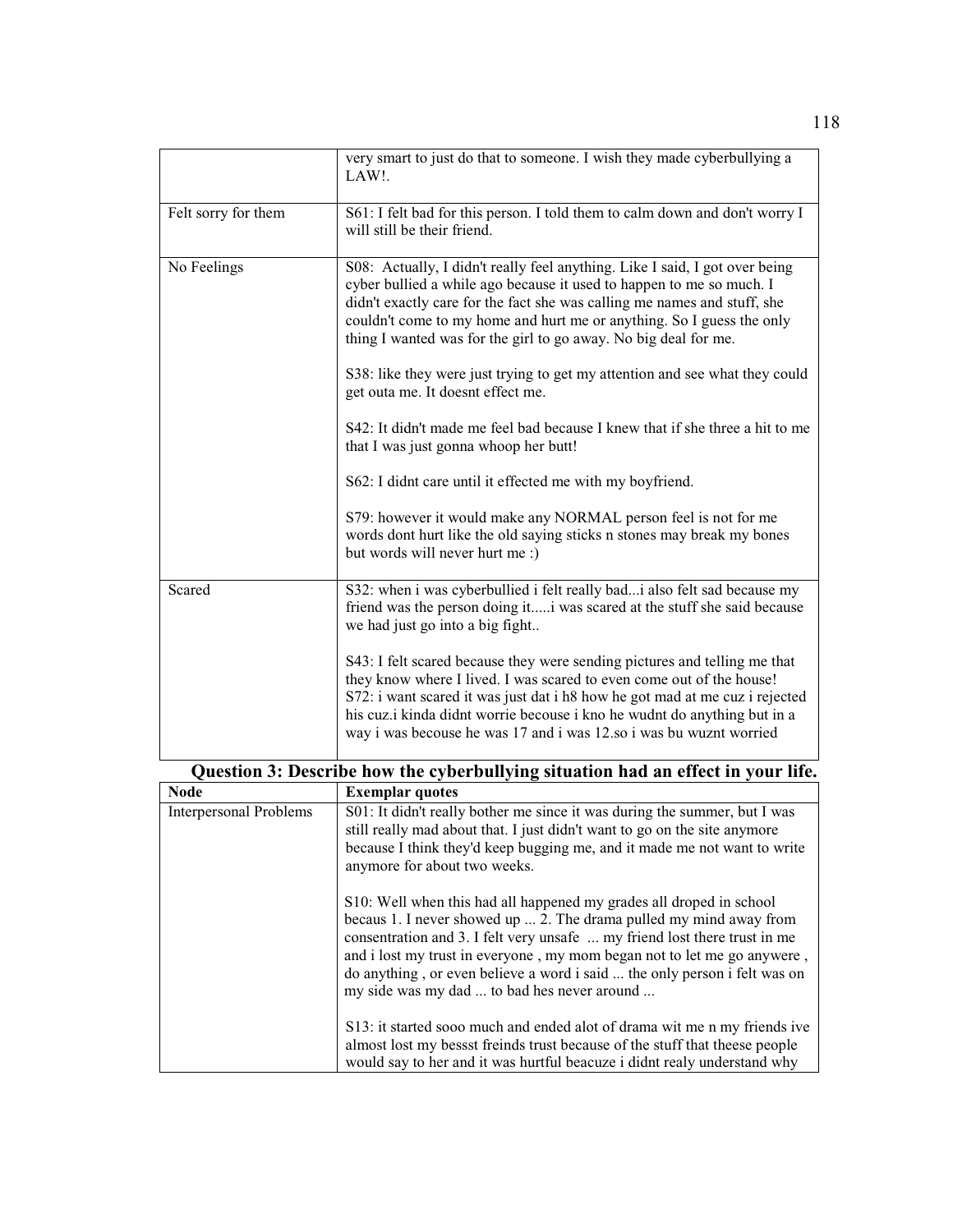you had to go around and say theese

S15: It Broke My Friendship With Some Of My Friends. And That Hurt Me The Most. My Family Was Constantly Worried About Me . I Wouldn't Eat , I Couldn't Sleep. I Was Soo Sore. I Wanted To Hurt Myself More Just To Get The Pain Out. My Grades Fell Bad. A's To D's. Sometimes I Would Hide It The Bathroom Just To Ignore It . But , i Couldn't. i Needed School , So i Faced My Fears

S19: I had trouble hanging out with friends and had trouble being with my girl friend. I had troule with myself because I was disappointed that I had lost my friends and didn't do a lot about it.

S22: well since i lost my best friend it made school really hard because her and me talked all day because her and me had a lot of classes together so i had other friends to hang out with but not anybody that i could really relate too. MY life at home was hard

S25: It messes up relationships and friendships. I like this girl and the things they say about her are not true. It makes me so mad I want to hit them in the face. They are so wrong. Why would you say something like that? Now I have to talk to the girl so sh

S29: well, i told a couple of friends what she said and then they werent friends with her anymore and it made me feel bad.,....

S32: - i had trouble in school,making new friends, it also made it hard in my relationship with my family beacause i wouldnt talk to anybody and they thought i was going into a deppresion and that i would end up hurting myself

S34: - After that I only had a few friends. They started being rude and ignoring me at school. I had to find a new seat at lunch, where I ended up sitting next to people I barely knew.

S38: - I had alittle trouble with friends because the bully would tell them i was saying something about them or im pretending to be there friend or i was gona try to steal there boyfriend or something but in the end i kept them because i proved the bully was a

S50: - I didnt have a bad attitude because I have learned to keep my head up above the shadows and give myself put ups in whatever language they are speaking. THis is not a joke this is a real strategy for me.

S58: - Its really hard to make friends.I mean I have some of course but other times I feel as if I'm not wanted. Here we have groups. I float around with mostly everybody or try to. There's always FAKE people who say they are you're friends and just talk about y

S63: - it made it hader cuz i afraid to go outside at night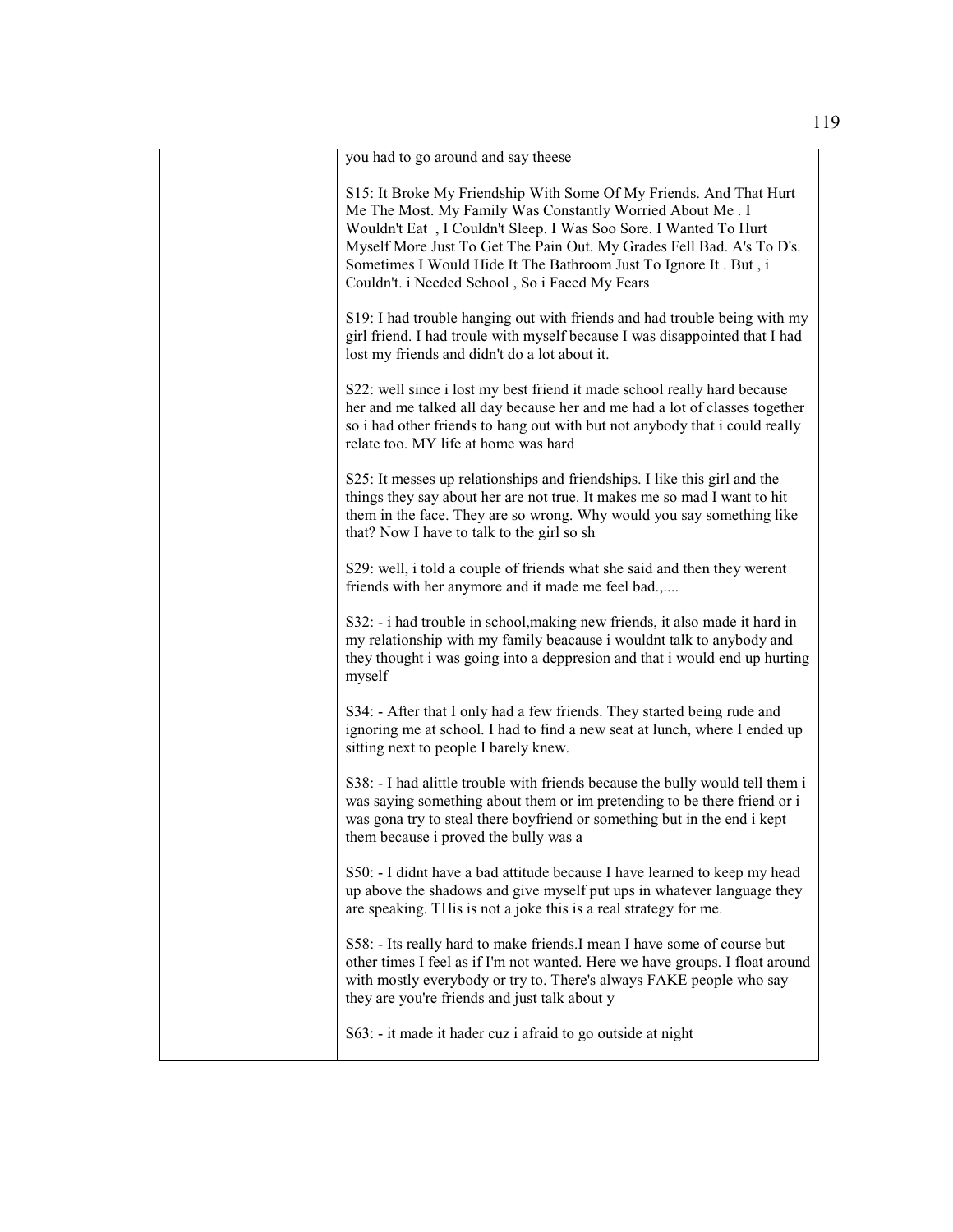|                        | S64: - one day wen i was in sixth grade me and dis kid had problems so he<br>put on myspace that i was a bxxxx and i had no balls and i was gay so the<br>next day evrybody was pickin on me                                                                                   |
|------------------------|--------------------------------------------------------------------------------------------------------------------------------------------------------------------------------------------------------------------------------------------------------------------------------|
|                        | S67: - well im nt really dat of great of frnds wid ryan anymore he dated er<br>still an thn 18ter brk up wid her an askin me out. i tld him no asked y he lt<br>thngs happen lik dat an y he evn let her hav my #. i also asked y he<br>wanted date me he said he only wnted 2 |
|                        | S71: - it hurts cuz no one wants to talk to you bout it and then they tell<br>other people not to talk to you they could kill them selfs and that is how<br>i feel sometimes but i no that it is the wrong thing to do                                                         |
|                        | S72: - It was fine, the only bad thing was that da girl didnt like 2 chill wit<br>me and she wuz cool.i just lived life as it is and she got over it and we<br>endid up bien friends agian aftr lik a YEAR!!                                                                   |
|                        | S73: - it just ruined my friendship with my best friend because she was<br>stupid.                                                                                                                                                                                             |
|                        | S76: - Well nothing about school but it give me trouble about making<br>friends because some friends can hack people account without them being<br>there so ill watch what kind of friends ill have.                                                                           |
|                        | S79: - well not really just me and that person werent friends i dont even<br>care about cyberbullying its just some RETARD telling me things i know<br>arent true                                                                                                              |
| No Effect              | S08: Well, I didn't know the girl in real life so it had no affect on me.<br>Although I did feel a little better that she couldn't take advantage of me or<br>anything.                                                                                                        |
|                        | S23: - i dont really think it had any affect on me ever since that happened<br>to me which was like a year ago.                                                                                                                                                                |
|                        | S33: - I laughed at the stuff they typed because they try to hurt me but it<br>doesnt work                                                                                                                                                                                     |
|                        | S46: - naa, i didnt realy loose nothin, except for one friend and she was<br>the one that we had a problem with, but now we all good                                                                                                                                           |
|                        | S60: no no one knew, it was just one of those things, im used to it, if it<br>were not to happen, than it wouldnt have h appen,                                                                                                                                                |
| Perspective Change     | S37: It made me relize it's not fun being on the other side of the mean<br>comment.                                                                                                                                                                                            |
| <b>Safety Concerns</b> | S04: She never talked to me again and she is still trying to fight me even<br>though she knows that she is going to lose.                                                                                                                                                      |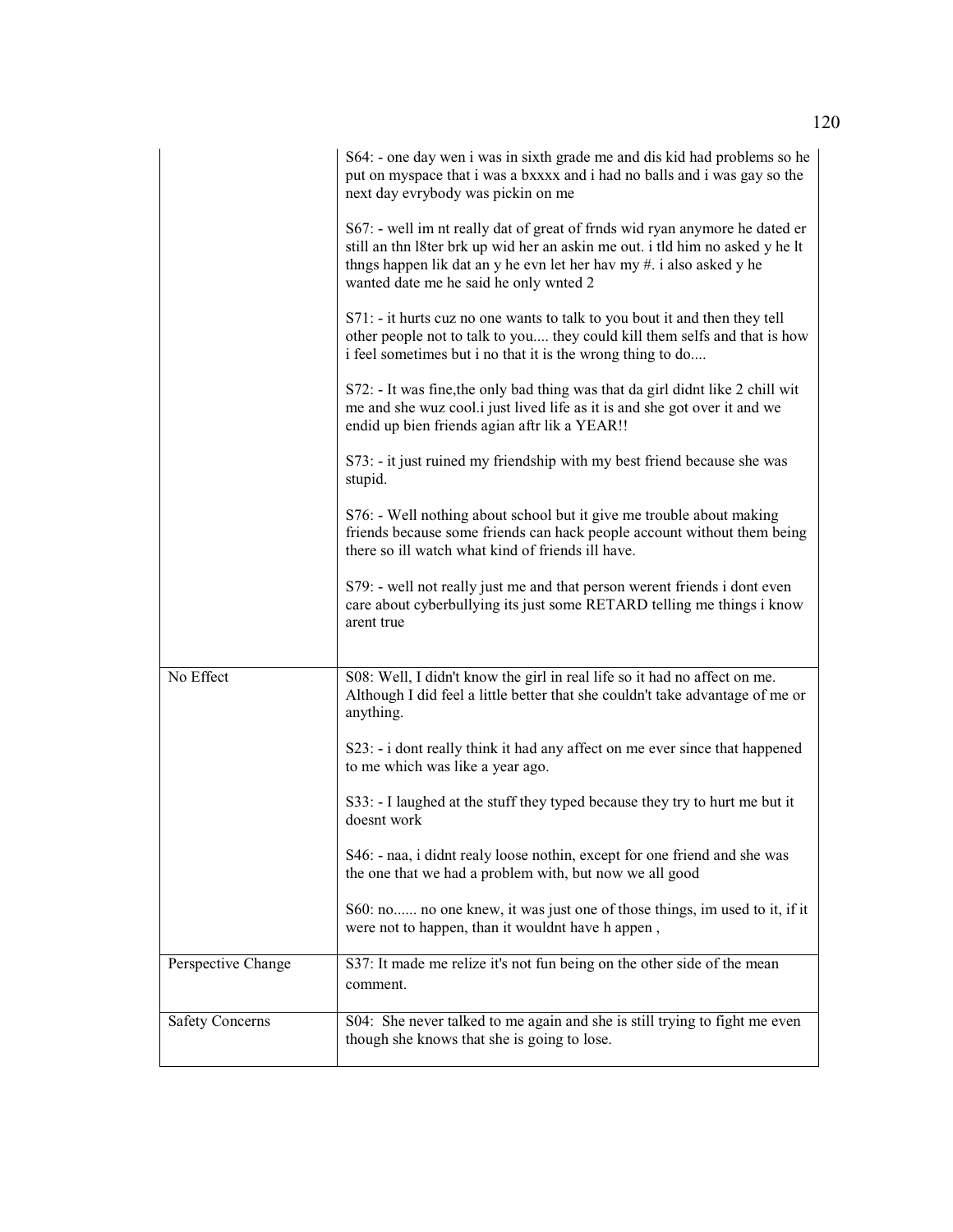|                        | S10: Well when this had all happened my grades all droped in school<br>becaus 1. I never showed up  2. The drama pulled my mind away from<br>consentration and 3. I felt very unsafe  my friend lost there trust in me<br>and i lost my trust in everyone, my mom beg                                                                                                                                                   |
|------------------------|-------------------------------------------------------------------------------------------------------------------------------------------------------------------------------------------------------------------------------------------------------------------------------------------------------------------------------------------------------------------------------------------------------------------------|
|                        | S15: It broke my friendship with some of my friends and that hurt me the<br>most. My family was constantly worried about me. I wouldn't eat, I<br>couldn't sleep, I was so sore. I wanted to hurt myself more just to get the<br>pain out. My grades fell bad. A's to D's. So                                                                                                                                           |
|                        | S32: i had trouble in school, making new friends, it also made it hard in<br>my relationship with my family beacause i wouldnt talk to anybody and<br>they thought i was going into a deppresion and that i would end up hurting<br>myself                                                                                                                                                                              |
|                        | S39: it made me feel that i could beat ne one up and that i am a hero                                                                                                                                                                                                                                                                                                                                                   |
|                        | S40: it effected me because the kid wud cyber bullied me threatened me<br>and he was in my class at school so i would be scared and nervouse and<br>always around an adlt                                                                                                                                                                                                                                               |
|                        | S42: We got into a fight but I didn't care because she's gonna regret saying<br>the things that she said to me!                                                                                                                                                                                                                                                                                                         |
|                        | S43: It was hard to focus on school and family because I'd always look<br>around making sure someone wasn't following me, someone didn't have a<br>gun pointed at me or something. It was hard to listen to friends, I turned<br>my phone off because I was still getting messages<br>S62: Um nothing happened the only thing that happened was that we got<br>in a fight. and she was the one to lose all her friends. |
|                        | S63: it made it hader cuz i afraid to go outside at night                                                                                                                                                                                                                                                                                                                                                               |
|                        | S71: it hurts cuz no one wants to talk to you bout it and then they tell<br>other people not to talk to you they could kill them selfs and that is how<br>i feel sometimes but i no that it is the wrong thing to do                                                                                                                                                                                                    |
|                        | S74: - Well iht makes u really mad, & sometimesz peoplee kill theree<br>selff forr tht . Thtszz nott gewddd !                                                                                                                                                                                                                                                                                                           |
|                        | S75: da effect made me want those ppl dead or never in my life i was so<br>pissed sumtimes i would think about n want 2 cry or just get into a fite<br>after skool 2 get my angry out on sum1 but it would never make me want<br>to kill myself because i would find sum otha                                                                                                                                           |
| <b>School Problems</b> | S06: It makes things harder because you have to sit and have the burden<br>of thinking someone is going to call you names or keep antagonizing you<br>and it could affect your classwork. You are not focused and your anger<br>gets taken out on everyone like your family.                                                                                                                                            |
|                        | S10: Well when this had all happened my grades all droped in school                                                                                                                                                                                                                                                                                                                                                     |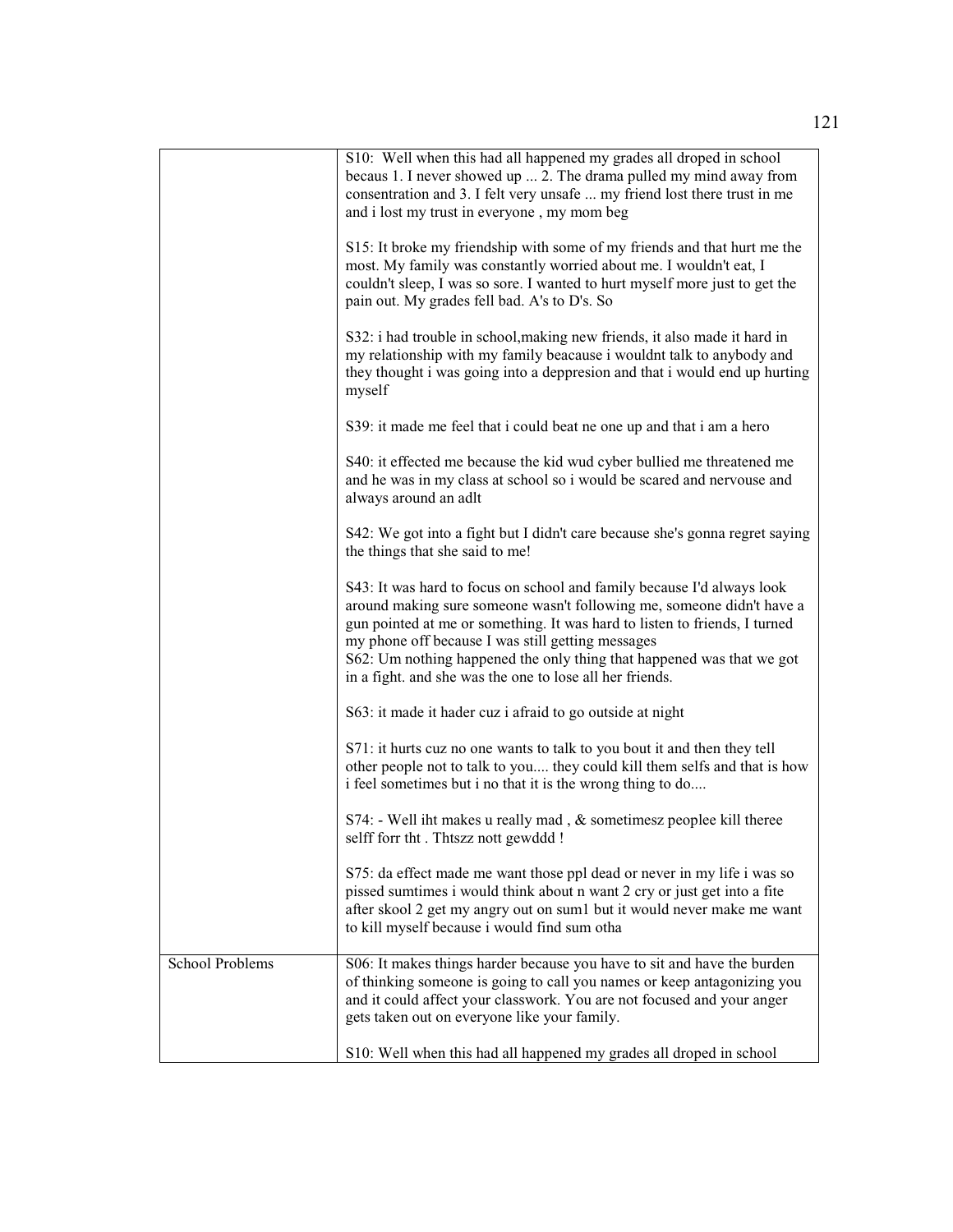| becaus 1. I never showed up  2. The drama pulled my mind away from<br>consentration and 3. I felt very unsafe  my friend lost there trust in me<br>and i lost my trust in everyone, my mom beg                                                                                     |
|------------------------------------------------------------------------------------------------------------------------------------------------------------------------------------------------------------------------------------------------------------------------------------|
| S15: It broke my friendship with some of my friends and that hurt me<br>the most. My family was constantly worried about me. I wouldn't eat, I<br>couldn't sleep, I was so sore. I wanted to hurt myself more just to get the<br>pain out. My grades fell bad. A's to D's. So      |
| S28: - I had trouble in school a little but i regained myself                                                                                                                                                                                                                      |
| S32: i had trouble in school, making new friends, it also made it hard in<br>my relationship with my family beacause i wouldnt talk to anybody and<br>they thought i was going into a deppresion and that i would end up hurting<br>myself                                         |
| S43: It was hard to focus on school and family because I'd always look<br>around making sure someone wasn't following me, someone didn't have a<br>gun pointed at me or something. It was hard to listen to friends, I turned<br>my phone off because I was still getting messages |
| S49: It made it harder for me to learn at school because they just kept on<br>saying mean things about me then they would make rumors about me and<br>it was just outrageous.                                                                                                      |
| S65: I wasn't doing homework and all that stuff                                                                                                                                                                                                                                    |
| S66: there was this gurl and she had a pic of herself one her phone then<br>this one gurl had took her phone and sent it then they got into this big<br>argument and when she came to school ppl were calling her a sxxx hxx<br>and bxxxx. Then she thought about transfering      |
| S68: Well it did effect me in school, i wasnt really paying attention in<br>school cause the person that was doing it to me was in like all my classes<br>and i was not only cyberbullied by him i was cyber bullied by alot of<br>people cause there was this rumor going         |

| Question 4: Please describe the cyberbullying situation that involved someone you |  |
|-----------------------------------------------------------------------------------|--|
| knew.                                                                             |  |

| <b>Node</b> | <b>Exemplar Quotes</b>                                                                                                                                                                                                                                                                                        |
|-------------|---------------------------------------------------------------------------------------------------------------------------------------------------------------------------------------------------------------------------------------------------------------------------------------------------------------|
| Location    |                                                                                                                                                                                                                                                                                                               |
| Cell Phone  | S16: One of my close friends was being cyberbullied on her cell phone<br>and she got really hurt by it so, she told her mom. And her mom called the<br>cops so the cops had to track the person that was cyberbullying my friend.<br>I didn't hear if they caught them though                                 |
|             | S24: Well, this boy was trying to fight my friend so I sent a text to<br>everyone saying that they were going to fight at the bridge. I even sent it<br>to him. He was like no I can't, I got to do something so I sent a message to<br>everyone saying he was a bxxxx axx nigga and he was fxxxxxx scared so |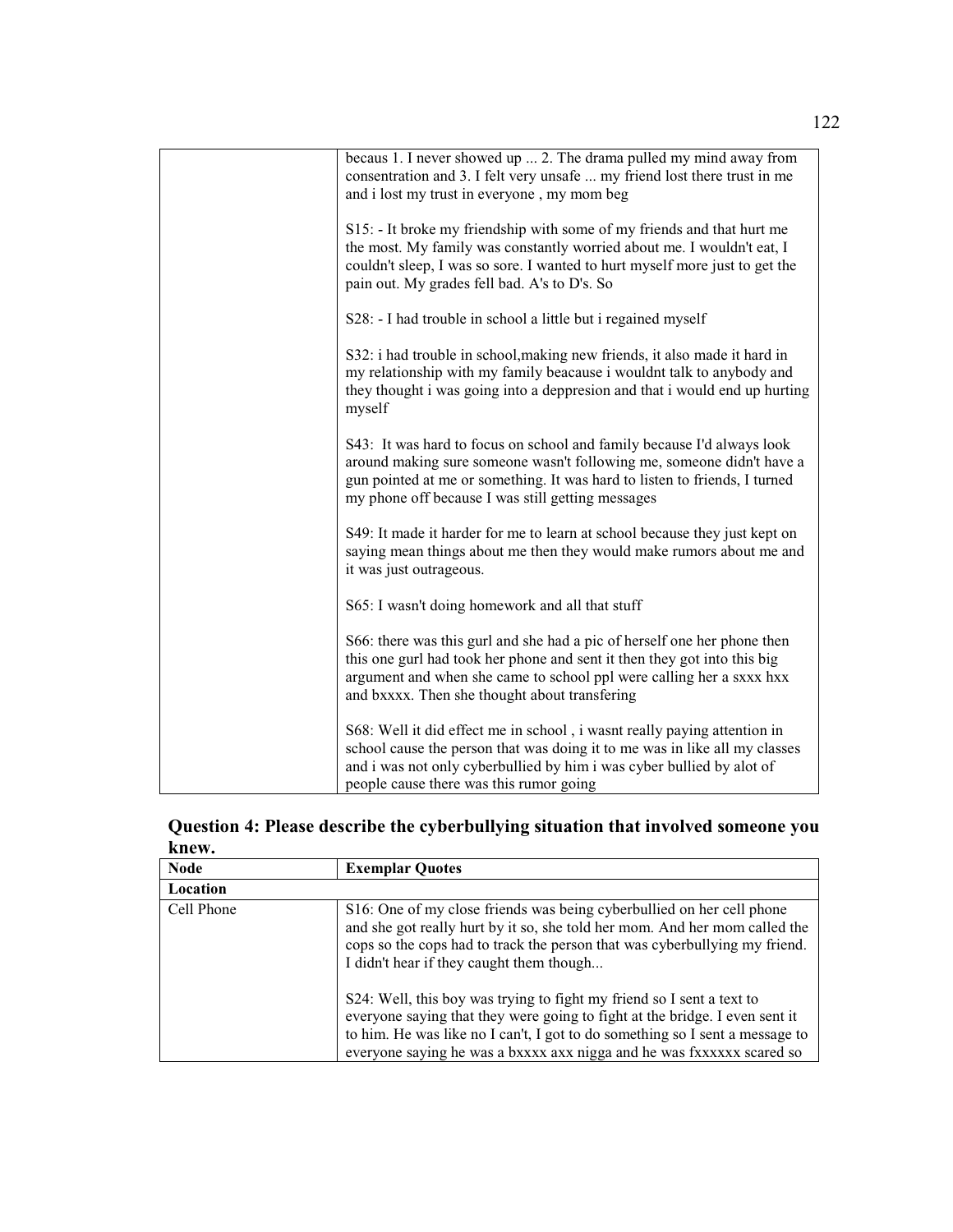|                    | he told me to stop but I didn't. I sent it to everyone on my phone which is<br>about 80 people and like when he didn't show up no one was his friend<br>anymore.<br>S27: Somebody cussed out my friend in a text message and she and her                                                                                                                                                                                                                                                                                                                                                                                                                                                                                                                                                                                                                 |
|--------------------|----------------------------------------------------------------------------------------------------------------------------------------------------------------------------------------------------------------------------------------------------------------------------------------------------------------------------------------------------------------------------------------------------------------------------------------------------------------------------------------------------------------------------------------------------------------------------------------------------------------------------------------------------------------------------------------------------------------------------------------------------------------------------------------------------------------------------------------------------------|
|                    | mom knew the person<br>S30: I remember that one day she had told that it was happening two her<br>and I asked her if it was just a prank or something. She showed me a text<br>she had gottom from a number she didn't know. It said something like<br>Hi___________, you better not come to __________'s party tomorrow or else.<br>I was totally surprised and I asked if she had any idea who it was. She<br>didn't. The next day, she got another saying "good job listening to me".<br>She was growing scared that if she didn't listen that something would<br>happen. After a few days of thinking it over, another one of my friends<br>knew what to do. Everyone at school was in her phone because she had so<br>many friends. She compared numbers and found out who it was. She went<br>straight to the principal and the girl was expelled. |
|                    | S45: I knew a few people that had been cyberbullied. It happened to one<br>of my friends. It was about a picture she took of herself. Somebody went<br>through her phone and sent it to everybody. They bullied her around over<br>myspace and on the phone and told everybody that she sent it out. It<br>affected a lot of things like her reputation and her friendships.                                                                                                                                                                                                                                                                                                                                                                                                                                                                             |
|                    | S58: On the cell phone people have taken naked pics of them selves and<br>are exposed to everyone. Then it just spreads around people say one thing<br>then another. Then it gets on myspace, facebook and the circle keeps<br>spinning around until they have no friends. And they all turn on you,<br>before you know it you are getting in fights and the cops are involved and<br>its really bad.                                                                                                                                                                                                                                                                                                                                                                                                                                                    |
|                    | S64: my best friend was special need he was a cool little kid we always<br>hung out until his mom got him a cell phone dis bully he was like 15 and<br>he got a hold of my friends number so he was texting him and callin him<br>retarted stupid axx and a bxxxx axx kid                                                                                                                                                                                                                                                                                                                                                                                                                                                                                                                                                                                |
| Chatroom or Forums | S31: I havnt really Been in a Situatin like cyberbullying i dont think, but<br>my Friend have been and she told me about it. She was On the Computer<br>and an instant message thing poped up and it was this Girl that She<br>Thought they where sorta close, Well the Girl starts Calling her names<br>and crap. Me and Her where still best friends but then she Moved because<br>she said she hated this place and was sick f being made fun of.I am happy<br>4 her know because Know she has many friends and a boyfriend and is<br>confident                                                                                                                                                                                                                                                                                                       |
| E-Mail             | S11: My friend was being cyberbullied on e-mail because she was really<br>tall, to tall to be in sixth grade. She kept reiceiving some emails in which<br>she was teased and she started getting all sad. After a while she got sick<br>and tired of it and she started talking about dropping out of school. I did<br>convince her to stay in school but then after a while she started talking                                                                                                                                                                                                                                                                                                                                                                                                                                                         |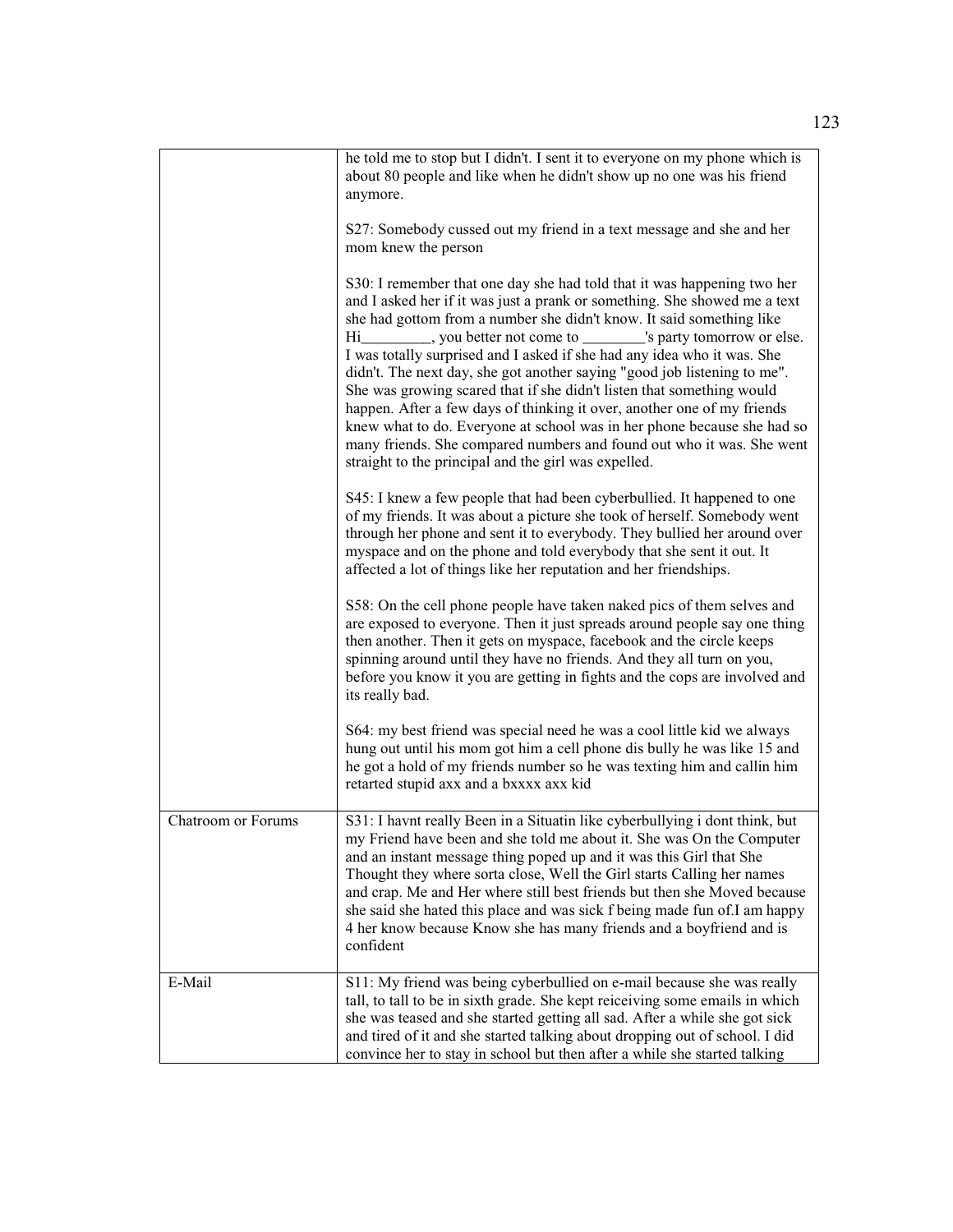|                                   | about just running away. and i convinced her to stay but after a while she<br>got mad and started acting like she was going to fight them. after this kept<br>going on for a while she was sick of it and ran out of the school and told<br>us bye and she said she was not coming to school again for a while. weeks<br>turned into a month and she didn't come back. After the one month was up<br>i went to check on her and i told her she should come back and tell the<br>principal she said she was scared to tell and i told her she should, we went<br>to the principal and told. Then he found out who it was and they got in<br>trouble. after that she realized she should tell even if she dosent want to.                                                                                                                                                          |
|-----------------------------------|----------------------------------------------------------------------------------------------------------------------------------------------------------------------------------------------------------------------------------------------------------------------------------------------------------------------------------------------------------------------------------------------------------------------------------------------------------------------------------------------------------------------------------------------------------------------------------------------------------------------------------------------------------------------------------------------------------------------------------------------------------------------------------------------------------------------------------------------------------------------------------|
| <b>Online Gaming</b>              | S44: I know some of my friends on xbox have been cyberbullied and I<br>have been theere with them and I tried to stick up with for them so that the<br>person could leave them alone                                                                                                                                                                                                                                                                                                                                                                                                                                                                                                                                                                                                                                                                                             |
|                                   | S50: My friend C was online playing Call of Duty: Modern Warfare 2,<br>and he was playing online with his microphone so that he could speak to<br>the other players:) While he was playing the other team was speaking and<br>he heard them say to him u stink( he did not actually say stink but I don't<br>think that it would be appropriate to say) and you need to get a life.                                                                                                                                                                                                                                                                                                                                                                                                                                                                                              |
|                                   | S60: I HAVE FRIENDS ON MY DSI WHO ARE CONNECTED BY<br>FLIPNOTES, NOW I KNOW YOUR DOING TIS FOR SAFETY BUT<br>IF YOU CAN DONT TAKE THIS APP, YOU CAN EXPRESS<br>YOURSELF AND BE YOU, WHICH IS IMPORTANT TO ME<br>BECAUSE KNOW ONE ELSE THAT I HAVE MEAT CAN KNOW<br>MY TRUE INNER SELF, ANY WAYS, MY FRIEND XXXX XXXX AND<br>XXXXXX XXXX WERE TALKING ONE DAY AND WERE ABRUTLY<br>INTERUPPTED AND ATTACKED [[VERBALY BY TEXT][] THEY<br>WERE MAKING MY TWO FRIENDS FAIRLY UPSET AND I WAS<br>REALLY GETTING MAD I ENDED IT BUT I KNOW THEY STILL<br>FEEL BAD AND WILL NEVER BE THEM SE;LVES AGAIN, xxxx                                                                                                                                                                                                                                                                           |
| Online Social<br>Networking Sites | S10: and then there was the time one of my friends had gone to a beach<br>party and her bikini top had ben pulled of and some one took a pic and put<br>it on Myspace  she had gottin so upset she began cuttin her self  and it<br>got bad enough were they had to hold her in a hospital and make sure she<br>didnt cause she had cutin a vain  and she came very  very close to<br>dying                                                                                                                                                                                                                                                                                                                                                                                                                                                                                      |
|                                   | S13: on face book my friend was always messaging this guy that she realy<br>liked at school she would ask me to go and ask him if he liked her back he<br>would tell me that he did but then he would go behind her back and tell<br>eveone else that he wishes she would just gt out of his face and on<br>faceboook he called her a bxxxx and told her that she needs to get of his<br>dxxx and i was so shockd cuz he posted it and eveeryone was<br>commentiing on that post he also called her annoying and me annoying it<br>was the weirdest thin ever and we thoought that someone told hi that she<br>was a sxxx and it was the guy my freind liked best freind and we asked<br>him if he called her a sxxx and he told us that he didnt but we know that<br>he did and then later on my freind started liking him i realy didnt<br>understand her logic but it happens |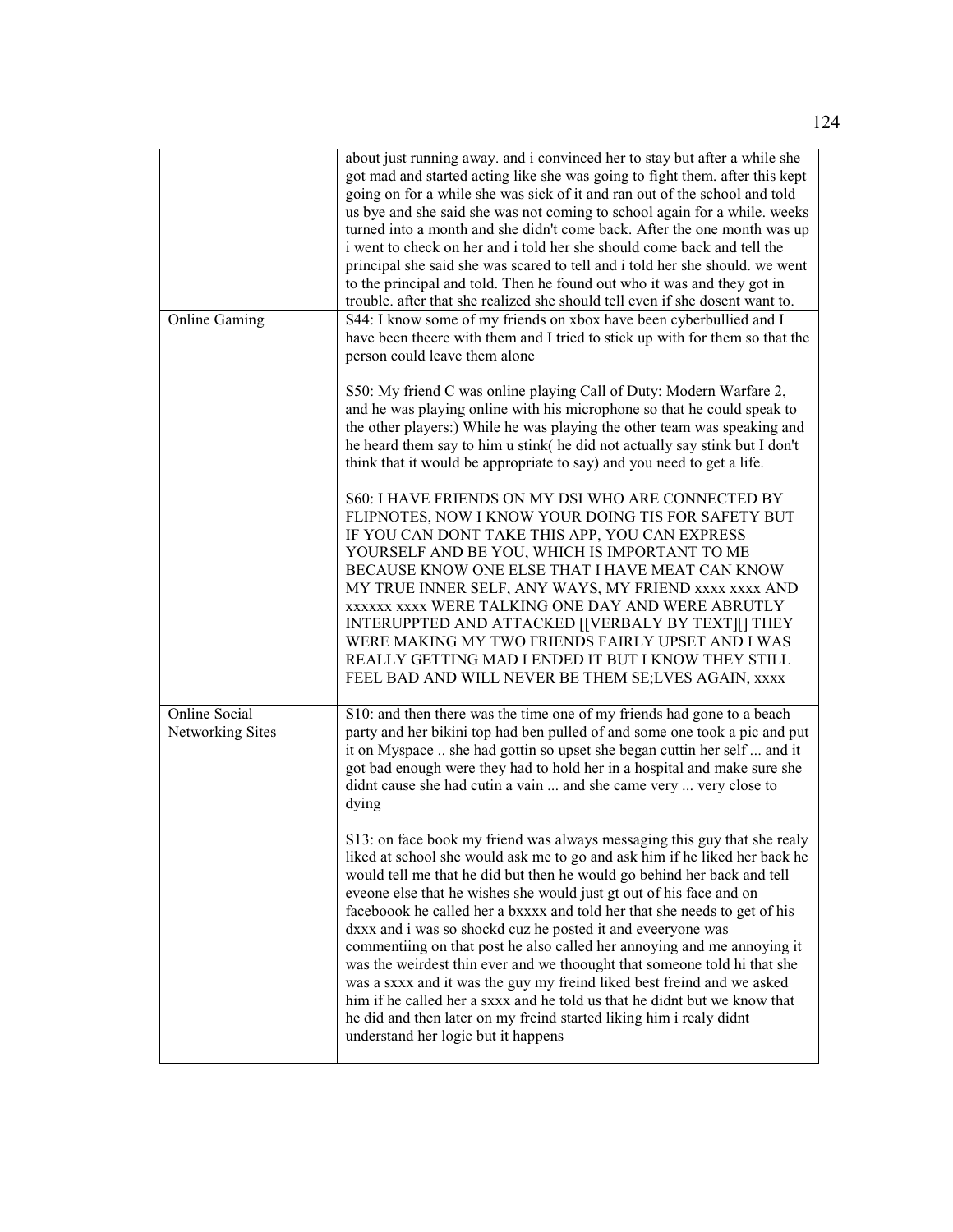S15: Sixth grade is always a new beginning. A new step. We were all excited to be in middle school. My best friend and I were walking home and people started yelling at my friend calling her a hot and a sxxx. They were saying she was a sorry excuse for a daughter and that no one wanted her. At the time, my best friend's Mom had just passed away and her Dad was in Iraq. But, the firls saying that to her didn't know that. Later on, her cell phone was blowing up of text messages from people saying she is a liar, hxx, etc. We got on our MySpace and it was posted on everyones status. She just broke down. Her face became white and my should because her best friend. The next day she wasn't there. In all my class they called her name and no reply. After school I stopped by. I knocked on the door and no answer. Weird, I knocked again. Maybe she was sleeping. No answer. I opened the door and called her name. No reply. I walked into the kitchen. One of the chairs was missing. I walked around the corner to her room. There was my best friend. A rope and her. She killed herself. I read the note. It said, "they said I was unloved. They said I wasn't needed. So I'm gone. With no love and unwanted." My eyes poured. All because of rumors. My best friend killed herself.

S19: - Ok, to be honest, I cyberbullied some one on MySpace last night because they were being a big bxxxx and wouldn't leave me alone. I told them they were useless and I didn't care about them and that they didn't mean anything to me and that I hated them and never wanted to see them again! I told them that if they didn't leave me and my girl along I would fight them myself and them make sure they never seen me or her again. I didn't mean everything I said but who doesn't when there are mad? Also last night when I was texting this person they told me I was a bxxxx and that they hated me that they was going to fight me because I hung out with people they didn't like! See in my life if you hang with some one that just like saying that you will fight for or with them and I take that seriously! I told that person they need to back off and leave us alone. They wouldn't listen and kept yelling at me they didn't listen to my feelings and kept telling me I was a stupid piece of sxxx and that I didn't matter to them. I felt said but at the same time I knew it was just being a bully and that they didn't scare me.

S20: One of my friends that I used to be friends with was being a cyberbully and she was one of the people who was being the victim of the bullying. She was going out with this guy and this other girl though that she was going out with this same guy but they were cussing each other out on the Internet (Facebook) and they both starting fighting but they didn't think it as being the boys fault so then they were both doubbling up on this guy about what had happened so then they both got in trouble for doing it to each other.

S25: I have had a friend that was cyberbullied. She did not do anything bad but a girl flipped out on her. I went on facebook and she told me to make fun of her and I said I do not want to say mean stuff to her and I told them to stop and they did not. I told them to quit messing with her and that I like her alot and I want to go out with her and she was a good friend so I did not want to mess with her so that's why I don't like people that can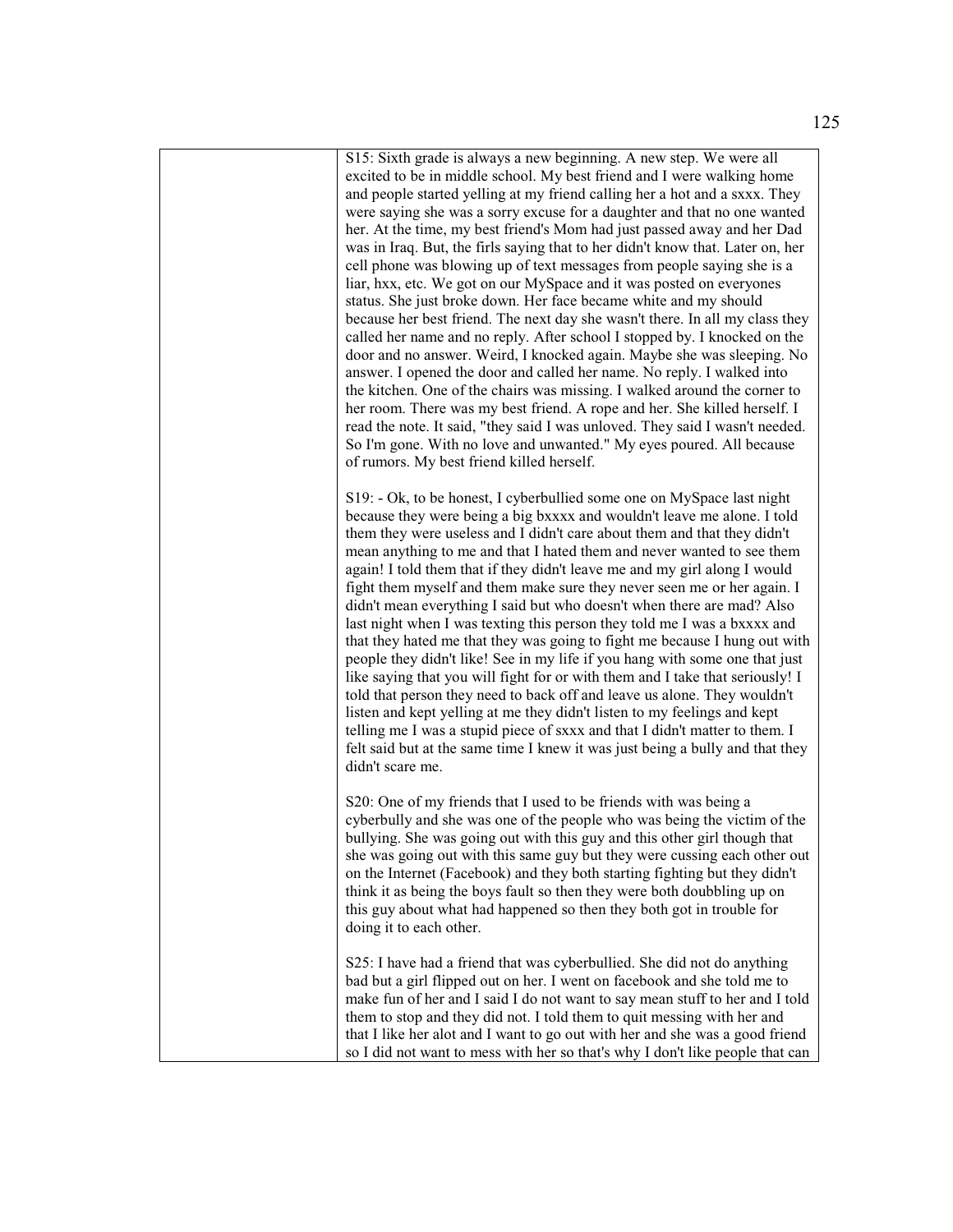do and mess with my friends.

S35: My friend, her name was xxxxxx, She was 15. She and this dude were dating. When they broke up the dude started spreading bad pics of hur online and threw FWDS on Cells. Girls and boys got hur email and started hacking all hur stuff and leaving bad comments and sending bad msgs to ppl pretending to be hur. She lost all of her friends, sept me ill alway be hur friend, i was her best friend. But then it started getting worse, Girls left notes on her bedroom window calling hur bad things and saying things tht she did that she knows she would never have done. She got nasty phone calls and txt msgs. Even online on her Myspace account everyone was sending hur bad msges and calling hur bad names. At school i could see how bad she was hurting nomatter how well she was hiding hur pain from everyone else. The pain in hur eyes was terrible. Then one day these three or four girls Sent hur 17 msgs calling hur things like "wxxxx" or "sxxx" and many other bad things like that. That night she told hur mom, she showed hur mom all the msges she was getting and her mom started yelling at hur and saying how disapointed she was in hur daughter for the replys she sent back to the girls. she was saying nuthing to comfort her own daughter. D ran back up to hur room and hung hurself in her closet. Hur mom went to go check on her, when she got to the room she sceamed. hur dad ran up the stairs and cut the belt off her neck and begged hur not to die on him. She went to the hospital and died that night. All this just because of one boy, the drama he started caused hur enough pain to take hur life away. She will never get it back, it was a mistake she made and it wasnt the right choice. I miss hur alot but in my heart she is still on earth and im still hur best friend. even if shes not here in the flesh, i still talk to hur, and she talks back.

S37: Well, my friend was being cussed out by some 27 year old stranger that we didn't know on facebook because when she set her account she forgot to put it on private.

S41: My friend was helpin her other friend about a situation so her friend said said to be mean to this girl on facebook and that she will pay her if she will do it so my friend decided to do it this girl was very innocent. My friend the next day tld me that she was cusing this girl out for her friend everythin i tolkd her that she should have never done that and that you can get introuble by ANYONE.

S42: Well my friend and my other friend we were talking on myspace but one of them said something wrong to the other and so they were both talking smack to each other and just the other day they ended up fighting.

S43: On facebook these two girls were arguing over something stupid if you ask me. They were both my friends so of course I kept up with the arguing. They were arguing because one girls boyfriend was talking tot eh other one and she thought he was cheating so she called her a little bxxxx. They they went back and forth talking and arguing then they started talking about fighting, then I said is this really necessary? They both said yes so I was like they might not even fight this is probably all words. The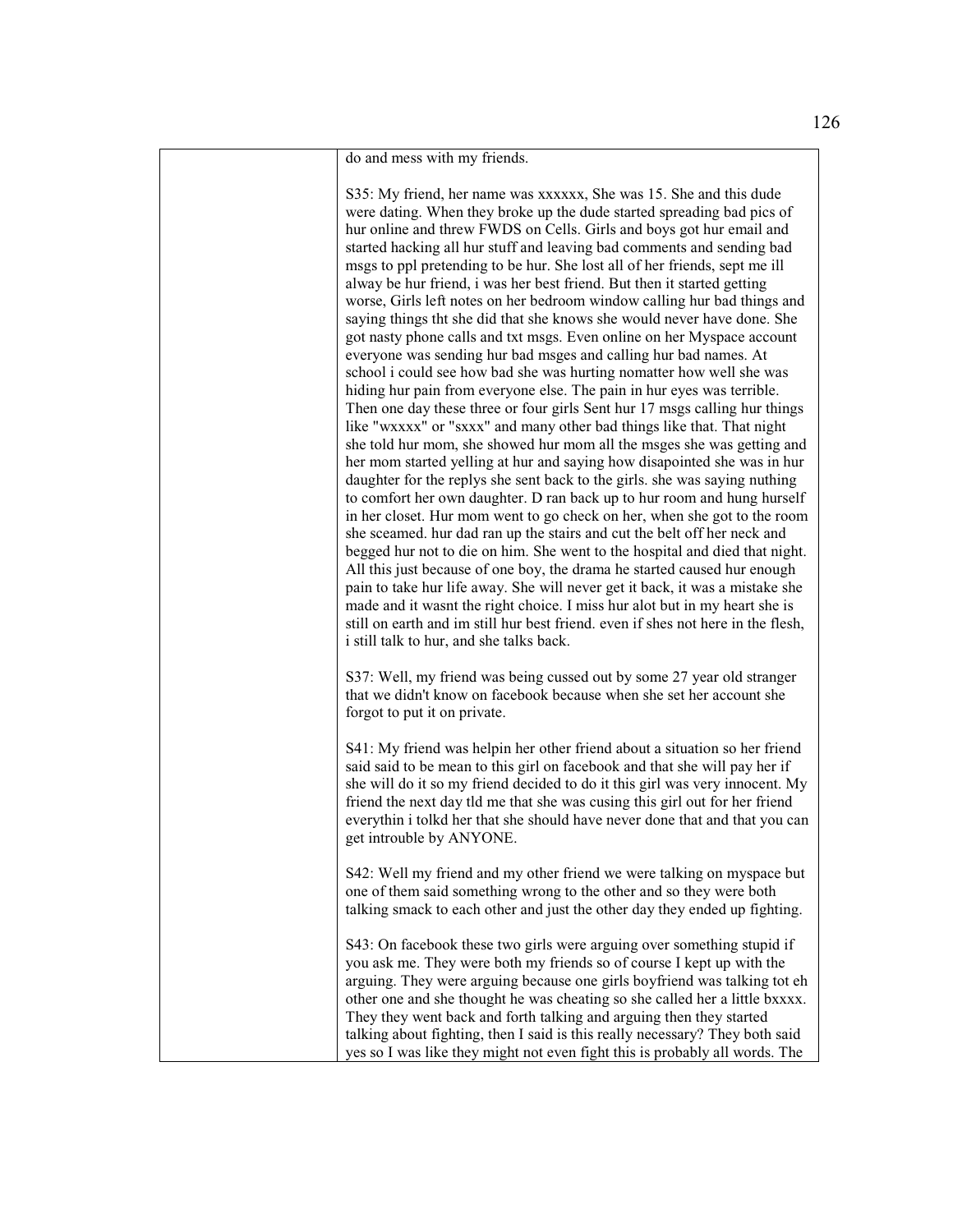| next day I hear that they are gonna fight after school. I couldn't go to see if<br>it was true or not because I had to go home but they really did fight and it<br>got a little out of hand. Then I heard one of them was in the hospital. I was<br>so lost but I saw them both at school the next day fine.                                                                                                                                                                                                                                                                                                                                                                                                                                                                                                                                                                                                                                                                                                                                                                                                                                                                                                                                                                                                                                                                                                                                                                                                                                                                                                                                                                                     |
|--------------------------------------------------------------------------------------------------------------------------------------------------------------------------------------------------------------------------------------------------------------------------------------------------------------------------------------------------------------------------------------------------------------------------------------------------------------------------------------------------------------------------------------------------------------------------------------------------------------------------------------------------------------------------------------------------------------------------------------------------------------------------------------------------------------------------------------------------------------------------------------------------------------------------------------------------------------------------------------------------------------------------------------------------------------------------------------------------------------------------------------------------------------------------------------------------------------------------------------------------------------------------------------------------------------------------------------------------------------------------------------------------------------------------------------------------------------------------------------------------------------------------------------------------------------------------------------------------------------------------------------------------------------------------------------------------|
| S45: I knew a few people that had been cyberbullied. It happened to one<br>of my friends. It was about a picture she took of herself. Somebody went<br>through her phone and sent it to everybody. They bullied her around over<br>myspace and on the phone and told everybody that she sent it out. It<br>affected a lot of things like her reputation and her friendships.                                                                                                                                                                                                                                                                                                                                                                                                                                                                                                                                                                                                                                                                                                                                                                                                                                                                                                                                                                                                                                                                                                                                                                                                                                                                                                                     |
| S46: My friend got cyberbullied by a girl on one of my facebook picture's,<br>and m friend got mad and started commenting back, the commenting went<br>on for about 30 mins, to an hour. they psted stuff bout each other on thier<br>status's and just alked samck to each other, but it is all settled now, and we<br>are all cool. <\$\$                                                                                                                                                                                                                                                                                                                                                                                                                                                                                                                                                                                                                                                                                                                                                                                                                                                                                                                                                                                                                                                                                                                                                                                                                                                                                                                                                      |
| S47: someone from last year was cyber bullied because another person<br>wuz makin fun of how fat she was. the other gurl posted on myspace how<br>she was gonna bring her a twinkie the nxt day at gym.                                                                                                                                                                                                                                                                                                                                                                                                                                                                                                                                                                                                                                                                                                                                                                                                                                                                                                                                                                                                                                                                                                                                                                                                                                                                                                                                                                                                                                                                                          |
| S48: - 1. Myspace - This girl named A was getting bullied by this girl H<br>because she had liked H's friend J's boyfriend. They were all friends but<br>when J asked who A liked, she lied and didn't tell her it was Jamie's<br>boyfriend. Well As updated her status saying something along the lines of<br>"I wish I didn't like you" or something like it. H commented and started<br>saying that she needs to watch out because J was really mad. A didn't<br>want to deal with it or something, but anyways it got into a big fight over<br>Myspace and H was just being really mean saying that M, J's boyfriend<br>would never like her, and that she wasn't Mexican, that she looked like<br>raw chicken. She kept calling her names such as a bxxxx, wxxxx, hxx,<br>sxxx. And they went back and forth saying it. I tried stepping in saying<br>that H should just let J and A talk it out and see what would happen. But<br>she responded with "she'll just add me again". And it was just nonsense. A<br>few other people joined in. One was supporting H. And I think two others<br>were supporting A. Finally J read the comments and commented that<br>things were getting out of hand and that she wanted to stop. It started to<br>calm down and eventually ceased, but I don't think that A likes H and vise<br>versa. 2. Facebook & Myspace- This girl R posted something about how<br>she called this girl fake and that she needed to stop lying to everyone. She<br>joined in and they just started calling each other fake and everything.<br>Other people joined in causing them to call other people fake and mean<br>names. It stopped a few days ago I think though. |
| S51: One day in school there was a lot of people talking about this one<br>girl and another girl that fought; But this was out of school. So when one<br>girl beat the other she had went on face book and wrote about the girl she<br>beat; & said that she kicked her butt and she was fake, and that the other<br>girl didn't even lay a hand on her.                                                                                                                                                                                                                                                                                                                                                                                                                                                                                                                                                                                                                                                                                                                                                                                                                                                                                                                                                                                                                                                                                                                                                                                                                                                                                                                                         |
| S53: One of my friends on facebook was really upset one day when one of                                                                                                                                                                                                                                                                                                                                                                                                                                                                                                                                                                                                                                                                                                                                                                                                                                                                                                                                                                                                                                                                                                                                                                                                                                                                                                                                                                                                                                                                                                                                                                                                                          |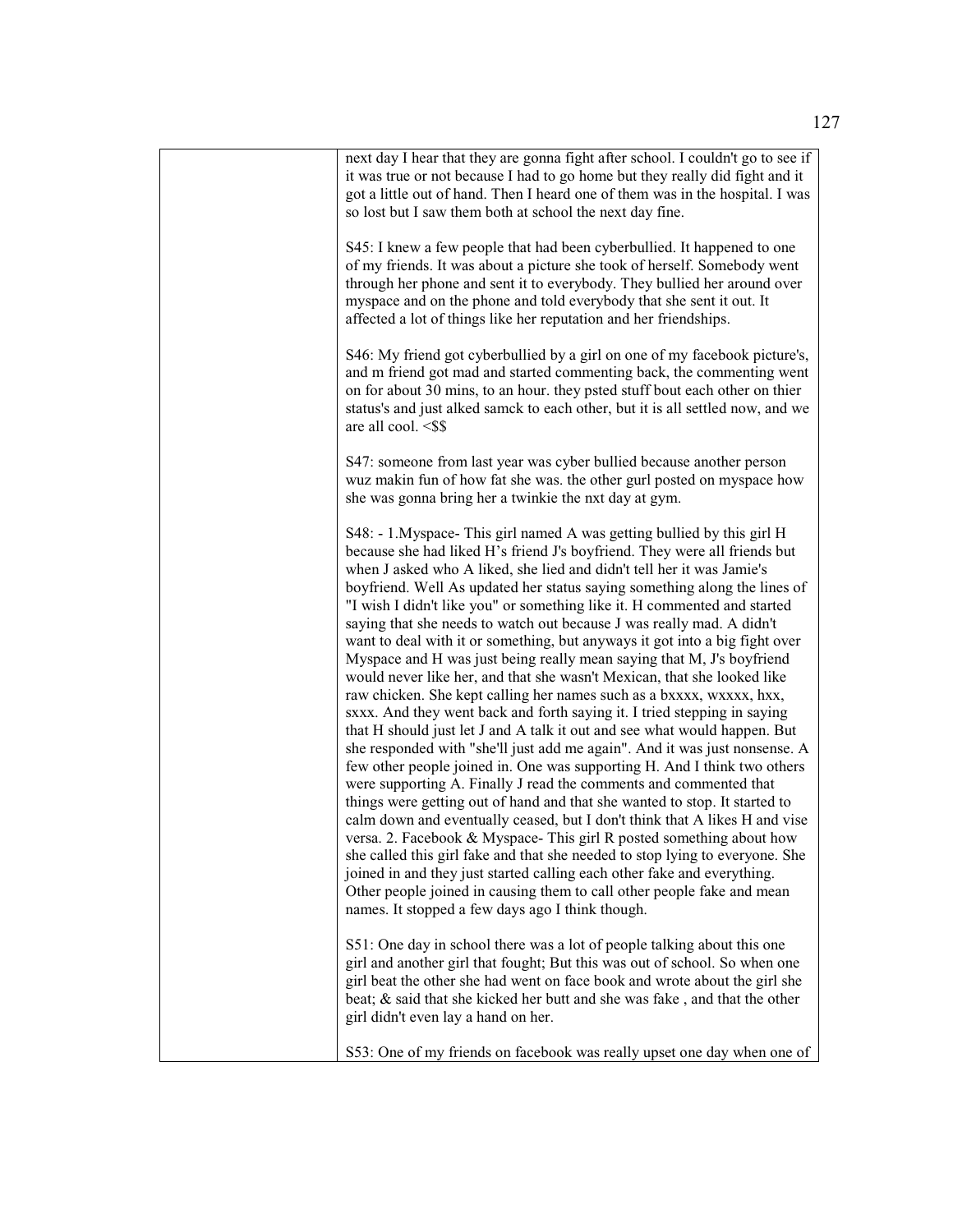| her classmates had posted a fake message from her ruining her reputation.<br>She has been a chatter box since me and my family meet her but to go to a<br>extent as to go say to all her friends that she is lying Bxxxx. She wasn't<br>the same for a month                                                                                                                                                                                                                                                                                                                                                                                                                                                                                                                                                                                                                                                                                                                                                                                                                                                                                                                          |
|---------------------------------------------------------------------------------------------------------------------------------------------------------------------------------------------------------------------------------------------------------------------------------------------------------------------------------------------------------------------------------------------------------------------------------------------------------------------------------------------------------------------------------------------------------------------------------------------------------------------------------------------------------------------------------------------------------------------------------------------------------------------------------------------------------------------------------------------------------------------------------------------------------------------------------------------------------------------------------------------------------------------------------------------------------------------------------------------------------------------------------------------------------------------------------------|
| S57: We were on myspace and these girls were messing with another girl<br>cuz she stole her guy. and they used to b friends so they knew alot and put<br>her whole buisness on blast. called her a ho put her sex life out there and<br>just destroyed th girls rep. don't know them well so it was kinda<br>intetaining but im sure she was upset or embarresed and thats gotta suck.                                                                                                                                                                                                                                                                                                                                                                                                                                                                                                                                                                                                                                                                                                                                                                                                |
| S58: On the cell phone people have taken naked pics of them selves and<br>are exposed to everyone. Then it just spreads around people say one thing<br>then another. Then it gets on myspace, facebook and the circle keeps<br>spinning around until they have no friends. And they all turn on you,<br>before you know it you are getting in fights and the cops are involved and<br>its really bad.                                                                                                                                                                                                                                                                                                                                                                                                                                                                                                                                                                                                                                                                                                                                                                                 |
| S59: on facebook my mom has been cyber bullied because everybody on<br>my step dads side of the family are mean to her like hack her account on<br>facebook or put mean post up about her.                                                                                                                                                                                                                                                                                                                                                                                                                                                                                                                                                                                                                                                                                                                                                                                                                                                                                                                                                                                            |
| S68: Well me and my friend were just hanging out one day and she just<br>told her friend a deep seceret and i dont know what it id but yah the<br>person posted it on facebook and , myspace and stuff like that. and the she<br>promised to not tell any one.                                                                                                                                                                                                                                                                                                                                                                                                                                                                                                                                                                                                                                                                                                                                                                                                                                                                                                                        |
| S69: Okay Soo, My Friendd "Snowflakee" Was Being Cyberbullied My<br>Thiss Girl namedd "Ghetto Butterfly" . Ghetto Butterfly Didnt Like<br>Snowflakee Because She Was Dating This Guy Named "Beaver" andd<br>Ghetto Butterfly Liked Beaver. So Ghetto Butterfly Made Up a Whole<br>Bunch Of Lies About Snowflake Like "She's Just Using Him" - "She Is<br>Cheating On Him" etc. And She Told Beaver && He Was Yelling At<br>Snowflake For It. Then Snowflake gawt Mad At Ghetto Butterfly, Ghetto<br>Butterfly Starting Yelling At Snowflake And Tried To Deny Everything.<br>Then Snowflake Said "Whatever, Shut Uhp. I Dont Wanna Listen To<br>Your Bull Crap Anymore"! Then Ghetto Butterfly Said "Oh Hecks No!"<br>And She Was Talking Trash Like Hard Core About Snowflake. Saying<br>Things Like Oh Hate Her So Freaking Much! Imma Beat Her Up. Just<br>Things Like Thaat [And Keep In Mind This is All Happenning Over<br>FaceBook) Then Because Im Snowflakes Bestfriend I Had To Get<br>Involved. So I Just Told Ghetto Butterfly That She Needs To Backk Off!<br>Andd Guess What? SHE SURE DID DO EXACTLY WHAT I SAID. I<br>Thinkk Ihts Cause Im Pretty Intimidating, Haha. |
| S70: My friend commented on my other friend's picture on Facebook. My<br>friend who put the comment said something mean about another girl.<br>Then the girl that my friend was talking about replied to my friend's<br>comment. Then they started arguing about how they thought each other<br>was ugly and who was young an has already had sex at the age of 12 with<br>her 16 year old boyfriend. Then the girl that my friend made remark about                                                                                                                                                                                                                                                                                                                                                                                                                                                                                                                                                                                                                                                                                                                                  |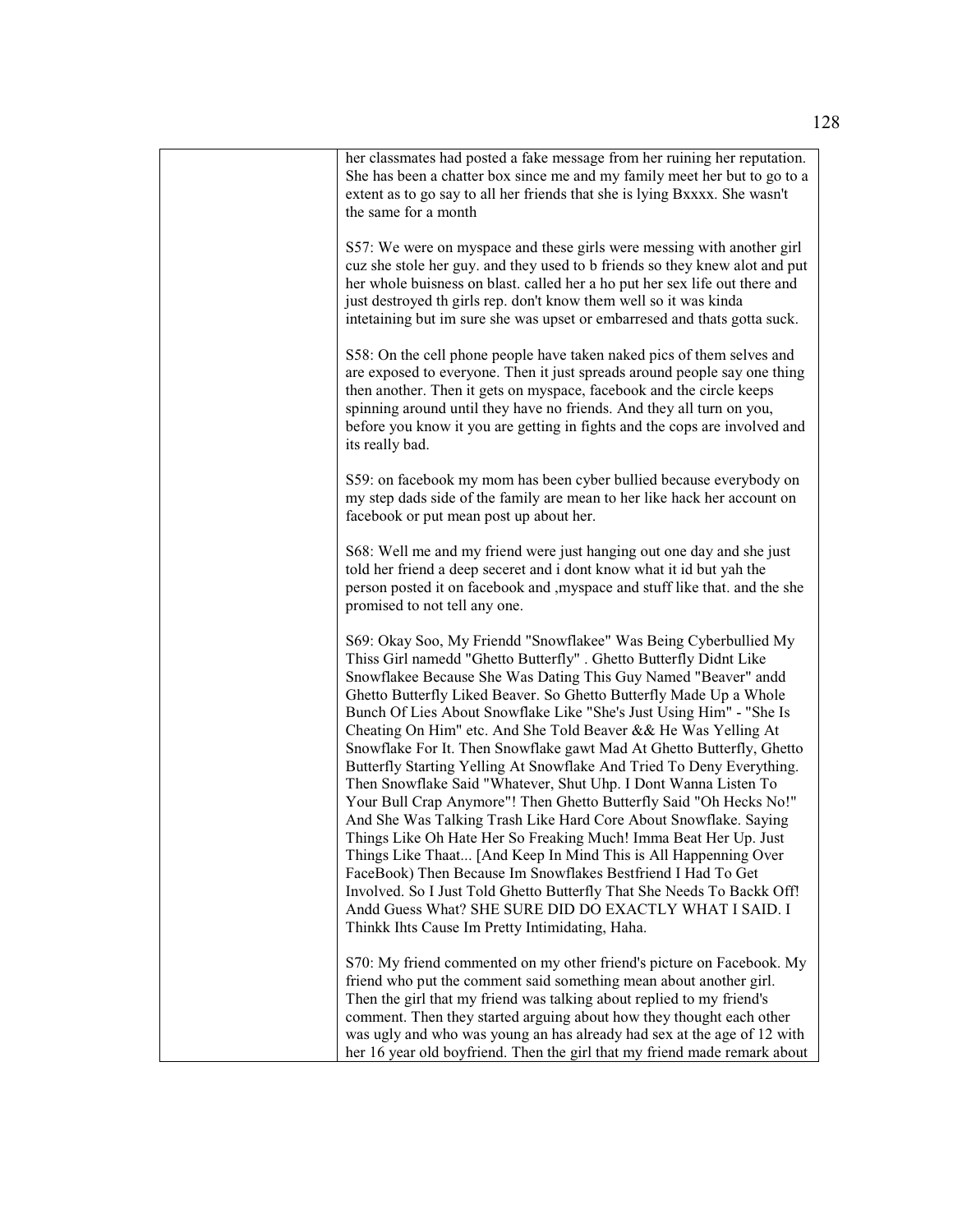|                              | said that she was going to get her 16 year old boyfriend to beat up my<br>friend if my friend had touched her. Then they wanted to fight each other<br>after school one day and they did.<br>S73: my one friend was being cyberbullied over myspace. it bothered her<br>and she got scared. she changed schools then later killed herself.<br>S74: THE CYBERBULLYING STARTED ON FACEBOOK /: & Aht<br>tha endd theree wasz a fiqhtt.<br>S77: Ok this what happen my girlfriend was getting made at my ex<br>girlfriend so one day my girl was writing my ex on myspace and my girl<br>was telling her thats she wanted to fight her and my ex was all like no Im<br>not gonna fight you over a boy that i don't even go out with anymore and<br>then my girl was all like no no no but you did so now we gonna fight and<br>thats the end                                                                                                                                                                                                                                                                                                                                                                      |
|------------------------------|---------------------------------------------------------------------------------------------------------------------------------------------------------------------------------------------------------------------------------------------------------------------------------------------------------------------------------------------------------------------------------------------------------------------------------------------------------------------------------------------------------------------------------------------------------------------------------------------------------------------------------------------------------------------------------------------------------------------------------------------------------------------------------------------------------------------------------------------------------------------------------------------------------------------------------------------------------------------------------------------------------------------------------------------------------------------------------------------------------------------------------------------------------------------------------------------------------------|
| <b>Type of Cyberbullying</b> |                                                                                                                                                                                                                                                                                                                                                                                                                                                                                                                                                                                                                                                                                                                                                                                                                                                                                                                                                                                                                                                                                                                                                                                                               |
| Flaming                      | S19: Ok, to be honest, I cyberbullied some one on MySpace last night<br>because they were being a big bxxxx and wouldn't leave me alone. I told<br>them they were useless and I didn't care about them and that they didn't<br>mean anything to me and that I hated them and never wanted to see them<br>again! I told them that if they didn't leave me and my girl along I would<br>fight them myself and them make sure they never seen me or her again. I<br>didn't mean everything I said but who doesn't when there are mad? Also<br>last night when I was texting this person they told me I was a bxxxx and<br>that they hated me that they was going to fight me because I hung out with<br>people they didn't like! See in my life if you hang with some one that just<br>like saying that you will fight for or with them and I take that seriously! I<br>told that person they need to back off and leave us alone. They wouldn't<br>listen and kept yelling at me they didn't listen to my feelings and kept<br>telling me I was a stupid piece of shit and that I didn't matter to them. I<br>felt said but at the same time I knew it was just being a bully and that they<br>didn't scare me. |
|                              | S20: One of my friends that I used to be friends with was being a<br>cyberbully and she was one of the people who was being the victim of the<br>bullying. She was going out with this guy and this other girl though that<br>she was going out with this same guy but they were cussing each other out<br>on the Internet (Facebook) and they both starting fighting but they didn't<br>think it as being the boys fault so then they were both doubbling up on<br>this guy about what had happened so then they both got in trouble for<br>doing it to each other.                                                                                                                                                                                                                                                                                                                                                                                                                                                                                                                                                                                                                                          |
|                              | S26: - It was a friend of mine who was getting bullied to where I butted in<br>to get this crap handled because it doesn't need to happen. It went very<br>close to a fight but didn't but a lot of words were used in this type of fact<br>that is not the nicest but I cleared my system very well to where I said no                                                                                                                                                                                                                                                                                                                                                                                                                                                                                                                                                                                                                                                                                                                                                                                                                                                                                       |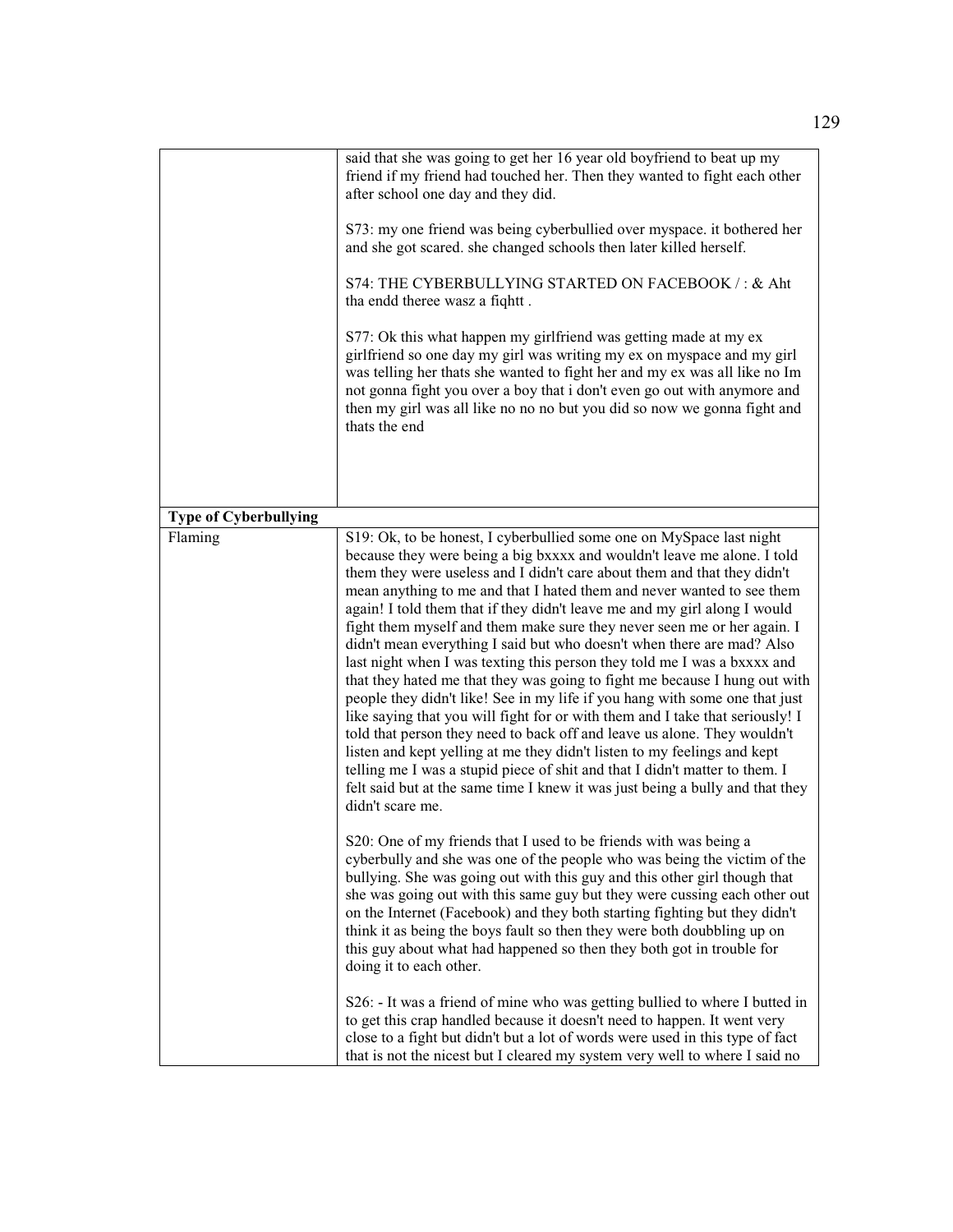| what don't even worry about it because its stupid just doyou let them deal<br>with theirselves                                                                                                                                                                                                                                                                                                                                                                                                                                                                                                                                                                                                                                                                                                                                                                    |
|-------------------------------------------------------------------------------------------------------------------------------------------------------------------------------------------------------------------------------------------------------------------------------------------------------------------------------------------------------------------------------------------------------------------------------------------------------------------------------------------------------------------------------------------------------------------------------------------------------------------------------------------------------------------------------------------------------------------------------------------------------------------------------------------------------------------------------------------------------------------|
| S27: Somebody cussed out my friend in a text message and she and her<br>mom knew the person                                                                                                                                                                                                                                                                                                                                                                                                                                                                                                                                                                                                                                                                                                                                                                       |
| S31: I havnt really Been in a Situatin like cyberbullying i dont think, but<br>my Friend have been and she told me about it. She was On the Computer<br>and an instant message thing poped up and it was this Girl that She<br>Thought they where sorta close, Well the Girl starts Calling her names<br>and crap. Me and Her where still best friends but then she Moved because<br>she said she hated this place and was sick f being made fun of.I am happy<br>4 her know because Know she has many friends and a boyfriend and is<br>confident                                                                                                                                                                                                                                                                                                                |
| S37: Well, my friend was being cussed out by some 27 year old stranger<br>that we didn't know on facebook because when she set her account she<br>forgot to put it on private.                                                                                                                                                                                                                                                                                                                                                                                                                                                                                                                                                                                                                                                                                    |
| S41: My friend was helpin her other friend about a situation so her friend<br>said said to be mean to this girl on facebook and that she will pay her if<br>she will do it so my friend decided to do it this girl was very innocent. My<br>friend the next day tld me that she was cusing this girl out for her friend<br>everythin i tolkd her that she should have never done that and that you can<br>get introuble by ANYONE.                                                                                                                                                                                                                                                                                                                                                                                                                                |
| S42: Well my friend and my other friend we were talking on myspace but<br>one of them said something wrong to the other and so they were both<br>talking smack to each other and just the other day they ended up fighting.                                                                                                                                                                                                                                                                                                                                                                                                                                                                                                                                                                                                                                       |
| S43: On facebook these two girls were arguing over something stupid if<br>you ask me. They were both my friends so of course I kept up with the<br>arguing. They were arguing because one girls boyfriend was talking tot eh<br>other one and she thought he was cheating so she called her a little bxxxx.<br>They they went back and forth talking and arguing then they started<br>talking about fighting, then I said is this really necessary? They both said<br>yes so I was like they might not even fight this is probably all words. The<br>next day I hear that they are gonna fight after school. I couldn't go to see if<br>it was true or not because I had to go home but they really did fight and it<br>got a little out of hand. Then I heard one of them was in the hospital. I was<br>so lost but I saw them both at school the next day fine. |
| S46: My friend got cyberbullied by a girl on one of my facebook picture's,<br>and m friend got mad and started commenting back, the commenting went<br>on for about 30 mins, to an hour. they psted stuff bout each other on thier<br>status's and just alked samck to each other, but it is all settled now, and we<br>are all cool.                                                                                                                                                                                                                                                                                                                                                                                                                                                                                                                             |
| S47: someone from last year was cyber bullied because another person<br>wuz makin fun of how fat she was. the other gurl posted on myspace how<br>she was gonna bring her a twinkie the nxt day at gym.                                                                                                                                                                                                                                                                                                                                                                                                                                                                                                                                                                                                                                                           |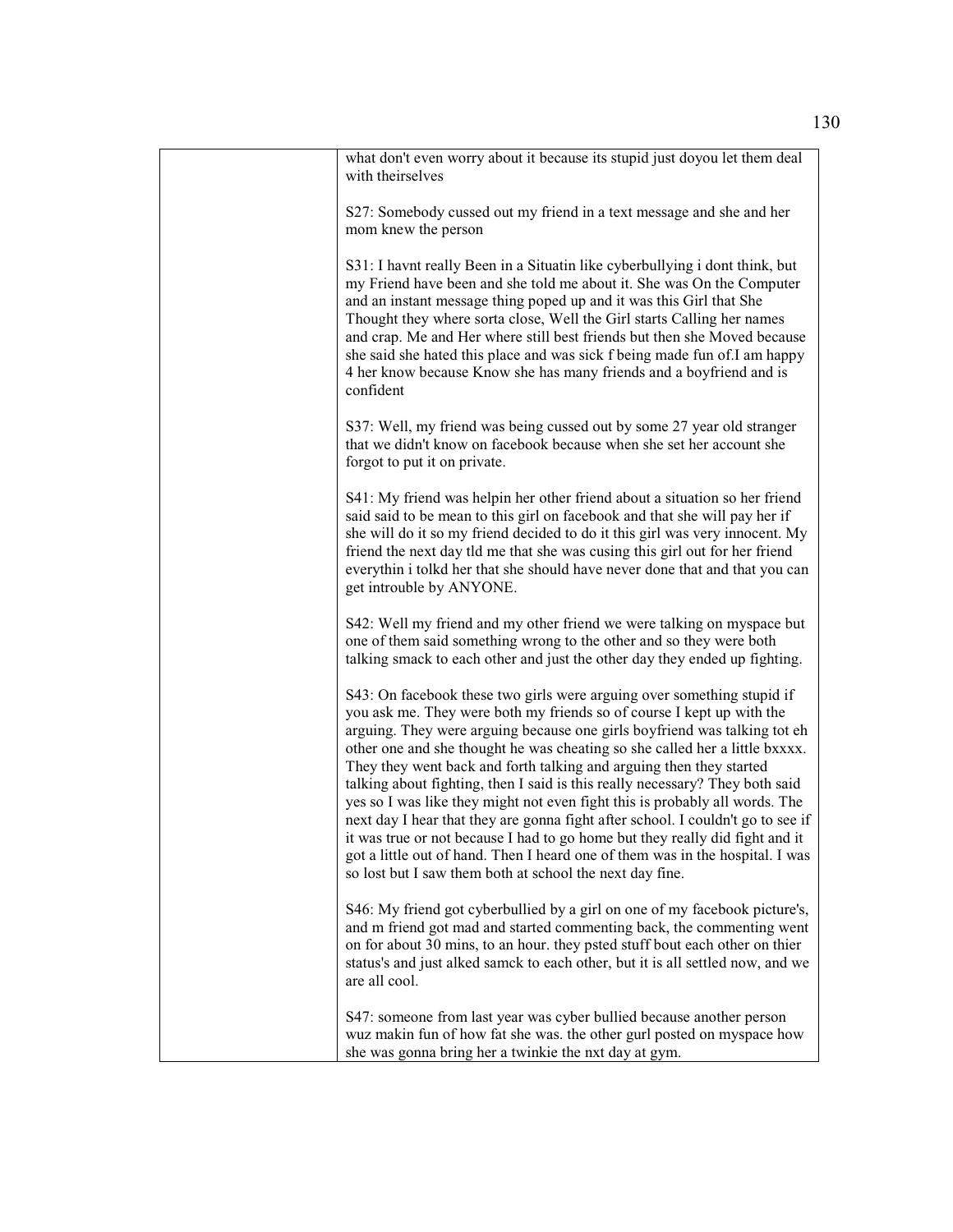S48: 1.Myspace- This girl named Aisis was getting bullied by this girl Hailey because she had liked Haileys friend Jamie's boyfriend. They were all friends but when Jamie asked who Aisis liked, she lied and didn't tell her it was Jamie's boyfriend. Well Aisis updated her status saying something along the lines of "I wish I didn't like you" or something like it. Hailey commented and started saying that she needs to watch out because Jamie was really mad. Aisis didn't want to deal with it or something, but anyways it got into a big fight over Myspace and Hailey was just being really mean saying that Michael, Jamie's boyfriend would never like her, and that she wasn't Mexican, that she looked like raw chicken. She kept calling her names such as a bxxxx, whore, hxx, sxxx. And they went back and forth saying it. I tried stepping in saying that Hailey should just let Jamie and Aisis talk it out and see what would happen. But she responded with "she'll just add me again". And it was just nonsense. A few other people joined in. One was supporting Hailey. And I think two others were supporting Aisis. Finally Jamie read the comments and commented that things were getting out of hand and that she wanted to stop. It started to calm down and eventually ceased, but I don't think that Aisis likes Hailey and vise versa. 2.Facebook&Myspace- This girl Rachel posted something about how she called this girl fake and that she needed to stop lying to everyone. She joined in and they just started calling each other fake and everything. Other people joined in causing them to call other people fake and mean names. It stopped a few days ago I think though.

S50: My friend Cutakente was online playing Call of Duty: Modern Warfare 2, and he was playing online with his microphone so that he could speak to the other players:) While he was playing the other team was speaking and he heard them say to him u stink( he did not actually say stink but I don't think that it would be appropriate to say) and you need to get a life.

S51: One day in school there was a lot of people talking about this one girl and another girl that fought; But this was out of school. So when one girl beat the other she had went on face book and wrote about the girl she beat; & said that she kicked her butt and she was fake , and that the other girl didn't even lay a hand on her.

S55: One of my friends Korey . He moved over the summer. But another one of my friends Kori has bin byborbullying him. It was just one time that i saw and read the whole thing. But Kori was calling Korey alot of nasty things, I wanted to help but there both my friends and i didnt really know how. So all i did was tell Kori to stop. But she didnt listen. I wanted to do more but i just couldnt. I feel sorry that i couldnt help. But i think they havent done any more of that lattely. Im pretty sure that they blocked eachother but im not possitive.

S60: I HAVE FRIENDS ON MY DSI WHO ARE CONNECTED BY FLIPNOTES, NOW I KNOW YOUR DOING TIS FOR SAFETY BUT IF YOU CAN DONT TAKE THIS APP, YOU CAN EXPRESS YOURSELF AND BE YOU, WHICH IS IMPORTANT TO ME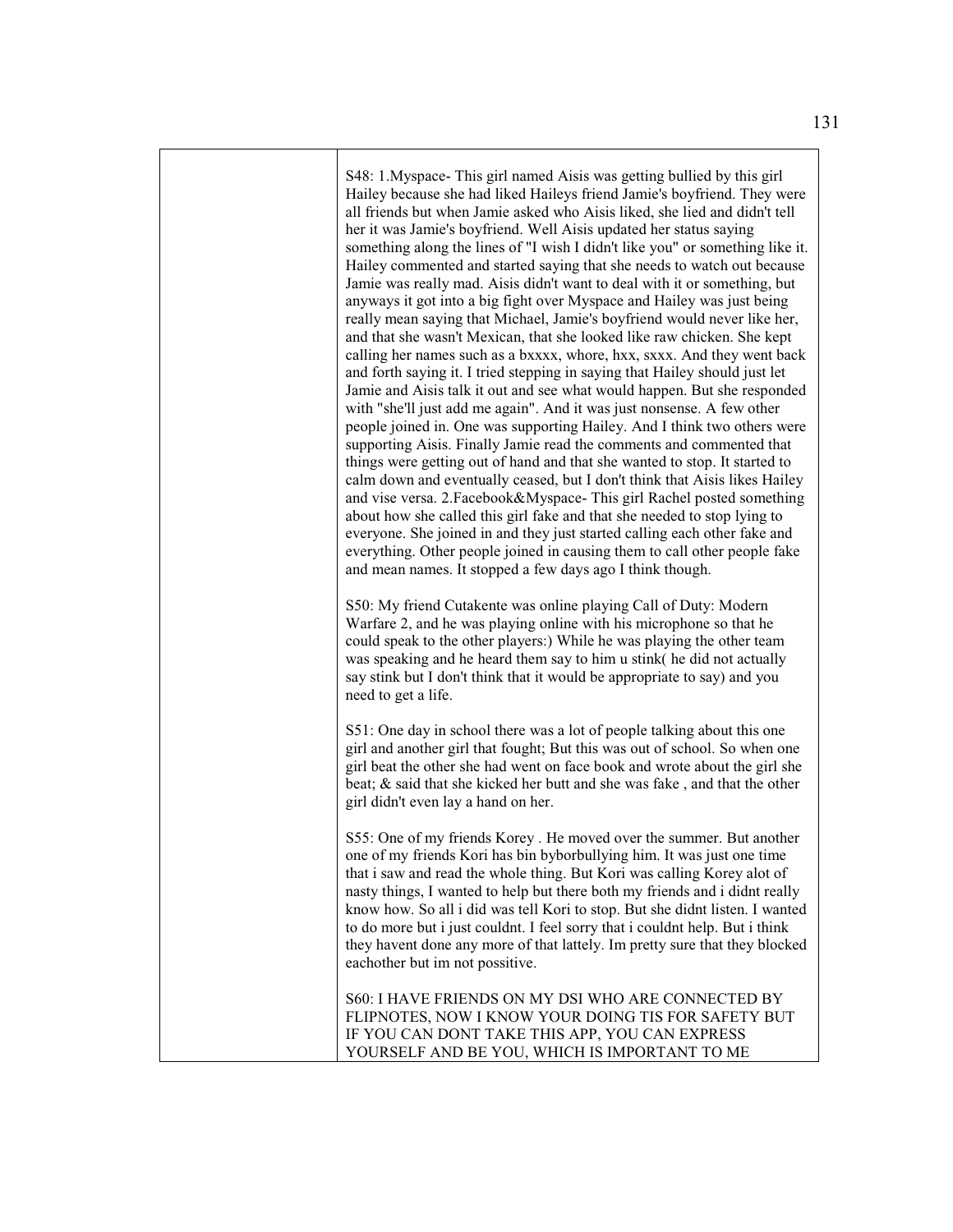|            | BECAUSE KNOW ONE ELSE THAT I HAVE MEAT CAN KNOW<br>MY TRUE INNER SELF, ANY WAYS, MY FRIEND DARK WOLF<br>AND SHADOW WOLF WERE TALKING ONE DAY AND WERE<br>ABRUTLY INTERUPPTED AND ATTACKED [[VERBALY BY<br>TEXT][] THEY WERE MAKING MY TWO FRIENDS FAIRLY<br>UPSET AND I WAS REALLY GETTING MAD I ENDED IT BUT I<br>KNOW THEY STILL FEEL BAD AND WILL NEVER BE THEM<br>SE;LVES AGAIN, NEVE                                                                                                                                                                                                                                                                                                                                                                                                                                                                                                                                                                                                                                                                                                                                                                                            |
|------------|--------------------------------------------------------------------------------------------------------------------------------------------------------------------------------------------------------------------------------------------------------------------------------------------------------------------------------------------------------------------------------------------------------------------------------------------------------------------------------------------------------------------------------------------------------------------------------------------------------------------------------------------------------------------------------------------------------------------------------------------------------------------------------------------------------------------------------------------------------------------------------------------------------------------------------------------------------------------------------------------------------------------------------------------------------------------------------------------------------------------------------------------------------------------------------------|
|            | S63: yes bcuz i would not like to be cyberbullying some girl was calling<br>them fake and stuff                                                                                                                                                                                                                                                                                                                                                                                                                                                                                                                                                                                                                                                                                                                                                                                                                                                                                                                                                                                                                                                                                      |
|            | S69: Okay Soo, My Friendd "Snowflakee" Was Being Cyberbullied My<br>Thiss Girl namedd "Ghetto Butterfly". Ghetto Butterfly Didnt Like<br>Snowflakee Because She Was Dating This Guy Named "Beaver" andd<br>Ghetto Butterfly Liked Beaver. So Ghetto Butterfly Made Up a Whole<br>Bunch Of Lies About Snowflake Like "She's Just Using Him" - "She Is<br>Cheating On Him" etc. And She Told Beaver && He Was Yelling At<br>Snowflake For It. Then Snowflake gawt Mad At Ghetto Butterfly, Ghetto<br>Butterfly Starting Yelling At Snowflake And Tried To Deny Everything.<br>Then Snowflake Said "Whatever, Shut Uhp. I Dont Wanna Listen To<br>Your Bull Crap Anymore"! Then Ghetto Butterfly Said "Oh Hecks No!"<br>And She Was Talking Trash Like Hard Core About Snowflake. Saying<br>Things Like Oh Hate Her So Freaking Much! Imma Beat Her Up. Just<br>Things Like Thaat [And Keep In Mind This is All Happenning Over<br>FaceBook) Then Because Im Snowflakes Bestfriend I Had To Get<br>Involved. So I Just Told Ghetto Butterfly That She Needs To Backk Off!<br>Andd Guess What? SHE SURE DID DO EXACTLY WHAT I SAID. I<br>Thinkk Ihts Cause Im Pretty Intimidating, Haha. |
|            | S70: My friend commented on my other friend's picture on Facebook. My<br>friend who put the comment said something mean about another girl.<br>Then the girl that my friend was talking about replied to my friend's<br>comment. Then they started arguing about how they thought each other<br>was ugly and who was young an has already had sex at the age of 12 with<br>her 16 year old boyfriend. Then the girl that my friend made remark about<br>said that she was going to get her 16 year old boyfriend to beat up my<br>friend if my friend had touched her. Then they wanted to fight each other<br>after school one day and they did.                                                                                                                                                                                                                                                                                                                                                                                                                                                                                                                                    |
|            | S77: - Ok this what happen my girlfriend was getting made at my ex<br>girlfriend so one day my girl was writing my ex on myspace and my girl<br>was telling her thats she wanted to fight her and my ex was all like no Im<br>not gonna fight you over a boy that i don't even go out with anymore and<br>then my girl was all like no no no but you did so now we gonna fight and<br>thats the end                                                                                                                                                                                                                                                                                                                                                                                                                                                                                                                                                                                                                                                                                                                                                                                  |
| Harassment | S05: My best friend was bullied because this boy was calling her all these<br>bad names and cussing her out and she was telling me how pissed she was<br>getting but she didn't know what to do about it and there is nothing I could<br>have reaaly done to help her since I don't live there anymore.                                                                                                                                                                                                                                                                                                                                                                                                                                                                                                                                                                                                                                                                                                                                                                                                                                                                              |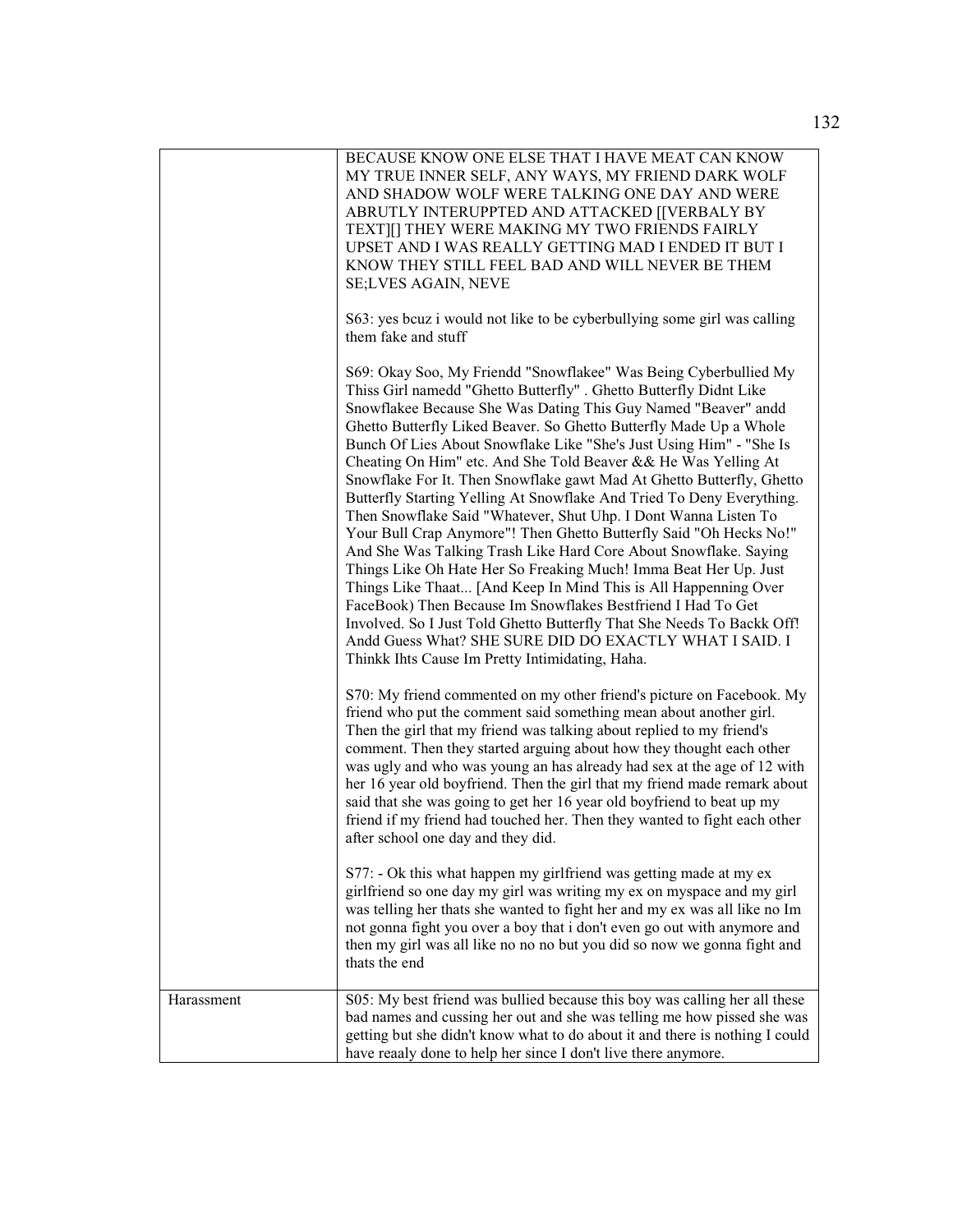S07: Ever since 8th grade has started there is always posts about someone gonna go fight someone or this fight they saw. My friend, she has not only been harassed and fought with constantly online, but also in person. On school grounds mainly. Most these fights have been with girls and not many with guys. I'm not saying I agree with them fighting because I honestly think it's just stupid.

S24: Well, this boy was trying to fight my friend so I sent a text to everyone saying that they were going to fight at the bridge. I even sent it to him. He was like no I can't, I got to do something so I sent a message to everyone saying he was a bxxxx ass nigga and he was fxxxing scared so he told me to stop but I didn't. I sent it to everyone on my phone which is about 80 people and like when he didn't show up no one was his friend anymore.

S25: I have had a friend that was cyberbullied. She did not do anything bad but a girl flipped out on her. I went on facebook and she told me to make fun of her and I said I do not want to say mean stuff to her and I told them to stop and they did not. I told them to quit messing with her and that I like her alot and I want to go out with her and she was a good friend so I did not want to mess with her so that's why I don't like people that can do and mess with my friends.

S30: I remember that one day she had told that it was happening two her and I asked her if it was just a prank or something. She showed me a text she had gottom from a number she didn't know. It said something like Hi\_\_\_\_\_\_\_\_\_, you better not come to \_\_\_\_\_\_\_\_'s party tomorrow or else. I was totally surprised and I asked if she had any idea who it was. She didn't. The next day, she got another saying "good job listening to me". She was growing scared that if she didn't listen that something would happen. After a few days of thinking it over, another one of my friends knew what to do. Everyone at school was in her phone because she had so many friends. She compared numbers and found out who it was. She went straight to the principal and the girl was expelled.

S35: My friend, her name was Demitria, She was 15. She and this dude were dating. When they broke up the dude started spreading bad pics of hur online and threw FWDS on Cells. Girls and boys got hur email and started hacking all hur stuff and leaving bad comments and sending bad msgs to ppl pretending to be hur. She lost all of her friends, sept me ill alway be hur friend, i was her best friend. But then it started getting worse, Girls left notes on her bedroom window calling hur bad things and saying things tht she did that she knows she would never have done. She got nasty phone calls and txt msgs. Even online on her Myspace account everyone was sending hur bad msges and calling hur bad names. At school i could see how bad she was hurting nomatter how well she was hiding hur pain from everyone else. The pain in hur eyes was terrible. Then one day these three or four girls Sent hur 17 msgs calling hur things like "whore" or "sxxx" and many other bad things like that. That night she told hur mom, she showed hur mom all the msges she was getting and her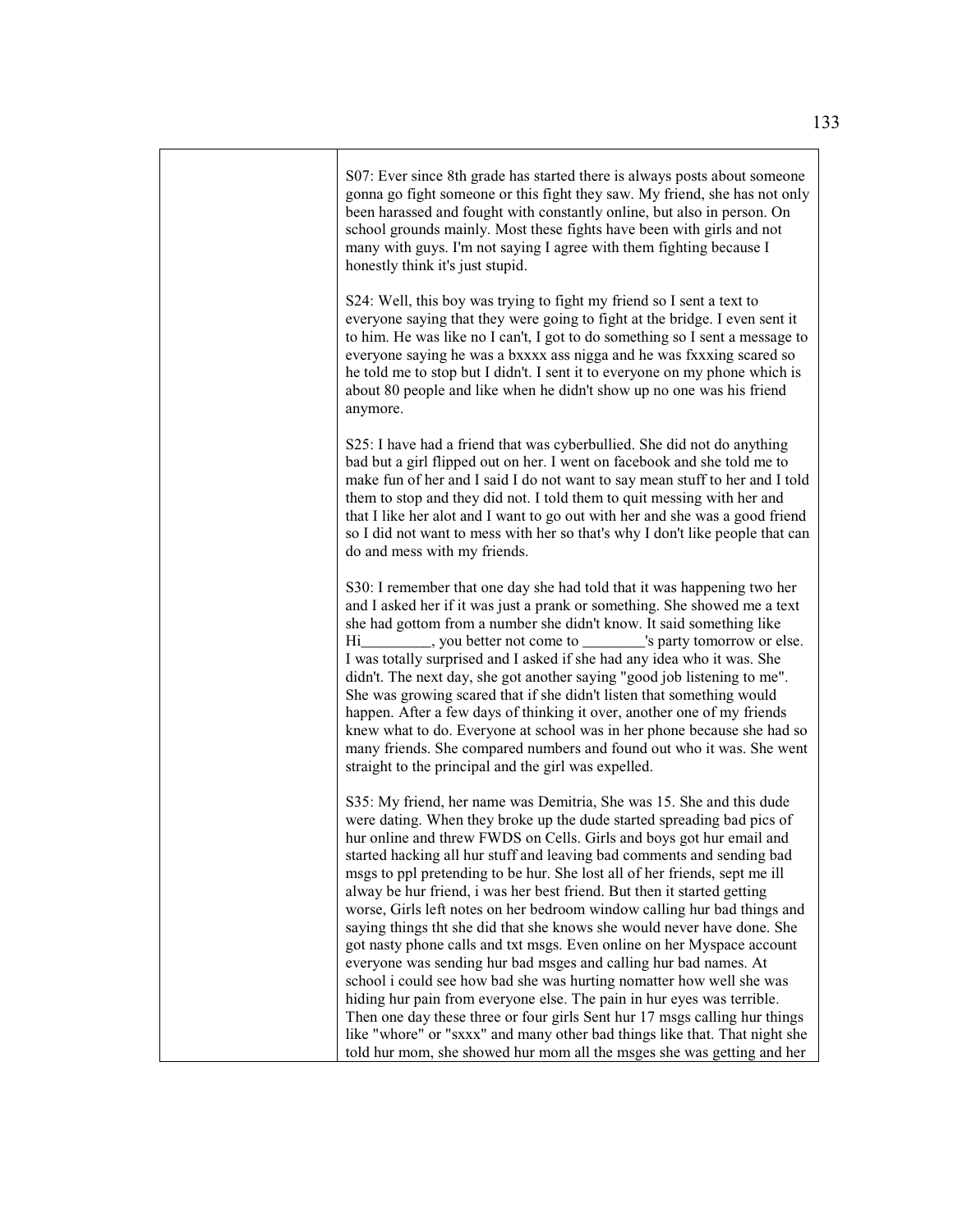|             | mom started yelling at hur and saying how disapointed she was in hur<br>daughter for the replys she sent back to the girls. she was saying nuthing<br>to comfort her own daughter. Demitria ran back up to hur room and hung<br>hurself in her closet. Hur mom went to go check on her, when she got to<br>the room she sceamed. hur dad ran up the stairs and cut the belt off her<br>neck and begged hur not to die on him. She went to the hospital and died<br>that night. All this just because of one boy, the drama he started caused<br>hur enough pain to take hur life away. She will never get it back, it was a<br>mistake she made and it wasnt the right choice. I miss hur alot but in my<br>heart she is still on earth and im still hur best friend, even if shes not here<br>in the flesh, i still talk to hur, and she talks back. She was born in Killeen<br>TX in 1995, Oct 31st, and died On September 22 2010.<br>S64: - my best friend was special need he was a cool little kid we always<br>hung out until his mom got him a cell phone dis bully he was like 15 and<br>he got a hold of my friends number so he was texting him and callin him<br>retarted stupid ass and a bxxxx ass kid |
|-------------|----------------------------------------------------------------------------------------------------------------------------------------------------------------------------------------------------------------------------------------------------------------------------------------------------------------------------------------------------------------------------------------------------------------------------------------------------------------------------------------------------------------------------------------------------------------------------------------------------------------------------------------------------------------------------------------------------------------------------------------------------------------------------------------------------------------------------------------------------------------------------------------------------------------------------------------------------------------------------------------------------------------------------------------------------------------------------------------------------------------------------------------------------------------------------------------------------------------------|
| Denigration | S06: Well my friend was accused on the internet of sexting someones<br>boyfriend and was repeatedly called a sxxx and other bad names. She<br>never did anything wrong because her phone was broken but everyone<br>still made fun of her.<br>S08: I guess this is an example of cyber bullying, I'm not exactly sure how<br>to word it. My friend had me come to her house once and she shown me a<br>few texts that she received from one of her older guy-friends. It involved a<br>lot of really disgusting details of an attempt to start sexting with her, even<br>though she refused to reply. I got really upset and she was pretty much<br>grossed out. When I told her to text him back saying that she didn't want<br>to be his friend anymore, she just said no and said it was no big deal. I got<br>a little mad at her and told her not to be friends with a pervert like that,<br>but she said that she'd tell him she wasn't interested. I was a little worried<br>after that but he didn't do it again after she told him no.                                                                                                                                                                      |
|             | S10: Well my friend hd gone to a beach/pool party at her guy friends<br>house and some pervert came up pulled off her swim top and took a pic<br>and posted it on Myspace, then she had started cutting herself so bad she<br>had to be taken to the hospital cause she was severly hurt and in great<br>need of care  and was very close to losing to much blood  :/                                                                                                                                                                                                                                                                                                                                                                                                                                                                                                                                                                                                                                                                                                                                                                                                                                                |
|             | S11: My friend was being cyberbullied on e-mail because she was really<br>tall, to tall to be in sixth grade. She kept reiceiving some emails in which<br>she was teased and she started getting all sad. After a while she got sick<br>and tired of it and she started talking about dropping out of school. I did<br>convince her to stay in school but then after a while she started talking<br>about just running away. and i convinced her to stay but after a while she<br>got mad and started acting like she was going to fight them. after this kept<br>going on for a while she was sick of it and ran out of the school and told<br>us bye and she said she was not coming to school again for a while. weeks<br>turned into a month and she didn't come back. After the one month was up<br>i went to check on her and i told her she should come back and tell the                                                                                                                                                                                                                                                                                                                                     |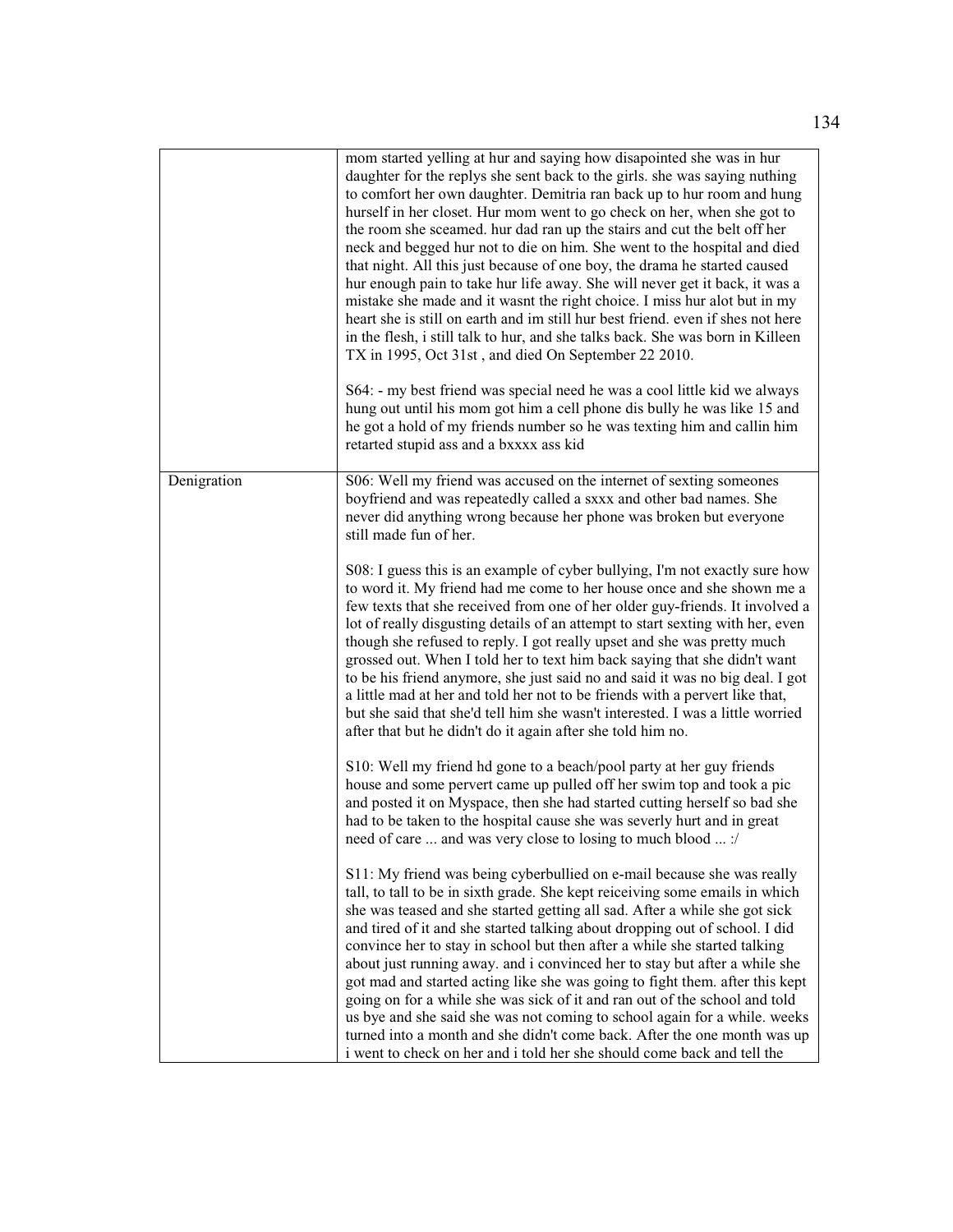| principal she said she was scared to tell and i told her she should, we went<br>to the principal and told. Then he found out who it was and they got in<br>trouble, after that she realized she should tell even if she dosent want to.                                                                                                                                                                                                                                                                                                                                                                                                                                                                                                                                                                                                                                                                                                                                                                                                                                                                                                                                                                                                                                                                                                                                    |
|----------------------------------------------------------------------------------------------------------------------------------------------------------------------------------------------------------------------------------------------------------------------------------------------------------------------------------------------------------------------------------------------------------------------------------------------------------------------------------------------------------------------------------------------------------------------------------------------------------------------------------------------------------------------------------------------------------------------------------------------------------------------------------------------------------------------------------------------------------------------------------------------------------------------------------------------------------------------------------------------------------------------------------------------------------------------------------------------------------------------------------------------------------------------------------------------------------------------------------------------------------------------------------------------------------------------------------------------------------------------------|
| S13: I've had nasty things said about me online to other be and my friends<br>would just go back and tell me what they were saying like they would say<br>that I would tell them something like who my bestfriend liked even if I<br>don't even talk to that person. It's kind of like they would be trying to start<br>some stuff with me because I might not even like that person. I don't<br>really go online alot because I don't really care for that stuff anymore but<br>it doesn't matter what I still end up getting talked about and it is really<br>annoying.                                                                                                                                                                                                                                                                                                                                                                                                                                                                                                                                                                                                                                                                                                                                                                                                  |
| S13: on face book my friend was always messaging this guy that she realy<br>liked at school she would ask me to go and ask him if he liked her back he<br>would tell me that he did but then he would go behind her back and tell<br>eveone else that he wishes she would just gt out of his face and on<br>faceboook he called her a bxxxx and told her that she needs to get of his<br>dxxxand i was so shockd cuz he posted tiit and eveeryone was<br>commentiing on that post he also called her annoying and me annoying it<br>was the weirdest thin ever and we thoought that someone told hi that she<br>was a sxxx and it was the guy my freind liked best freind and we asked<br>him if he called her a sxxx and he told us that he didnt but we know that<br>he did and then later on my freind started liking him i realy didnt<br>understand her logic but it happens                                                                                                                                                                                                                                                                                                                                                                                                                                                                                          |
| S15: Sixth grade is always a new beginning. A new step. We were all<br>excited to be in middle school. My best friend and I were walking home<br>and people started yelling at my friend calling her a hot and a sxxx. They<br>were saying she was a sorry excuse for a daughter and that no one wanted<br>her. At the time, my best friend's Mom had just passed away and her Dad<br>was in Iraq. But, the firls saying that to her didn't know that. Later on, her<br>cell phone was blowing up of text messages from people saying she is a<br>liar, hxx, etc. We got on our MySpace and it was posted on everyones<br>status. She just broke down. Her face became white and my should<br>because her best friend. The next day she wasn't there. In all my class they<br>called her name and no reply. After school I stopped by. I knocked on the<br>door and no answer. Weird, I knocked again. Maybe she was sleeping. No<br>answer. I opened the door and called her name. No reply. I walked into<br>the kitchen. One of the chairs was missing. I walked around the corner to<br>her room. There was my best friend. A rope and her. She killed herself. I<br>read the note. It said, "they said I was unloved. They said I wasn't needed.<br>So I'm gone. With no love and unwanted." My eyes poured. All because<br>of rumors. My best friend killed herself. |
| S25: I have had a friend that was cyberbullied. She did not do anything<br>bad but a girl flipped out on her. I went on facebook and she told me to<br>make fun of her and I said I do not want to say mean stuff to her and I told<br>them to stop and they did not. I told them to quit messing with her and<br>that I like her alot and I want to go out with her and she was a good friend<br>so I did not want to mess with her so that's why I don't like people that can                                                                                                                                                                                                                                                                                                                                                                                                                                                                                                                                                                                                                                                                                                                                                                                                                                                                                            |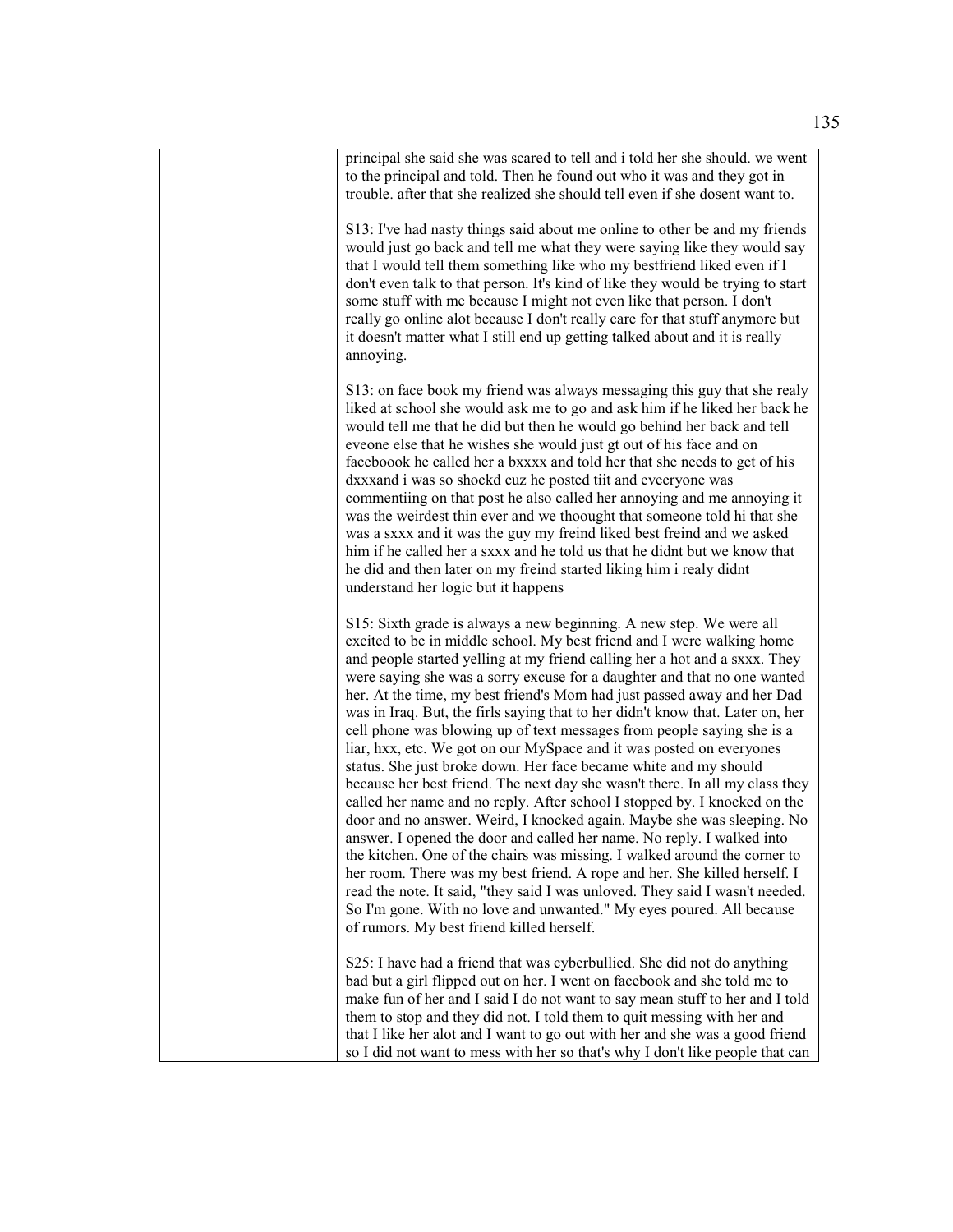do and mess with my friends.

S35: My friend, her name was Demitria, She was 15. She and this dude were dating. When they broke up the dude started spreading bad pics of hur online and threw FWDS on Cells. Girls and boys got hur email and started hacking all hur stuff and leaving bad comments and sending bad msgs to ppl pretending to be hur. She lost all of her friends, sept me ill alway be hur friend, i was her best friend. But then it started getting worse, Girls left notes on her bedroom window calling hur bad things and saying things tht she did that she knows she would never have done. She got nasty phone calls and txt msgs. Even online on her Myspace account everyone was sending hur bad msges and calling hur bad names. At school i could see how bad she was hurting nomatter how well she was hiding hur pain from everyone else. The pain in hur eyes was terrible. Then one day these three or four girls Sent hur 17 msgs calling hur things like "whore" or "sxxx" and many other bad things like that. That night she told hur mom, she showed hur mom all the msges she was getting and her mom started yelling at hur and saying how disapointed she was in hur daughter for the replys she sent back to the girls. she was saying nuthing to comfort her own daughter. Demitria ran back up to hur room and hung hurself in her closet. Hur mom went to go check on her, when she got to the room she sceamed. hur dad ran up the stairs and cut the belt off her neck and begged hur not to die on him. She went to the hospital and died that night. All this just because of one boy, the drama he started caused hur enough pain to take hur life away. She will never get it back, it was a mistake she made and it wasnt the right choice. I miss hur alot but in my heart she is still on earth and im still hur best friend. even if shes not here in the flesh, i still talk to hur, and she talks back. She was born in Killeen TX in 1995, Oct 31st , and died On September 22 2010.

S45: I knew a few people that had been cyberbullied. It happened to one of my friends. It was about a picture she took of herself. Somebody went through her phone and sent it to everybody. They bullied her around over myspace and on the phone and told everybody that she sent it out. It affected a lot of things like her reputation and her friendships.

S53: One of my friends on facebook was really upset one day when one of her classmates had posted a fake message from her ruining her reputation. She has been a chatter box since me and my family meet her but to go to a extent as to go say to all her friends that she is lying Bxxxx. She wasn't the same for a month

S57: We were on myspace and these girls were messing with another girl cuz she stole her guy. and they used to b friends so they knew alot and put her whole buisness on blast. called her a ho put her sex life out there and just destroyed th girls rep. don't know them well so it was kinda intetaining but im sure she was upset or embarresed and thats gotta suck.

S71: they tell me bout that they want to kill them selfs or they cut them selfs cuz some one talking bout how she dresses and her family and how shye talks and i could see cuz i have been through the same thing.....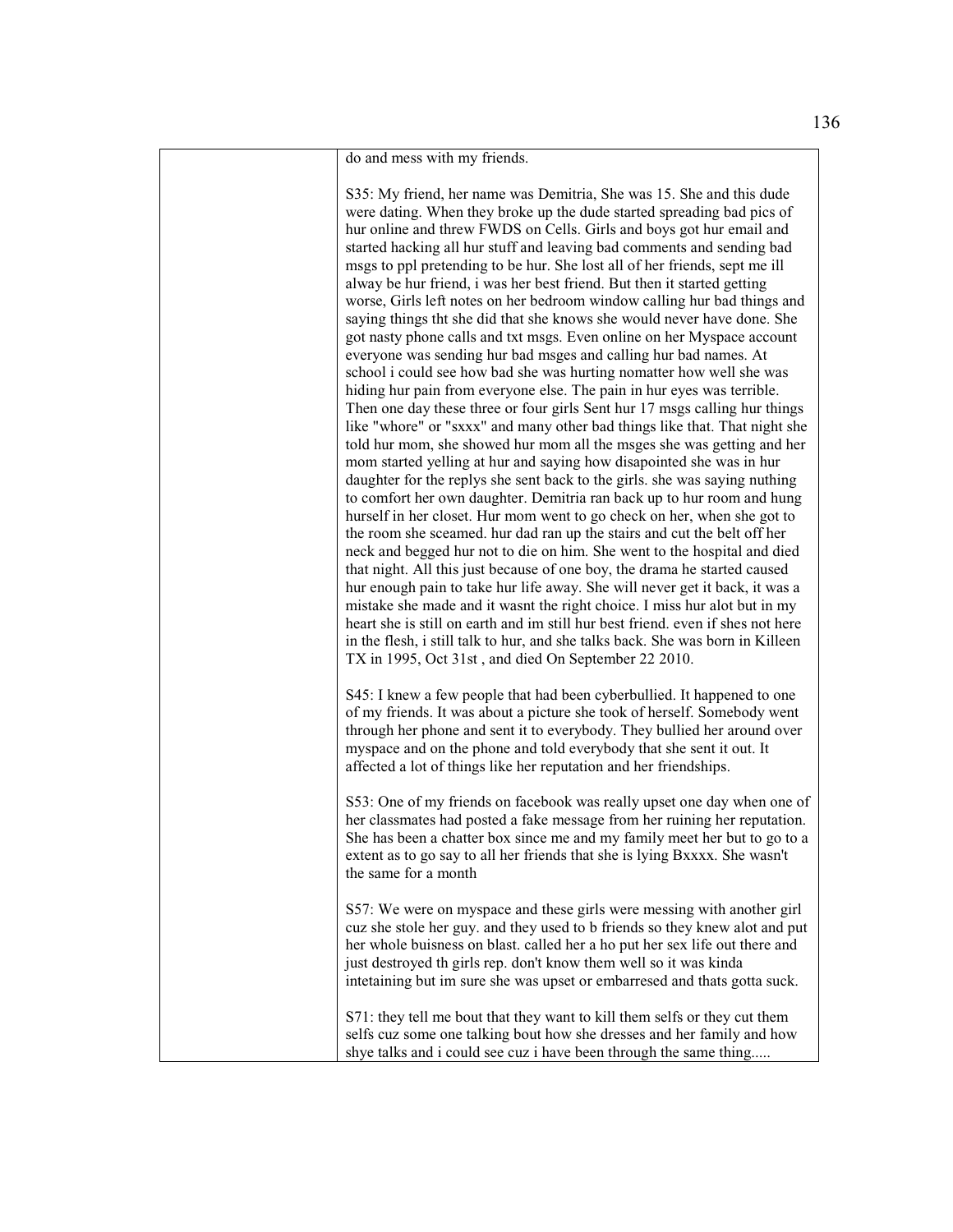| Impersonation            | S59: on facebook my mom has been cyber bullied because everybody on<br>my step dads side of the family are mean to her like hack her account on<br>facebook or put mean post up about her.                                                                                                                                                                                                  |
|--------------------------|---------------------------------------------------------------------------------------------------------------------------------------------------------------------------------------------------------------------------------------------------------------------------------------------------------------------------------------------------------------------------------------------|
| Outing & Trickery        | S10: and then there was the time one of my friends had gone to a beach<br>party and her bikini top had ben pulled of and some one took a pic and put<br>it on Myspace  she had gottin so upset she began cuttin her self  and it<br>got bad enough were they had to hold her in a hospital and make sure she<br>didnt cause she had cutin a vain  and she came very  very close to<br>dying |
|                          | S68: Well me and my friend were just hanging out one day and she just<br>told her friend a deep seceret and i dont know what it id but yah the<br>person posted it on facebook and , myspace and stuff like that. and the she                                                                                                                                                               |
|                          | promised to not tell any one.                                                                                                                                                                                                                                                                                                                                                               |
|                          | Question 5: How did the cyberbullying incident affect them in their everyday life?                                                                                                                                                                                                                                                                                                          |
| <b>Node</b>              | <b>Exemplar Quotes</b>                                                                                                                                                                                                                                                                                                                                                                      |
| Academic Effects         | S04: Well she was depressed forever and she dropped out of school<br>because she couldn't stand being alone at school and she also got sent to<br>anger management because she would always throw stuff and break<br>unnecessary stuff.                                                                                                                                                     |
|                          | S10: Well after the fact she had became one of those emo girls that<br>everyoe makes fun of  and her grades were all in the 70's but her math<br>grade was a 59 cause the dude that did that is in her class  and she had<br>became paranoyed and felt like no one care                                                                                                                     |
|                          | S11: Yes her grades wet down badly. she was always angry and upset and<br>mad. she started to back away from her friends and we started to her<br>nothing from her.                                                                                                                                                                                                                         |
|                          | S32: my friend got really depressed and her grades started to slip                                                                                                                                                                                                                                                                                                                          |
|                          | S46: They did not focus in school as much, they were to busy with the<br>drama, they seemed angry all the time, and they wanted to fight. but we<br>settled the drama and we are good now (:                                                                                                                                                                                                |
|                          | S47: She jus didnt wana eva go to that class beuz she new she was gona<br>say something about her and start teasing her again. but i rely didnt no her<br>but i felt bad for her                                                                                                                                                                                                            |
|                          | S58: Yes they are depressed some start to cut them selves. They say they<br>hate their life, Their grades go down because they don't care about any or<br>anyone. And start to put up this wall even the best of friends are torn<br>apart.                                                                                                                                                 |
|                          | S75: most there grades went down because they were thinkin about it 2<br>much it made them sad everyday they would never simile they got<br>depressed all the time so it got hard for me 2 hang out wit sum1 lik dat so<br>slowly i would just not talk 2 them anymore                                                                                                                      |
| <b>Emotional Effects</b> | S04: Well she was depressed forever and she dropped out of school                                                                                                                                                                                                                                                                                                                           |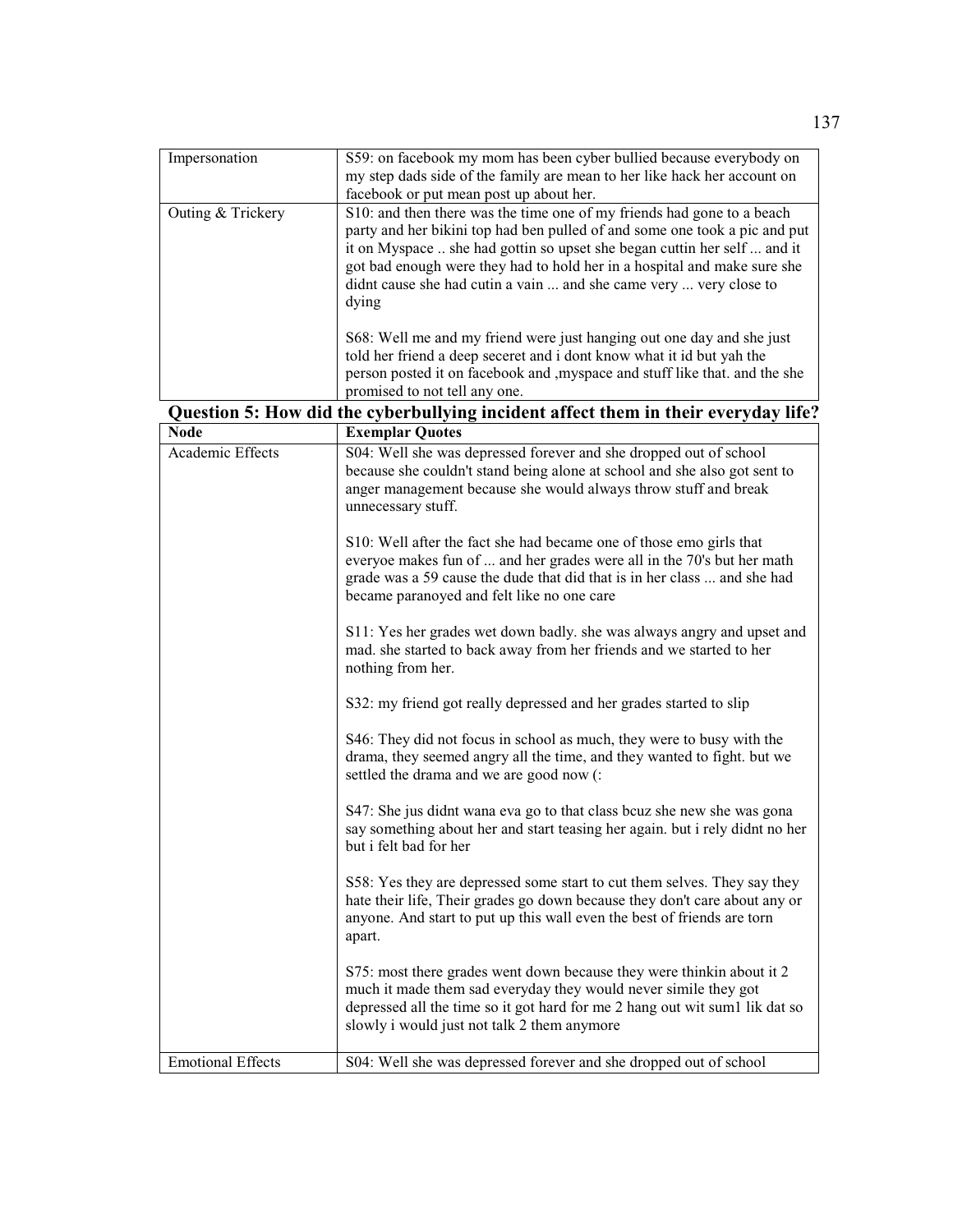because she couldn't stand being alone at school and she also got sent to anger management because she would always throw stuff and break unnecessary stuff.

S05: She was just made about it. She wasn't depressed or nothing. Her grades stayed the same. She was just pissed and tired of him doing this to her.

S06: They were always angry and wanted to fight the people that wouldn't leave her along or that kept asking if she sent the messages. She was depressed whenever she went home and it really bothered her family.

S07: They were mad, but only at the people who had been harassing them. they went on pretty normal the way I saw it.

S10: Well after the fact she had became one of those emo girls that everyoe makes fun of ... and her grades were all in the 70's but her math grade was a 59 cause the dude that did that is in her class ... and she had became paranoyed and felt like no one care

S11: Yes her grades wet down badly. she was always angry and upset and mad. she started to back away from her friends and we started to her nothing from her.

S13: she went to school the next day and saud she was going to avoid him wich was hard beacuse they 2 clases together but what else cold she have done she spentt the nxt week ranting on about him i think that it really messed her up, even though she wont addm

S15: She became depressed and killed herself.

S16: She got really upset and she was very mad. Her grades staid the same but her mood change for a couple of days. The bully was calling her a cow and other things. She barely spook to me that day i was at her house. But when the police man came she told him

S19: I think it affects them because it makes them feel sad, lonely, hurt, confused, and scared. Like when they get bullied it hurts them so much because they don't know what they didn't or what they can do to make all the drama go away.

S20: My friend was always coming to me and saying she needed help and I kept telling her that I was not going to help fight this other girl over the Internet because I don't fight for any reason.

S21: They stayed home a few days because they were scared and they were angry

S25: it makes people upset about them and hurt them i think that is dumb.

S26: Yes it did. A lot of people didn't like her any more and talk straight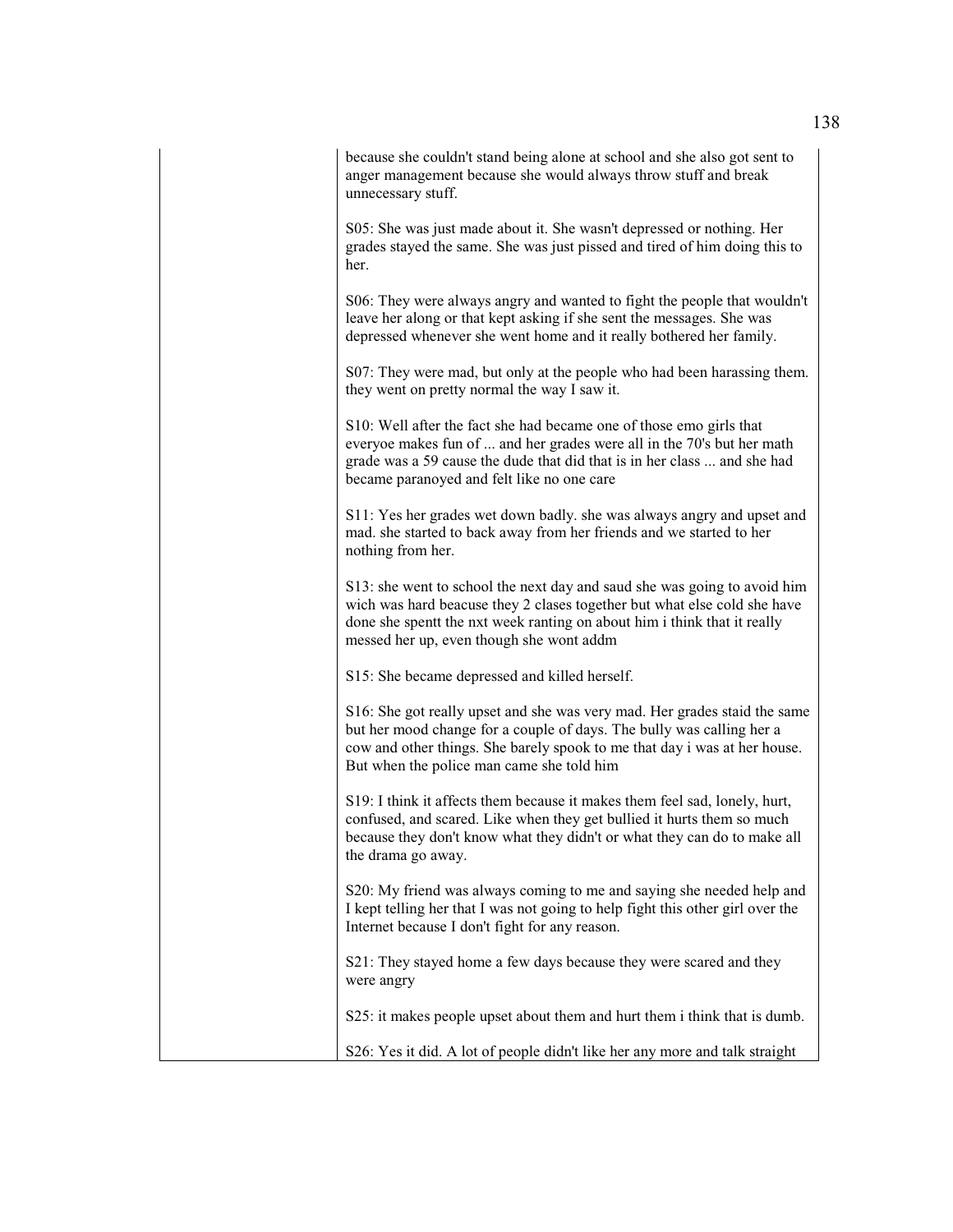up crap about this girl that was ridiculous but this girl was very upset and felt like she just wanted to die right there that moment.

S30: It made her scared.

S31: She Said It made her feel bad and hurt that someone would be such a meany to he like that because she never does anything bad enless there mean to her but she said she hated it so much and it was hurtful and she said she wanted to cry.

S37: They realized how bad it hurt me when my other friend was saying really harsh stuff behind my back or threw the internet and telling all my stuff so they were no longer mean to anyone else.

S43: They actually became friends and are talking to each other. They were hating each other before but one apoligized and so did the other now there friends.

S45: They got angry and tried to stop it but it wouldn't stop. It didn't really affect their grades but they got mad and weren't as fun to hang around with. Eventually her mom found out about it and called the cops. Then she moved.

S46: They did not focus in school as much, they were to busy with the drama, they seemed angry all the time, and they wanted to fight. but we settled the drama and we are good now (:

S47: She jus didnt wana eva go to that class bcuz she new she was gona say something about her and start teasing her again. but i rely didnt no her but i felt bad for her

S49: Well, I don't know because when she was gettied bullied before she died she was always not so talkative which was weird for her. I tried to ask her what was wrong but she wouldn't tell me until I read her text messages but she failed to listen to me so no

S50: SO c was just mad at the fact that the person really even said that:( He handled it well though he just threw his mic on the ground and beat the mess out of the other team.:(

S57: The victom kinda lost alot friends and the guy that started it all. her grades well im not sure. but her statuses seemed rather down all the time. and she stopped getti g online soo much

S59: she was up set all the time. got very up set and was angry. and she got a little depressed

S62: Um she was crying a lot and se tried to fight me a lot cause she was trying to be all bead but everybody knew that she would back out or lose and she did.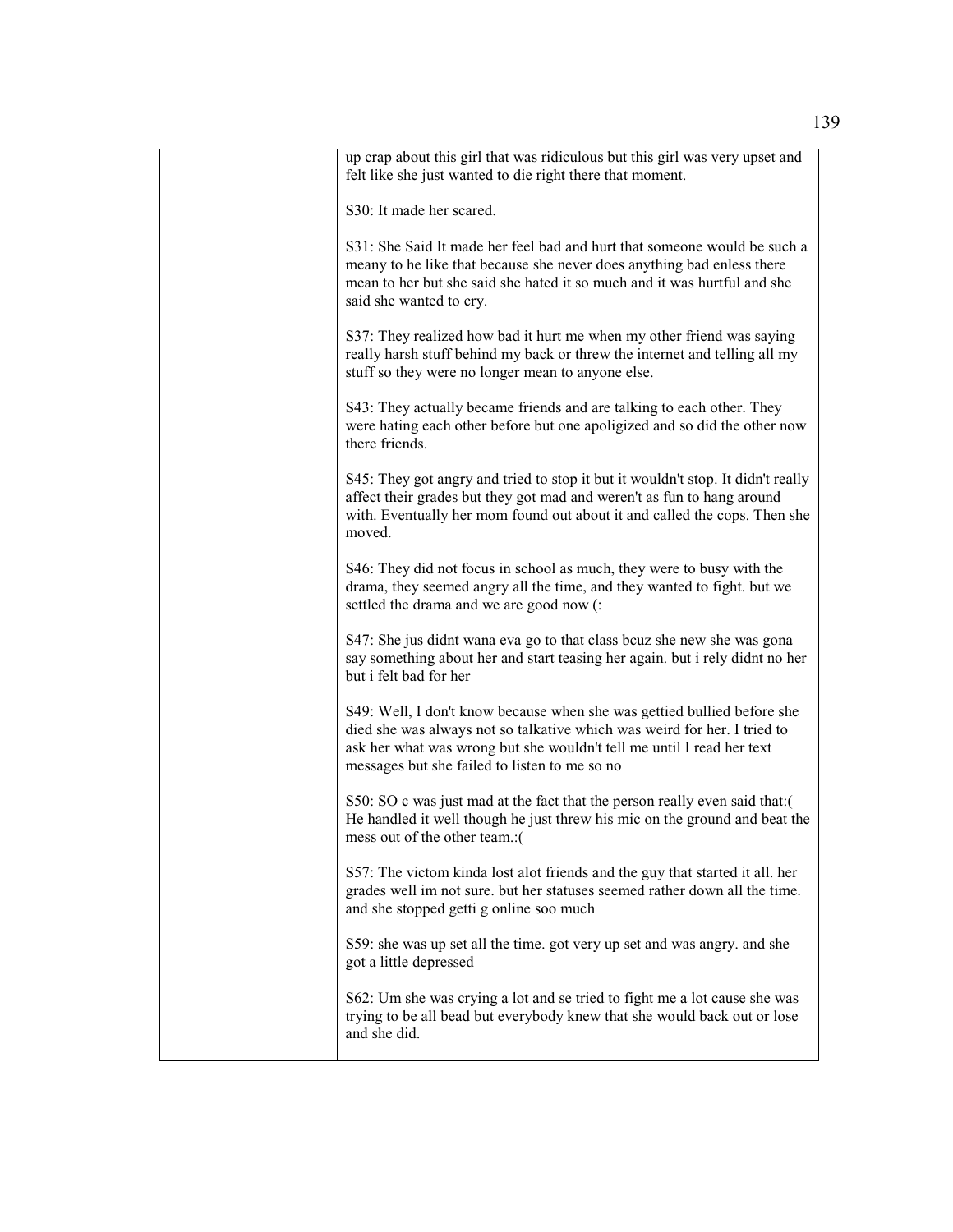|                     | S68: well i dont know but from my popint of view she seemed effeted by<br>it baddly                                                                                                                                                                                           |
|---------------------|-------------------------------------------------------------------------------------------------------------------------------------------------------------------------------------------------------------------------------------------------------------------------------|
|                     | S69: They Were Pissed Off All Day Everyday! Whenever They'd talkk To<br>me Thats All They Would talk About. I Was Just Like Dangg! Shut up, Its<br>Over, Its Done, Get Over It!!                                                                                              |
|                     | S71: they were depressed and didnt want to talk to anyone bout what<br>happened they would take there anger out on someone else                                                                                                                                               |
|                     | S72: he has 3 scars on his face one on his eye brow, one on his eye and the<br>last one on the chin that curves from the right to the left bout an inch<br>long.he isnt as funny he is alot quitter so he isnt realy imself 4 bout a<br>year.then it kinda got back to normal |
|                     | S74: They were tawkinn smack so they were goinn throughh a badd<br>timeeee.                                                                                                                                                                                                   |
|                     | S79: they were all crying and everything but i just said get over it                                                                                                                                                                                                          |
| <b>Lost Friends</b> | S11: Yes her grades wet down badly. she was always angry and upset and<br>mad. she started to back away from her friends and we started to her<br>nothing from her.                                                                                                           |
|                     | S22: well no their grades didn't go down since we weren't friends anymore<br>she could focus on her schoolwork because we usually talked or passed<br>notes in class and never got caught we were really sneaky                                                               |
|                     | S26: Yes it did. A lot of people didn't like her any more and talk straight<br>up crap about this girl that was ridiculous but this girl was very upset and<br>felt like she just wanted to die right there that moment.                                                      |
|                     | S51: No there grades did not go down; Now all of a sudden they are<br>friends and they always laugh n giggle together. That is dumb, how are<br>you gonna talk bout someone behind there back & then fight them n then<br>become friends.                                     |
|                     | S57: The victom kinda lost alot friends and the guy that started it all. her<br>grades well im not sure. but her statuses seemed rather down all the time.<br>and she stopped getti g online soo much                                                                         |
|                     | S58: - Yes they are depressed some start to cut them selves. They say they<br>hate their life, Their grades go down because they don't care about any or<br>anyone. And start to put up this wall even the best of friends are torn<br>apart.                                 |
|                     | S63: - she didt have any friends                                                                                                                                                                                                                                              |
|                     | S75: most there grades went down because they were thinkin about it 2<br>much it made them sad everyday they would never simile they got<br>depressed all the time so it got hard for me 2 hang out wit sum1 lik dat so                                                       |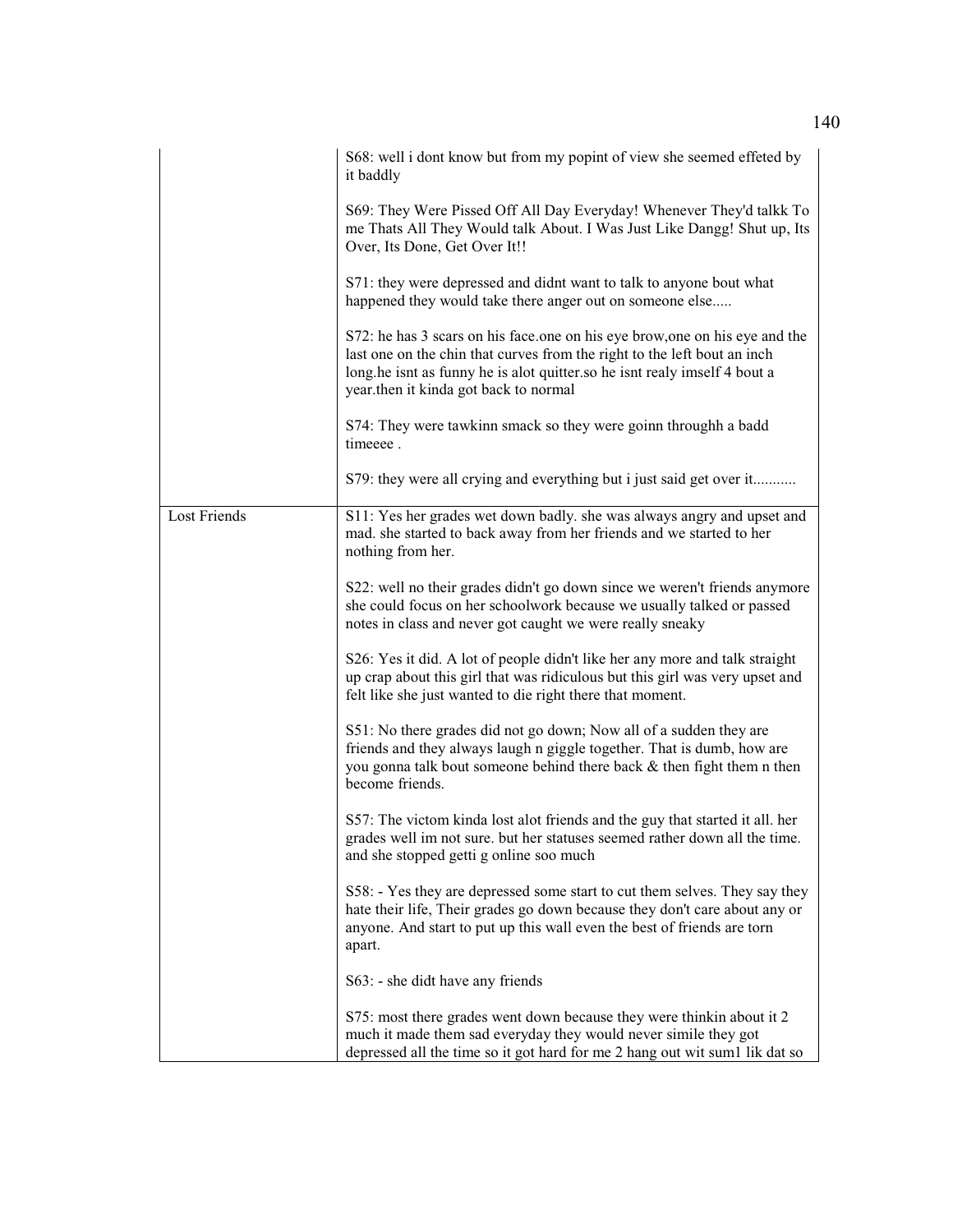|                       | slowly i would just not talk 2 them anymore                                                                                                                                                                                                                                   |
|-----------------------|-------------------------------------------------------------------------------------------------------------------------------------------------------------------------------------------------------------------------------------------------------------------------------|
| Mental Health Effects | S04: Well she was depressed forever and she dropped out of school<br>because she couldn't stand being alone at school and she also got sent to<br>anger management because she would always throw stuff and break<br>unnecessary stuff.                                       |
|                       | S06: They were always angry and wanted to fight the people that wouldn't<br>leave her along or that kept asking if she sent the messages. She was<br>depressed whenever she went home and it really bothered her family.                                                      |
|                       | S15: She became depressed and killed herself.                                                                                                                                                                                                                                 |
|                       | S18: Depression                                                                                                                                                                                                                                                               |
|                       | S24: He was depressed.                                                                                                                                                                                                                                                        |
|                       | S29: they were angry but my grades did not drop i was a little depressed<br>because we were amazing friends but                                                                                                                                                               |
|                       | S32: my friend got really depressed and her grades started to slip                                                                                                                                                                                                            |
|                       | S35: She had killed hurself after fighting the depression she had                                                                                                                                                                                                             |
|                       | S49: Well, I don't know because when she was gettied bullied before she<br>died she was always not so talkative which was weird for her. I tried to<br>ask her what was wrong but she wouldn't tell me until I read her text<br>messages but she failed to listen to me so no |
|                       | S58: Yes they are depressed some start to cut them selves. They say they<br>hate their life, Their grades go down because they don't care about any or<br>anyone. And start to put up this wall even the best of friends are torn<br>apart.                                   |
|                       | S59: she was up set all the time. got very up set and was angry. and she<br>got a little depressed                                                                                                                                                                            |
|                       | S64: he was thinkin bout killin him self he was always depressed and he<br>would cut him self and get into alot of trouble                                                                                                                                                    |
|                       | S66: she was depressed and stressed out                                                                                                                                                                                                                                       |
|                       | S71: they were depressed and didnt want to talk to anyone bout what<br>happened they would take there anger out on someone else                                                                                                                                               |
|                       | S72: he has 3 scars on his face one on his eye brow, one on his eye and the<br>last one on the chin that curves from the right to the left bout an inch<br>long.he isnt as funny he is alot quitter so he isnt realy imself 4 bout a<br>year.then it kinda got back to normal |
|                       | S73: they got depressed.                                                                                                                                                                                                                                                      |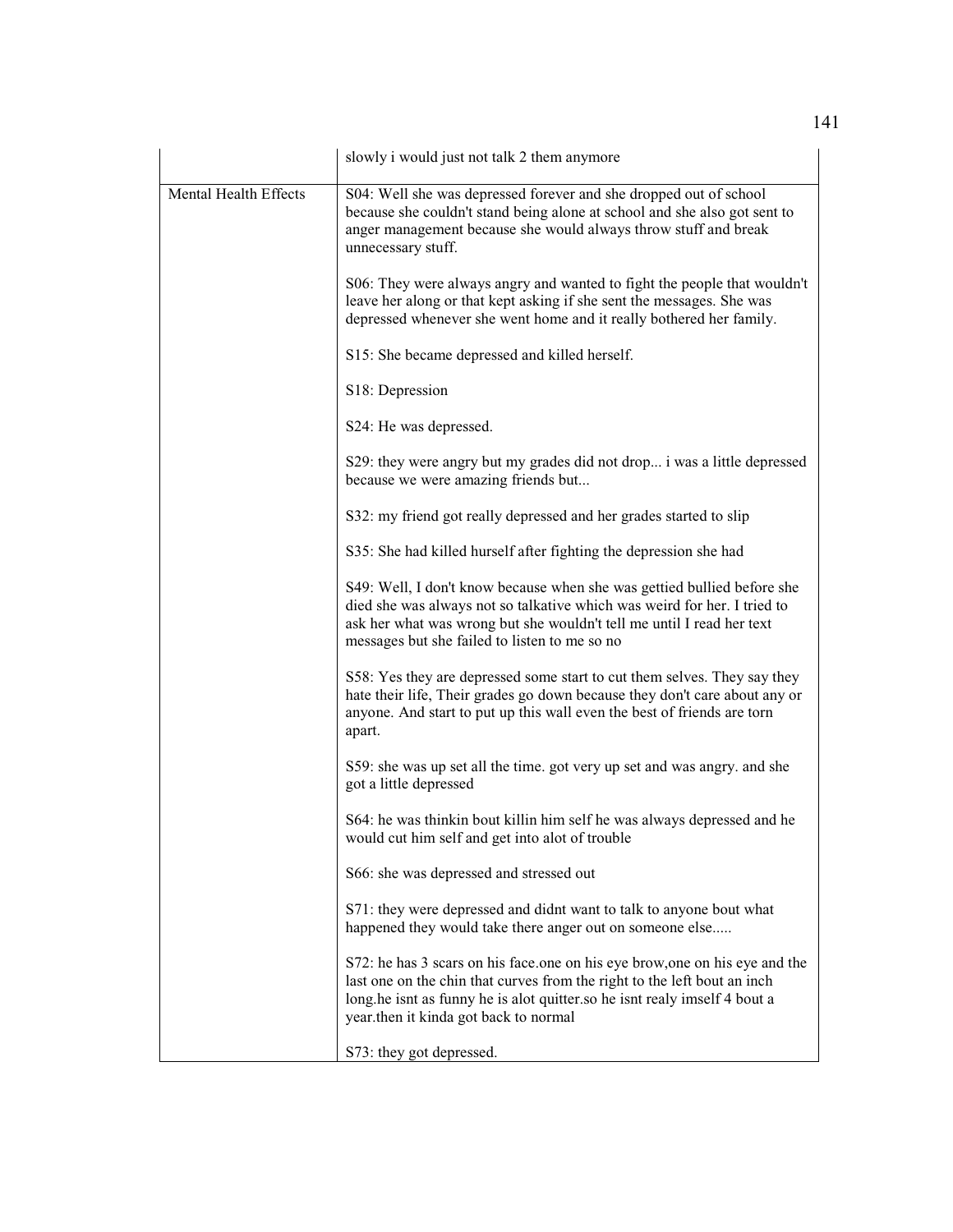|            | S75: - most there grades went down because they were thinkin about it 2<br>much it made them sad everyday they would never simile they got<br>depressed all the time so it got hard for me 2 hang out wit sum1 lik dat so<br>slowly i would just not talk 2 them anymore |
|------------|--------------------------------------------------------------------------------------------------------------------------------------------------------------------------------------------------------------------------------------------------------------------------|
| No Effects | S08: My friend hadn't been really affected by it, because the guy stopped<br>and said sorry.                                                                                                                                                                             |
|            | S27: Her mom got mad and called his mom and the problem was solved<br>and it didn't effect her life at all                                                                                                                                                               |
|            | S28: i.d.k cause i sometimes don't read the things that people put on<br>facebook.                                                                                                                                                                                       |
|            | S39: they called back n apoligized with his mother but i didnt accept he<br>still deserves soap in his mouth/                                                                                                                                                            |
|            | S42: Nope, nothing happened. Just that they came to school with scratches<br>on their face and a whole lot of cuts.                                                                                                                                                      |
|            | S55: I dont think it really bothered them. Cause now that they never talk<br>any more i dont think they have to deal with it.                                                                                                                                            |
|            | S70: They didn't care about it anymore.                                                                                                                                                                                                                                  |

# **Question 6: What steps should be taken by the school to help reduce cyberbullying at the school?**

| <b>Node</b>           | <b>Exemplar Quotes</b>                                                                                                                                                                                                                                                                                                                    |
|-----------------------|-------------------------------------------------------------------------------------------------------------------------------------------------------------------------------------------------------------------------------------------------------------------------------------------------------------------------------------------|
| Improve Communication | S04: i think dat adults shuld start tlkn to their kidz bout der evrday prob.<br>lik drugs fights abstinece jail etc.                                                                                                                                                                                                                      |
|                       | S05: The adults should ask their kids everyday when they get home how<br>their day was and if there is anything bothering them.                                                                                                                                                                                                           |
|                       | S06: I think adults should actually listen, they should comfort us, and call<br>the cyberbully and tell them to quit.                                                                                                                                                                                                                     |
|                       | S08: I guess adults could encourage their children to ignore the stuff<br>people say about them on the internet. The school could also try to<br>encourage students to go on kid friendly sites and stuff. I'm not really<br>sure, because I don't really care much for cyber bullying.                                                   |
|                       | S09: I don't think they can help very much because the parents can't<br>control what their kids say online. They could tell them not to it but that<br>wouldn't matter. I think the parents should just be more involved in the<br>kids life, like they could make a MySpace to see what their kids say about<br>people and how they act. |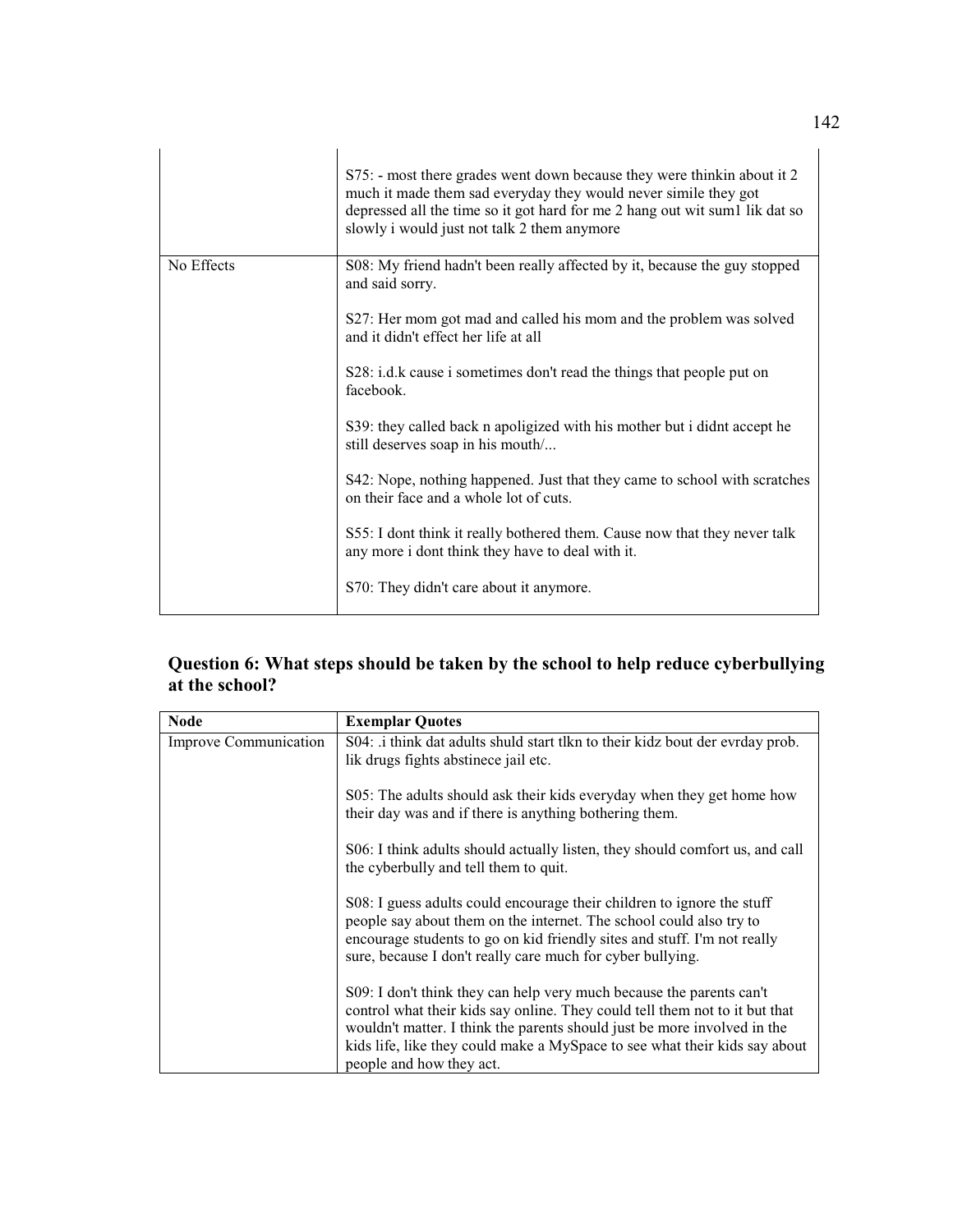| S10: Well the adults should of comforted us or told someone like my<br>mom did  unlike my friends parents back home did                                                                                                                                                                                                                                                                                                                             |
|-----------------------------------------------------------------------------------------------------------------------------------------------------------------------------------------------------------------------------------------------------------------------------------------------------------------------------------------------------------------------------------------------------------------------------------------------------|
| S11: I think they should talk to and spend time with their child more<br>escpecially when they notice something is wrong.                                                                                                                                                                                                                                                                                                                           |
| S12: They should be more involved! I mean they need to communicate<br>with us but I mean who would really tell their parents? I wouldn't! I<br>wouldn't mind talking to the counselors but not to my parents.                                                                                                                                                                                                                                       |
| S15: Adults, Listen. Cyberbullying Is A Big Problem Now Adays. You<br>Guys Need To Understand . Telling You Can Either Help Us, Or Break<br>Us. We Need Help. We Want It. People Are Killing Theirselves Because<br>Of Rumors . Our Cellphones Blow Up . We Don't Want To Eat. Grades<br>Go Down, And People Lose Loved Ones. There Needs To Be A Step Up.<br>$\mathbf{1}$                                                                          |
| S16: what should happen is that i know it would help if students told the<br>APs or adults but that doesn't happen often. But what the adult should do<br>is to create activities to help the students that are being bullied or<br>cyberbullied to gain courage to tell the Adults what going on. And to get<br>the cyberbulliers to stop bullying the other students.                                                                             |
| S17: Adults should teach their kids more about internet safety, like telling<br>them not to accept any friend requests unless they absolutely, positively<br>are sure that they know this person.                                                                                                                                                                                                                                                   |
| S32: adults should ask us kids more about what happens to us and how we<br>fell about cyberbullying. they always think just because their our parents<br>and they live with us they know what we're going through and they act<br>like they know all about us and what all happens to us when they dont. I<br>think adults would be better at stopping things like kids doing drugs and<br>cyberbullying if they just asked us kids about the stuff |
| S33: They should listen to what the person who's being cyberbullied and<br>hear what the person said or wrote about them                                                                                                                                                                                                                                                                                                                            |
| S34: Well, I;m not really sure what the school could do to stop it because<br>the school has nothing to do with what goes on at home. The most the<br>school could do is send maybe a parent letter home to notify the<br>parents/guardians about cyberbullying and that they could monitor what<br>the students do and say on the internet or on the phone.                                                                                        |
| S35: Adults should try to understand more and not do things like yell or<br>get them in trouble. Because surtain things adults do make it way worse<br>then it already is. They should ask what they should do.                                                                                                                                                                                                                                     |
| S37: They should at least stand up for what they think is right and help<br>there child and make sure that before they are aloud to use and start<br>accesing and account on like face-book or myspace that all their stuff is                                                                                                                                                                                                                      |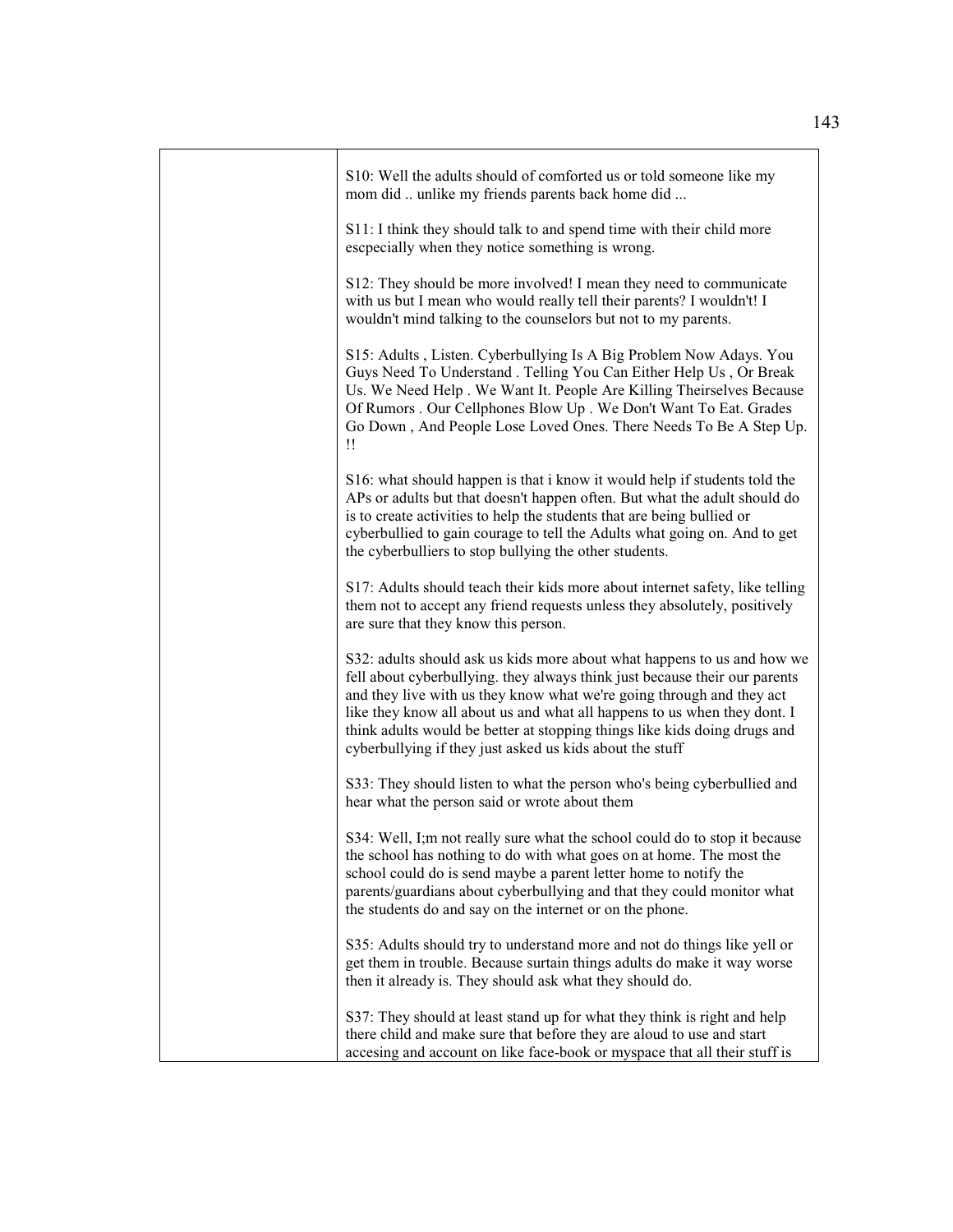| on private or friends only to where no-one can look at your stuff or do<br>anything to your profile unless you accept their friend invite.                                                                                                                                                                                                                                                                                      |
|---------------------------------------------------------------------------------------------------------------------------------------------------------------------------------------------------------------------------------------------------------------------------------------------------------------------------------------------------------------------------------------------------------------------------------|
| S40: They should actually do somthing instead of saying "well tell him to<br>stop" whenever somebody reports that they are being threatend it just<br>makes me want to yell at the adult and call them a bunch of mean words/.<br>i would love if whenever sombody reports that they are being treatened<br>that they should call them down and have the 2 of them sit at a taable with<br>the principle and disscuss the issue |
| S44: I think the adults should teach kids how to stop or stay away from<br>cyberbullying because cyberbullying is a very serioud to little kids if they<br>are cyberbullied over a comuter phone or game console.                                                                                                                                                                                                               |
| S45: I think there isn't really that much you can do but leave them alone.<br>If it's getting really bad maybe talk to all the students involved and if its<br>worse then you thought then call the parent. But other than that let it<br>happen, it is natural and most of the time its not that bad.                                                                                                                          |
| S47: i thnk that the adults should always help and comfort there child if<br>there being cyberbullied cuz you cant prevent it. The school should make<br>activites to where other kids can get to no eachother and make new friends<br>so that theyll no the real person and wouldnt want to tlk to them bcuz that<br>culd be there new friend or somethiing                                                                    |
| S49: I think they should take more control of their kids!! If they did then<br>my friend, practically a sister, wouldn't be dead now would she! It makes<br>me so mad and frustrated!                                                                                                                                                                                                                                           |
| S50: I think that they need to tech kids on how to be respectful, and I<br>think that our worries will be gone. Smiley face                                                                                                                                                                                                                                                                                                     |
| S51: Well the adults could like tell the students that cyber bulling isn't the<br>right thing to do & that violence doesn't solve anything.                                                                                                                                                                                                                                                                                     |
| S52: they should get the kids together so they can talk face to face if they<br>fight let them fight it solves the problem a little so they can talk and<br>express them self                                                                                                                                                                                                                                                   |
| S53: i think they should check their kids computer and make sure they're<br>not a cyberbully                                                                                                                                                                                                                                                                                                                                    |
| S56: Take controll and talk to there kids about there problems and stop<br>being lazy asses                                                                                                                                                                                                                                                                                                                                     |
| S57: uhm i think the school shold be aware if kids have acounts, not be<br>able to access just know. and i think parents should check up on their kids<br>profiles and pages more often. other than that there's noty much more that<br>can be done                                                                                                                                                                             |
| S58: Stop yelling at us just listen we need you more then you think so just                                                                                                                                                                                                                                                                                                                                                     |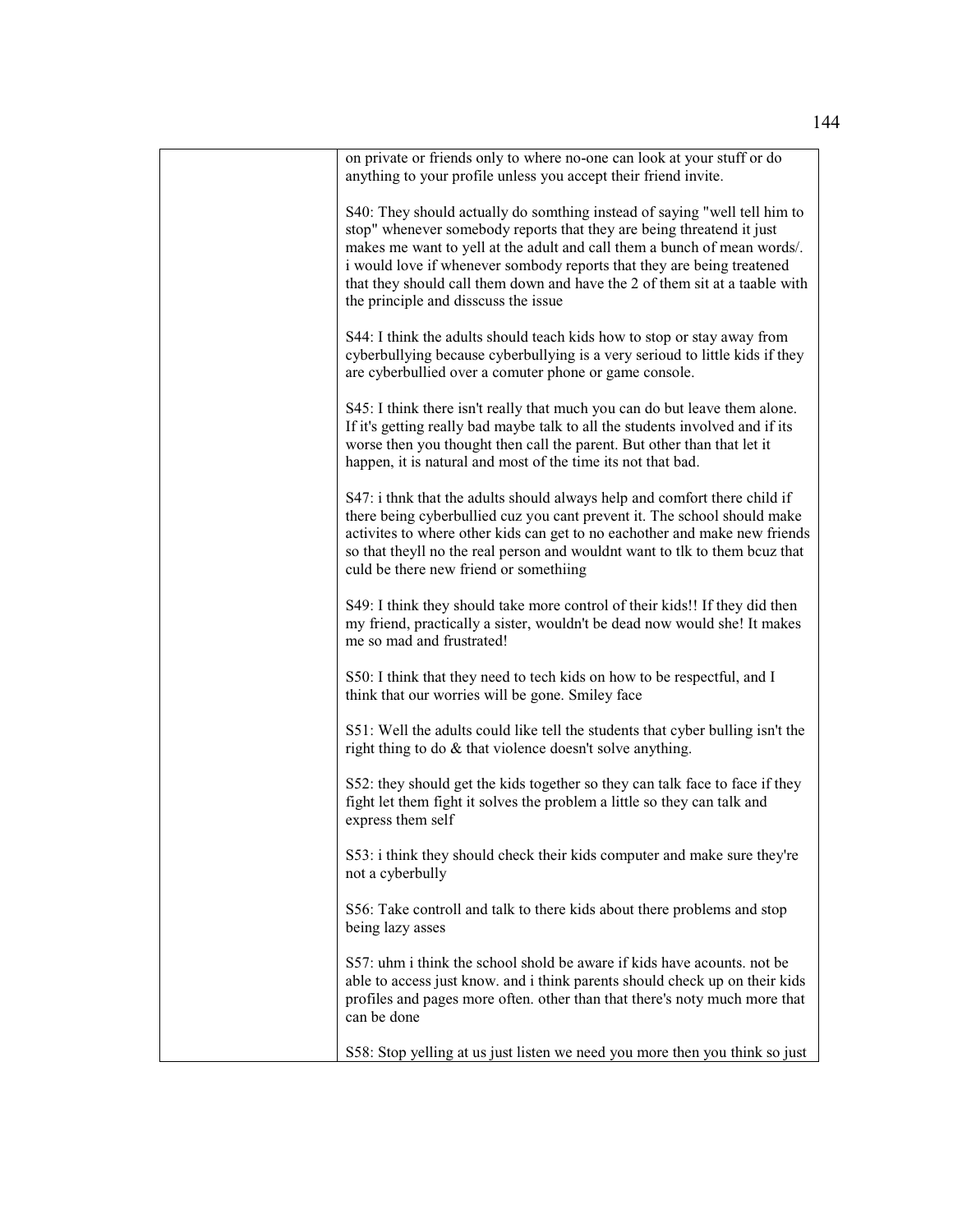|                            | imagine what it's like to be me, (us) put you're self in our shass its not<br>easy.                                                                                                                                                                                                                                                                                                                                                                                                                       |
|----------------------------|-----------------------------------------------------------------------------------------------------------------------------------------------------------------------------------------------------------------------------------------------------------------------------------------------------------------------------------------------------------------------------------------------------------------------------------------------------------------------------------------------------------|
|                            | S62: I mean sometimes we dont want to take it to seriously we just want                                                                                                                                                                                                                                                                                                                                                                                                                                   |
|                            | to get it out of our heads we dont always want to got to the the teacher                                                                                                                                                                                                                                                                                                                                                                                                                                  |
|                            | right away because we might really care to start out with.                                                                                                                                                                                                                                                                                                                                                                                                                                                |
|                            | S63: tell them ur secrets and for them to listen                                                                                                                                                                                                                                                                                                                                                                                                                                                          |
|                            | S66: i think they should let people get heard and get of there lazy ass and<br>do something bout it.                                                                                                                                                                                                                                                                                                                                                                                                      |
|                            | S67: I'm not sure if you could help maybe if you just listen and quit telling<br>us to tell them 2 quit and you help a little. Some of us would try killing<br>ourselves because it's so bad bad just listen next time please.                                                                                                                                                                                                                                                                            |
|                            | S70: I think they should teach their children how to be VERY respectful<br>and to not how to get into drama. I also think they should make them<br>realize that drama is immature and freakin stupid. it's a waste of time.                                                                                                                                                                                                                                                                               |
|                            | S76: They should help spread the information to other adults and keep<br>children away from computers when they are fighting and guy by typing,<br>texting, phone chat, anything that require technology in it and with<br>someone else that is yelling, threating, Acting like someone else, or<br>hacking someone then acting like them to get to your account, IS<br>CYBERBULLYING. so parents will check on there child and always read<br>what they write or hear what they say to the other person. |
|                            | S77: there should be like a little get together and we should all just sit and<br>talk about it                                                                                                                                                                                                                                                                                                                                                                                                           |
|                            | S78: i thank that thay shold achely triy to healp instad of tacking are<br>phone away r somthing lick that i hate it i fell lick thay are gust thare to<br>torment os thay dont get it THAY DONT UNDERSTAND                                                                                                                                                                                                                                                                                               |
| <b>Restrictive Actions</b> | S01: Well, I don't know about the school, but I think there should be a law<br>on all online sites saying that you aren't allowed to abuse your status or<br>your power.                                                                                                                                                                                                                                                                                                                                  |
|                            | S18: Shut down MySpace                                                                                                                                                                                                                                                                                                                                                                                                                                                                                    |
|                            | S20: I think that the school should ban the students from getting on their<br>email, facebook, and myspace because that is how most of it gets sent to<br>the other people and that is how fights get started and them it is called<br>cyberbullying and we don't want that to be happening to any one here on<br>campus or anywhere else for that matter.                                                                                                                                                |
|                            | S27: Ban cellphones in the texas schools                                                                                                                                                                                                                                                                                                                                                                                                                                                                  |
|                            | S36: i think that adults could do more to stop cyberbullying by putting<br>restrictions by having so kids cant say certain things online.                                                                                                                                                                                                                                                                                                                                                                 |
|                            |                                                                                                                                                                                                                                                                                                                                                                                                                                                                                                           |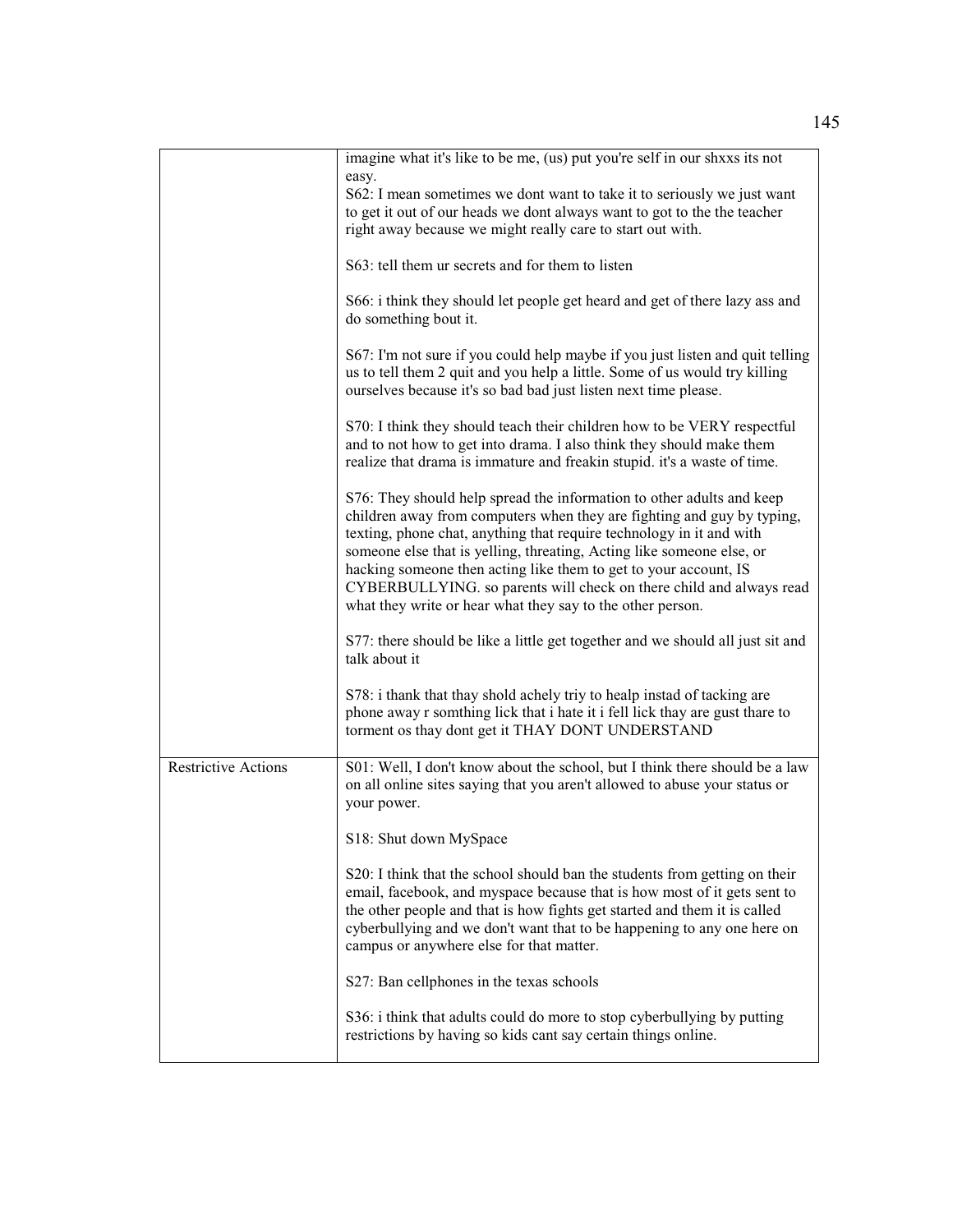|           | S43: They should make sure that no one as there cell phones on. No one is<br>getting on site that can cause this drama. Sometimes they could ask the<br>students if they wanna talk about something and it could be totally<br>secretive and help the students with advice.<br>S68: Well its not just the adult, but they should make it a law                                                                                                                                                                            |
|-----------|---------------------------------------------------------------------------------------------------------------------------------------------------------------------------------------------------------------------------------------------------------------------------------------------------------------------------------------------------------------------------------------------------------------------------------------------------------------------------------------------------------------------------|
| No Action | S07: There really is nothing adults can do to help. No matter what in one<br>way or another people will be cyber bullied and/or just fought with and<br>picked at. If you tried to help all you've be doing is blocking us from the<br>outside world. Which is what we need to be able to grow up and be<br>prepared to deal with what will soon be our everyday life.                                                                                                                                                    |
|           | S13: i dont think theres anything that the adults an doo idk what else hey<br>can do but take away all our phones and our comp but theres realy nothing<br>that they can say but that it realy hurts other people feeelngs its no like the<br>people dont know that they are hurting people feelings                                                                                                                                                                                                                      |
|           | S19: I think it isn't going to stop so theres nothing you can do.                                                                                                                                                                                                                                                                                                                                                                                                                                                         |
|           | S26: Shoot the adults should stay out of our way because all they do is<br>cause us more trouble so they don't need to do anything just let the teens<br>be teens. If a fight comes up then oh well they can deal with it latter and<br>just let the teen handle it.                                                                                                                                                                                                                                                      |
|           | S29: i think that adults should stay out of the way because they are not<br>going to help or make it better unless they make a law about it because,<br>even though they may take away the computer or phone or anything it<br>still goes on at school, it still goes on after school, and it goes on and on<br>and on untill the STUDENT does something about it                                                                                                                                                         |
|           | S31: I dont think the Adults Can help Even it they Tryed. its been doing<br>on 4 a while and i dont think its Going to stop anytime soon. The Kids<br>That You Punish Really won't care they would just taking it out on them<br>again and again                                                                                                                                                                                                                                                                          |
|           | S42: I don't think the adults should even get in it because they don't know<br>what we are going through and the more they just tell us to stop fighting<br>we want to fight more! Cause if we are about to fight and they got in<br>between the fight they act like we aren't gonna wait till they leave to fight!<br>So they should just let us fight it out to get our anger out and get all this<br>bull crap over with!                                                                                              |
|           | S46: i mean like i don't think help from the school is necassary becuz like<br>if they dont talk there smack or fight it out, becuz if adult's or someone try<br>to break it uhp then they can't fight it out, and solve the drama or get it<br>over with then it's just going to build up more anger and thing's are gonna<br>get worse, an that's the thing that adult's dont understand bout us, we fight<br>to solve the drama get it over with becuz if we dont its jus gonna get<br>worse and we wont solve nothin. |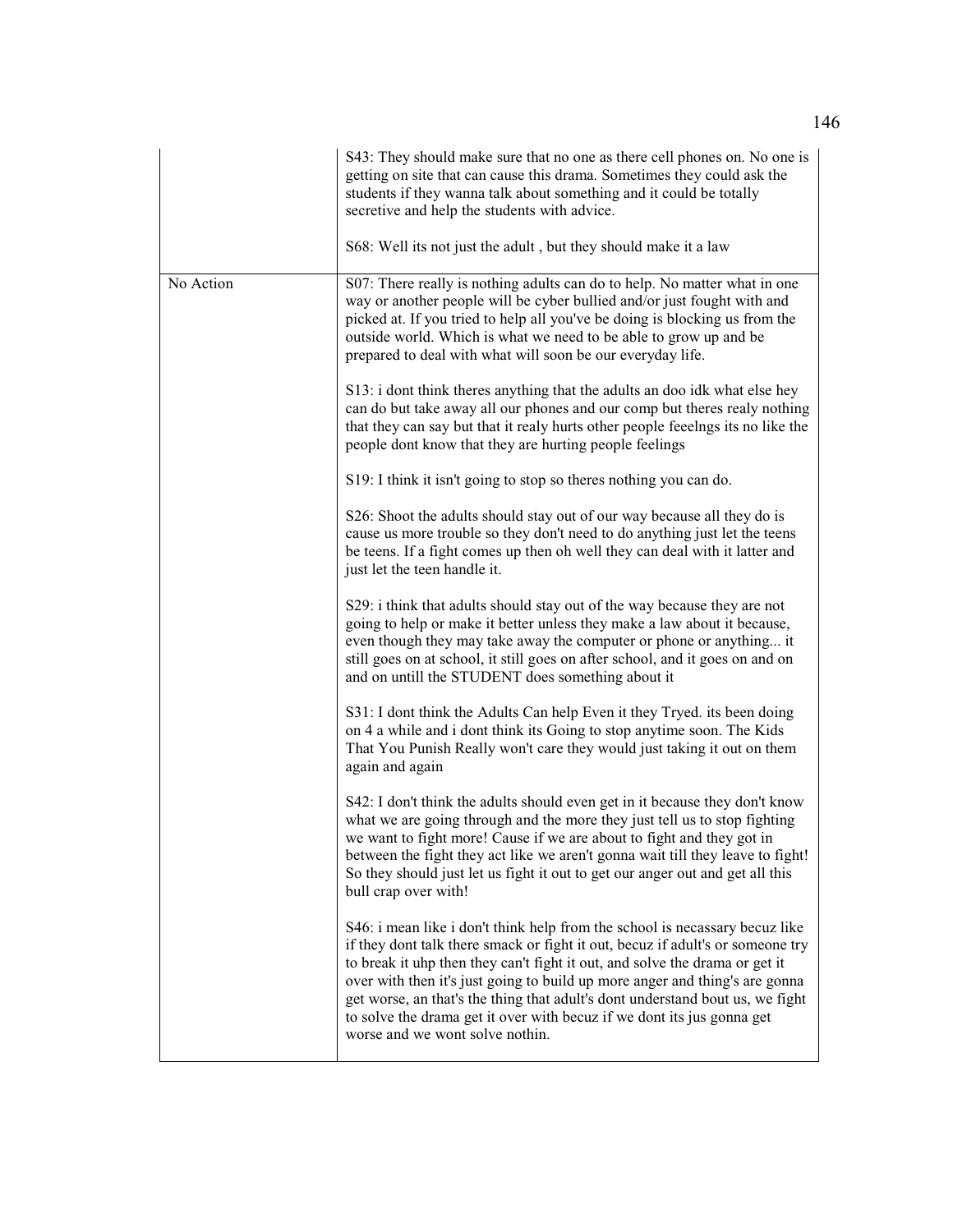|                               | S48: I don't know what the school should do. If they cut in, things might<br>get worse. I want to say that they should let it settle on their own, but the<br>bullied might get extremely depressed or troubled and do something to<br>hurt themselves.                                                                                                                                                                                                                                                                                                                                                                                                                                                                                                                                                                                      |
|-------------------------------|----------------------------------------------------------------------------------------------------------------------------------------------------------------------------------------------------------------------------------------------------------------------------------------------------------------------------------------------------------------------------------------------------------------------------------------------------------------------------------------------------------------------------------------------------------------------------------------------------------------------------------------------------------------------------------------------------------------------------------------------------------------------------------------------------------------------------------------------|
|                               | S54: I think adults should stop worrying so much its just so stupid how<br>you guys worry over the stupid things in life I meen I know people are<br>commithing suicide but thats there problem its there life and I think its<br>just so stupid how they would kill themselves over some words on the<br>internethavent they heard the question stick and stones may break my<br>bones anyways as I was saying before if they have nothing else to do<br>then kill themselves over some words they should probably be dead<br>anyways I meen seriously people are going to say stuff no matted how<br>you look, or what race you are just GET ON WITH LIFE AND STOP<br>WORRYING ABOUT STUPID STUFF LIKE THIS YOU MORONS P.S<br>I was not calling you a moron I was calling the people who think about<br>(and) killing themselve over words |
|                               | S55: I think that the adults shouldnt really do anything unless it gets really<br>serious. That they have to or something bad will happen.                                                                                                                                                                                                                                                                                                                                                                                                                                                                                                                                                                                                                                                                                                   |
|                               | S59: nothing you guys are doing a great job                                                                                                                                                                                                                                                                                                                                                                                                                                                                                                                                                                                                                                                                                                                                                                                                  |
|                               | S69: Theres Nothing You Really Can Doo Because Its CYBERbullying.<br>You Cant Stop What Kids Say in There Texxt Messages, on Facebook, or<br>On Myspace. Its eally Up To Our Parents To Stop Iht.                                                                                                                                                                                                                                                                                                                                                                                                                                                                                                                                                                                                                                            |
|                               | S73: nothing. they need to stay out of it because it will make being bullied<br>worse.                                                                                                                                                                                                                                                                                                                                                                                                                                                                                                                                                                                                                                                                                                                                                       |
|                               | S79: i reallt think adults should stop OVEREACTING and let kids be kids<br>cyberbullying is not life threatning and its not bad for your health                                                                                                                                                                                                                                                                                                                                                                                                                                                                                                                                                                                                                                                                                              |
| School Sponsored<br>Reactions | S02: If you just report cyberbullying it would solve the whole problem.<br>People cyberbully, other people tell and get ISS for a week. They<br>cyberbully again and get ISS again, eventually the get smart and say if I<br>dont cyberbully, I don't get in trouble and they stop. If they don't send<br>them to juvenile detention I'm sure they'll realize its not worth it after a<br>few years of being locked up.                                                                                                                                                                                                                                                                                                                                                                                                                      |
|                               | S08: I guess adults could encourage their children to ignore the stuff<br>people say about them on the internet. The school could also try to<br>encourage students to go on kid friendly sites and stuff. I'm not really<br>sure, because I don't really care much for cyber bullying.                                                                                                                                                                                                                                                                                                                                                                                                                                                                                                                                                      |
|                               | S16: what should happen is that i know it would help if students told the<br>APs or adults but that doesn't happen often. But what the adult should do<br>is to create activities to help the students that are being bullied or<br>cyberbullied to gain courage to tell the Adults what going on. And to get<br>the cyberbulliers to stop bullying the other students.                                                                                                                                                                                                                                                                                                                                                                                                                                                                      |
|                               | S23: i think the adult should either call the cops and let them handle it.                                                                                                                                                                                                                                                                                                                                                                                                                                                                                                                                                                                                                                                                                                                                                                   |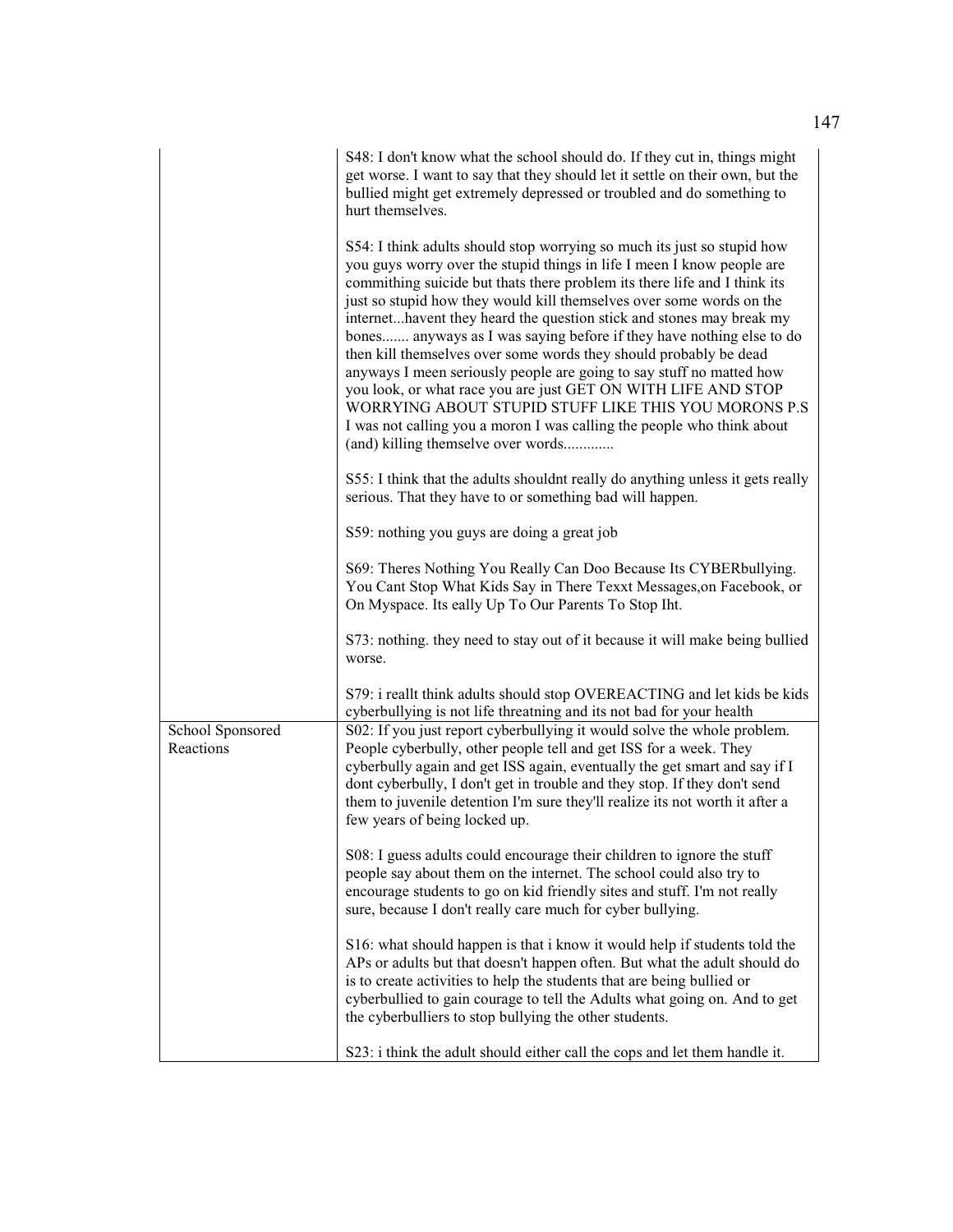| one more thing is that they could call the person and tell them to stop and<br>if they dont they will call the cops and have them work the problem                                                                                                                                                                                                                                                                              |
|---------------------------------------------------------------------------------------------------------------------------------------------------------------------------------------------------------------------------------------------------------------------------------------------------------------------------------------------------------------------------------------------------------------------------------|
| S28: 1. Write Referral 2. If they do it again they should get expelled. 3. Or<br>they can have another chance. 4. Or they can go to alternative school                                                                                                                                                                                                                                                                          |
| S30: SUSPEND THE BULLIES!                                                                                                                                                                                                                                                                                                                                                                                                       |
| S34: Well, I;m not really sure what the school could do to stop it because<br>the school has nothing to do with what goes on at home. The most the<br>school could do is send maybe a parent letter home to notify the<br>parents/guardians about cyberbullying and that they could monitor what<br>the students do and say on the internet or on the phone.                                                                    |
| S38: When you find out whos cyberbullying, if you do, you should see<br>what they have said and tell there parents                                                                                                                                                                                                                                                                                                              |
| S40: They should actually do somthing instead of saying "well tell him to<br>stop" whenever somebody reports that they are being threatend it just<br>makes me want to yell at the adult and call them a bunch of mean words/.<br>i would love if whenever sombody reports that they are being treatened<br>that they should call them down and have the 2 of them sit at a taable with<br>the principle and disscuss the issue |
| S64: uhh let kids have more fun do more things but still have rules and<br>kick all the bullys out the school                                                                                                                                                                                                                                                                                                                   |
| S65: This ain't fun this is serious but not just cyberbullin bullying period i<br>think that you and this audiemurphy school should fix it up                                                                                                                                                                                                                                                                                   |
| S71: talk to them or bring a cop into this cuz it hurts to no that he adults<br>no bout and wont do stuff to help iut but just say stay away from them                                                                                                                                                                                                                                                                          |
| S72: Tell a teacher that some1 is messn wit ya.if he dousnt stop tel ya<br>mom.if he still goin tell da cops                                                                                                                                                                                                                                                                                                                    |
| S74: They shouldd qive themm a warningg, if they dew ihtt againn they<br>SHOULD go TO Jail :D Tht way theyy cann stayy outta troublee.                                                                                                                                                                                                                                                                                          |
| S75: there could be somthing lik a councling room were they can sit there<br>n talk about everything that goes on in there everyday lives sum1 they can<br>talk 2 n not b scared                                                                                                                                                                                                                                                |

## **Question 7: If you could tell anyone you wanted about cyberbullying and how it makes people feel, what would you tell them?**

| <b>Node</b> | <b>Exemplar Ouotes</b>                                                               |
|-------------|--------------------------------------------------------------------------------------|
| Ignore it   | S01: I'd tell them that get makes me ticked off, and that it's more helpful to just  |
|             | ignore it than let it get to you, unless it's something major. In my case, it wasn't |
|             | anything huge, but you never know. If you know somebody who gets bullied,            |
|             | tell their parents or somethin, or just report it to the owner of the site. Try to   |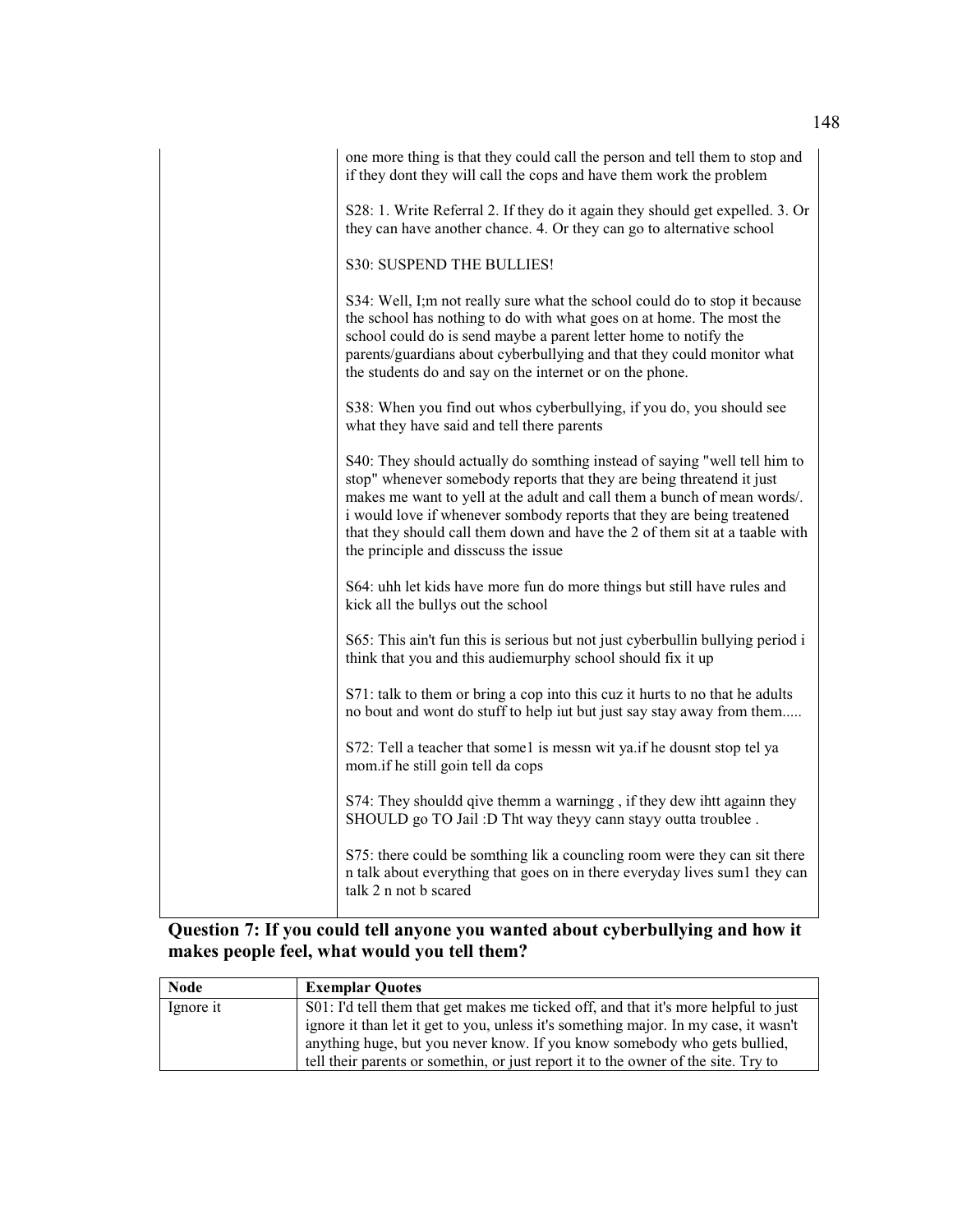|                                   | block them (Some websites actually have that option), or if it's bothering you<br>that much even after you've told someone, leave. It's somewhat simple.<br>S19: I would tell them not to worry it will be ok and that even if it won't they<br>will find a way out and get past it. Also, tell them fighting isn't always the<br>answer but I'm always here if they need a shoulder to cry on.<br>S26: To be like whatever they say don't let it get to you and just move on. I<br>mean you can say some things to clear your system but just let it go because all<br>that person is is an attention catcher which have no life because they are going |
|-----------------------------------|----------------------------------------------------------------------------------------------------------------------------------------------------------------------------------------------------------------------------------------------------------------------------------------------------------------------------------------------------------------------------------------------------------------------------------------------------------------------------------------------------------------------------------------------------------------------------------------------------------------------------------------------------------|
|                                   | through tough times and want to put it out on you so don't even worry about it.                                                                                                                                                                                                                                                                                                                                                                                                                                                                                                                                                                          |
| It is wrong leave<br>people alone | S02: Cyberbullying is wrong! It makes people feel bad about themselves and<br>then they go and commit suicide because you were a meany-butt! Geez people<br>these guys are killing themselves. You make them feel so bad so stop being<br>idiots and stop cyberbullying!                                                                                                                                                                                                                                                                                                                                                                                 |
|                                   | S05: I would tell them don't bully anyone because if the person they bully is<br>sensitive then that person might end up depressed and it will haunt them for a<br>long time and they would probably kill themselves and people are going to<br>blame you for making them do that to themselves and you are going to be<br>haunted by that as long as you are alive                                                                                                                                                                                                                                                                                      |
|                                   | S06: I'd say to leave people alone, they don't need someone texting or messaging<br>them mean stuff. They need to leave them alone and get on with their lives.                                                                                                                                                                                                                                                                                                                                                                                                                                                                                          |
|                                   | S07: I've only been cyber-bullied once or twice & the most effect it had on me<br>was make me mad. I truly don't care for this violence & idiocracy(sp). It's all just<br>a waste of time, just like debating. People could go on for hours and hours and<br>hours if someone would let them. We are all stubborn and have opinions who's<br>to stop us from speaking them? No one can so no one can help so it's pointless<br>tell people unless it's having a really extreme effect on you and your life.                                                                                                                                              |
|                                   | S08: I would tell them that they should really stop; you don't know what's going<br>on in that persons life and being insulted so easily could really hurt them. You<br>see kids almost everyday on the news who commited suicide because on<br>myspace someone was called something that deeply affected them. Wouldn't<br>you feel just terrible if it was your fault someone died?                                                                                                                                                                                                                                                                    |
|                                   | S12: That I don't know how it feels but I'm sure it hurts really bad and they<br>would probably be scared and like not be their self! But they shouldn't I mean if<br>you act big and bad then I mean you shouldn't be scared so I just got to say to<br>worry about whxxvers doing it!                                                                                                                                                                                                                                                                                                                                                                  |
|                                   | S17: Why would you bully someone online, rather then in their face?                                                                                                                                                                                                                                                                                                                                                                                                                                                                                                                                                                                      |
|                                   | S31: Idk who I would tell, But i would tell then that its Wrong and it hurts<br>people, some people badly. It Kills Alot of people with Low self of steam and<br>depressed issues. Its PainFul and the Cyberbullyers Dont understand what they<br>are doing, they think its funny but it really not                                                                                                                                                                                                                                                                                                                                                      |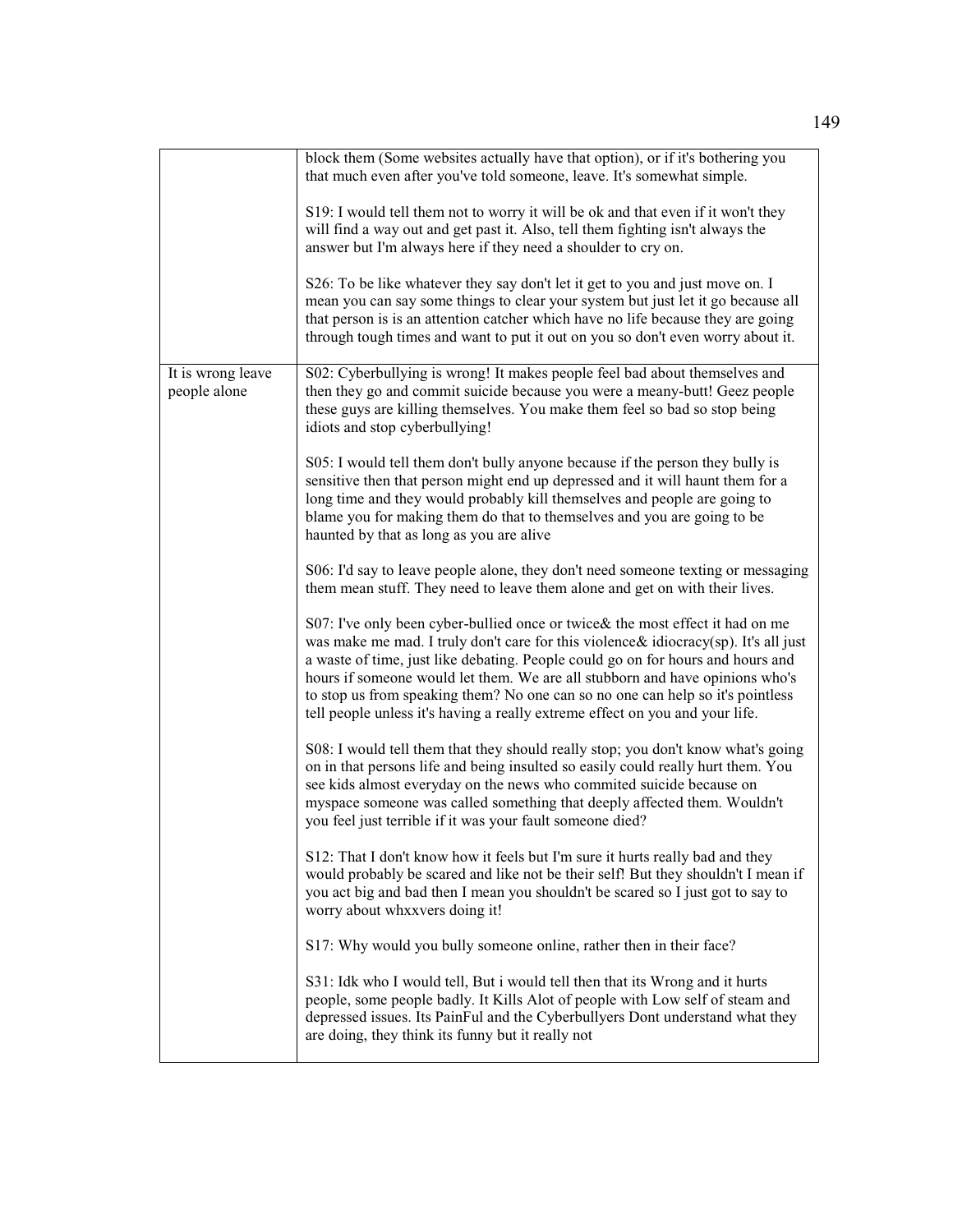S42: I would tell them to not do it but if they do they should talk it out and if things get physical then they shouldn't tell an adult because they should just fight it out and get things over with because if they don't get their anger out some how it is just gonna keep building up! So I just want to say don't do bullying over the Internet, do it to their faces because as long as they make the first hit then your okay! And don't let some stupid stuff ruin a school year okay so fight and forget about it. It will help everyone and if you loose the fight just say that it was unfair or just say that they are going to regret saying and doing what they did because one day things are going to go wrong for them and they are going to get their bootie beat and they should just watch their back and sleep with one eye open!

S48: I would tell them that they have no right to be talking about them like that. They don't know them and they don't know everything that's going on in their lives. And how would they feel if they were the cause of the bullied hurting themselves. My friend CT actually killed himself. He wasn't being cyber bullied, but he was getting bullied and I think he had problems in his home. He used to live here in Texas, but then moved to Virginia. He was getting bullied her though too. I think he was trying to stick up for his brother but then the other kid's brother got into it too. He got jumped on Halloween 2009, his last Halloween, that he spent with us. When he moved, he got bullied then too. I don't exactly know the details, but he hung himself. I don't know how the bullies feel, but they probably don't feel too great, or they don't feel anything at all. But i know that in middle school, people really don't think about what can happen. They need to be aware of everything that can happen from bullying and cyber bullying.

S50: I would tell them that it is not cool and it has never been cool. Also that they should watch their mouths because what that guy said online was well, lets just say he doesn't kiss his mother with that mouth.:P But seriously I think our world would be a better place.

S51: That whenever someone is talking about you in a nasty way that does not mean you should be afraid of them. It just means they are afraid of you. Because they just talk about you online and not in your face or whatever. So really they are just showing they are fake and that they have not guts to tell you that your not pretty or whatever. And besides, why would you cyberbully someone anyway? I mean I've never done this before because I'm not face. Just to tell you, I'm straight up honest. If I don't like you then I don't. But then there are times when I feed bad for people so I'll just hang with them so at least they have one friend that will be there. And that's wrong if anybody every cyberbullies someone. The right thing could be a bad or good thing. But I know that life gets complicated and you just want to let your feelings out to someone but why even try if you know its not going to work out?

S52: It's so stupid. If your gonna bully do it to their face so when you step out of line you can get put back fast so you won't do it again or have the bad parents take all their electronics and sell them so you can't talk about someone.

S54: I would tell them to shut up

S55: I would say that it has too stop. No one enjoys it unless the one bullying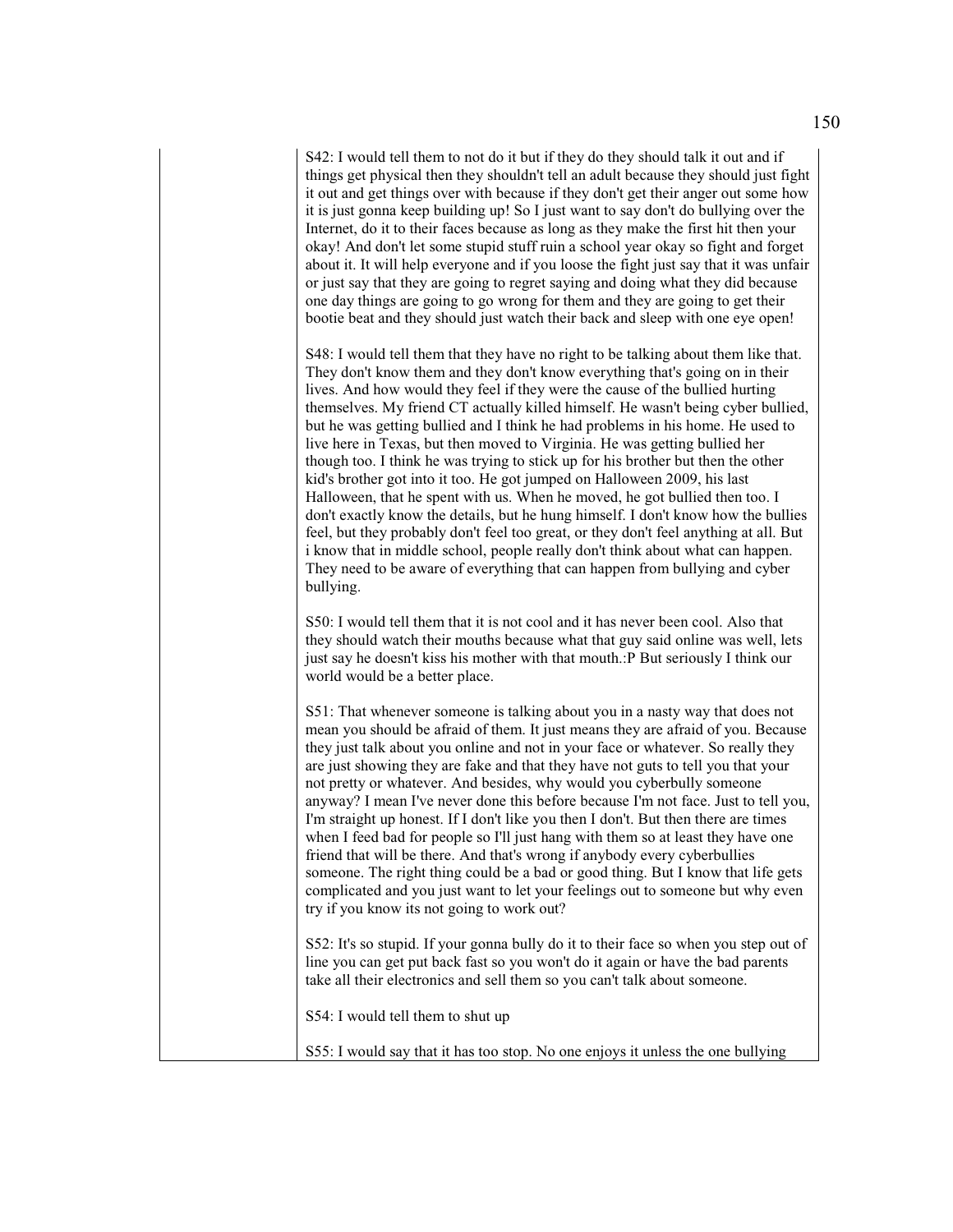|                                       | others finds it funny or fun to do. But other then that. No one really likes it. It<br>makes them feel like there nothing. And no one should ever feel that way.                                                                                                                                                                                                                                                                                                                                           |
|---------------------------------------|------------------------------------------------------------------------------------------------------------------------------------------------------------------------------------------------------------------------------------------------------------------------------------------------------------------------------------------------------------------------------------------------------------------------------------------------------------------------------------------------------------|
|                                       | S58: That it hurts, that we hate how in a instant our lives become a nightmare,<br>(be there stop judging and listen!!!)                                                                                                                                                                                                                                                                                                                                                                                   |
|                                       | S59: that it hurts people and its un called for!!!!!!                                                                                                                                                                                                                                                                                                                                                                                                                                                      |
|                                       | S69: Id Tell The That Cyberbullying Really Is A Big Deal in Todays Society<br>The Things People Say About Each Other Really Can Affect The Person.<br>Sometimes Its So Bad They Wanna Kill Them Self. No Kid, well No Person<br>Should Ever Have To Feel Like That.                                                                                                                                                                                                                                        |
|                                       | S70: I would tell them that they shouldn't treat other ppl the way they do because<br>whxxver is cyberbullying isn't the only one who has/had problems in their life.<br>Everybody else does too so there is no need to treat other people different just<br>because they're not the same as them. We're more alike than we are different                                                                                                                                                                  |
|                                       | S71: that it hurts ppl bout it so y would u do it if u no that u dont like it when<br>other ppl do it to uu go through the same emotions and it hurts to no that u<br>would do it when u dont like it when they do it to u so they should shut the f<br>up                                                                                                                                                                                                                                                 |
|                                       | S72: i would tell them that words realy do hurt and people can get effected by it<br>and ppl dont reliz it but it happens they shoul get seriously punished 4 it becouse<br>it is just wrong                                                                                                                                                                                                                                                                                                               |
| Leads to alcohol<br>and or drug abuse | S36: i would tell people that actully are the bullies and say that it can make<br>people do things like drugs or skip school and feel depressed.                                                                                                                                                                                                                                                                                                                                                           |
| Leads to<br>depression                | S01: I'd tell them that get makes me ticked off, and that it's more helpful to just<br>ignore it than let it get to you, unless it's something major. In my case, it wasn't<br>anything huge, but you never know. If you know somebody who gets bullied,<br>tell their parents or somethin, or just report it to the owner of the site. Try to<br>block them (Some websites actually have that option), or if it's bothering you<br>that much even after you've told someone, leave. It's somewhat simple. |
|                                       | S02: Cyberbullying is wrong! It makes people feel bad about themselves and<br>then they go and commit suicide because you were a meany-butt! Geez people<br>these guys are killing themselves. You make them feel so bad so stop being<br>idiots and stop cyberbullying!                                                                                                                                                                                                                                   |
|                                       | S05: I would tell them don't bully anyone because if the person they bully is<br>sensitive then that person might end up depressed and it will haunt them for a<br>long time and they would probably kill themselves and people are going to<br>blame you for making them do that to themselves and you are going to be<br>haunted by that as long as you are alive                                                                                                                                        |
|                                       | S08: I would tell them that they should really stop; you don't know what's going<br>on in that persons life and being insulted so easily could really hurt them. You<br>see kids almost everyday on the news who commited suicide because on<br>myspace someone was called something that deeply affected them. Wouldn't                                                                                                                                                                                   |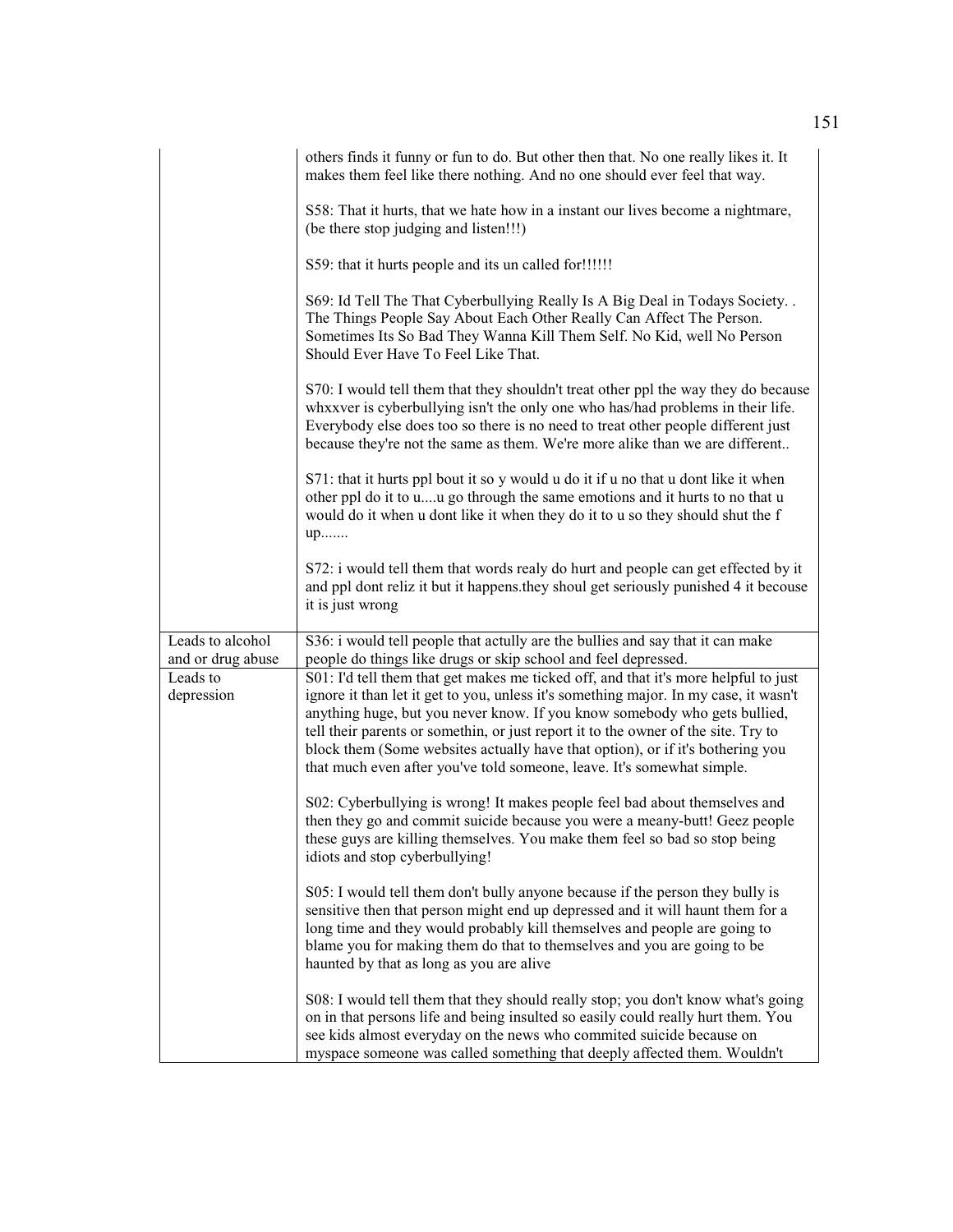you feel just terrible if it was your fault someone died?

S11:I would tell everyone that it hurts and that anyone that does this should stop because it hurts other people.

S12: That I don't know how it feels but I'm sure it hurts really bad and they would probably be scared and like not be their self! But they shouldn't I mean if you act big and bad then I mean you shouldn't be scared so I just got to say to worry about whxxvers doing it!

S13: ide just tell them what happens and how it hurts and makes me angry i wouldnt know what else to say

S15: It Breaks People. It Destroys Them. They Kill Their Selfs . & Lose Life. They Feel Unloved And hurt. They Can't Eat . And Grades Go Down Bad. ! /:

S16: What I would tell them is that I am being cyberbullied and I feel uncomfortable dealing with this situation on my own and that i need help. And my mom would be the first I would tell because I tell her everything.

S20: I would tell them that it is not fun and it can get people very hurt or even killed so don't do it for any reason at all.

S21: That it hurts people or makes them mad.

S22: just sometimes if you don't know what to do about the situation and you get really mad just know that someone is ALWAYS ALWAYS going to be there so you can talk to them about anything

S24: its is GOING to make the other person feel like shit whether they show it or not

S25: It makes me so mad I hate it.

S30: That it is hurtful and will be puniishable. It's not a joke or fun to do.

S31: Idk who I would tell, But i would tell then that its Wrong and it hurts people, some people badly. It Kills Alot of people with Low self of steam and depressed issues. Its PainFul and the Cyberbullyers Dont understand what they are doing, they think its funny but it really not

S33: It's just a bunch of idiots who have nothing to do who make fun of others because somethings wrong with them and they try to cover that up by hurting someone else

S34: I would tell them: "Would YOU like to have this happen to you? I don't think so! It makes people feel like they don't belong, like they shouldn't be who they are. Cyberbullying has lead to death, by cause of suicide. We shouldn't let this go on, we should try and stop it."

S35: That its a hard thing to go threw, it dosnt just hurt the person it hurts people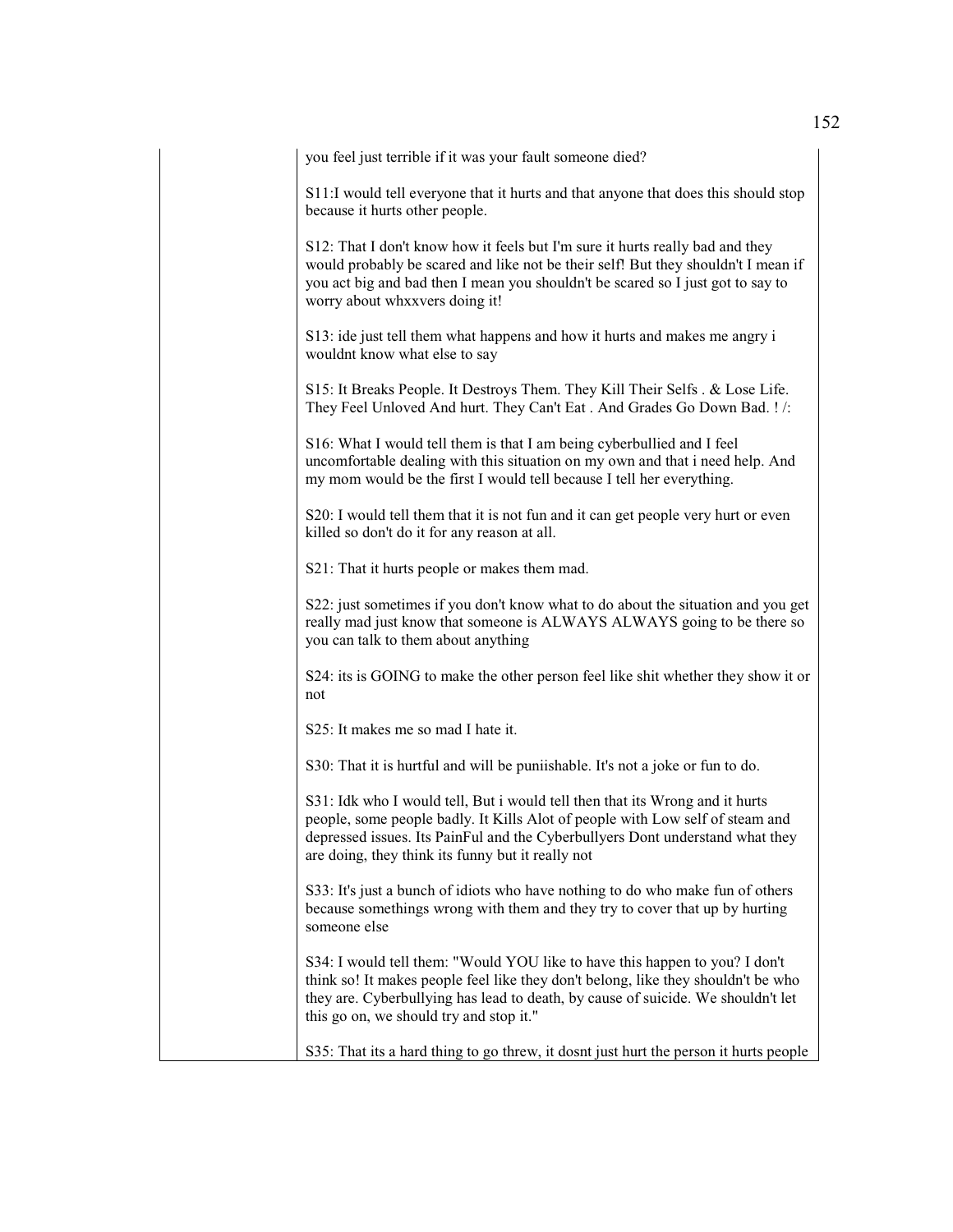very close to see them go threw that. What if they were you and you were them. Youd know how they feel so dont do it to others becuase it can tear people apart or even cause death.

S36: i would tell people that actully are the bullies and say that it can make people do things like drugs or skip school and feel depressed.

S37: I would tell them that if they were on the other side of what they were typing to people how would that make you feel put yourself in their shxxs, it wouldn't be fun to be teased over somewhere other people can read what your saying and if they didn't care i would ask them if they wanted me to tell one of their secrets or yell at them so they could actually see how it feels to be on the other side.

S40: cyber bulling is bad it could cause depressin and you WILL get nervouse ALOT!!!!!!!!!!!!

S41: That it hurts people feelings and their everyday life...andd that you can also get introuble by it

S43: That it doesn't feel good. Don't do it cause it can get worse.

S44: I would tell them that it makes feel people sad let out shuned upon because that person that had cyber bullied them was like that once and he/she didnt tell anyone about it so they take it out on people that they know/do not know

S45: if i could tell anybody i would tell the people that started it. i would tell them that it really hurts peoples feelings and you should think about how it makes you feel when others do it to you. i would tell them that it makes people feel bad and might even lead to suicide. it is very serious because some people take what others say very seriously and think thats how the world feels about them. what would happen if the situation was flipped and they were doing that to you. you would realize how serious it really is and you should stop.

S47: - i would ask them how it wuld make them feel if someone was constantly harasing you. it wouldnt make them feel so hot so why wuld they do that to someone else

S48: I would tell them that they have no right to be talking about them like that. They don't know them and they don't know everything that's going on in their lives. And how would they feel if they were the cause of the bullied hurting themselves. My friend CT actually killed himself. He wasn't being cyber bullied, but he was getting bullied and I think he had problems in his home. He used to live here in Texas, but then moved to Virginia. He was getting bullied her though too. I think he was trying to stick up for his brother but then the other kid's brother got into it too. He got jumped on Halloween 2009, his last Halloween, that he spent with us. When he moved, he got bullied then too. I don't exactly know the details, but he hung himself. I don't know how the bullies feel, but they probably don't feel too great, or they don't feel anything at all. But i know that in middle school, people really don't think about what can happen. They need to be aware of everything that can happen from bullying and cyber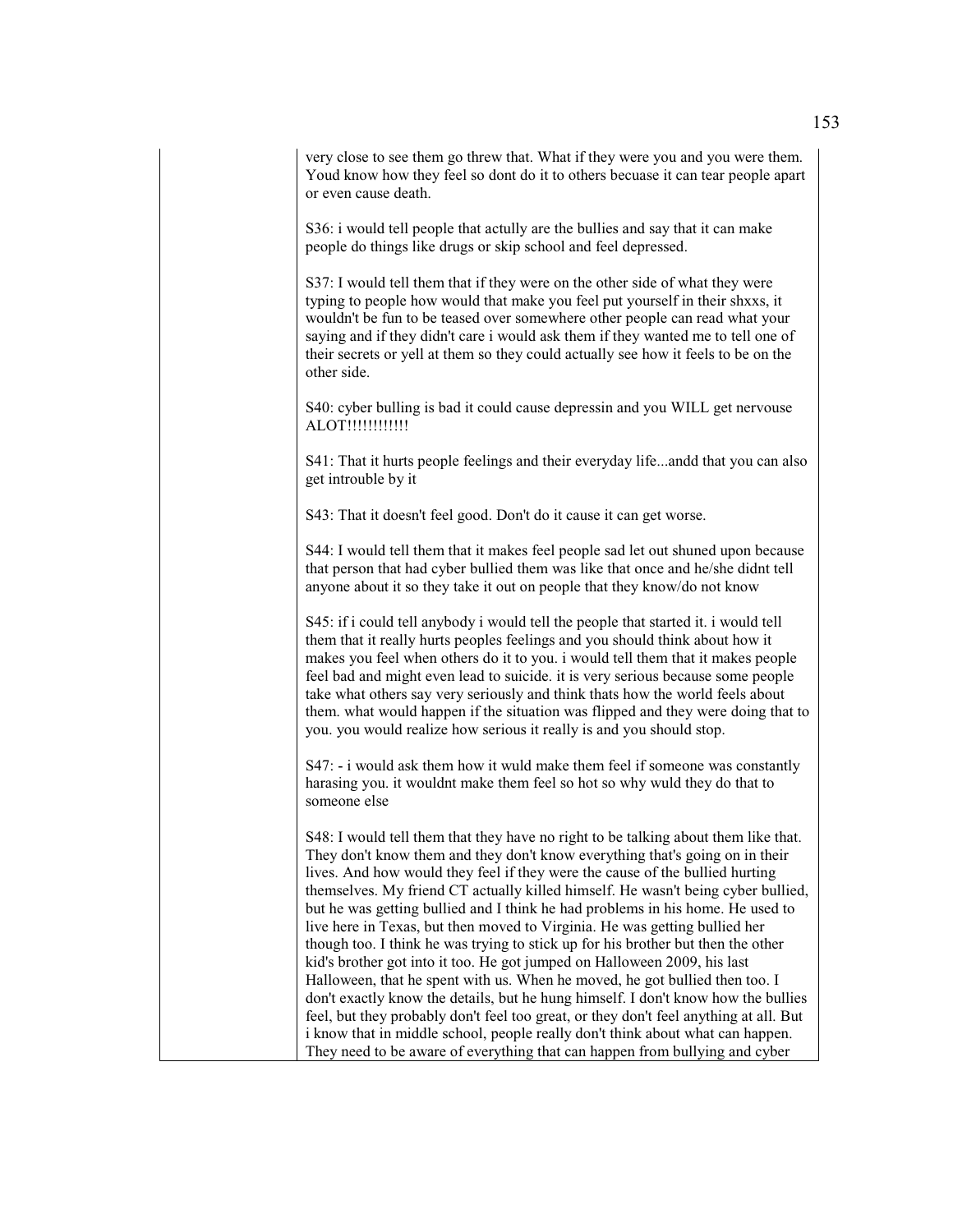|                                 | bullying.                                                                                                                                                                                                                                                                                                                                                                                                                                                                                                  |
|---------------------------------|------------------------------------------------------------------------------------------------------------------------------------------------------------------------------------------------------------------------------------------------------------------------------------------------------------------------------------------------------------------------------------------------------------------------------------------------------------------------------------------------------------|
|                                 | S58: That it hurts, that we hate how in a instant our lives become a nightmare,<br>(be there stop judging and listen!!!)                                                                                                                                                                                                                                                                                                                                                                                   |
|                                 | S69: Id Tell The That Cyberbullying Really Is A Big Deal in Todays Society. .<br>The Things People Say About Each Other Really Can Affect The Person.<br>Sometimes Its So Bad They Wanna Kill Them Self. No Kid, well No Person<br>Should Ever Have To Feel Like That.                                                                                                                                                                                                                                     |
|                                 | S71: that it hurts ppl bout it so y would u do it if u no that u dont like it when<br>other ppl do it to uu go through the same emotions and it hurts to no that u<br>would do it when u dont like it when they do it to u so they should shut the f<br>up                                                                                                                                                                                                                                                 |
|                                 | S72: i would tell them that words realy do hurt and people can get effected by it<br>and ppl dont reliz it but it happens.they shoul get seriously punished 4 it becouse<br>it is just wrong                                                                                                                                                                                                                                                                                                               |
| Leads to suicide or<br>violence | S02: Cyberbullying is wrong! It makes people feel bad about themselves and<br>then they go and commit suicide because you were a meany-butt! Geez people<br>these guys are killing themselves. You make them feel so bad so stop being<br>idiots and stop cyberbullying!                                                                                                                                                                                                                                   |
|                                 | S05: I would tell them don't bully anyone because if the person they bully is<br>sensitive then that person might end up depressed and it will haunt them for a<br>long time and they would probably kill themselves and people are going to<br>blame you for making them do that to themselves and you are going to be<br>haunted by that as long as you are alive                                                                                                                                        |
|                                 | S07: I've only been cyber-bullied once or twice& the most effect it had on me<br>was make me mad. I truly don't care for this violence & idiocracy(sp). It's all just<br>a waste of time, just like debating. People could go on for hours and hours and<br>hours if someone would let them. We are all stubborn and have opinions who's<br>to stop us from speaking them? No one can so no one can help so it's pointless<br>tell people unless it's having a really extreme effect on you and your life. |
|                                 | S08: I would tell them that they should really stop; you don't know what's going<br>on in that persons life and being insulted so easily could really hurt them. You<br>see kids almost everyday on the news who commited suicide because on<br>myspace someone was called something that deeply affected them. Wouldn't<br>you feel just terrible if it was your fault someone died?                                                                                                                      |
|                                 | S13: ide just tell them what happens and how it hurts and makes me angry i<br>wouldnt know what else to say                                                                                                                                                                                                                                                                                                                                                                                                |
|                                 | S15: It Breaks People. It Destroys Them. They Kill Their Selfs. & Lose Life.<br>They Feel Unloved And hurt. They Can't Eat. And Grades Go Down Bad. ! /:                                                                                                                                                                                                                                                                                                                                                   |
|                                 | S20: I would tell them that it is not fun and it can get people very hurt or even<br>killed so don't do it for any reason at all.                                                                                                                                                                                                                                                                                                                                                                          |

154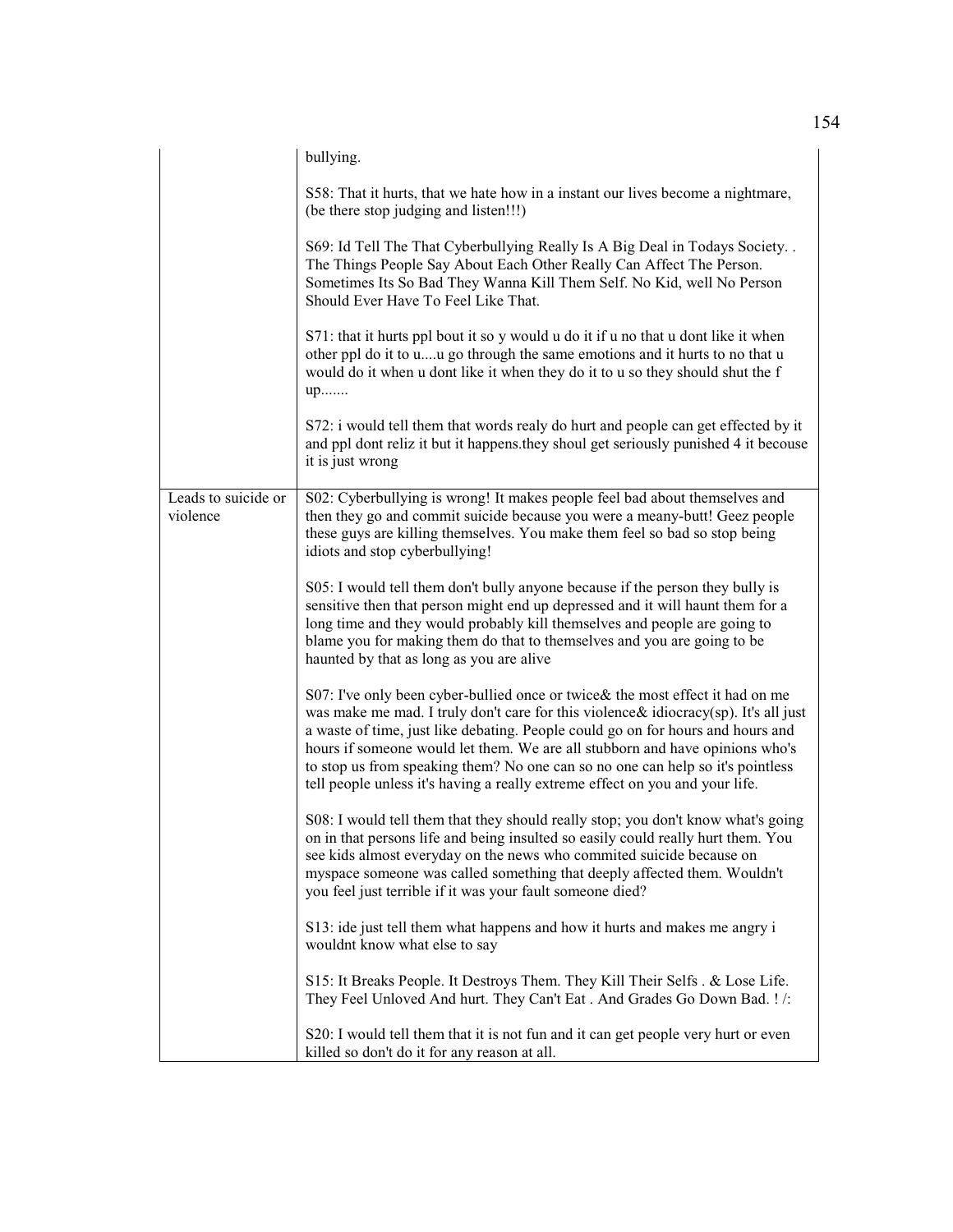S21: That it hurts people or makes them mad.

S29: That it is a very bad and stupid thing to do and to knock it off because people in our everyday lives kill themselves over cyberbullying... and for what? to get away from it? idk but IT HAS TO END NOW!!!!

S31: Idk who I would tell, But i would tell then that its Wrong and it hurts people, some people badly. It Kills Alot of people with Low self of steam and depressed issues. Its PainFul and the Cyberbullyers Dont understand what they are doing, they think its funny but it really not

S34: I would tell them: "Would YOU like to have this happen to you? I don't think so! It makes people feel like they don't belong, like they shouldn't be who they are. Cyberbullying has lead to death, by cause of suicide. We shouldn't let this go on, we should try and stop it."

S35: That its a hard thing to go threw, it dosnt just hurt the person it hurts people very close to see them go threw that. What if they were you and you were them. Youd know how they feel so dont do it to others becuase it can tear people apart or even cause death.

S45: if i could tell anybody i would tell the people that started it. i would tell them that it really hurts peoples feelings and you should think about how it makes you feel when others do it to you. i would tell them that it makes people feel bad and might even lead to suicide. it is very serious because some people take what others say very seriously and think thats how the world feels about them. what would happen if the situation was flipped and they were doing that to you. you would realize how serious it really is and you should stop.

S48: I would tell them that they have no right to be talking about them like that. They don't know them and they don't know everything that's going on in their lives. And how would they feel if they were the cause of the bullied hurting themselves. My friend CT actually killed himself. He wasn't being cyber bullied, but he was getting bullied and I think he had problems in his home. He used to live here in Texas, but then moved to Virginia. He was getting bullied her though too. I think he was trying to stick up for his brother but then the other kid's brother got into it too. He got jumped on Halloween 2009, his last Halloween, that he spent with us. When he moved, he got bullied then too. I don't exactly know the details, but he hung himself. I don't know how the bullies feel, but they probably don't feel too great, or they don't feel anything at all. But i know that in middle school, people really don't think about what can happen. They need to be aware of everything that can happen from bullying and cyber bullying.

S69: Id Tell The That Cyberbullying Really Is A Big Deal in Todays Society. . The Things People Say About Each Other Really Can Affect The Person. Sometimes Its So Bad They Wanna Kill Them Self. No Kid, well No Person Should Ever Have To Feel Like That.

Make it stop S02: Cyberbullying is wrong! It makes people feel bad about themselves and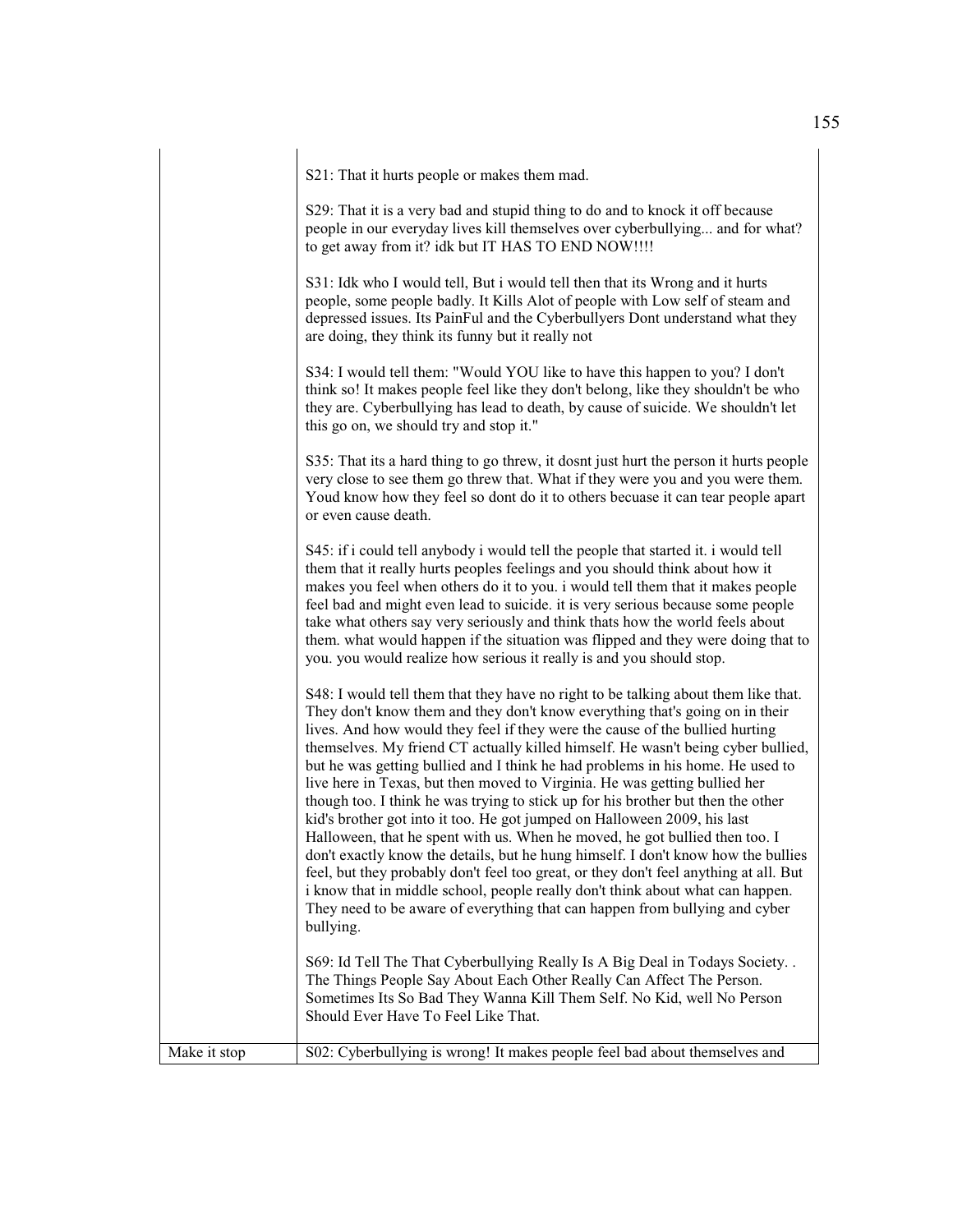then they go and commit suicide because you were a meany-butt! Geez people these guys are killing themselves. You make them feel so bad so stop being idiots and stop cyberbullying!

S10: Im tired of it and i need help with me and my family plus my friend and her mom

S11: I would tell everyone that it hurts and that anyone that does this should stop because it hurts other people.

S23: i would tell them to not cyberbuly or fight back in cyberbullying problem

S29: That it is a very bad and stupid thing to do and to knock it off because people in our everyday lives kill themselves over cyberbullying... and for what? to get away from it? idk but IT HAS TO END NOW!!!!

S30: That it is hurtful and will be puniishable. It's not a joke or fun to do.

S31: Idk who I would tell, But i would tell then that its Wrong and it hurts people, some people badly. It Kills Alot of people with Low self of steam and depressed issues. Its PainFul and the Cyberbullyers Dont understand what they are doing, they think its funny but it really not

S34: I would tell them: "Would YOU like to have this happen to you? I don't think so! It makes people feel like they don't belong, like they shouldn't be who they are. Cyberbullying has lead to death, by cause of suicide. We shouldn't let this go on, we should try and stop it."

S42: I would tell them to not do it but if they do they should talk it out and if things get physical then they shouldn't tell an adult because they should just fight it out and get things over with because if they don't get their anger out some how it is just gonna keep building up! So I just want to say don't do bullying over the Internet, do it to their faces because as long as they make the first hit then your okay! And don't let some stupid stuff ruin a school year okay so fight and forget about it. It will help everyone and if you loose the fight just say that it was unfair or just say that they are going to regret saying and doing what they did because one day things are going to go wrong for them and they are going to get their bootie beat and they should just watch their back and sleep with one eye open!

S45: if i could tell anybody i would tell the people that started it. i would tell them that it really hurts peoples feelings and you should think about how it makes you feel when others do it to you. i would tell them that it makes people feel bad and might even lead to suicide. it is very serious because some people take what others say very seriously and think thats how the world feels about them. what would happen if the situation was flipped and they were doing that to you. you would realize how serious it really is and you should stop.

S46: i dont knoe cause i dont knoe how other people feel bout it, but i would say that why not say it person to person, face to face instaed of over the computer, but ayee that's jus mee.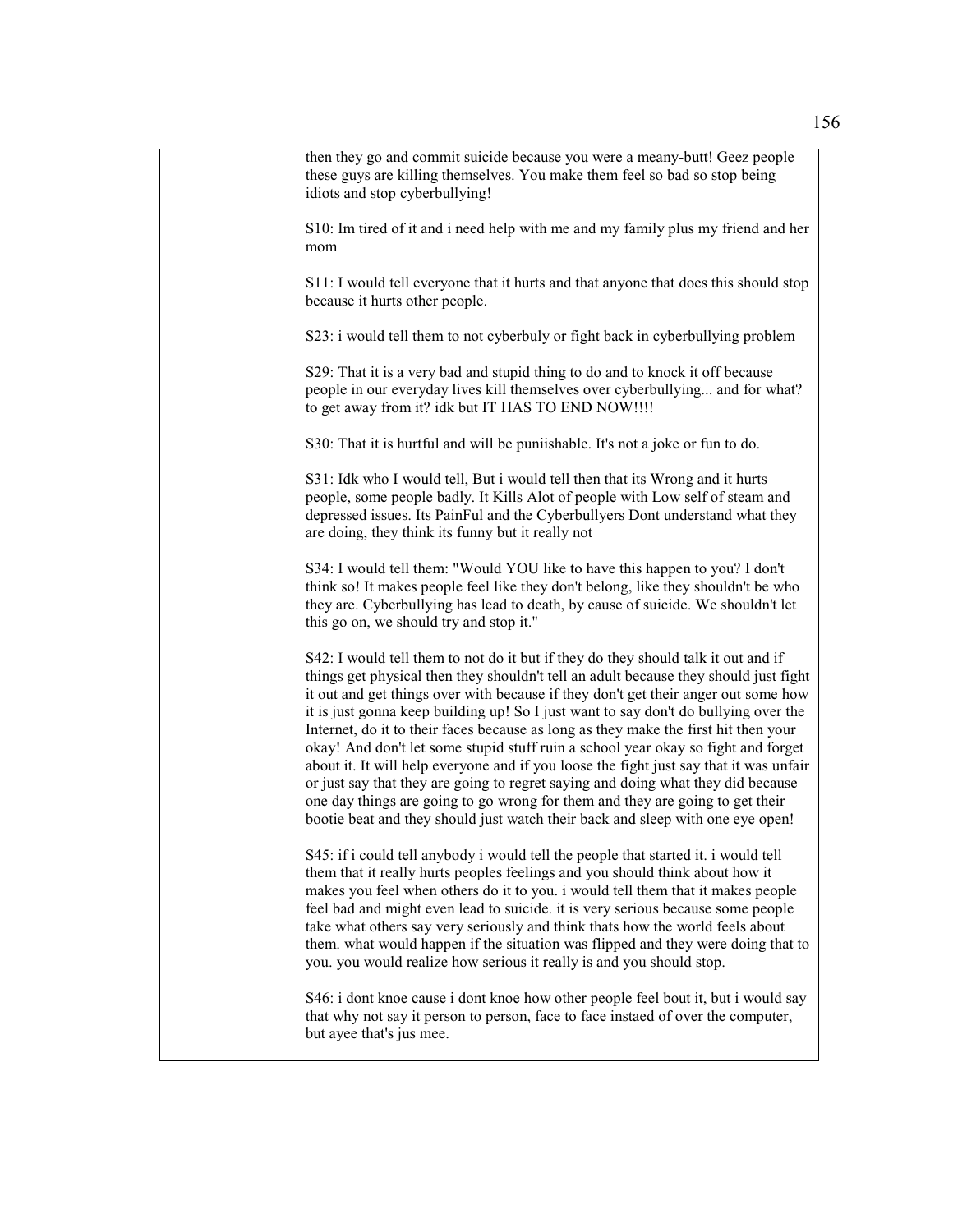S47: i would ask them how it wuld make them feel if someone was constantly harasing you. it wouldnt make them feel so hot so why wuld they do that to someone else

|           | S48: I would tell them that they have no right to be talking about them like that.<br>They don't know them and they don't know everything that's going on in their<br>lives. And how would they feel if they were the cause of the bullied hurting<br>themselves. My friend CT actually killed himself. He wasn't being cyber bullied,<br>but he was getting bullied and I think he had problems in his home. He used to<br>live here in Texas, but then moved to Virginia. He was getting bullied her<br>though too. I think he was trying to stick up for his brother but then the other<br>kid's brother got into it too. He got jumped on Halloween 2009, his last<br>Halloween, that he spent with us. When he moved, he got bullied then too. I<br>don't exactly know the details, but he hung. I don't know how the bullies feel,<br>but they probably don't feel too great, or they don't feel anything at all. But i<br>know that in middle school, people really don't think about what can happen.<br>They need to be aware of everything that can happen from bullying and cyber<br>bullying. |
|-----------|-----------------------------------------------------------------------------------------------------------------------------------------------------------------------------------------------------------------------------------------------------------------------------------------------------------------------------------------------------------------------------------------------------------------------------------------------------------------------------------------------------------------------------------------------------------------------------------------------------------------------------------------------------------------------------------------------------------------------------------------------------------------------------------------------------------------------------------------------------------------------------------------------------------------------------------------------------------------------------------------------------------------------------------------------------------------------------------------------------------|
|           | S50: I would tell them that it is not cool and it has never been cool. Also that<br>they should watch their mouths because what that guy said online was well, lets<br>just say he doesn't kiss his mother with that mouth.: P But seriously I think our<br>world would be a better place.                                                                                                                                                                                                                                                                                                                                                                                                                                                                                                                                                                                                                                                                                                                                                                                                                |
|           | S55: I would say that it has too stop. No one enjoys it unless the one bullying<br>others finds it funny or fun to do. But other then that. No one really likes it. It<br>makes them feel like there nothing. And no one should ever feel that way.                                                                                                                                                                                                                                                                                                                                                                                                                                                                                                                                                                                                                                                                                                                                                                                                                                                       |
|           | S68: Make it stop, or put it as a law!!!!!                                                                                                                                                                                                                                                                                                                                                                                                                                                                                                                                                                                                                                                                                                                                                                                                                                                                                                                                                                                                                                                                |
|           | S69: Id Tell The That Cyberbullying Really Is A Big Deal in Todays Society. .<br>The Things People Say About Each Other Really Can Affect The Person.<br>Sometimes Its So Bad They Wanna Kill Them Self. No Kid, well No Person<br>Should Ever Have To Feel Like That.                                                                                                                                                                                                                                                                                                                                                                                                                                                                                                                                                                                                                                                                                                                                                                                                                                    |
|           | S70: I would tell them that they shouldn't treat other ppl the way they do because<br>whxxver is cyberbullying isn't the only one who has/had problems in their life.<br>Everybody else does too so there is no need to treat other people different just<br>because they're not the same as them. We're more alike than we are different                                                                                                                                                                                                                                                                                                                                                                                                                                                                                                                                                                                                                                                                                                                                                                 |
|           | S72: i would tell them that words realy do hurt and people can get effected by it<br>and ppl dont reliz it but it happens they shoul get seriously punished 4 it becouse<br>it is just wrong                                                                                                                                                                                                                                                                                                                                                                                                                                                                                                                                                                                                                                                                                                                                                                                                                                                                                                              |
| Report it | S01: I'd tell them that get makes me ticked off, and that it's more helpful to just<br>ignore it than let it get to you, unless it's something major. In my case, it wasn't<br>anything huge, but you never know. If you know somebody who gets bullied,<br>tell their parents or somethin, or just report it to the owner of the site. Try to<br>block them (Some websites actually have that option), or if it's bothering you<br>that much even after you've told someone, leave. It's somewhat simple.                                                                                                                                                                                                                                                                                                                                                                                                                                                                                                                                                                                                |

 $\overline{\phantom{a}}$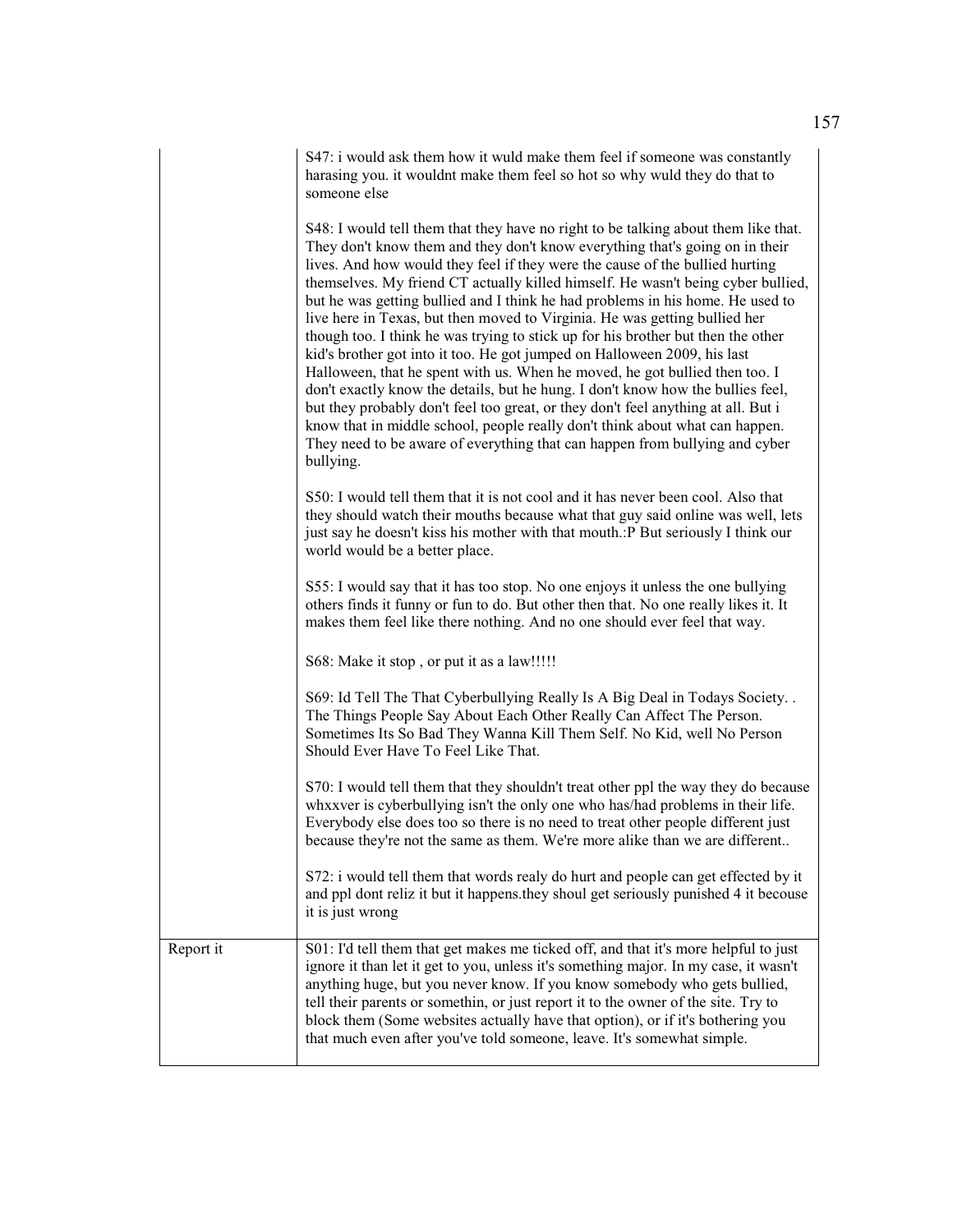|                                               | S04: i would tell my brother evrythin dat happend cuz he listens to mhe and<br>actually comprehens wit mhe and mhy mom sometimes does iht when she isnt<br>avin a bad day which is mostly neva.                                                                                                                                           |
|-----------------------------------------------|-------------------------------------------------------------------------------------------------------------------------------------------------------------------------------------------------------------------------------------------------------------------------------------------------------------------------------------------|
|                                               | S16: What I would tell them is that I am being cyberbullied and I feel<br>uncomfortable dealing with this situation on my own and that i need help. And<br>my mom would be the first I would tell because I tell her everything.                                                                                                          |
|                                               | S22: just sometimes if you don't know what to do about the situation and you get<br>really mad just know that someone is ALWAYS ALWAYS going to be there so<br>you can talk to them about anything                                                                                                                                        |
|                                               | S27: to tell an adult immediately                                                                                                                                                                                                                                                                                                         |
| We are more alike<br>than we are<br>different | S70: I would tell them that they shouldn't treat other ppl the way they do because<br>whxxver is cyberbullying isn't the only one who has/had problems in their life.<br>Everybody else does too so there is no need to treat other people different just<br>because they're not the same as them. We're more alike than we are different |